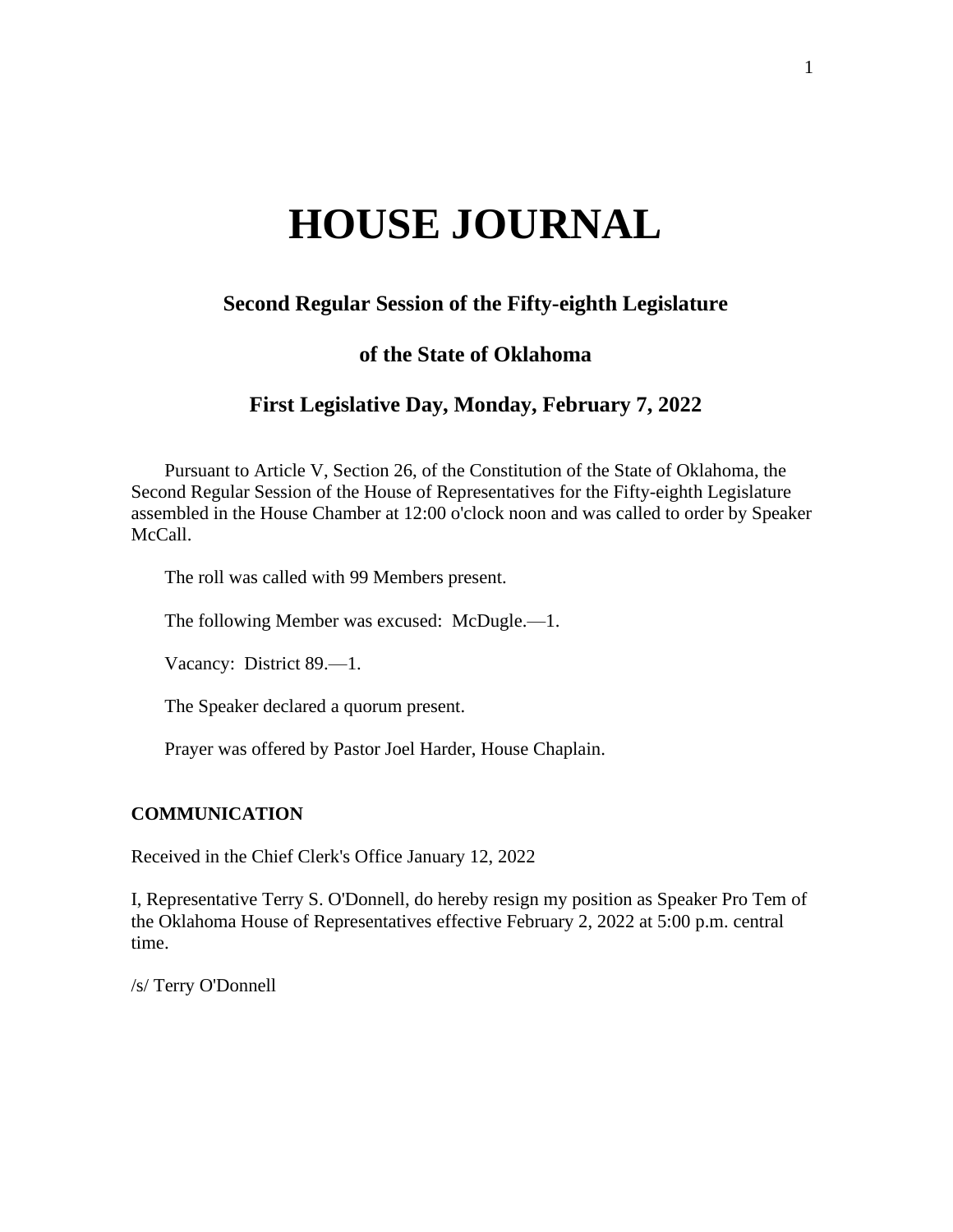Received in the Chief Clerk's Office January 20, 2022

Gov. Kevin Stitt: 2300 N. Lincoln Blvd., Rm. 212 Oklahoma City, Oklahoma 73105

Governor Stitt,

I write to inform you of my resignation as a member of Oklahoma's House of Representatives effective January 21 at 11:59 pm. It has been an honor to serve the people of House District 89 and to work alongside my colleagues at the Capitol.

Respectfully,

/s/José Cruz

#### **FIRST READING**

The following were introduced and read for the first time:

#### **HB 2967** − By Provenzano.

An Act relating to schools; creating the Safe at School Act; repealing 70 O.S. 2021, Sections 1210.189 and 1210.190, which relate to school mandates; providing for noncodification; and declaring an emergency.

**HB 2968** − By Walke.

An Act relating to privacy of computer data; enacting the Oklahoma Computer Data Privacy Act of 2022; providing intent and construction; defining terms; prescribing that the Attorney General is responsible for enforcement; providing disclosure requirements; providing limitations; providing consumers the right to opt out of data collection; providing consumers the right to deletion of their information; providing exceptions to request for deletion of information; providing consumers with the right to request for an audit of their information; providing consumers with the right to have their personal information corrected; requiring business to not discriminate; providing guidelines for implementation; providing exemptions; preempting intermediate transactions from circumventing regulations; providing waivers are void and unenforceable; prohibiting businesses from modifying or manipulating user interfaces to obscure, subvert or impair user autonomy, decision-making or choice; providing severability of provisions; providing for codification; and providing an effective date.

**HB 2969** − By Walke and West (Josh).

An Act relating to privacy of computer data; enacting the Oklahoma Computer Data Privacy Act of 2022; providing intent and construction; defining terms; prescribing that the Attorney General is responsible for enforcement; providing disclosure requirements; providing limitations; providing consumers the right to opt out of data collection; providing consumers the right to deletion of their information; providing exceptions to request for deletion of information; providing consumers with the right to request for an audit of their information; providing consumers with the right to have their personal information corrected; requiring business to not discriminate; providing guidelines for implementation;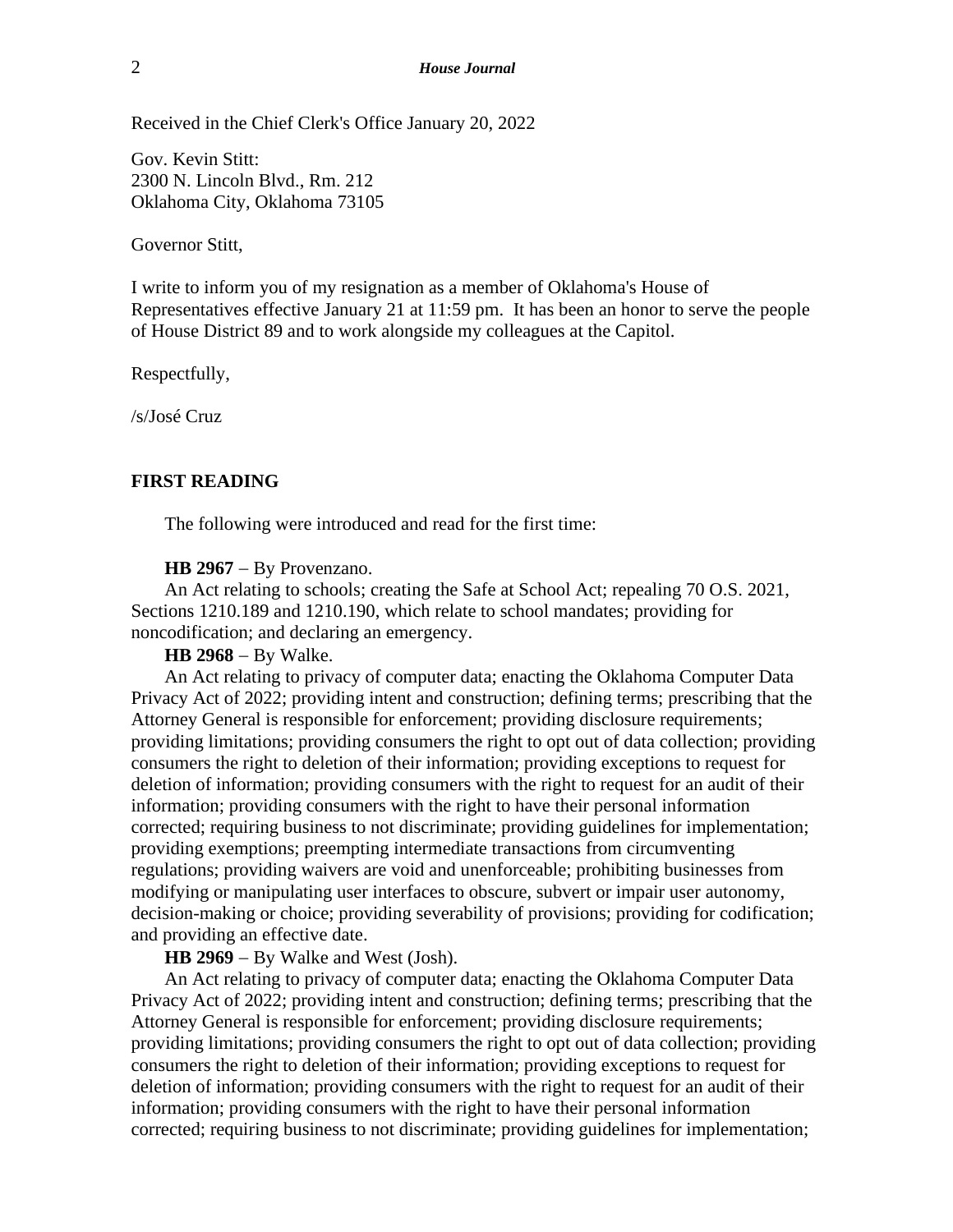providing exemptions; preempting intermediate transactions from circumventing regulations; providing waivers are void and unenforceable; prohibiting businesses from modifying or manipulating user interfaces to obscure, subvert or impair user autonomy, decision-making or choice; providing severability of provisions; providing for codification; and providing an effective date.

## **HB 2970** − By Dills.

An Act relating to schools; requiring schools to observe a moment of silence on September 11 and April 19; directing the State Board of Education to adopt a certain program for students; providing for codification; providing an effective date; and declaring an emergency.

# **HB 2971** − By Nichols.

An Act relating to public health; amending 63 O.S. 2021, Section 5007, which relates to the Oklahoma Health Care Authority Board; modifying member qualifications; modifying members' terms of service; amending 63 O.S. 2021, Section 5008, which relates to the Administrator of the Oklahoma Health Care Authority; modifying Administrator's qualifications, selection process, and term of service; and providing an effective date.

## **HB 2972** − By West (Rick).

An Act relating to jurors; amending 38 O.S. 2021, Section 28, which relates to jury service exemptions; authorizing physician assistant to verify medical exemption; authorizing advanced practice registered nurse to verify medical exemption; and providing an effective date.

#### **HB 2973** − By Olsen.

An Act relating to counseling; creating the Parental and Family Rights in Counseling Protection Act; preempting field of legislation relating to sexual orientation change efforts and gender dysphoria resolution efforts; nullifying any federal rule, statute or executive order relating to sexual orientation change efforts and gender dysphoria resolution efforts; defining terms; prohibiting government from restricting certain counseling by a mental health provider or religious advisor; prohibiting government from restricting certain parental rights; providing for certain construction; providing for the assertion of certain claims; permitting mental health providers or religious advisors to engage in sexual orientation change efforts and certain gender dysphoria resolution efforts with children; providing for codification; and declaring an emergency.

## **HB 2974** − By Olsen.

An Act relating to elections; providing for query of voter registration database; requiring certain notification; requiring investigation for possible criminal violation; providing exceptions; providing for codification; and providing an effective date.

## **HB 2975** − By Olsen.

An Act relating to elections; amending 26 O.S. 2021, Section 4-120, which relates to cancellation of registrations; adding reason for cancellation; providing for written notice; and providing an effective date.

#### **HB 2976** − By Olsen.

An Act relating to elections; amending 26 O.S. 2021, Section 4-114, which relates to the voter registration database; providing exception for sharing of information; and providing an effective date.

# **HB 2977** − By Olsen.

An Act relating to property; enacting the Oklahoma Road Maintenance Duty Disclosure and Release Act; defining terms; requiring seller of real property to deliver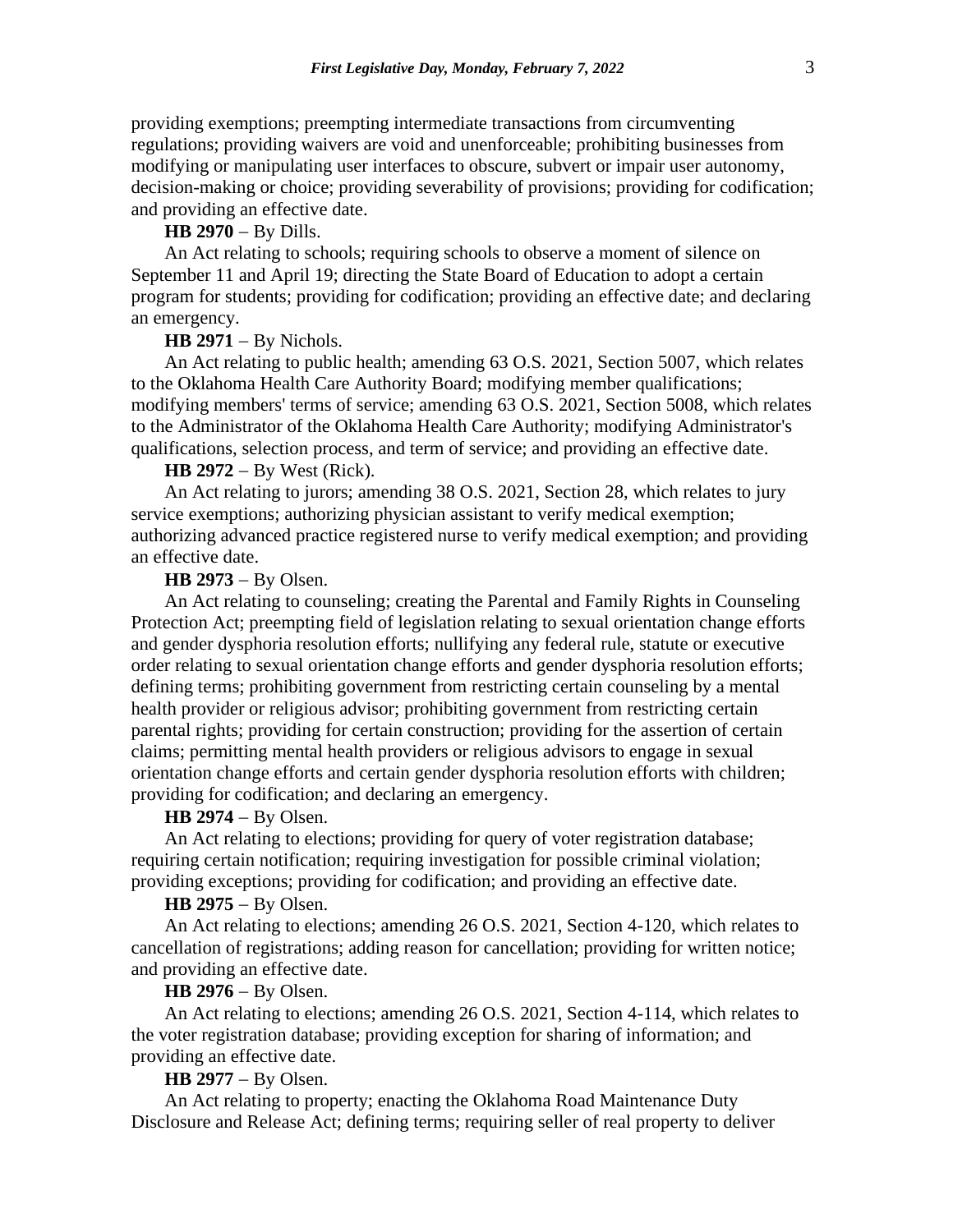disclosure of duty to maintain roads statement to purchaser in certain circumstances; specifying content of disclosure of duty to maintain roads statement; specifying time period for completing disclosure of duty to maintain roads statement; requiring disclosure of duty to maintain roads statement be delivered and a release of liability form to be completed prior to acceptance of offer; requiring Oklahoma Real Estate Commission to develop and amend forms and make forms available to certain persons; requiring certain written acknowledgment and release to accept offer to purchase; providing immunity from liability for stated duty of road maintenance and inaccurate information under certain conditions; allowing certain information to satisfy requirements of disclosure; limiting recovery in civil action to certain events; limiting remedy; stating statute of limitation; providing for certain costs and fees; limiting effect of noncompliance; stating application of act and exempting certain transfers; construing act; stating standard for disclosures and acknowledgments; providing for codification; and providing an effective date.

#### **HB 2978** − By Roberts (Sean).

An Act relating to public health; defining term; creating employer liability; providing compensation for employees denied vaccination mandate exemption; providing for codification; and providing effective an date.

## **HB 2979** − By West (Rick).

An Act relating to agriculture; enacting the Oklahoma Right to Garden Act of 2022; defining terms; providing that county, municipal and other political subdivisions of the state may not regulate vegetable gardens on residential properties; providing that ordinance or regulation that regulates vegetable gardens is void and unenforceable; providing exceptions; providing for codification; and providing an effective date.

#### **HB 2980** − By Stearman.

An Act relating to school districts; prohibiting use of state appropriations to pay fees or membership dues; providing an exception with approval of school district voters; requiring publication of certain reports; establishing funding reduction penalty; directing the State Department of Education to publish and distribute annual report; providing for codification; and providing an effective date.

#### **HB 2981** − By Olsen.

An Act relating to public health; preempting field of legislation relating to employment-related vaccination mandates; nullifying any federal statute, rule, or executive order relating to employment-related vaccination mandates; defining terms; creating employer liability for adverse events caused by vaccinations when such vaccinations are a condition of employment; providing for damages, costs, and attorney fees; providing for codification; and providing an effective date.

## **HB 2982** − By Hardin (David).

An Act relating to firearm suppressors; creating the Sportsman Hearing Protection Act; defining terms; providing requirements for manufacturing firearm suppressors in Oklahoma; providing certain exemption from federal laws and federal regulations; declaring firearm suppressors manufactured in Oklahoma exempt from federal regulation; requiring certain stamp on firearm suppressors manufactured and sold in Oklahoma; directing Attorney General to seek declaratory judgments under certain circumstances; stating applicability of statute; prohibiting certain entities from adopting or imposing rules, ordinances, policies or restrictions regulating firearm suppressors that contravene state law; prohibiting certain entities and employees from enforcing or attempting to enforce certain federal statutes, orders, rules or regulations; prohibiting certain entities from receiving state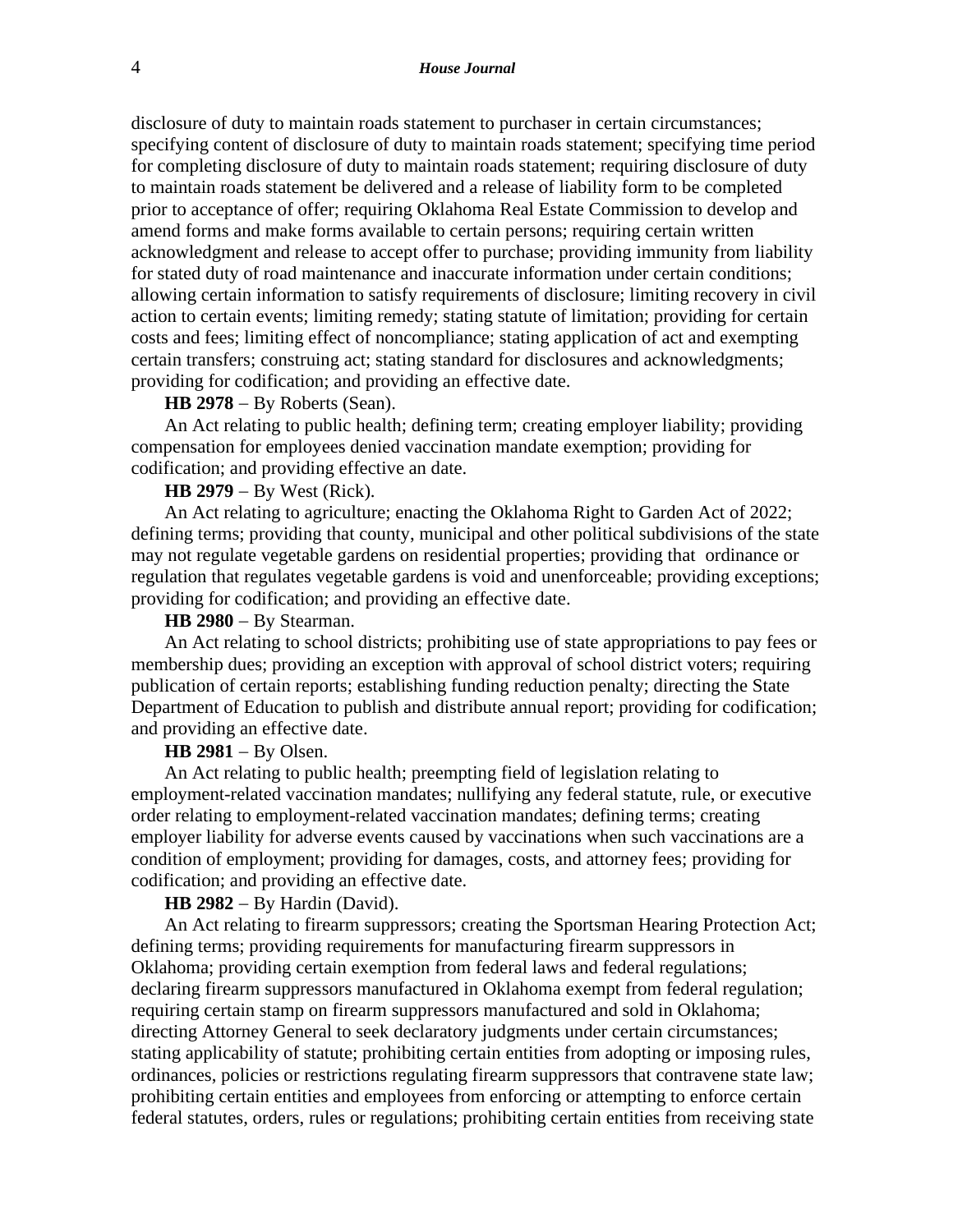grant funds under certain circumstances; authorizing citizens to file certain complaints with the Attorney General; stating procedures for filing complaint; authorizing the Attorney General to seek certain relief if complaint is determined to be valid; providing for the recovery of reasonable expenses and attorney fees; providing for appellate relief; providing for codification; providing for noncodification; and providing an effective date.

#### **HB 2983** − By Hardin (David).

An Act relating to agriculture; amending 2 O.S. 2021, Section 10-9.7, which relates to the Oklahoma Registered Poultry Feeding Operations Act; requiring Nutrient Management Plans to conform to the 2007 version of Code 590 of the United States Department of Agriculture Natural Resources Conservation Service Waste Utilization Standards; requiring nutrient application rates to conform to the 2007 version of Code 590 of the United States Department of Agriculture Natural Resources Conservation Service Waste Utilization Standards; and declaring an emergency.

## **HB 2984** − By Hardin (David).

An Act relating to firearms; amending 21 O.S. 2021, Section 1289.24e, which relates to the Second Amendment Sanctuary State Act; prohibiting the enforcement of a federal ban or regulation on firearms, firearm accessories, or ammunition; providing construing provision; prohibiting the state and political subdivisions from reducing or eliminating funds or budgets of county sheriff's offices or municipal police departments under certain circumstances; prohibiting the termination or retaliation against peace officers for refusing to obey or enforce certain orders; adding definitions; and declaring an emergency.

## **HB 2985** − By Rosecrants.

An Act relating to schools; enacting the Empowering Parents Over Testing Act of 2022; enabling parents to opt their children out of mandatory testing; prohibiting consequences for students, teachers, and parents for excusing children from testing; permitting collection of data by state entities; permitting state entities to encourage taking standardized tests; providing for codification; and providing an effective date.

#### **HB 2986** − By Bashore and Frix.

An Act relating to vehicle excise tax; amending 68 O.S. 2021, Section 2104, which relates to tax definition; modifying value definition; and providing an effective date.

# **HB 2987** − By Olsen.

An Act relating to medical marijuana; amending 63 O.S. 2021, Section 425, which relates to protections for medical marijuana patient licensees; authorizing counties, cities and local municipalities to enact certain ordinances or resolutions; providing exceptions; directing the Oklahoma Medical Marijuana Authority to cease issuing licenses under certain circumstances; providing exceptions; and providing an effective date.

#### **HB 2988** − By Olsen.

An Act relating to education; prohibiting the use of the 1619 Project in certain institutions; prohibiting teaching certain concepts pertaining to America and slavery; providing penalties for violation; preempting field of study; nullifying subsequent federal action; providing for codification; and providing an effective date.

#### **HB 2989** − By Russ.

An Act relating to public health and safety; amending 63 O.S. 2021, Section 422, which relates to license applications for medical marijuana growing; prescribing procedures with respect to approval of commercial grow licenses; providing for identification of real property; requiring submission of certain question to voters; requiring majority approval for issuance of license; prescribing procedures for submission of question; prescribing wording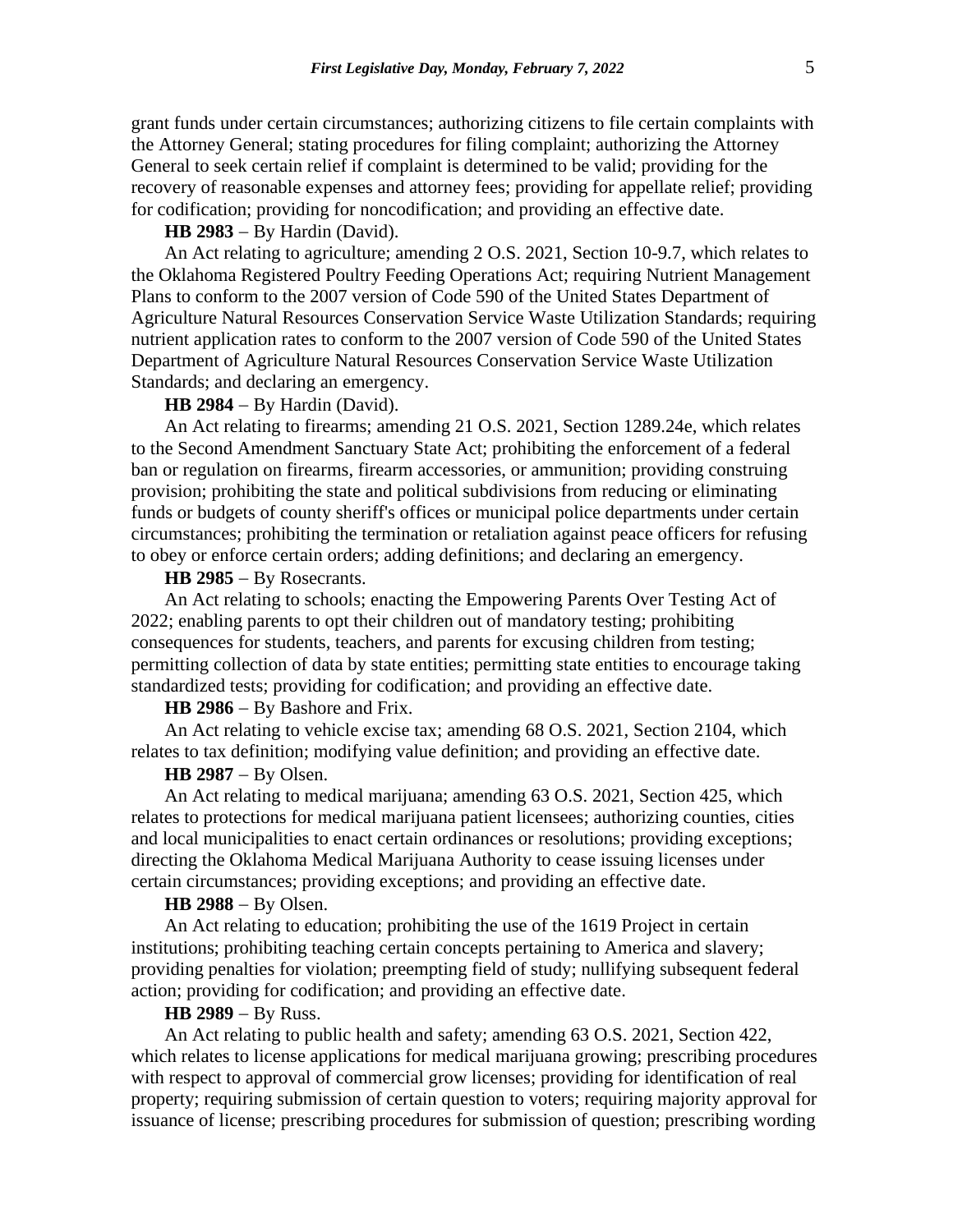for ballot titles; prescribing procedures for communication of election outcomes to the State Department of Health; providing for effect of failure of county voters to approve application; prohibiting applications during certain time period; requiring State Department of Health to maintain registry for purposes of implementing requirements related to election outcomes; and providing an effective date.

## **HB 2990** − By Bush.

An Act relating to counties and county officers; authorizing counties to adopt, amend, repeal and enforce rules, regulations, policies and codes; authorizing punishment for violation; authorizing expenditure of federal funds; imposing restrictions related to certain business activity; providing for applicability of home rule provisions; authorizing execution of certain documents; providing for effect of rules, policies or regulations with respect to State Auditor and Inspector; requiring district attorney to provide certain legal services; providing for codification; and providing an effective date.

## **HB 2991** − By West (Rick).

An Act relating to schools; amending 70 O.S. 2021, Section 1-111, which relates to school days; requiring students participating in 4-H activities to be considered present for attendance purposes; directing 4-H agent to provide proof of participation upon request; requiring student be given opportunity to make up missed schoolwork; prohibiting class grades from being adversely affected; providing exception for certain absences; and providing an effective date.

## **HB 2992** − By Bush.

An Act relating to children; amending 10A O.S. 2021, Sections 1-4-505 and 1-4-506, which relate to testimony of child witnesses; amending 12 O.S. 2021, Sections 2611.4, 2611.12 and 2615, which relate to testimony of certain individuals; amending 22 O.S. 2021, Section 765, which relates to testimony of certain individuals; modifying age requirements; permitting a child adjudicated to be deprived to give testimony in room other than courtroom; allowing guardian ad litem to be present during testimony of child; modifying definition; providing statutory references; and providing an effective date.

#### **HB 2993** − By Luttrell.

An Act relating to animals; enacting the Humane Tether Act of 2022; prohibiting certain cruel and inhumane actions; prohibiting persons from chaining or tethering a dog under certain circumstances; defining terms; providing requirements for tethering dogs; prohibiting leaving a dog outside in certain weather conditions; providing exceptions; providing for codification; and providing an effective date.

#### **HB 2994** − By Gann.

An Act relating to sunset; amending 47 O.S. 2021, Section 759, which relates to the Board of Tests for Alcohol and Drug Influence; re-creating the Board; and modifying termination date.

#### **HB 2995** − By Gann.

An Act relating to sunset; amending 63 O.S. 2021, Section 330.52, which relates to the Oklahoma State Board of Examiners for Long-Term Care; re-creating the Board; and modifying termination date.

# **HB 2996** − By Gann.

An Act relating to sunset; amending 73 O.S. 2021, Section 83.1, which relates to the Capitol-Medical Center Improvement and Zoning Commission; re-creating the Commission; and modifying termination date.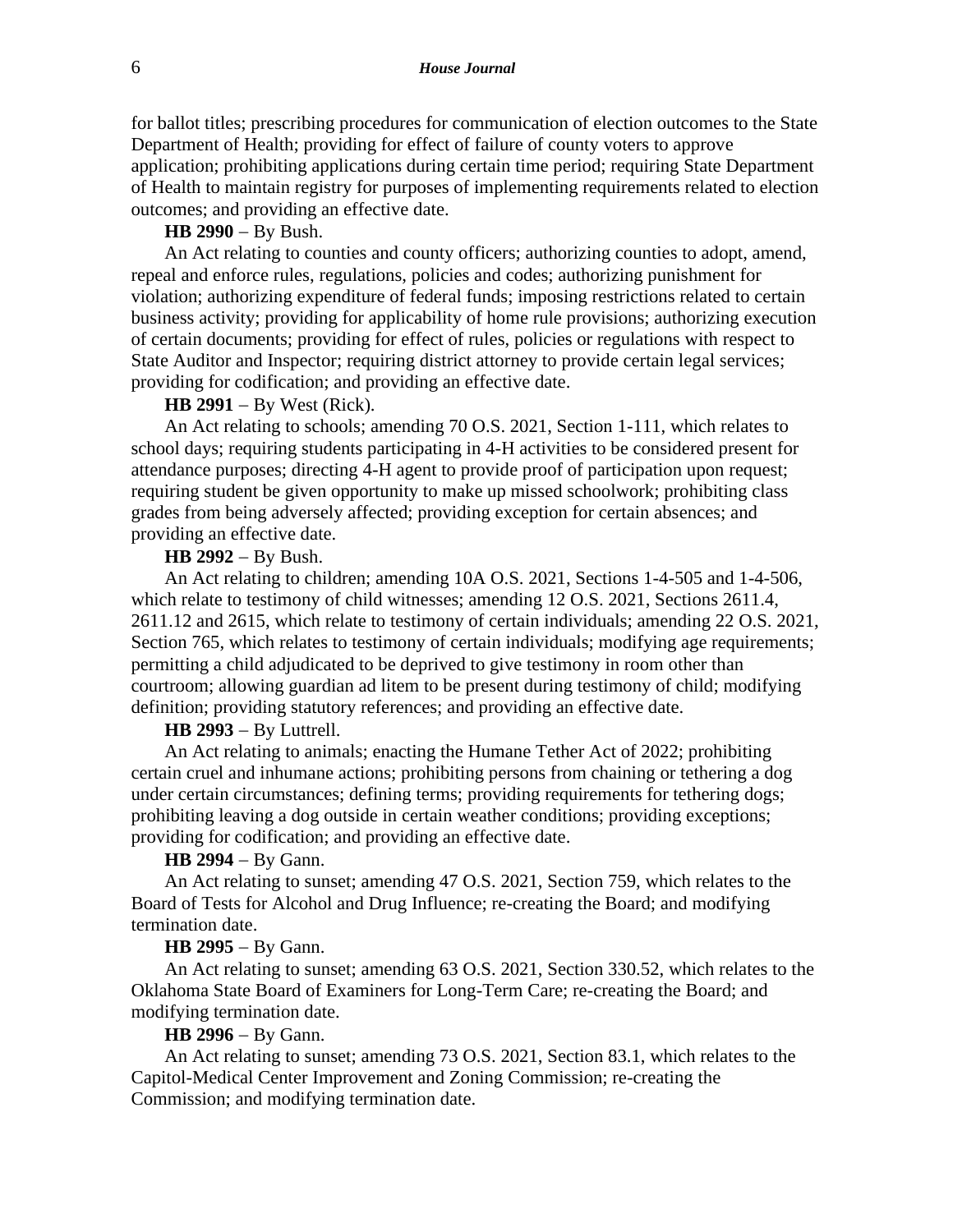#### **HB 2997** − By Gann.

An Act relating to sunset; amending 74 O.S. 2021, Section 7005, which relates to the Oversight Committee for State Employee Charitable Contributions; re-creating the Committee; and modifying termination date.

#### **HB 2998** − By Gann.

An Act relating to sunset; creating the Oklahoma Sunset Act of 2022; providing for noncodification; and providing an effective date.

# **HB 2999** − By Gann.

An Act relating to sunset; creating the Oklahoma Sunset Act of 2022; providing for noncodification; and providing an effective date.

## **HB 3000** − By Gann.

An Act relating to sunset; amending 67 O.S. 2021, Section 305, which relates to the Archives and Records Commission; re-creating the Commission; modifying termination date; and declaring an emergency.

# **HB 3001** − By Rosecrants.

An Act relating to schools; enacting the Oklahoma Community Schools Act of 2022; defining terms; creating a community schools grant program; designating a grant amount; creating guidelines for qualification; stipulating use of request-for-proposal process; directing the State Department of Education to establish and enforce policy prohibiting discrimination; directing the State Department of Education to provide technical assistance to applicants; expanding training and resources; directing grantees to establish a community school planning and oversight team; authorizing oversight teams to develop school-specific programming goals, assessing program needs, and overseeing implementation of programming; expanding research and analysis of successful strategies of community schools; implementing successful strategies in nonqualifying public schools; providing for codification; and providing an effective date.

# **HB 3002** − By Munson.

An Act relating to professions and occupations; amending 2 O.S. 2021, Section 11-98, which relates to the Oklahoma Scrap Metal Dealers Act; modifying application for license; defining terms; amending 37A O.S. 2021, Section 2-146, which relates to the Oklahoma Alcoholic Beverage Control Act; modifying disqualifying factors for licensure; amending 47 O.S. 2021, Section 565, which relates to motor vehicle dealers; modifying application for license; defining terms; amending 47 O.S. 2021, Section 584, which relates to used motor vehicle dealers; modifying basis for denial, revocation or suspension of license; defining terms; amending 63 O.S. 2021, Section 1-1454, which relates to the Oklahoma Medical Micropigmentation Regulation Act; modifying qualifications for certification; defining terms; and providing an effective date.

# **HB 3003** − By Bashore.

An Act relating to alcoholic beverages; amending 37A O.S. 2021, Section 1-104, which relates to interim licenses; providing that a package store may sale refrigerated alcoholic seltzer; and providing an effective date.

#### **HB 3004** − By West (Rick).

An Act relating to controlled dangerous substances; defining terms; requiring pain management clinics to register with State Board of Medical Licensure and Supervision; providing exemptions; stipulating registration procedures; requiring clinics to designate physician; providing for the denial, revocation, or suspension of registration under certain circumstances; defining term; requiring facility operations to cease when registration is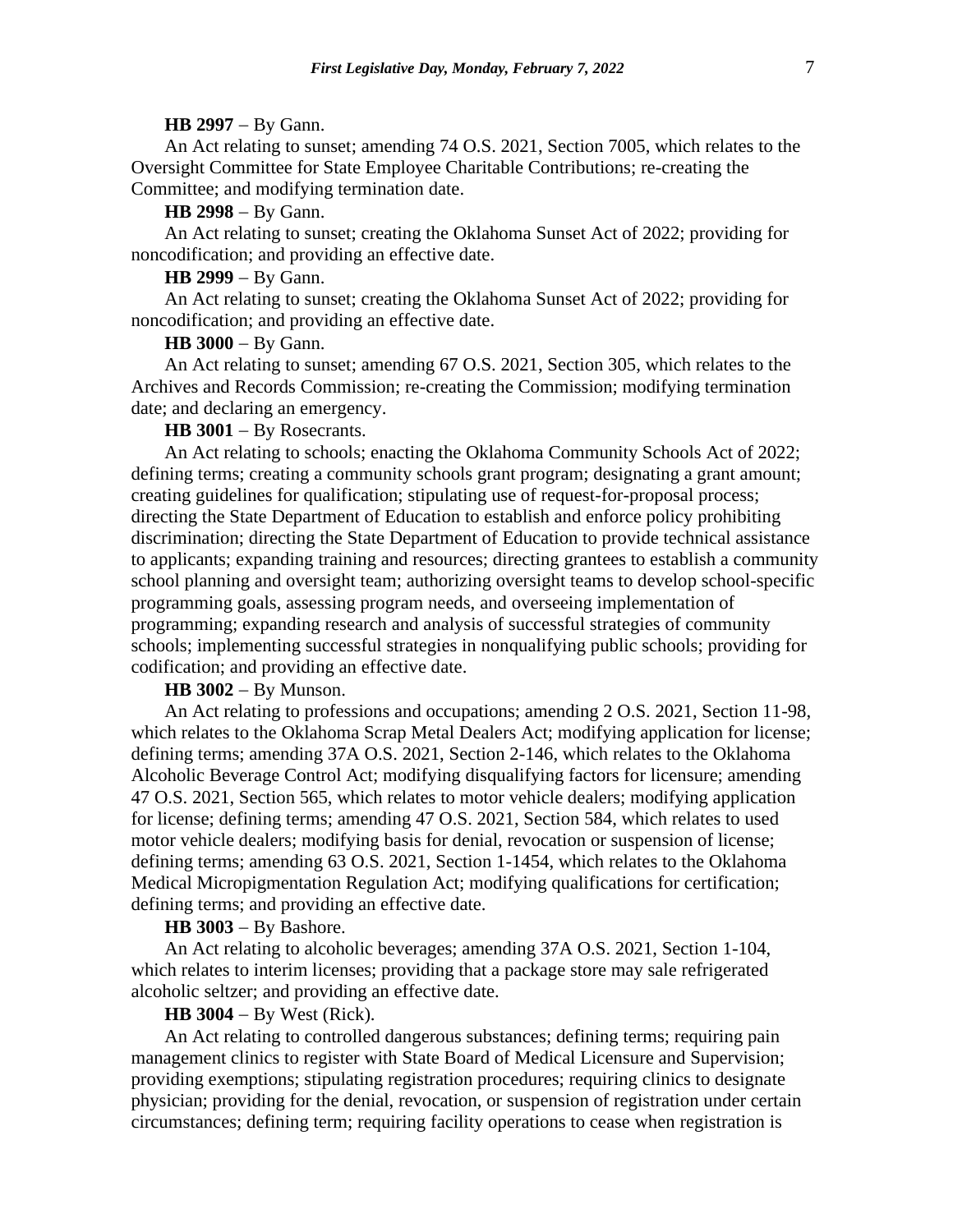revoked or suspended; requiring removal of signage; prohibiting person from applying to operate pain management clinic for certain period of time after revocation; limiting period of suspension; requiring new registration application if clinic changes ownership; prohibiting physicians from practicing medicine in unregistered pain management clinics; providing for disciplinary action for violations; limiting who may prescribe controlled dangerous substances at registered pain management clinics; prohibiting the dispensation of controlled dangerous substances at pain management clinics; specifying physician responsibilities; providing facility and physical operations requirements; stipulating certain infection control requirements; providing safety requirements for buildings, grounds, and equipment of clinics; providing certain quality assurance requirements; stipulating certain data collection and reporting requirements; providing for the accessibility of certain data and reports; providing penalties; directing promulgation of rules; providing for codification; and providing an effective date.

## **HB 3005** − By Sims.

An Act relating to crimes and punishments; making certain acts unlawful; providing penalties; presuming that certain property has been stolen or wrongfully obtained; allowing presumption to be rebutted by proof; providing list of circumstances to consider when inquiring about certain property; providing an exception; defining term; providing for codification; and providing an effective date.

# **HB 3006** − By Sims.

An Act relating to insurance; enacting the Oklahoma State Insurance Act of 2022; providing for noncodification; and providing an effective date.

## **HB 3007** − By Sims.

An Act relating to insurance; enacting the Oklahoma State Insurance Act of 2022; providing for noncodification; and providing an effective date.

#### **HB 3008** − By Luttrell.

An Act relating to amusements and sports; amending 3A O.S. 2021, Sections 262 and 280, which relate to state-tribal gaming; providing exception; updating references; offering Gaming Compact Supplement related to sports pools; defining term; authorizing fees related to tribal administration of the games; proscribing content of Gaming Compact Supplement; proscribing procedures for electing acceptance of supplements; providing for certain construction of supplements; requiring payment of funds by tribes in certain amounts; allowing retention of funds by tribes in certain amounts; limiting scope of Gaming Compact Supplement; declaring certain conduct and participation lawful; providing for codification; and providing an effective date.

## **HB 3009** − By Walke.

An Act relating to technology; creating a new title; creating the Voice Recognition Privacy Act of 2022; defining terms; regulating connected devices with voice recognition features; prohibiting voice recognition services without informing users; prohibiting use of personal information in voice recordings; directing that certain recordings be available to users; directing that users be allowed to delete recordings; prohibiting the use of incorrectly activated voice recordings; prohibiting compelling of manufacturers and service providers to allow use of technology by law enforcement; exempting certain instances of use of voice recordings by third parties from suit; exempting manufacturer liability for applications downloaded by users; exempting instances where affirmative consent has been granted; creating actions for relief to be brought by the Attorney General or district attorney; granting courts the ability to enjoin or make orders to prevent the violation of this act;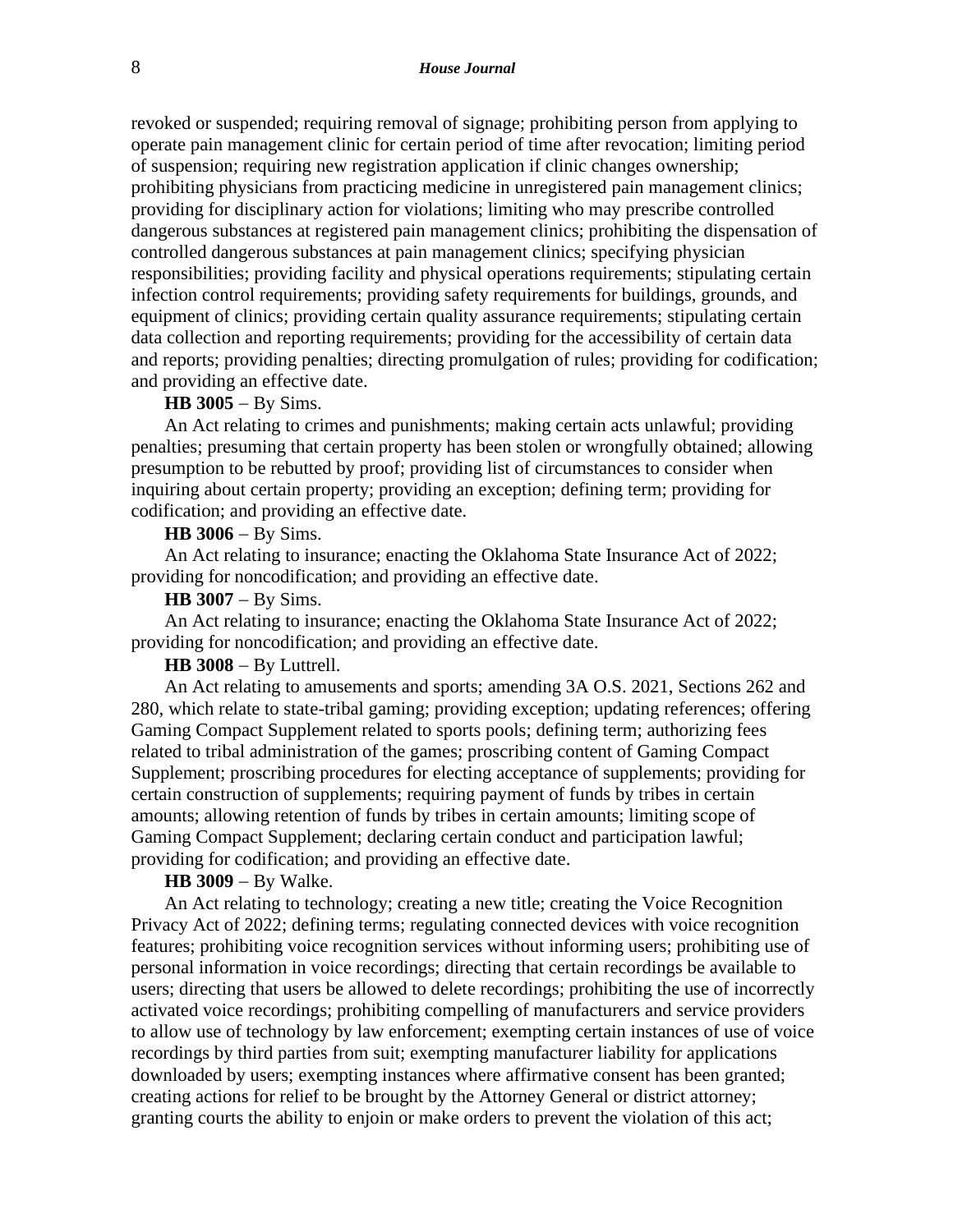creating a civil penalty for violation of this act; mandating certain disclosures; providing for noncodification; providing for codification; and providing an effective date.

## **HB 3010** − By Walke.

An Act relating to technology; creating a new title; enacting the Filter Bubble Transparency Act of 2022; defining terms; regulating the operation of Internet platforms that use an opaque algorithm; regulating upstream providers and search syndication contracts; granting the Attorney General and district attorneys the power to bring suit for violation of this act; granting courts the ability to enjoin or make orders to prevent the violation of this act; creating a civil penalty; providing for noncodification; providing for codification; and providing an effective date.

#### **HB 3011** − By Walke.

An Act relating to crimes and punishments; making certain acts unlawful; providing penalties; defining term; providing for codification; and providing an effective date.

## **HB 3012** − By Walke.

An Act relating to consumer credit; defining terms; creating a maximum interest charge for active duty; providing for application of maximum interest charge; requiring submission of certain information to creditor; authorizing courts to grant creditor relief from limitation under certain circumstance; and providing an effective date.

## **HB 3013** − By Luttrell.

An Act relating to motor vehicles; creating the License Plate Modernization Act; providing for noncodification; and providing an effective date.

#### **HB 3014** − By Munson.

An Act relating to higher education; prohibiting state educational institutions from refusing to provide certain student transcripts; banning conditional release of transcripts; proscribing higher fees or less favorable treatment for certain requests; defining term; construing provision; providing for codification; and providing an effective date.

## **HB 3015** − By Dollens.

An Act relating to tourism; amending 74 O.S. 2021, Section 2259, which relates to tourism information centers; requiring adult-sized changing tables in tourism information centers; providing table specifications; specifying a deadline for compliance; and providing an effective date.

#### **HB 3016** − By Dollens.

An Act relating to crimes and punishments; amending 21 O.S. 2021, Section 1051, which relates to the lottery; permitting a qualified organization to issue tickets via a manual ticketing system or an electronic platform; permitting voluntary contributions to be made via electronic platform; specifying who may manage or participate in the management of the raffle; prohibiting persons from receiving any remuneration or profit for managing or participating in the management of the raffle; permitting qualified organizations to contract with third parties for certain services; and providing an effective date.

# **HB 3017** − By Dollens.

An Act relating to elections; amending 26 O.S. 2021, Section 4-101, which relates to persons entitled to be registered voters; requiring certain agencies to determine when persons convicted of a felony have regained eligibility to vote; providing for notice and registration application; authorizing Secretary to promulgate rules; and providing an effective date.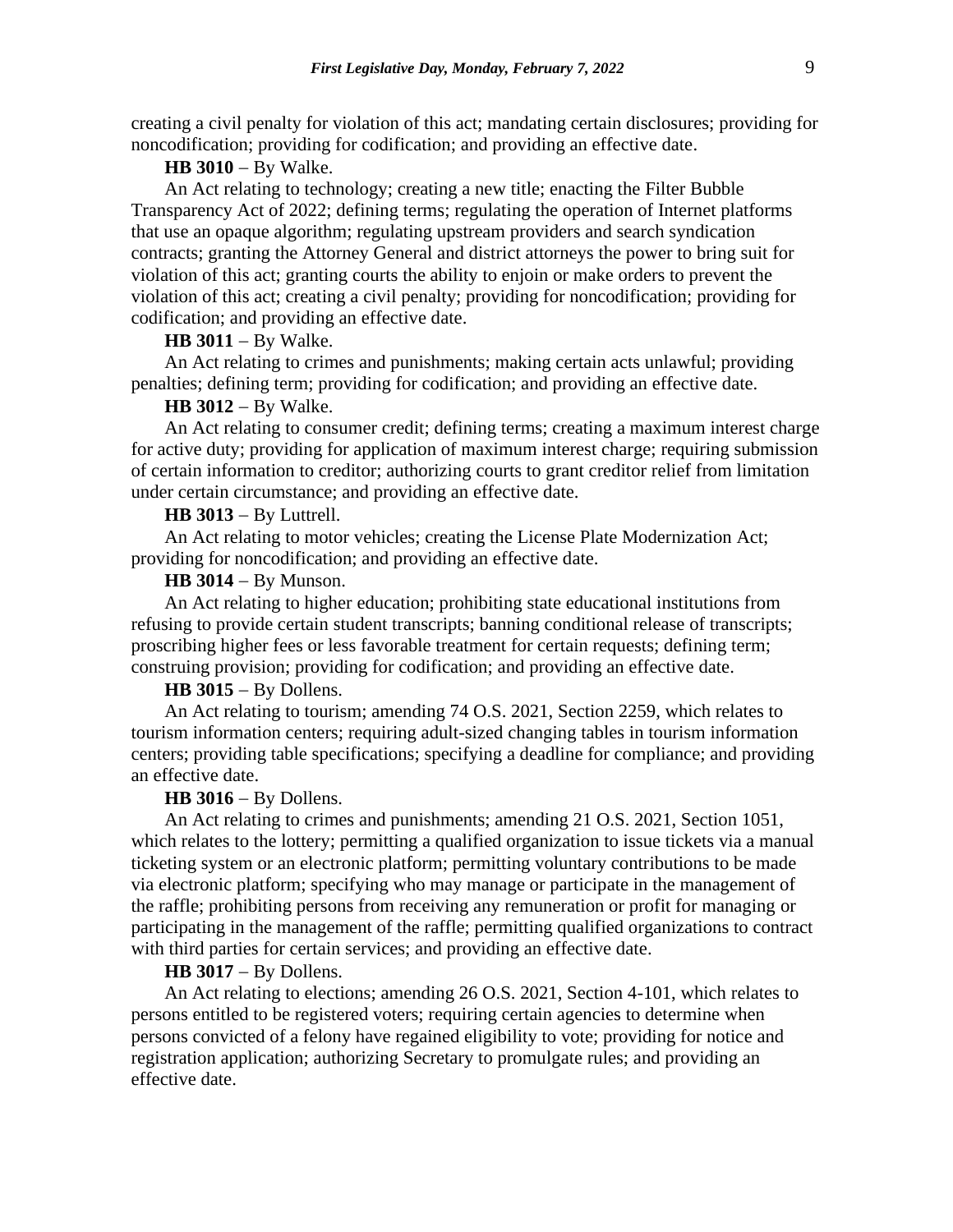#### **HB 3018** − By Walke.

An Act relating to professions and occupations; amending 59 O.S. 2021, Section 858- 724, which relates to the Oklahoma Certified Real Estate Appraisers Act; authorizing use of discovery; and providing an effective date.

#### **HB 3019** − By Fetgatter.

An Act relating to medical marijuana; amending 63 O.S. 2021, Sections 427.2 and 427.18, which relate to the Oklahoma Medical Marijuana and Patient Protection Act; modifying and adding definitions; allowing for the use of clear containers; directing dispensaries to use exit package at point of sale and transfer; and providing an effective date.

## **HB 3020** − By Fetgatter.

An Act relating to COVID-19 visitation policies; making certain requirements; providing for codification; and providing an effective date.

## **HB 3021** − By Worthen.

An Act relating to common carriers; amending 13 O.S. 2021, Section 176.2, which relates to the Security of Communications Act; expanding scope of certain definition; and providing an effective date.

#### **HB 3022** − By Worthen.

An Act relating to civil procedure; amending 12 O.S. 2021, Section 2004, which relates to service of process; adding methods of service; creating offense for employer preventing service; prescribing penalties; defining term; creating offense for employee preventing service at medical facility; prescribing penalties; providing for codification; and providing an effective date.

**HB 3023** − By Worthen.

An Act relating to dental insurance claims; defining terms; making certain requirements; providing standards for requirements; providing for codification; and providing an effective date.

# **HB 3024** − By Worthen.

An Act relating to expungements; amending 22 O.S. 2021, Section 18, which relates to expungement of criminal history records; adding an expungement category; and providing an effective date.

## **HB 3025** − By Worthen.

An Act relating to fees; amending 28 O.S. 2021, Section 151, which relates to clerk's duty to charge and collect fees; clarifying clerk's duty; providing procedure for payment with United States currency; and providing an effective date.

#### **HB 3026** − By Worthen.

An Act relating to counties and county officers; amending 19 O.S. 2021, Section 514.3, which relates to fingerprinting fees; increasing fee amount for fingerprint cards; and providing an effective date.

# **HB 3027** − By Worthen.

An Act relating to motor vehicles; creating the Motor Vehicle Modernization Act; providing for noncodification; and providing an effective date.

#### **HB 3028** − By Worthen.

An Act relating to motor vehicles; creating the Motor Vehicle Efficiency Act; providing for noncodification; and providing an effective date.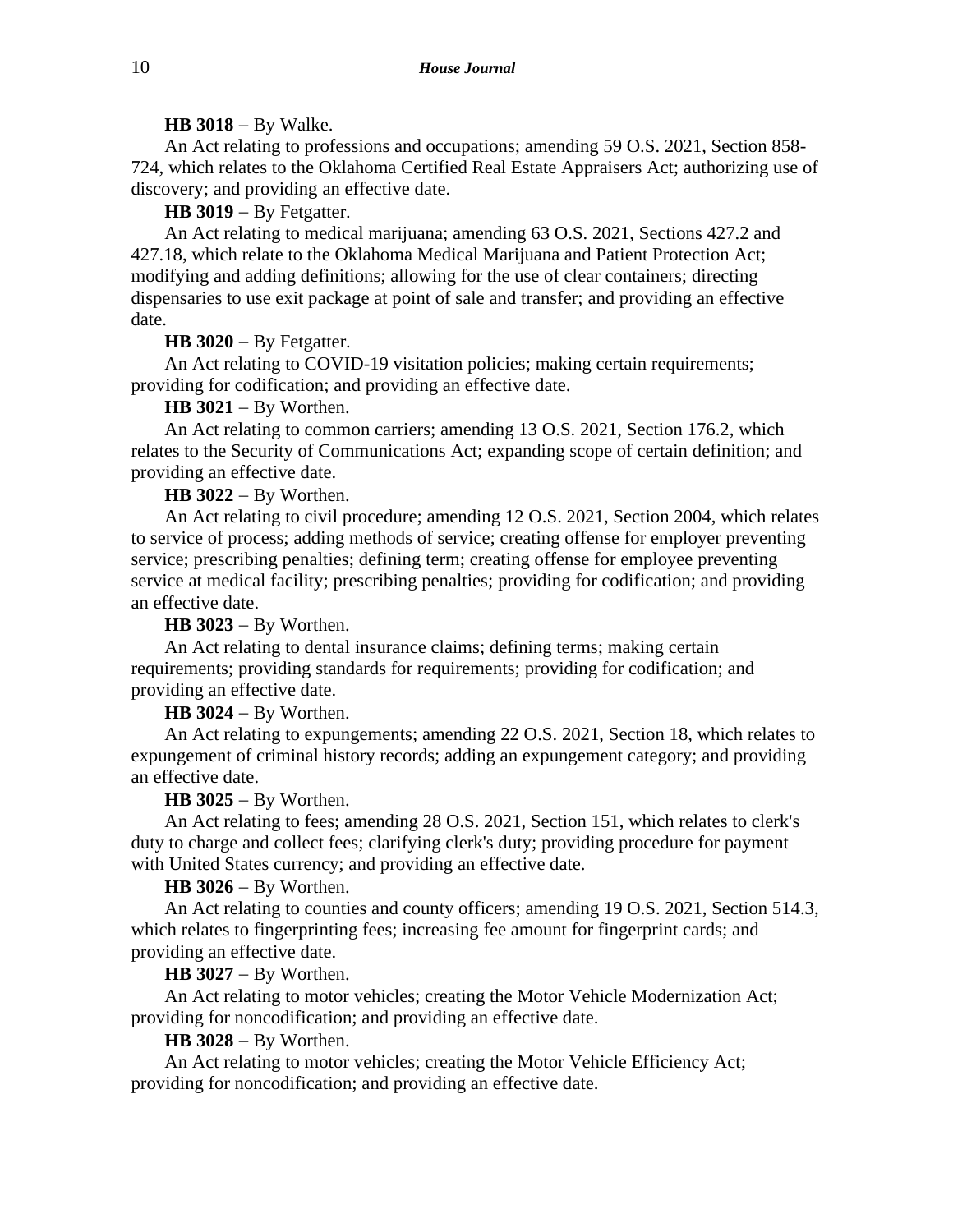#### **HB 3029** − By Worthen.

An Act relating to motor vehicles; creating the Motor Vehicle Modification Act; providing for noncodification; and providing an effective date.

**HB 3030** − By Worthen.

An Act relating to motor vehicles; creating the Motor Vehicle Updating Act; providing for noncodification; and providing an effective date.

**HB 3031** − By Worthen.

An Act relating to criminal law; creating the Oklahoma Criminal Law Act of 2022; providing for noncodification; and providing an effective date.

**HB 3032** − By Worthen.

An Act relating to criminal law; creating the Oklahoma Crimes and Punishments Act of 2022; providing for noncodification; and providing an effective date.

**HB 3033** − By Worthen.

An Act relating to criminal law; creating the Oklahoma Criminal Procedure Act of 2022; providing for noncodification; and providing an effective date.

**HB 3034** − By Worthen.

An Act relating to criminal law; creating the Oklahoma Criminal Law Reform Act of 2022; providing for noncodification; and providing an effective date.

**HB 3035** − By Worthen.

An Act relating to civil procedure; creating the Oklahoma Civil Procedure Reform Act of 2022; providing for noncodification; and providing an effective date.

**HB 3036** − By Worthen.

An Act relating to civil procedure; creating the Oklahoma Civil Procedure Reform Act of 2022; providing for noncodification; and providing an effective date.

**HB 3037** − By Boles.

An Act relating to cities and towns; amending 68 O.S. 2021, Section 1353, which relates to apportionment of sales tax revenues; modifying apportionment of sales tax revenue; providing for apportionment to Municipal Road Drilling Activity Revolving Fund; creating the Municipal Road Drilling Activity Revolving Fund; providing for expenditures; prescribing procedures for applications by certain municipalities; requiring matching funds amount; prescribing purpose of allocated funds; providing for review of applications by Department of Transportation; providing for codification; providing an effective date; and declaring an emergency.

**HB 3038** − By Boles.

An Act relating to schools; amending 70 O.S. 2021, Sections 8-101.2 and 8-113, which relate to student transfers; authorizing automatic transfers for certain students; permitting school district to give preference for sibling transfers; allowing school district to grant preference for children of employees; and declaring an emergency.

**HB 3039** − By Boles.

An Act relating to oil and gas; amending 52 O.S. 2021, Section 87.1, which relates to common source of supply and well spacing and drilling units; allowing drilling of wells prior to Oklahoma Corporation Commission granting order; and providing an effective date.

**HB 3040** − By Boles.

An Act relating to Medicare; amending 36 O.S. 2021, Section 3611.1, which relates to Medicare supplement policies; eliminating exemption from filing requirements; and providing an effective date.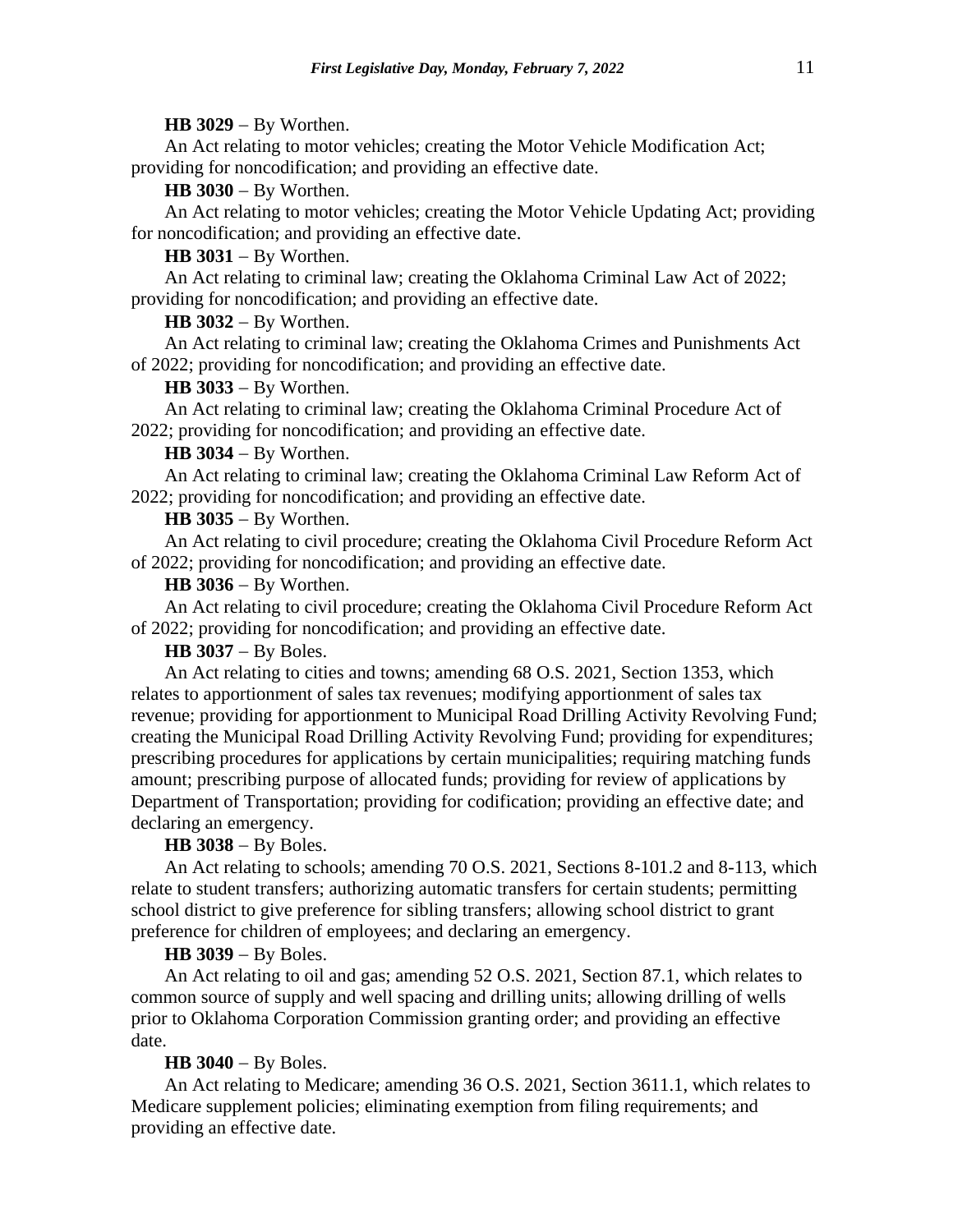## **HB 3041** − By Talley.

An Act relating to medical treatments; creating the Continuity of Care Act of 2022; creating certain standards for medical practitioners; granting certain immunities to physicians in certain situations; providing for codification; providing an effective date; and declaring an emergency.

**HB 3042** − By Talley.

An Act relating to education; creating the Oklahoma Schools Act of 2022; providing for noncodification; and providing an effective date.

**HB 3043** − By Randleman.

An Act relating to schools; directing the State Department of Education to create an apprenticeship graduation program; providing for alternative graduation requirements for students enrolled in program; requiring selection of certain professionals to participate in program; mandating curriculum be developed for certain purpose; allowing student to enroll in the program in grade nine; requiring program team be established by each board of education; allowing student to shadow the professional for prescribed amount of time; directing the Department to promulgate rules; amending 70 O.S. 2021, Section 1-111, which relates to the school day; establishing attendance for students enrolled in program; amending 70 O.S. 2021, Section 11-103.6, which relates to subject matter standards for instruction; exempting students enrolled in the program from certain graduation requirements; providing for codification; and providing an effective date.

## **HB 3044** − By Talley.

An Act relating to motor vehicles; amending 47 O.S. 2021, Section 11-902, which relates to persons under the influence of alcohol or other intoxicating substances; requiring certain persons complete Impaired Driver Accountability Program; allowing for satisfaction of requirements under certain condition; and providing an effective date.

# **HB 3045** − By Talley.

An Act relating to counties; amending 19 O.S. 2021, Section 421.2, which relates to the sale, trade, and disposition of county equipment; clarifying the applicability of a prohibition on when the board of county commissioners can deem property as surplus; and providing an effective date.

## **HB 3046** − By Lepak.

An Act relating to elections; creating the Prohibit the Private Funding of Elections Act; defining terms; prohibiting acceptance of private funds for elections; requiring elections be paid for with public funds; providing for penalty; providing for codification; and providing an effective date.

# **HB 3047** − By Rosecrants.

An Act relating to school recess; creating the Active Oklahoma Kids Act; amending 70 O.S. 2021, Section 11-103.9, which relates to physical education programs; requiring schools to provide a minimum amount of daily recess time for certain students; permitting recess time to be divided; excluding recess preparation time; providing for scope of recess activities; excepting certain club or group meetings; prohibiting withholding of recess for discipline or punitive reasons; providing an exception for safety reasons; mandating recess to occur outside the school building except in certain conditions; counting recess supervision as instructional time; requiring recess for certain students to comply with certain laws; providing exemptions for certain students; providing for noncodification; providing an effective date; and declaring an emergency.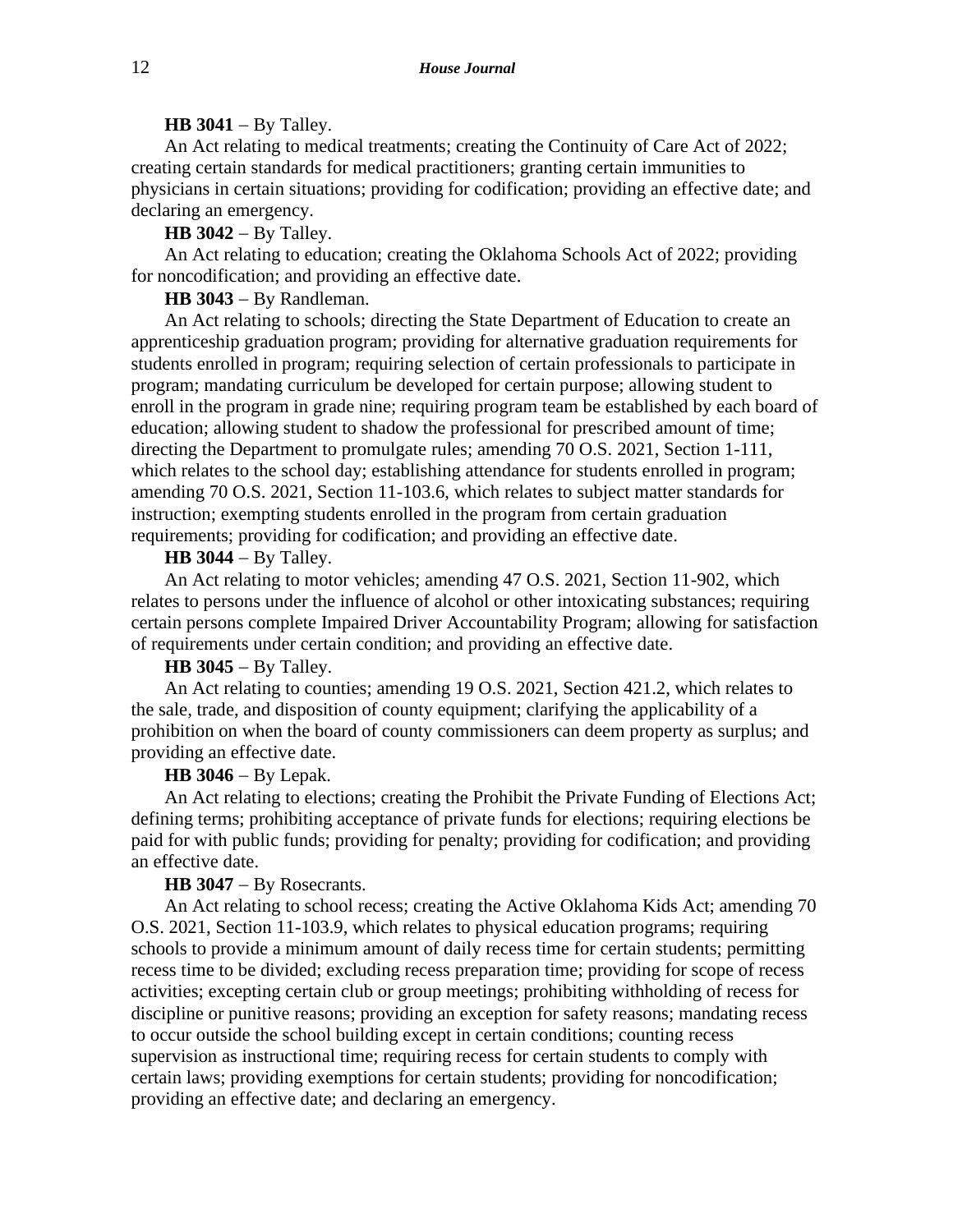#### **HB 3048** − By Bush.

An Act relating to medical price transparency; amending 63 O.S. 2021, Section 1- 725.3, which relates to health care provider price transparency; creating penalties; providing for the allocation of penalties; amending 63 O.S. 2021, Section 1-725.4, which relates to health care facility price transparency; creating penalties; providing for the allocation of penalties; and providing an effective date.

## **HB 3049** − By Bashore.

An Act relating to alcoholic beverages; enacting the Oklahoma Alcohol Act of 2022; providing for noncodification; and providing an effective date.

#### **HB 3050** − By Hardin (Tommy).

An Act relating to revenue and taxation; amending 68 O.S. 2021, Section 1357, which relates to sales tax exemption; removing motor vehicle sales from veteran sales tax exemption limit; and providing an effective date.

## **HB 3051** − By Hardin (Tommy).

An Act relating to public health; defining terms; creating employer liability for mandated experimental medical procedures; providing for damages; providing for codification; and providing an effective date.

#### **HB 3052** − By Hasenbeck.

An Act relating to the Lindsey Nicole Henry Scholarships for Students with Disabilities Program; amending 70 O.S. 2021, Section 13-101.2, which relates to program eligibility; providing eligibility for students with an individualized family service plan or Section 504 plan; removing requirement that student spend the prior year enrolled in a public school; expanding eligibility for certain adopted students; allowing requests to participate in program be granted throughout the year; providing for funding on a prorated basis; updating language; deleting December 1 deadline; authorizing designation of an attorney-in-fact for certain schools; modifying scholarship calculation; requiring parental notification of scholarship amount within certain time; allowing warrant endorsement by attorney-in-fact in certain circumstances; updating statutory reference; and providing an effective date.

#### **HB 3053** − By Boles.

An Act relating to criminal procedure; amending 22 O.S. 2021, Section 471.9, which relates to the Oklahoma Drug Court Act; providing option for sentences to be deferred when offenders successfully complete drug court programs; and providing an effective date.

# **HB 3054** − By Boles.

An Act relating to motor vehicles; providing for weight exemption for certain vehicles; extending weight exemption to certain roads; providing for codification; and providing an effective date.

## **HB 3055** − By Sims.

An Act relating to professions and occupations; creating the Occupational Licensing Act of 2022; providing for noncodification; and providing an effective date.

# **HB 3056** − By Sims.

An Act relating to cities and towns; enacting the Oklahoma Cities and Towns Act of 2022; providing for noncodification; and providing an effective date.

# **HB 3057** − By Sims.

An Act relating to cities and towns; enacting the Oklahoma Cities and Towns Act of 2022; providing for noncodification; providing an effective date.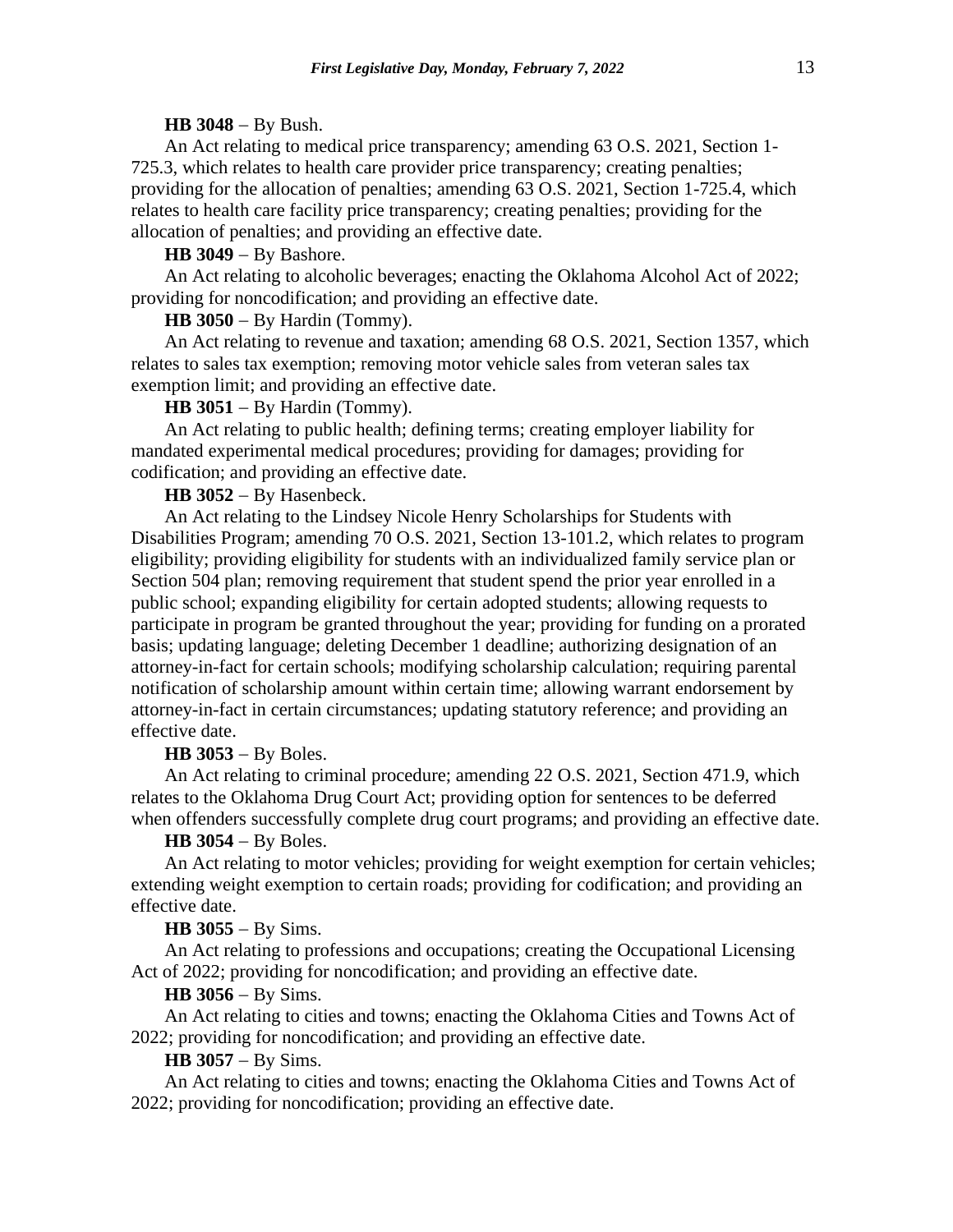#### **HB 3058** − By Sims.

An Act relating to cities and towns; enacting the Oklahoma Cities and Towns Act of 2022; providing for noncodification; and providing an effective date.

**HB 3059** − By Fugate.

An Act relating to elections; amending 26 O.S. 2021, Section 6-102, which relates to unopposed candidates; providing for retention ballots for certain legislative candidates; providing for special election; and providing an effective date.

# **HB 3060** − By Bush.

An Act relating to medical price transparency; amending 63 O.S. 2021, Section 1- 725.3, which relates to health care provider price transparency; creating penalties; providing for the allocation of penalties; amending 63 O.S. 2021, Section 1-725.4, which relates to health care facility price transparency; creating penalties; providing for the allocation of penalties; and providing an effective date.

#### **HB 3061** − By Ranson.

An Act relating to schools; amending 70 O.S. 2021, Section 8-113, which relates to student transfer; permitting student transfer to a school district where the student's parent or guardian is employed; and providing an effective date.

#### **HB 3062** − By Ranson.

An Act relating to state and local government; enacting the Governmental Notice Act of 2022; providing for noncodification; and providing an effective date.

#### **HB 3063** − By Ranson.

An Act relating to the Open Meeting Act; amending 25 O.S. 2021, Section 304, which relates to definitions; modifying definition; excluding organizations composed of students attending certain institutions within The Oklahoma State System of Higher Education or other colleges; and providing an effective date.

#### **HB 3064** − By Ranson.

An Act relating to technology; enacting the Oklahoma Cyber Security Act of 2022; providing for noncodification; and providing an effective date.

#### **HB 3065** − By Manger.

An Act relating to public health and safety; amending 63 O.S. 2021, Section 2-103, which relates to the Uniform Controlled Dangerous Substances Act; authorizing commissioned employees to purchase certain firearms prior to retirement; providing purchasing requirements; providing for the transfer and modification of ownership records; directing proceeds be deposited into certain revolving fund; and providing an effective date.

## **HB 3066** − By Manger.

An Act relating to state government; amending 74 O.S. 2021, Section 150.12, which relates to reporting of fingerprinting and criminal history information; requiring municipal courts to report criminal history information to the Oklahoma State Bureau of Investigation; and providing an effective date.

## **HB 3067** − By Manger.

An Act relating to public finance; amending 62 O.S. 2021, Section 34.32, which relates to state agency information technology systems; making certain provisions inapplicable to the Oklahoma State Bureau of Investigation; providing an effective date; and declaring an emergency.

#### **HB 3068** − By Bashore.

An Act relating to transportation; creating the Roads and Bridges Reform Act; providing for noncodification; and providing an effective date.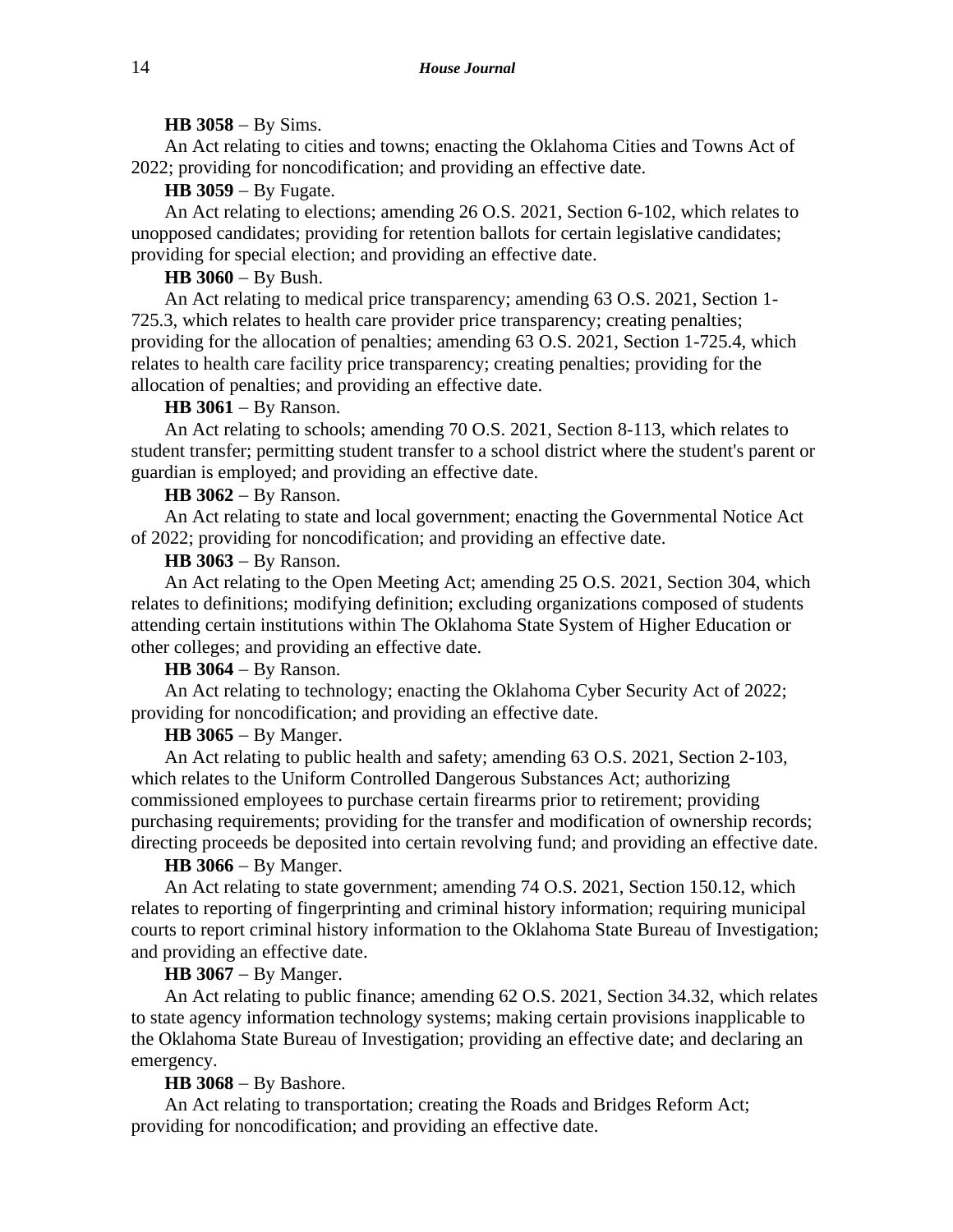## **HB 3069** − By Manger.

An Act relating to firearms; amending 21 O.S. 2021, Section 1277, which relates to the unlawful carry of firearms in certain places; removing references to federally owned buildings and properties; authorizing municipalities to allow for the carry of concealed firearms by municipal officials or employees; providing eligibility requirements; prohibiting the carrying of firearms at firearm-prohibited locations; defining term; providing construing provision related to the carrying of firearms by municipal officials or employees; and declaring an emergency.

#### **HB 3070** − By Manger.

An Act relating to firearms; amending 21 O.S. 2021, Section 1289.13A, which relates to the improper transportation of firearms; clarifying scope of certain unlawful act; and providing an effective date.

## **HB 3071** − By Manger.

An Act relating to crimes and punishments; creating the Crimes and Punishments Act of 2022; providing for noncodification; and providing an effective date.

**HB 3072** − By Hasenbeck and McBride.

An Act relating to teachers; amending 70 O.S. 2021, Section 6-204.2, which relates to National Board certification; updating Commission name; providing annual bonus for teachers with National Board certification; increasing amount of bonus for certain teachers; removing reference to additional salary increment; amending 70 O.S. 2021, Section 18- 114.14, which relates to the Minimum Salary Schedule; deleting salary increment for certain teachers with National Board certification; providing an effective date; and declaring an emergency.

#### **HB 3073** − By Talley.

An Act relating to public health and safety; amending 63 O.S. 2021, Section 2-101, which relates to definitions of the Uniform Controlled Dangerous Substances Act; defining palliative care; amending 63 O.S. 2021, Section 2-309I, which relates to the Anti-Drug Diversion Act; adding an exception; providing statutory reference; and declaring an emergency.

## **HB 3074** − By Culver.

An Act relating to public health and safety; amending 63 O.S. 2021, Section 4210.3, which relates to the Oklahoma Boating Safety Regulation Act; adding exception to certain prohibited act; modifying and reducing certain penalties; and providing an effective date.

# **HB 3075** − By Culver.

An Act relating to marriage; amending 43 O.S. 2021, Sections 5, 6, 7, 8, and 20, which relate to marriage licenses and certificates; providing for a reissued marriage certificate if name is erroneous or misspelled; requiring notation that the certificate is reissued or amended; mandating certain married name changes; prohibiting entirely different name change using a marriage certificate; requiring compliance with certain name change petition process; modifying contents of marriage licenses; modifying timing for completion of marriage ceremony and return of certain documents; deleting residency requirement for marriage officiant; directing officiant to certify credentials or authority on the marriage certificate; striking court clerk filing requirement for officiant; providing for transmission of marriage license and certificate to court clerk within certain time; requiring issuance of marriage licenses to all legally eligible persons; prescribing time requirements for valid marriage license and ceremony; mandating return of marriage license and certificate within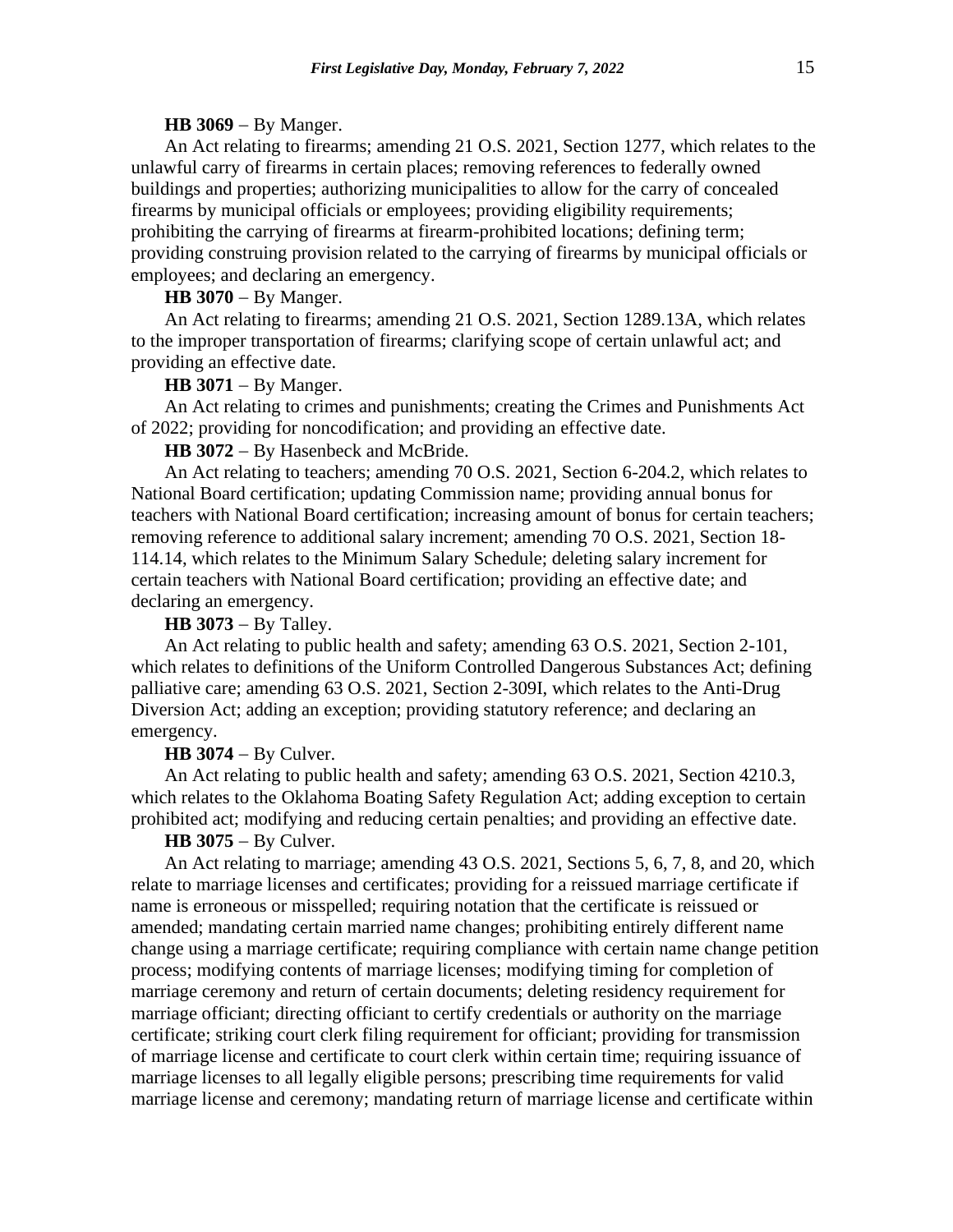sixty days of issuance; repealing 43 O.S. 2021, Sections 19 and 36, which relate to marriage licenses; and providing an effective date.

## **HB 3076** − By Culver.

An Act relating to settlements involving minors; creating the Oklahoma Statutory Thresholds for Settlements Involving Minors Act of 2022; prescribing procedures for settling claims involving minors; clarifying when a person with legal custody may enter into a settlement agreement on behalf of a minor; directing attorney representing minor to maintain records; establishing how monies payable under a settlement agreement must be paid; creating exemptions for liability; providing for codification; and providing an effective date.

# **HB 3077** − By Smith.

An Act relating to animals; providing that an owner of a dog caught on camera trespassing is responsible for damage caused by trespassing dog; providing for reimbursement of court costs; providing for codification; and providing an effective date.

#### **HB 3078** − By Smith.

An Act relating to the Oklahoma Personnel Act; modifying provisions related to overtime pay for employees of the Department of Corrections; requiring election; providing for codification; providing an effective date; and declaring an emergency.

# **HB 3079** − By Smith.

An Act relating to county fire departments; amending 19 O.S. 2021, Section 351, which relates to firefighting services; modifying language qualifying a director of county fire department; providing an effective date; and declaring an emergency.

#### **HB 3080** − By Hilbert.

An Act relating to school athletics; amending 70 O.S. 2021, Section 27-105, which relates to high school athletic competitions; providing a visiting team the same rights as a home team to transmit play-by-play accounts for postseason and playoff games; and declaring an emergency.

#### **HB 3081** − By Hilbert.

An Act relating to revenue and taxation; defining terms; creating a strategic industrial development enhancement tax credit; limiting credits to certain amount for certain projects; preventing certain application of credit; allowing assignment of credit; requiring certain documents for assignment; authorizing carryover of credit; setting total annual credit cap; authorizing Oklahoma Tax Commission and Oklahoma Department of Commerce to promulgate certain rules; providing for codification; and providing an effective date.

#### **HB 3082** − By Hilbert.

An Act relating to revenue and taxation; amending 68 O.S. 2021, Section 2902, which relates to five-year manufacturing exemptions for qualifying manufacturing concerns; modifying provisions related to payroll requirements for certain tax years; and declaring an emergency.

## **HB 3083** − By Hilbert.

An Act relating to public health and safety; amending 63 O.S. 2021, Section 426, which relates to taxes on medical marijuana retail sales; modifying apportionment of tax proceeds; providing an effective date; and declaring an emergency.

## **HB 3084** − By Hilbert.

An Act relating to school transportation; amending 70 O.S. 2021, Section 3-141, which relates to transporting charter school students; deleting requirement limiting transportation to certain boundaries; amending 70 O.S. 2021, Sections 9-101 and 9-105, which relate to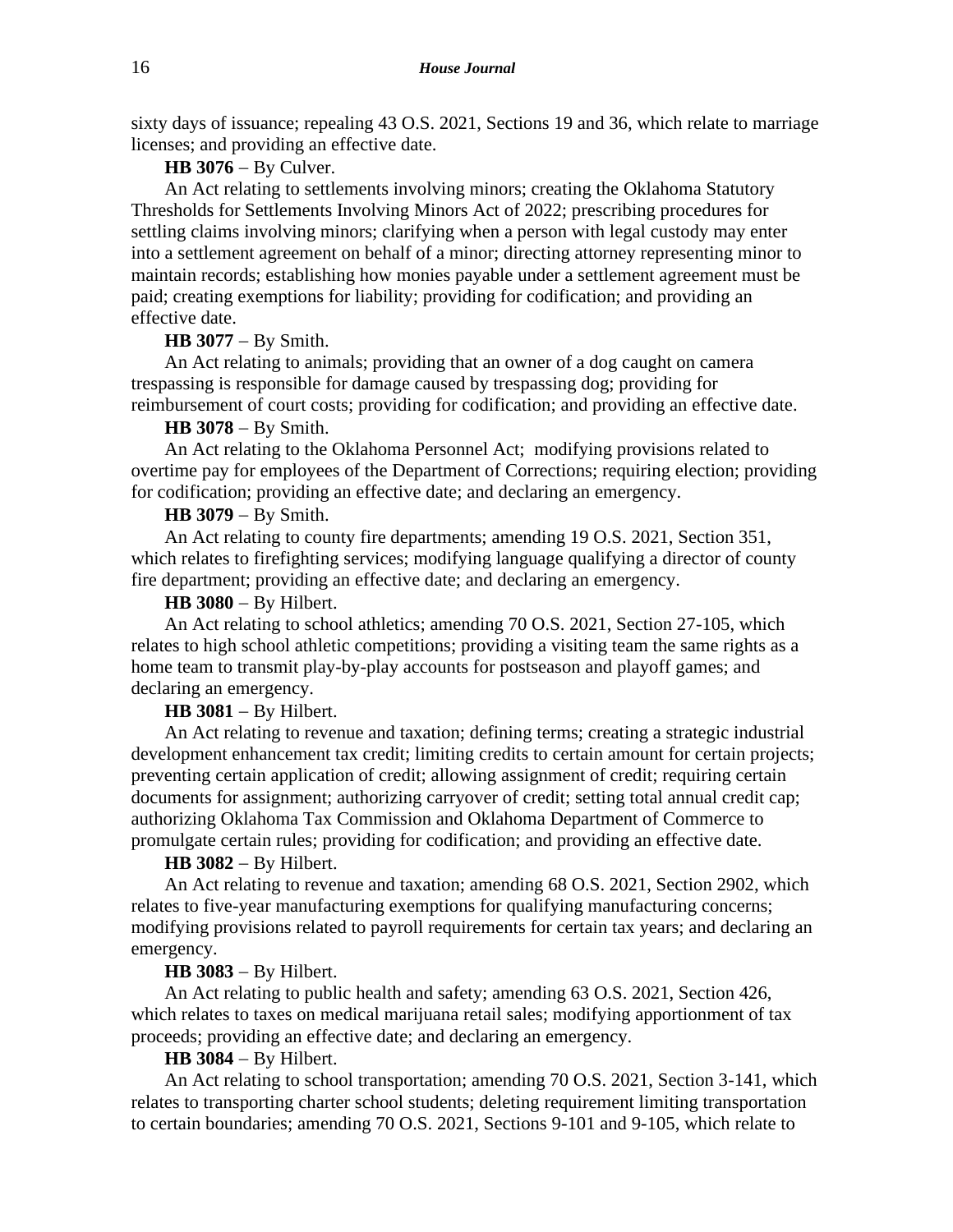student transportation; removing restriction on where a receiving district can provide transportation to student transfers; deleting provision withholding state funding from district not adhering to transportation boundaries; authorizing transport of students living outside of certain boundaries and routes; providing an effective date; and declaring an emergency.

## **HB 3085** − By Hilbert.

An Act relating to revenue and taxation; amending 68 O.S. 2021, Section 2358, which relates to itemized deductions; excluding gambling losses from net amount of itemized deductions allowable; amending 68 O.S. 2021, Section 227, which relates to refunds of erroneous payments; extending time for certain refund claims; providing an effective date; and declaring an emergency.

## **HB 3086** − By Hilbert.

An Act relating to schools; authorizing school district to use portion of transportation funds for transportation grants; describing purpose of grant; requiring district to develop and submit plan for grant to the State Department of Education; permitting distribution of grants for transporting students; prohibiting reduction or penalty for transportation funding; mandating rule promulgation and development of procedures; requiring proof of attendance for certain students; providing for codification; providing an effective date; and declaring an emergency.

#### **HB 3087** − By Hilbert.

An Act relating to county jails; amending 21 O.S. 2021, Section 533, which relates to officer refusal to receive prisoners; modifying exceptions; and providing an effective date.

## **HB 3088** − By Hilbert.

An Act relating to revenue and taxation; creating the Oklahoma Revenue and Taxation Reform Act; providing for noncodification; and providing an effective date.

# **HB 3089** − By Hilbert.

An Act relating to revenue and taxation; creating the Oklahoma Revenue and Taxation Reform Act; providing for noncodification; and providing an effective date.

## **HB 3090** − By Hilbert.

An Act relating to torts; creating the Oklahoma Tort Reform Act; providing for noncodification; and providing an effective date.

## **HB 3091** − By Hilbert.

An Act relating to education; creating the State Education Act of 2022; providing for noncodification; and providing an effective date.

## **HB 3092** − By Hilbert.

An Act relating to school libraries; directing library media program to be reflective of community standards when acquiring materials, resources, and equipment; providing for codification; and providing an effective date.

## **HB 3093** − By Hilbert.

An Act relating to transportation; creating the Advanced Mobility for Ground Transportation Act; providing for noncodification; and providing an effective date.

#### **HB 3094** − By Hilbert.

An Act relating to electronic cigarettes; defining terms; requiring license to sell electronic cigarettes; instructing ABLE Commission to create license; requiring reporting; providing for codification; and providing an effective date.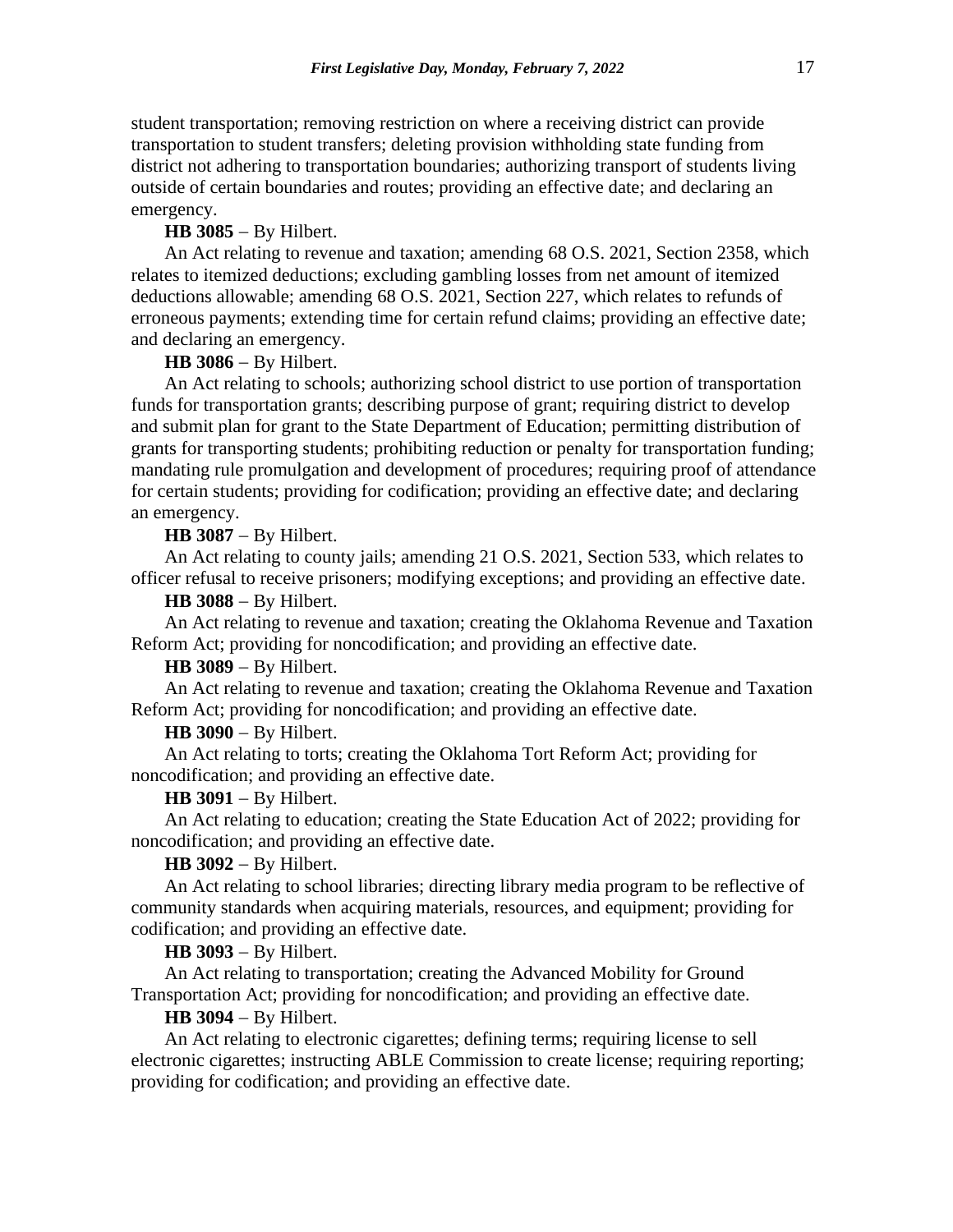#### **HB 3095** − By Hilbert.

An Act relating to public health; enacting the Oklahoma Health Care Authority Amendment Act of 2022; providing for noncodification; and providing an effective date.

**HB 3096** − By Hilbert.

An Act relating to scrap metal; amending 2 O.S. 2021, Section 11-92, which relates to the Oklahoma Scrap Metal Dealers Act; adding requirement for purchase of used motor vehicle; prohibiting destruction of vehicle for certain time; and providing an effective date.

**HB 3097** − By Hilbert.

An Act relating to county road and bridge funding; amending 69 O.S. 2021, Section 507, which relates to the County Improvements for Roads and Bridges Fund; modifying method for distribution of monies; specifying time period; and providing an effective date.

**HB 3098** − By Hilbert.

An Act relating to higher education; creating the Oklahoma National Guard School Fees Grant; directing the Oklahoma State Regents for Higher Education to administer the grant; declaring eligibility requirements; directing enrolling institutions to forward applications; designating amount to be awarded; clarifying order of priority; setting limitation; creating a revolving fund; providing for codification; and providing an effective date.

#### **HB 3099** − By Hilbert.

An Act relating to higher education; enacting the Jobs for Oklahoma's Brightest Students Act; creating a revolving fund for the Oklahoma State Regents for Higher Education; directing funds be given to universities per engineering student; directing that funds be given to universities for teacher training programs; directing that funds be given to universities per nursing student enrolled; granting the Oklahoma State Regents for Higher Education authority to promulgate rules; and providing an effective date.

**HB 3100** − By Manger.

An Act relating to motor vehicles; creating the Motor Vehicles Modernization Act; providing for noncodification; and providing an effective date.

**HB 3101** − By Manger.

An Act relating to motor vehicles; creating the Motor Vehicles Reform Act; providing for noncodification; and providing an effective date.

**HB 3102** − By Steagall and Hardin (David).

An Act relating to county officers; amending 19 O.S. 2021, Section 516, which relates to the duty and powers of peace officers; establishing that county sheriffs are the chief law enforcement officers of the county; and providing an effective date.

#### **HB 3103** − By Steagall.

An Act relating to prisons and reformatories; amending 57 O.S. 2021, Section 509, which relates to the Oklahoma Corrections Act of 1967; updating list of penal institutions; adding facilities; and providing an effective date.

# **HB 3104** − By Steagall.

An Act relating to firearms; amending 21 O.S. 2021, Section 1289.24, which relates to the Oklahoma Firearms Act of 1971; clarifying preemption provision and certain mandate; specifying circumstances that authorize the filing of civil actions against certain persons or entities; requiring reasonable expenses to be paid under specific circumstances; providing procedures; defining term; and providing an effective date.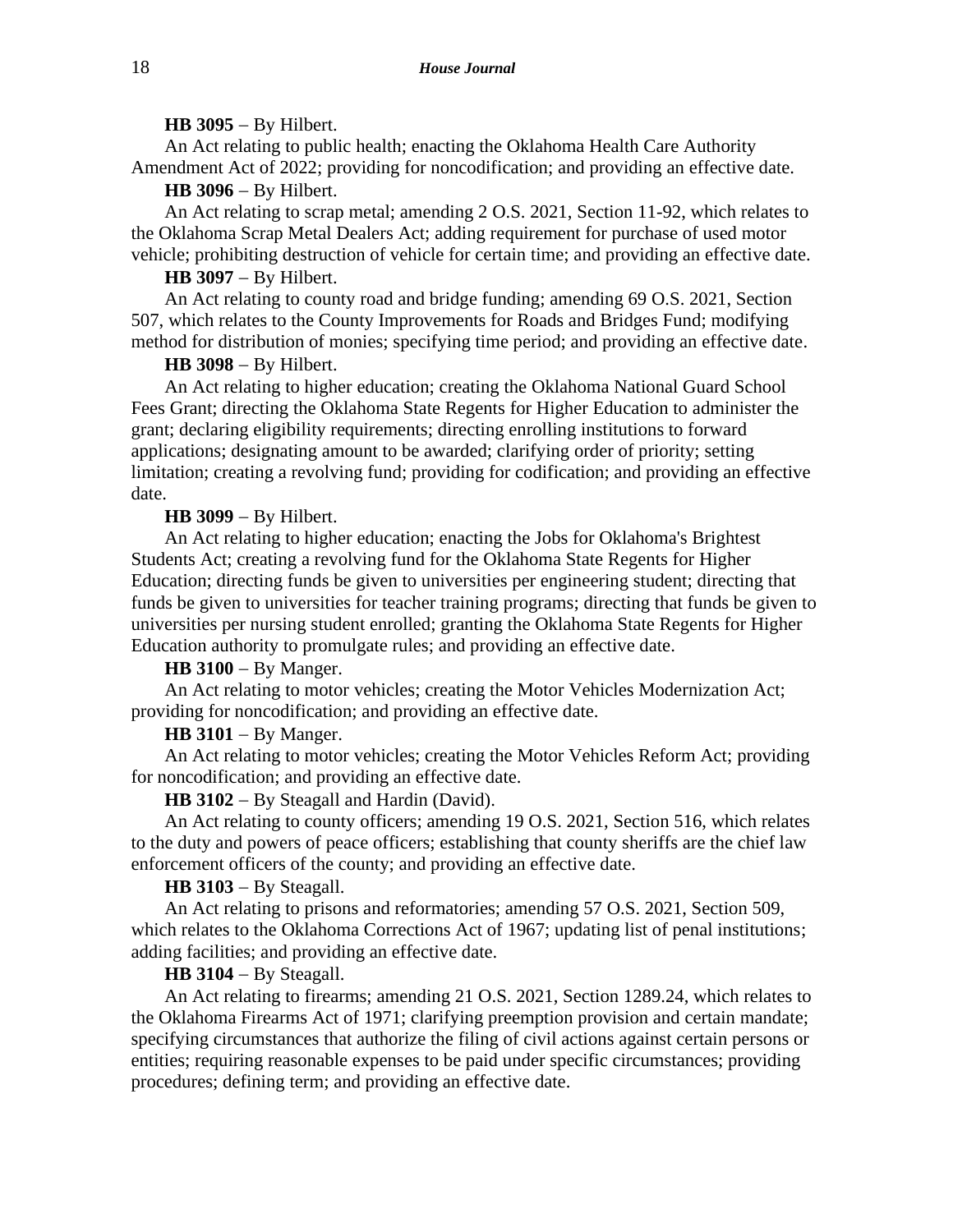## **HB 3105** − By Steagall.

An Act relating to counties and county officers; creating the Counties and County Officers Act of 2022; providing for noncodification; and providing an effective date.

**HB 3106** − By Steagall.

An Act relating to labor; amending 40 O.S. 2021, Section 2-406, which relates to discharge for misconduct; creating exemption; and providing an effective date.

**HB 3107** − By Steagall.

An Act relating to federalism; enacting the Oklahoma Federalism Response Act of 2022; providing for noncodification; and providing an effective date.

#### **HB 3108** − By Steagall.

An Act relating to the United States; enacting the United States Government Policy Analysis Act of 2022; providing for noncodification; and providing an effective date.

#### **HB 3109** − By Steagall.

An Act relating to public finance; enacting the Treasury Policy Act of 2022; providing for noncodification; and providing an effective date.

**HB 3110** − By Steagall.

An Act relating to labor; creating the Employee Protection Act of 2022; providing for noncodification; and providing an effective date.

**HB 3111** − By Steagall.

An Act relating to oil and gas; enacting the Oklahoma Energy Act of 2022; providing for noncodification; and providing an effective date.

#### **HB 3112** − By Steagall.

An Act relating to oil and gas; enacting the Oklahoma Energy Act of 2022; providing for noncodification; and providing an effective date.

**HB 3113** − By Steagall.

An Act relating to agriculture; enacting the Oklahoma Agriculture Protection Act of 2022; providing for noncodification; and providing an effective date.

**HB 3114** − By Steagall.

An Act relating to agriculture; enacting the Oklahoma Agriculture Protection Act of 2022; providing for noncodification; and providing an effective date.

## **HB 3115** − By Steagall.

An Act relating to firearms; creating the Oklahoma Firearms Act of 2022; providing for noncodification; and providing an effective date.

## **HB 3116** − By Steagall.

An Act relating to state government; creating the State Government Modernization Act; providing for noncodification; and providing an effective date.

## **HB 3117** − By Steagall.

An Act relating to the United States; enacting the United States Government Policy Analysis Act of 2022; providing for noncodification; and providing an effective date.

## **HB 3118** − By Steagall.

An Act relating to education; creating the Education Act of 2022; providing for noncodification; and providing an effective date.

## **HB 3119** − By Steagall.

An Act relating to immigration; enacting the Immigration Policy Act of 2022; providing for noncodification; and providing an effective date.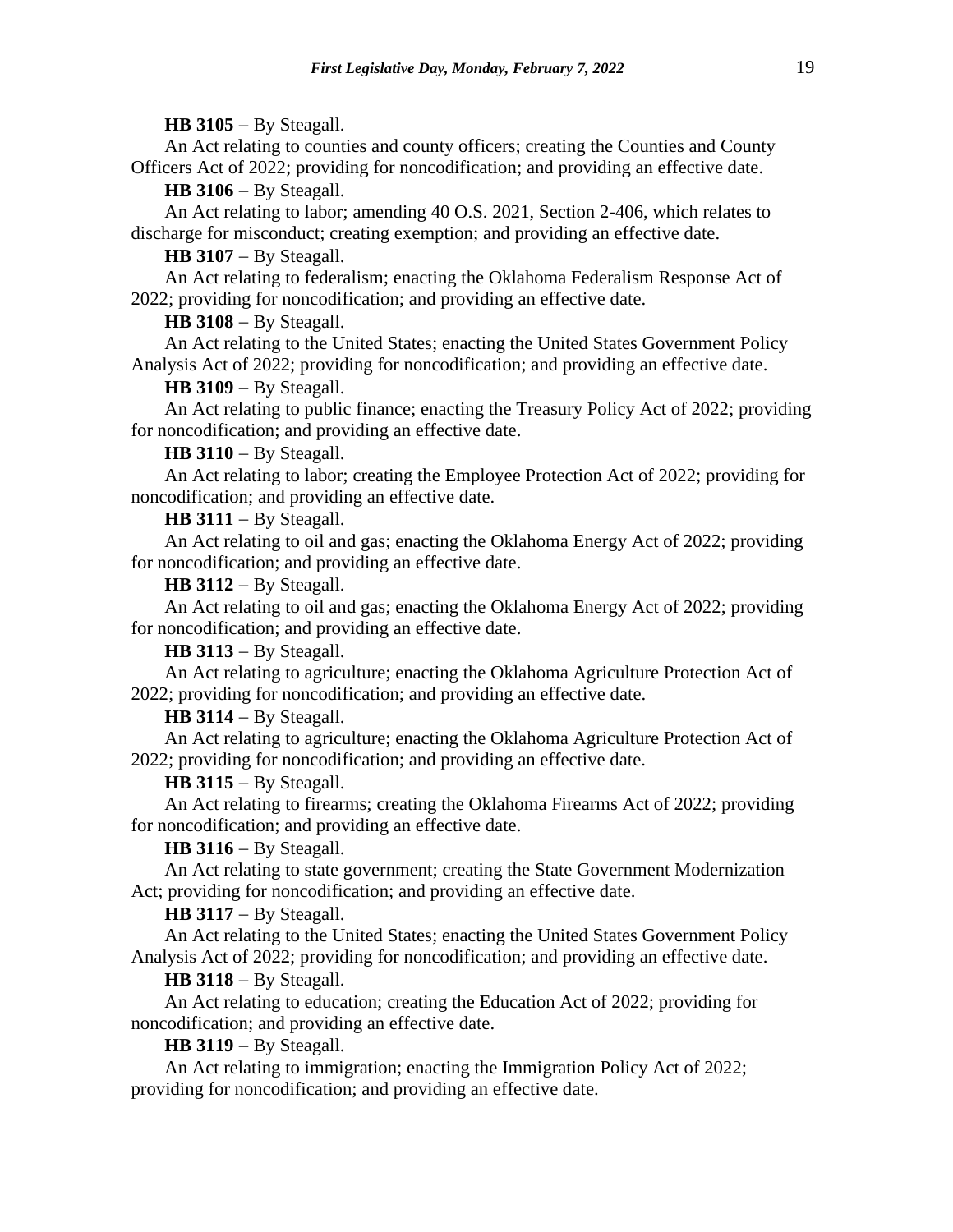## **HB 3120** − By Steagall.

An Act relating to revenue and taxation; creating the Oklahoma Revenue and Taxation Reform Act; providing for noncodification; and providing an effective date.

**HB 3121** − By Steagall.

An Act relating to federalism; enacting the Oklahoma Federalism Response Act of 2022; providing for noncodification; and providing an effective date.

**HB 3122** − By Steagall.

An Act relating to federalism; enacting the Oklahoma Federalism Response Act of 2022; providing for noncodification; and providing an effective date.

## **HB 3123** − By Steagall.

An Act relating to pharmacies; enacting the Oklahoma Pharmacy Amendment Act of 2022; providing for noncodification; and providing an effective date.

## **HB 3124** − By Lepak.

An Act relating to the J.M. Davis Memorial; enacting the Oklahoma J.M. Davis Memorial Amendment Act of 2022; providing for noncodification; and providing an effective date.

## **HB 3125** − By Bennett.

An Act relating to schools; amending 70 O.S. 2021, Section 1210.199, which relates to the Dustin Rhodes and Lindsay Steed CPR Training Act; modifying frequency of training for certain school employees; and providing an effective date.

# **HB 3126** − By Bennett.

An Act relating to contractors; creating the Contractors Act of 2022; providing for noncodification; and providing an effective date.

## **HB 3127** − By Bennett.

An Act relating to cryptocurrency; enacting the Oklahoma Cryptocurrency Policy Act of 2022; providing for noncodification; and providing an effective date.

# **HB 3128** − By Bennett.

An Act relating to medical examiners office; enacting the Oklahoma Medical Examiners Office Reform Act of 2022; providing for noncodification; and providing an effective date.

## **HB 3129** − By Bennett.

An Act relating to child support; defining term; requiring biological father to pay a percentage of certain expenses; providing exception; providing for reduction of percentage under certain circumstances; providing for retroactive application; directing court to order payment under certain circumstances; providing for codification; and providing an effective date.

## **HB 3130** − By Bennett.

An Act relating to revenue and taxation; creating the Oklahoma Revenue and Taxation Reform Act; providing for noncodification; and providing an effective date.

## **HB 3131** − By Kendrix.

An Act relating to revenue and taxation; repealing 68 O.S. 2021, Sections 1201, 1202, 1203, 1204, 1205, 1206, 1207, 1208, 1209, 1210, 1211, 1212, 1212.1, 1213 and 1214, which relate to franchise tax; providing an effective date; and declaring an emergency.

## **HB 3132** − By Kendrix.

An Act relating to public health; amending 63 O.S. 2021, Section 1-2504, which relates to emergency medical personnel; providing exception; allowing municipalities, public ambulance service districts, and emergency medical service districts to enter agreements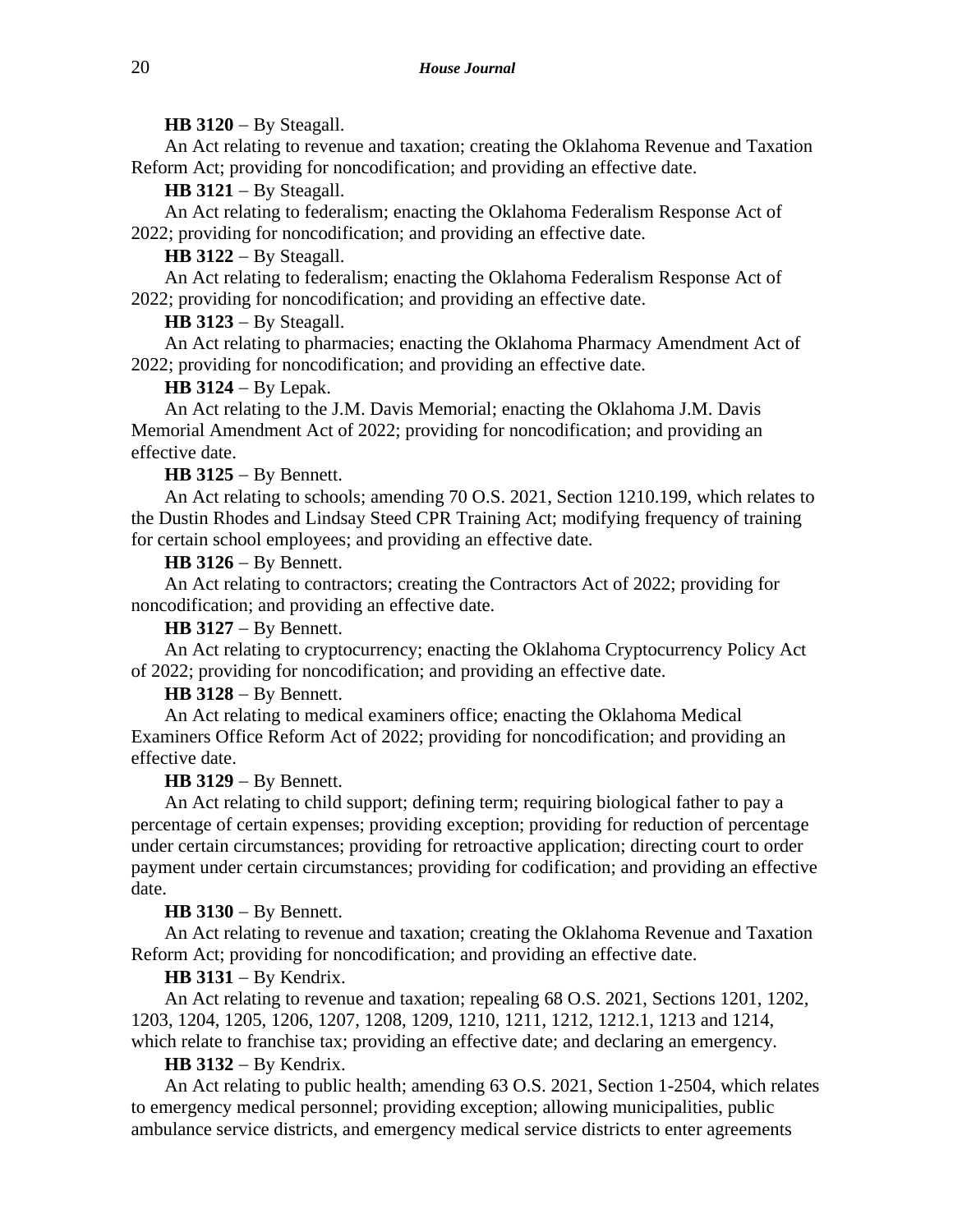with first responder agencies for certain purposes; requiring agreements to include certain provisions; providing for codification; and providing an effective date.

# **HB 3133** − By Kendrix.

An Act relating to children; amending 10A O.S. 2021, Section 2-3-103, which relates to transporting children; removing mandatory requirements; modifying dollar amounts; and providing an effective date.

## **HB 3134** − By Kendrix.

An Act relating to state government; amending 74 O.S. 2021, Section 212, which relates to audits of the subdivisions of the state; expanding the definition of audit; and providing an effective date.

**HB 3135** − By Kendrix.

An Act relating to criminal procedure; amending 22 O.S. 2021, Section 988.2, which relates to the Oklahoma Community Sentencing Act; modifying eligible offender definition; and providing an effective date.

## **HB 3136** − By Kendrix.

An Act relating to revenue and taxation; amending 68 O.S. 2021, Sections 217 and 2385.13, which relate to tax interest rates; modifying interest rate; clarifying application of interest rate change; providing for noncodification; and providing an effective date.

# **HB 3137** − By Kendrix.

An Act relating to revenue and taxation; amending 68 O.S. 2021, Section 1356, which relates to sales tax exemptions; exempting sales to certain nonprofit entities that construct or remodel affordable housing; and providing an effective date.

#### **HB 3138** − By Kendrix.

An Act relating to state parks; amending 74 O.S. 2021, Section 2220, which relates to collection of rates and fees; exempting active-duty or retired military personnel from park admission fees; establishing method for verifying status; and providing an effective date.

#### **HB 3139** − By Kendrix.

An Act relating to public health and safety; creating the Oklahoma Public Health and Safety Act of 2022; providing for noncodification; and providing an effective date.

#### **HB 3140** − By Kendrix.

An Act relating to state government; creating the State Government Audit Act of 2022; providing for noncodification; and providing an effective date.

#### **HB 3141** − By Kendrix.

An Act relating to medical marijuana; amending 63 O.S. 2021, Section 427.14, which relates to the Oklahoma Medical Marijuana and Patient Protection Act; requiring medical marijuana businesses to obtain certain permits, certificates, and registrations prior to licensure; and providing an effective date.

#### **HB 3142** − By Kendrix.

An Act relating to transportation; creating the Oklahoma Department of Transportation Reform Act; providing for noncodification; and providing an effective date.

# **HB 3143** − By Kendrix.

An Act relating to motor vehicles; creating the Department of Public Safety Reform Act; providing for noncodification; and providing an effective date.

## **HB 3144** − By West (Kevin).

An Act relating to firearms; defining terms; specifying the type of entities that must comply with certain contract requirements; prohibiting governmental entities from contracting with companies unless contracts contain certain written verification; stating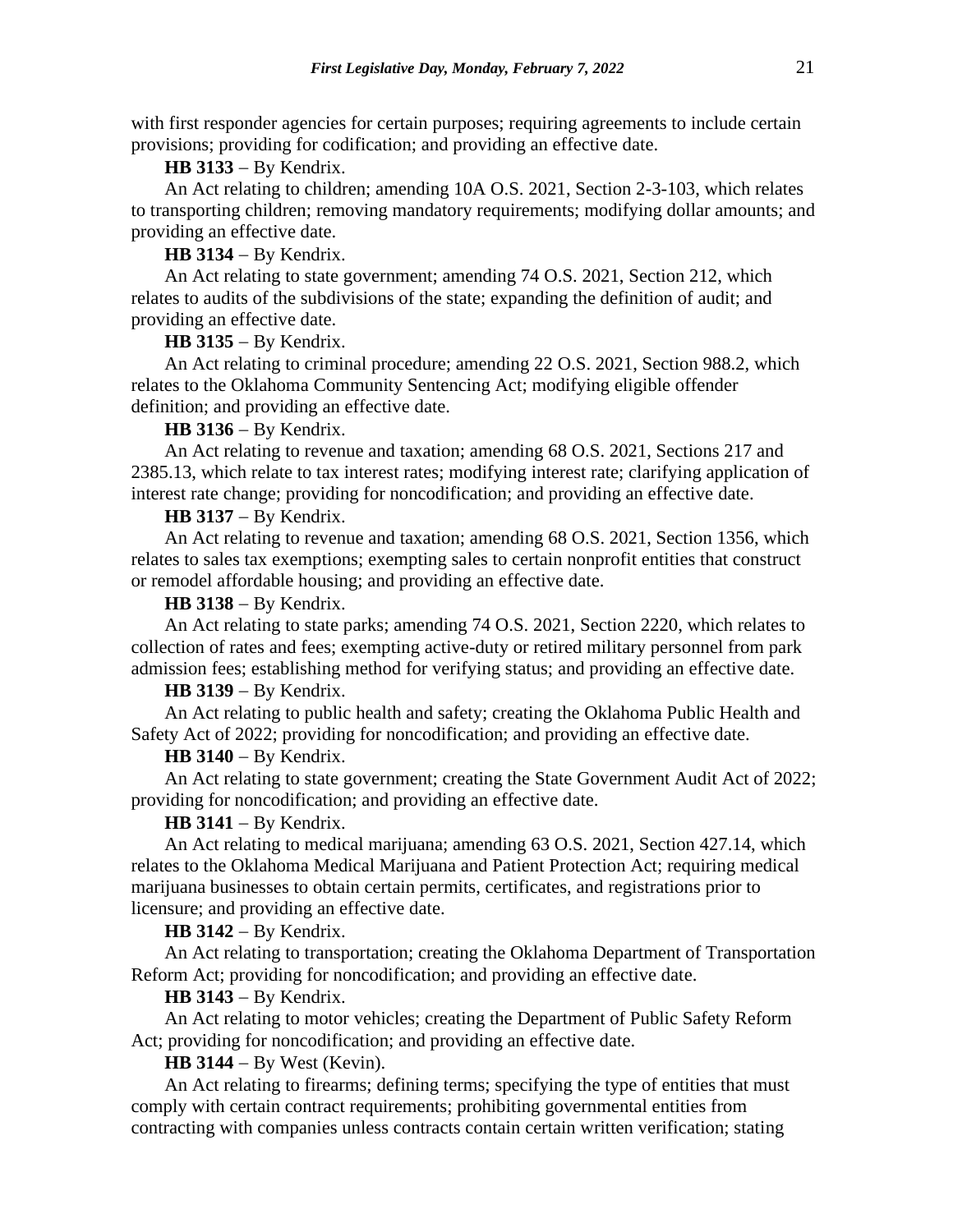specifics of written verification; providing an exception for specific governmental entities; providing for codification; and providing an effective date.

## **HB 3145** − By West (Kevin).

An Act relating to quarantine protocols; amending 63 O.S. 2021, Section 1-504, which relates to quarantine procedures; clarifying language; amending 63 O.S. 2021, Section 1- 505, which relates to the removal of quarantined individual; modifying policy; repealing 63 O.S. 2021, Sections 1-506 and 1-507; and providing an effective date.

#### **HB 3146** − By West (Kevin).

An Act relating to daylight saving time; ordering a legislative referendum pursuant to the Oklahoma Constitution; establishing standard time in this state on certain date; specifying effect on certain actions; exempting Oklahoma from the federal daylight saving time provision; authorizing future action; providing for codification; providing ballot title; and directing filing.

## **HB 3147** − By West (Kevin).

An Act relating to campaign finance and financial disclosure; amending 11 O.S. 2021, Sections 56-102 and 56-108, which relate to the Municipal Campaign Finance and Financial Disclosure Act; modifying definition; amending 19 O.S. 2021, Sections 138.12, 138.13, 138.14 and 138.17, which relate to the County Campaign Finance and Financial Disclosure Act; modifying definition; removing notary requirements; amending 70 O.S. 2021, Sections 2-111 and 2-117, which relate to the Technology Center District and Independent School District Campaign Finance and Financial Disclosure Act; modifying definition; amending 74 O.S. 2021, Section 4261, which relates to the Ethics Commission Act; modifying forms necessary for compliance; authorizing Ethics Commission to develop certain online reporting processes; and providing an effective date.

## **HB 3148** − By West (Kevin).

An Act relating to immunization, vaccination, mask, and medical requirements; providing an exemption process for a minor child; creating exemption procedures for adults; prescribing a penalty for violations; providing for codification; and providing an effective date.

#### **HB 3149** − By West (Kevin).

An Act relating to vaccine adverse event reporting; creating a vaccine adverse reaction hotline; providing reporting requirements; creating penalties; requiring reporting; providing for codification; and providing an effective date.

# **HB 3150** − By West (Kevin).

An Act relating to regulated utilities; requiring regulated utilities to make certain disclosures of costs; requiring certain statements on customer's utility bill; providing for codification; and providing an effective date.

# **HB 3151** − By West (Kevin).

An Act relating to school immunizations; amending 70 O.S. 2021, Section 1210.191, which relates to immunization requirements for students; requiring State Commissioner of Health to propose changes; mandating legislative approval of any proposed changes to the required immunizations list; providing that Legislature specify an effective date for changes; defining terms; and providing an effective date.

#### **HB 3152** − By West (Kevin).

An Act relating to unregulated utilities; requiring unregulated utilities to make certain disclosures of costs; requiring certain statements on customer's monthly utility bills; providing for codification and providing an effective date.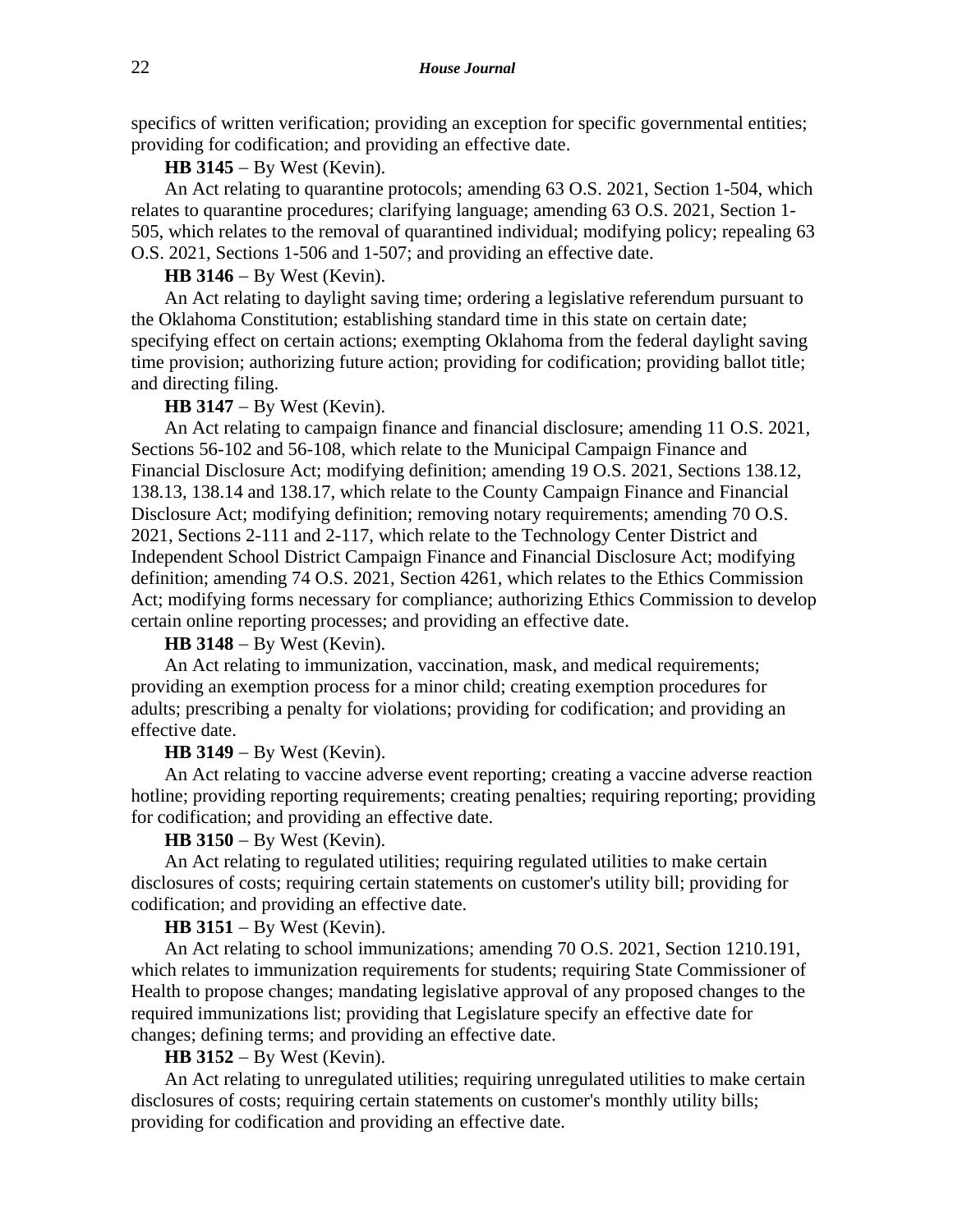#### **HB 3153** − By West (Kevin).

An Act relating to elections; amending 26 O.S. 2021, Section 3-101, which relates to election dates; modifying dates for certain elections; providing exception; and providing an effective date.

#### **HB 3154** − By West (Kevin).

An Act relating to elections; amending 26 O.S. 2021, Section 3-101, which relates to election dates; requiring certain entities to provide written notice to voters prior to election; and providing an effective date.

**HB 3155** − By West (Kevin).

An Act relating to schools; relating to data privacy; requiring written consent from parent or legal guardian before administering a survey, assessment, analysis or evaluation via electronic software to the student revealing certain information; defining what information cannot be revealed; requiring a copy of document to be available for viewing by parent or legal guardian; establishing a two-week time frame; authorizing the State Board of Education to determine penalty; requiring that electronic information be held solely by school district; and providing an effective date.

## **HB 3156** − By West (Kevin).

An Act relating to labor; prohibiting vaccination or immunization mandates; prohibiting certain liability for employers; prohibiting certain actions of employees; providing penalty; providing exceptions; providing for codification; and providing an effective date.

#### **HB 3157** − By West (Kevin).

An Act relating to firearms; amending 11 O.S. 2021, Section 22-110, which relates to the power of municipalities to regulate or prohibit certain conduct; deleting the power of municipalities to regulate the carrying of firearms; amending 21 O.S. 2021, Section 1321.4, which relates to powers of the Governor during a state of emergency; providing exception to certain regulatory powers; prohibiting the Governor and certain officials from authorizing certain conduct; and providing an effective date.

#### **HB 3158** − By West (Kevin).

An Act relating to firearms; amending 21 O.S. 2021, Section 1277, which relates to the unlawful carry of firearms in certain places; modifying scope of certain prohibited act; providing an exception; prohibiting the carry of firearms into certain places; deleting construing provisions; authorizing the concealed carry of handguns into buildings and on the fairgrounds during the Oklahoma State Fair and Tulsa State Fair; authorizing event holders to allow for the open carry of lawful firearms during Oklahoma State Fair and Tulsa State Fair; authorizing public trusts and nonprofit entities to allow for the open carry of lawful firearms on public trust property; amending 21 O.S. 2021, Section 1290.22, which relates to the Oklahoma Self-Defense Act; prohibiting the carry of concealed or unconcealed firearms at certain events; deleting certain prohibition; and providing an effective date.

#### **HB 3159** − By West (Kevin).

An Act relating to schools; amending 70 O.S. 2021, Section 1210.194, which relates to prohibiting child with contagious disease or head lice from attending school; striking prohibition for children afflicted with a contagious disease; and providing an effective date.

## **HB 3160** − By West (Kevin).

An Act relating to vaccine mandates; enacting the Oklahoma Vaccine Mandate Reform Act of 2022; providing for noncodification; and providing an effective date.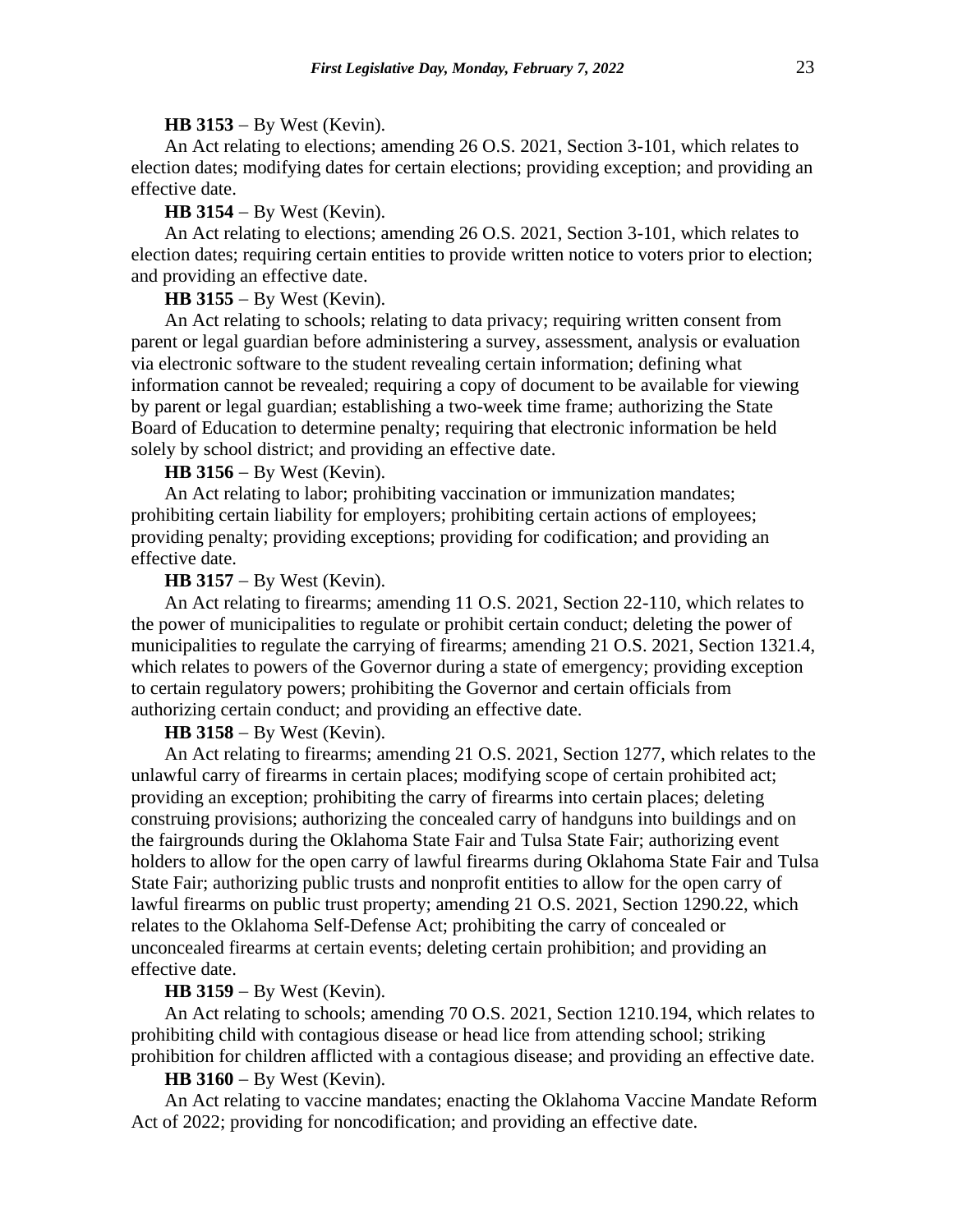## **HB 3161** − By West (Kevin).

An Act relating to vaccination; creating the Oklahoma Vaccination Law of 2022; providing for noncodification; and providing an effective date.

**HB 3162** − By West (Kevin).

An Act relating to education; creating the Oklahoma Education Curriculum Act of 2022; providing for noncodification; and providing an effective date.

**HB 3163** − By West (Kevin).

An Act relating to revocable trusts; enacting the Revocable Trust Abuse Prevention Act of 2022; providing for noncodification; and providing an effective date.

#### **HB 3164** − By West (Kevin).

An Act relating to vaccines; creating the Vaccine Freedom Act of 2022; providing for noncodification; and providing an effective date.

# **HB 3165** − By West (Kevin).

An Act relating to criminal law; creating the Criminal Law Act of 2022; providing for noncodification; and providing an effective date.

# **HB 3166** − By Phillips.

An Act relating to economic development; enacting the Southeast Asia Economic Trade Office Act of 2022; providing for noncodification; providing an effective date; and declaring an emergency.

**HB 3167** − By Phillips.

An Act relating to higher education; prohibiting certain practices; providing for codification; and providing an effective date.

#### **HB 3168** − By Phillips.

An Act relating to telephone solicitation; creating the Telephone Solicitation Act of 2022; defining terms; prohibiting certain telephonic sales calls without the prior express written consent of the called party; prohibiting commercial telephone sellers or salespersons from using certain technology to conceal their true identity; providing a rebuttable presumption for certain calls made to any area code in this state; prohibiting a commercial telephone seller or salesperson from using automated dialing or recorded messages to make certain commercial telephone solicitation phone calls; providing the timeframe during which a commercial telephone seller or salesperson may make commercial solicitation phone calls; prohibiting commercial telephone sellers or salespersons from making a specified number of commercial telephone solicitation phone calls to a person over a specified timeframe; exempting certain persons; providing a cause of action for aggrieved called parties; authorizing a court to increase an award for willful and knowing violations; providing for codification; and providing an effective date.

#### **HB 3169** − By Phillips.

An Act relating to cryptocurrency; creating the Oklahoma Cryptocurrency Act of 2022; providing for noncodification; and providing an effective date.

# **HB 3170** − By Phillips.

An Act relating to firearms; creating the Oklahoma Gun Rights Act of 2022; providing for noncodification; and providing an effective date.

## **HB 3171** − By Phillips.

An Act relating to crimes and punishments; prohibiting unlawful uses of drones; making violation a misdemeanor; providing exceptions; providing for codification; and providing an effective date.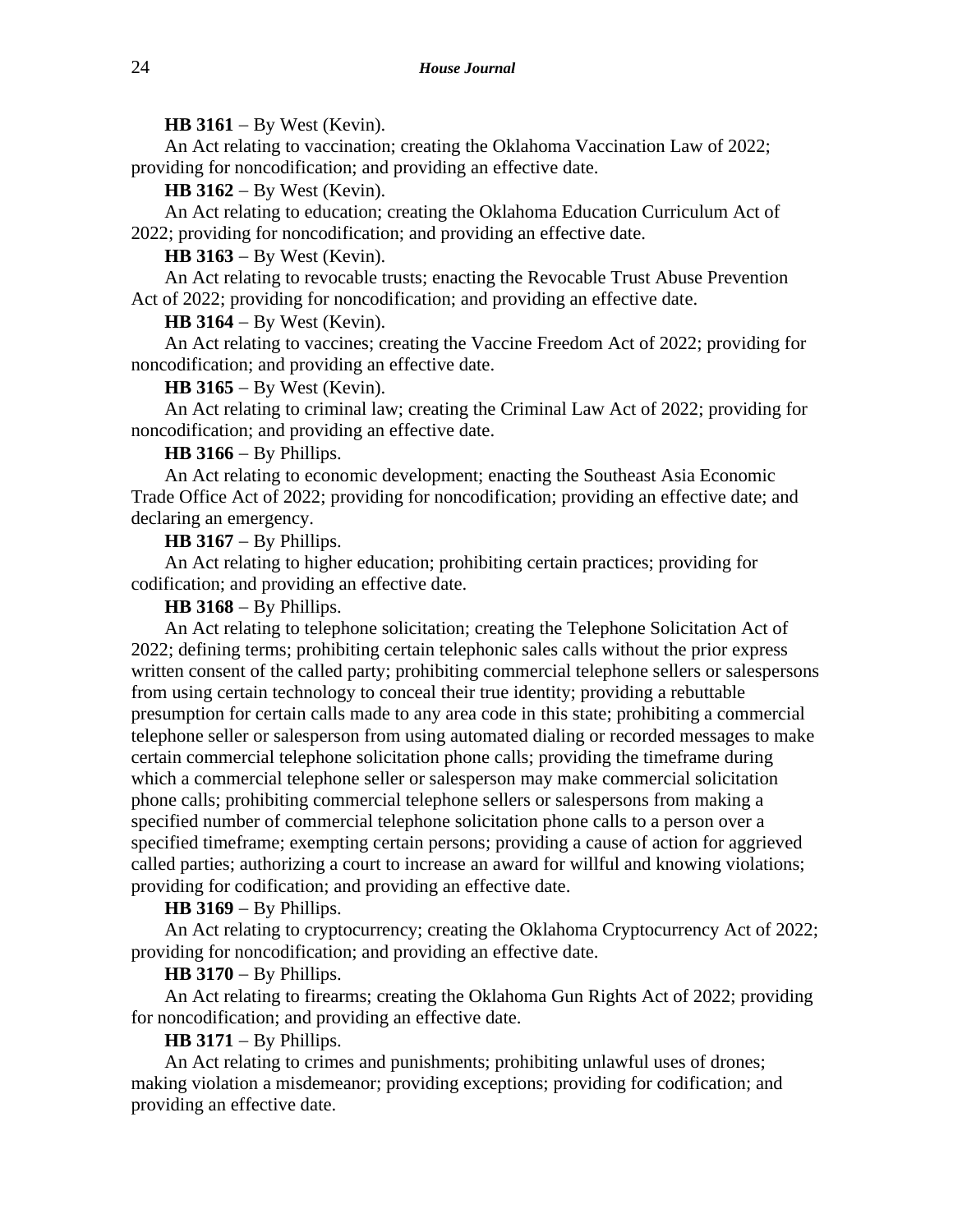#### **HB 3172** − By Phillips.

An Act relating to state government; directing the Office of Management and Enterprise Services to collect justice system data; directing OMES to prepare report; authorizing OMES to promulgate necessary rules; providing for codification; and providing an effective date.

#### **HB 3173** − By Phillips.

An Act relating to appropriations; making appropriation to the Southeast Asia Economic Trade Office; stating purpose; providing an effective date; and declaring an emergency.

## **HB 3174** − By Phillips.

An Act relating to public health; defining terms; providing for the establishment of statewide investigational new drug applications for psilocybin clinical trials; authorizing physicians to serve as principal investigators for clinical trials under certain circumstances; providing for subinvestigators; directing investigators and subinvestigators to adhere to certain rules and regulations; permitting Oklahoma State Bureau of Narcotics and Dangerous Drugs Control to inspect certain samples; providing guidelines for conducting clinical trials; exempting person acting in compliance from criminal or civil penalties; permitting State Commissioner of Health to perform certain acts; requiring clinical trials to comply with certain standards; providing termination date; requiring certain approval for continuation of clinical trials; requiring submission of certain report; specifying contents of report; authorizing Commissioner to disclose certain data; directing promulgation of rules by certain entities; providing for codification; and providing an effective date.

## **HB 3175** − By Phillips.

An Act relating to technology; creating a new title; enacting the Oklahoma Low Income Broadband Assistance Program Act; defining terms; directing the State Broadband Coordinator's Office to establish an Oklahoma Low Income Broadband Assistance Program; directing the State Broadband Coordinator's Office to coordinate with local administrative agencies to determine eligibility; setting income limitations; directing for payment of monthly credit; excluding eligibility for those enrolled in other programs; creating bill payment requirements; authorizing State Broadband Coordinator's Office to adopt rules; providing for noncodification; providing for codification; and providing an effective date.

#### **HB 3176** − By Phillips.

An Act relating to firearms; creating the Oklahoma Gun Rights Act of 2022; providing for noncodification; and providing an effective date.

## **HB 3177** − By Phillips.

An Act relating to criminal justice; creating the Oklahoma Criminal Justice Reform Act of 2022; providing for noncodification; and providing an effective date.

## **HB 3178** − By Phillips.

An Act relating to condemnation; amending 69 O.S. 2021, Section 1203, which relates to the acquisition of lands by purchase, donation or condemnation; requiring certain notice and hearing; deleting certain commissioner appointment requirement; requiring the appointment of appraisers; modifying parties responsible for certain reports; requiring the submittal of certain appraisal reports; modifying party responsible for certain expense; modifying definition; and declaring an emergency.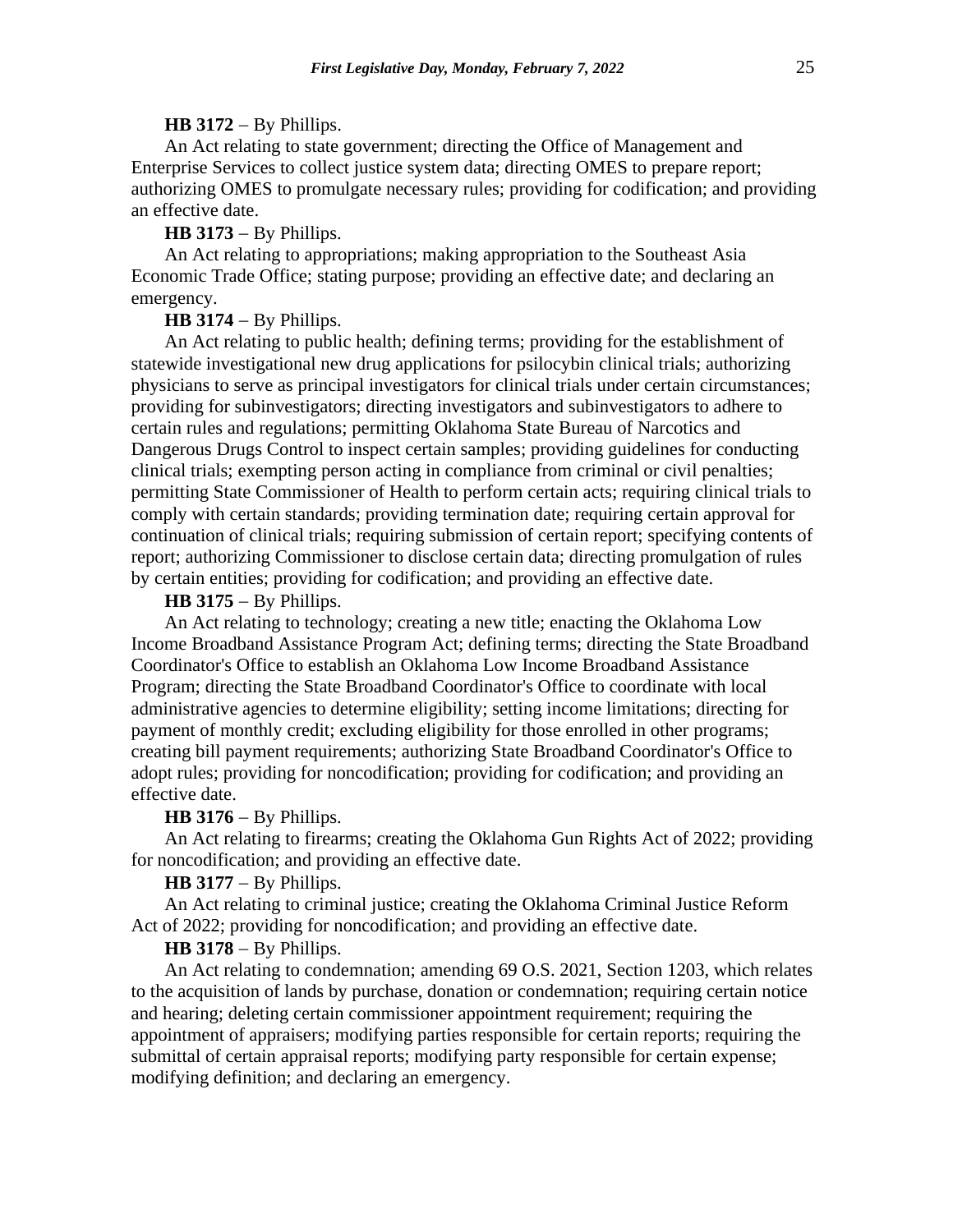## **HB 3179** − By Phillips.

An Act relating to motor vehicles; defining terms; requiring registration for certain vehicles; disallowing for-hire transportation in certain vehicles; amending 47 O.S. 2021, Section 1113, which relates to the issuance of certificates of registration, license plates and decals; providing for the distinctive design and issuance of license plates, decals and registration for certain vehicles; providing for plate placement on vehicle; providing for fee for replacement plate; authorizing for the design, color and size of plate and decals; requiring certain decals to be of a different color; requiring issuance of a certain identification number; requiring the tagging of certain other vehicle; requiring certain onetime processing fee; providing for codification; and providing an effective date.

#### **HB 3180** − By Phillips.

An Act relating to motor vehicles; creating the Autonomous Vehicles Efficiency Act; providing for noncodification; and providing an effective date.

#### **HB 3181** − By Phillips.

An Act relating to rural broadband; amending 17 O.S. 2021, Section 139.203, which relates to requiring submission of map data by public and private entities; striking language creating private submission requirements; eliminating language requiring certain evaluations by the Rural Broadband Expansion Council; and providing an effective date.

#### **HB 3182** − By Phillips.

An Act relating to technology; enacting the Oklahoma Broadband Act of 2022; providing for noncodification; and providing an effective date.

#### **HB 3183** − By Phillips.

An Act relating to technology; enacting the Oklahoma Broadband Act of 2022; providing for noncodification; and providing an effective date.

**HB 3184** − By Phillips.

An Act relating to privacy; enacting the Oklahoma Privacy Rights Act of 2022; providing for noncodification; and providing an effective date.

## **HB 3185** − By Phillips.

An Act relating to privacy; enacting the Oklahoma Privacy Rights Act of 2022; providing for noncodification; and providing an effective date.

## **HB 3186** − By Phillips.

An Act relating to insurance; enacting the Insurance Consumer Rights Act; defining terms; prohibiting discrimination by insurers; prohibiting the use of algorithms and predictive models that unfairly discriminate; directing Insurance Commissioner to adopt rules; directing process for rule creation; directing use of necessary provisions; permitting Insurance Commissioner to investigate; clarifying applicability of act; providing for codification; and providing an effective date.

#### **HB 3187** − By Phillips.

An Act relating to technology; enacting the Oklahoma Broadband Act of 2022; providing for noncodification; and providing an effective date.

#### **HB 3188** − By Phillips.

An Act relating to free speech; prohibiting interference by the State of Oklahoma with online free speech; prohibiting interference with online free speech on the part of entities receiving funds from the State of Oklahoma; providing for codification; and providing an effective date.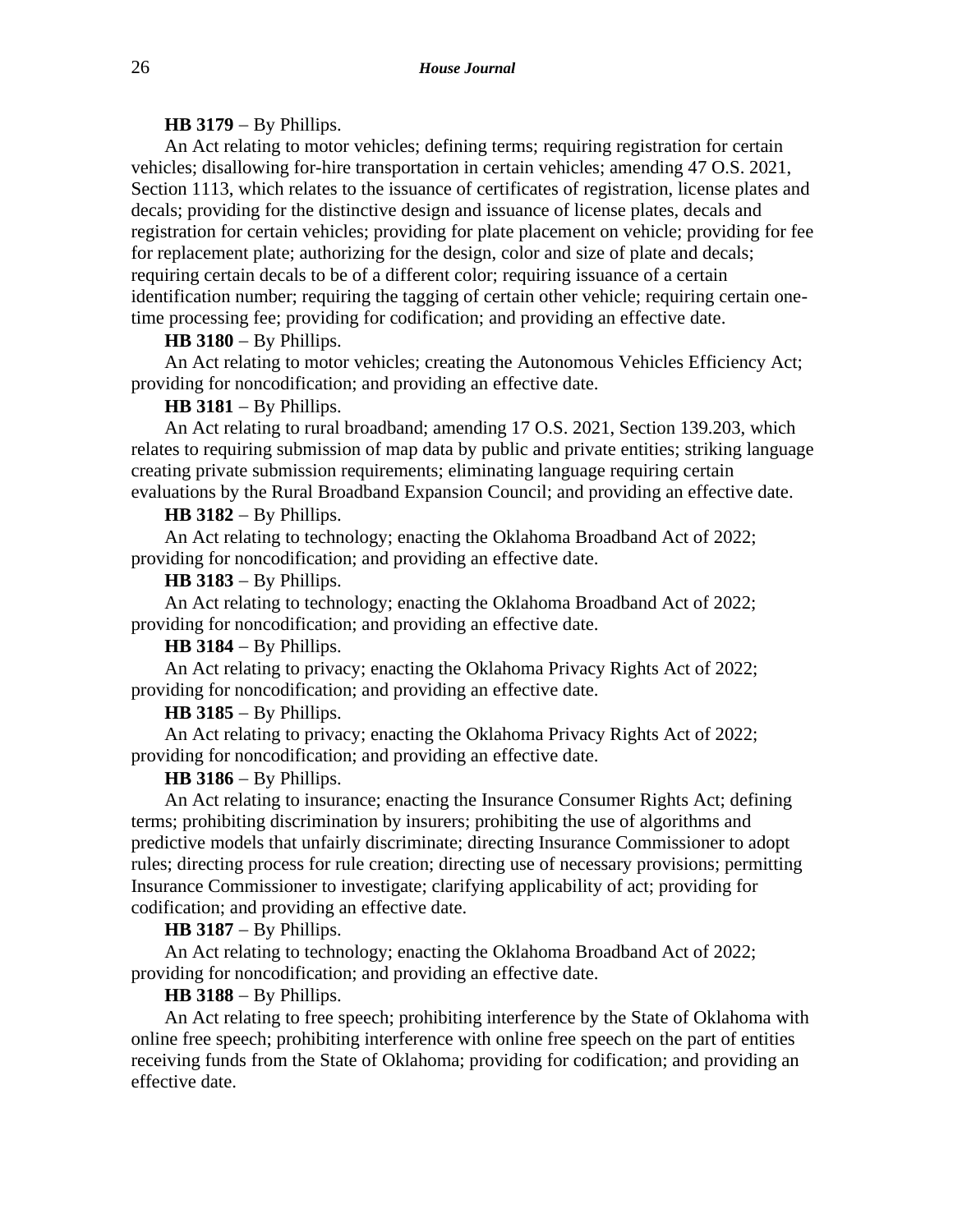#### **HB 3189** − By Phillips.

An Act relating to public retirement systems; enacting the Oklahoma Pension Plan Policy Act of 2022; providing for noncodification; and providing an effective date.

## **HB 3190** − By Williams.

An Act relating to children; amending 10A O.S. 2021, Sections 1-1-105, 1-4-306, 1-4- 502, 1-4-704, 1-4-902 and 1-4-904, which relate to the Oklahoma Children's Code; defining term; permitting court to impose sanctions in certain situations; providing procedures to demand jury trial; providing that jury trial is waived in certain circumstances; requiring consideration of circumstances when preparing an individualized service plan; providing for filing petition or motion for termination of parental rights by the district attorney in certain circumstances; providing circumstance in which a court may terminate the rights of a parent to a child; providing exceptions; amending 12 O.S. 2021, Section 591, which relates to jury trials; providing when jury trial may be waived; and providing an effective date.

#### **HB 3191** − By Williams.

An Act relating to firearms; amending 21 O.S. 2021, Sections 1290.2, 1290.4, 1290.7, 1290.8, 1290.24, 1290.25 and 1290.26, which relate to the Oklahoma Self-Defense Act; updating and adding definitions; authorizing the lawful carry of firearms by certain persons; modifying references to handguns; adding statutory references; deleting certain eligibility requirements; specifying types of identification necessary for carrying firearms; clarifying liability provisions; updating references to certain named act; modifying components of reciprocity requirements; and providing an effective date.

#### **HB 3192** − By Williams.

An Act relating to vaccinations; requiring reporting; creating penalties; creating the Oklahoma State Vaccine Adverse Event Reporting System; creating the Oklahoma State Vaccine Adverse Event Reporting System hotline; requiring reporting; creating penalties; requiring written advisements; creating penalties; creating waiting period for vaccinations; requiring appointments; providing for license suspension; requiring Oklahoma Attorney General to investigate violations; requiring report to Legislature; requiring certain standards for COVID-19 testing in the workplace; prohibiting certain testing methods; prohibiting vaccination requirements; providing for codification; and providing an effective date.

## **HB 3193** − By Williams.

An Act relating to birth certificates; amending 63 O.S. 2021, Section 1-311, which relates to contents of a birth certificate; modifying requirement; requiring a father's name listed; and providing an effective date.

## **HB 3194** − By Williams.

An Act relating to schools; creating the Oklahoma Education Commission; setting expiration date of Commission; providing for membership; requiring organizational meeting by certain date; directing certain members to serve as chair and vice-chair; requiring approval of quorum for final action; specifying quorum requirement; providing for frequency of meetings; prescribing duties of Commission; subjecting meetings to the Oklahoma Open Meeting Act; prohibiting compensation or travel reimbursement for members; providing for staff support; requiring submission of certain report by certain date; providing for codification; and providing an effective date.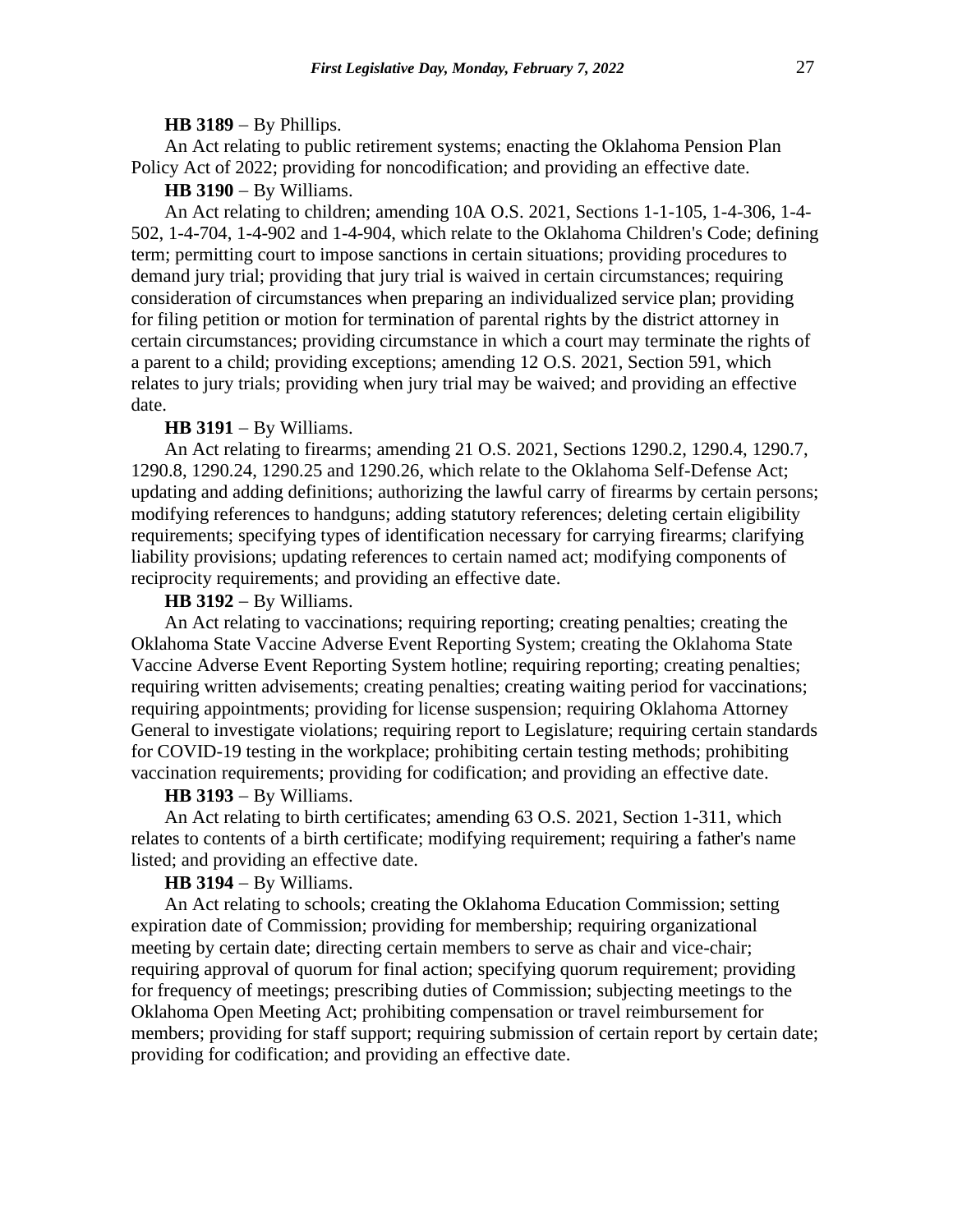#### **HB 3195** − By Williams.

An Act relating to professions and occupations; amending 59 O.S. 2021, Section 199.6, which relates to the Oklahoma Cosmetology and Barbering Act; adding exemption; and providing an effective date.

**HB 3196** − By Williams.

An Act relating to fees; enacting the Burt Holmes Fee Structure Policy Act of 2022; providing for noncodification; providing an effective date; and declaring an emergency.

**HB 3197** − By Williams.

An Act relating to school curriculum; authorizing school district board of education to adopt certain curricula for history, social studies, and United States Government; exempting certain curricula from review and approval by the State Textbook Committee; providing for codification; and providing an effective date.

**HB 3198** − By Williams.

An Act relating to children; enacting the Deprived Child Amendments Act of 2022; providing for noncodification; and providing an effective date.

**HB 3199** − By Williams.

An Act relating to marriage and families; enacting the Paternal Rights Act of 2022; providing for noncodification; and providing an effective date.

**HB 3200** − By Williams.

An Act relating to obscenity; creating the Oklahoma Obscenity Act of 2022; providing for noncodification; and providing an effective date.

**HB 3201** − By Williams.

An Act relating to public health and safety; enacting the Oklahoma Vaccine Act of 2022; providing for noncodification; and providing an effective date.

**HB 3202** − By Williams.

An Act relating to public health and safety; enacting the Oklahoma Vaccine Act of 2022; providing for noncodification; and providing an effective date.

**HB 3203** − By Williams.

An Act relating to vaccinations; providing exemptions; prohibiting vaccination requirements; providing for codification; and providing an effective date.

## **HB 3204** − By Williams.

An Act relating to hospitals; requiring disclosure of policies and procedures; providing for codification; and providing an effective date.

## **HB 3205** − By Williams.

An Act relating to revenue administration; enacting the FY 23 Fee Revenue Policy Act; providing for noncodification; providing an effective date; and declaring an emergency.

**HB 3206** − By Williams.

An Act relating to revenue administration; enacting the FY 23 Fee Revenue Policy Act; providing for noncodification; providing an effective date; and declaring an emergency.

## **HB 3207** − By Williams.

An Act relating to revenue administration; enacting the FY 23 Fee Revenue Policy Act; providing for noncodification; providing an effective date; and declaring an emergency.

# **HB 3208** − By Cornwell.

An Act relating to medical marijuana; amending 63 O.S. 2021, Section 427.3, which relates to the Oklahoma Medical Marijuana and Patient Protection Act; expanding scope of powers and duties; directing Oklahoma Medical Marijuana Authority to declare and establish moratorium on issuing certain medical marijuana business licenses; providing an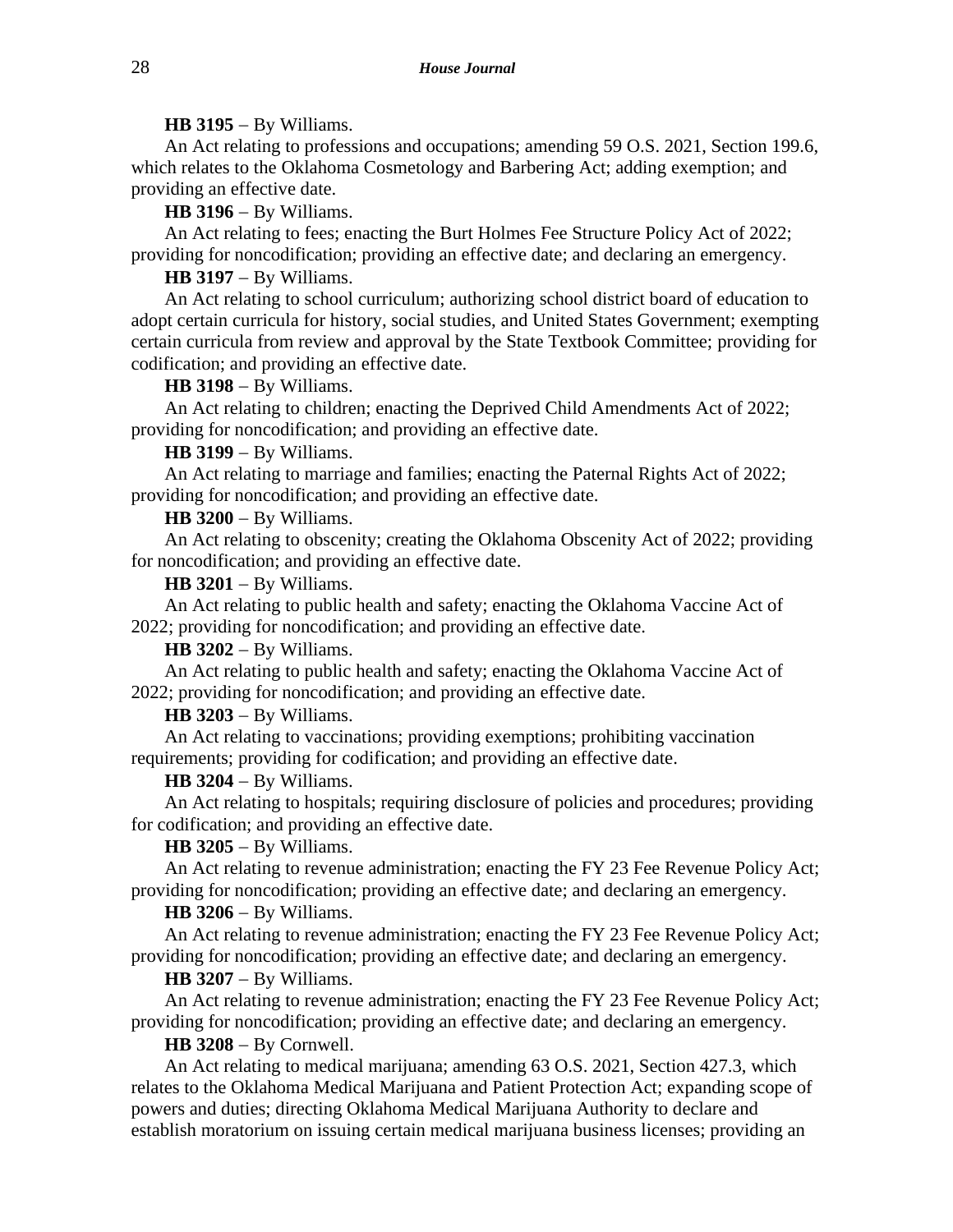exception; requiring review and processing of applications received prior to certain date; directing the Authority to promulgate rules; providing for codification; providing an effective date; and declaring an emergency.

## **HB 3209** − By Nichols.

An Act relating to cities and towns; enacting the Municipal Code Lien Enforcement Act of 2022; defining terms; providing applicability to all municipalities; providing that the provisions do not apply to owner-occupied property; providing that any fees, penalties, and abatement costs imposed against property for violations of a municipality's housing and building codes may be enforced in rem as a lien; providing that municipalities may proceed with judicial in rem foreclosures of municipal code liens by an enactment of an ordinance or resolution of the governing authority of the municipality in which the real property is located; providing requirements for a municipal ordinance or resolution authorizing liens and foreclosures pursuant to this act; providing this act does not constitute an action for personal liability for the municipal code liens against the owner or owners of the real property; providing that the rights and remedies set forth in this act are available solely to the governmental entities authorized by law to enforce municipal ordinances; providing that a municipality that seeks to enforce a municipal code lien through the sale of real property shall utilize the judicial in rem proceedings of this act as the sole remedy; providing that enforcement proceedings may be initiated only by the municipality; providing timeframe for filing a petition for judicial in rem foreclosure for a municipal code lien; providing requirements for filing a petition for judicial in rem foreclosure when the property is subject to unpaid taxes; providing notice requirements needed prior to a judicial in rem foreclosure; providing for codification; and providing an effective date.

# **HB 3210** − By Nichols.

An Act relating to the Department of Mental Health and Substance Abuse Services; amending 43A O.S. 2021, Section 2-101, which relates to the Board of Mental Health and Substance Abuse Services; modifying the procedure for appointment of the Commissioner; amending 43A O.S. 2021, Section 2-103, which relates to the Board of Mental Health and Substance Abuse Services; modifying the terms of service of Board members; amending 43A O.S. 2021, Section 2-201, which relates to the Commissioner of Mental Health and Substance Abuse Services; modifying appointment process; and providing an effective date.

#### **HB 3211** − By Nichols.

An Act relating to homestead and exemptions; amending 31 O.S. 2021, Section 1, which relates to property exempt from bankruptcy proceedings; expanding exemption to include proceeds related to retirement plans or arrangements qualified for tax exemption or deferment purposes; and providing an effective date.

#### **HB 3212** − By Nichols.

An Act relating to crimes and punishments; enacting the Oklahoma Domestic Violence Protection Act of 2022; providing for noncodification; and providing an effective date.

## **HB 3213** − By Nichols.

An Act relating to children; enacting the Office of Juvenile Affairs Act of 2022; providing for noncodification; and providing an effective date.

## **HB 3214** − By Nichols.

An Act relating to corrections; creating the Oklahoma Corrections Act of 2022; providing for noncodification; and providing an effective date.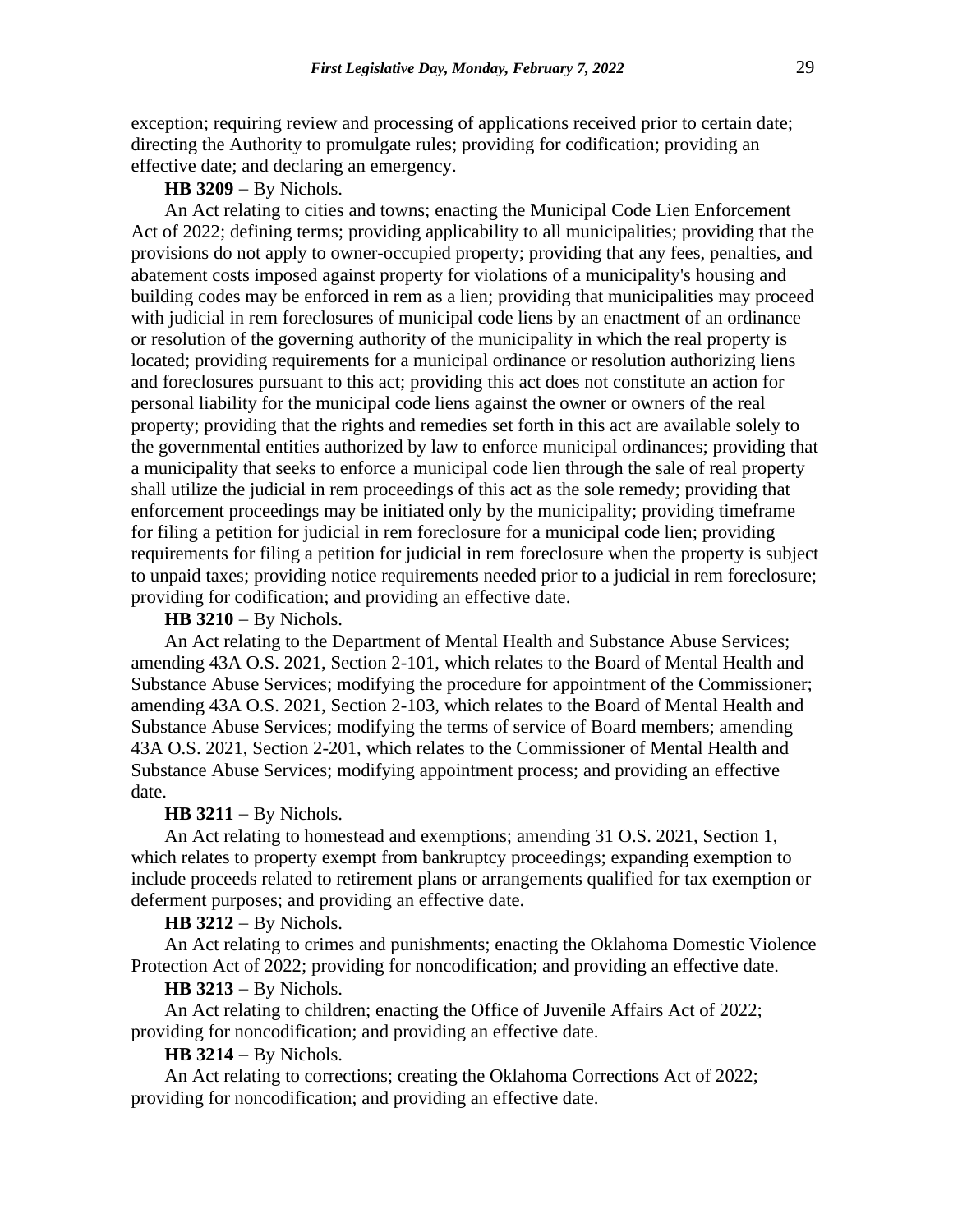#### **HB 3215** − By Nichols.

An Act relating to transportation; amending 69 O.S. 2021, Section 302, which relates to member of the State Transportation Commission; modifying term of Commission member appointment; providing for removal with cause; amending 69 O.S. 2021, Section 305, which relates to the Director of the Department of Transportation; requiring the Director be at-will employee; modifying appointment procedure of Director; providing for removal with cause; modifying authority setting compensation; deleting certain removal procedure; and providing an effective date.

#### **HB 3216** − By Lepak.

An Act relating to emergency medical services; defining term; requiring certain insurance practices; requiring certain conditions; providing for codification; and providing an effective date.

#### **HB 3217** − By Roberts (Dustin).

An Act relating to contracts; amending 15 O.S. 2021, Section 901, which relates to repair of motor vehicles under warranty; modifying definition; and providing an effective date.

#### **HB 3218** − By Roberts (Dustin).

An Act relating to state parks; amending 74 O.S. 2021, Section 2220, which relates to state park fees; providing veterans with five days of camping without fees; and providing an effective date.

**HB 3219** − By Roberts (Dustin).

An Act relating to economic development; enacting the Oklahoma Quality Jobs Technical Amendments Act of 2022; providing an effective date; and declaring an emergency.

**HB 3220** − By Roberts (Dustin).

An Act relating to public retirement systems; enacting the Oklahoma Pension Systems Managerial Accountability Act of 2022; providing for noncodification; and providing an effective date.

**HB 3221** − By Roberts (Dustin).

An Act relating to motor vehicles; amending 47 O.S. 2021, Section 596.11, which relates to dealer prohibited acts; prohibiting dealers from charging certain fees; and providing an effective date.

## **HB 3222** − By Roberts (Dustin).

An Act relating to contracts; prohibiting uncontracted third-party pick-up and delivery of food; authorizing restaurants to terminate contracts; creating fine for violation; creating right of action; and providing an effective date.

**HB 3223** − By Roberts (Dustin).

An Act relating to professions and occupations; amending 59 O.S. 2021, Section 521.3, which relates to the Physician Assistant Act; prohibiting the limiting of activities for certain employees; and providing an effective date.

**HB 3224** − By Roberts (Dustin).

An Act relating to public health; requiring newborn screening specimens to be evaluated and reported within forty-eight hours of collection; providing for codification; and providing an effective date.

**HB 3225** − By Roberts (Dustin).

An Act relating to medical marijuana; creating the Medical Marijuana Act of 2022; providing for noncodification; and providing an effective date.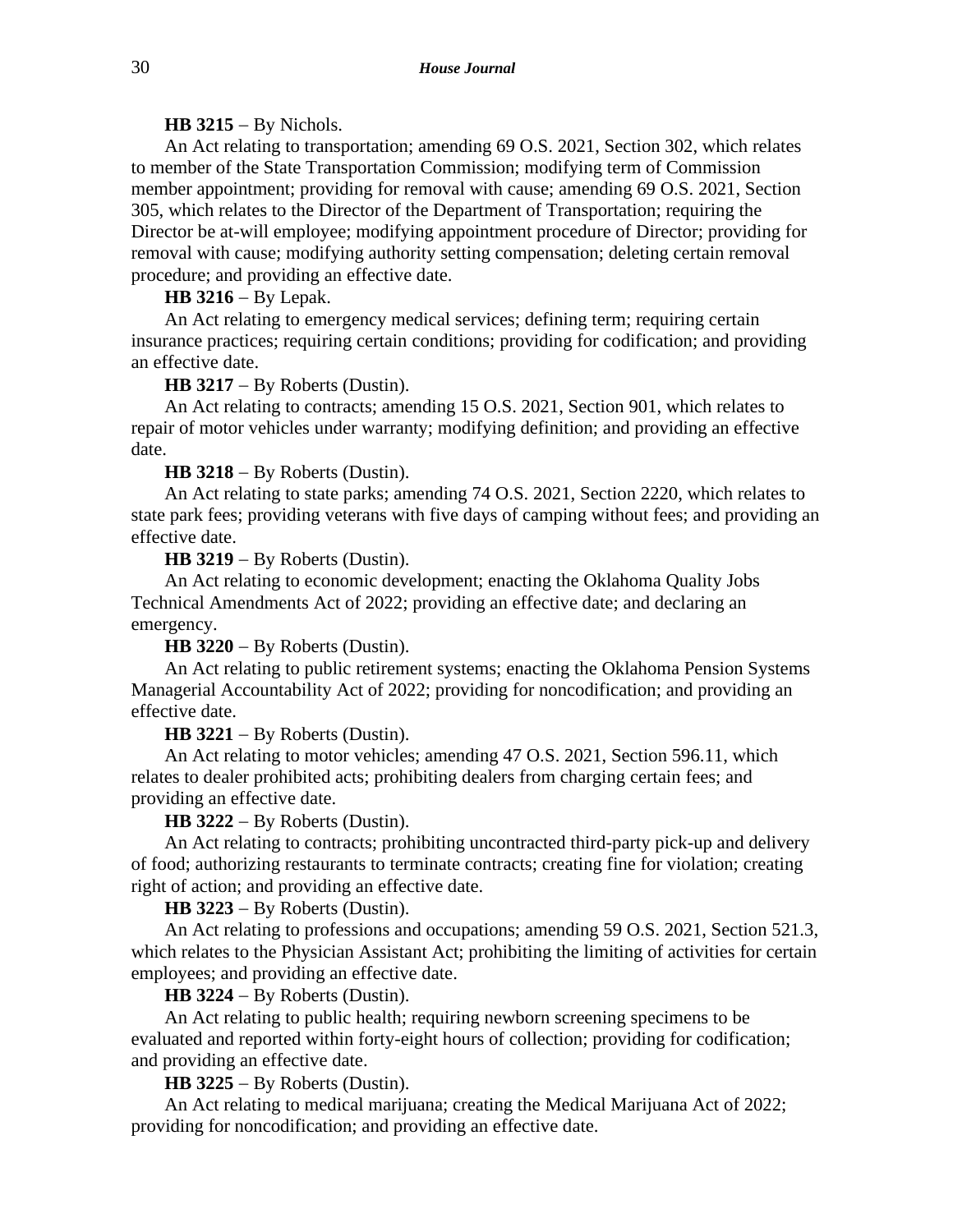**HB 3226** − By Roberts (Dustin).

An Act relating to alcoholic beverages; enacting the Oklahoma Alcohol Act of 2022; providing for noncodification; and providing an effective date.

**HB 3227** − By Roberts (Dustin).

An Act relating to bail bonds; creating the Oklahoma Bail Bonds Act of 2022; providing for noncodification; and providing an effective date.

**HB 3228** − By Roberts (Dustin).

An Act relating to bail bonds; creating the Bail Bonds Act of 2022; providing for noncodification; and providing an effective date.

**HB 3229** − By Roberts (Dustin).

An Act relating to professions and occupations; creating the Occupational Licensing Reform Act of 2022; providing for noncodification; and providing an effective date.

**HB 3230** − By Roberts (Dustin).

An Act relating to criminal procedure; creating the Oklahoma Criminal Procedure Act of 2022; providing for noncodification; and providing an effective date.

**HB 3231** − By Crosswhite Hader.

An Act relating to the State Department of Health; requiring the naming of county departments of health; providing for codification; and providing an effective date.

**HB 3232** − By Crosswhite Hader.

An Act relating to elections; providing for suspension of provisions implementing federal law; providing for certain determination; providing for notification and publication; authorizing promulgation of rules; authorizing modification of certain voting procedures; providing for codification; and providing an effective date.

**HB 3233** − By Crosswhite Hader.

An Act relating to elections; amending 26 O.S. 2021, Section 5-111, which relates to declaration of candidacy forms; modifying information contained on form; and providing an effective date.

**HB 3234** − By Crosswhite Hader.

An Act relating to elections; requiring certain percentage of vote for certain elections to be valid; providing for codification; providing exceptions; and providing an effective date.

**HB 3235** − By Crosswhite Hader.

An Act relating to elections; amending 26 O.S. 2021, Section 13A-110, which relates to vacancies on school boards; requiring vacancies be filled by election; amending 70 O.S. 2021, Section 5-107A, which relates to vacancies; requiring Governor make appointment for certain vacancies; and providing an effective date.

**HB 3236** − By Crosswhite Hader.

An Act relating to elections; providing exceptions; requiring certain fraction of vote for questions in certain elections; providing for codification; and providing an effective date.

**HB 3237** − By Crosswhite Hader.

An Act relating to road improvement districts; enacting the Road Improvement District Finance Policy Act of 2022; providing for noncodification; and providing an effective date.

## **HB 3238** − By Gann.

An Act relating to landlord and tenant; amending 41 O.S. 2021, Section 103, which relates to application of landlord tenant law; limiting a court's discretion in enforcing certain agreements; amending 41 O.S. 2021, Section 105, which relates to mitigation of damages, rights, obligations, remedies, and enforcement; providing that no order for possession shall allow for any judgement other than immediate possession; amending 41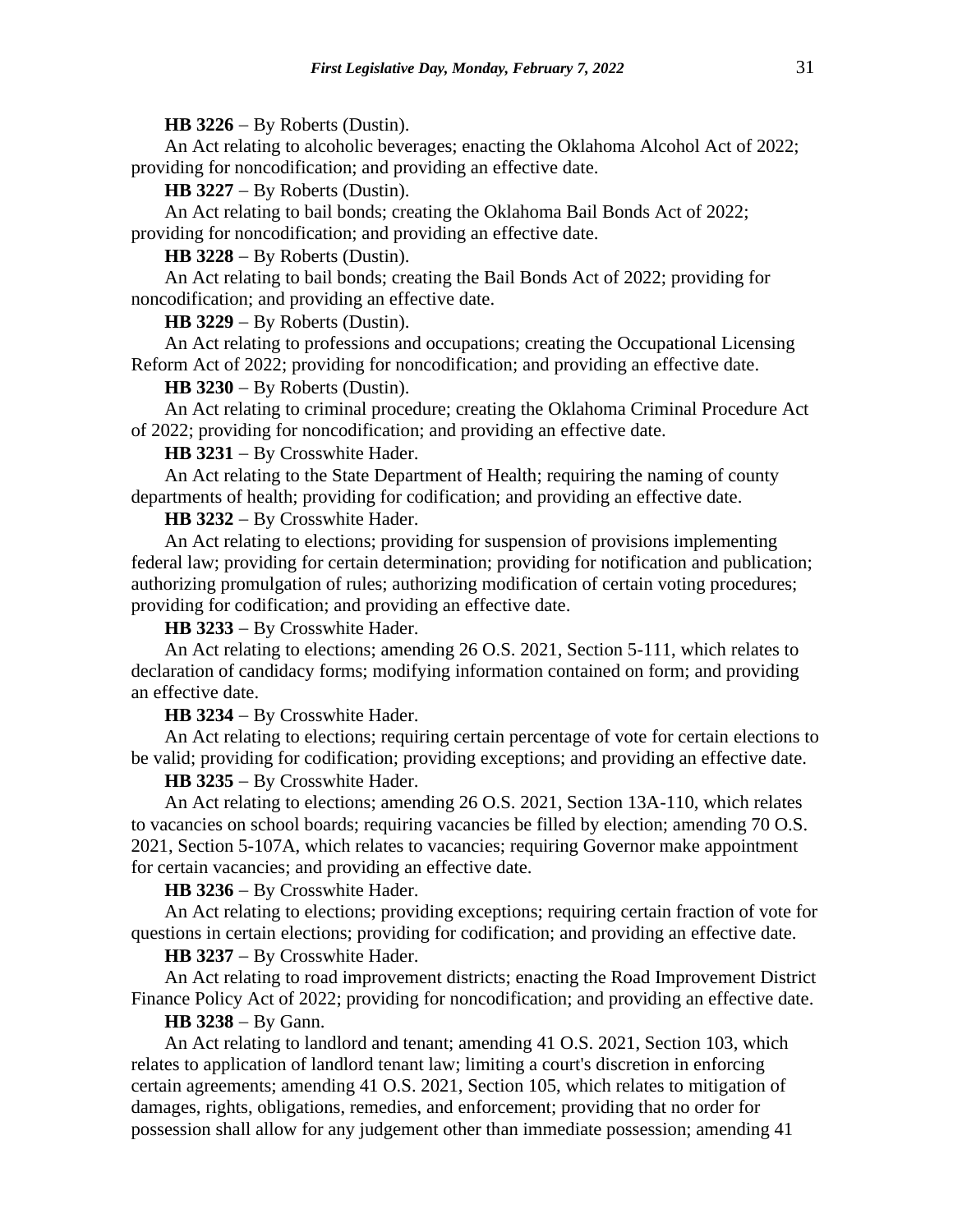O.S. 2021, Section 131, which relates to delinquent rent; providing that in an action for forcible entry or detainer concerning unpaid rent, immediate possession shall be granted to landlord; providing an effective date; and declaring an emergency.

**HB 3239** − By Gann.

An Act relating to COVID-19 treatments; authorizing physicians to prescribe certain COVID-19 treatments; providing for codification; and providing an effective date.

**HB 3240** − By Gann.

An Act relating to public health and safety; creating the Oklahoma Save Adolescents from Experimentation (SAFE) Act; defining terms; imposing duties and requirements; establishing liability; providing legal remedies; creating restrictions; providing for codification; and providing an effective date.

**HB 3241** − By Gann.

An Act relating to vaccine discrimination; prohibiting discrimination based on vaccination status; providing exemptions; defining terms; providing for codification; and providing an effective date.

**HB 3242** − By Gann.

An Act relating to health care services discrimination; prohibiting discrimination based on health care services; providing for codification; and declaring an emergency.

**HB 3243** − By Gann.

An Act relating to state government; repealing 74 O.S. 2021, Sections 2284 and 2285, which relate to the Oklahoma Tourism Signage Advisory Task Force; and providing an effective date.

**HB 3244** − By Gann.

An Act relating to animals; enacting the Oklahoma Animals Act of 2022; providing for noncodification; and providing an effective date.

**HB 3245** − By Gann.

An Act relating to vaccine discrimination; prohibiting discrimination based on vaccination status; providing exemptions; defining terms; providing for codification; and declaring an emergency.

**HB 3246** − By Randleman.

An Act relating to professions and occupations; amending 59 O.S. 2021, Section 161.12, which relates to penalties imposed by the Board of Chiropractic Examiners; permitting chiropractic physicians to possess, prescribe or administer certain articles of natural origin; and providing an effective date.

**HB 3247** − By Olsen.

An Act relating to public health; preempting field of legislation relating to employment-related vaccination mandates; nullifying any federal statute, rule, or executive order relating to employment-related vaccination mandates; defining terms; creating employer liability for adverse events caused by vaccinations when such vaccinations are a condition of employment; providing for exception; providing for damages, costs, and attorney fees; providing for codification; and providing an effective date.

**HB 3248** − By Turner.

An Act relating to elections; amending 26 O.S. 2021, Section 4-109.3, which relates to voter registration; authorizing State Election Board to develop certain system; authorizing Secretary of the Board to provide certain information to county election board; providing for automatic voter registration; prohibiting sending of ballots to certain persons; and providing an effective date.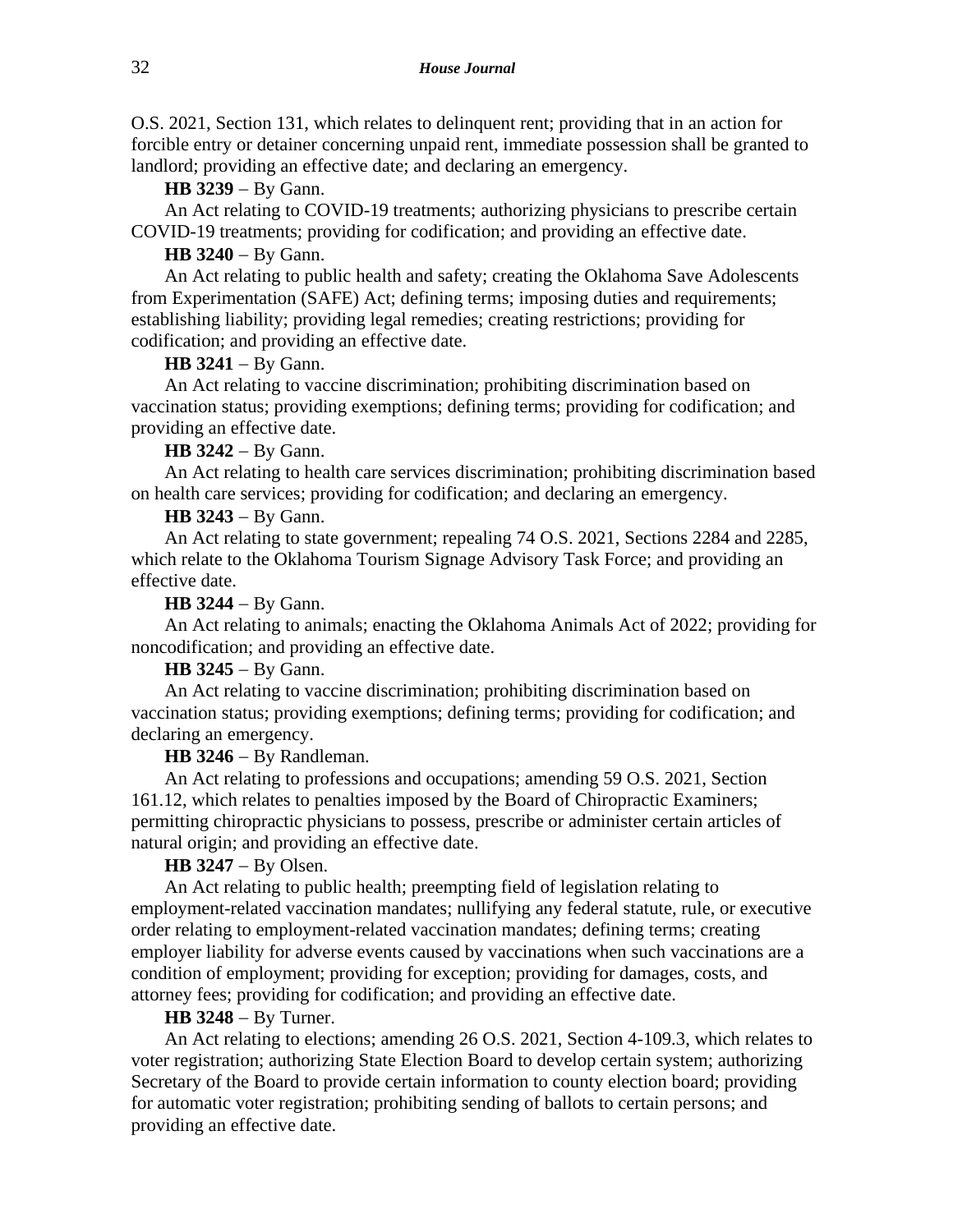#### **HB 3249** − By Turner.

An Act relating to civil procedure; repealing 12 O.S. 2021, Section 1633, which relates to notice of filing petition for name change; and providing an effective date.

#### **HB 3250** − By Turner.

An Act relating to the Corporation Commission; requiring promulgation of certain rules and procedures; requiring electric utility companies to bury certain lines underground; allowing for application for rate adjustment to recover costs and expenditures; providing for codification; and providing an effective date.

# **HB 3251** − By Randleman.

An Act relating to students; requiring certain disclosure of inpatient or emergency outpatient mental health services; prescribing timing for disclosure; defining term; requiring meeting to determine if the student needs any accommodations; describing how meeting may be conducted; requiring compliance with certain federal laws; directing State Board of Education to promulgate rules; providing for codification; providing an effective date; and declaring an emergency.

#### **HB 3252** − By Randleman.

An Act relating to school athletics; defining terms; directing school athletic association to establish a new category of competition; permitting certain schools to elect to compete in new category; specifying composition of existing category; prescribing frequency for category election; declaring applicability of election; providing for codification; and providing an effective date.

**HB 3253** − By Nollan.

An Act relating to high school students; amending 70 O.S. 2021, Section 2603, which relates to eligibility requirements for the Oklahoma Higher Learning Access Program; enabling students on the core curriculum to apply for the program to attend career technology institutes; and providing an effective date.

## **HB 3254** − By Nollan.

An Act relating to children; amending 10A O.S. 2021, Section 2-4-107, which relates to the salaries and expenses of juvenile bureau employees; modifying how salary for director is set; requiring that salary be set by board of county commissioners; eliminating the director salary cap; and providing an effective date.

## **HB 3255** − By Nollan.

An Act relating to counties and county officers; amending 19 O.S. 2021, Section 339, which relates to general powers of commissioners; authorizing commissioners to determine years of service that qualify certain employees for continuing education programs; modifying courses offered; and providing an effective date.

#### **HB 3256** − By Nollan.

An Act relating to higher education; enacting the Oklahoma State Higher Education Act of 2022; providing for noncodification; and providing an effective date.

## **HB 3257** − By Nollan.

An Act relating to higher education; enacting the Oklahoma State Higher Education Act of 2022; providing for noncodification; and providing an effective date.

#### **HB 3258** − By Nollan.

An Act relating to public safety; creating the Oklahoma Public Safety Act of 2022; providing for noncodification; and providing an effective date.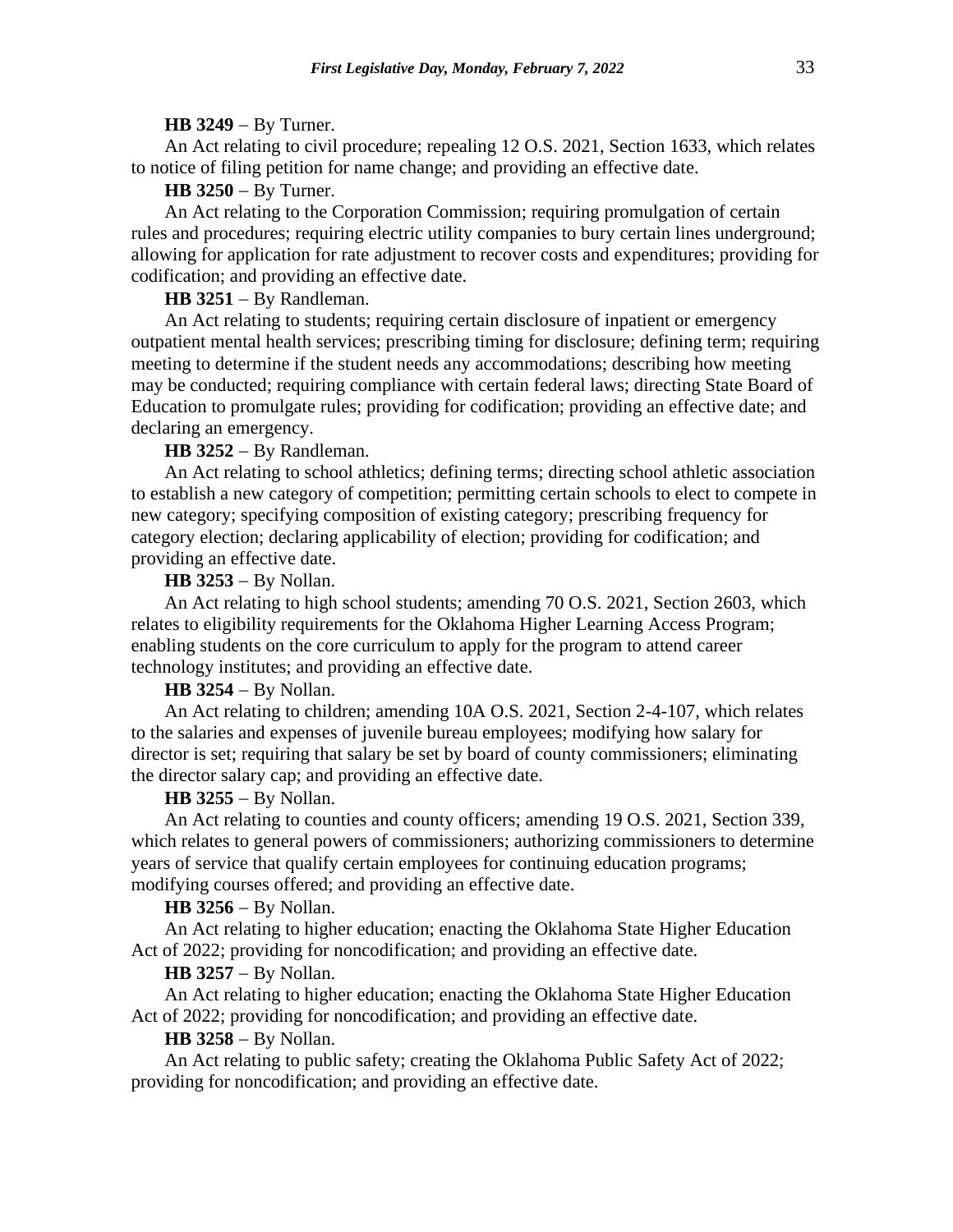#### **HB 3259** − By Nollan.

An Act relating to education; creating the State Education Act of 2022; providing for noncodification; and providing an effective date.

**HB 3260** − By West (Rick).

An Act relating to drug tests; requiring certain methods of testing; requiring accompanying tests; providing for codification; and providing an effective date.

**HB 3261** − By Randleman.

An Act relating to definitions and general provisions; providing history of the American Quarter Horse and Colonial Spanish Horse of Oklahoma; designating the American Quarter Horse and the Colonial Spanish Horse of Oklahoma as the state horses of Oklahoma; providing for noncodification; providing for codification; and providing an effective date.

**HB 3262** − By Talley.

An Act relating to schools; amending 70 O.S. 2021, Sections 18-113.1, 18-113.2, and 18-113.3, which relate to class size; removing exception from elementary class size penalty for school districts which meet certain indebtedness criteria; deleting exception from kindergarten class size penalty for school districts which meet certain indebtedness criteria; including weighted pupil grade level and pupil category in average daily membership calculation to determine class size; striking exception from secondary class size penalty for school districts which meet certain indebtedness criteria; and providing an effective date.

#### **HB 3263** − By Brewer.

An Act relating to domestic violence; creating the Domestic Violence Offender Registration Act; defining terms; directing courts to enter orders designating persons convicted of certain crimes as serious domestic violence offenders; requiring names of designated persons to appear on certain registry; directing courts to provide certain notice; directing courts to forward certain documentation to the Department of Corrections; directing the Department of Corrections to maintain a central registry for serious domestic violence offenders; requiring public access to registry information; providing list of information to be included on the website; providing for the use of photographs; stating registration time periods for serious domestic violence offenders; directing the Department of Corrections to conduct certain investigation upon request of registrants; authorizing removal from registry under certain circumstances; providing immunity from civil liability for removing or failing to remove registrants; providing guidelines and procedures when requesting removal from registry; specifying factors to consider when determining if registrant is sufficiently rehabilitated; stating time limitation for removal of registrants from registry upon receipt of court order; directing the Department of Corrections to notify registrants of changes made to registration requirements; requiring serious domestic violence offenders to submit name change application to the Department of Corrections prior to entry of an order granting said name change; prohibiting serious domestic violence offenders from seeking a name change upon certain finding by the court; providing an exception; directing courts to submit copy of order granting name change to the Department of Corrections; directing the Department of Corrections to adopt certain rules; amending 12 O.S. 2021, Section 1631, which relates to change of name petitions; requiring serious domestic violence offenders to follow specific procedures; providing for codification; and providing an effective date.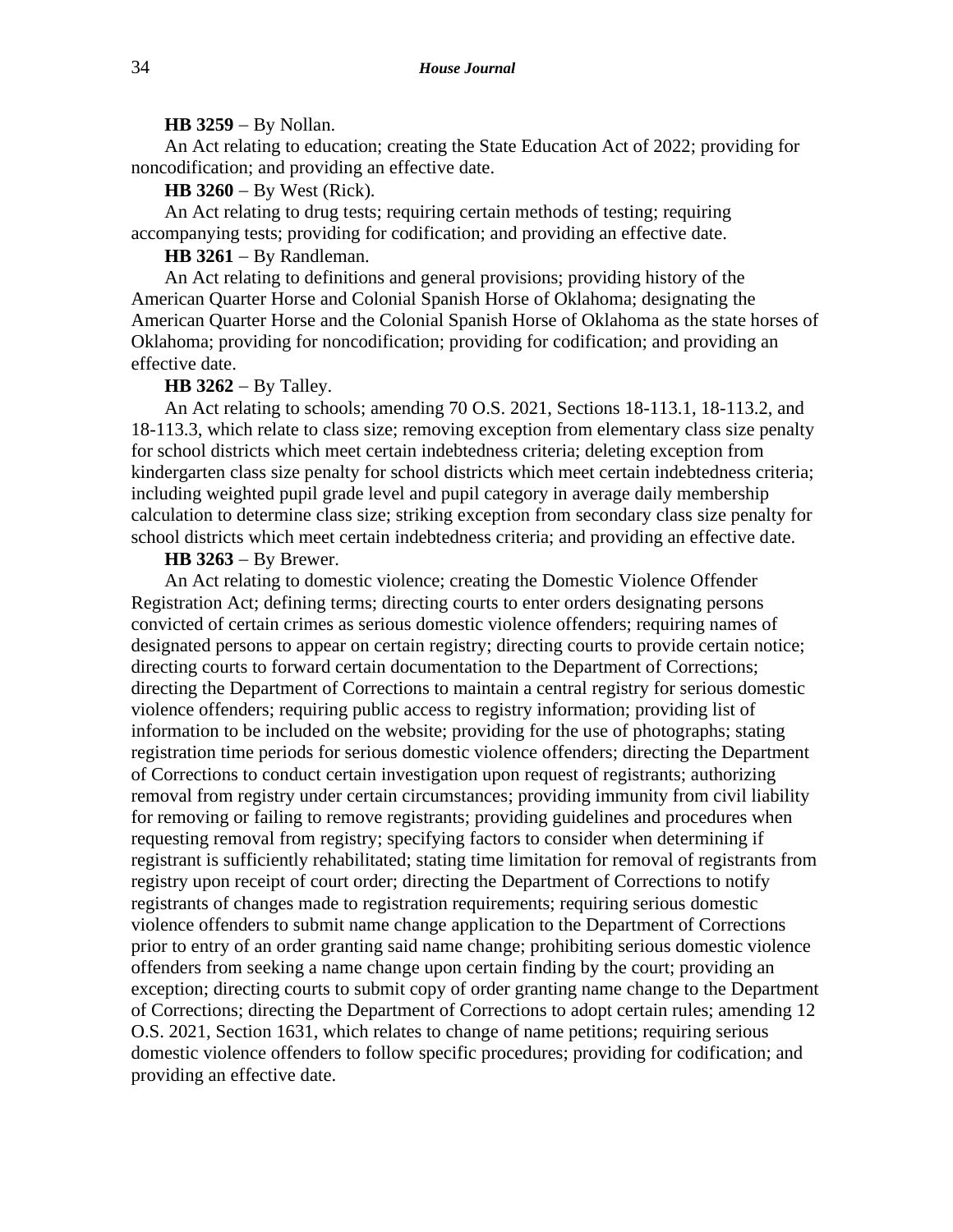#### **HB 3264** − By Brewer.

An Act relating to medical professional licenses; amending 59 O.S. 2021, Section 509, which relates to unprofessional conduct for license suspension; modifying basis for determination of unprofessional conduct; providing standard based on information related to COVID; and providing an effective date.

## **HB 3265** − By Brewer.

An Act relating to motor vehicles; amending 47 O.S. 2021, Section 11-1112 and 12- 417, which relate to vehicle restraint systems; modifying age requirements for use of certain restraint systems; defining term; modifying requirements; providing for admissibility in certain proceedings; and providing an effective date.

#### **HB 3266** − By Brewer.

An Act relating to public health and safety; allowing medical providers to preserve doses and regimens to ensure continuity of care for certain patients; allowing for referrals; providing protection from regulator action or criminal prosecution; authorizing access to the central repository when electronic or physical records are unavailable; providing for codification; and providing an effective date.

#### **HB 3267** − By Walke.

An Act relating to guardianships; defining terms; allowing for the transportation of a ward to an inpatient treatment facility; requiring certain conditions; creating restriction; providing for codification; and providing an effective date.

#### **HB 3268** − By Mize.

An Act relating to medical marijuana; amending 63 O.S. 2021, Section 427.15a, which relates to the Oklahoma Medical Marijuana and Patient Protection Act; increasing percentage amount of equity in certain Oklahoma businesses that publicly traded companies may purchase; and providing an effective date.

# **HB 3269** − By Mize.

An Act relating to medical marijuana; amending 63 O.S. 2021, Section 420, which relates to medical marijuana patient and caregiver licenses; allowing for the possession of certain medical marijuana products without a valid license; clarifying what constitutes an infraction; authorizing the presentment of a valid license to law enforcement under certain circumstances; prohibiting the issuance of warrants until the expiration of certain time period; and providing an effective date.

#### HB 3270 − By Mize.

An Act relating to criminal procedure; creating the Oklahoma Criminal Procedure Act of 2022; providing for noncodification; and providing an effective date.

## **HB 3271** − By Mize.

An Act relating to motor vehicles; amending 47 O.S. 2021, Sections 581, 582, 583, 583.1, 584, 587, 591.2, 591.4, 591.6, 591.8, 591.9, 591.11, 591.13, 591.14, 592.2, 592.3, 592.9, 592.10, 1102, 1107, 1128, and 1137.1, which relate to definitions, Oklahoma Used Motor Vehicle and Parts Commission, licenses required, certificate of registration for used motor vehicle or manufactured home salesperson, denial, revocation or suspension of license, petty cash fund, application for license, register of purchases and sales, transfer of certificate of title, refusal, cancellation, suspension or revocation of license, salvage pool or salvage disposal sales, violations automotive dismantlers and parts recyclers, rule authority, sale or transfer of ownership of vehicle, manufacturer's or dealer's license, used dealer temporary license plate; modifying name of the Oklahoma Used Motor Vehicle and Parts Commission; modifying name of the Oklahoma Used Motor Vehicle and Parts Commission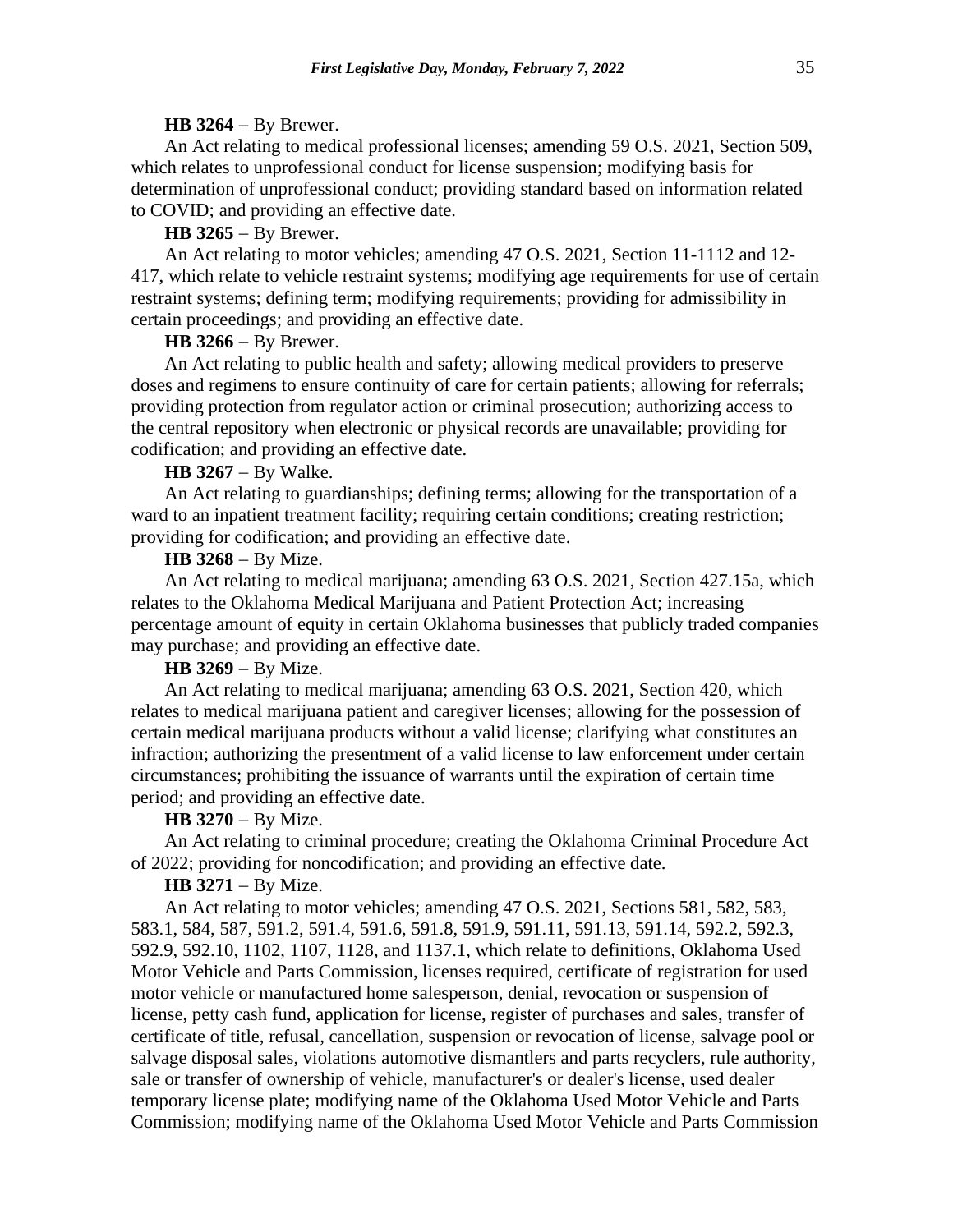Fund; amending 68 O.S. 2021, Section 2101, which relates to definitions; modifying name of the Oklahoma Used Motor Vehicle and Parts Commission; amending 74 O.S. 2021, Section 3601.1, which relates to maximum number of full-time employees; modifying name of the Oklahoma Used Motor Vehicle and Parts Commission; modifying maximum number of certain employees for Commission; amending Rule 2.45 of the Rules of the Ethics Commission, which relates to expenditures for travel; modifying name of the Oklahoma Used Motor Vehicle and Parts Commission; and providing an effective date.

#### **HB 3272** − By Mize.

An Act relating to the Corporation Commission; creating the Corporation Commission Reform Act; providing for noncodification; and providing an effective date.

## **HB 3273** − By Mize.

An Act relating to definitions and general provisions; amending 25 O.S. 2021, Section 106, which relates to publication of certain notices; providing for publication through newspaper website; and providing an effective date.

#### **HB 3274** − By Mize.

An Act relating to counties and county officers; amending 19 O.S. 2021, Section 445, which relates to reports made by county clerk; modifying content of report; amending 19 O.S. 2021, Section 1505, which relates to county bid procedure; permitting publication on county website; and providing an effective date.

## **HB 3275** − By Mize.

An Act relating to insurance; amending 36 O.S. 2021, Sections 6413, 6414, 6415, 6417 and 6418, which relate to the Market Assistance Association Act; modifying the definition of insurer; modifying the definition of member; modifying policies of insurance required by members to issue; clarifying that act applies to homeowners' liability insurance; modifying notification requirements of member insurers; modifying procedure for amendments to the plan of operation; modifying board membership; modifying the term of members; specifying that the remaining Board of Directors of the Market Assistance Association shall fill vacancies; directing that the Board of Directors shall consider whether all Association member insurers are fairly represented; clarifying that the Association shall submit instead of file a statement; clarifying that liability insurance means homeowners' liability insurance; and providing an effective date.

## **HB 3276** − By Humphrey.

An Act relating to qualified immunity; prohibiting employees from being liable for monetary damages under certain circumstances; prohibiting the state and political subdivisions from being liable under certain circumstances; providing guidelines for plaintiffs when asserting claims of alleged violations; providing for immediate appeals when qualified immunity denied; stating applicability of provision; providing for codification; and providing an effective date.

## **HB 3277** − By Humphrey.

An Act relating to prisons and reformatories; amending 57 O.S. 2021, Section 37, which relates to maximum capacity of facilities; authorizing immediate transfer of inmates upon request; and providing an effective date.

#### **HB 3278** − By Humphrey.

An Act relating to emergency medical services; amending 63 O.S. 2021, Section 2802, 2805, 2806, 2807, and 2813, which relate to the Oklahoma Emergency Telephone Act; modifying definitions; authorizing the Oklahoma 9-1-1 Management Services in the place of the Department of Public Safety; modifying terms; modifying definition; repealing 63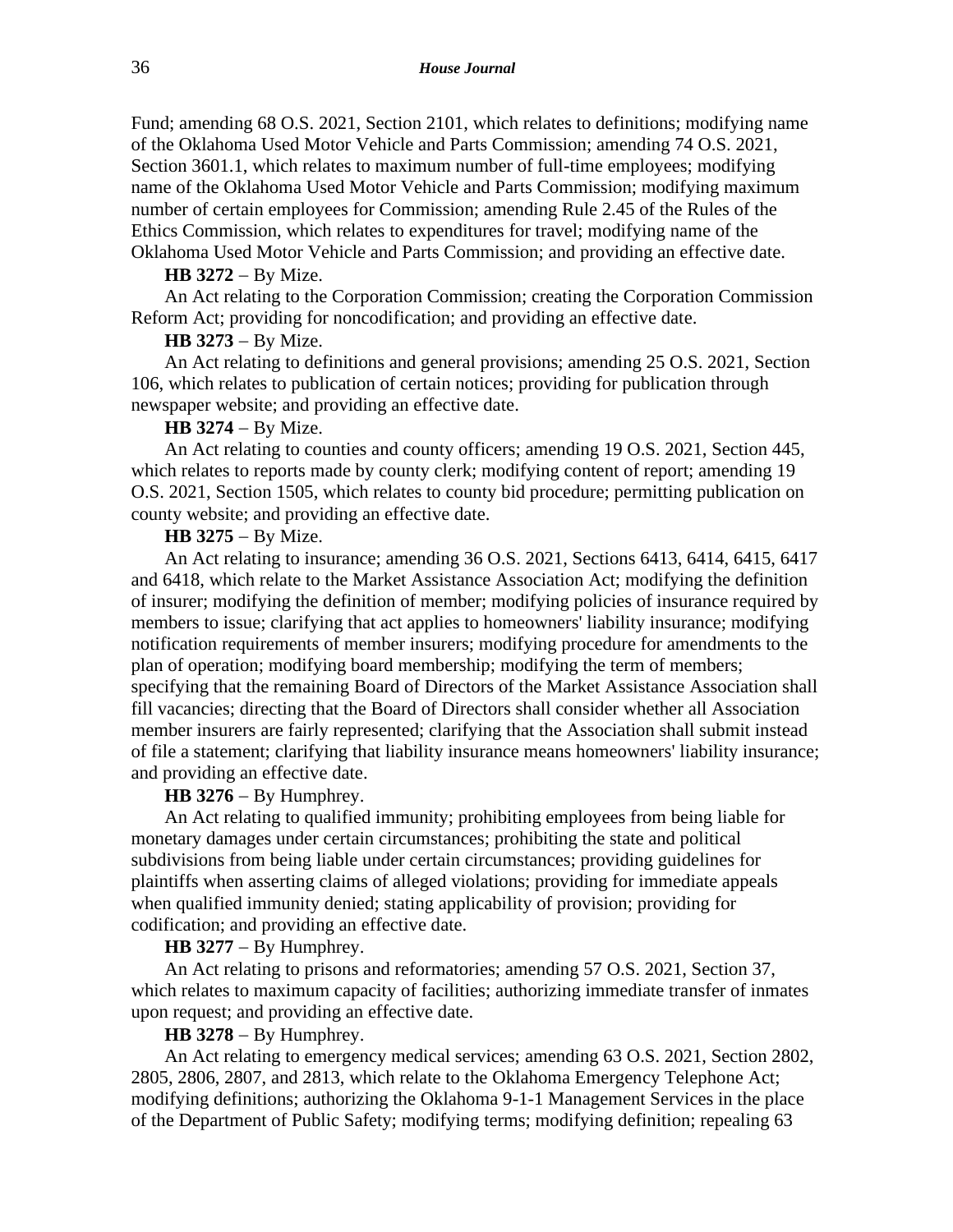O.S. 2021, Section 2818.4, which relates to developing recommendations; and providing an effective date.

### **HB 3279** − By Humphrey.

An Act relating to technology; creating the Oklahoma Distributed Ledger Technology Assets Offering Act; providing legislative findings; requiring act be used to regulate medical marijuana; defining terms; authorizing state to develop and use distributed ledger technologies; requiring certain software; requiring certain security and legal requirements; permitting use of certain smartphone applications; authorizing additional uses; requiring certain software features; limiting use of convertible virtual currency; prescribing value of convertible virtual currency; providing requirements for digital and smart contracts; requiring a digital identity and wallet; prohibiting use of convertible virtual currency as an investment; requiring use of decision tree; requiring separate digital contract to charge a fee; prescribing procedure for payment; requiring ecosystem operator to collect fees and taxes; requiring ecosystem operator to perform certain accounting; prescribing method of compensation; requiring ecosystem operator to provide certain information; requiring the Oklahoma Tax Commission and Office of Management and Enterprise Services to make certain determinations; authorizing the Tax Commission, Office of Management and Enterprise Services, Secretary of State, and State Treasurer to promulgate rules; allowing payment of taxes from certain sources; permitting Tax Commission to appoint agents for certain purposes; creating requirements for distributed ledger technology asset offering agents; creating requirements for distributed ledger technology asset offering ecosystem operators; authorizing the Tax Commission and Office of Management and Enterprise Services to promulgate rules to validate transactions; allowing certain contracts; allowing use of memorandums of understanding; allowing certain working groups; prohibiting certification as a class action; requiring certain security in action under this act; providing for severability; providing for noncodification; providing for codification; and providing an effective date.

# **HB 3280** − By Humphrey.

An Act relating to property; limiting total land allowed to be owned by the state and federal government; limiting easements held by the federal government to a certain time period; limiting easement held by the state to a certain time period; providing for codification; and providing an effective date.

#### **HB 3281** − By Humphrey.

An Act relating to animals; creating the Endangered Ark Foundation Preservation Act; providing purpose; defining terms; exempting certain acts from cruelty to animals; providing for codification; and providing an effective date.

#### **HB 3282** − By Humphrey.

An Act relating to elections; creating the Joint Committee on Elections; providing for membership and quorum; providing for appointment of an Election Integrity Committee; providing for membership; providing for random audit system; requiring risk assessment of each county election board; providing criteria for risk assessment; creating the Election Integrity Fund; authorizing Secretary of the State Election Board to perform audits; providing for verification of audits; authorizing Secretary to promulgate rules; providing for codification; and providing an effective date.

#### **HB 3283** − By Humphrey.

An Act relating to crimes and punishments; amending 21 O.S. 2021, Sections 1692.1, 1692.2, 1692.3, 1692.4 and 1692.8, which relate to penalties for cockfighting; modifying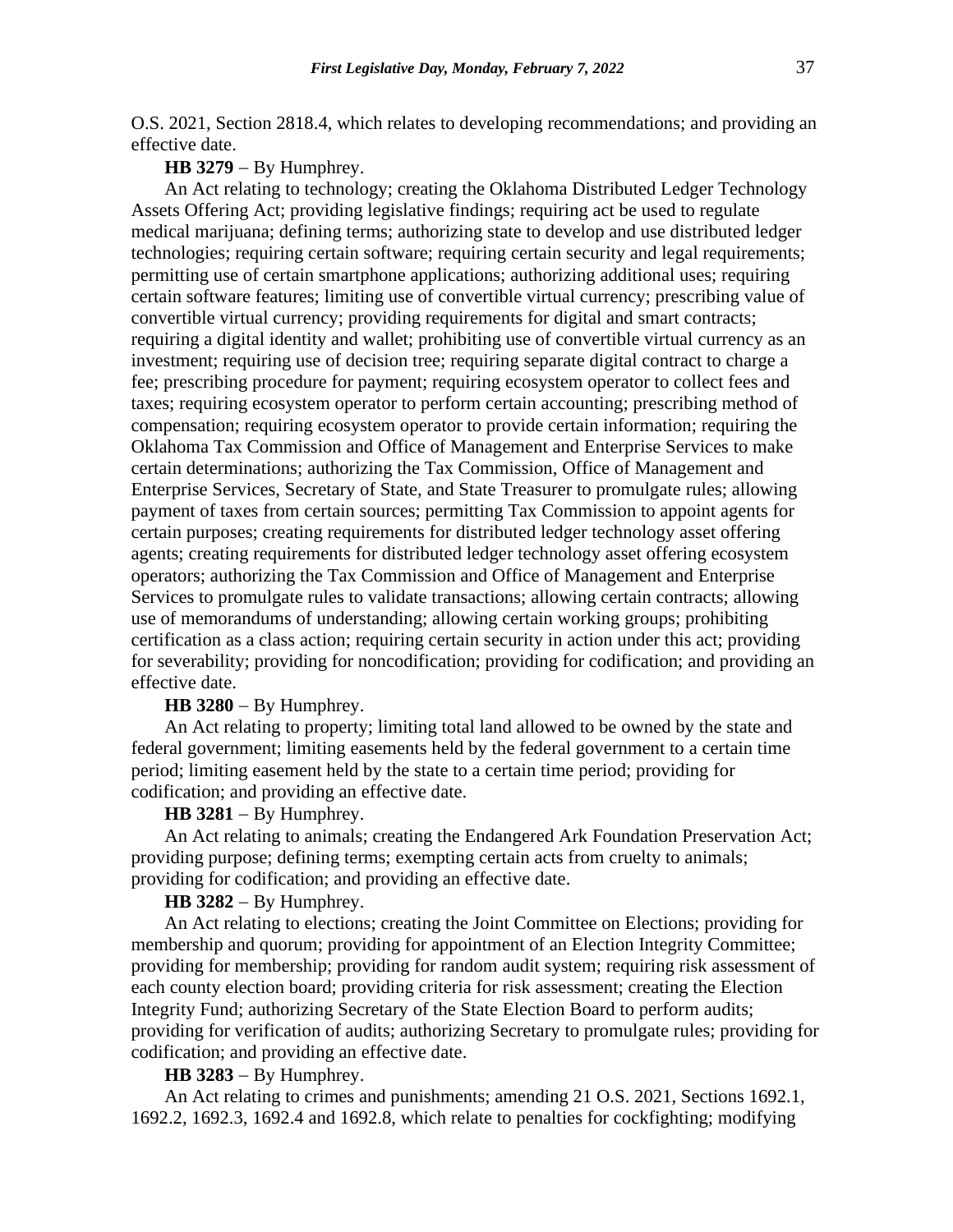scope of certain definition; reducing penalties for certain lawful acts; updating statutory citations; and providing an effective date.

**HB 3284** − By Humphrey.

An Act relating to prisons and reformatories; amending 57 O.S. 2021, Section 510, which relates to powers and duties of the Director of the Department of Corrections; modifying age qualifications for correctional officers; and providing an effective date.

**HB 3285** − By Humphrey.

An Act relating to criminal procedure; amending 22 O.S. 2021, Section 991d, which relates to supervision fees; directing the district attorney to waive supervision fee under certain circumstances; and providing an effective date.

**HB 3286** − By Humphrey and Rosecrants.

An Act relating to stalking and protective orders; amending 21 O.S. 2021, Section 1173, which relates to penalties for stalking; increasing and adding penalties; modifying scope of certain definition; amending 22 O.S. 2021, Sections 60.1, 60.4 and 60.11, which relate to the Protection from Domestic Abuse Act; modifying scope of certain definition; allowing for a continuous protective order under certain circumstances; adding provisions to printed protective order statement; and providing an effective date.

**HB 3287** − By Humphrey.

An Act relating to officers; amending 51 O.S. 2021, Section 155, which relates to The Oklahoma Governmental Tort Claims Act; providing an exception to certain liability exemption; and providing an effective date.

**HB 3288** − By Humphrey.

An Act relating to prisons and reformatories; amending 57 O.S. 2021, Section 510, which relates to powers and duties of the Director of the Department of Corrections; modifying duties to include the annual submission of an itemized budget for the Department; and providing an effective date.

**HB 3289** − By Humphrey.

An Act relating to prisons and reformatories; directing the Department of Corrections to provide minimum ratio of administrative staff at facilities; providing considerations when determining ratios; directing the Department to post ratios on the homepage of its website; providing for codification; and providing an effective date.

**HB 3290** − By Humphrey.

An Act relating to court costs; creating the Criminal Court Costs Modernization Council; stating duties and purpose of the Council; directing state and local entities to provide records and information to the Council; stating membership of the Council; requiring organizational meeting to be held by certain date; providing for the selection of a chair and vice-chair; providing meeting requirements; stating what constitutes a quorum; making meetings subject to the Oklahoma Open Meeting Act; providing for travel reimbursement; providing administrative support for the Council; directing the Council to submit report to certain state officials; providing for codification; and providing an effective date.

**HB 3291** − By Humphrey.

An Act relating to prisons and reformatories; creating the Oklahoma Community Corrections Modernization Council; stating duties and purpose of the Council; stating membership of the Council; requiring organizational meeting to be held by certain date; providing for the selection of a chair and vice-chair; providing meeting requirements; stating what constitutes a quorum; making meetings subject to the Oklahoma Open Meeting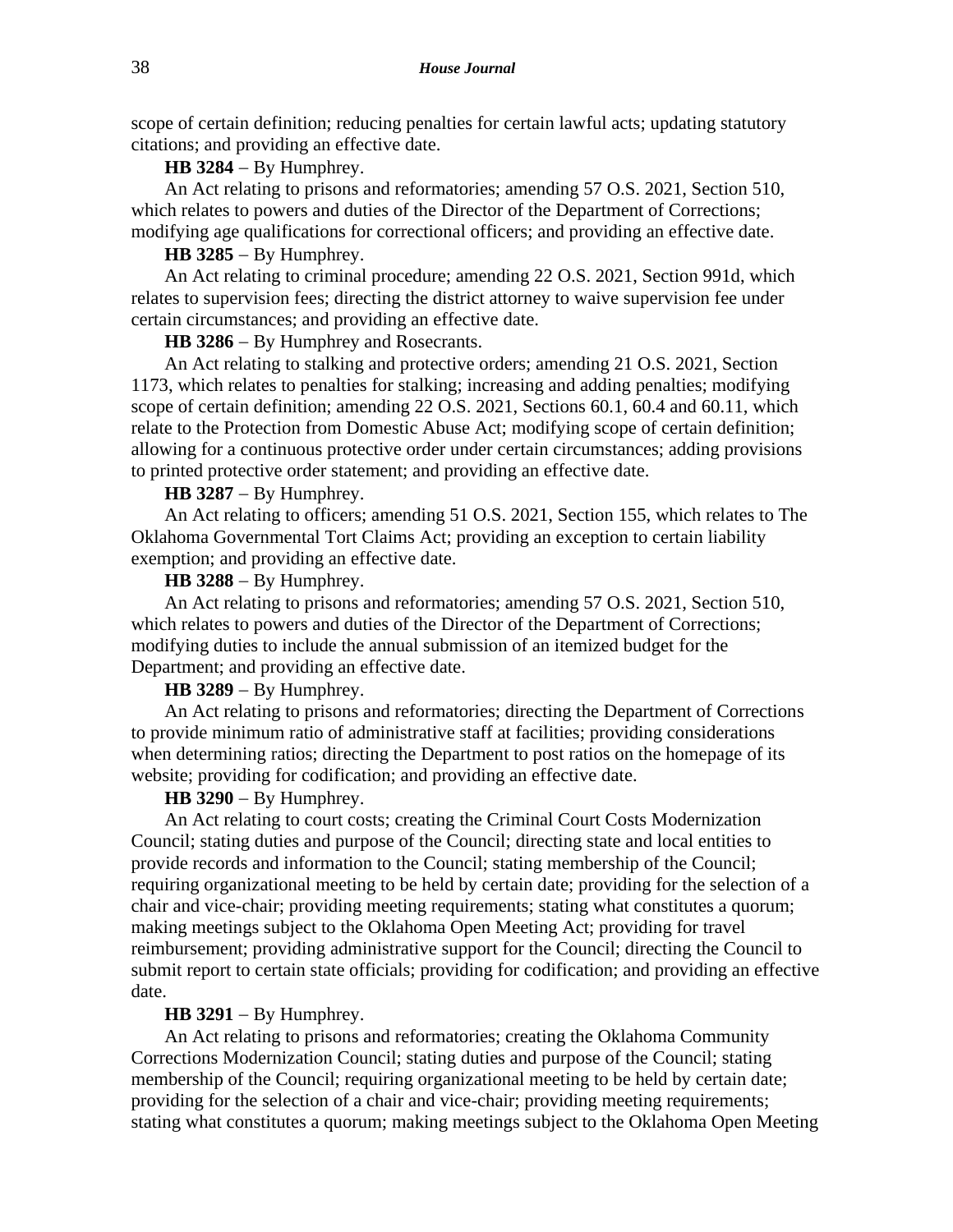Act; providing for travel reimbursement; providing administrative support for the Council; directing the Council to submit report to certain state officials; providing for codification; and providing an effective date.

**HB 3292** − By Humphrey.

An Act relating to state government; directing the Office of Management and Enterprise Services to contract for certain study; stating purpose of the study; providing exemption from competitive bidding requirements; providing for codification; and providing an effective date.

#### **HB 3293** − By Humphrey.

An Act relating to criminal procedure; amending 22 O.S. 2021, Section 982a, which relates to sentence modification; removing approval requirement for certain sentence modifications; removing limitation when modifying sentences imposed via plea agreements or jury verdicts; and providing an effective date.

# **HB 3294** − By Humphrey.

An Act relating to prisons and reformatories; amending 57 O.S. 2021, Section 38, which relates to county jail reimbursement rates; deleting daily reimbursement rate and related guidelines; directing the Department of Corrections to reimburse counties in accordance with certain matrix; directing counties to submit additional costs to the Department; authorizing the Department and counties to enter into per diem reimbursement agreements; deleting certain implementation provision; and providing an effective date.

# **HB 3295** − By Humphrey.

An Act relating to prisons and reformatories; directing the Department of Corrections to develop matrix of sanctions and incentives for parolees and probationers; authorizing the Department to use violation responses and intermediate sanction process; directing probation and parole officers to initiate violation response and intermediate sanction process after discovery of violation; stating procedures for initiating process; requiring establishment of procedures to hear violation responses and review sanction plans; directing Department to provide record of violations to Pardon and Parole Board; establishing procedures for hearing officers when determining whether technical parole violations have occurred; providing for sanctions or revocation under certain circumstances; prohibiting revocation under certain circumstances; defining term; directing the Department to develop certain policies and procedures; providing for codification; and providing an effective date.

# **HB 3296** − By Humphrey.

An Act relating to alternative court programs; creating the Oklahoma Alternative Courts Task Force; stating membership of the Task Force; providing for an organizational meeting; providing for the election of a chair, vice-chair, and other Task Force positions; requiring the chair to call meetings; providing quorum requirements; making meetings subject to the Oklahoma Open Meeting Act; providing for travel reimbursement; directing the Attorney General to provide administrative support; stating duties of the Task Force; defining term; providing for codification; and providing an effective date.

#### **HB 3297** − By Humphrey.

An Act relating to prisons and reformatories; creating the County Community Safety Investment Fund Reform Act of 2022; providing for noncodification; and providing an effective date.

#### **HB 3298** − By Humphrey.

An Act relating to public finance; amending 62 O.S. 2021, Section 34.301, which relates to the Civil Service and Human Capital Modernization Act; requiring Human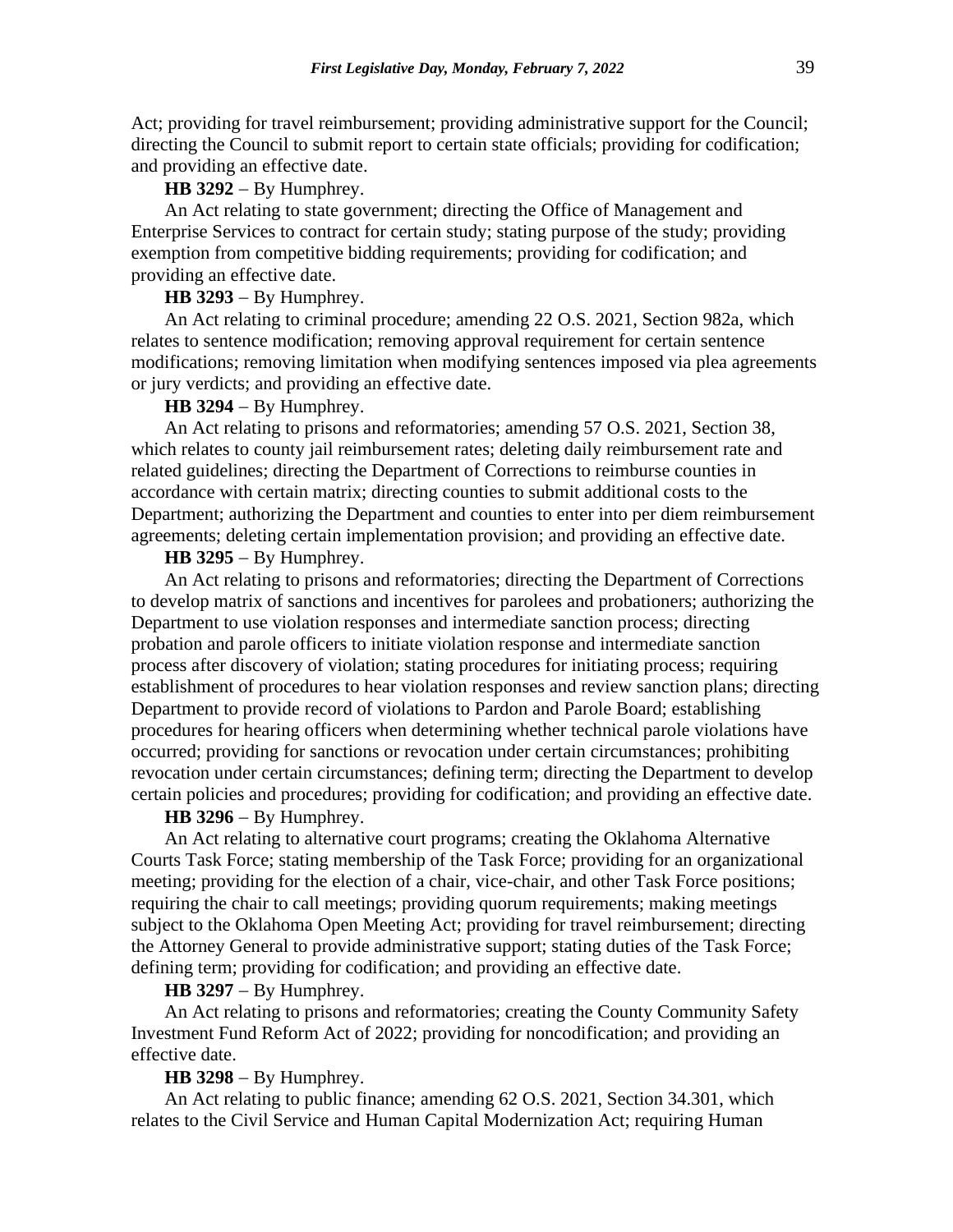Capital Management Division investigate certain state agencies; and providing an effective date.

### **HB 3299** − By Humphrey.

An Act relating to elections; amending 26 O.S. 2021, Section 4-101, which relates to voter registration; modifying persons entitled to become registered voters; requiring payment of all fees associated with conviction; and providing an effective date.

## **HB 3300** − By Humphrey.

An Act relating to prisons and reformatories; amending 57 O.S. 2021, Section 224, which relates to the Prisoners Public Works Act; providing for the assignment of inmates to state and federal agencies and county or municipal jails; and providing an effective date.

## **HB 3301** − By Humphrey.

An Act relating to prisons and reformatories; directing the Department of Corrections to provide minimum ratio of correctional officer staffing at facilities; providing considerations when determining ratios; directing the Department to post ratios on the homepage of its website; providing for codification; and providing an effective date.

#### **HB 3302** − By Humphrey.

An Act relating to prisons and reformatories; amending 57 O.S. 2021, Section 510, which relates to powers and duties of the Director of the Department of Corrections; providing for the suspension of shift supervisors when violating certain provision; and providing an effective date.

# **HB 3303** − By Humphrey.

An Act relating to prisons and reformatories; creating the Oklahoma Prison Modernization Task Force; stating duties and purpose of the Task Force; stating membership of the Task Force; requiring organizational meeting to be held by certain date; providing for the selection of a chair and vice-chair; providing meeting requirements; stating what constitutes a quorum; making meetings subject to the Oklahoma Open Meeting Act; providing for travel reimbursement; providing administrative support for the Task Force; directing the Task Force to submit report to certain state officials; providing for codification; and providing an effective date.

## **HB 3304** − By Humphrey.

An Act relating to drug courts; amending 22 O.S. 2021, Sections 471.1, 471.2, 471.3, 471.4 and 471.6, which relate to the Oklahoma Drug Court Act; deleting certain eligibility restrictions; modifying initial hearing procedures; authorizing drug court team to make certain eligibility determination; authorizing judge to refer offenders to drug court program despite objections made by the district attorney; authorizing court to determine punishment when certain negotiations fail; and providing an effective date.

#### **HB 3305** − By Humphrey.

An Act relating to prisons and reformatories; directing the Pardon and Parole Board to establish Conviction Integrity Review Unit; stating purpose of Review Unit; providing for the employment of an attorney and investigator; stating qualifications; authorizing inmates to submit certain petitions; specifying requirements for reviewing convictions; authorizing Review Unit to initiate certain investigations; directing the Review Unit to present its findings and recommendations to the Pardon and Parole Board; directing the Review Unit to provide copies of its report to certain agencies and persons; providing for codification; and providing an effective date.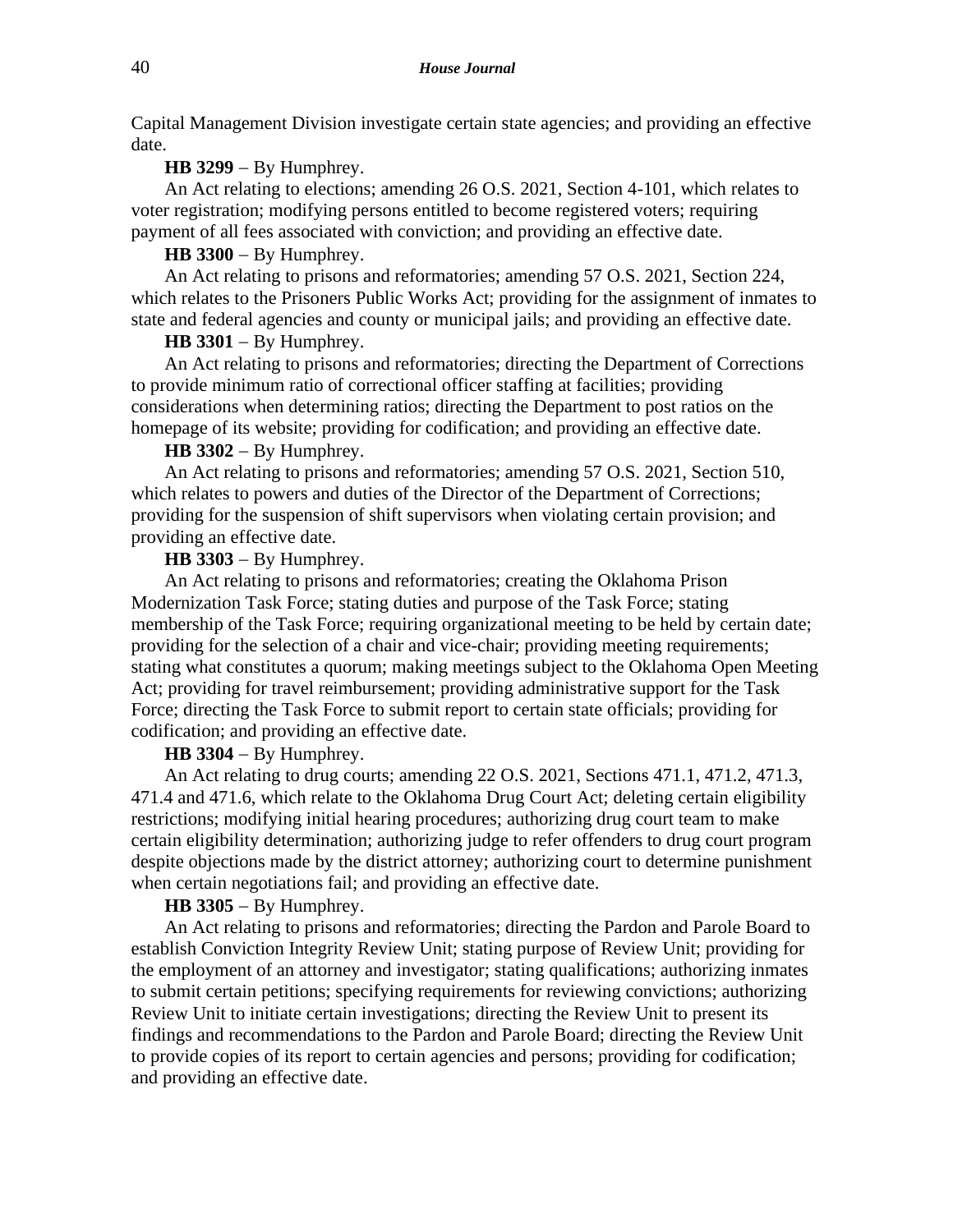#### **HB 3306** − By Humphrey.

An Act relating to criminal procedure; amending 22 O.S. 2021, Section 2002, which relates to the Oklahoma Criminal Discovery Code; adding gender-neutral language; providing for the disclosure of additional evidence after conviction or guilty plea; extending duty of the state to disclose certain information after the trial or plea; requiring district attorneys and the Attorney General to allow open-file discovery; declaring continuing obligation of the state to disclose certain evidence upon its discovery; updating name of agency; and providing an effective date.

**HB 3307** − By Humphrey.

An Act relating to correctional officers; increasing minimum compensation for corrections officers; providing for codification; providing an effective date; and declaring an emergency.

# **HB 3308** − By Humphrey.

An Act relating to prisons and reformatories; amending 57 O.S. 2021, Section 504, which relates to powers and duties of the State Board of Corrections; providing genderneutral language; expanding powers and duties to include oversight of the Office of the Inspector General; and providing an effective date.

**HB 3309** − By Humphrey.

An Act relating to prisons and reformatories; directing the Department of Corrections to provide minimum medical staffing at facilities pursuant to health services profiles; directing the Department to make certain considerations when establishing profiles; and providing an effective date.

**HB 3310** − By Humphrey.

An Act relating to prisons and reformatories; amending 57 O.S. 2021, Section 510, which relates to the Oklahoma Corrections Act of 1967; providing for the development and implementation of a crisis intervention training program for correctional officers; and providing an effective date.

**HB 3311** − By Roe.

An Act relating to schools; creating the State Schools Act; providing for noncodification; and providing an effective date.

### **HB 3312** − By Roe.

An Act relating to animals, amending 4 O.S. 2021, Section 42.1, which relates to dog bite liability; providing that an owner of a dog is liable for damages for dog attacking another animal; and providing an effective date.

## **HB 3313** − By Roe.

An Act relating to COVID-19 visitation; defining terms; creating right to visitors; creating private cause of action; creating requirements; specifying damages; prohibiting official state claims; providing for codification; providing an effective date; and declaring an emergency.

# **HB 3314** − By Roe.

An Act relating to tobacco; enacting the Oklahoma Tobacco Amendment Act of 2022; providing for noncodification; and providing an effective date.

# **HB 3315** − By Roe.

An Act relating to tobacco; enacting the Oklahoma Tobacco Law Amendments Act of 2022; providing for noncodification; and providing an effective date.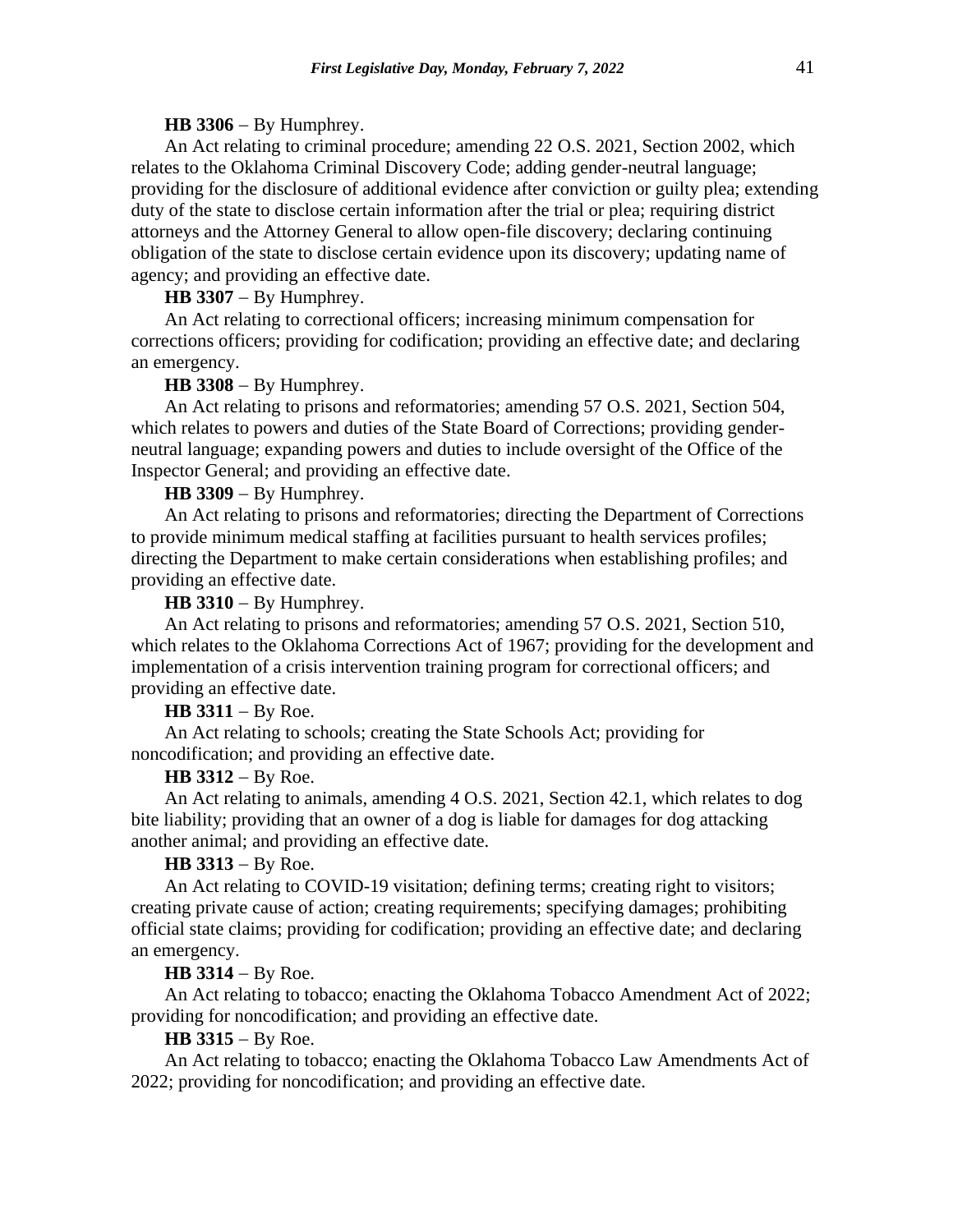# **HB 3316** − By Miller.

An Act relating to expungements; amending 22 O.S. 2021, Sections 18 and 19, which relate to the expungement of criminal arrest records; providing for the automatic sealing of records under certain circumstances; defining term; providing process for the automatic expungement of certain eligible cases; providing for the filing of expungement petitions and unsealing of records apart from the automatic expungement process; and providing an effective date.

## **HB 3317** − By Miller.

An Act relating to motor vehicles; allowing for operation of fully autonomous vehicles; stating conditions for operation; requiring submission of law enforcement interaction plan prior to operation; describing contents of plan; authorizing the Department of Public Safety to promulgate certain rules; requiring fully autonomous vehicles submit proof of financial responsibility; requiring vehicle to remain on the scene of certain accidents; requiring owner report certain accidents; allowing certain entities to operate on-demand autonomous vehicle network; making certain exception; requiring registration as an autonomous vehicle; requiring proper titling; requiring titling as an autonomous vehicle; allowing for operation of certain autonomous vehicles under certain conditions; allowing for human control of autonomous vehicles; allowing for operation of fully autonomous commercial vehicles; allowing fully autonomous vehicles certain equipment exemptions; providing for exclusive governance of fully autonomous vehicles and automated driving systems; authorizing the promulgation of rules; amending 47 O.S. 2021, Section 6-102, which relates to persons exempt; stating that an automated driving system is a licensed driver of the vehicle it is installed upon; amending 47 O.S. 2021, Section 1701, which relates to definitions; modifying definitions; defining terms; amending 47 O.S. 2021, Section 1702, which relates to state law preempting county and municipal laws; updating statutory language; providing for codification; and providing an effective date.

# **HB 3318** − By Miller.

An Act relating to transportation; amending 47 O.S. 2021, Section 1104, which relates to apportionment of fees; increasing maximum apportionment to the County Improvements for Roads and Bridges Fund; and providing an effective date.

# **HB 3319** − By Miller.

An Act relating to health care provider licensing; defining terms; creating emergency licensing conditions; creating expiration date; providing for codification; providing an effective date; and declaring an emergency.

#### **HB 3320** − By Miller.

An Act relating to state government; amending 74 O.S. 2021, Section 2221, which relates to the Oklahoma Tourism, Parks and Recreation Enhancement Act; authorizing the Oklahoma Tourism and Recreation Department to create a state employee information and promotion program; providing procedures for program; and providing an effective date.

## **HB 3321** − By Miller.

An Act relating to elections; amending 26 O.S. 2021, Sections 4-121, 6-112, 7-130, 14- 101.1, and 16-123, which relate to the election code; authorizing use of certain index list; requiring ballots be printed on paper; requiring absentee ballots be reported from certain precinct; prohibiting watchers' appearance by electronic device; prohibiting connection of devices to Internet; modifying definition; authorizing reporting of voting crimes to Attorney General; providing for codification; and declaring an emergency.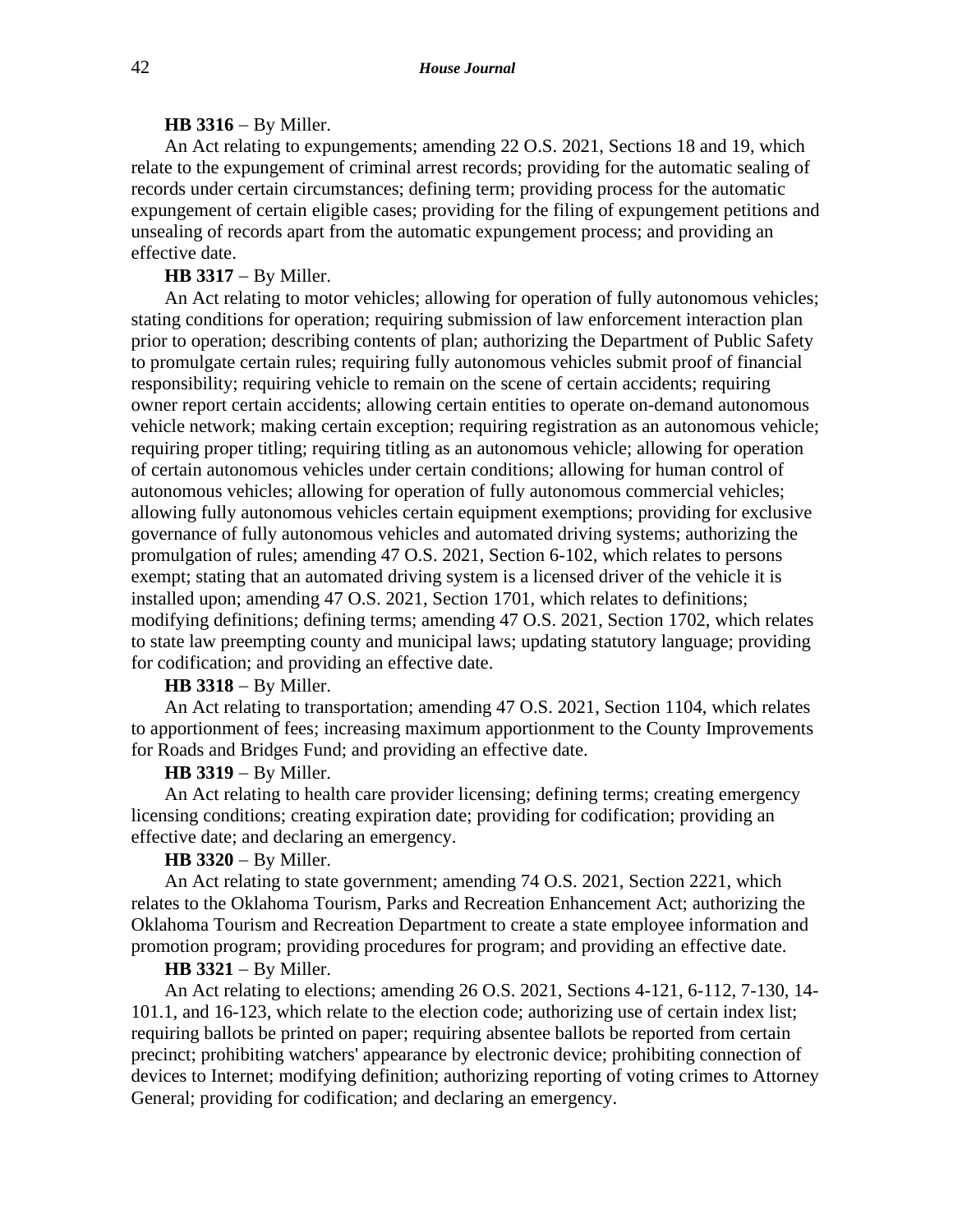#### **HB 3322** − By Miller.

An Act relating to teachers; directing the State Department of Education to establish a microcredential program in dyslexia; prescribing consultation to determine how microcredential shall be used; allowing microcredential courses to be provided in person, online or in a blended format; requiring rule promulgation to implement microcredential program; providing for codification; and providing an effective date.

## **HB 3323** − By Miller.

An Act relating to transportation; amending 69 O.S. 2021, Section 1002, which relates to compromise of claims for damage or loss; requiring the Transportation Commission to compromise, settle or litigate claims exceeding certain dollar amount; requiring the Director of the Department of Transportation to compromise, settle or litigate claims under certain dollar amount; and providing an effective date.

# **HB 3324** − By Miller.

An Act relating to children; amending 10A O.S. 2021, Section 1-6-102, which relates to confidential records; providing that certain records are confidential; providing for payment of certain fees; providing that certain services only be observed by certain persons; and providing an effective date.

#### **HB 3325** − By Miller.

An Act relating to education; creating the Education Act of 2022; providing for noncodification; and providing an effective date.

## **HB 3326** − By Miller.

An Act relating to revenue and taxation; creating the Oklahoma Revenue and Taxation Act of 2022; providing for noncodification; and providing an effective date.

# **HB 3327** − By Miller.

An Act relating to property; enacting the Oklahoma Real Estate Act of 2022; providing for noncodification; and providing an effective date.

# **HB 3328** − By Miller.

An Act relating to crimes and punishments; enacting the Domestic Violence Protection Act of 2022; providing for noncodification; and providing an effective date.

#### **HB 3329** − By Miller.

An Act relating to individuals with disabilities; enacting the Oklahoma Disabilities Amendment Act of 2022; providing for noncodification; and providing an effective date.

#### **HB 3330** − By Fetgatter.

An Act relating to foreign adoptions; amending 10 O.S. 2021, Section 7505-6.6, which relates to documentation provided in adoptions; providing certain standards for birth certificates; authorizing agency rulemaking; and providing an effective date.

### **HB 3331** − By Fugate.

An Act relating to Oklahoma Tax Commission; requiring Oklahoma Tax Commission publish certain information online; amending 68 O.S. 2021, Section 205, which relates to confidentiality; creating exception for certain information; providing for codification; and providing an effective date.

**HB 3332** − By Fugate.

An Act relating to officers; amending 51 O.S. 2021, Section 24A.3, which relates to the Oklahoma Open Records Act; modifying definition; and providing an effective date.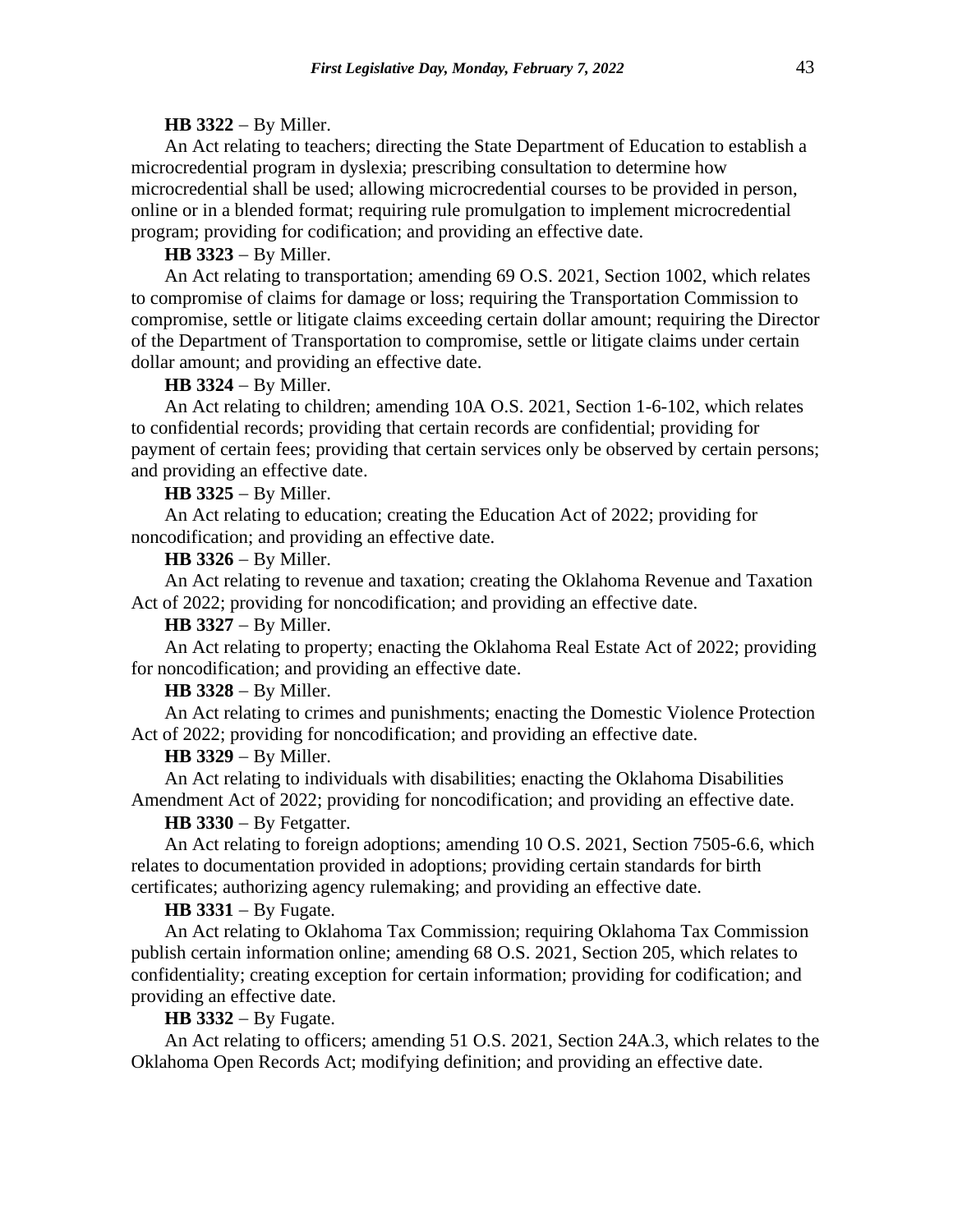## **HB 3333** − By Fugate.

An Act relating to state government; amending 74 O.S. 2021, Section 1370, which relates to the flexible benefit allowance; modifying allowance amounts; and providing an effective date.

## **HB 3334** − By Fugate.

An Act relating to Medicaid funding; defining terms; imposing duty on Oklahoma Health Care Authority; requiring computation of assessment amount by certain employers; requiring remittance of assessment to Oklahoma Tax Commission; providing for report due date; providing for interest and penalty for delinquent payments; providing for enforcement methods; requiring transfer of funds by Oklahoma Tax Commission to the Oklahoma Health Care Authority; providing for expenditure of funds; providing for codification; providing an effective date; and declaring an emergency.

**HB 3335** − By Fugate.

An Act relating to driver licenses; amending 47 O.S. 2021, Section 6-106, which relates to application for license; allowing option to include blood type on license or identification card; and providing an effective date.

#### **HB 3336** − By Fugate.

An Act relating to public trusts; amending 60 O.S. 2021, Section 176, which relates to trusts for public functions; defining term; and providing an effective date.

**HB 3337** − By Fugate.

An Act relating to elections; creating the Elections Modernization Act of 2022; providing for noncodification; and providing an effective date.

**HB 3338** − By Fugate.

An Act relating to cities and towns; enacting the Oklahoma Cities and Towns Act of 2022; providing for noncodification; and providing an effective date.

## **HB 3339** − By Fugate.

An Act relating to insurance; enacting the Oklahoma Counties and County Officers Act of 2022; providing for noncodification; providing an effective date.

#### **HB 3340** − By Fugate.

An Act relating to schools; enacting the Oklahoma Higher Learning Access Act of 2022; providing for noncodification; and providing an effective date.

## **HB 3341** − By Fugate.

An Act relating to public finance; enacting the Oklahoma Public Expenditures Transparency Act of 2022; providing for noncodification; and providing an effective date.

**HB 3342** − By Fugate.

An Act relating to courts; creating the Oklahoma Judicial Nominating Commission Reform Act of 2022; providing for noncodification; and providing an effective date.

# **HB 3343** − By Worthen.

An Act relating to power of attorney; enacting the Medical Uniform Durable Power of Attorney Act of 2022; providing applicability to all powers of attorney concerning health and medical care decisions executed in conformity with the requirements of this act; providing that all powers of attorney concerning health and medical care decisions validly executed prior to the effective date are valid and enforceable according to the statutory provisions in effect at the time of execution; providing that all powers of attorney for health and medical care decisions in accordance with a certain statute after and before a specified date are valid and enforceable; defining term; identifying permissible contents of durable power of attorney; identifying scope of the durable power of attorney; providing procedures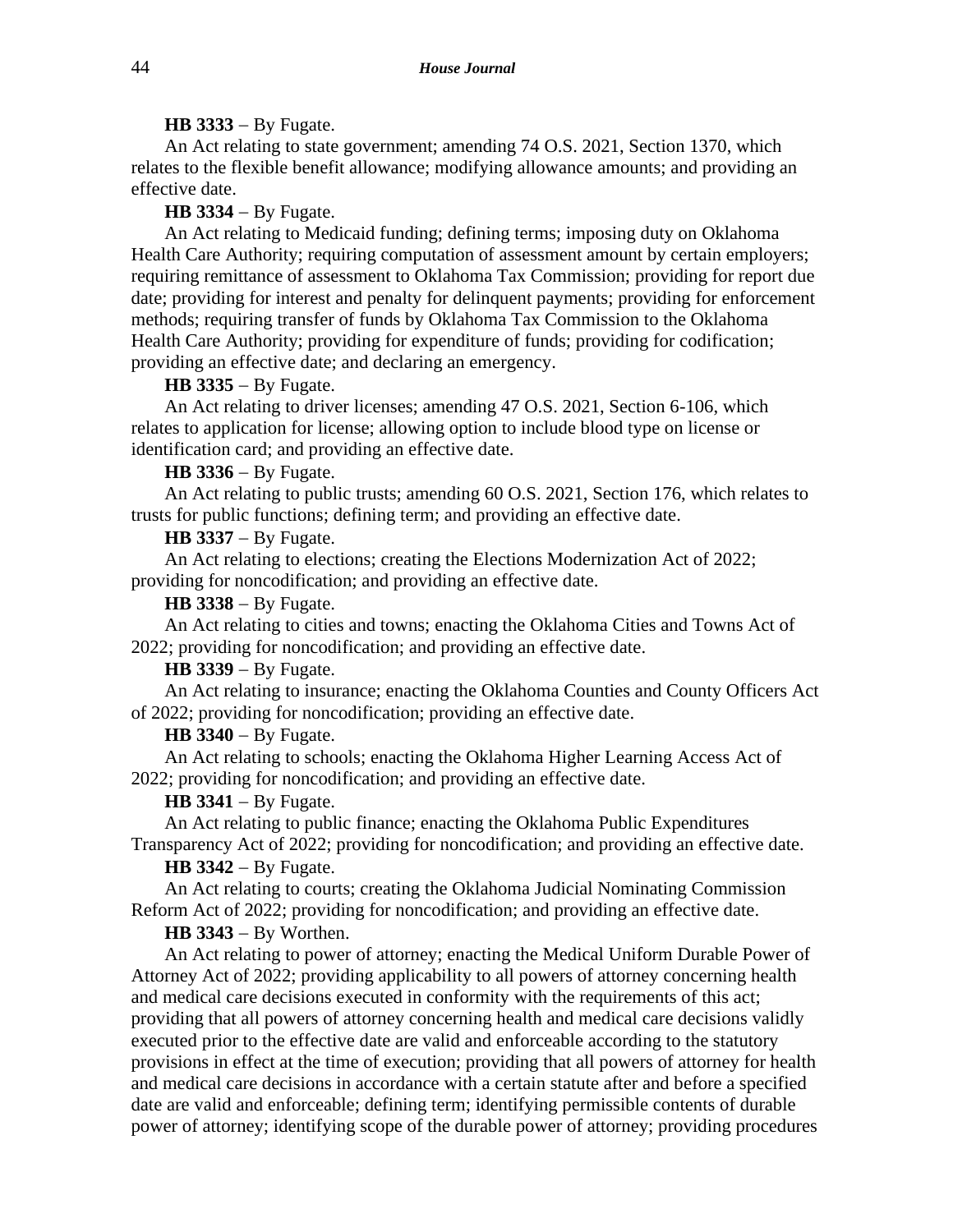by which a durable power of attorney may be executed; providing form; establishing presumption upon execution; avoiding recordation; specifying method of execution after a certain date; validating certain powers of attorney; providing rule of construction; providing length of time for extended absence; requiring commencement of certain proceedings if extended absence exceeds certain time period; making durable power of attorney not affected by disability, incapacity, or extended absence of the principal; stating relation of attorney-in-fact to court-appointed fiduciary; providing that a power of attorney not be revoked until notice; stating effect of affidavit of attorney-in-fact; providing for uniformity of application and construction; amending 58 O.S. 2021, Section 3045, which relates to the Uniform Power of Attorney Act of 2021; clarifying effective date; providing for codification; providing an effective date; and declaring an emergency.

# **HB 3344** − By Sims.

An Act relating to counties and county officers; amending 19 O.S. 2021, Section 1501, which relates to duties of county purchasing agent; modifying dollar amount; and providing an effective date.

## **HB 3345** − By Sims.

An Act relating to counties and county officers; enacting the Oklahoma Counties and County Officers Act of 2022; providing for noncodification; and providing an effective date.

### **HB 3346** − By Sims.

An Act relating to counties and county officers; enacting the Oklahoma Counties and County Officers Act of 2022; providing for noncodification; and providing an effective date.

### **HB 3347** − By Fetgatter.

An Act relating to revenue and taxation; amending 68 O.S. 2021, Section 2358, which relates to computation of Oklahoma taxable income and Oklahoma adjusted gross income; providing for recomputation of federal income taxable income amount using deductions disallowed pursuant to Section 280E of the Internal Revenue Code; providing additional deduction equal to amount of disallowed deduction pursuant to Section 280E of the Internal Revenue Code; specifying taxable years for which recomputations and additional deductions authorized; and providing an effective date.

# **HB 3348** − By McCall.

An Act relating to revenue and taxation; creating the Oklahoma Revenue and Taxation Reform Act; providing for noncodification; and providing an effective date.

#### **HB 3349** − By McCall.

An Act relating to revenue and taxation; creating the Oklahoma Revenue and Taxation Reform Act; providing for noncodification; and providing an effective date.

# **HB 3350** − By McCall.

An Act relating to revenue and taxation; creating the Oklahoma Revenue and Taxation Reform Act; providing for noncodification; and providing an effective date.

# **HB 3351** − By McCall and McBride.

An Act relating to revenue and taxation; defining terms; creating tax credit for parent donations to teachers; limiting credit amount per child; limiting application of credit; authorizing carryover; setting total annual credits cap; authorizing Oklahoma Tax Commission to promulgate rules; providing for codification; and providing an effective date.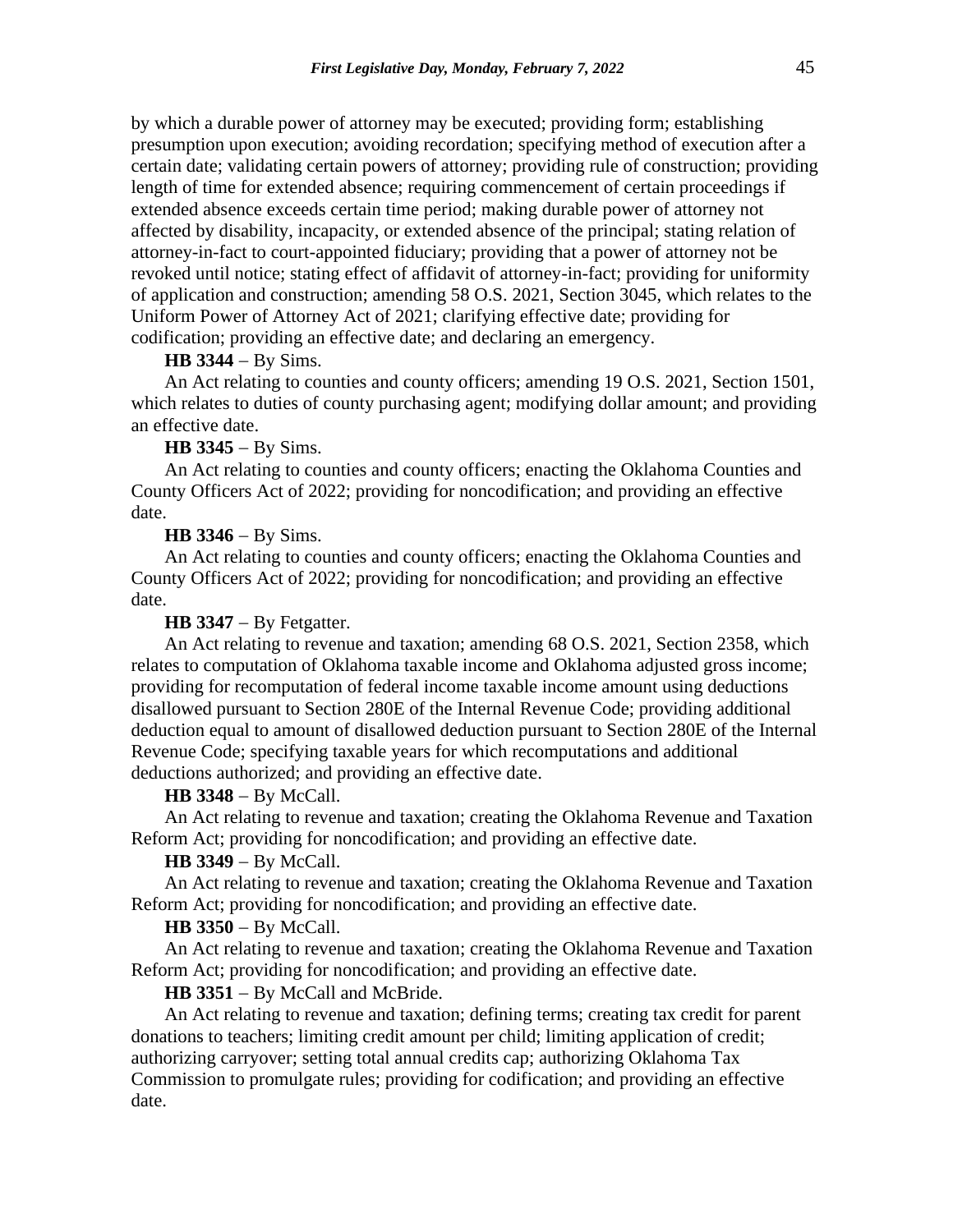## **HB 3352** − By McCall.

An Act relating to revenue and taxation; creating the Oklahoma Ad Valorem Reform Act; providing for noncodification; and providing an effective date.

**HB 3353** − By McCall.

An Act relating to revenue and taxation; creating the Oklahoma Revenue and Taxation Reform Act; providing for noncodification; and providing an effective date.

**HB 3354** − By McCall.

An Act relating to education; creating the Oklahoma Education Act of 2022; providing for noncodification; and providing an effective date.

**HB 3355** − By McCall.

An Act relating to education; creating the Oklahoma Education Act; providing for noncodification; and providing an effective date.

**HB 3356** − By McCall.

An Act relating to education; creating the State Education Act; providing for noncodification; and providing an effective date.

**HB 3357** − By McCall.

An Act relating to schools; creating the State Schools Act; providing for noncodification; and providing an effective date.

**HB 3358** − By McCall.

An Act relating to schools; creating the Oklahoma Schools Act of 2022; providing for noncodification; and providing an effective date.

**HB 3359** − By McCall.

An Act relating to professions and occupations; creating the Professions and Occupations Modernization Act of 2022; providing for noncodification; and providing an effective date.

**HB 3360** − By McCall.

An Act relating to the United States; creating the State Powers Act of 2022; providing for noncodification; and providing an effective date.

**HB 3361** − By McCall.

An Act relating to professions and occupations; amending 59 O.S. 2021, Section 396, which relates to the Oklahoma Funeral Board; providing for quorum; and providing an effective date.

**HB 3362** − By McCall.

An Act relating to public finance; enacting the Public Finance Policy Act of 2022; providing for noncodification; and providing an effective date.

**HB 3363** − By McCall.

An Act relating to technology; enacting the Oklahoma Broadband Act of 2022; providing for noncodification; providing an effective date.

**HB 3364** − By Roberts (Eric).

An Act relating to elections; amending 26 O.S. 2021, Section 14-105, which relates to absentee voting; removing obsolete language; providing for application for absentee ballot by means of electronic communication; providing for application for absentee ballot by paper application; defining term; providing an effective date; and declaring an emergency.

**HB 3365** − By Roberts (Eric).

An Act relating to elections; amending 26 O.S. 2021, Sections 4-113, 4-118, 4-120, 4- 120.2, 4-120.3, 7-103.2, and 7-115.1, which relate to voter registration; requiring voter identification cards to be mailed to certain address; prohibiting change in political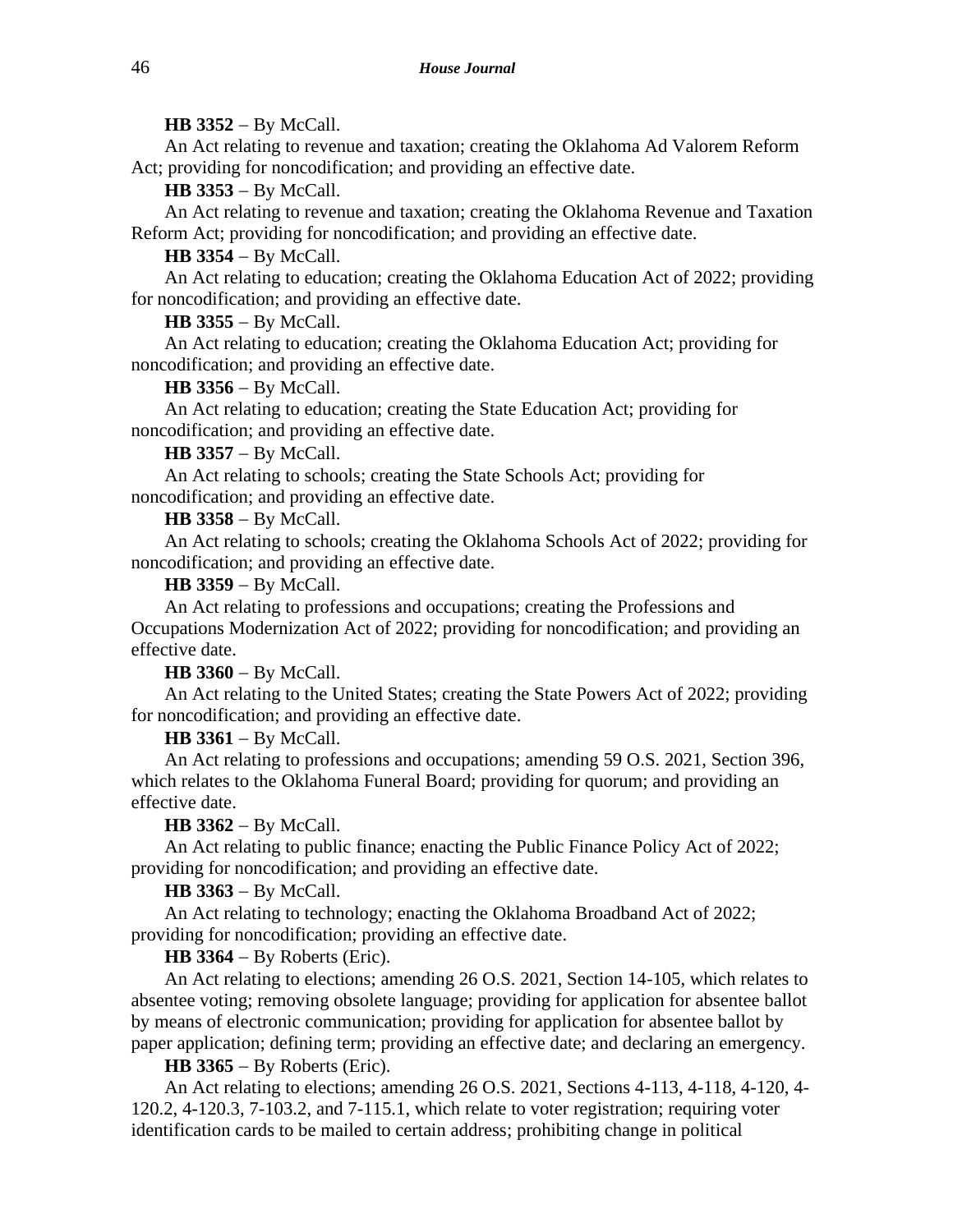affiliation for time certain when changing residence; adding reason for cancellation of registration; providing for written notice; removing provision for inactive voters; modifying address confirmation mailing process; modifying cancellation of registration for deceased voters; requiring funeral directors to execute certain form; making certain information publicly available; modifying persons required to complete address correction form; providing an effective date; and declaring an emergency.

### **HB 3366** − By Roberts (Eric).

An Act relating to public health and safety; amending 63 O.S. 2021, Section 1-317, which relates to death certificates; requiring certain information be included on death certificates; and declaring an emergency.

# **HB 3367** − By Roberts (Eric).

An Act relating to schools; amending 70 O.S. 2021, Section 3247, which relates to instate status and tuition for children of military members; modifying time span for applicability; creating in-state tuition status for member of Armed Forces; creating in-state tuition status for spouse and dependent children of members of Armed Forces; providing for codification; and providing an effective date.

## **HB 3368** − By Roberts (Eric).

An Act relating to driver licenses; amending 47 O.S. 2021, Section 6-110, which relates to examination of applicants; requiring Department of Public Safety accept certain exam results from other states; and providing an effective date.

## **HB 3369** − By Roberts (Eric).

An Act relating to veterans education programs; amending 3A O.S. 2021, Section 713, which relates to the apportionment of revenues from the Oklahoma Lottery; providing for additional game; providing for appropriation to the Oklahoma Department of Veterans Affairs; providing for use of revenues to provide certain services to qualified veterans; requiring administrative rules; providing for codification; providing an effective date; and declaring an emergency.

**HB 3370** − By Roberts (Eric).

An Act relating to professions and occupations; creating the Occupational Licensing Act of 2022; providing for noncodification; and providing an effective date.

### **HB 3371** − By West (Tammy).

An Act relating to revenue and taxation; creating the Caring for Caregivers Act; defining terms; creating family caregiver tax credit; providing for maximum allowable credit; providing for multiple caregivers; providing for application of credit; authorizing Oklahoma Tax Commission to promulgate rules; providing for noncodification; providing for codification; and providing an effective date.

#### **HB 3372** − By West (Tammy).

An Act relating to state government; stating intent; requiring the Office of Management and Enterprise Services to promulgate rules to develop a program regarding certain distribution of surplus vehicles; requiring coordinate with certain entities; stating certain program specifications; providing for noncodification; providing for codification; and providing an effective date.

# **HB 3373** − By West (Tammy).

An Act relating to school textbooks; amending 70 O.S. 2021, Section 16-102, which relates to textbook selection; clarifying when a school district may petition the State Board of Education; mandating approval of Board only if unusual or extraordinary circumstances exist; including a rigorous review process for district petitions; describing contents of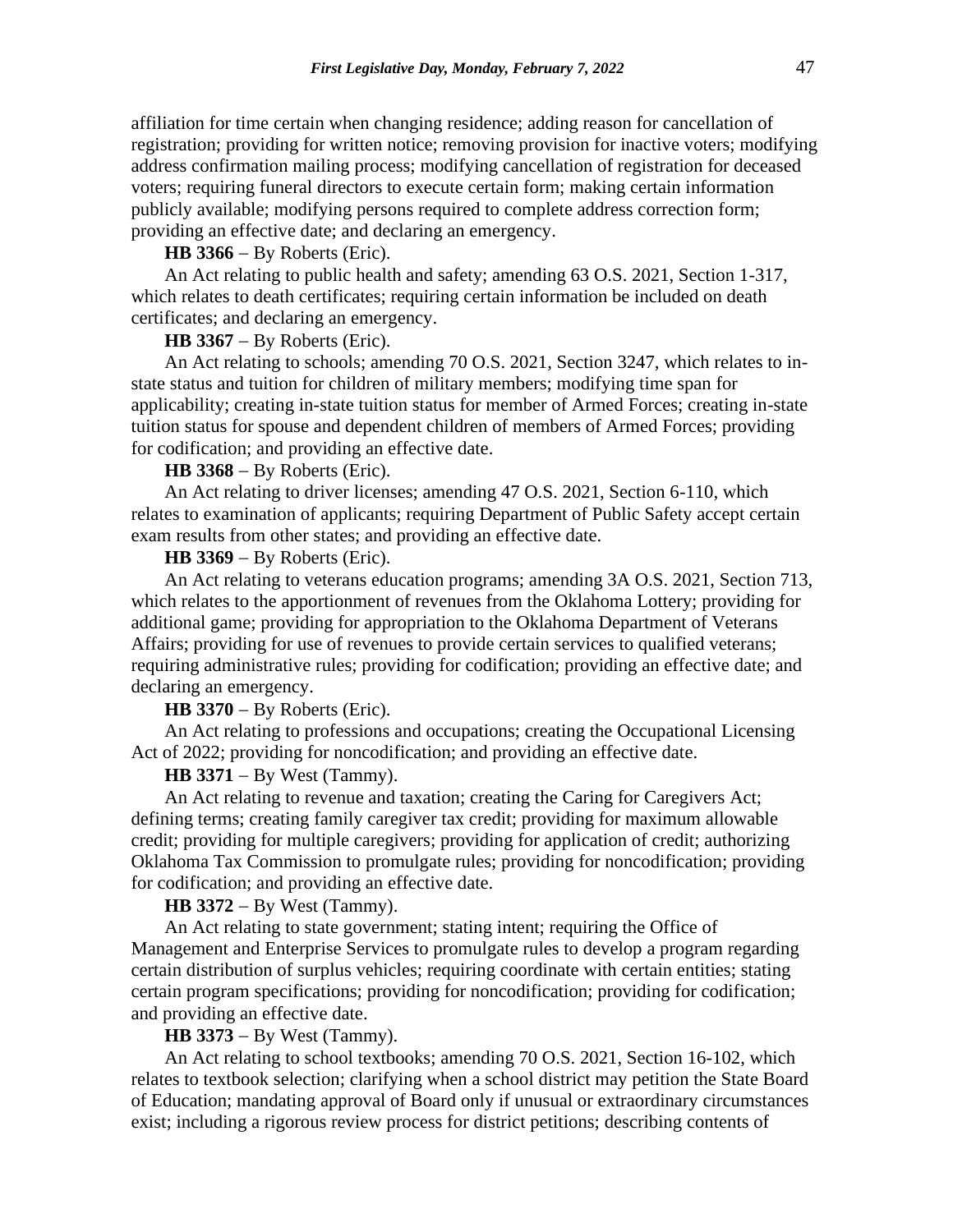review; authorizing district to request review support from the State Department of Education; and declaring an emergency.

**HB 3374** − By West (Tammy).

An Act relating to community schools; defining term; authorizing the State Board of Education to assist in establishing community school pilot projects; allowing for award of grants subject to available funding; providing for scope of pilot projects; setting minimum requirements for contents of project plans; authorizing additional components for project; permitting promulgation of rules and regulations; allowing assistance in accessing certain funds; providing for codification; and providing an effective date.

# **HB 3375** − By West (Tammy).

An Act relating to children; enacting the Oklahoma Juvenile Code Amendments Act of 2022; providing for noncodification; and providing an effective date.

# **HB 3376** − By West (Tammy).

An Act relating to education; creating the Oklahoma Education Act of 2022; providing for noncodification; and providing an effective date.

**HB 3377** − By West (Tammy).

An Act relating to criminal justice; creating the Criminal Justice Act of 2022; providing for noncodification; and providing an effective date.

**HB 3378** − By West (Tammy).

An Act relating to autism; enacting the Oklahoma Autism Policy Act of 2022; providing for noncodification; and providing an effective date.

**HB 3379** − By West (Tammy).

An Act relating to crimes and punishments; creating the Oklahoma Crimes and Punishments Act of 2022; providing for noncodification; and providing an effective date.

## **HB 3380** − By Moore.

An Act relating to physical therapists; amending 59 O.S. 2021, Section 887.17, which relates to eliminating time limits; and providing an effective date.

**HB 3381** − By Moore.

An Act relating to civil procedure; amending 12 O.S. 2021, Section 2004, which relates to service of process; adding method of service for individuals; and providing an effective date.

**HB 3382** − By Moore.

An Act relating to waters and water rights; amending 82 O.S. 2021, Section 105.20, which relates to violations; subjecting certain violations to administrative penalties; setting maximum penalty; requiring certain notice and opportunity for hearing; amending 82 O.S. 2021, Section 1020.22, which relates to violations; subjecting certain violations to administrative penalties; setting maximum penalty; requiring certain notice and opportunity for hearing; modifying maximum fine; and providing an effective date.

# **HB 3383** − By Moore.

An Act relating to criminal procedure; amending 22 O.S. 2021, Section 1080, which relates to the Post-Conviction Procedure Act; requiring persons filing writs of habeas corpus to utilize procedures provided in the Post-Conviction Procedure Act; establishing time limitation for filing original or subsequent application for post-conviction relief; providing guidelines when determining the beginning of limitation period; making application and time limitation provisions applicable to pending post-conviction applications and post-conviction applications filed on or after certain effective date; amending 22 O.S. 2021, Sections 1086 and 1089, which relate to the Post-Conviction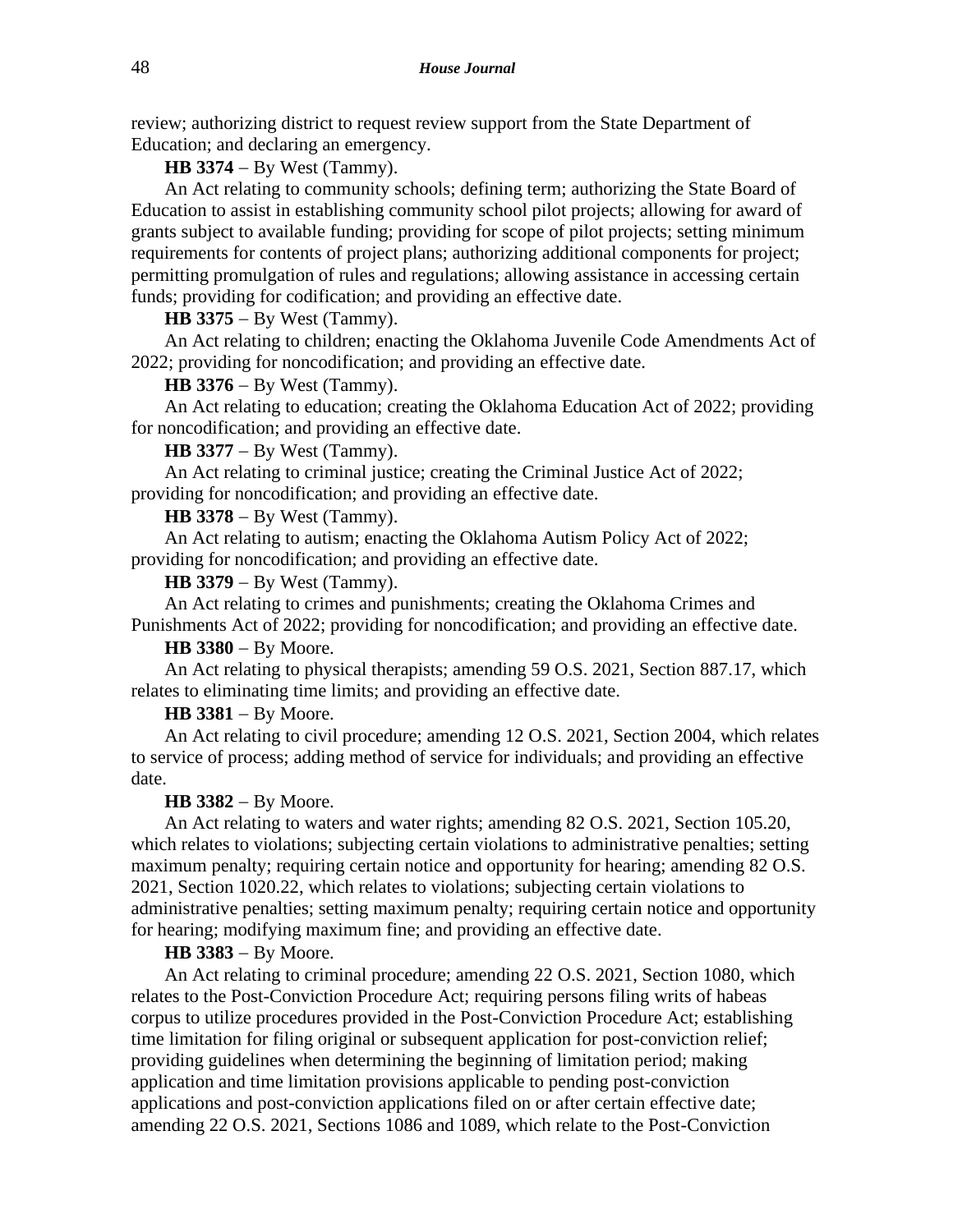Procedure Act; requiring claims challenging a trial court's jurisdiction to be raised in the original, supplemental or amended application for post-conviction relief; clarifying manner in which the Court of Criminal Appeals may consider the merits of or grant relief based on an application; providing for codification; and providing an effective date.

**HB 3384** − By Moore.

An Act relating to civil procedure; amending 12 O.S. 2021, Sections 3233, 3234 and 3236, which relate to discovery; removing response delay; and providing an effective date.

## **HB 3385** − By Moore.

An Act relating to civil procedure; amending 12 O.S. 2021, Section 134, which relates to venue; adding limited liability companies; and providing an effective date.

## **HB 3386** − By Moore.

An Act relating to waters and water rights; amending 82 O.S. 2021, Sections 1085.30 and 1085.30a, which relate to Oklahoma Water Quality Standards; modifying agency responsibility for Oklahoma Water Quality Standards; and providing an effective date.

### **HB 3387** − By Moore.

An Act relating to The Governmental Tort Claims Act; amending 51 O.S. 2021, Section 152, which relates to definitions; modifying definitions; and providing an effective date.

## **HB 3388** − By Moore.

An Act relating to probate procedure; amending 58 O.S. 2021, Section 5, which relates to venue of probate acts; requiring the proof of a venue and jurisdiction; specifying venue and jurisdiction for residents and nonresidents; and providing an effective date.

**HB 3389** − By Moore.

An Act relating to probate procedure; enacting the Oklahoma Probate Procedure Act of 2022; providing for noncodification; and providing an effective date.

# **HB 3390** − By Moore.

An Act relating to civil procedure; creating the Oklahoma Civil Procedure Reform Act; providing for noncodification; and providing an effective date.

#### **HB 3391** − By Moore.

An Act relating to civil procedure; creating the Oklahoma Civil Procedure Reform Act; providing for noncodification; and providing an effective date.

## **HB 3392** − By Moore.

An Act relating to criminal procedure; creating the Oklahoma Criminal Procedure Act of 2022; providing for noncodification; and providing an effective date.

# **HB 3393** − By Moore.

An Act relating to motor vehicles; creating the Motor Vehicle Modification Act; providing for noncodification; and providing an effective date.

## **HB 3394** − By Moore.

An Act relating to oil and gas; enacting the Oklahoma Oil and Gas Act of 2022; providing for noncodification; and providing an effective date.

## **HB 3395** − By Moore.

An Act relating to oil and gas; enacting the Oklahoma Oil and Gas Act of 2022; providing for noncodification; and providing an effective date.

### **HB 3396** − By Moore.

An Act relating to property; enacting the Oklahoma Property Act of 2022; providing for noncodification; and providing an effective date.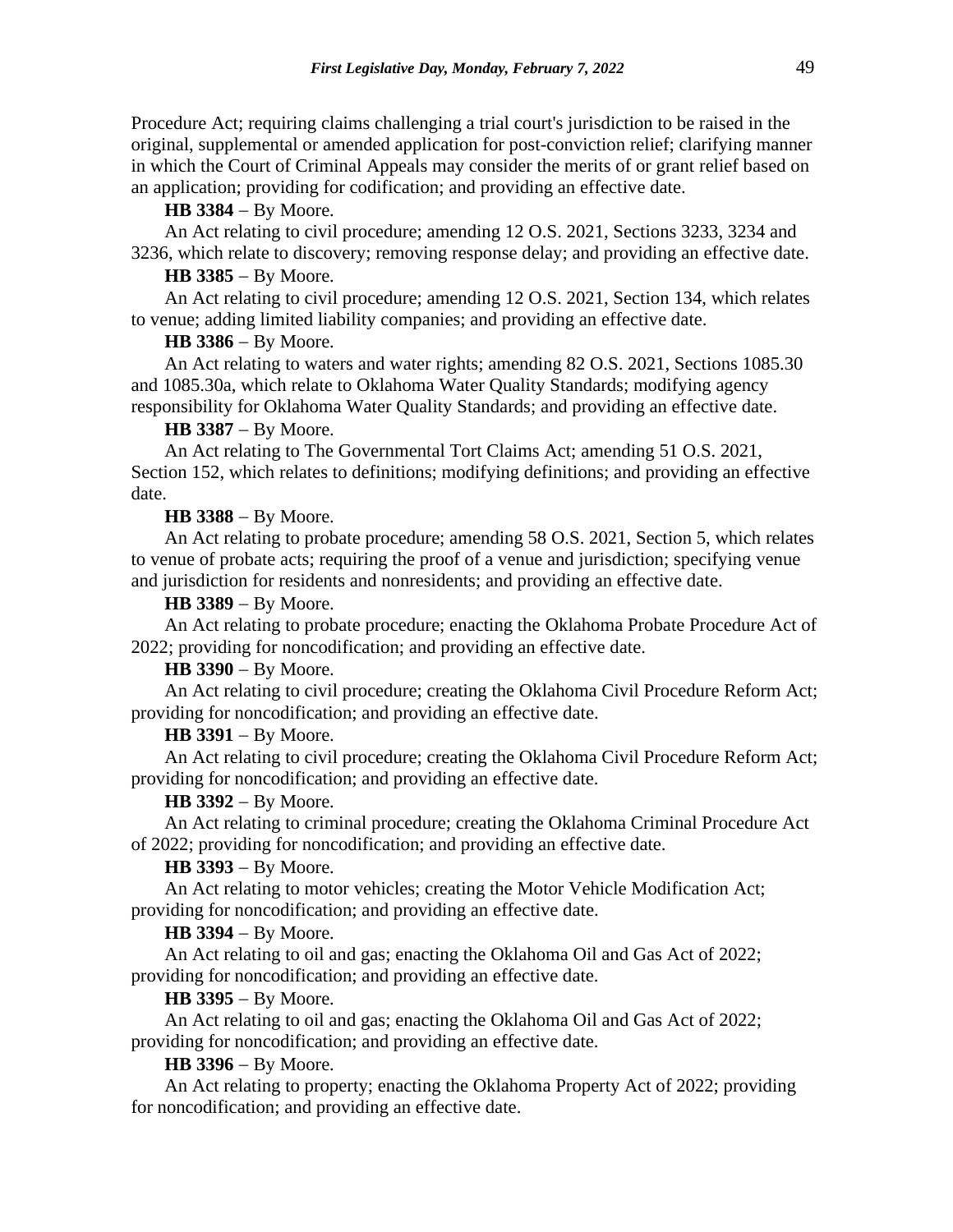### **HB 3397** − By Moore.

An Act relating to railroads; creating the Railroad Reform Act; providing for noncodification; and providing an effective date.

**HB 3398** − By Moore.

An Act relating to revenue and taxation; creating the Oklahoma Revenue and Taxation Reform Act; providing for noncodification; and providing an effective date.

**HB 3399** − By Moore.

An Act relating to revenue and taxation; creating the Oklahoma Revenue and Taxation Reform Act; providing for noncodification; and providing an effective date.

### **HB 3400** − By Moore.

An Act relating to schools; creating the State Schools Act; providing for noncodification; and providing an effective date.

#### **HB 3401** − By Moore.

An Act relating to schools; creating the Oklahoma Schools Act of 2022; providing for noncodification; and providing an effective date.

**HB 3402** − By Moore.

An Act relating to tobacco; enacting the Oklahoma Tobacco Amendment Act of 2022; providing for noncodification; and providing an effective date.

**HB 3403** − By Boles.

An Act relating to oil and gas; amending 52 O.S. 2021, Section 86.7, which relates to oil and gas produced water and waste recycling and reuse; modifying definitions to allow thermal and other commercially viable technological processes; and providing an effective date.

**HB 3404** − By Rosecrants.

An Act relating to soldiers and sailors; creating the Soldiers and Sailors Act of 2022; providing for noncodification; and providing an effective date.

**HB 3405** − By Rosecrants.

An Act relating to crimes and punishments; creating the Oklahoma Crimes and Punishments Act of 2022; providing for noncodification; and providing an effective date.

#### **HB 3406** − By Bush.

An Act relating to civil procedure; amending 12 O.S. 2021, Section 95, which relates to statute of limitations; providing exception; modifying who an action may be brought against; modifying conduct sufficient to give rise to an action; modifying age action must be brought by; providing for retroactive application; and providing an effective date.

#### **HB 3407** − By Bush.

An Act relating to education; enacting the Oklahoma Education Act of 2022; providing for noncodification; and providing an effective date.

## **HB 3408** − By Bush.

An Act relating to crimes and punishments; amending 21 O.S. 2021, Section 843.5, which relates to child abuse; modifying definition; defining term; and providing an effective date.

#### **HB 3409** − By Bush.

An Act relating to landlord and tenant; prohibiting landlords from retaliating against tenants in certain circumstances; defining forms of retaliation; providing a landlord may increase rent or decrease services under certain circumstances; providing remedy procedures for tenants; providing examples of nonretaliatory actions; providing that a landlord shall retain the right to recovery if done in good faith; providing when raising rent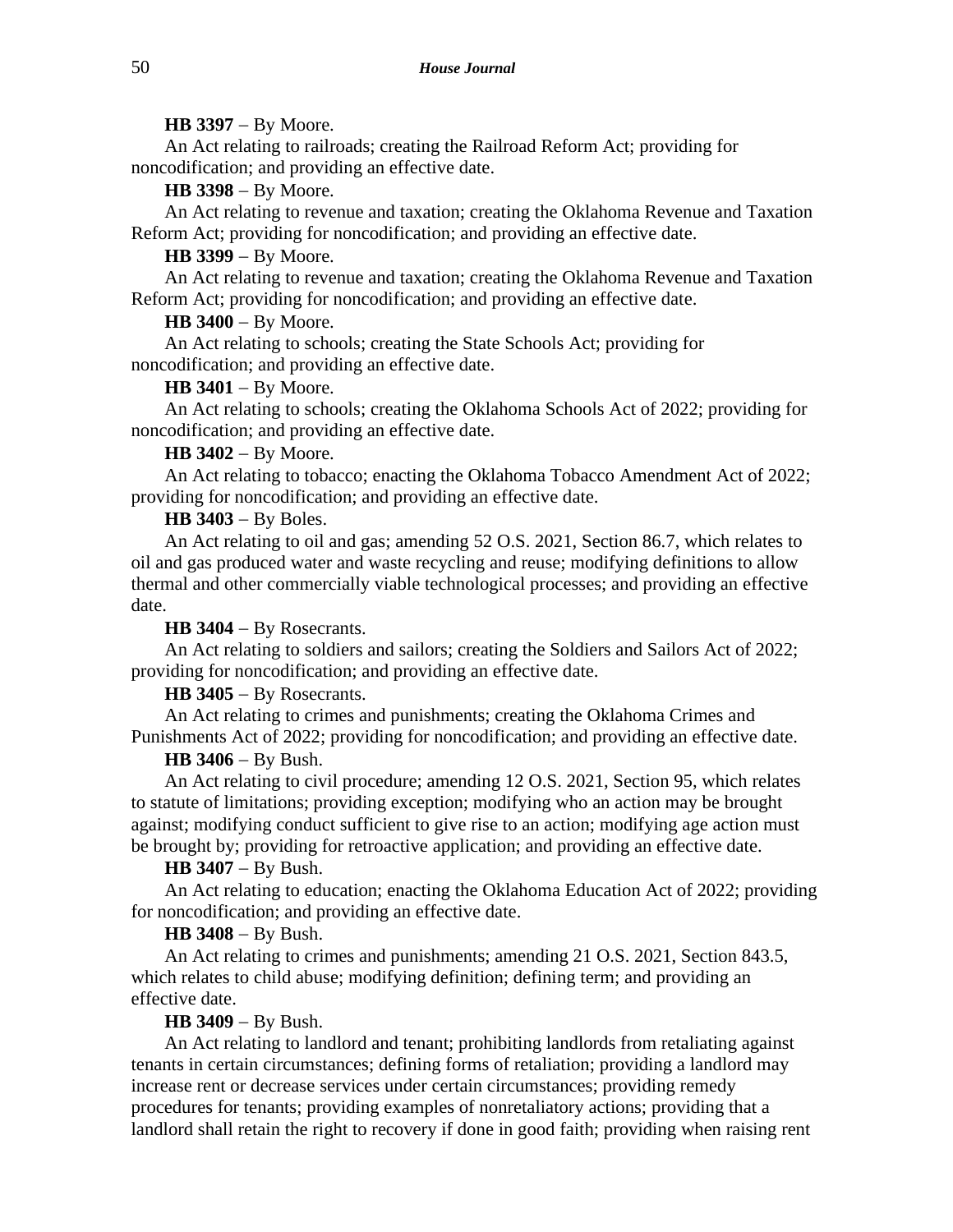shall not be considered retaliatory; amending 41 O.S. 2021, Section 121, which relates to landlord's breach of a rental agreement; providing a tenant may bring an action to enforce an obligation of a landlord; providing guidelines on when a tenant can bring an action to enforce an obligation of a landlord; providing types of relief; providing when a landlord's liability for damages begins; modifying the amount a tenant may be reimbursed by the landlord for making repairs; prohibiting an action for possession based on nonpayment of rent with certain exceptions; requiring a landlord to certify upon delivery that the property meets the standard of habitability and that the landlord is responsible for maintaining that standard; modifying housing requirements that a landlord must provide; providing the court discretion to award damages; providing when tenant possesses rights; providing for codification; and providing an effective date.

# **HB 3410** − By Pae.

An Act relating to children; amending 10A O.S. 2021, Sections 2-1-103 and 2-2-101, which relate to the Oklahoma Juvenile Code; modifying definition; permitting child to be taken into custody under certain circumstances; providing who may submit affidavit for child in need of supervision; and providing an effective date.

## **HB 3411** − By Pae.

An Act relating to crimes and punishments; amending 21 O.S. 2021, Section 1738, which relates to the seizure and forfeiture of property used in crime; allowing state agencies to bring certain forfeiture actions; and providing an effective date.

## **HB 3412** − By Pae.

An Act relating to public health and safety; amending 63 O.S. 2021, Section 2-401, which relates to the Uniform Controlled Dangerous Substances Act; modifying elements of certain prohibited acts; making certain acts unlawful; providing list of factors necessary to prove intent; reducing certain penalties; clarifying penalty provisions for second and subsequent convictions; deleting certain unlawful acts and penalty provisions; modifying scope of certain prohibited act; providing an exception; defining term; modifying penalties; updating language; updating internal statutory references; and providing an effective date.

## **HB 3413** − By Pae.

An Act relating to motor vehicles; amending 47 O.S. 2021, Section 156.1, which relates to the use of state-owned or state-leased vehicles for private use; making exception Oklahoma Tourism and Recreation Department employees; allowing certain vehicle use; and providing an effective date.

# **HB 3414** − By Pae.

An Act relating to public health and safety; providing for the establishment of statewide investigational clinical trials; authorizing physicians to serve as principal investigators for clinical trials under certain circumstances; directing investigators to adhere to certain rules and regulations; permitting Oklahoma State Bureau of Narcotics and Dangerous Drugs Control to inspect facilities and certain samples; providing guidelines for conducting clinical trials; providing exemptions from criminal or civil penalties; permitting Commissioner of Health to perform certain acts; requiring clinical trials to comply with certain standards; providing termination date; requiring certain approval for continuation of clinical trials; requiring submission of certain report; specifying contents of report; directing promulgation of rules by certain entities; providing for codification; providing an effective date; and declaring an emergency.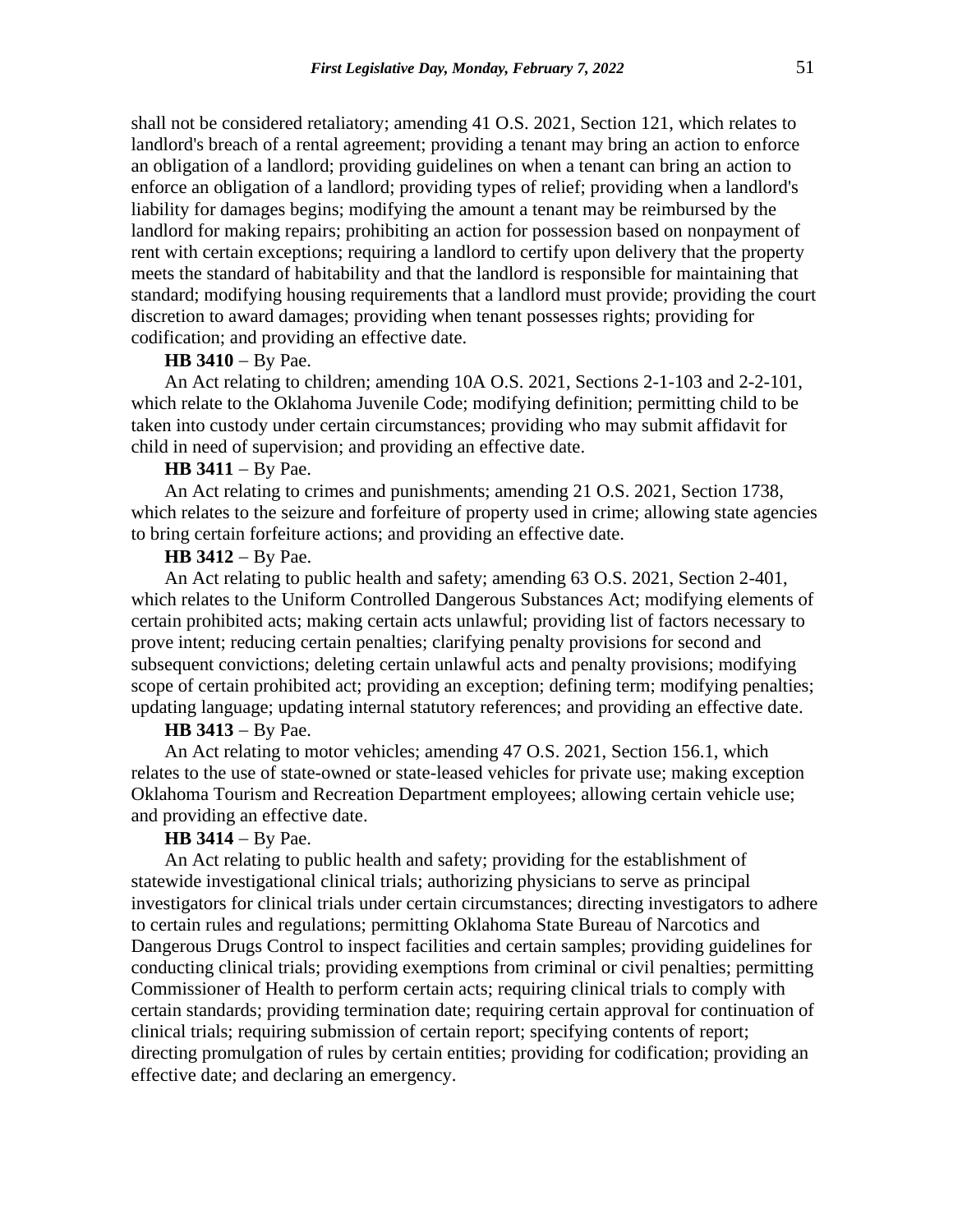## **HB 3415** − By Pae.

An Act relating to the Open Meeting Act; amending 25 O.S. 2021, Sections 304 and 307.1, which relate to authorized methods for conducting meetings; modifying definitions; modifying provisions related to videoconferences; prescribing procedures related to the conduct of meetings by electronic methods; providing certain exceptions; prohibiting certain electronic communications during public meetings; providing for suspension of ability to achieve quorum by electronic means under certain conditions; imposing time limit; providing for ratification by public body; and providing an effective date.

#### **HB 3416** − By Pae.

An Act relating to higher education; enacting the Hunger-free Campus Act; providing short title; defining terms; requiring the Oklahoma State Regents for Higher Education to administer the Hunger-free Campus Grant Pilot Program, develop a certain form, and designate certain campuses at certain public institutions of higher education as hunger–free campuses using certain criteria; authorizing certain public institutions of higher education to develop procedures; requiring certain public institutions of higher education to make certain information publicly available; requiring the Oklahoma State Regents for Higher Education to allocate grant funding for certain public institutions of higher education; requiring the Oklahoma State Regents for Higher Education to determine the amount of grant funding to each eligible public institution of higher education; requiring the Oklahoma State Regents for Higher Education to include a strategic plan; requiring the Oklahoma State Regents for Higher Education to adopt regulations; requiring the Oklahoma State Regents for Higher Education to report to the Governor and the State Legislature within a certain time period; providing for codification; providing an effective date; and declaring an emergency.

# **HB 3417** − By Pae.

An Act relating to appropriations; making an appropriation to the Oklahoma State Regents for Higher Education; providing amount; identifying source; providing purpose; providing an effective date; and declaring an emergency.

# **HB 3418** − By Fetgatter.

An Act relating to revenue and taxation; defining terms; authorizing permanent full expensing for certain properties; requiring conformity with Internal Revenue Code; authorizing Tax Commission to promulgate rules; and declaring an emergency.

# **HB 3419** − By Kerbs.

An Act relating to motor license agents; providing for creation of Service Oklahoma as a division of the Office of Management and Enterprise Services; transferring certain powers, duties, responsibilities and employees by certain date; providing definitions; providing for a Director of Service Oklahoma; prescribing powers and duties of the Director; creating the Service Oklahoma Operator Board; providing for Board membership; prohibiting certain voting; prescribing powers and duties of the Board; allowing certain meetings; providing for selection of chair and vice-chair; requiring quorum; allowing certain reimbursement; creating the Licensed Operator Advisory Committee; providing for membership; prescribing applicable term lengths; providing for certain authority; creating the Service Oklahoma Revolving Fund and the Service Oklahoma Reimbursement Fund; providing for confidential use of certain records; allowing for certain storage of records; requiring certain supervision of maintenance of all records of Service Oklahoma; allowing certain consideration; authorizing interagency agreements; providing for transfer of certain administrative rules; providing for certain authority to administer oaths and acknowledge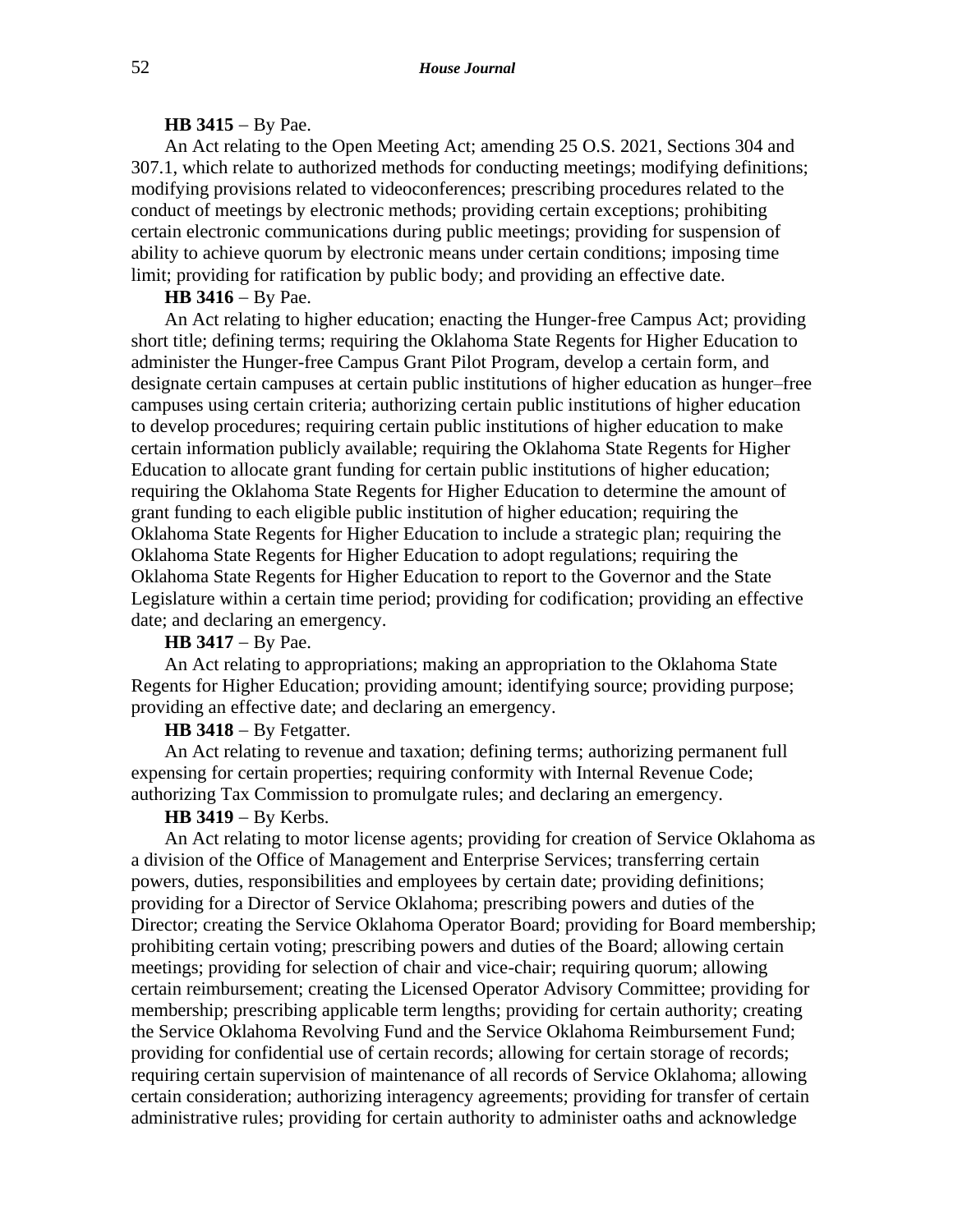signatures; amending 14A O.S. 2021, Sections 2-202.1 and 3-202.1, which relate to return of dishonored checks; modifying statutory reference; amending 26 O.S. 2021, Sections 3- 111, 4-109.3, and 4-110.1, which relate to training program for precinct officials, voter registration, and time for submission of voter registration applications; modifying statutory reference; amending 27A O.S. 2021, Sections 2-11-401.2 and 2-11-401.6, which relate to used tire recycling fee, rules, reports, and inspections; modifying statutory reference; amending 47 O.S. 2021, Sections 1-107, 1-114, 1-124, 1-155, 1-173, 2-106, 2-108.3, 2-109, 2-110, 2-112, 2-113, 2-116, 4-107, 4-109, 6-101, 6-101.1, 6-102, 6-103, 6-103.1, 6-105, 6- 105.2, 6-105.3, 6-106, 6-107, 6-107.1, 6-107.2, 6-110, 6-110.1, 6-110.2, 6-110.5, 6-111, 6- 115, 6-116, 6-117, 6-118, 6-119, 6-119A, 6-120, 6-122, 6-124, 6-201, 6-202, 6-203, 6-204, 6-205.2, 6-206, 6-207, 6-208, 6-211, 6-212, 6-212.2, 6-212.4, 6-301, 6-303, 6-308, 7-101, 7-213, 7-308, 7-309, 7-310, 7-317, 7-318, 7-506, 7-600.2, 7-602, 8-101, 8-102, 8-103, 11- 810, 11-901d, 11-906.3, 11-1007, 11-1401.2, 12-417, 15-112, 18-101, 230.6, 782, 785, 786, 903, 911, 1102, 1104, 1104.1, 1104.2, 1105, 1105A, 1105.2, 1105.5, 1106, 1107, 1107.1, 1107.3, 1107.4, 1107.5, 1108, 1109, 1110, 1111, 1112, 1112.1A, 1112.2, 1113, 1113A, 1113.2, 1114, 1114.2, 1115, 1115.3, 1116, 1117, 1118, 1119, 1121, 1122, 1123, 1127, 1128, 1129, 1130, 1131, 1132, 1132.1, 1132.4, 1132.5, 1132.6, 1132.7, 1132A, 1132B, 1133.3, 1134, 1134.1, 1134.2, 1134.3, 1134.4, 1135.1, 1135.2, 1135.3, 1135.4, 1135.5, 1135.6, 1135.7, 1135.8, 1135.9, 1136.2, 1137.1, 1137.2, 1137.3, 1139.1, 1140, 1140.2, 1141, 1141.1, 1142, 1142.1, 1143, 1143.1, 1143.2, 1144, 1146, 1146.2, 1147, 1149, 1150, 1151, 1151.3, 1151.4, 1166, 1167, 1502, and 1505, which relate to cancellation of driver license, driver license, identifying number, revocation of driving privilege, suspension of driving privilege, Driver License Services Division, motor vehicle ownership and registration information, Commissioner of Public Safety to prescribe forms, authority to administer oaths, authority to grant or refuse applications, seizure of documents and plates, giving of notice, removed, falsified or unauthorized identification, altering or forging certificate of title, class requirements for driver licenses, licenses for persons under twentyone years of age, persons exempt, persons not to be licensed, parental objection to licensing of unemancipated child, graduated Class D licenses, instructor permit, issuance of identification card, application for license, restricted licenses for unemancipated persons under eighteen years of age, recommendation of cancellation or denial of driving privileges, cancellation of driving privileges, examination of applicants, endorsements, computerized finger imaging system, training and education for compliance with the REAL ID Act, issuance of license or identification card, expiration and renewal of driver license, notice of change of address or name, records to be kept by Department, Driver License Medical Advisory Committee, physical or mental conditions hazardous to public safety, bioptic driving, cancellation, denial, or disqualification, renewal by mail, issuance of license or identification card, authority to cancel or deny driving privilege, suspending privileges of nonresidents, suspension of resident's license upon conviction in another state, order by court to surrender license, disqualification for certain convictions, authority of Department to suspend license, authority to deny application, period of suspensions, right of appeal to district court, reinstatement fees, required completion of alcohol and drug assessment, revocation, suspension, cancellation or denial of driving privileges, unlawful use of license, driving without license, penalty for misdemeanor, authority to administer act, court review, applications to nonresidents, courts reporting nonpayment of judgments, nonresidents, suspension for nonpayment, installment payment of judgments, failure to pay installments, driving privilege reinstatement fee, online verification for motor vehicle insurance, certificate of existence of security, owner of for-rent vehicle financial responsibility, owner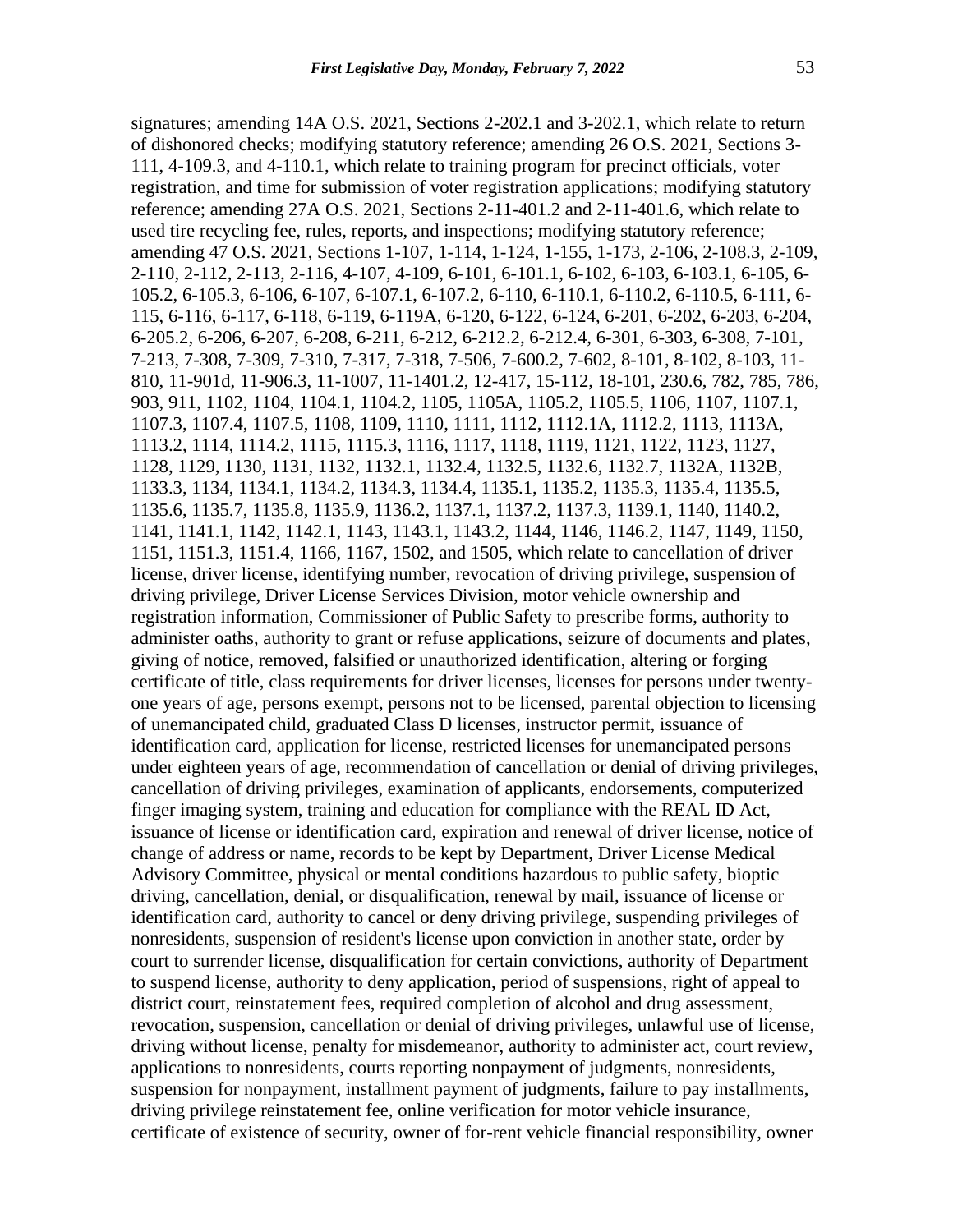of for-rent vehicle liability, renting motor vehicle after another, points for convictions, penalties for text messaging, driver's manual, parking areas for physically disabled persons, electronic toll collection, safety belts, disability placards, record of traffic cases, certain uses of vehicles prohibited, licensing authority, reports, enforcement of Article IV of Driver License Compact, notice of impoundment, disposition of proceeds of sale, apportionment of fees, license plate fees, Environmental Education Revolving Fund, definitions, electronic certificates of title, vehicle identification numbers, background checks, refusal or revocation of title, sale or transfer of ownership, verification and certification of mileage, certificate of title, written notice of transfer, transfer of title, lost title, confidentiality of information, perfection of security interest, salvage title, application for registration, registration of vintage vehicles, transferability of license plates, issuance of certificate of registration, reissue of official vehicle license plates, residency requirements for motor license agents, vehicles required to be registered, all-terrain vehicles, utility vehicles and motorcycles registration, registration periods, registration and title for manufactured homes, dishonored checks, temporary license fee, reciprocal compacts and agreements, military personnel registration of vehicles, in-transit license plates, special mobilized machinery registration, deposit of fees for use in mailings, order renewal, vehicle registration fees, license and registration fees, definitions, apportionment of revenue, fees to the Commission, registered motorcycle fee, motor fuels tax fee, registration renewals, administration of electronic transactions, noncommercial boat trailers registration, farm vehicles, license fees, wrecker or towing vehicles, transporting cotton modules, special license plates, personalized license plates, design of special license plates, License Plate Special Program Assistance Revolving Fund, authority for contracting, former military vehicles, used dealer temporary license plate, issuance of dealer license plates, registration and licensing of new motor vehicles, lease agreements involving counties, qualifications and requirements of motor license agent, License and ID Apportionment Reimbursement Revolving Fund, falsely advertising as a motor license agent, retention of taxes and fees, motor license agent accounts, carrying on or compensating messenger, compensation of motor license agents, Oklahoma Motor License Agent Indemnity Fund, additional duties and functions of motor license agents, audit and review, instructions or advice to motor vehicle agents, designating office of county treasurer as motor license agent, Tax Commission powers, certain persons authorized to administer oaths, offenses and penalties enumerated, mini-truck registration and operation, medium-speed electric vehicles, transfer of powers of Motor Vehicle Enforcement Section to Corporation Commission, rules to establish fees, fines and penalties, and property subject to forfeiture; modifying statutory language; requiring certain examination of documents; providing for certain deposits; clarifying change for collection and submittal of fees; allowing certain expenditures; modifying eligibility; modifying requirements for licensed operators; allowing license fee; providing for certain sell or transfer; allowing certain purchase; prohibiting certain compensation; allowing certain exemption; allowing removal of licensed operators; providing for supervision of licensed operators by Service Oklahoma; allowing for certain designation; providing for certain sale or transfer fee; assigning certain contracts; providing for cessation of existing contract; creating the Service Oklahoma License and ID Apportionment Reimbursement Revolving Fund; allowing retention of certain fees; collection of certain fees; creating the Oklahoma Licensed Operator Indemnity Fund; amending 63 O.S. 2021, Sections 2211, 2220.3, 2220.5, 4002, 4003, 4004, 4006, 4007, 4008, 4009, 4009.1, 4012, 4013, 4014, 4015, 4016, 4017, 4019, 4020, 4021, 4022, 4028, 4029, 4030, 4032, 4033, 4034, 4035, 4037.1, 4037.2, 4041, 4042, 4043, 4044, 4103, 4105,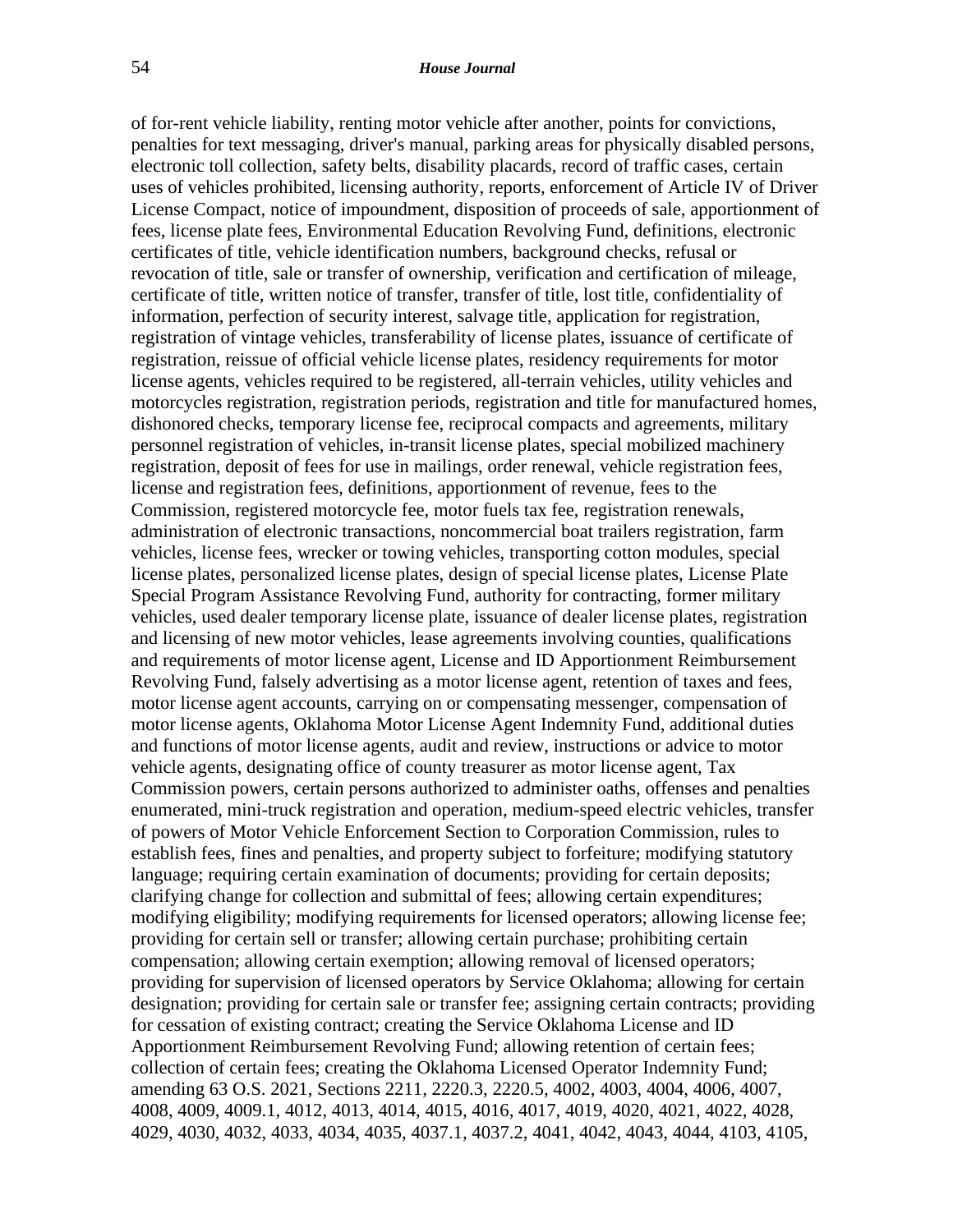4108, and 4204, which relate to donor notation on driver license, Oklahoma Organ Donor Education and Awareness Program Revolving Fund, driver license or identification applications, definitions, title requirement, administration of act, utilization of motor license agents, confidentiality of title and registration information, application for certificate of title, serial number for outboard motors, sale or transfer of ownership, perfection of security interest, fees, application required, application for registration of vessel, registration fees, notice of registration requirements, fees, exemptions and credits, application directly to Commission, apportionment, refusal, revocation or cancellation of certificate, permanent number system for vessels, violations, dealers license required, fees, demonstration permits, relocating existing dealerships, cause for not relocating dealership, violations, denial, suspension or revocation of license, injunction, permits for displays and sales of new vessels, excise tax, value of vessel or motor, failure or refusal to pay tax, and administration and enforcement of act upon waters under jurisdiction; modifying statutory language; amending 68 O.S. 2021, Sections 113, 2101, 2103, 2104, 2813, and 5302, which relate to Tax Commission Reimbursement Fund, definitions, tax on transfer of legal ownership, value of vehicles, manufactured homes, and affixing of stamp prior to sale; modifying statutory language; amending 74 O.S. 2021, Section 85.58H, which relates to limited indemnity coverage for errors and omissions; modifying statutory language; repealing 47 O.S. 2021, Sections 6-107.4, 6-107.5 and 1140.1, which relate to licenses or permits for persons under eighteen years of age and cameras furnished to appointed motor license agents; providing for codification; and declaring an emergency.

## **HB 3420** − By Osburn.

An Act relating to state employees; creating the State Employment Modernization Act of 2022; providing for noncodification; and providing an effective date.

# **HB 3421** − By Kerbs.

An Act relating to motor vehicles; amending 47 O.S. 2021, Section 6-101, which relates to driver licenses; providing certain payments for motor license agents; providing an effective date; declaring an emergency; and providing for certain contingent effect.

## **HB 3422** − By Osburn.

An Act relating to state government; amending 74 O.S. 2021, Sections 840-2.17 and 840-4.6, which relate to state employees; removing obsolete language; requiring certain study of compensation; providing for submission of findings; providing an effective date; and declaring an emergency.

#### **HB 3423** − By Kerbs.

An Act relating to motor license agents; amending 47 O.S. 2021, Section 1132A, which relates to registration renewals; modifying certain inclusion; modifying allowance fee retention; providing an effective date; declaring an emergency; and providing for certain contingent effect.

#### **HB 3424** − By Osburn.

An Act relating to appropriations; making appropriations to the Office of Management and Enterprise Services; providing amount; identifying source; providing purpose; providing for noncodification; providing an effective date; and declaring an emergency.

#### **HB 3425** − By Kerbs.

An Act relating to nursing homes; defining terms; making certain requirements for certain private methods of care; providing penalty; providing for codification; and providing an effective date.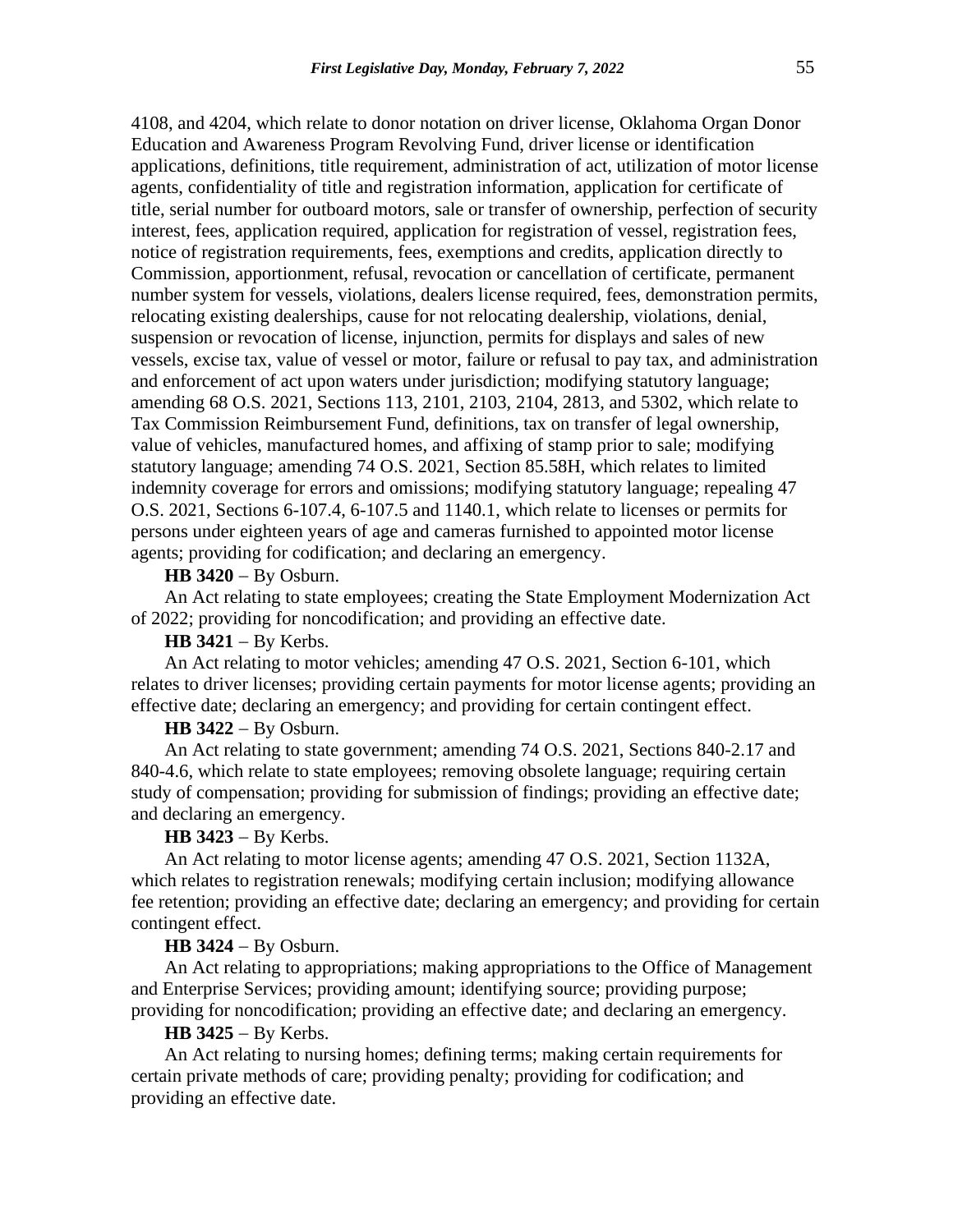#### **HB 3426** − By Osburn.

An Act relating to municipal courts; authorizing contracts for the collection of outstanding fines and fees; authorizing contractors to collect fines and fees; permitting payment in lieu of court appearance; directing that court shall release fine or fee upon receipt of all sums due; directing that the provisions of contract be administered by a statewide association of municipal governments; providing for codification; and providing an effective date.

## **HB 3427** − By Kerbs.

An Act relating to insurance premium tax; amending 36 O.S. 2021, Section 624, which relates to payment of fees and taxes; exempting membership fees from tax; and providing an effective date.

#### **HB 3428** − By Osburn.

An Act relating to emergency medical services; amending 63 O.S. 2021, Section 1- 2503, which relates to definitions used in the Oklahoma Emergency Response Systems Development Act; modifying definitions; allowing certified emergency medical response agency to provide limited transport under certain conditions; modifying transport protocol; and providing an effective date.

## **HB 3429** − By Kerbs.

An Act relating to crimes and punishments; amending 21 O.S. 2021, Section 1716, which relates to the larceny of livestock or implement of husbandry; authorizing the electronic transmission of certain information; and providing an effective date.

#### **HB 3430** − By Kerbs.

An Act relating to agriculture; requiring certain requirements and verification for swine exhibitions, sales, and shows; requiring certain identification for swine; providing swine testing requirements for brucellosis and pseudorabies; providing for codification; and providing an effective date.

# **HB 3431** − By Osburn.

An Act relating to the Lindsey Nicole Henry Scholarships for Students with Disabilities Program; amending 70 O.S. 2021, Section 13-101.2, which relates to program eligibility; removing requirement that student spend the prior year enrolled in a public school; updating reference; and providing an effective date.

#### **HB 3432** − By Kerbs.

An Act relating to agriculture; designating the Oklahoma Department of Agriculture, Food, and Forestry as the state educational agency referenced by the National School Lunch Act; providing that the Oklahoma Department of Agriculture, Food, and Forestry may secure and administer the benefits of the National School Lunch Act; directing the Oklahoma Department of Agriculture, Food, and Forestry to provide general supervision of the school lunch program; creating the School Lunch Workshop Revolving Fund; providing for the allocation of funds for the school lunch program; amending 70 O.S. 2021, Section 3- 104, which relates to the State Board of Education's powers and duties; removing the State Board of Education from overseeing and administering school lunch program under the National School Lunch Act; repealing 70 O.S. 2021, Section 3-119, which relates to the school lunch program; providing for codification; and providing an effective date.

#### **HB 3433** − By Osburn.

An Act relating to professions and occupations; creating the Professions and Occupations Scope of Practice Act; providing for noncodification; and providing an effective date.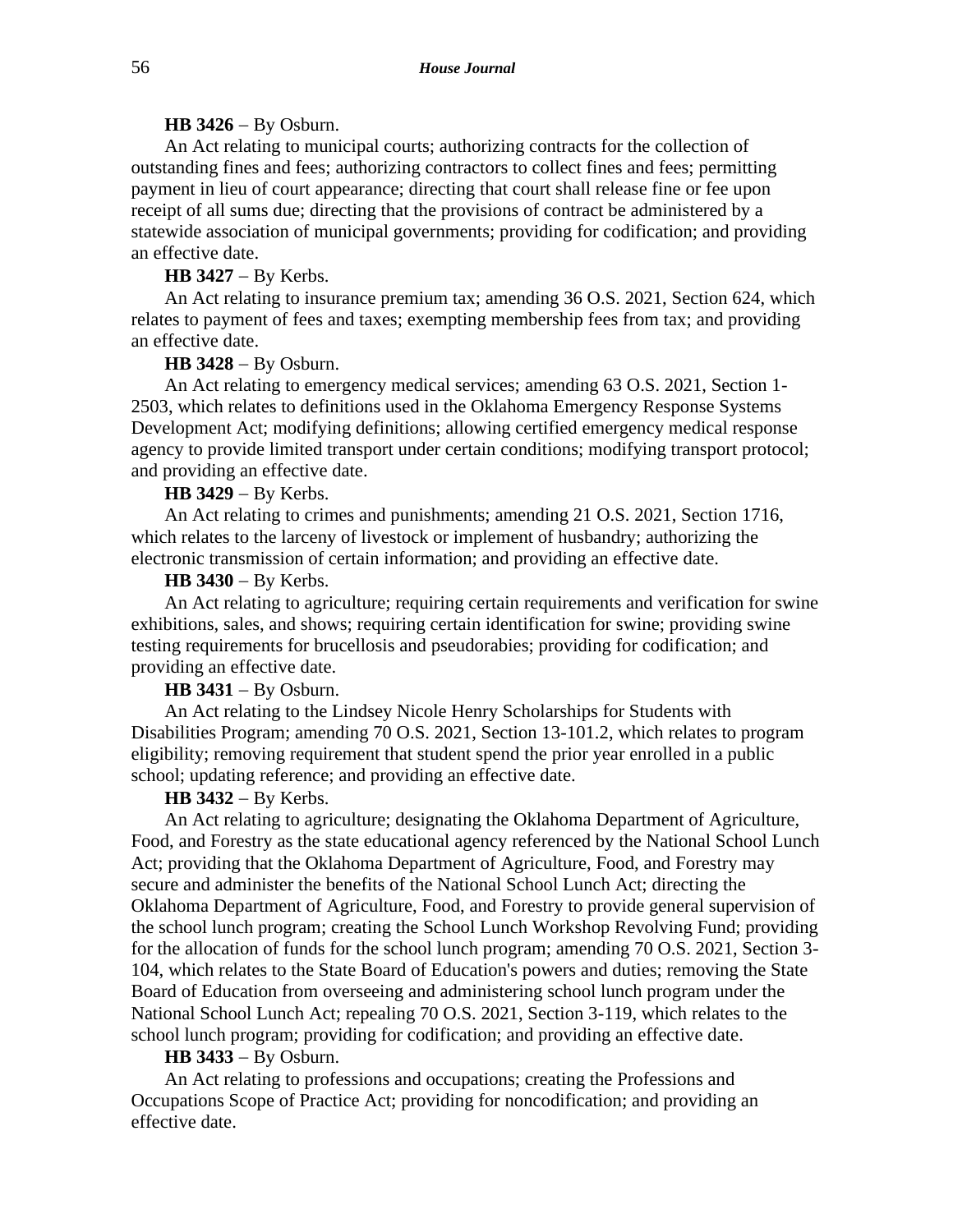#### **HB 3434** − By Kerbs.

An Act relating to municipal property; enacting the Oklahoma Municipal Property Act of 2022; providing for noncodification; and providing an effective date.

# **HB 3435** − By Osburn.

An Act relating to contracts; creating the Uniform Restrictive Employment Agreement Act; defining terms; providing scope of act; imposing notice requirements; restricting application for certain wages; restricting application in certain circumstances; imposing reasonableness requirement; providing for noncompete agreements; providing for confidentiality agreements; providing for no-business agreements; providing for nonsolicitation agreements; providing for non-recruit agreements; providing for paymentfor-competition agreements; providing for training-repayment agreements; prohibiting certain actions; providing for enforcement; providing remedies; requiring uniformity; creating a savings clause; providing for severability; repealing 15 O.S. 2021, Sections 217, 218, 219, 219A, and 219B, which relate to restraint of trade; providing for codification; and providing an effective date.

## **HB 3436** − By Kerbs.

An Act relating to marijuana; creating the Oklahoma Medical Marijuana Act of 2022; providing for noncodification; and providing an effective date.

# **HB 3437** − By Kerbs.

An Act relating to marijuana; creating the Oklahoma Marijuana Act of 2022; providing for noncodification; and providing an effective date.

## **HB 3438** − By Osburn.

An Act relating to revenue and taxation; providing income tax credit for adoption expenses; defining terms; specifying amount of credit; providing credit not to be used to reduce tax liability to less than specified amount; providing for carryover; providing income tax credit for prepartum and postpartum counseling; defining terms; specifying amount of credit; providing credit not to be used to reduce tax liability to less than specified amount; providing for carryover; providing for codification; and providing an effective date.

### **HB 3439** − By Kerbs.

An Act relating to agriculture; enacting the Oklahoma Agriculture Act of 2022; providing for noncodification; and providing an effective date.

## **HB 3440** − By Osburn.

An Act relating to professions and occupations; creating the Occupational Licensing Reform Act; providing for noncodification; and providing an effective date.

#### **HB 3441** − By Kerbs.

An Act relating to motor vehicles; creating the Motor License Agent Reform Act; providing for noncodification; and providing an effective date.

## **HB 3442** − By Osburn.

An Act relating to professions and occupations; creating the Professions and Occupations Scope of Practice Act; providing for noncodification; and providing an effective date.

# **HB 3443** − By Osburn.

An Act relating to crisis pregnancy centers; enacting the Oklahoma Crisis Pregnancy Center Support Act of 2022; providing for noncodification; and providing an effective date.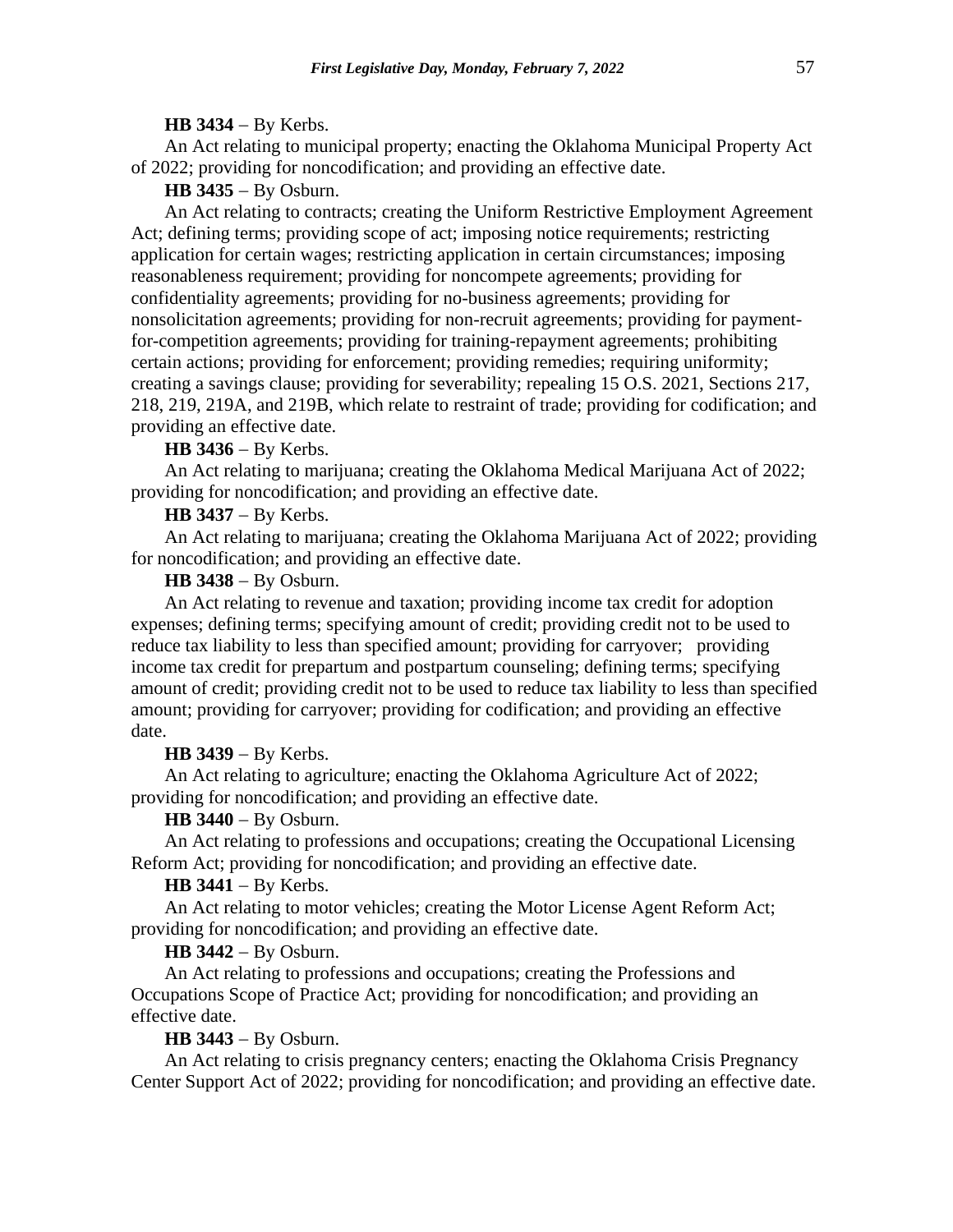## **HB 3444** − By O'Donnell.

An Act relating to public finance; amending 62 O.S. 2021, Section 34.55, which relates to transfer of funds; prohibiting transfers from the Constitutional Reserve Fund; providing an effective date; and declaring an emergency.

#### **HB 3445** − By O'Donnell.

An Act relating to revenue and taxation; amending 68 O.S. 2021, Section 2357.22, which relates to income tax credits for certain qualified fuel burning properties; modifying definitions; modifying eligible vehicle types for purposes of tax credit; deleting reference to certain tax year; providing an effective date; and declaring an emergency.

# **HB 3446** − By O'Donnell.

An Act relating to motor vehicles; amending 47 O.S. 2021, Sections 2-106.1, 14-101, 14-103, 14-103C, 14-103D, 14-103E, 14-103G, 14-109, 14-116, 14-116a, 14-118, 14- 118.1, 14-120, 14-120.1, 14-120.2, 14-121 and 14-126, which relate to permit clerks and supervisors, prohibition against movement of certain vehicles, special permits, movement of manufactured homes, issue of permits, annual overload permits, permit fees, movement of loads without permit penalties, permits for motor carriers, permit agreements, cost of escort and requirements, permits for combination vehicles, agricultural vehicles; modifying agency reference; transferring certain duties from the Department of Public Safety to the Department of Transportation; amending 69 O.S. 2021, Section 306, which relates to the powers and duties of the Director; authorizing certain hiring; and providing an effective date.

#### **HB 3447** − By O'Donnell.

An Act relating to technology; enacting a new title of law; enacting the Personal Data Protection Act; defining terms; clarifying applicability of this act; directing that a controller provide, correct, or amend data subject's personal data on request; directing that a controller provide notice of practices and obtain consent; prohibiting controllers use of certain data practice; requiring controllers provide redress for performed prohibited practices; directing processors to make available data subject's personal data and correct inaccuracy upon request; prohibiting processors processing of personal data when not requested by controller; requiring processor provide redress for prohibited data practices; defining prohibited data practices; directing procedures for unpseudonymized data; prohibiting waiver of rights; requiring the creation and disclosure of a privacy policy; permitting compatible data practice; defining compatible data practice; authorizing certain disclosures of personal data to third parties for certain limited purposes; clarifying when controller or processor engages in an incompatible data practice; providing certain exemptions for use of incompatible data practice; requiring controller or processor to conduct and maintain record of data-privacy and security-risk assessment; authorizing Attorney General to determine compliance; clarifying compliance; authorizing stakeholder to initiate development of voluntary consensus standard for compliance; clarifying when Attorney General may or may not recognize a voluntary consensus standard; authorizing Attorney General to adopt rules; providing remedies for violation of act; providing for noncodification; providing for codification; and providing an effective date.

#### **HB 3448** − By O'Donnell.

An Act relating to energy; creating the Energy Modification Act; providing for noncodification; and providing an effective date.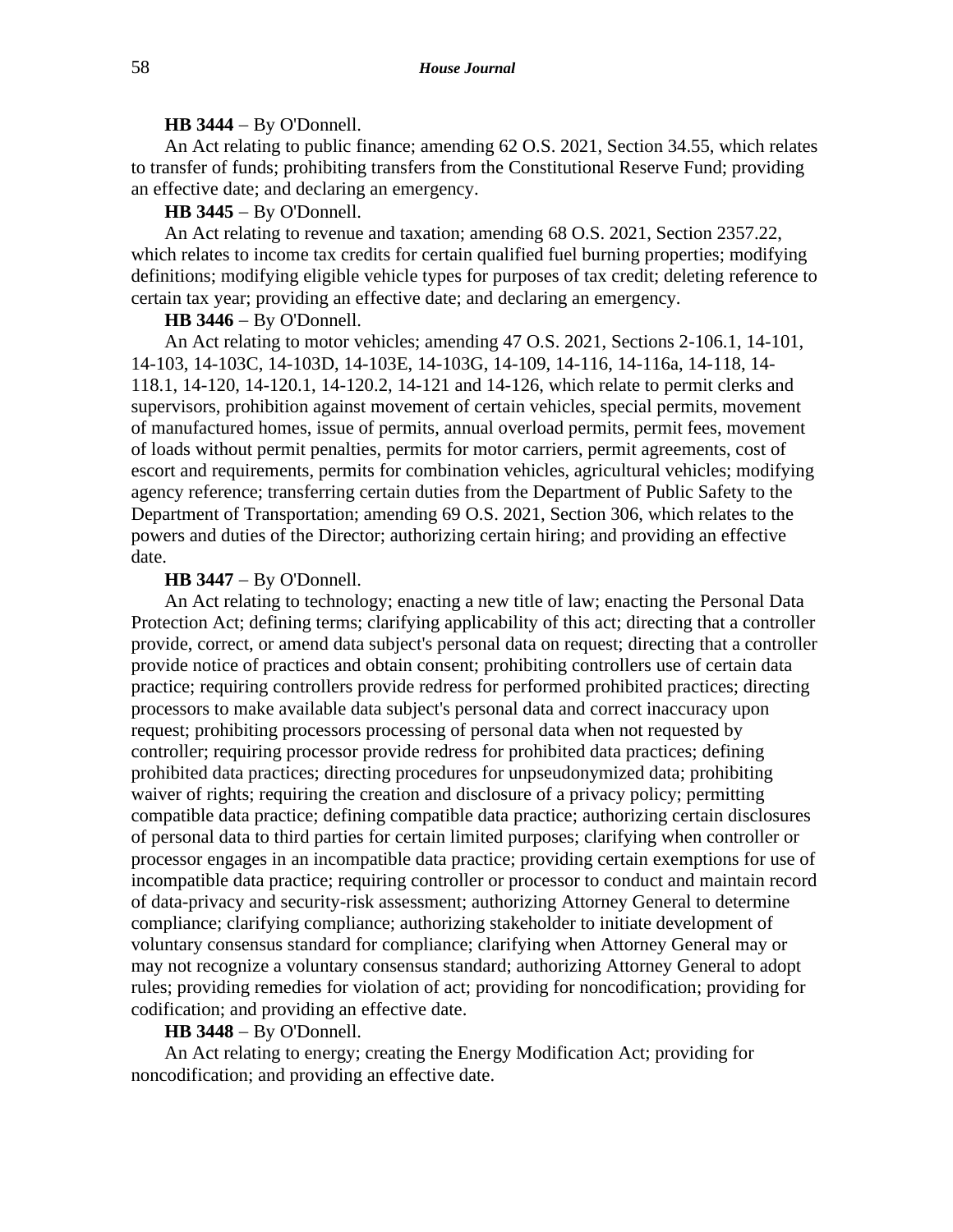### **HB 3449** − By O'Donnell.

An Act relating to trusts; amending 60 O.S. 2021, Section 175.23, which relates to district courts' jurisdiction to construe trust instruments; providing that courts shall have the ability to modify or terminate trusts created on or after November 1, 2022, for excessive administrative costs and for failure of trust purpose; providing guidance to courts modifying or terminating trusts; and providing an effective date.

# **HB 3450** − By O'Donnell.

An Act relating to civil procedure; amending 12 O.S. 2021, Section 2015, which relates to amended pleadings; requiring certain procedure for amended pleadings; and providing an effective date.

## **HB 3451** − By O'Donnell.

An Act relating to criminal procedure; enacting the Grand Jury Act of 2022; providing for noncodification; and providing an effective date.

### **HB 3452** − By O'Donnell.

An Act relating to public retirement systems; enacting the Oklahoma Elected Official Retirement Benefit Policy Act of 2022; providing for noncodification; providing an effective date; and declaring an emergency.

#### **HB 3453** − By O'Donnell.

An Act relating to public funds; enacting the Oklahoma Public Funds Investment and Energy Policy Act of 2022; providing for noncodification; providing an effective date; and declaring an emergency.

**HB 3454** − By O'Donnell.

An Act relating to insurance; enacting the Oklahoma State Insurance Act of 2022; providing for noncodification; and providing an effective date.

**HB 3455** − By O'Donnell.

An Act relating to education; creating the Oklahoma Education Act; providing for noncodification; and providing an effective date.

## **HB 3456** − By O'Donnell.

An Act relating to state government; creating the State Government Act of 2022; providing for noncodification; and providing an effective date.

### **HB 3457** − By O'Donnell.

An Act relating to public health; enacting the Oklahoma Public Health Reform Act of 2022; providing for noncodification; and providing an effective date.

## **HB 3458** − By O'Donnell.

An Act relating to public finance; enacting the Oklahoma Public Finance Policy Act of 2022; providing for noncodification; and providing an effective date.

### **HB 3459** − By O'Donnell.

An Act relating to revenue and taxation; creating the Oklahoma Revenue and Taxation Reform Act; providing for noncodification; and providing an effective date.

#### **HB 3460** − By O'Donnell.

An Act relating to torts; enacting the Oklahoma Tort Laws Review and Analysis Act of 2022; providing for noncodification; and providing an effective date.

#### **HB 3461** − By Grego.

An Act relating to medical marijuana; amending 63 O.S. 2021, Section 422, which relates to medical marijuana commercial grower licensing; prohibiting medical marijuana commercial operations from being located near places of worship, schools, or child care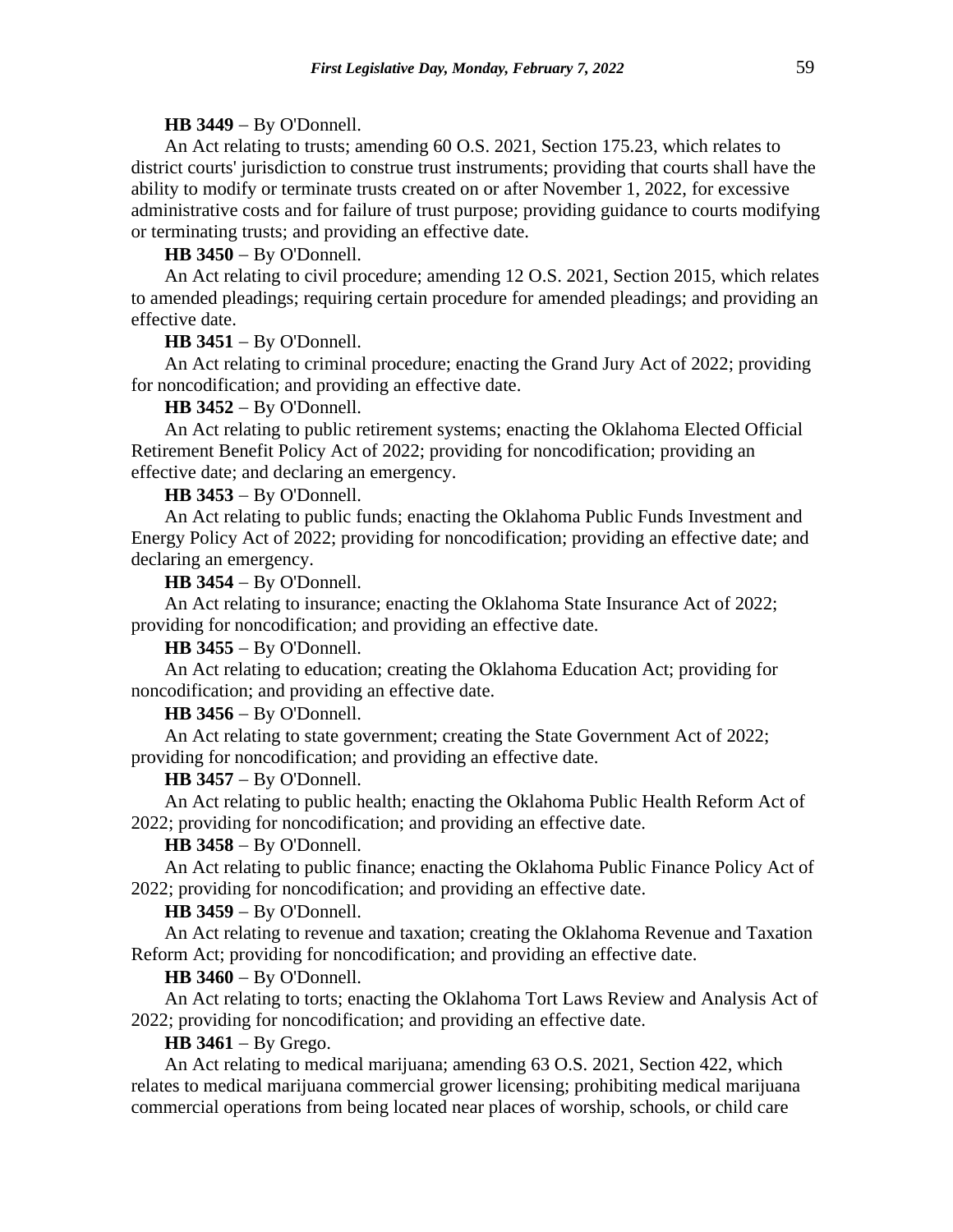centers; defining terms; providing for the continuation of licensure under certain circumstances; and providing an effective date.

#### **HB 3462** − By Grego.

An Act relating to public health and safety; amending 63 O.S. 2021, Section 2-415, which relates to the Uniform Controlled Dangerous Substances Act; decreasing quantity for certain controlled dangerous substance; and providing an effective date.

## **HB 3463** − By Grego.

An Act relating to municipalities; amending 11 O.S. 2021, Section 37-119a, which relates to municipal water sales; modifying date requirement; defining enterprise fund accounting system; modifying liability for noncompliance; and providing an effective date.

## **HB 3464** − By Grego.

An Act relating to anatomical gifts; prohibiting for-profit entities from engaging in certain acts; providing exception; providing for codification; and providing an effective date.

#### **HB 3465** − By Grego.

An Act relating to the Department of Tourism and Recreation; amending 74 O.S. 2021, Section 2220, which relates to rates and fees for services; requiring fee changes to be approved by the Legislature; and providing an effective date.

# **HB 3466** − By Grego.

An Act relating to sales tax exemption; amending 68 O.S. 2021, Sections 1358 and 1358.1, which relate to the agricultural sales tax exemption and permit; defining term; providing exception; requiring the Oklahoma Tax Commission to provide certain renewal form; providing eligibility for permit renewal upon submission of form; making it a felony to submit false or fraudulent information; updating statutory language; and providing an effective date.

# **HB 3467** − By Lawson.

An Act relating to children; amending 10A O.S. 2021, Section 1-4-306, which relates to appointment of counsel; permitting court to provide reimbursement for mileage in certain circumstances; and providing an effective date.

# **HB 3468** − By Lawson.

An Act relating to children; enacting the Parent Representation Act; creating the Parent Representation Program; providing purpose of program; directing an agency to be selected by the Oklahoma Supreme Court's Uniform Representation of Children and Parents in Cases Involving Abuse and Neglect Oversight Committee to expend funds for certain purposes; directing the Parent Representation Program to work with certain entities and individuals for certain purposes; providing duties and responsibilities; providing exception; directing employment and approval of executive director; providing qualification requirements; providing duties of the executive director; granting authority to contract with certain entities for certain purposes; requiring the Parent Representation Program to provide training to contractors; creating the Parent Representation Program Board; directing appointment of members; providing for terms of membership; providing duties of Board; defining term; creating the Parent Representation Program Revolving Fund; placing the fund with an agency to be selected by the Oklahoma Supreme Court's Uniform Representation of Children and Parents in Cases Involving Abuse and Neglect Oversight Committee; establishing fund characteristics; authorizing budgeting and expenditure of funds for certain purposes; requiring organization to maintain books and records; requiring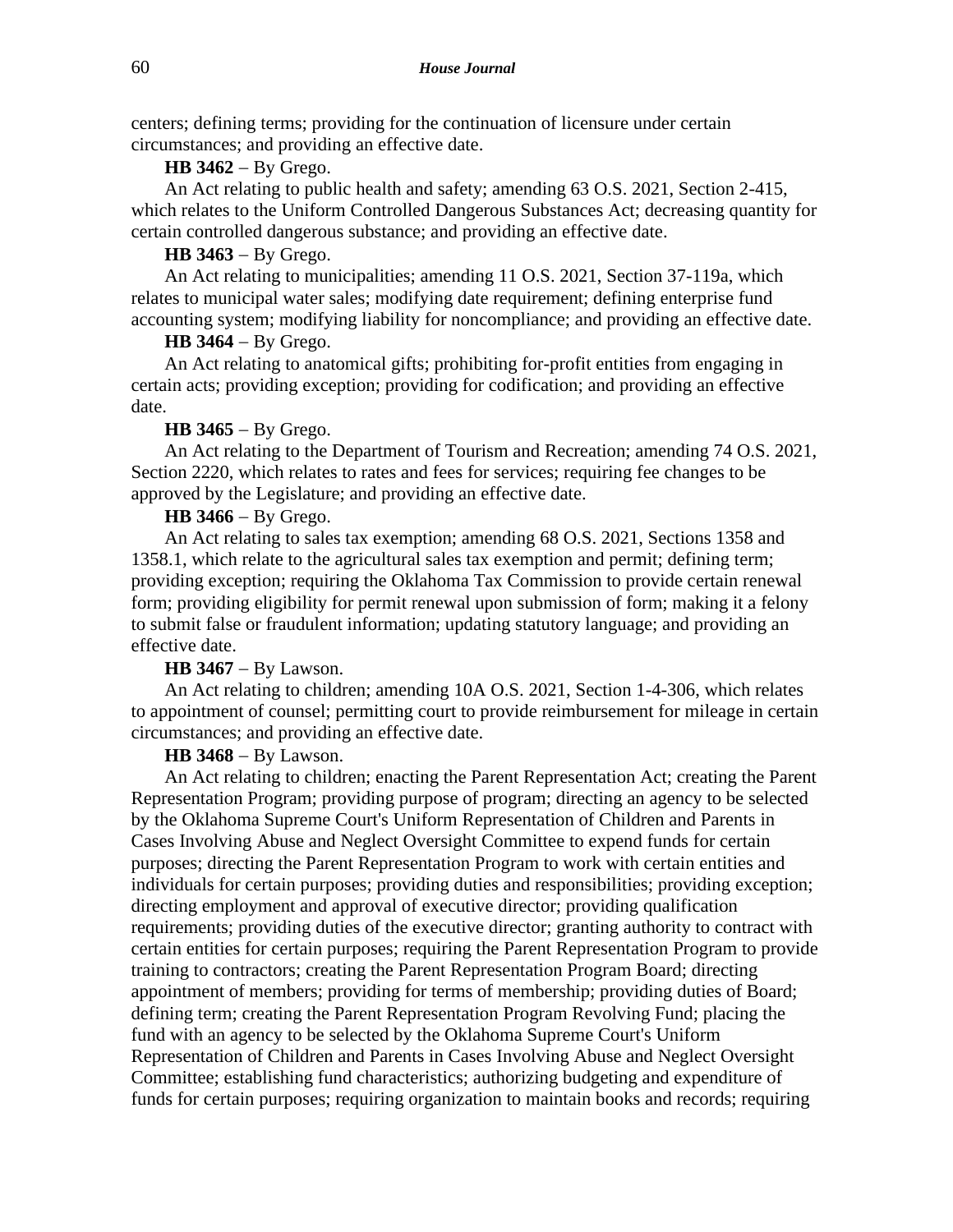annual audit; providing use for certain funds; requiring issuance of annual report; providing for codification; and providing an effective date.

## **HB 3469** − By Lawson.

An Act relating to public health and safety; amending 63 O.S. 2021, Section 944, which relates to autopsies; providing for parent of a deceased child to view the body before medical examiner assumes control over the body; providing exceptions; providing conditions for viewing the deceased child; requiring consent of medical examiner in certain circumstances; and providing an effective date.

## **HB 3470** − By Lawson.

An Act relating to poor persons; amending 56 O.S. 2021, Sections 1025.1 and 1025.2, which relate to community-based program of services; proscribing methods by which services may be provided; defining term; authorizing certain providers to obtain records maintained by certain agencies; updating references; modifying time period; requiring certain providers to provide a Federal Bureau of Investigation Identity History Summary Check; and providing an effective date.

#### **HB 3471** − By Lawson.

An Act relating to the Oklahoma Vehicle License and Registration Act; amending 47 O.S. 2021, Section 1104.1, which relates to the Adaptive Grant Program for Oklahomans with Intellectual Disabilities; directing the Department of Human Services to contract with certain organizations for certain purposes; providing exemption from the Central Purchasing Act; and providing an effective date.

#### **HB 3472** − By Lawson.

An Act relating to marriage and family; amending 43 O.S. 2021, Section 7, which relates to the solemnization of marriages; providing exception; providing requirement; and providing an effective date.

**HB 3473** − By Lawson.

An Act relating to criminal justice; creating the Oklahoma Criminal Justice Reform Act of 2022; providing for noncodification; and providing an effective date.

#### **HB 3474** − By Lawson.

An Act relating to counties and county officers; enacting the Oklahoma Counties and County Officers Act of 2022; providing for noncodification; and providing an effective date.

## **HB 3475** − By Grego.

An Act relating to the Oklahoma Open Records Act; amending 51 O.S. 2021, Section 24A.5, which relates to procedures for public records; modifying provisions related to certain records requests; authorizing denial of requests under certain conditions; providing exemptions from Oklahoma Open Meeting Act and Oklahoma Open Records Act for certain entities; authorizing executive sessions; providing exception related to budget information; defining term; providing for codification; and providing an effective date.

### **HB 3476** − By Stark.

An Act relating to revenue and taxation; creating a sales tax exemption for certain entities; providing for codification; and providing an effective date.

## **HB 3477** − By Stark.

An Act relating to public libraries; creating the Oklahoma Public Libraries Act; providing for noncodification; and providing an effective date.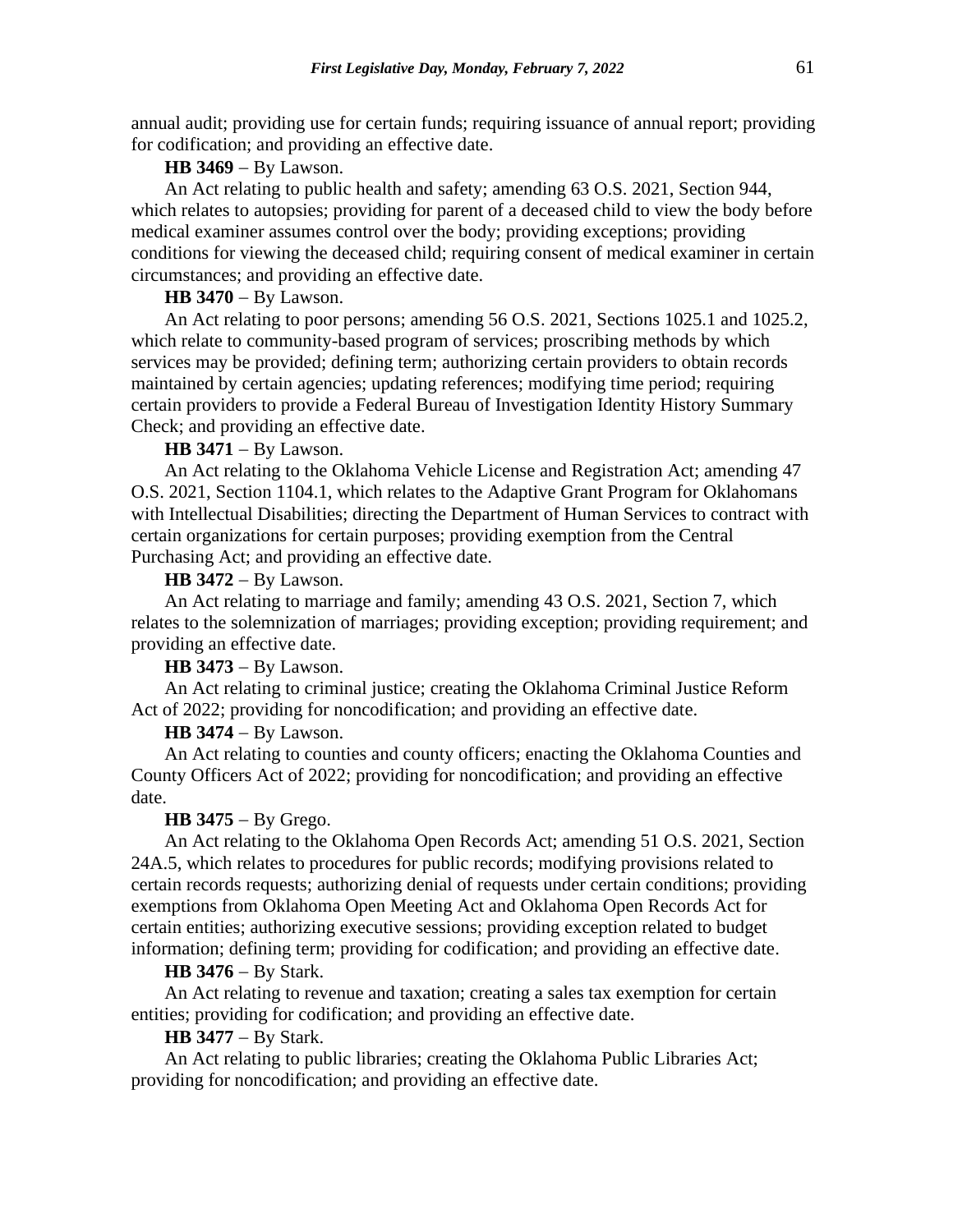#### **HB 3478** − By Stark.

An Act relating to expungements; creating the Oklahoma Expungement Act of 2022; providing for noncodification; and providing an effective date.

# **HB 3479** − By Stark.

An Act relating to stalking; creating the Oklahoma Stalking Act of 2022; providing for noncodification; and providing an effective date.

# **HB 3480** − By Stark.

An Act relating to long-term care facilities; amending 63 O.S. 2021, Section 1-1925.2, which relates to long-term care facility reimbursements; modifying policy; and providing an effective date.

## **HB 3481** − By Stark.

An Act relating to public health and safety; enacting the Oklahoma Public Health and Safety Law Amendment Act of 2022; providing for noncodification; and providing an effective date.

## **HB 3482** − By Martinez.

An Act relating to education grants; creating the Digital Wallet Program Act; describing program purpose; defining terms; directing the Governor or designee to administer the program; providing for distribution of grant funding; requiring submission of an annual report of the program; prescribing contents of report; providing for codification; providing an effective date; and declaring an emergency.

## **HB 3483** − By Martinez.

An Act relating to motor vehicles; allowing for operation of fully autonomous vehicles; stating conditions for operation; requiring submission of law enforcement interaction plan prior to operation; describing contents of plan; authorizing the Department of Public Safety to promulgate certain rules; requiring fully autonomous vehicles submit proof of financial responsibility; requiring vehicle to remain on the scene of certain accidents; requiring owner report certain accidents; allowing certain entities to operate on-demand autonomous vehicle network; making certain exception; requiring registration as an autonomous vehicle; requiring proper titling; requiring titling as an autonomous vehicle; allowing for operation of certain autonomous vehicles under certain conditions; allowing for human control of autonomous vehicles; allowing for operation of fully autonomous commercial vehicles; allowing fully autonomous vehicles certain equipment exemptions; providing for exclusive governance of fully autonomous vehicles and automated driving systems; authorizing the promulgation of rules; amending 47 O.S. 2021, Section 6-102, which relates to persons exempt; stating that an automated driving system is a licensed driver of the vehicle it is installed upon; amending 47 O.S. 2021, Section 1701, which relates to definitions; modifying definitions; defining terms; amending 47 O.S. 2021, Section 1702, which relates to state law preempting county and municipal laws; updating statutory language; providing for codification; and providing an effective date.

### **HB 3484** − By Martinez.

An Act relating to public buildings and public works; amending 61 O.S. 2021, Section 103.8, which relates to the Public Competitive Bidding Act of 1974; providing certain requirements for service contracts; and providing an effective date.

#### **HB 3485** − By Martinez.

An Act relating to civil procedure; creating the Oklahoma Certificate of Merit Act; providing for noncodification; and providing an effective date.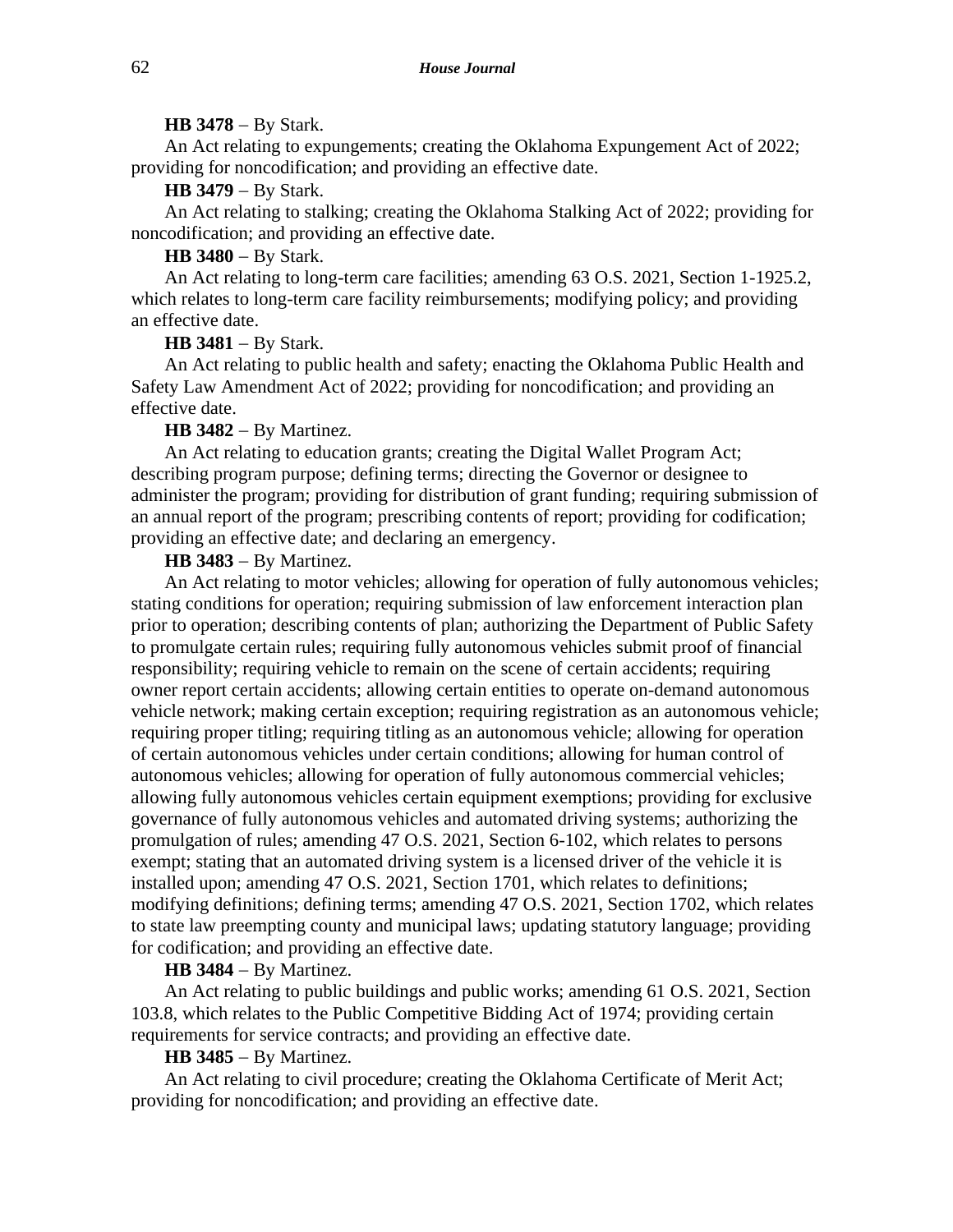#### **HB 3486** − By Martinez.

An Act relating to motor vehicles; creating the Autonomous Vehicles Modernization Act; providing for noncodification; and providing an effective date.

# **HB 3487** − By Martinez.

An Act relating to transportation; creating the Roads, Bridges, and Ferries Act of 2022; providing for noncodification; and providing an effective date.

# **HB 3488** − By Martinez.

An Act relating to overdose awareness; enacting the Oklahoma Overdose Awareness Day Act of 2022; providing for noncodification; and providing an effective date.

#### **HB 3489** − By Martinez.

An Act relating to public buildings and public works; creating the Public Buildings and Public Works Act of 2022; providing for noncodification; and providing an effective date.

# **HB 3490** − By Martinez.

An Act relating to higher education; enacting the Oklahoma Higher Education Act of 2022; providing for noncodification; and providing an effective date.

# **HB 3491** − By Lepak.

An Act relating to environment and natural resources; defining term; prohibiting certain programs that regulate greenhouse gas emissions without legislative approval; providing examples requiring certain approval; providing for codification; and providing an effective date.

#### **HB 3492** − By McEntire.

An Act relating to healthcare; creating the Oklahoma Rebate Pass Through and PBM Meaningful Transparency Act of 2022; amending 59 O.S. 2021, Sections 357 and 358, which relate to definitions; modifying definitions; creating duties; creating licensing application requirements; amending 36 O.S. 2021, Section 6960, which relates to definitions; defining terms; creating PBM disclosures; amending 36 O.S. 2021, Section 6962, which relates to pharmacy benefits manager compliance; creating duties; amending 36 O.S. 2021, Section 6964, which relates to a formulary for prescription drugs; creating agency duties; creating PBM fairness in cost sharing; creating penalties; creating insurer fairness in cost sharing; providing for noncodification; providing for codification; and providing an effective date.

# **HB 3493** − By McEntire.

An Act relating to health care; creating the Oklahoma Rebate Pass Through and PBM Meaningful Transparency Act of 2022; amending 59 O.S. 2021, Sections 357 and 358, which relate to definitions; modifying definitions; creating duties; creating licensing application requirements; amending 36 O.S. 2021, Section 6960, which relates to definitions; defining terms; creating PBM disclosures; amending 36 O.S. 2021, Section 6962, which relates to PBM compliance; creating duties; amending 36 O.S. 2021, Section 6964, which relates to a formulary for prescription drugs; creating agency duties; creating PBM fairness in cost sharing; creating penalties; creating insurer fairness in cost sharing; providing for noncodification; providing for codification; and providing an effective date.

#### **HB 3494** − By McEntire.

An Act relating to children; amending 10A O.S. 2021, Section 1-1-105, which relates to definitions of child welfare reporting and investigations; modifying definitions; amending 10A O.S. 2021, Section 1-2-101, which relates to revising reporting requirements for certain health care providers; and providing an effective date.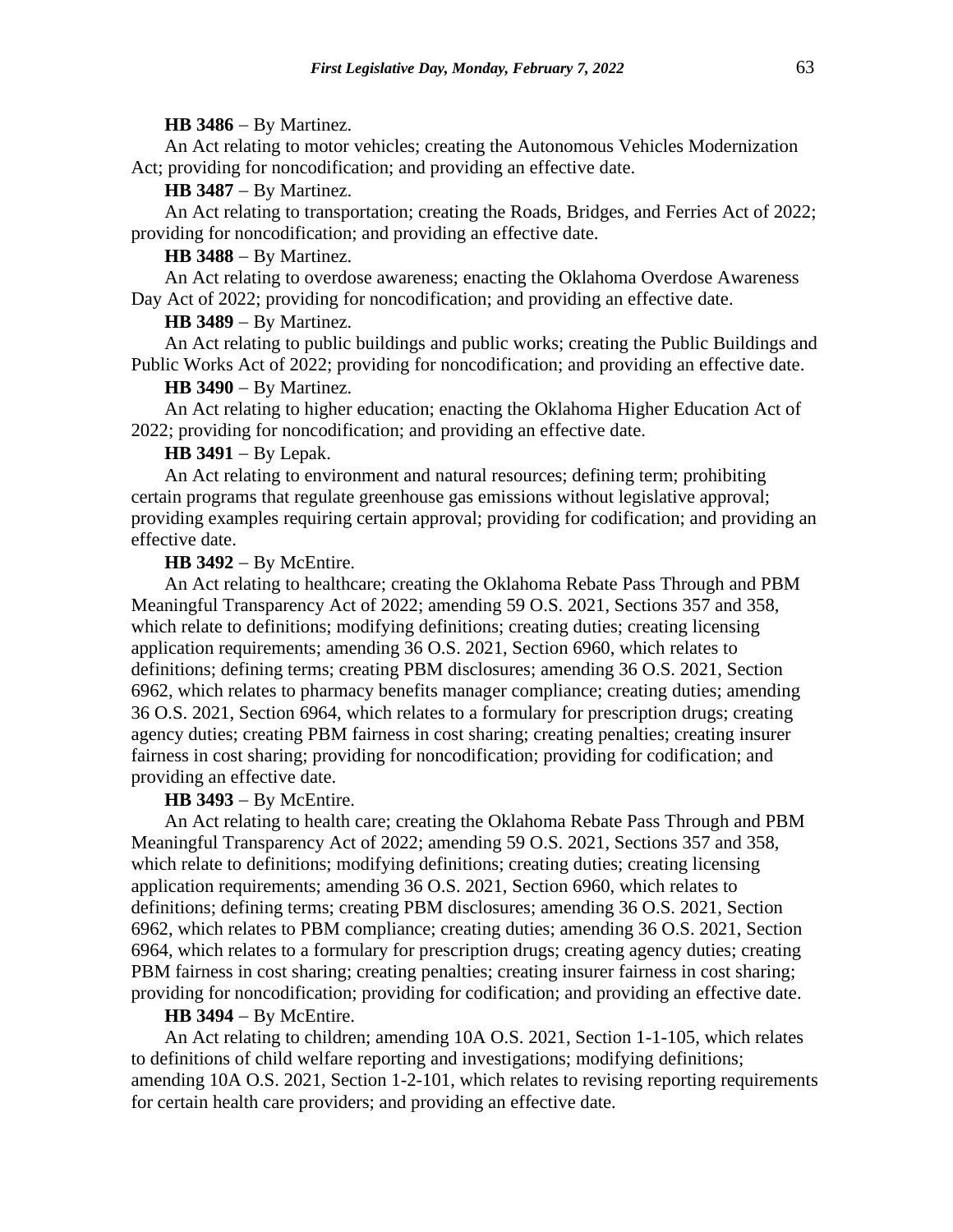# **HB 3495** − By McEntire.

An Act relating to insurance; amending 36 O.S. 2021, Section 1250.5, which relates to acts by an insurer constituting unfair claim settlement practice; modifying acts considered unfair claim settlement practices; and providing an effective date.

## **HB 3496** − By McEntire.

An Act relating to prisons and reformatories; creating the Oklahoma Prisons and Reformatories Act of 2022; providing for noncodification; and providing an effective date.

# **HB 3497** − By McEntire.

An Act relating to pharmacists; amending 59 O.S. 2021, Section 353.1, which relates to definitions; modifying definitions; modifying pharmacists scope of practice; allowing for testing or screening of certain medical conditions; providing conditions; providing guidelines; allowing for dispensing certain drugs; directing the Board of Pharmacy to adopt certain regulations; providing for codification; providing an effective date; and declaring an emergency.

### **HB 3498** − By McEntire.

An Act relating to revenue and taxation; creating the Oklahoma Tax Credit Reform Act; providing for noncodification; and providing an effective date.

### **HB 3499** − By McEntire.

An Act relating to insurance; enacting the Oklahoma State Insurance Act of 2022; providing for noncodification; and providing an effective date.

# **HB 3500** − By McEntire.

An Act relating to schools; creating the Oklahoma Schools Act of 2022; providing for noncodification; and providing an effective date.

# **HB 3501** − By Hardin (David).

An Act relating to motor vehicles; requiring the Department of Public Safety recognize and act upon certain reports of conviction; requiring certain format and information for submission of forms; amending 47 O.S. 2021, Section 6-205.2, which relates to disqualification from driving privileges for certain convictions or acts; defining term; providing for codification; and declaring an emergency.

### **HB 3502** − By Hardin (David).

An Act relating to schools; amending 70 O.S. 2021, Section 10-105, which relates to school attendance; modifying age requirement for compulsory school attendance; and declaring an emergency.

# **HB 3503** − By Hardin (David).

An Act relating to public safety; creating the Oklahoma Public Safety Act of 2022; providing for noncodification; and providing an effective date.

## **HB 3504** − By Provenzano.

An Act relating to health insurance; amending 36 O.S. 2021, Section 6060, which relates to mammography screenings; defining terms; specifying insurance coverage of certain mammograms; and providing an effective date.

# **HB 3505** − By Provenzano.

An Act relating to student loans; amending 24 O.S. 2021, Section 172, which relates to the Oklahoma Student Borrower's Bill of Rights Act; prohibiting student loan servicer from failing to provide certain loan forgiveness information; and providing an effective date.

### **HB 3506** − By Provenzano.

An Act relating to teachers; amending 70 O.S. 2021, Section 6-101.10, which relates to teacher evaluation and professional development; providing exemption from Professional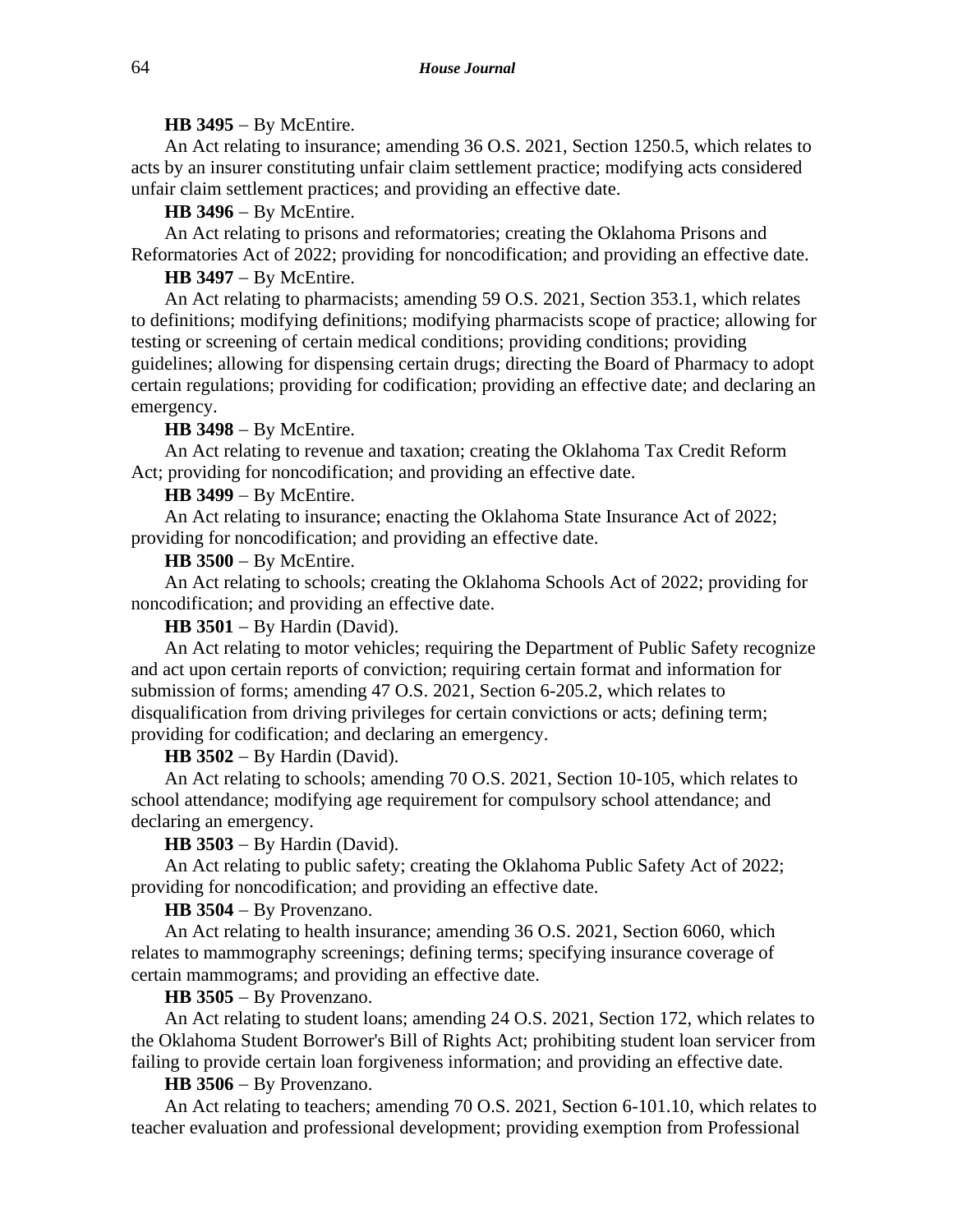Learning Focus for teacher who exceeds certain amount of professional development; and providing an effective date.

### **HB 3507** − By Provenzano.

An Act relating to schools; creating a task force to study feasibility of requiring high school students to complete certain application prior to graduation; providing expiration date; including review of the opportunity to opt out of requirement; providing for membership; providing for naming of co-chairs; requiring appointments by certain date; requiring organizational meeting by certain date; specifying quorum; providing for frequency of meetings; subjecting meetings to the Oklahoma Open Meeting Act; prohibiting compensation or travel reimbursement for members; providing for staff support; requiring submission of certain report by certain date; providing for codification; providing an effective date; and declaring an emergency.

## **HB 3508** − By Provenzano.

An Act relating to teachers; amending 70 O.S. 2021, Section 6-101, which relates to teacher contracts; requiring teacher contract length to be duration of the current fiscal year; mandating teacher contract length for ensuing year to be duration of the ensuing year; establishing contract length for teachers who are not certified; and providing an effective date.

## **HB 3509** − By Provenzano.

An Act relating to pharmacists; authorizing administration of COVID-19 vaccinations; providing qualifications and requirements; providing for codification; and providing an effective date.

## **HB 3510** − By Provenzano.

An Act relating to definitions and general provisions; adopting the Freedom Flag as the official Flag of Remembrance with respect to the events of September 11, 2001; describing flag design; providing for codification; and providing an effective date.

# **HB 3511** − By Munson.

An Act relating to wrongful incarcerations; amending 22 O.S. 2021, Section 19, which relates to procedures for filing petitions for expungement; providing for expedited hearings under certain circumstances; amending 51 O.S. Section 154, which relates to The Governmental Tort Claims Act; modifying scope of certain definition; increasing liability amount for claims of wrongful incarceration; providing for supplemental compensation under certain circumstances; authorizing standard annuity payments; providing guidelines and limitations for standard annuity payments; allowing claimants to obtain group health benefit plan coverage through the Department of Corrections; providing limitations; requiring payment of monthly contribution for coverage; modifying effective dates for certain claims; directing the Department of Corrections to provide certain notice to wrongfully imprisoned persons; providing for the waiver of resident and nonresident tuition, room and board, and mandatory fees for wrongfully incarcerated persons and their children; providing limitation for credit hours; defining term; providing for codification; and providing an effective date.

# **HB 3512** − By McEntire.

An Act relating to insurance; enacting the Oklahoma State Insurance Act of 2022; providing for noncodification; and providing an effective date.

# **HB 3513** − By McEntire.

An Act relating to insurance; enacting the Oklahoma State Insurance Act of 2022; providing for noncodification; and providing an effective date.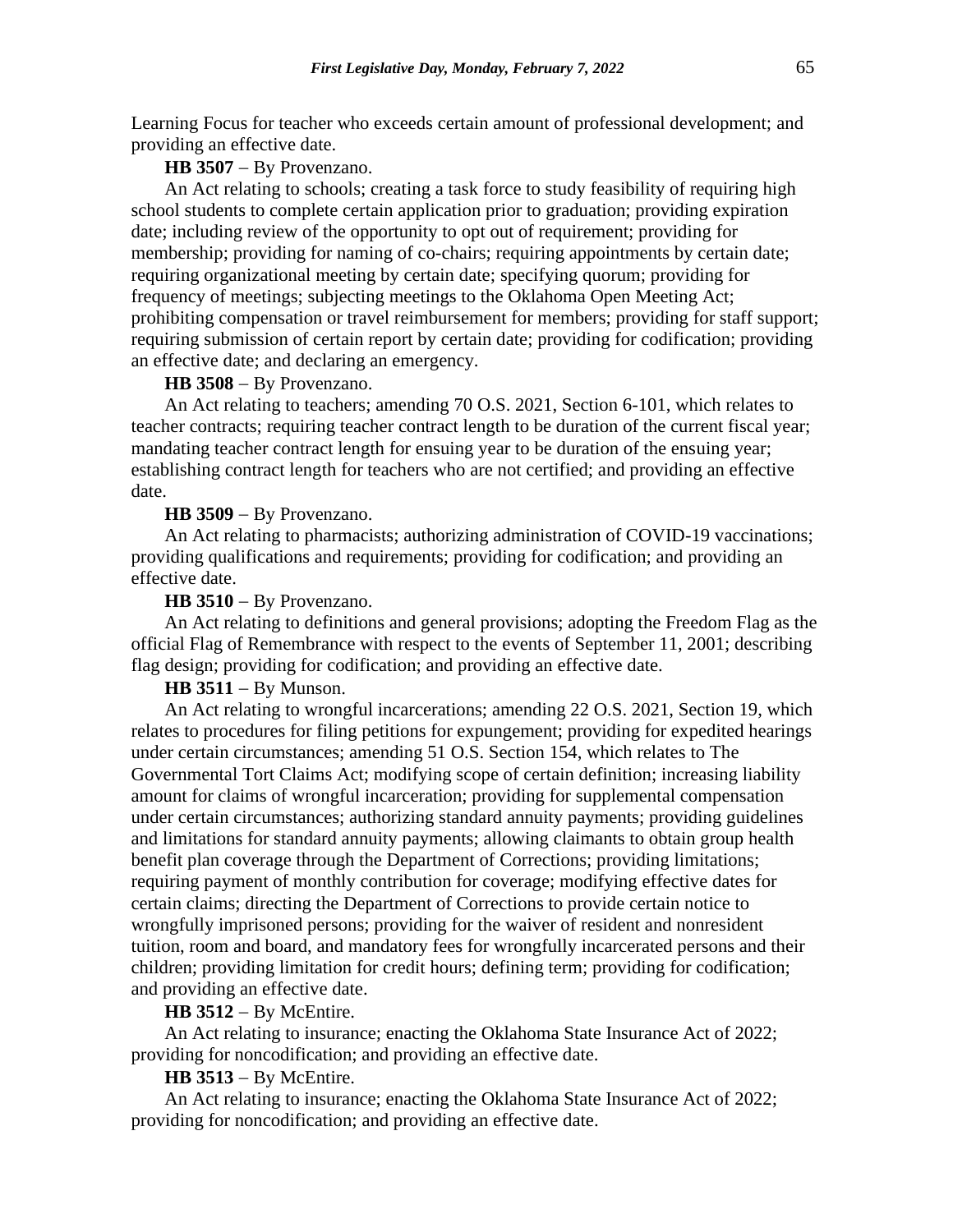## **HB 3514** − By McEntire.

An Act relating to professions and occupations; creating the Professions and Occupations Act of 2022; providing for noncodification; and providing an effective date.

**HB 3515** − By McEntire.

An Act relating to professions and occupations; creating the Professions and Occupations Act of 2022; providing for noncodification; and providing an effective date.

**HB 3516** − By McEntire.

An Act relating to pharmacists; creating the Oklahoma Pharmacists Amendment Act of 2022; providing for noncodification; and providing an effective date.

### **HB 3517** − By McEntire.

An Act relating to Medicaid; repealing 56 O.S. 2021, Sections 4002.1, 4002.2, 4002.3, 4002.4, 4002.5, 4002.6, 4002.7, 4002.8, 4002.9, 4002.10, 4002.11, 4002.12, 4002.13, and 4004, which relate to the Ensuring Access to Medicaid Act; and providing an effective date.

### **HB 3518** − By McEntire.

An Act relating to children; enacting the Child Abuse Prevention Act of 2022; providing for noncodification; and providing an effective date.

### **HB 3519** − By McEntire.

An Act relating to pharmacists; enacting the Oklahoma Pharmacist Amendment Act of 2022; providing for noncodification; and providing an effective date.

**HB 3520** − By Provenzano.

An Act relating to education; creating the Oklahoma Schools Act of 2022; providing for noncodification; and providing an effective date.

**HB 3521** − By Provenzano.

An Act relating to motor vehicles; creating the Commercial Driver License Modification Act; providing for noncodification; and providing an effective date.

**HB 3522** − By Provenzano.

An Act relating to education; creating the Oklahoma Schools Act of 2022; providing for noncodification; and providing an effective date.

## **HB 3523** − By Provenzano.

An Act relating to education; creating the Oklahoma Education Act; providing for noncodification; and providing an effective date.

## **HB 3524** − By Virgin.

An Act relating to children; amending 10A O.S. 2021, Section 2-2-301, which relates to juvenile delinquents; requiring consultation with legal counsel prior to custodial interrogation; requiring custodial interrogation be electronically recorded; prohibiting destruction or alteration of electronic recording; permitting court to order copy of electronic recording in certain circumstances; and providing an effective date.

## **HB 3525** − By Virgin.

An Act relating to legislative transparency; amending 25 O.S. 2021, Section 304, which relates to the Oklahoma Open Meeting Act; modifying exemptions related to the Legislature; amending 51 O.S. 2021, Section 24A.3, which relates to the Oklahoma Open Records Act; modifying exemption related to Legislature and legislators; and providing an effective date.

# **HB 3526** − By Virgin.

An Act relating to revenue and taxation; amending 68 O.S. 2021, Section 2357.43, which relates to the earned income tax credit; increasing percent of earned income tax credit allowed; and providing an effective date.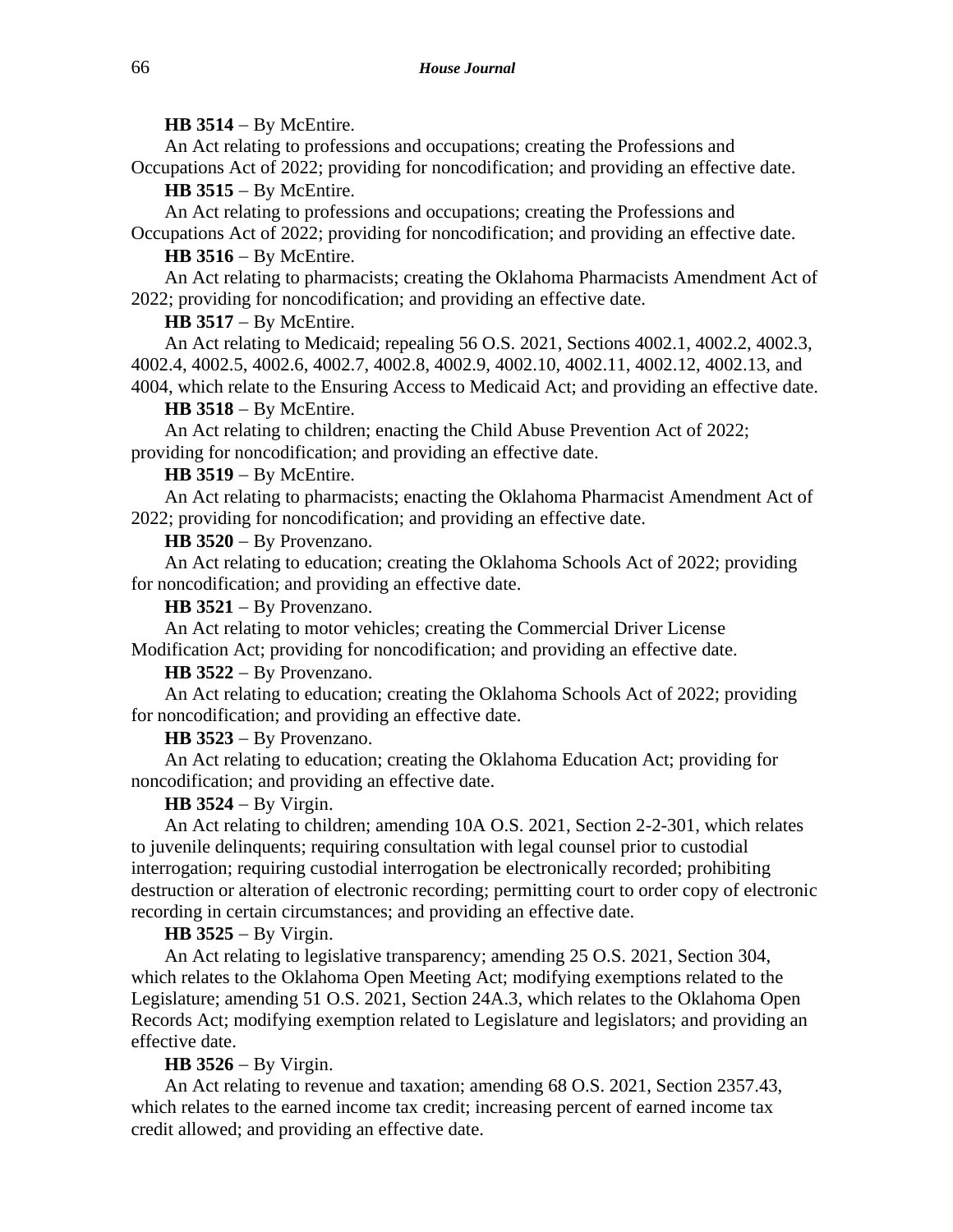#### **HB 3527** − By Virgin.

An Act relating to parole; providing parole eligibility for prisoners under certain circumstances; directing the Pardon and Parole Board to consider certain factors during parole hearings; defining term; providing for codification; and providing an effective date.

### **HB 3528** − By Virgin.

An Act relating to civil procedure; enacting the Oklahoma Farmland and Wealth Preservation Act; defining terms; providing applicability and relation to other law; providing service and notice requirements; providing requirements for court-appointed commissioners; providing guidance for determination of value; providing guidelines for cotenant buyout; providing partition alternatives; providing considerations for partition in kind; providing court may order an open-market sale, sealed bids, or an auction of partition by sale properties; requiring a report of open-market sale; providing for real estate broker for open-market sale; providing required information that must be included in a report of open-market sale; providing for uniformity of application and construction; providing relation to the Electronic Signatures in Global and National Commerce Act; providing for codification; and providing an effective date.

# **HB 3529** − By Virgin.

An Act relating to revenue and taxation; amending 68 O.S. 2021, Section 2358, which relates to Oklahoma taxable income and Oklahoma adjusted gross income; modifying provisions for exemption of certain capital gains; modifying reference to taxable years; providing exception for certain livestock; providing for exemption based upon treatment of assets for purposes of federal income taxation; and providing an effective date.

**HB 3530** − By Hardin (David).

An Act relating to public health and safety; amending 63 O.S. 2021, Section 427.3, which relates to the Oklahoma Medical Marijuana Authority; providing for local law enforcement programs; and declaring an emergency.

# **HB 3531** − By McEntire.

An Act relating to banks and trusts; creating the Oklahoma Banks and Trusts Reform Act; providing for noncodification; and providing an effective date.

#### **HB 3532** − By McEntire.

An Act relating to inebriates; enacting the Oklahoma Inebriates Act of 2022; providing for noncodification; and providing an effective date.

# **HB 3533** − By McEntire.

An Act relating to inebriates; enacting the Oklahoma Inebriates Act of 2022; providing for noncodification; and providing an effective date.

#### **HB 3534** − By McEntire.

An Act relating to insurance; enacting the Oklahoma State Insurance Act of 2022; providing for noncodification; and providing an effective date.

#### **HB 3535** − By McEntire.

An Act relating to alcoholic beverages; enacting the Oklahoma Liquor Act of 2022; providing for noncodification; and proving an effective date.

#### **HB 3536** − By McEntire.

An Act relating to alcoholic beverages; enacting the Oklahoma Liquor Act of 2022; providing for noncodification; and proving an effective date.

#### **HB 3537** − By McEntire.

An Act relating to alcoholic beverages; enacting the Oklahoma Liquor Act of 2022; providing for noncodification; and providing an effective date.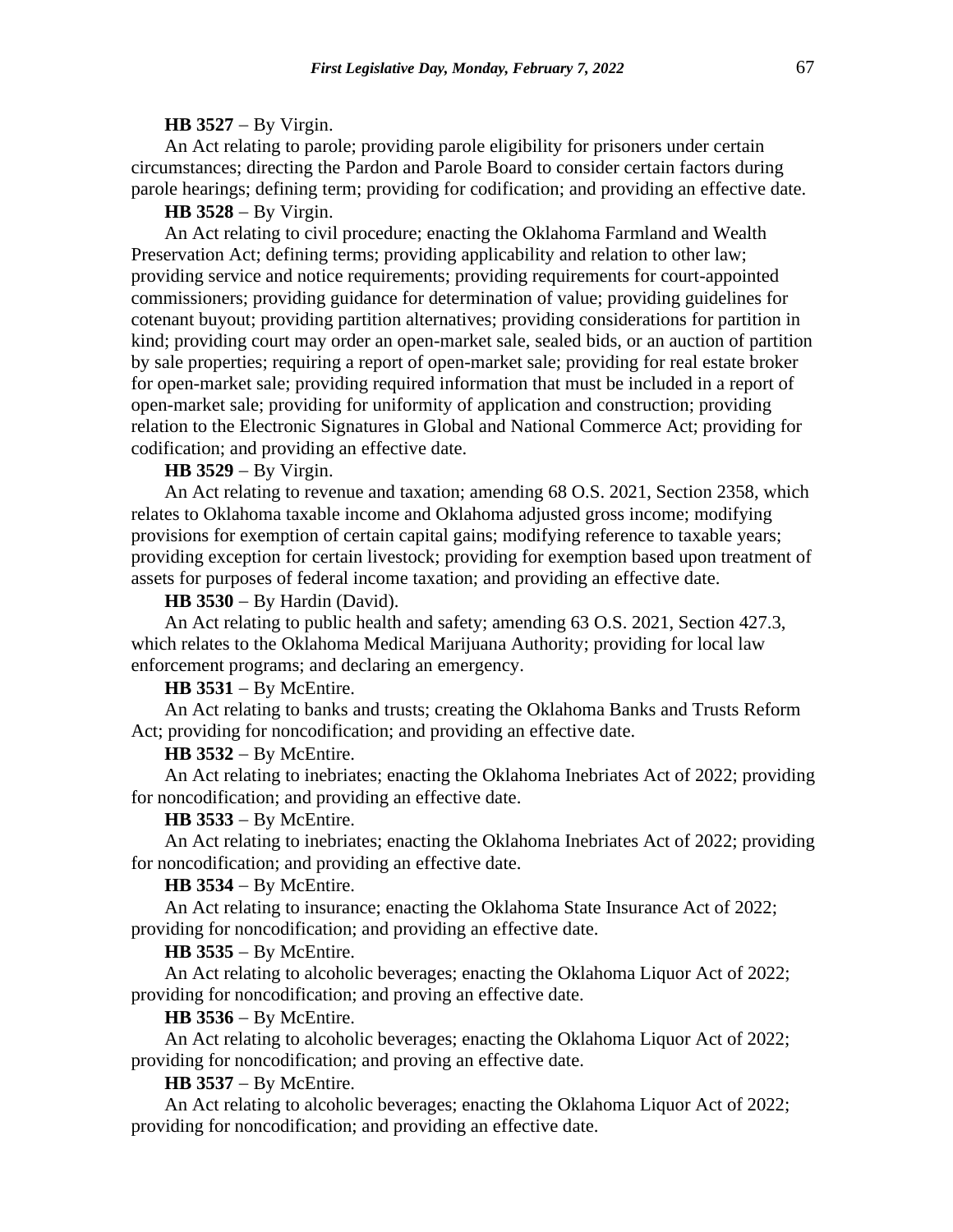### **HB 3538** − By McEntire.

An Act relating to alcoholic beverages; enacting the Oklahoma Liquor Act of 2022; providing for noncodification; and providing an effective date.

**HB 3539** − By Caldwell (Chad).

An Act relating to elections; creating the School Board Elections Act; providing for noncodification; and providing an effective date.

**HB 3540** − By Caldwell (Chad).

An Act relating to physician assistants; amending 63 O.S. 2021, Section 1-317, which relates to death certificates; permitting physician assistants to sign the medical certification of a death certificate; and providing an effective date.

**HB 3541** − By Caldwell (Chad).

An Act relating to civil procedure; amending 12 O.S. 2021, Section 1190, which relates to garnishment fees; increasing fee amount; clarifying procedure; and providing an effective date.

**HB 3542** − By Caldwell (Chad).

An Act relating to higher education; enacting the Student and Administration Equality Act; defining terms; mandating procedural protections for students and student organizations in university disciplinary proceedings; creating a cause of action for violation of rights of students and student organizations under this act; limiting the time in which suits under this act may be brought; providing for codification; and providing an effective date.

**HB 3543** − By Caldwell (Chad).

An Act relating to higher education; enacting the First Amendment Training for Higher Education Administrators Act; providing for noncodification; and providing an effective date.

# **HB 3544** − By Caldwell (Chad).

An Act relating to public health and safety; amending 63 O.S. 2021, Section 426, which relates to the apportionment of the excise tax on medical marijuana; modifying apportionment for specified fiscal year; providing for apportionments to Oklahoma State University College of Osteopathic Medicine Revolving Fund and the Trauma Care Assistance Revolving Fund; providing an effective date; and declaring an emergency.

**HB 3545** − By Caldwell (Chad).

An Act relating to charter schools; creating the Oklahoma Charter Schools Act of 2022; providing for noncodification; and providing an effective date.

**HB 3546** − By Caldwell (Chad).

An Act relating to state government; amending 74 O.S. 2021, Section 20i, which relates to legal representation of agency; prohibiting certain attorneys from being voting members of boards or commissions; and providing an effective date.

**HB 3547** − By Caldwell (Chad).

An Act relating to motor vehicles; creating the Motor Vehicle Efficiency Act; providing for noncodification; and providing an effective date.

**HB 3548** − By Caldwell (Chad).

An Act relating to banks and trust companies; creating the Oklahoma Savings Promotions Reform Act of 2022; providing for noncodification; and providing an effective date.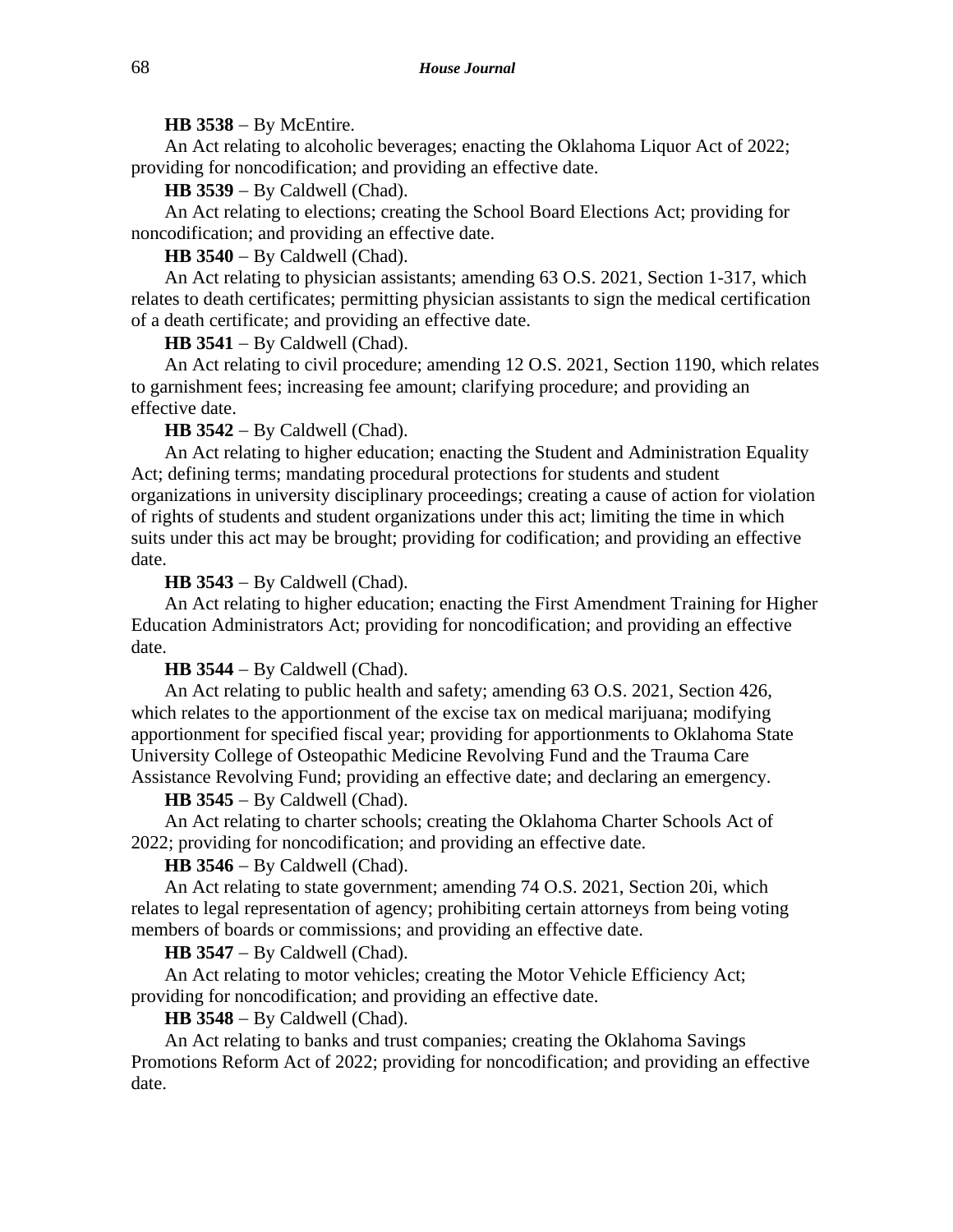#### **HB 3549** − By Caldwell (Chad).

An Act relating to elections; creating the Electoral College Act of 2022; providing for noncodification; and providing an effective date.

**HB 3550** − By Caldwell (Chad).

An Act relating to higher education; amending 70 O.S. 2021, Section 2606, which relates to the Oklahoma Higher Learning Access Program; creating an alternative payback program; specifying requirements of program; directing the Oklahoma State Regents for Higher Education to oversee the alternative payback program; and providing an effective date.

**HB 3551** − By Caldwell (Chad).

An Act relating to crimes and punishments; creating the Crimes and Punishments Act of 2022; providing for noncodification; and providing an effective date.

#### **HB 3552** − By Caldwell (Chad).

An Act relating to education; creating the Oklahoma Education Act; providing for noncodification; and providing an effective date.

**HB 3553** − By Caldwell (Chad).

An Act relating to education; creating the Oklahoma Schools Act; providing for noncodification; and providing an effective date.

**HB 3554** − By Caldwell (Chad).

An Act relating to education; creating the 2022 Education Act; providing for noncodification; and providing an effective date.

**HB 3555** − By Caldwell (Chad).

An Act relating to license plates; creating the License Plate Modernization Act; providing for noncodification; and providing an effective date.

**HB 3556** − By McEntire.

An Act relating to alcoholic beverages; enacting the Oklahoma Alcohol Act of 2022; providing for noncodification; and proving an effective date.

**HB 3557** − By McEntire.

An Act relating to alcoholic beverages; enacting the Oklahoma Alcohol Act of 2022; providing for noncodification; and providing an effective date.

#### **HB 3558** − By McEntire.

An Act relating to alcoholic beverages; enacting the Oklahoma Alcohol Act of 2022; providing for noncodification; and providing an effective date.

## **HB 3559** − By McEntire.

An Act relating to alcoholic beverages; enacting the Oklahoma Alcohol Act of 2022; providing for noncodification; and providing an effective date.

### **HB 3560** − By McEntire.

An Act relating to mental health; enacting the Oklahoma Mental Health Act of 2022; providing for noncodification; and providing an effective date.

## **HB 3561** − By McEntire.

An Act relating to mental health; enacting the Oklahoma Mental Health Act of 2022; providing for noncodification; and providing an effective date.

# **HB 3562** − By McEntire.

An Act relating to mental health; enacting the Oklahoma Mental Health Act of 2022; providing for noncodification; and providing an effective date.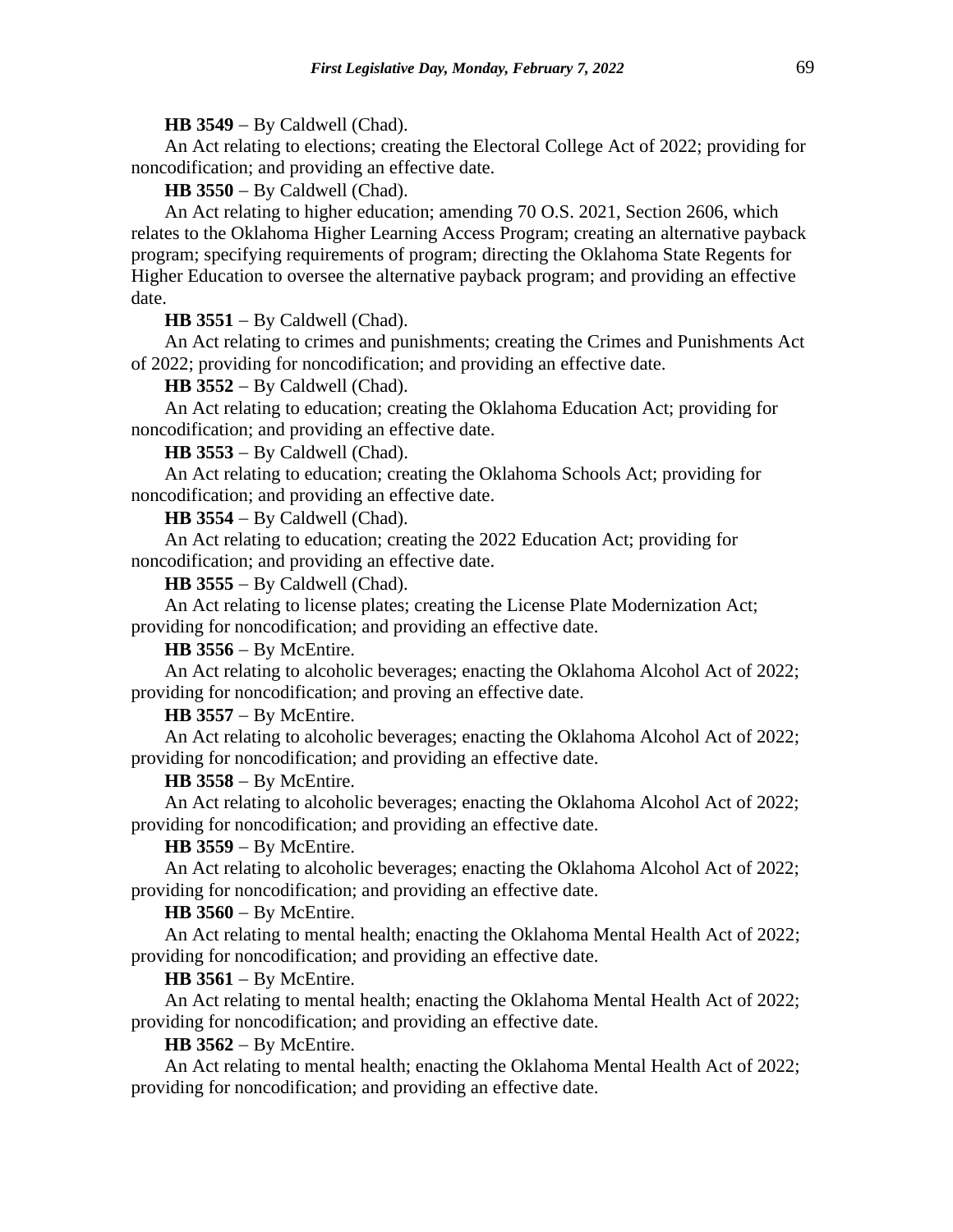#### **HB 3563** − By McEntire.

An Act relating to mental health; enacting the Oklahoma Mental Health Act of 2022; providing for noncodification; and providing an effective date.

# **HB 3564** − By McBride.

An Act relating to teachers; amending 70 O.S. 2021, Section 698.1, which relates to teacher preparation scholarships; creating the Oklahoma Future Teacher Scholarship and Employment Incentive Program; describing program purpose; providing program eligibility criteria; including payment of specified costs and fees; listing scholarship amounts for participants; specifying maximum scholarship amount per participant; modifying membership and duties of certain committee; setting minimum years of teaching for program; listing standards for program participants; providing for incentive payments after graduation and upon certain employment; providing annual amount of incentive and including incentive cap; requiring execution of certain agreements; declaring certain participants ineligible for program; authorizing Chancellor to contract with certain entities; permitting reduction in payments if funds are insufficient; allowing funds to be set aside at certain time; authorizing use of funds for program administration; providing an effective date; and declaring an emergency.

# **HB 3565** − By McBride.

An Act relating to teachers; providing a one-time bonus for certified classroom teachers employed by a public school district; setting date for receipt of bonus; defining term; providing for pro-rated bonuses in certain circumstances; excluding bonus from calculation of salary and retirement; providing for noncodification; providing an effective date; and declaring an emergency.

#### **HB 3566** − By McBride.

An Act relating to the Corporation Commission; creating the Energy-Utilities Yearly Emergency Plan and Update Act; providing for noncodification; and providing an effective date.

#### **HB 3567** − By McBride.

An Act relating to the Office of Management and Enterprise Services; making an appropriation; specifying amount; stating purpose; providing an effective date; and declaring an emergency.

# **HB 3568** − By McBride.

An Act relating to revenue and taxation; amending 68 O.S. 2021, Section 1001, which relates to gross production tax; creating exemption for certain secondary recovery projects; limiting exemption under certain circumstances; defining terms; authorizing Corporation Commission to promulgate rules; providing procedure to qualify for exemption; creating exemption for certain production enhancement projects; allowing a refund for certain projects; defining terms; prescribing refund procedure; providing an effective date; and declaring an emergency.

### **HB 3569** − By McBride.

An Act relating to the Grand River Dam Authority; amending 82 O.S. 2021, Section 862.1, which relates to Grand River Dam Authority exemptions; providing for certain Open Records Act exemptions; and providing an effective date.

## **HB 3570** − By McBride.

An Act relating to cities and towns; amending 11 O.S. 2021, Section 41-101, which relates to survey and plat for subdivisions or proposed municipality; establishing that a preliminary or final plat application in conformity to zoning, engineering codes, ordinances,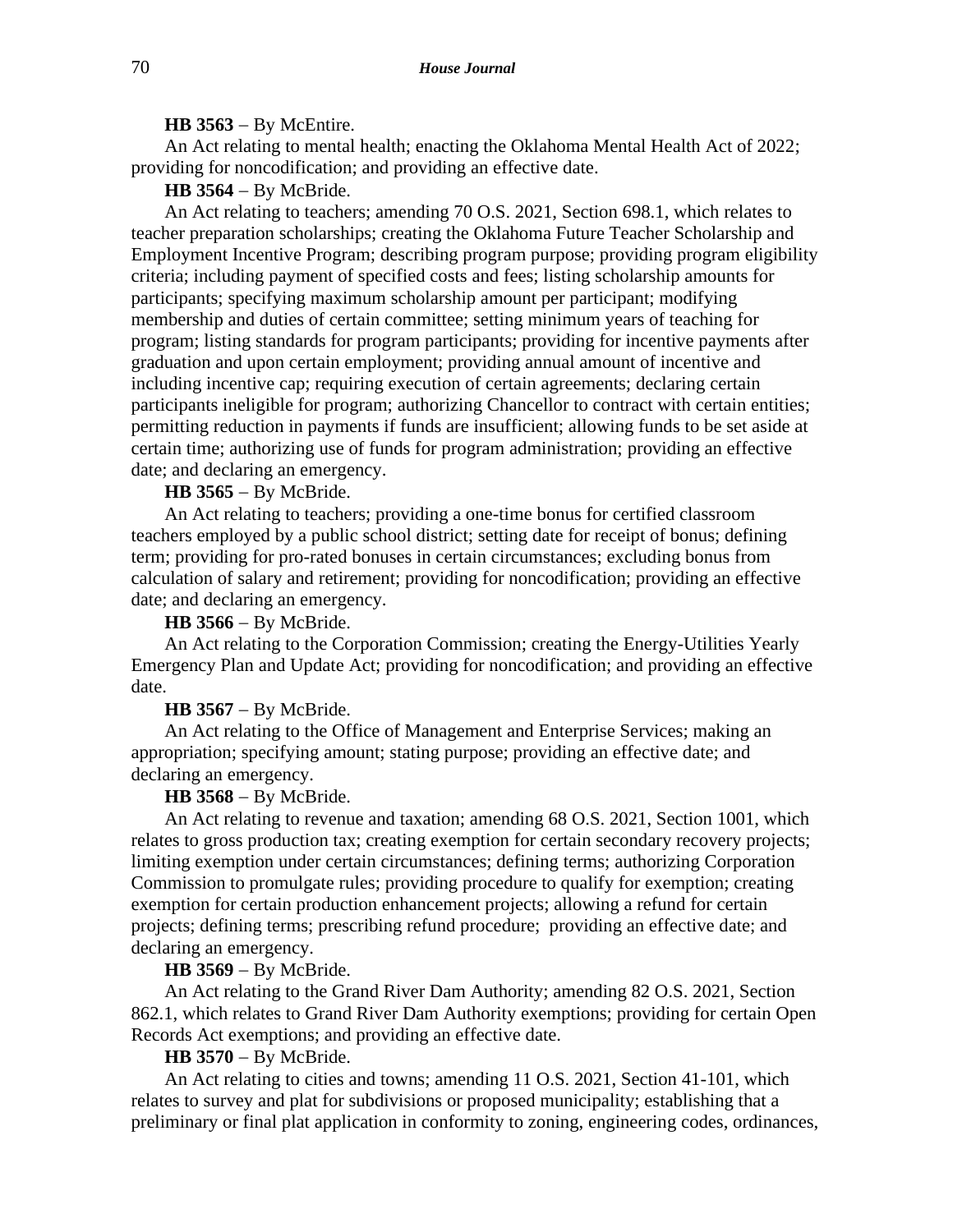regulations, and criteria shall be approved; mandating approval for application variances or exemptions that do not result in harm to public health, safety, or general welfare; and providing an effective date.

**HB 3571** − By McBride.

An Act relating to the Oklahoma Capitol Improvement Authority; authorizing issuance of obligations; providing for authorized use of proceeds; providing for net proceeds amount; authorizing acquisition of title to certain assets by Oklahoma Capitol Improvement Authority; providing for transfer of title upon redemption or defeasance; authorizing Oklahoma Capitol Improvement Authority to borrow monies on credit of certain income or revenues; authorizing capitalization of interest for prescribed period of time; stating legislative intent with respect to appropriation of funds to the Office of Management and Enterprise Services; providing for payment of professional fees and costs; authorizing issuance of obligations in one or more series; authorizing engagement of certain professional services; providing for competitive or negotiated sale of obligations; providing for agreements with credit enhancers or liquidity providers; prescribing final maturity; authorizing use of interest for certain purposes; providing for exemption from state and local taxation; providing for investment of funds; providing for restrictions; providing for applicability of certain statutory provisions; imposing time limit for issuance of obligations; providing for effect of termination of issuing capacity on previously issued obligations; providing for codification; and providing an effective date.

**HB 3572** − By McBride.

An Act relating to professions and occupations; creating the Professions and Occupations Modernization Act of 2022; providing for noncodification; and providing an effective date.

**HB 3573** − By McBride.

An Act relating to motor vehicles; amending 47 O.S. 2021, Section 1135.5, which relates to special license plates; creating the Ally's House License Plate; providing for design and issue; authorizing certain licensing agreement; providing for payment; and providing an effective date.

**HB 3574** − By McBride.

An Act relating to nuisances; enacting the Oklahoma Nuisances Act of 2022; providing for noncodification; and providing an effective date.

# **HB 3575** − By McBride.

An Act relating to the federal government; enacting the Federal Government Powers Review Act of 2022; providing for noncodification; and providing an effective date.

## **HB 3576** − By McBride.

An Act relating to utility lines; creating the Utility Lines Modernization Act; providing for noncodification; and providing an effective date.

## **HB 3577** − By McBride.

An Act relating to state capital and capitol building; creating the State Capital Act of 2022; providing for noncodification; and providing an effective date.

#### **HB 3578** − By McBride.

An Act relating to environment and natural resources; creating the Environment and Natural Resources Modernization Act; providing for noncodification; and providing an effective date.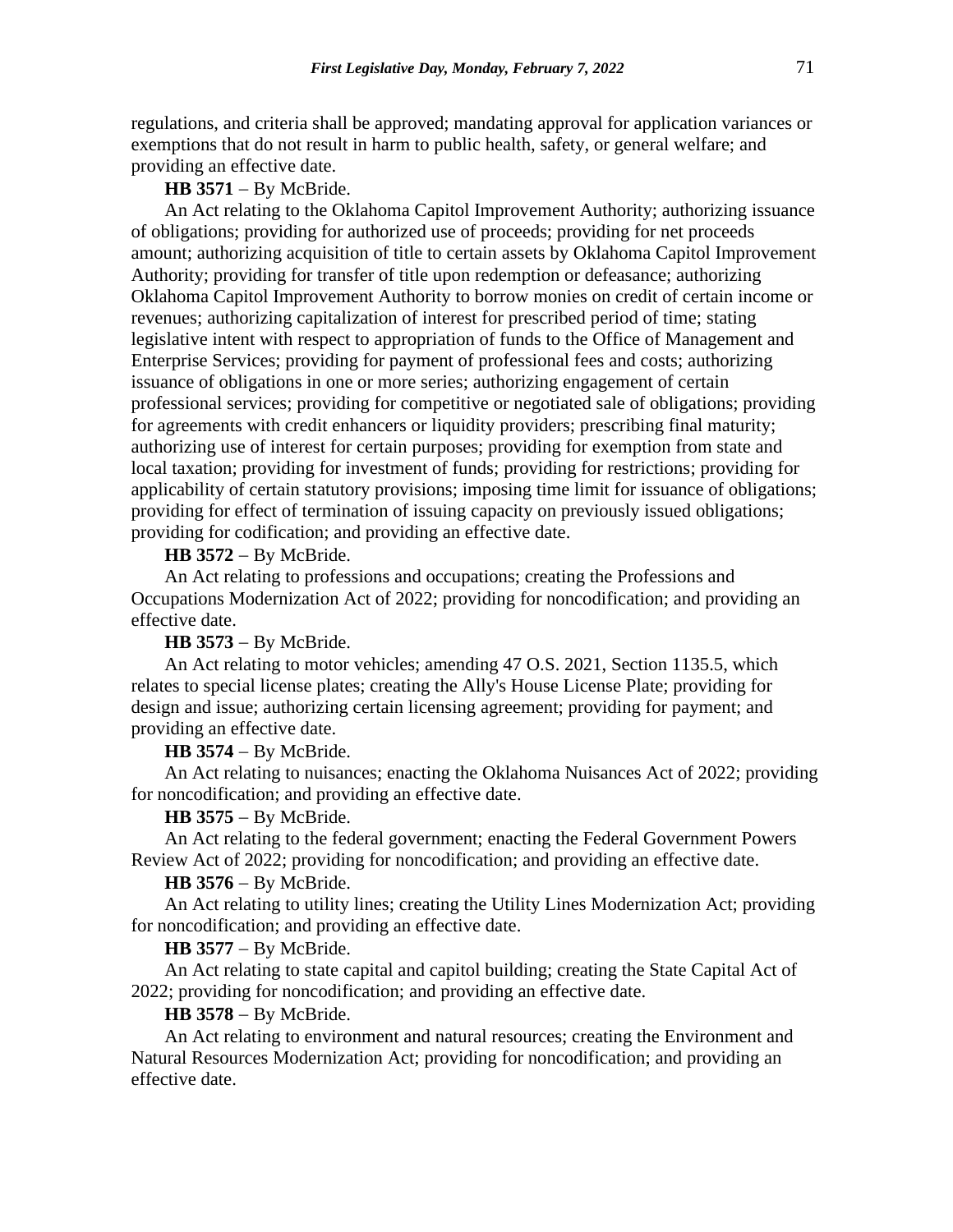## **HB 3579** − By McBride.

An Act relating to environment and natural resources; creating the Environment and Natural Resources Reform Act; providing for noncodification; and providing an effective date.

**HB 3580** − By McBride.

An Act relating to state capital and capitol building; creating the State Capital Act of 2022; providing for noncodification; and providing an effective date.

**HB 3581** − By McBride.

An Act relating to the Corporation Commission; creating the Corporation Commission Modification Act; providing for noncodification; and providing an effective date.

## **HB 3582** − By McBride.

An Act relating to labor; creating the Labor Act of 2022; providing for noncodification; and providing an effective date.

## **HB 3583** − By McBride.

An Act relating to oil and gas; enacting the Oklahoma Oil and Gas Act of 2022; providing for noncodification; and providing an effective date.

### **HB 3584** − By McBride.

An Act relating to oil and gas; enacting the Oklahoma Oil and Gas Act of 2022; providing for noncodification; and providing an effective date.

# **HB 3585** − By McBride.

An Act relating to oil and gas; enacting the Oklahoma Oil and Gas Act of 2022; providing for noncodification; and providing an effective date.

**HB 3586** − By McBride.

An Act relating to professions and occupations; creating the Professions and Occupations Act of 2022; providing for noncodification; and providing an effective date.

# **HB 3587** − By McBride.

An Act relating to property; enacting the Oklahoma Property Act of 2022; providing for noncodification; and providing an effective date.

# **HB 3588** − By McBride.

An Act relating to railroads; creating the Railroad Modernization Act; providing for noncodification; and providing an effective date.

## **HB 3589** − By McBride.

An Act relating to transportation; creating the Roads and Bridges Reform Act; providing for noncodification; and providing an effective date.

## **HB 3590** − By McBride.

An Act relating to cities and towns; enacting the Oklahoma Cities and Towns Act of 2022; providing for noncodification; and providing an effective date.

## **HB 3591** − By McBride.

An Act relating to cities and towns; enacting the Oklahoma Cities and Towns Act of 2022; providing for noncodification; and providing an effective date.

## **HB 3592** − By McBride.

An Act relating to cities and towns; enacting the Oklahoma Cities and Towns Act of 2022; providing for noncodification; and providing an effective date.

## **HB 3593** − By McBride.

An Act relating to public buildings and public works; creating the Public Buildings and Public Works Act of 2022; providing for noncodification; and providing an effective date.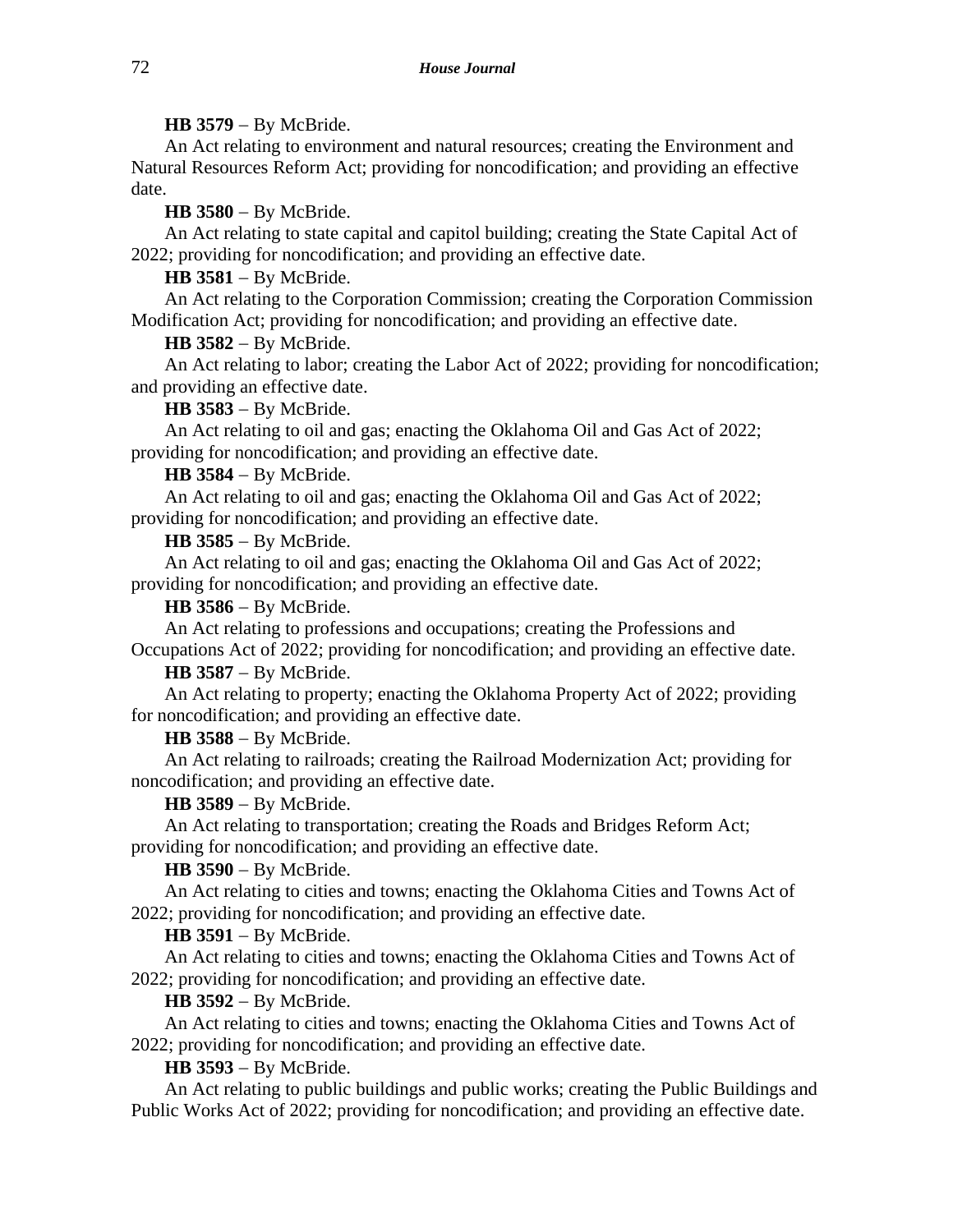## **HB 3594** − By McBride.

An Act relating to public buildings and public works; creating the Public Buildings and Public Works Act of 2022; providing for noncodification; and providing an effective date.

## **HB 3595** − By McBride.

An Act relating to the Corporation Commission; creating the Corporation Commission Reform Act; providing for noncodification; and providing an effective date.

# **HB 3596** − By McBride.

An Act relating to the Corporation Commission; creating the Corporation Commission Modernization Act; providing for noncodification; and providing an effective date.

## **HB 3597** − By McBride.

An Act relating to cities and towns; amending 11 O.S. 2021, Section 43-103, which relates to buildings and zoning; clarifying the procedure for when a conflict exists between municipal zoning laws and comprehensive plans; specifying that comprehensive plans shall not be legally binding; establishing that applications for rezoning that conform to comprehensive plans shall be approved except in specified instances; and providing an effective date.

## **HB 3598** − By McBride.

An Act relating to public buildings and public works; creating the Public Buildings and Public Works Act of 2022; providing for noncodification; and providing an effective date.

# **HB 3599** − By McBride.

An Act relating to education; creating the Oklahoma Education Act of 2022; providing for noncodification; and providing an effective date.

**HB 3600** − By McBride.

An Act relating to education; creating the Oklahoma Education Act; providing for noncodification; and providing an effective date.

## **HB 3601** − By McBride.

An Act relating to education; creating the State Education Act of 2022; providing for noncodification; and providing an effective date.

# **HB 3602** − By McBride.

An Act relating to education; creating the Education Act of 2022; providing for noncodification; and providing an effective date.

### **HB 3603** − By McBride.

An Act relating to education; creating the 2022 Education Act; providing for noncodification; and providing an effective date.

## **HB 3604** − By McBride.

An Act relating to education; creating the 2022 Oklahoma Education Act; providing for noncodification; and providing an effective date.

# **HB 3605** − By McEntire.

An Act relating to poor persons; enacting the Oklahoma Poor Persons Reform Act of 2022; providing for noncodification; and providing an effective date.

# **HB 3606** − By McEntire.

An Act relating to poor persons; enacting the Oklahoma Poor Persons Reform Act of 2022; providing for noncodification; and providing an effective date.

## **HB 3607** − By McEntire.

An Act relating to poor persons; enacting the Oklahoma Poor Persons Reform Act of 2022; providing for noncodification; and providing an effective date.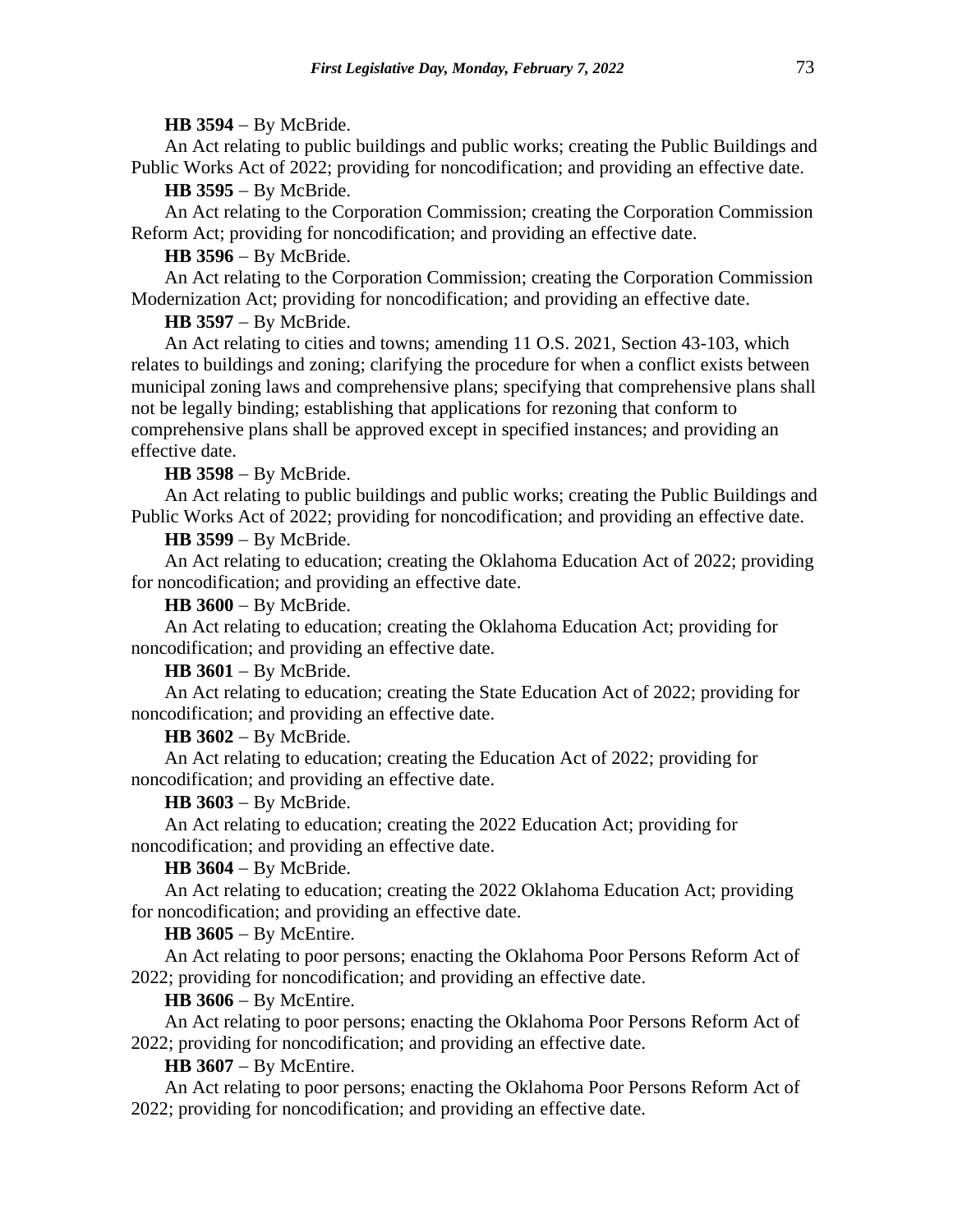## **HB 3608** − By McEntire.

An Act relating to poor persons; enacting the Oklahoma Poor Persons Reform Act of 2022; providing for noncodification; and providing an effective date.

**HB 3609** − By McEntire.

An Act relating to professions and occupations; creating the Professions and Occupations Reform Act; providing for noncodification; and providing an effective date.

# **HB 3610** − By McEntire.

An Act relating to professions and occupations; creating the Professions and Occupations Reform Act; providing for noncodification; and providing an effective date.

## **HB 3611** − By McEntire.

An Act relating to prisons and reformatories; creating the Oklahoma Prisons and Reformatories Act of 2022; providing for noncodification; and providing an effective date.

## **HB 3612** − By McEntire.

An Act relating to the Oklahoma Health Care Authority; setting policy; creating budget requirement; specifying methods; providing for codification; and providing an effective date.

## **HB 3613** − By McEntire.

An Act relating to property; enacting the Oklahoma Property Act of 2022; providing for noncodification; and providing an effective date.

## **HB 3614** − By McEntire.

An Act relating to property; enacting the Oklahoma Property Act of 2022; providing for noncodification; and providing an effective date.

**HB 3615** − By McEntire.

An Act relating to public health; enacting the Oklahoma Public Health Reform Act of 2022; providing for noncodification; and providing an effective date.

# **HB 3616** − By McEntire.

An Act relating to public health; enacting the Oklahoma Public Health Reform Act of 2022; providing for noncodification; and providing an effective date.

# **HB 3617** − By McEntire.

An Act relating to public health; enacting the Oklahoma Public Health Reform Act of 2022; providing for noncodification; and providing an effective date.

# **HB 3618** − By McEntire.

An Act relating to public health; enacting the Oklahoma Public Health Reform Act of 2022; providing for noncodification; and providing an effective date.

## **HB 3619** − By McEntire.

An Act relating to records; enacting the Oklahoma Records Management Act of 2022; providing for noncodification; and providing an effective date.

## **HB 3620** − By McEntire.

An Act relating to records; enacting the Oklahoma Records Management Act of 2022; providing for noncodification; and providing an effective date.

# **HB 3621** − By Virgin.

An Act relating to revenue and taxation; defining terms; exempting the sale of food and food ingredients from sales tax; authorizing the Oklahoma Tax Commission to promulgate rules; amending 68 O.S. 2021, Sections 1370, 1370.1, 1370.2, 1370.2A, 1370.4, 1370.5, 1370.6, 1370.7, 1370.8 and 2701, which relate to sales tax; permitting certain county sales tax levy; permitting certain municipal sales tax levy; updating references; expanding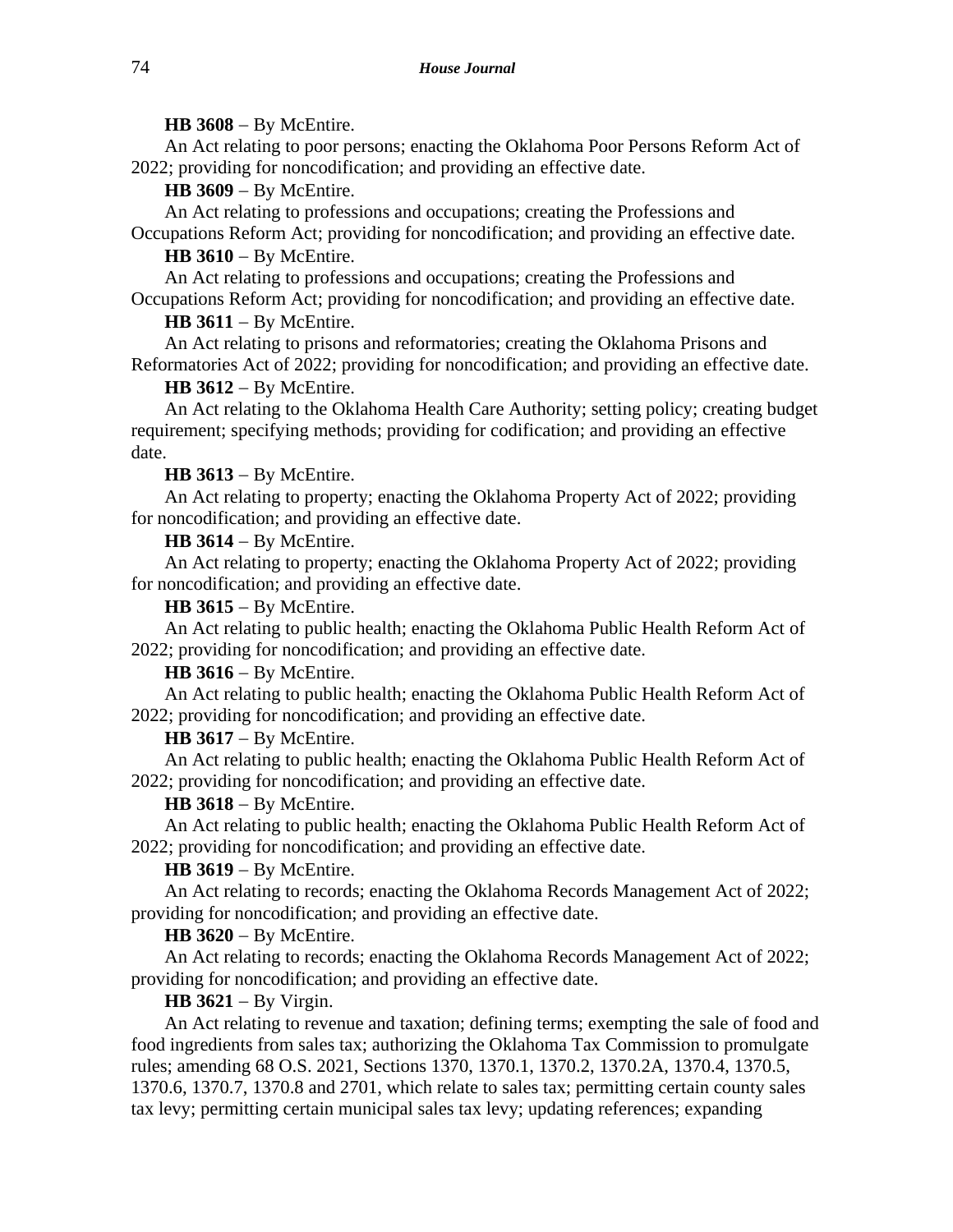municipalities' authority to tax; providing for codification; providing an effective date; and declaring an emergency.

**HB 3622** − By Virgin.

An Act relating to revenue and taxation; amending 68 O.S. 2021, Section 5011, which relates to sales tax relief; increasing relief amount; and providing an effective date.

**HB 3623** − By Virgin.

An Act relating to organ donation; amending 63 O.S. 2021, Section 2211, which relates to driver license organ donation procedures; modifying procedures to become an organ donor; and providing an effective date.

**HB 3624** − By McEntire.

An Act relating to trusts and pools; creating the Oklahoma Trusts and Pools Reform Act; providing for noncodification; and providing an effective date.

**HB 3625** − By McEntire.

An Act relating to trusts and pools; creating the Oklahoma Trusts and Pools Reform Act; providing for noncodification; and providing an effective date.

**HB 3626** − By McEntire.

An Act relating to workers' compensation; enacting the Oklahoma Workers' Compensation Policy Act of 2022; providing for noncodification; and providing an effective date.

**HB 3627** − By McEntire.

An Act relating to workers' compensation; enacting the Oklahoma Workers' Compensation Policy Act of 2022; providing for noncodification; and providing an effective date.

**HB 3628** − By McEntire.

An Act relating to workers' compensation; enacting the Oklahoma Workers' Compensation Mental Health Act of 2022; providing for noncodification; and providing an effective date.

**HB 3629** − By McEntire.

An Act relating to workers' compensation; enacting the Oklahoma Workers' Compensation Mental Health Act of 2022; providing for noncodification; and providing an effective date.

**HB 3630** − By Virgin.

An Act relating to criminal justice; creating the Oklahoma Criminal Justice Act of 2022; providing for noncodification; and providing an effective date.

**HB 3631** − By Virgin.

An Act relating to health care; enacting the Oklahoma Health Care Reform Act of 2022; providing for noncodification; and providing an effective date.

**HB 3632** − By Virgin.

An Act relating to health care; enacting the Oklahoma Health Care Reform Act of 2022; providing for noncodification; and providing an effective date.

#### **HB 3633** − By Virgin.

An Act relating to economic development; enacting the Economic Development Act of 2022; providing for noncodification; and providing an effective date.

**HB 3634** − By Fetgatter.

An Act relating to medical marijuana; amending 63 O.S. 2021, Sections 427.2, 427.14 and 427.16, which relate to the Oklahoma Medical Marijuana and Patient Protection Act; adding definition; modifying certain definition; adding medical marijuana wholesaler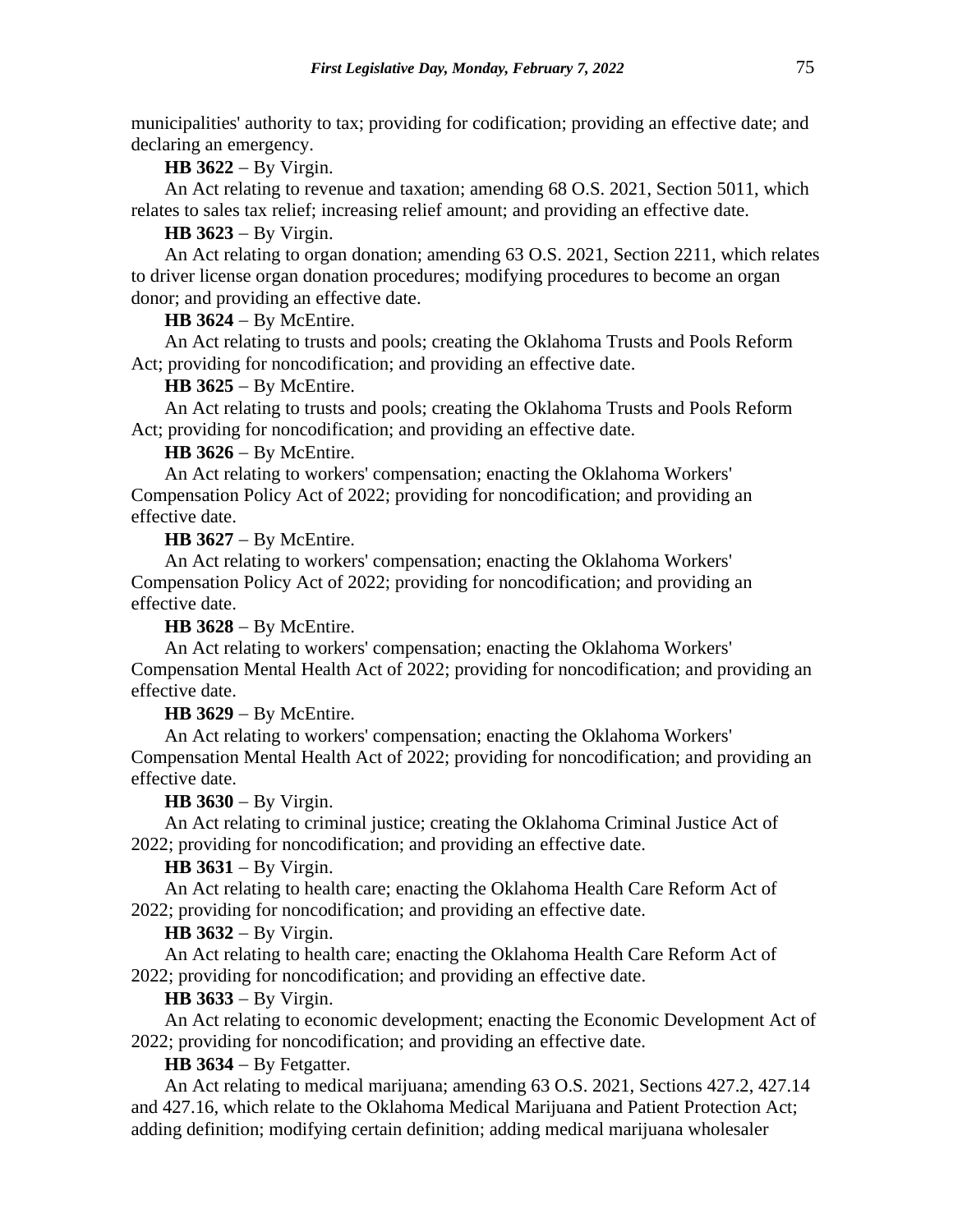license; providing for the issuance of medical marijuana wholesaler licenses; modifying transporter requirements to allow wholesaler licensees to contract with other businesses; stating storage security requirements for wholesaler licensees; requiring wholesaler licensees to utilize seed-to-sale tracking; providing requirements for warehousing medical marijuana products; and providing an effective date.

**HB 3635** − By Lepak.

An Act relating to revenue and taxation; amending 68 O.S. 2021, Section 2355, which relates to the levy of income tax on individuals, corporations and other entities; modifying rate of income tax for individuals; providing for decrease in rate based on certain conditions related to appropriations authority as determined at February meetings of the State Board of Equalization; prescribing procedures for determinations of conditions pursuant to which income tax rate decreases authorized; providing for successive reductions until income tax rate equals zero; amending 68 O.S. 2021, Section 2358, which relates to Oklahoma taxable income and Oklahoma adjusted gross income; modifying standard deduction amounts based on filing status for certain income tax year; and providing an effective date.

### **HB 3636** − By Dempsey.

An Act relating to waters and water rights; prohibiting the Oklahoma Water Resources Board from approving or permitting the construction of dams on Glover River; providing for codification; and providing an effective date.

**HB 3637** − By Dempsey.

An Act relating to revenue and taxation; amending 68 O.S. 2021, Section 1358, which relates to sales tax exemptions for agriculture; expanding definition; defining term; and providing an effective date.

**HB 3638** − By Dempsey.

An Act relating to revenue and taxation; amending 37A O.S. 2021, Section 5-101, which relates to alcohol excise tax; exempting certain spirits from tax; and providing an effective date.

**HB 3639** − By Dempsey.

An Act relating to hunting; amending 29 O.S. 2021, Section 4-112, which relates to hunting licenses; modifying fees; and providing an effective date.

## **HB 3640** − By Dempsey.

An Act relating to game and fish; enacting the Oklahoma Wetlands Management Act of 2022; providing for noncodification; and providing an effective date.

# **HB 3641** − By Dempsey.

An Act relating to alcoholic beverages; amending 37A O.S. 2021, Section 2-103, which relates to distiller's licenses; allowing holders of a distiller's license to open satellite locations; providing allowed activities and sales that may occur at satellite locations; and providing an effective date.

**HB 3642** − By Dempsey.

An Act relating to cities and towns; amending 11 O.S. 2021, Section 2-104, which relates to municipal incorporation; modifying requirements for urban annexed areas to be within corporate limit of municipality; and providing an effective date.

# **HB 3643** − By Dills.

An Act relating to schools; amending 70 O.S. 2021, Section 3-145.3, which relates to duties of the Statewide Virtual Charter School Board; requiring compliance with the Oklahoma Charter Schools Act; modifying limitation on fee for administrative expenses and support; deleting duplicative language; subjecting virtual charter schools to the same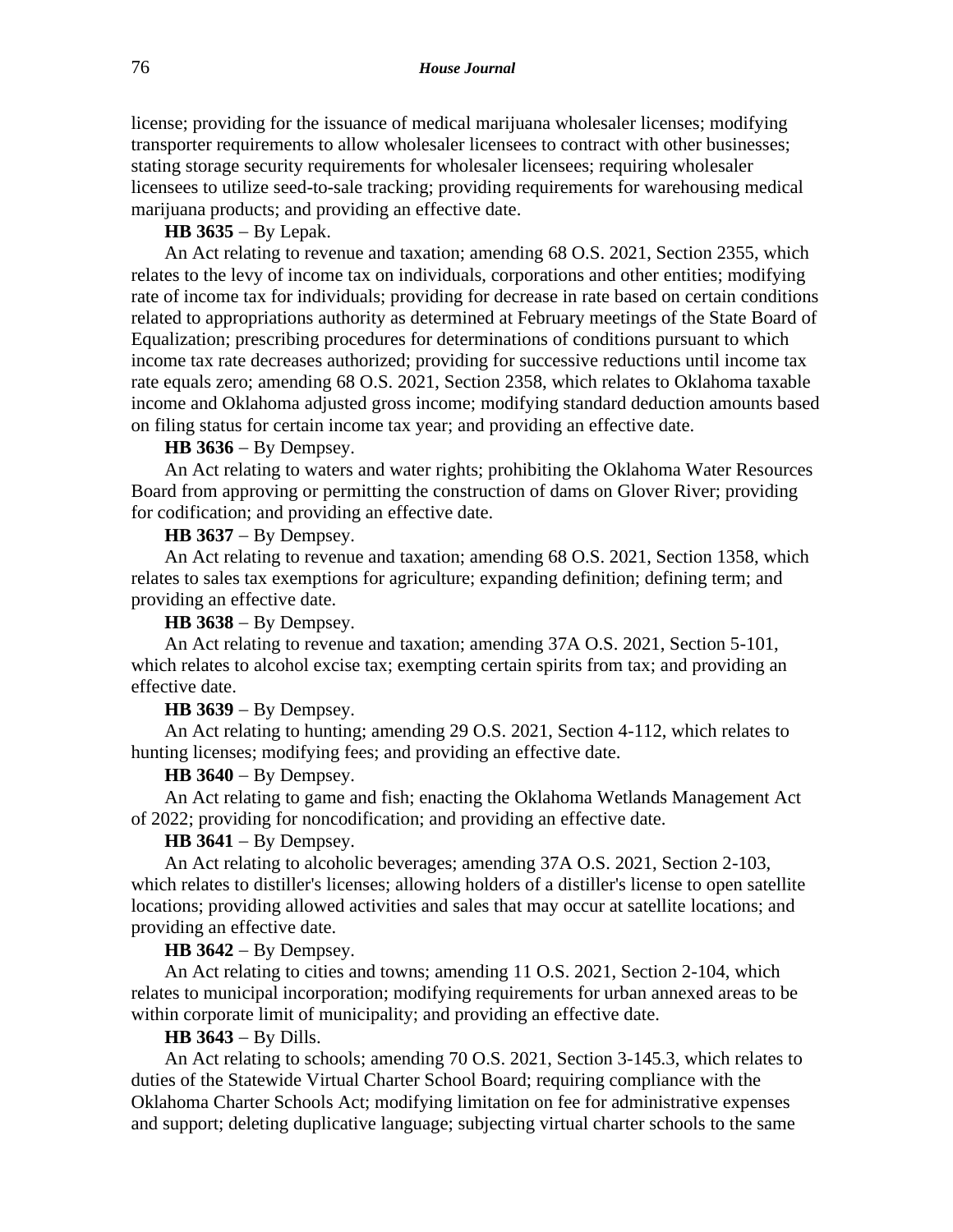compliance requirements as charter schools; updating statutory language; establishing certain requirements for virtual charter school governing boards; prescribing duties for certain personnel; requiring State Department of Education and sponsor to publish certain contracts on their websites; subjecting certain board members to instruction and continuing education requirements; prohibiting certain conflicts of interest and pecuniary gain; disallowing certain appointments or selections of members; designating certain funds as public funds; prohibiting transfer or conversion of state funds to private funds; clarifying provision; requiring payments from charter schools to comply with certain provisions; directing organization to provide certain documents; subjecting certain funds to audit, transparency, oversight and financial reporting; requiring certain funds to remain public funds; prescribing assignment of grade for participation in certain extracurricular or educational activities; declaring certain property to remain public property of the charter school; mandating an operating agreement review of certain charter schools; establishing procedures for review; requiring written agreement for certain expenditures; mandating criminal history record checks for certain personnel; prescribing process and payment of checks; prohibiting certain activities by management organizations; amending 70 O.S. 2021, Section 5-200, which relates to management organizations; adding definition for charter management organization; requiring amounts paid to certain organizations be pursuant to contract terms; mandating disclosure pursuant to certain guidelines; prohibiting commingling of certain school funds; providing for codification; providing an effective date; and declaring an emergency.

# **HB 3644** − By Dills.

An Act relating to schools; amending 70 O.S. 2021, Sections 3-135, 3-136, 3-137, and 3-142, which relate to the Oklahoma Charter Schools Act; requiring charter school to provide certain notice to sponsor; directing sponsor to use performance framework for charter school evaluation; authorizing development of certain separate framework; adding minimum requirements for framework; mandating annual evaluation; directing presentation of results to certain governing boards; defining term; subjecting charter school to certain spending limitations; directing charter school governing board to comply with certain acts; subjecting charter school sponsor governing board to certain conflict of interest requirements; requiring charter school governing board to comply with certain instruction and continuing education requirements; modifying procedures for charter school contracts; requiring charter school to develop a corrective action plan; authorizing nonrenewal of contract in certain cases; specifying how sponsor fee should be used; requiring sponsor to publish certain report on its website; mandating sponsor to present report in public meeting; providing content for report; requiring sponsor board members to complete sponsor workshop requirement; amending 70 O.S. 2021, Section 5-200, which relates to management organizations; adding definition for charter management organization; requiring amounts paid to certain organizations be pursuant to contract terms; mandating disclosure pursuant to certain guidelines; amending 70 O.S. 2021, Section 18-124, which relates to limitations on administrative services expenditures; providing applicability of limitation to certain charter schools; clarifying calculation for specified schools; modifying definition; providing for codification; providing an effective date; and declaring an emergency.

## **HB 3645** − By Dills.

An Act relating to virtual charter schools; amending 70 O.S. 2021, Section 3-145.8, which relates to virtual charter school attendance; modifying attendance requirements for virtual charter school alternative education programs; defining term; clarifying timing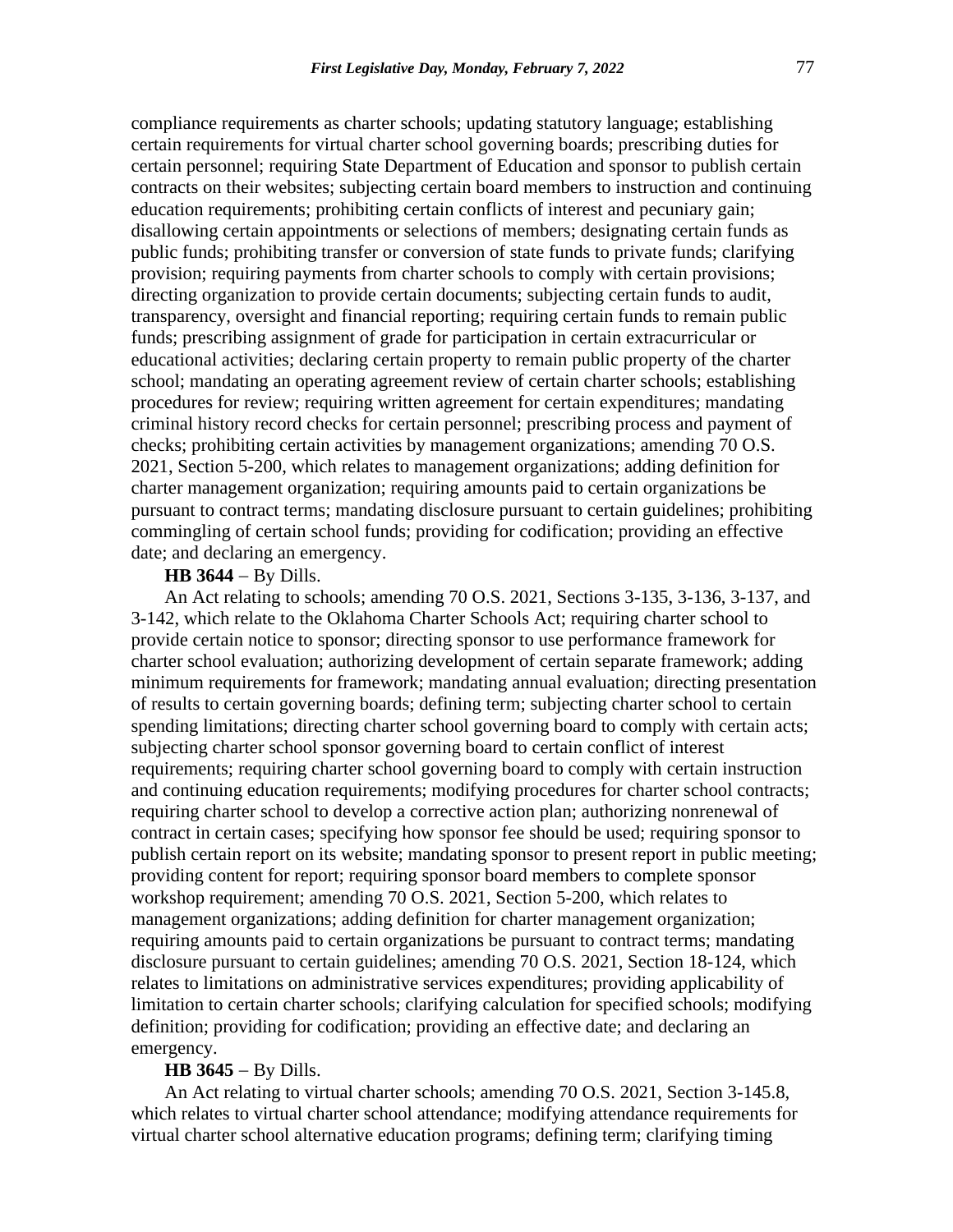requirement for completion of instructional activities; authorizing virtual charter school alternative education program to request a certain student waiver; directing regional accreditation officer to review the request and make a determination; requiring continued attendance while waiver is being reviewed; updating internal references; and providing an effective date.

## **HB 3646** − By Dills.

An Act relating to definitions and general provisions; Oklahoma Golf Day; providing for codification; and providing an effective date.

## **HB 3647** − By Dills.

An Act relating to tourism and recreation; enacting the Oklahoma Golf Trail Creation Act; creating Oklahoma Golf Trail Commission; creating Oklahoma Golf Trail; providing for membership of Commission; prescribing method of appointment; prescribing terms; imposing requirements for membership on Commission; authorizing removal for cause; providing for filling of vacancies; providing for quorum; providing for effect of lack of quorum; providing for appointment of officers; providing for adoption of administrative rules; prescribing authorized meetings; requiring meetings to comply with Oklahoma Open Meeting Act; making declaration regarding rights, privileges, and functions of Commission; requiring evaluation of golf courses; providing for official listing; providing immunity from liability; authorizing additional powers and prescribing additional duties; prescribing mission of Commission; specifying certain powers; imposing responsibilities with respect to marketing options for Oklahoma Golf Trail; prescribing duty with respect to certain fees; requiring evaluations; requiring certain collaborations; authorizing receipt of private donations; providing for codification; and declaring an emergency.

#### **HB 3648** − By Dills.

An Act relating to criminal procedure; creating the Oklahoma Criminal Procedure Act of 2022; providing for noncodification; and providing an effective date.

# **HB 3649** − By Dills.

An Act relating to revenue and taxation; amending 68 O.S. 2021, Section 1356, which relates to sales tax exemptions for nonprofit entities; exempting certain veteran service organizations; providing an effective date; and declaring an emergency.

# **HB 3650** − By Dills.

An Act relating to the Teachers' Retirement System of Oklahoma; amending 70 O.S. 2021, Section 17-103, which relates to membership; modifying provisions related to option for participation in Teachers' Retirement System or the Oklahoma Public Employees Retirement System; providing an effective date; and declaring an emergency.

# **HB 3651** − By Dills.

An Act relating to education; creating the Oklahoma Education Act of 2022; providing for noncodification; and providing an effective date.

# **HB 3652** − By Dills.

An Act relating to education; creating the Oklahoma Schools Act of 2022; providing for noncodification; and providing an effective date.

#### **HB 3653** − By Dills.

An Act relating to education; creating the Oklahoma Education Act; providing for noncodification; and providing an effective date.

# **HB 3654** − By Sterling.

An Act relating to student transfers; amending 70 O.S. 2021, Section 8-101.2, which relates to the Education Open Transfer Act; deleting appeals of transfer denials to the State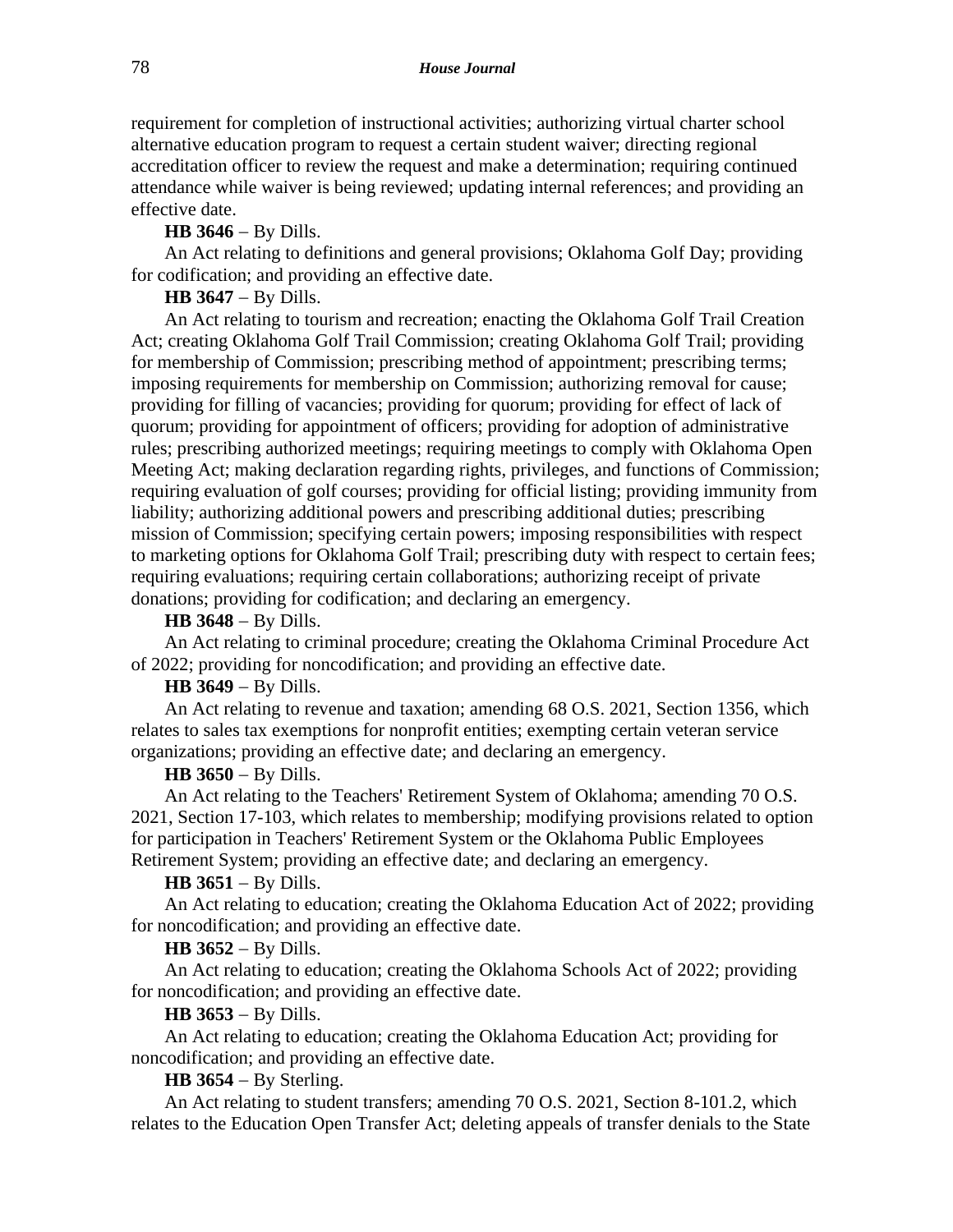Board of Education; providing that appeal decision by receiving school district board of education is final; barring additional appeals; and providing an effective date.

# **HB 3655** − By Sterling.

An Act relating to schools; amending 70 O.S. 2021, Section 11-103.6, which relates to subject matter standards; including agricultural power and technology in fine arts curriculum; adding agricultural power and technology in arts core curriculum; and providing an effective date.

# **HB 3656** − By Sterling.

An Act relating to schools; authorizing school district to offer law enforcement elective course to juniors and seniors; listing certain information to be included in course; permitting State Board of Education to coordinate with the Council on Law Enforcement Education and Training; authorizing Board to promulgate rules; providing for codification; and providing an effective date.

# **HB 3657** − By Sterling.

An Act relating to students; amending 70 O.S. 2021, Section 1-111, which relates to the school day; directing certain student absences to be considered in attendance; amending 70 O.S. 2021, Section 1210.528-1, which relates to student apprenticeship, internship, and mentorship programs; permitting programs to occur during nontraditional school hours; permitting program to be paid or unpaid; and providing an effective date.

# **HB 3658** − By Sterling.

An Act relating to teacher certification; amending 70 O.S. 2021, Sections 6-122.3 and 6-122.11, which relate to alternative teacher certification; removing requirement to pass the general education portion of the competency examination; deleting general education examination requirement; amending 70 O.S. 2021, Sections 6-182 and 6-187, which relate to the Oklahoma Teacher Preparation Act; modifying definition for competency examination; removing requirement to pass the general education portion of the competency examination; amending 70 O.S. 2021, Section 6-189.2, which relates to school psychologist or psychometrist certification; striking reference to the general education portion of the competency examination; and providing an effective date.

# **HB 3659** − By Sterling.

An Act relating to schools; permitting schools to create teacher-to-student mentorship programs; providing purpose of mentorship program; directing school district to develop program guidelines and eligibility criteria; listing program requirements; stating teacher participation in the program is voluntary; limiting number of students per teacher mentor; establishing compensation for teacher mentors; providing for codification; and providing an effective date.

# **HB 3660** − By Sterling.

An Act relating to schools; amending 70 O.S. 2021, Section 24-140, which relates to development of leadership skills for administrators and principals; providing for modifications and professional development opportunities for administrators and principals to increase efficiency and effectiveness; allowing use of specified professional development days; authorizing grant writing training if approved by superintendent; providing an exemption from certain professional development training requirements; and providing an effective date.

# **HB 3661** − By Sterling.

An Act relating to motor vehicles; amending 47 O.S. 2021, Section 11-1116, which relates to self-propelled or motor-driven and operated vehicles; updating statutory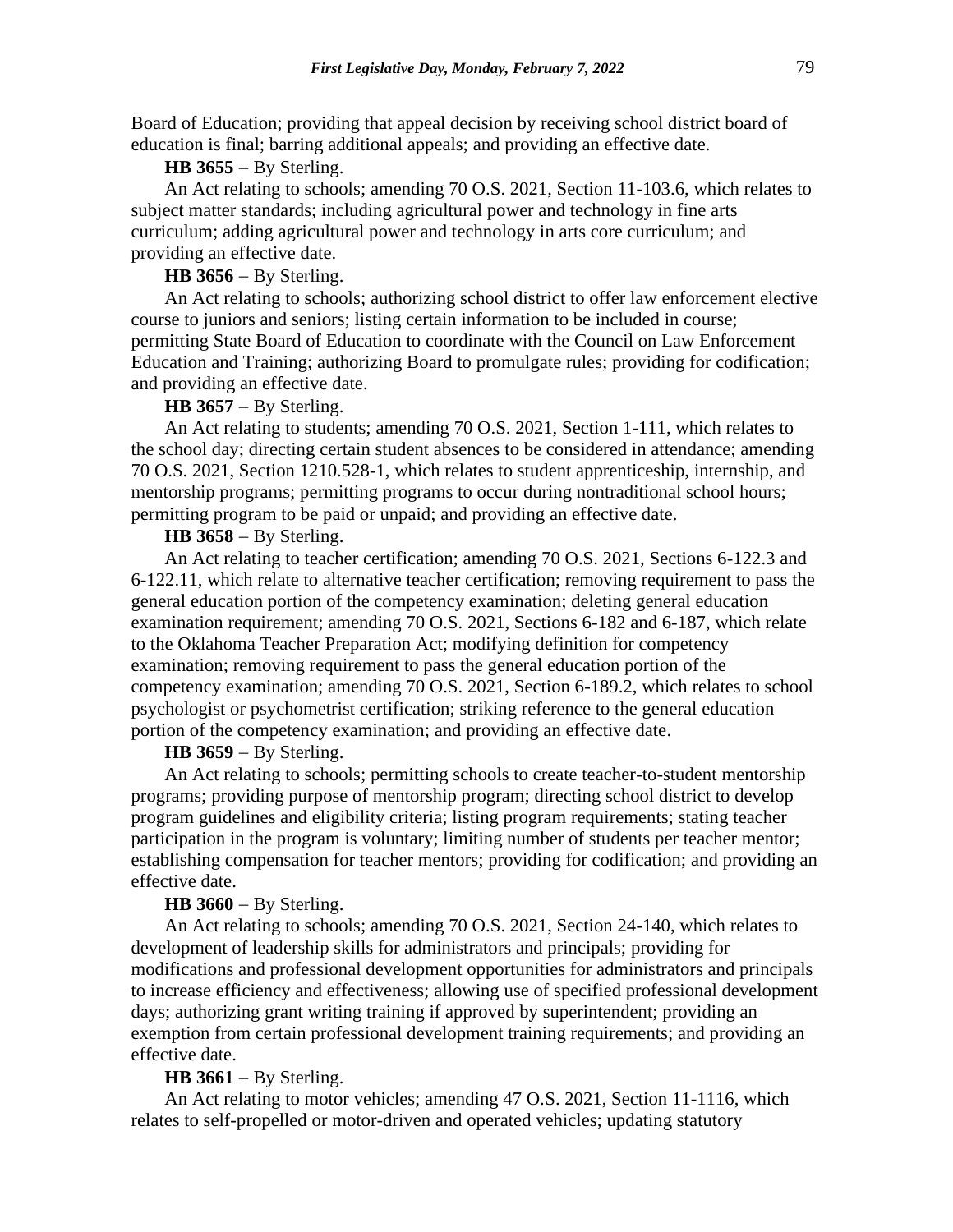reference; deleting divided highway crossing prohibition for all-terrain vehicles; and providing an effective date.

# **HB 3662** − By Sterling.

An Act relating to schools; authorizing school district to offer hunter safety elective course to high school students; setting minimum requirements for course materials and instructor; permitting State Board of Education to coordinate with the Department of Wildlife Conservation to promulgate rules; providing for codification; and providing an effective date.

## **HB 3663** − By Sterling.

An Act relating to teachers; authorizing school districts to require teachers to cover for absent teachers during certain times; requiring district to compensate the teacher a specified amount; providing for codification; and providing an effective date.

# **HB 3664** − By Sterling.

An Act relating to daylight saving time; establishing standard time in this state; specifying effect on certain actions; exempting Oklahoma from the federal daylight saving time provision; authorizing future action; providing for codification; and providing an effective date.

## **HB 3665** − By Sterling.

An Act relating to agriculture; enacting the Great Agriculture Act of 2022; providing for noncodification; and providing an effective date.

## **HB 3666** − By Sterling.

An Act relating to medical marijuana; creating the Medical Marijuana Act of 2022; providing for noncodification; and providing an effective date.

# **HB 3667** − By Munson.

An Act relating to the Consumer Credit Code; amending 14A O.S. 2021, Section 2- 417, which relates to surcharges; allowing surcharges in certain transactions; limiting surcharge amount; requiring certain disclosures; limiting application of surcharge in single transaction; prohibiting surcharges in certain transactions; creating liability for violation; allowing surcharges under certain agreements; defining terms; exempting certain entities from limitations; amending 14A O.S. 2021, Section 2-211, which relates to discounts; deleting surcharge limitation; deleting electronic funds transmission service exception; deleting definition; deleting certain exception; defining terms; prohibiting electronic payment fees; providing for codification; and providing an effective date.

## **HB 3668** − By Turner.

An Act relating to pedestrian safety; enacting the Oklahoma Pedestrian Safety Act of 2022; providing for noncodification; and providing an effective date.

# **HB 3669** − By Wolfley.

An Act relating to revenue and taxation; amending 68 O.S. 2021, Section 2358, which relates to adjustments to taxable income; increasing certain retirement benefits adjustment; updating references; and providing an effective date.

## **HB 3670** − By Wolfley.

An Act relating to schools; amending 70 O.S. 2021, Sections 26-103, 26-104, and 26- 105, which relate to the Larry Dickerson Education Flexible Benefits Allowance Act; clarifying definition; adding definition for dependent; providing appropriation for flexible benefit allowance to include school district employee dependents; modifying calculation for appropriation amount; providing for disbursement of funds; modifying benefit election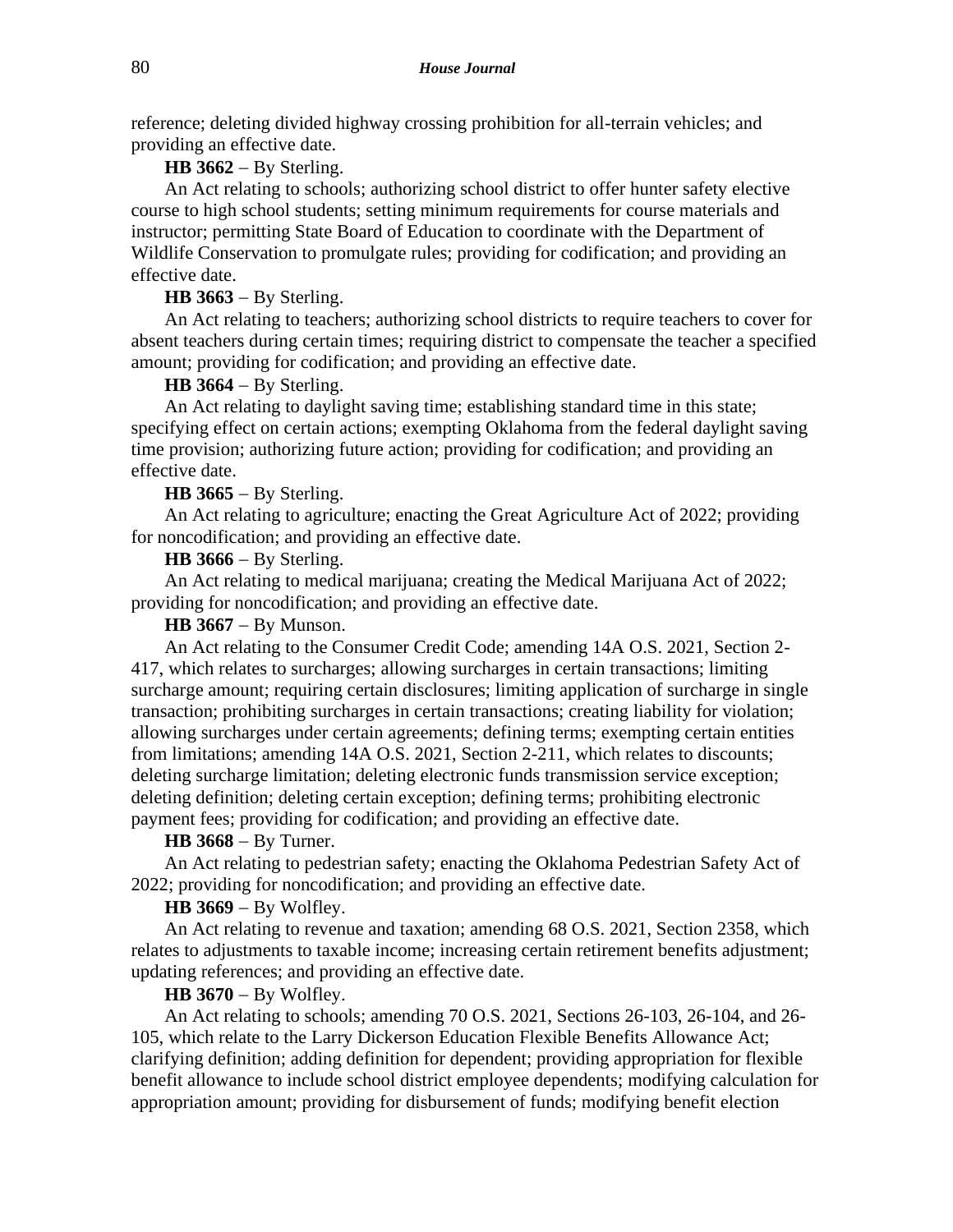procedure; prescribing additional monthly amount of flexible benefit allowance for health care coverage for dependents; and providing an effective date.

## **HB 3671** − By Wolfley.

An Act relating to state employee compensation; providing for salary increase for certain employees; specifying amount of salary increase; providing salary increase to be provided to certain employee categories; providing for exclusion of certain employee categories; providing for noncodification; providing an effective date; and declaring an emergency.

#### **HB 3672** − By Wolfley.

An Act relating to schools; amending 70 O.S. 2021, Section 6-101.42, which relates to support employee pay; providing for increase in compensation of certain school support employees; prescribing amount of increase; providing increase in compensation as additional to certain other compensation and fringe benefits; providing for pro rata computation; providing an effective date; and declaring an emergency.

# **HB 3673** − By Wolfley.

An Act relating to teacher compensation; providing for increase in compensation of certain classroom teachers; prescribing amount of increase; providing for pro rata computation; providing increase as additional to certain other compensation and fringe benefits; defining term; providing for codification; providing an effective date; and declaring an emergency.

## **HB 3674** − By Wolfley.

An Act relating to motor vehicles; creating the Olivia's Not a Jerk Law; amending 47 O.S. 2021, Section 1151, which relates to offenses and penalties; modifying time period before certain citations may be issued; providing for noncodification; and providing an effective date.

# **HB 3675** − By Wolfley.

An Act relating to revenue and taxation; amending 68 O.S. 2021, Section 2358, which relates to Oklahoma taxable income and adjusted gross income; modifying provisions related to itemized deductions; authorizing deductions based on itemized deductions for purposes of federal income tax; prohibiting use of standard deduction for same tax year; and providing an effective date.

## **HB 3676** − By Wolfley.

An Act relating to superintendents; amending 70 O.S. 2021, Section 5-106, which relates to boards of education contracts with superintendents; limiting superintendent salary for certain school districts; providing exception; updating statutory citation; providing an effective date; and declaring an emergency.

**HB 3677** − By Roberts (Sean).

An Act relating to elections; amending 26 O.S. 2011, Section 4-102, which relates to voter registration; requiring reregistration to vote in certain elections; requiring certain information be provided to county election board; removing eligibility to vote in certain elections; defining term; and providing an effective date.

### **HB 3678** − By Roberts (Sean).

An Act relating to elections; amending 26 O.S. 2021, Section 4-112, which relates to voter registration; requiring verification of certain information; and providing an effective date.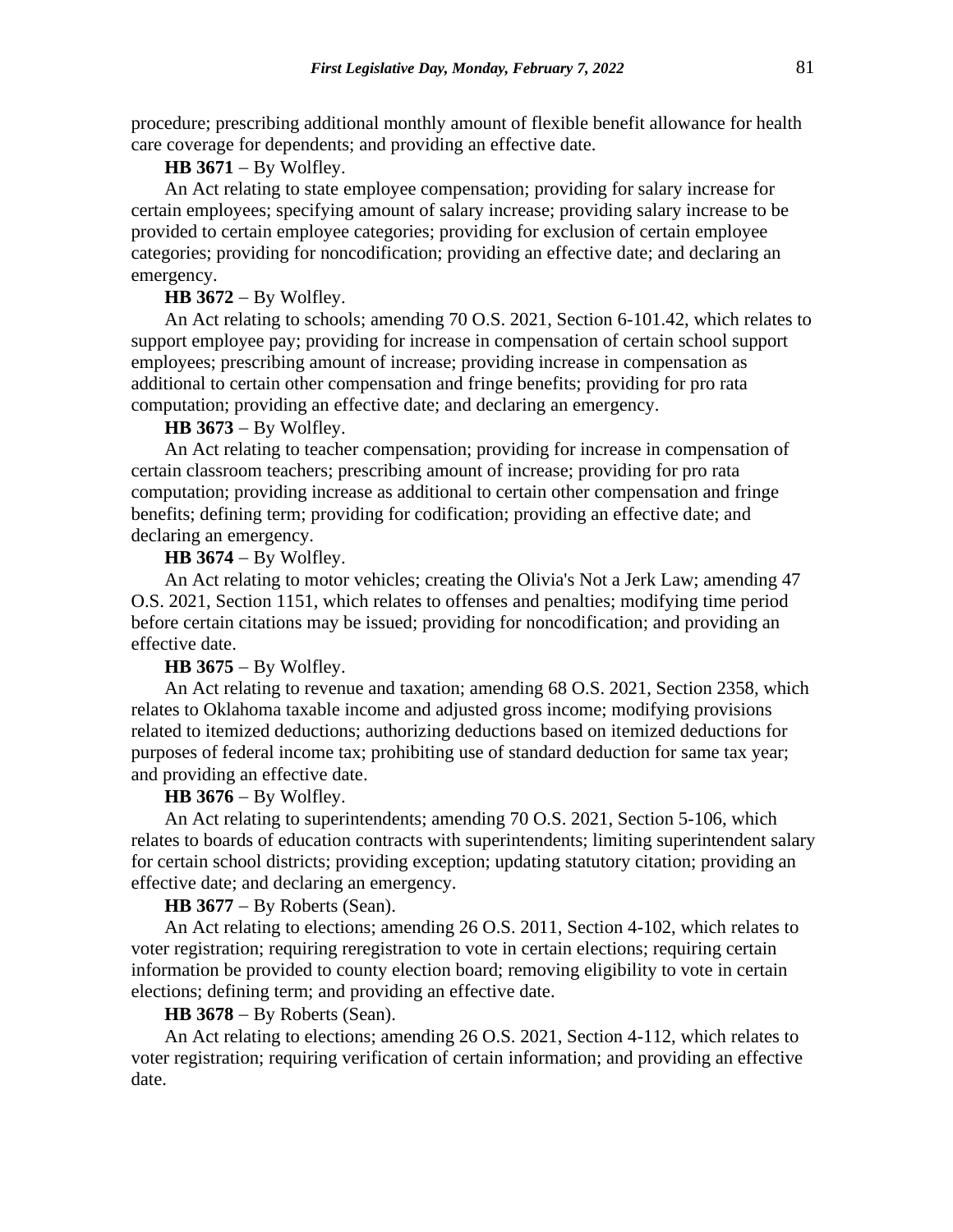# **HB 3679** − By Roberts (Sean).

An Act relating to medical marijuana; amending 63 O.S. 2021, Sections 421, 422 and 423, which relate to licensing of medical marijuana dispensaries, commercial growers and processors; modifying ownership interest requirements; amending 63 O.S. Sections 427.3 and 427.14, which relate to the Oklahoma Medical Marijuana and Patient Protection Act; directing the Oklahoma Medical Marijuana Authority to investigate alleged violations; modifying ownership interest requirement; directing applicants to submit proof of ownership; directing certain businesses to relinquish ownership; authorizing the Oklahoma Medical Marijuana Authority to suspend licenses for noncompliance; amending 63 O.S. 2021, Section 430, which relates to the Oklahoma Medical Marijuana Waste Management Act; modifying ownership interest requirement; and providing an effective date.

## **HB 3680** − By Roberts (Sean).

An Act relating to elections; amending 26 O.S. 2021, Section 7-130, which relates to poll watchers; making certain acts unlawful; providing for penalty; and providing an effective date.

## **HB 3681** − By Roberts (Sean).

An Act relating to public finance; amending 62 O.S. 2021, Section 89.2, which relates to investment of state funds; authorizing State Treasurer to invest public funds in certain precious metals; prescribing requirements; providing an effective date; and declaring an emergency.

# **HB 3682** − By Roberts (Sean).

An Act relating to crimes and punishments; prohibiting expenditure of public monies for certain purposes relating to the Second Amendment of the United States Constitution; deeming use of public property, resources, employees, networks, or time as use of public funds; extending prohibitions to certain activity; providing penalties; providing for codification; and providing an effective date.

## **HB 3683** − By Roberts (Sean).

An Act relating to nurse practitioners; amending 59 O.S. 2021, Section 567.3a, which relates to definitions; modifying definition for Certified Nurse Practitioner; modifying supervision requirement after two years of practice; and providing an effective date.

# **HB 3684** − By Mize.

An Act relating to county and municipal liens; enacting the Oklahoma County and Municipal Liens Act of 2022; providing for noncodification; and providing an effective date.

### **HB 3685** − By McDugle.

An Act relating to sales tax; defining terms; exempting the sale of food and food ingredients; authorizing the Oklahoma Tax Commission to promulgate rules; providing for codification; and providing an effective date.

# **HB 3686** − By McDugle.

An Act relating to revenue and taxation; amending 68 O.S. 2021, Section 1370.9, which relates to lodging tax; modifying provisions related to applicability of county lodging tax within certain corporate boundaries; providing an effective date; and declaring an emergency.

### **HB 3687** − By McDugle and Manger.

An Act relating to revenue and taxation; creating a credit for retired military personnel; defining terms; authorizing credit for nonmilitary income; authorizing credit for security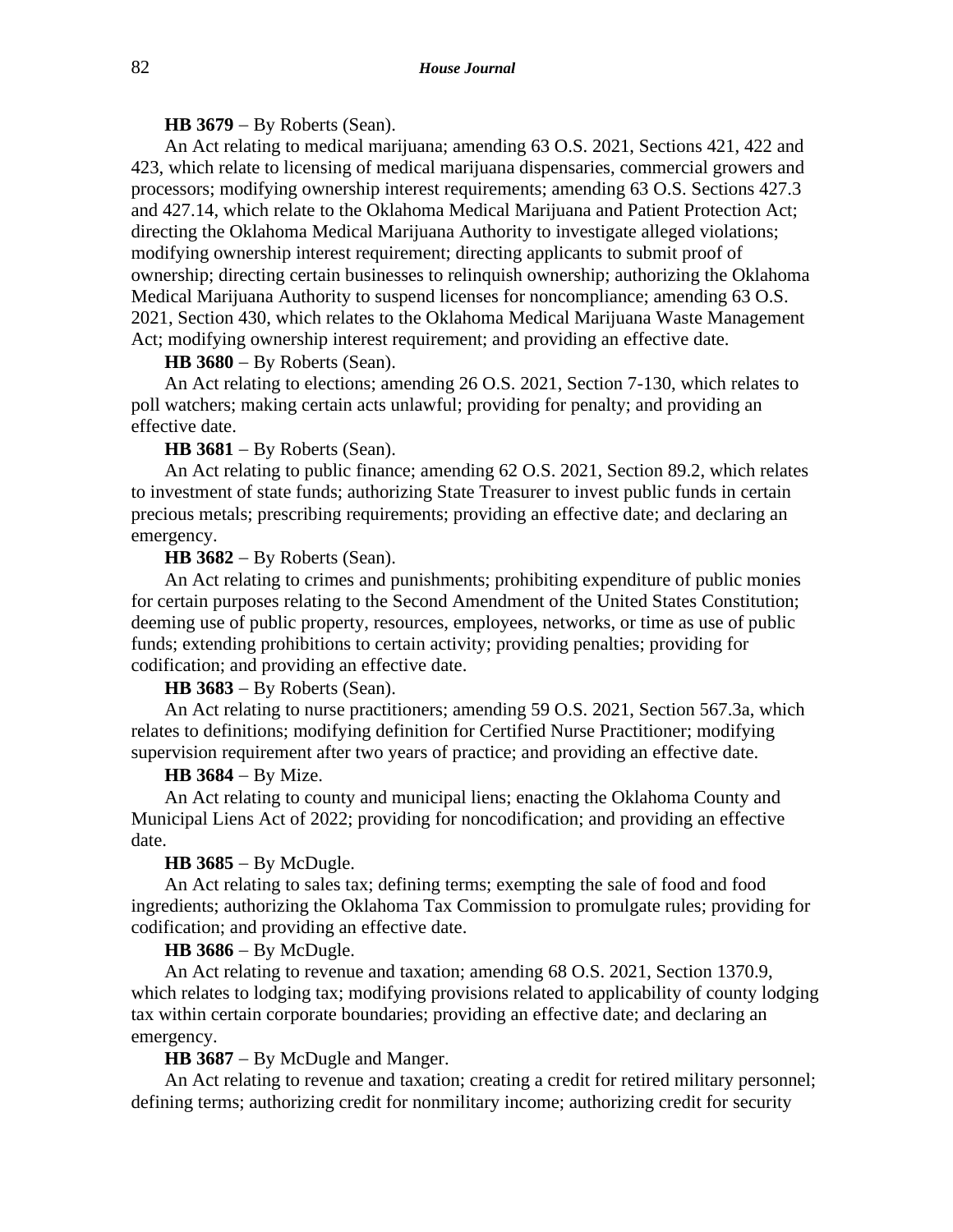clearance; limiting application of credit; authorizing Oklahoma Tax Commission to promulgate rules; providing for codification; and providing an effective date.

## **HB 3688** − By McDugle.

An Act relating to sales tax; amending 68 O.S. 2021, Section 1352, which relates to definitions; modifying definition; amending 68 O.S. 2021, Section 1359, which relates to exemptions; expanding exemption to include custom-order manufacturing; and providing an effective date.

## **HB 3689** − By McDugle.

An Act relating to children; amending 10A O.S. 2021, Section 1-9-107, which relates to the Successful Adulthood Act; modifying eligibility requirements to receive certain services; authorizing the Department of Human Services to seek federal funding for certain purposes or to participate in certain programs; and providing an effective date.

# **HB 3690** − By McDugle.

An Act relating to marijuana; creating the Oklahoma Marijuana Act of 2022; providing for noncodification; and providing an effective date.

### **HB 3691** − By McDugle.

An Act relating to energy; creating the Energy Reform Act; providing for noncodification; and providing an effective date.

# **HB 3692** − By Culver.

An Act relating to property; amending 60 O.S. 2021, Sections 176 and 178, which relate to trusts for public functions; modifying bidding requirements; defining terms; providing for compensation; and providing an effective date.

**HB 3693** − By McDugle, Manger and Townley.

An Act relating to revenue and taxation; amending 68 O.S. 2021, Section 2358, which relates to adjustments to taxable income; exempting military retirement benefits; and providing an effective date.

# **HB 3694** − By Culver.

An Act relating to education; creating the Oklahoma Education Act; providing for noncodification; and providing an effective date.

### **HB 3695** − By Culver.

An Act relating to education; creating the 2022 Oklahoma Education Act; providing for noncodification; and providing an effective date.

# **HB 3696** − By McDugle.

An Act relating to state government; prohibiting certain entities from closing or restricting hours of operation without certain permission; defining term; providing for codification; and providing an effective date.

# **HB 3697** − By Culver.

An Act relating to waters and water rights; creating the Illinois River Access Areas Modification Act; providing for noncodification; and providing an effective date.

# **HB 3698** − By McDugle.

An Act relating to marijuana; creating the Oklahoma Marijuana Act of 2022; providing for noncodification; and providing an effective date.

## **HB 3699** − By McDugle.

An Act relating to medical marijuana; exempting veterans from taxes on retail medical marijuana sales; authorizing Oklahoma Tax Commission to promulgate rules; providing for codification; and providing an effective date.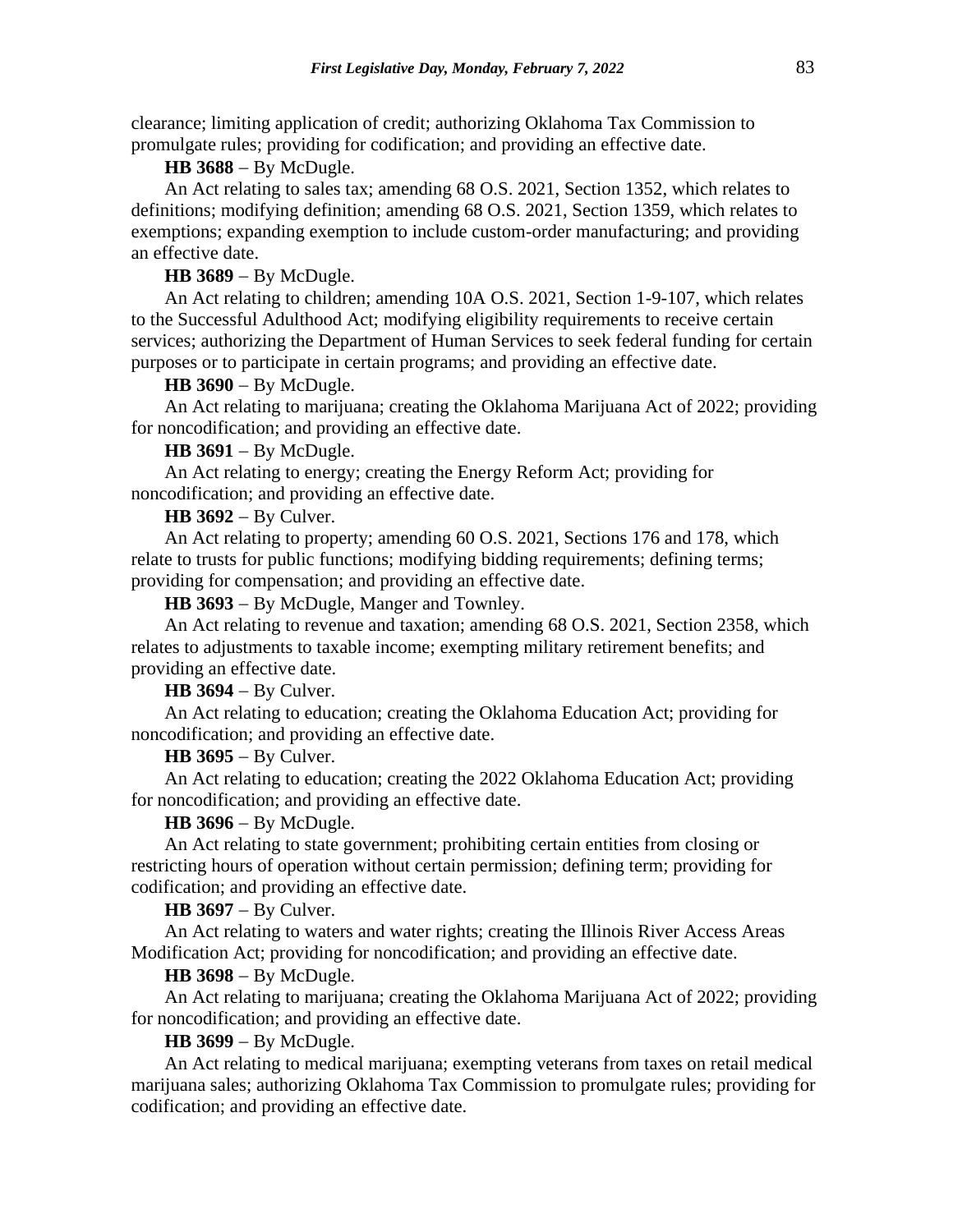## **HB 3700** − By Russ.

An Act relating to abortion; defining terms; prohibiting performance of abortion except under certain conditions; requiring certain test to meet specified criteria; requiring physician to record certain information; prohibiting performance of abortion under certain conditions; clarifying allowed conduct; specifying effect of certain provisions; providing exception for medical emergency; requiring physician to record certain information; providing for and prohibiting certain enforcement; allowing certain persons to bring certain civil action; requiring and prohibiting certain civil relief; establishing deadline for filing of civil action; allowing and disallowing certain defenses; prohibiting certain intervention in civil action; prohibiting certain persons from bringing civil action; limiting standing for defendants; allowing for affirmative defense under certain conditions; stipulating criteria for undue burden defense; specifying venue for civil action; prohibiting certain transfer of venue; specifying control of certain provisions; granting specified entities certain immunities; establishing liability for court costs and attorney fees; defining term; establishing statute of limitation for bringing certain actions; prohibiting use of certain defenses; providing certain construction; providing for codification; and providing an effective date.

## **HB 3701** − By Russ.

An Act relating to revenue and taxation; amending 68 O.S. 2021, Section 1357, which relates to sales tax exemptions; exempting sales of hearing aids; and providing an effective date.

## **HB 3702** − By Russ.

An Act relating to schools; providing for digital or online library database resources to students under certain conditions; requiring safety policies and technology protection measures for resources; directing withholding of payments to noncompliant vendor; providing for breach of contract based on noncompliance; requiring certain employees to comply with indecent exposure law; providing for codification; and providing an effective date.

### **HB 3703** − By Russ.

An Act relating to professions and occupations; providing that a licensed real estate agent is not bound to use any real estate association or agency standardized residential sales contract; providing for codification; and providing an effective date.

## **HB 3704** − By Russ.

An Act relating to sex trafficking; creating the Oklahoma Sex Trafficking Act of 2022; providing for noncodification; and providing an effective date.

## **HB 3705** − By Russ.

An Act relating to emergency medical services; enacting the Oklahoma Emergency Medical Services Reform Act of 2022; providing for noncodification; and providing an effective date.

### **HB 3706** − By Russ.

An Act relating to transportation; creating the Transportation Modernization Act; providing for noncodification; and providing an effective date.

# **HB 3707** − By Russ.

An Act relating to insurance; enacting the Oklahoma State Insurance Act of 2022; providing for noncodification; providing an effective date.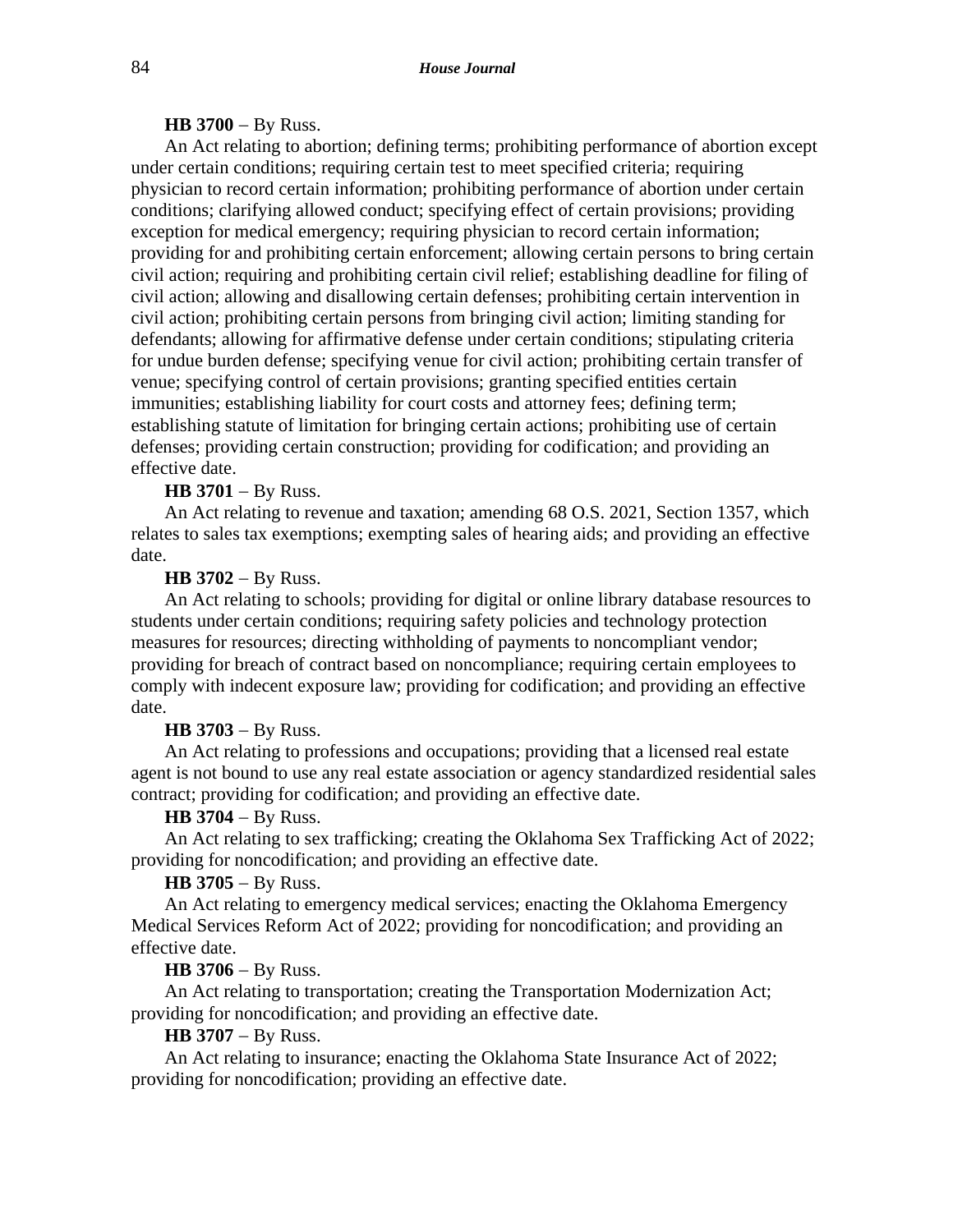#### **HB 3708** − By Roberts (Sean).

An Act relating to public meetings; enacting the Oklahoma Public Meetings Livestreaming and Recording Act of 2022; defining terms; mandating that certain public meetings be livestreamed; mandating that livestreams be recorded; requiring that recordings be accessible for a certain minimum time period; exempting executive sessions; providing punishment for violation of act; creating a right of action; providing for codification; and providing an effective date.

## **HB 3709** − By Bush.

An Act relating to public retirement systems; amending 62 O.S. 2021, Section 3103, which relates to the Oklahoma Pension Legislation Actuarial Analysis Act; modifying definition; amending 11 O.S. 2021, Section 50-128, which relates to the Oklahoma Police Pension and Retirement System; authorizing the purchase of military service credit for certain members of the Oklahoma Police Pension and Retirement System; defining term; amending 20 O.S. 2021, Section 1102.2, which relates to the Uniform Retirement System for Justices and Judges; authorizing the purchase of military service credit for certain members of the Uniform Retirement System for Justices and Judges; defining term; amending 47 O.S. 2021, Section 2-307.4, which relates to the Oklahoma Law Enforcement Retirement System; authorizing the purchase of military service credit for certain members of the Oklahoma Law Enforcement Retirement System; defining term; amending 74 O.S. 2021, Section 74-913.8, which relates to the Oklahoma Public Employees Retirement System; authorizing the purchase of military service credit for certain members of the Oklahoma Public Employees Retirement System; defining term; and providing effective dates.

### **HB 3710** − By Bush.

An Act relating to the Program of All-Inclusive Care for the Elderly (PACE); amending 63 O.S. 2021, Sections 1-872 and 1-1961, which relate to definitions; modifying terms; and providing an effective date.

## **HB 3711** − By Bush.

An Act relating to children; creating the Oklahoma Children's Act; providing for noncodification; and providing an effective date.

## **HB 3712** − By Bush.

An Act relating to children; creating the Children's Act of 2022; providing for noncodification; and providing an effective date.

# **HB 3713** − By Bush.

An Act relating to children; enacting the Children and Juvenile Act of 2022; providing for noncodification; and providing an effective date.

# **HB 3714** − By Bush.

An Act relating to children; enacting the Children and Juvenile Act of 2022; providing for noncodification; and providing an effective date.

## **HB 3715** − By Bush.

An Act relating to crimes and punishments; creating the Oklahoma Crimes and Punishments Act of 2022; providing for noncodification; and providing an effective date.

# **HB 3716** − By Bush.

An Act relating to crimes and punishments; creating the Crimes and Punishments Act of 2022; providing for noncodification; and providing an effective date.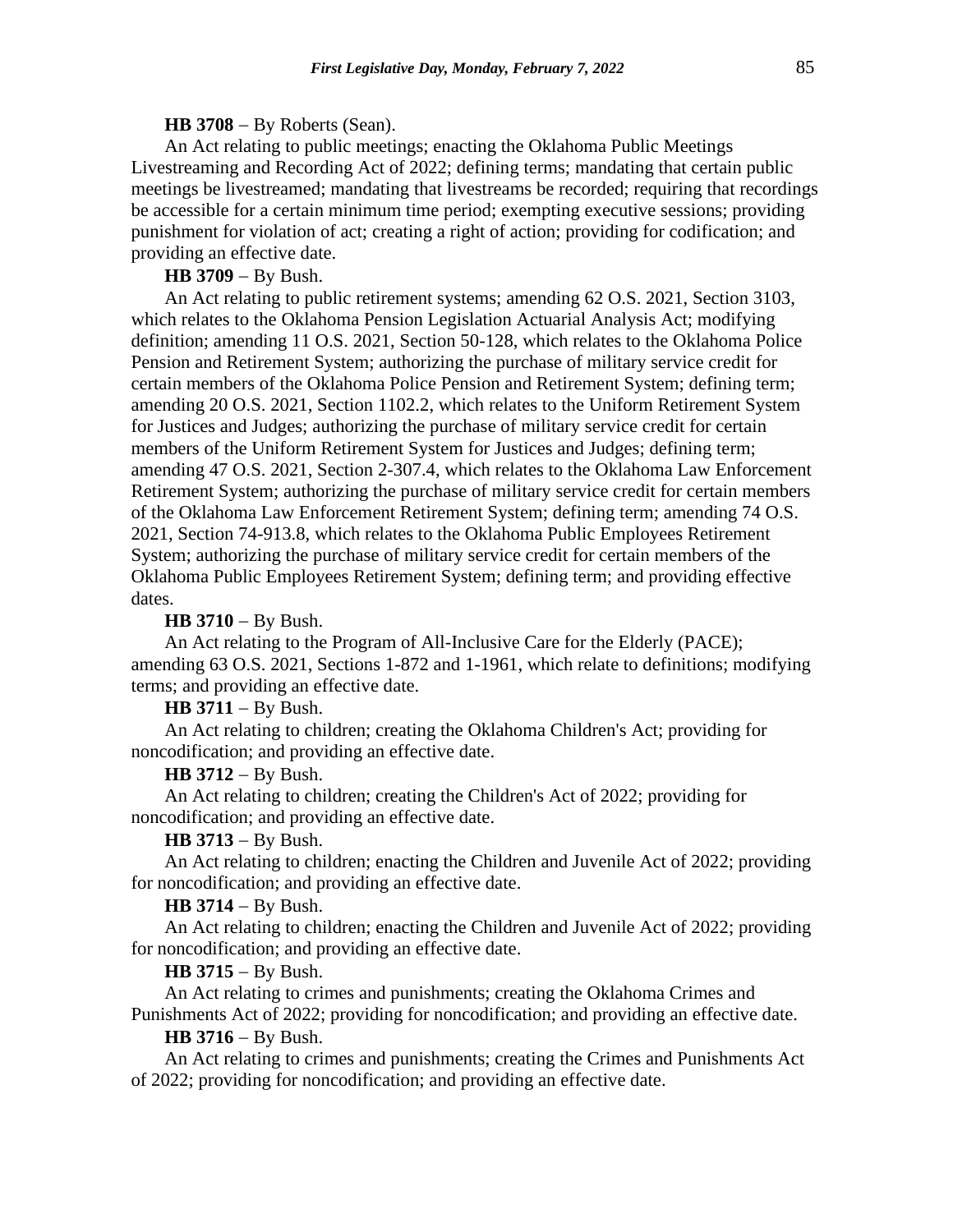#### **HB 3717** − By Roberts (Sean).

An Act relating to vaccine pop-ups; defining term; prohibiting certain vaccine pop-ups; providing for codification; and providing an effective date.

**HB 3718** − By Roberts (Sean).

An Act relating to law enforcement powers; amending 70 O.S. 2021, Sections 1210.189 and 1210.190, which relate to certain mandates or policies; authorizing county sheriff to arrest federal law enforcement officials in order to administer provisions of statutes; and declaring an emergency.

**HB 3719** − By Roberts (Sean).

An Act relating to the Uniform Commercial Code; creating the Oklahoma Uniform Commercial Code Reform Act; providing for noncodification; and providing an effective date.

### **HB 3720** − By Waldron.

An Act relating to school curriculum; requiring Holocaust education in public schools; directing the State Board of Education to develop and distribute curricula, materials, and units; defining term; providing for codification; providing an effective date; and declaring an emergency.

**HB 3721** − By Waldron.

An Act relating to state government; creating the Oklahoma Holocaust Commission; providing membership; designating selection of the chair of the Commission; stating quorum of membership and meeting requirements; providing for travel reimbursement; stating duties and responsibilities of Commission; providing for codification; and providing an effective date.

**HB 3722** − By Waldron.

An Act relating to teachers; creating the Oklahoma University-Trained Teacher Retention Program; directing the Oklahoma State Regents for Higher Education to administer the program; providing retention stipends to certain qualifying applicants; describing distribution of stipends after certification and review of applications; providing eligibility requirements; limiting amount of periodic and cumulative stipends; allowing participants to resubmit application periodically; authorizing the Regents to accept certain public and private funds; authorizing contracts with other entities to perform certain functions; creating the Oklahoma University-Trained Teacher Retention Program Revolving Fund; providing for appropriations and expenditures of fund; describing purpose of fund; providing for codification; providing an effective date; and declaring an emergency.

**HB 3723** − By Waldron.

An Act relating to education; creating the Education Act of 2022; providing for noncodification; and providing an effective date.

### **HB 3724** − By Waldron.

An Act relating to education; creating the State Education Act; providing for noncodification; and providing an effective date.

### **HB 3725** − By Munson.

An Act relating to children; enacting the Juvenile Justice Fees Reform Act of 2022; providing for noncodification; and providing an effective date.

**HB 3726** − By West (Josh).

An Act relating to medical marijuana; creating the Oklahoma Cap on Medical Marijuana Businesses Act of 2022; directing the Oklahoma Medical Marijuana Authority to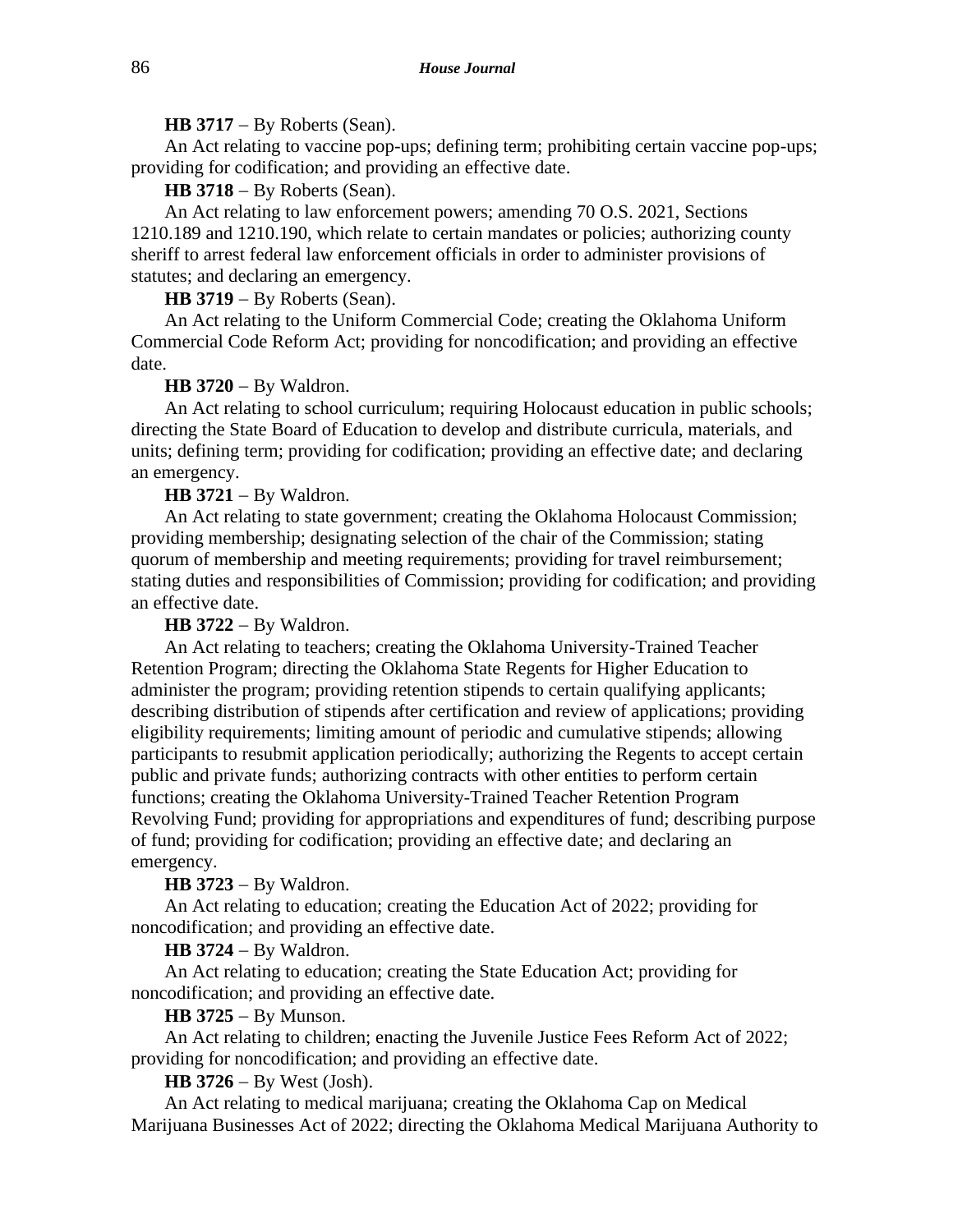publicly announce caps on certain medical marijuana business licenses; providing procedures for determining amount of licenses; providing application requirements for medical marijuana business licenses; providing for the reduction of medical marijuana dispensary, processor, and commercial grower licenses; directing the Authority to promulgate certain rules and regulations for number-based lottery system; providing for codification; and declaring an emergency.

## **HB 3727** − By West (Josh).

An Act relating to medical marijuana; amending 63 O.S. 2021, Section 427.3, which relates to the Oklahoma Medical Marijuana and Patient Protection Act; expanding scope of powers and duties; and declaring an emergency.

## **HB 3728** − By West (Josh).

An Act relating to medical marijuana; amending 63 O.S. 2021, Section 427.6, which relates to the Oklahoma Medical Marijuana and Patient Protection Act; deleting certain unlawful acts and related penalties; removing construing provision regarding criminal prosecutions; and providing an effective date.

## **HB 3729** − By West (Josh).

An Act relating to labor; amending 40 O.S. 2021, Section 165.3a, which relates to payment of wages upon death of employee; removing monetary limit; authorizing use of direct deposit; and providing an effective date.

# **HB 3730** − By West (Josh).

An Act relating to alcoholic beverages; amending 37A O.S. 2021, Section 5-129, which relates to the Oklahoma Viticulture and Enology Center Development Revolving Fund; expanding support to viticulture programs and research to universities and colleges; and providing an effective date.

**HB 3731** − By West (Josh).

An Act relating to cost transparency in diabetes treatments; defining terms; requiring annual reporting; specifying report contents; requiring release of information regarding prescription drugs; providing for codification; and providing an effective date.

### **HB 3732** − By West (Josh).

An Act relating to alcoholic beverages; amending 37A O.S. 2021, Section 7-102, which relates to cocktails-to-go definitions; expanding the meaning of original container to include manufactured mixed drinks; amending 37A O.S. 2021, Section 7-103, which relates to the requirements for cocktails-to-go; modifying requirements to sell cocktails-to-go; and providing an effective date.

### **HB 3733** − By West (Josh).

An Act relating to alcoholic beverages; enacting the Oklahoma Alcohol Act of 2022; providing for noncodification; and providing an effective date.

# **HB 3734** − By Fetgatter.

An Act relating to medical marijuana; amending 63 O.S. 2021, Sections 421, 422, 423 and 424, which relate to licensing requirements for medical marijuana dispensaries, commercial growers, processors and transporters; providing for temporary and annual licenses; providing statutory references for fees; updating language; amending 63 O.S. 2021, Sections 427.14 and 427.16, which relate to the Oklahoma Medical Marijuana and Patient Protection Act; creating temporary and annual licensing program for certain medical marijuana businesses; stating conditions for temporary licenses; requiring adherence to certain rules and regulations; clarifying obligations of the Oklahoma Medical Marijuana Authority when issuing temporary licenses; stating length of term of temporary licenses;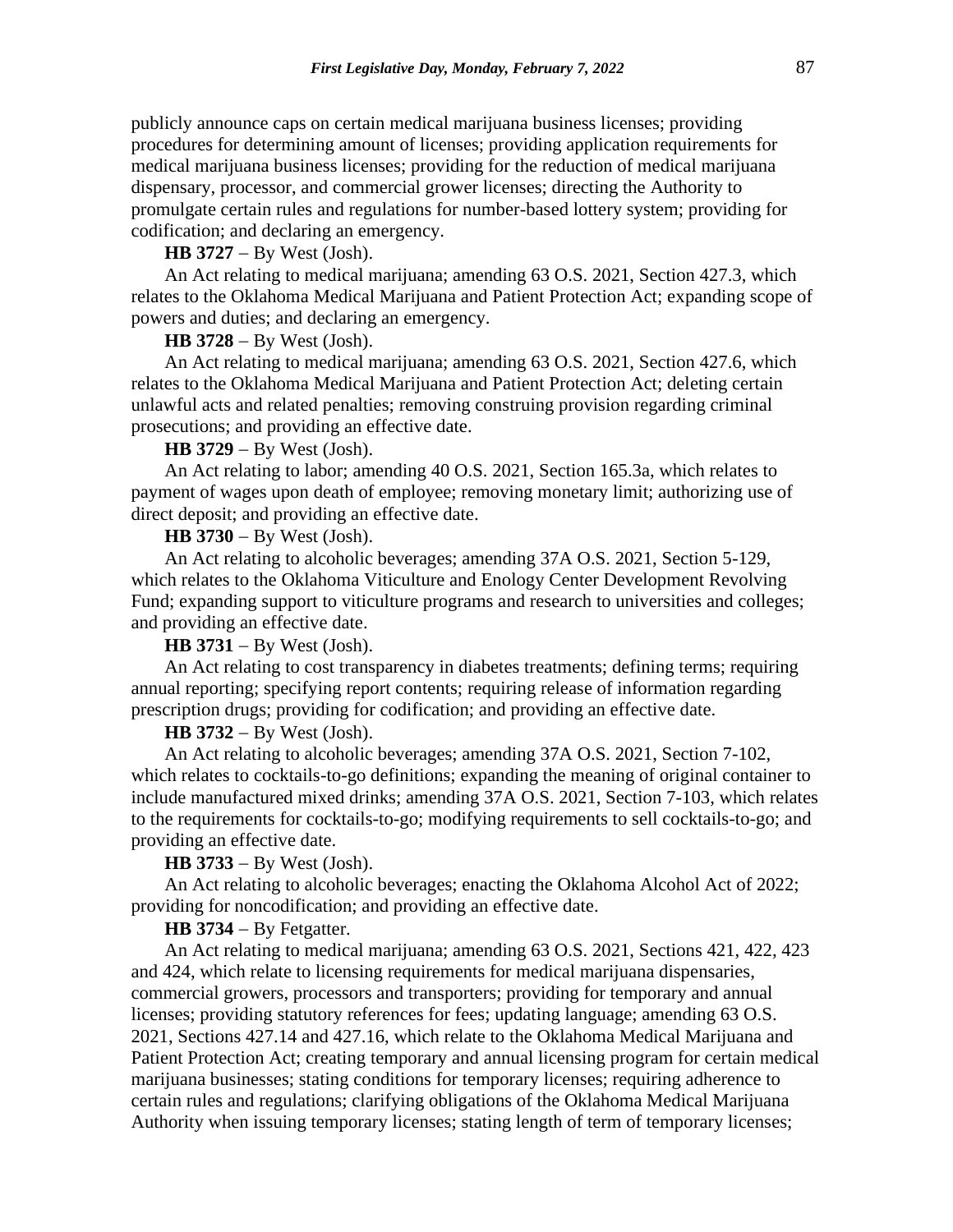providing for extensions under certain circumstances; establishing fees for temporary licenses and extensions; requiring submission of certain information to the Authority; authorizing rejection of applications; clarifying circumstances that allow for the issuance of annual medical marijuana business licenses; updating language; creating temporary licensing program for medical marijuana transporters; and declaring an emergency.

**HB 3735** − By Roberts (Sean).

An Act relating to schools; creating the Oklahoma Teachers Act of 2022; providing for noncodification; and providing an effective date.

**HB 3736** − By Roberts (Sean).

An Act relating to courts; creating the Oklahoma Courts Reform Act; providing for noncodification; and providing an effective date.

**HB 3737** − By Roberts (Sean).

An Act relating to revenue and taxation; creating the Oklahoma Revenue and Taxation Reform Act; providing for noncodification; and providing an effective date.

**HB 3738** − By Roberts (Sean).

An Act relating to trusts and pools; creating the Oklahoma Trusts and Pools Reform Act; providing for noncodification; and providing an effective date.

**HB 3739** − By Bashore.

An Act relating to medical marijuana; requiring the Oklahoma Medical Marijuana Authority recommend rules and procedures designed to control and regulate certain marijuana odors; requiring the State Commissioner of Health to promulgate certain rules and procedures; providing contents of certain rules; allowing Authority to determine violations; authorizing review of best practices; and providing an effective date.

# **HB 3740** − By Bashore.

An Act relating to transportation; amending 69 O.S. 2021, Section 633, which relates to plans and specifications; modifying project costs that require engineering plans and specifications; and providing an effective date.

# **HB 3741** − By Blancett.

An Act relating to medical licensure; amending 59 O.S. 2021, Sections 641 and 495a.1, which relate to continuing education licensure requirements; creating education option; and providing an effective date.

**HB 3742** − By Lowe (Jason).

An Act relating to prisons and reformatories; amending 57 O.S. 2021, Section 332.2, which relates to procedures for application for commutation; authorizing persons to submit an application for commutation every two years; and providing an effective date.

**HB 3743** − By Lowe (Jason).

An Act relating to firearms; amending 21 O.S. 2021, Section 1283, which relates to the possession of firearms by convicted felons and delinquents; prohibiting certain persons from using, purchasing, or possessing firearms; and providing an effective date.

# **HB 3744** − By Lowe (Jason).

An Act relating to drug courts; amending 22 O.S. 2021, Sections 471.1, 471.2, 471.3 and 471.4, which relate to the Oklahoma Drug Court Act; deleting certain eligibility restrictions; modifying initial hearing procedures; authorizing drug court team to make certain eligibility determination; authorizing court to refer offenders to drug court program despite objections made by district attorney; authorizing court to determine punishment when certain negotiations fail; updating reference to named act; and providing an effective date.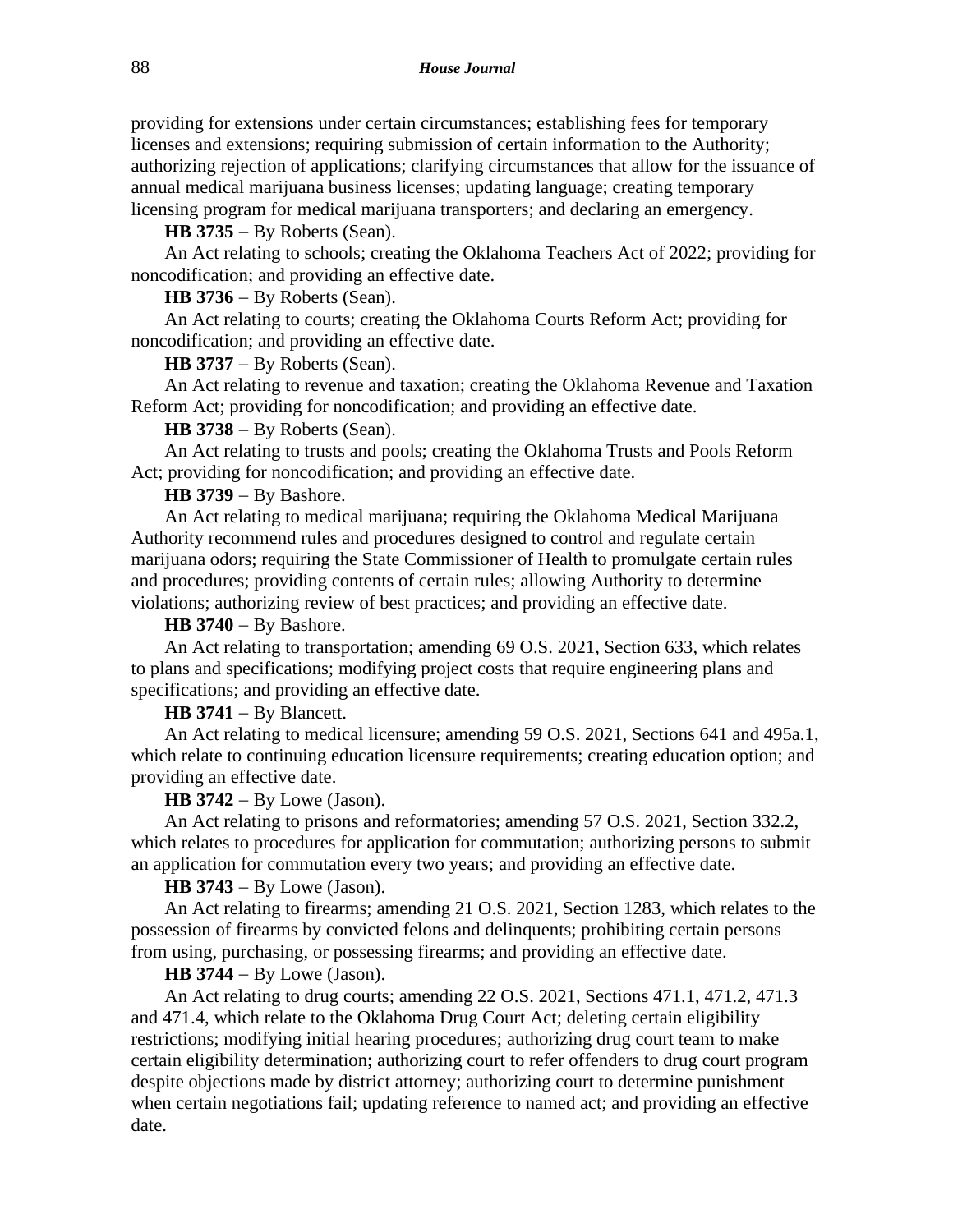## **HB 3745** − By Lowe (Jason).

An Act relating to district attorneys; directing district attorneys to provide written report of certain investigations to the Office of the Governor; providing for codification; and providing an effective date.

**HB 3746** − By Lowe (Jason).

An Act relating to crimes and punishments; creating the Judge Timothy R. Henderson Act; making certain acts unlawful; providing penalties; defining term; providing for codification; providing for noncodification; and providing an effective date.

**HB 3747** − By Lowe (Jason).

An Act relating to penalties for drug offenses; amending 63 O.S. 2021, Sections 2-401, 2-407, 2-415 and 2-503.1, which relate to the Uniform Controlled Dangerous Substances Act; removing minimum mandatory penalties for certain drug offenses; and providing an effective date.

### **HB 3748** − By Lowe (Jason).

An Act relating to crimes and punishments; creating the Crimes and Punishments Act of 2022; providing for noncodification; and providing an effective date.

## **HB 3749** − By Lowe (Jason).

An Act relating to motor vehicles; creating the Driver License Reform Act; providing for noncodification; and providing an effective date.

### **HB 3750** − By Lowe (Jason).

An Act relating to criminal procedure; creating the Oklahoma Criminal Procedure Act; providing for noncodification; and providing an effective date.

**HB 3751** − By Lowe (Jason).

An Act relating to criminal procedure; creating the Oklahoma Criminal Procedure Act of 2022; providing for noncodification; and providing an effective date.

# **HB 3752** − By Fetgatter.

An Act relating to crimes and punishments; making certain acts unlawful; providing penalties; amending 21 O.S. 2021, Section 1738, which relates to the seizure and forfeiture of property used in crimes; providing for the seizure and forfeiture of real property under certain circumstances; providing for codification; and providing an effective date.

# **HB 3753** − By Williams.

An Act relating to prohibited acts with respect to certain communications; amending 13 O.S. 2021,Section 176.4 which relates the Security of Communications Act; authorizing district attorneys and law enforcement officers to monitor certain communications; and providing an effective date.

## **HB 3754** − By Fetgatter.

An Act relating to marijuana; creating the Oklahoma Adult Access to Marijuana Act; defining terms; providing list of acts deemed lawful for consumers; providing list of acts deemed lawful for licensed medical marijuana dispensaries; establishing privacy protections; providing for the levy of an excise tax on sales; setting procedures for remittance; providing for the collection of state and local sales taxes; providing construing provisions; allowing employers to discipline, discharge, or take other actions against employees for workplace violations; providing construing provisions related to property owners, consumption on certain property, and privileges and rights of licensees; creating the Oklahoma Adult Access to Marijuana Revolving Fund; providing for the appropriation and expenditure of funds; directing the Oklahoma Medical Marijuana Authority to promulgate rules; amending 63 O.S. 2021, Sections 421, 422 and 423, which relate to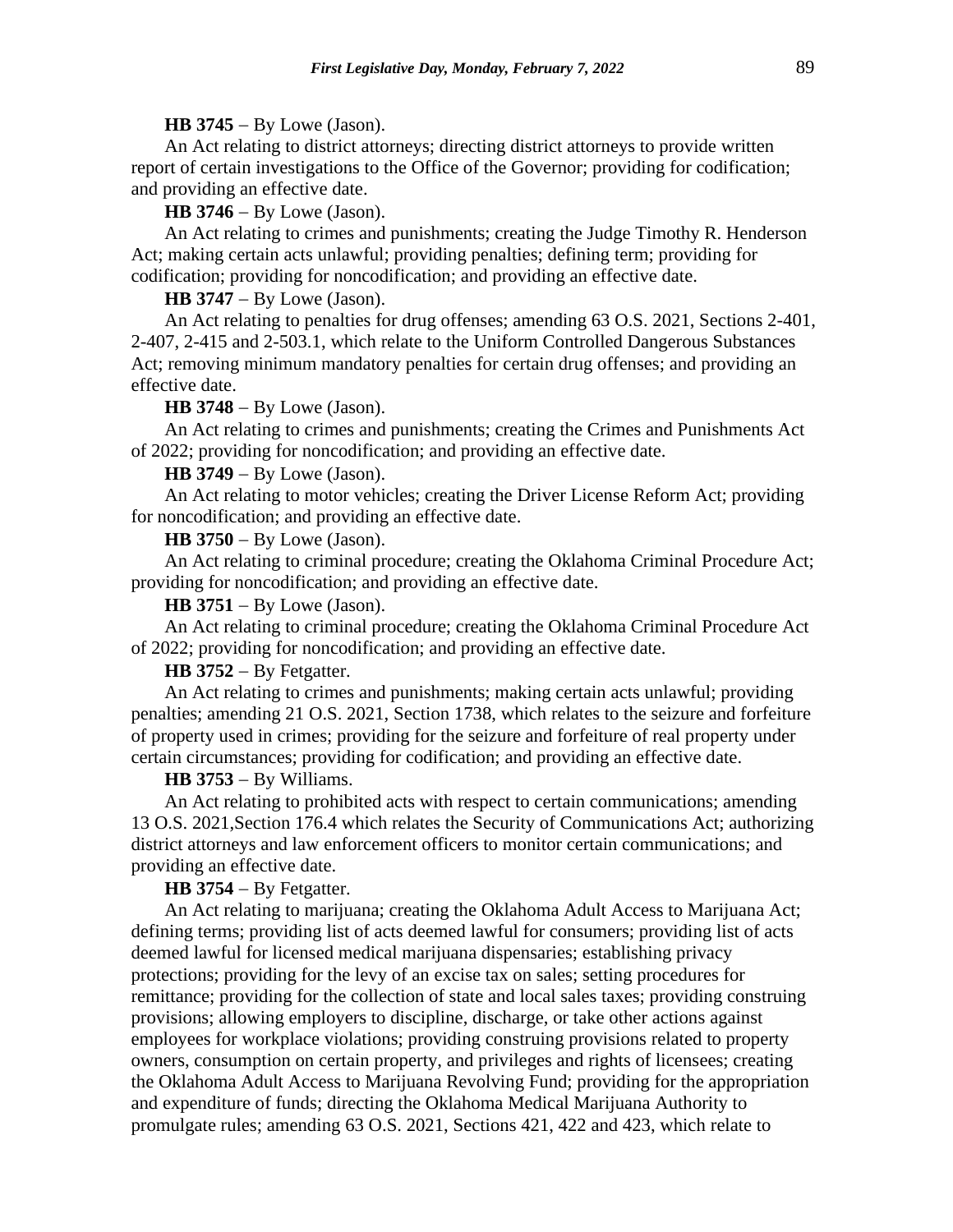business licenses for medical marijuana dispensaries, commercial growers, and processors; providing for adult access business licenses; stating fee for the license; providing procedures for approval, rejection, or denial of licenses; granting authority to conduct certain business transactions once licensed; amending 63 O.S. 2021, Section 427.14, which relates to the Oklahoma Medial Marijuana and Patient Protection Act; providing for adult access business licenses for certain medical marijuana business licensees; stating fee for the license; requiring compliance to general licensing requirements; directing the deposit of license fees into certain fund; providing for codification; and providing an effective date.

### **HB 3755** − By Fetgatter.

An Act relating to film production incentives; amending 68 O.S. 2021, Section 3635, which relates to supplemental rebate amounts for certain actions; clarifying rebate percentage amounts; and updating references.

## **HB 3756** − By Johns.

An Act relating to revenue and taxation; amending 68 O.S. 2021, Section 2357.206, which relates to the Oklahoma Equal Opportunity Education Scholarship Act; modifying definition of eligible student; and providing an effective date.

# **HB 3757** − By Johns.

An Act relating to schools; amending 70 O.S. 2021, Section 6-101.42, which relates to support employee pay; providing for increase in compensation of certain school support employees; prescribing amount of increase; providing increase in compensation as additional to certain other compensation and fringe benefits; providing for pro rata computation; providing an effective date; and declaring an emergency.

### **HB 3758** − By Johns.

An Act relating to teachers; amending 70 O.S. 2021, Section 6-108, which relates to prohibition on teaching without a valid certificate; providing an exception for teachers who provide virtual instruction to secondary students; and providing an effective date.

# **HB 3759** − By Johns.

An Act relating to the Oklahoma Higher Learning Access Program; amending 70 O.S. 2021, Section 2603, which relates to eligibility requirements; providing eligibility for children of certified teachers; defining term; amending 70 O.S. 2021, Section 2605, which relates to student agreements; exempting students who are children of certified teachers from certain financial qualification determination; directing the Oklahoma State Regents for Higher Education to verify certain employment status; defining term; providing an effective date; and declaring an emergency.

### **HB 3760** − By Johns and Frix.

An Act relating to the Oklahoma Police Pension and Retirement System; amending 11 O.S. 2021, Section 50-111.3, which relates to the Oklahoma Police Deferred Option Plan; modifying provisions related to assumed rate of return; and declaring an emergency.

## **HB 3761** − By Johns and Frix.

An Act relating to motor vehicles; creating the Special License Plates Act; providing for noncodification; and providing an effective date.

#### **HB 3762** − By Johns.

An Act relating to transportation; creating the Roads and Bridges Reform Act; providing for noncodification; and providing an effective date.

## **HB 3763** − By Johns.

An Act relating to marriage and families; enacting the Marriage and Families Act of 2022; providing for noncodification; and providing an effective date.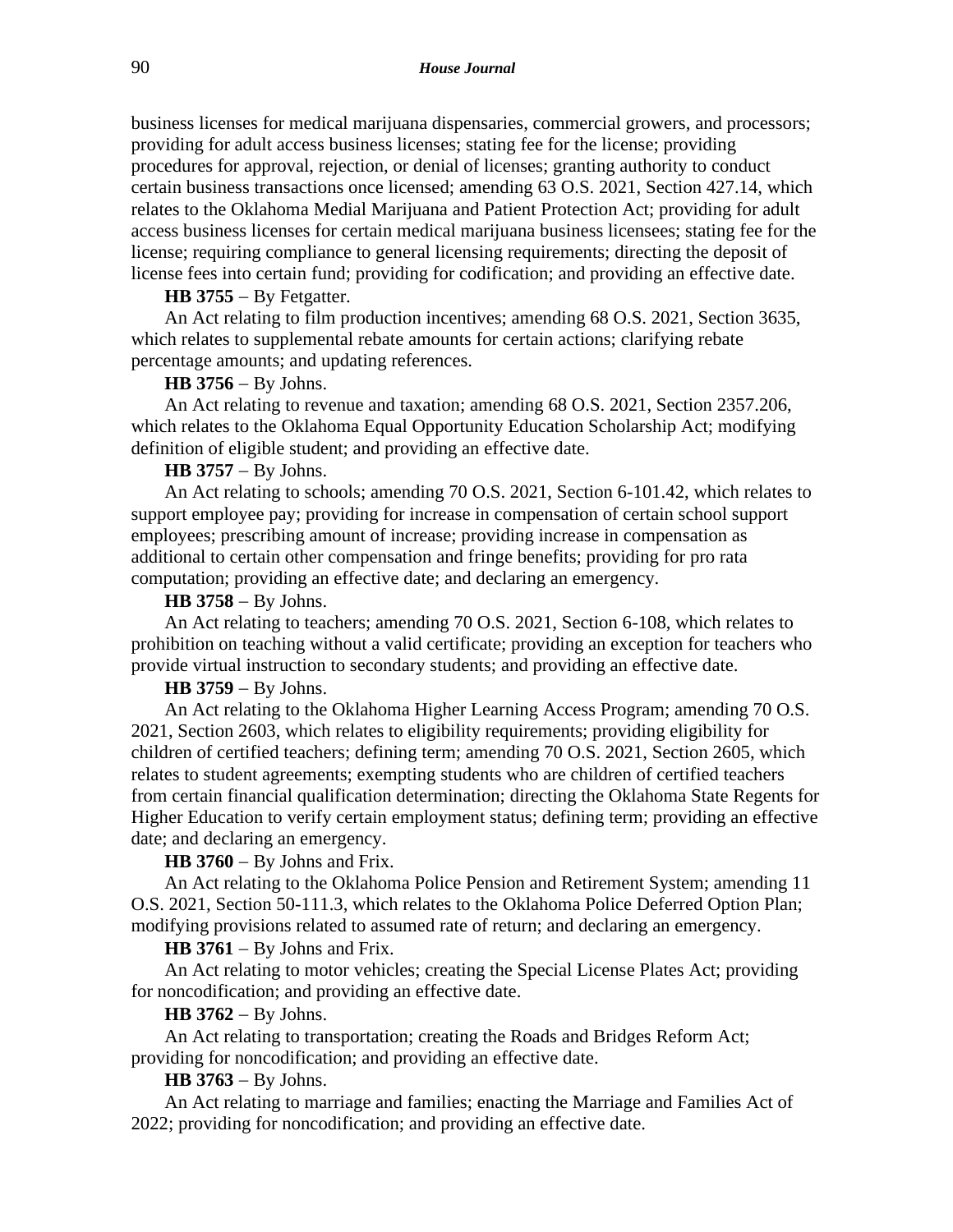## **HB 3764** − By Blancett.

An Act relating to crimes and punishments; amending 21 O.S. 2021 Section 1289.17A, which relates to the unlawful discharge of firearms and deadly weapons; updating language; clarifying meaning of specific term; and providing an effective date.

**HB 3765** − By Roberts (Sean).

An Act relating to state government; enacting the Share Your Opinion Act; providing for noncodification; and providing an effective date.

**HB 3766** − By Roberts (Sean).

An Act relating to insurance; enacting the Oklahoma Insurance Act of 2022; providing for noncodification; and providing an effective date.

**HB 3767** − By Roberts (Sean).

An Act relating to counties and county officers; enacting the Oklahoma Counties and County Officers Act of 2022; providing for noncodification; and providing an effective date.

**HB 3768** − By Roberts (Sean).

An Act relating to counties and county officers; enacting the Oklahoma Counties and County Officers Act of 2022; providing for noncodification; and providing an effective date.

**HB 3769** − By Roberts (Sean).

An Act relating to cities and towns; enacting the Oklahoma Cities and Towns Act of 2022; providing for noncodification; and providing an effective date.

**HB 3770** − By Roberts (Sean).

An Act relating to cities and towns; enacting the Oklahoma Cities and Towns Act of 2022; providing for noncodification; and providing an effective date.

**HB 3771** − By Roberts (Sean).

An Act relating to government; enacting the Oklahoma State Government Expenditures Act of 2022; providing for noncodification; and providing an effective date.

**HB 3772** − By Roberts (Sean).

An Act relating to contracts; enacting the Third-Party Delivery Services Act of 2022; providing for noncodification; and providing an effective date.

### **HB 3773** − By Roberts (Sean).

An Act relating to higher education; enacting the Horrific History of Communism Act; providing for noncodification; and providing an effective date.

**HB 3774** − By Roberts (Sean).

An Act relating to insurance; enacting the Oklahoma Health Care Insurance Act of 2022; providing for noncodification; and providing an effective date.

**HB 3775** − By Roberts (Sean).

An Act relating to attorneys and state bar; enacting the Attorneys and State Bar Act of 2022; providing for noncodification; and providing an effective date.

**HB 3776** − By Roberts (Sean).

An Act relating to attorneys and state bar; enacting the Attorneys and State Bar Act of 2022; providing for noncodification; and providing an effective date.

**HB 3777** − By Roberts (Sean).

An Act relating to catalytic converters; enacting the Catalytic Converter Act of 2022; providing for noncodification; and providing an effective date.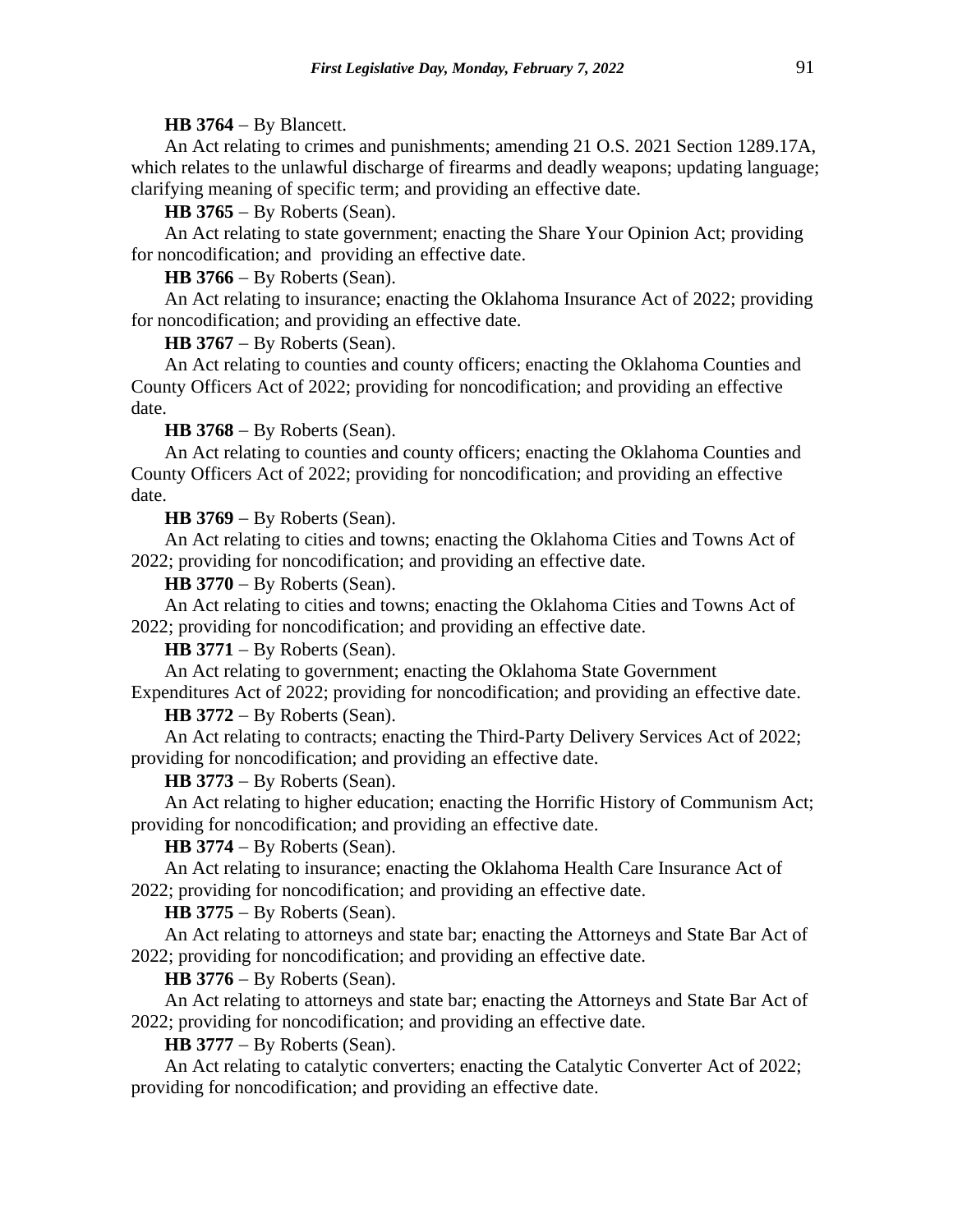# **HB 3778** − By Roberts (Sean).

An Act relating to audits of nonappropriated agencies; amending 74 O.S. 2021, Section 212, which relates to the State Auditor and Inspector; modifying requirements for frequency of audits of nonappropriated agencies; requiring schedule for audits; and providing an effective date.

**HB 3779** − By Roberts (Sean).

An Act relating to definitions and general provisions; enacting the State Motto Act of 2022; providing for noncodification; and providing an effective date.

**HB 3780** − By Roberts (Sean).

An Act relating to professions and occupations; creating the Professions and Occupations Physical Therapists Act of 2022; providing for noncodification; and providing an effective date.

**HB 3781** − By Roberts (Sean).

An Act relating to officers; creating the Officers Reform Act of 2022; providing for noncodification; and providing an effective date.

**HB 3782** − By Roberts (Sean).

An Act relating to public buildings and public works; creating the Public Buildings and Public Works Act of 2022; providing for noncodification; and providing an effective date.

**HB 3783** − By Roberts (Sean).

An Act relating to the United States; creating the State Powers Act of 2022; providing for noncodification; and providing an effective date.

# **HB 3784** − By Roberts (Sean).

An Act relating to professions and occupations; creating the Professions and Occupations Act of 2022; providing for noncodification; and providing an effective date.

**HB 3785** − By Roberts (Sean).

An Act relating to initiative and referendum; creating the Initiative and Referendum Act of 2022; providing for noncodification; and providing an effective date.

**HB 3786** − By Roberts (Sean).

An Act relating to elections; creating the Elections Act of 2022; providing for noncodification; and providing an effective date.

# **HB 3787** − By Roberts (Sean).

An Act relating to elections; creating the Elections Act of 2022; providing for noncodification; and providing an effective date.

**HB 3788** − By Roberts (Sean).

An Act relating to public health; defining term; creating employer liability; providing compensation for employees denied vaccination mandate exemption; providing for codification; and providing an effective date.

**HB 3789** − By Roberts (Sean).

An Act relating to county commissioners; creating the County Commissioner Districts Act of 2022; providing for noncodification; and providing an effective date.

**HB 3790** − By Roberts (Sean).

An Act relating to occupational therapy; enacting the Oklahoma Occupational Therapy Amendment Act of 2022; providing for noncodification; and providing an effective date.

**HB 3791** − By Roberts (Sean).

An Act relating to public health and safety; enacting the Oklahoma Vaccine Act of 2022; providing for noncodification; and providing an effective date.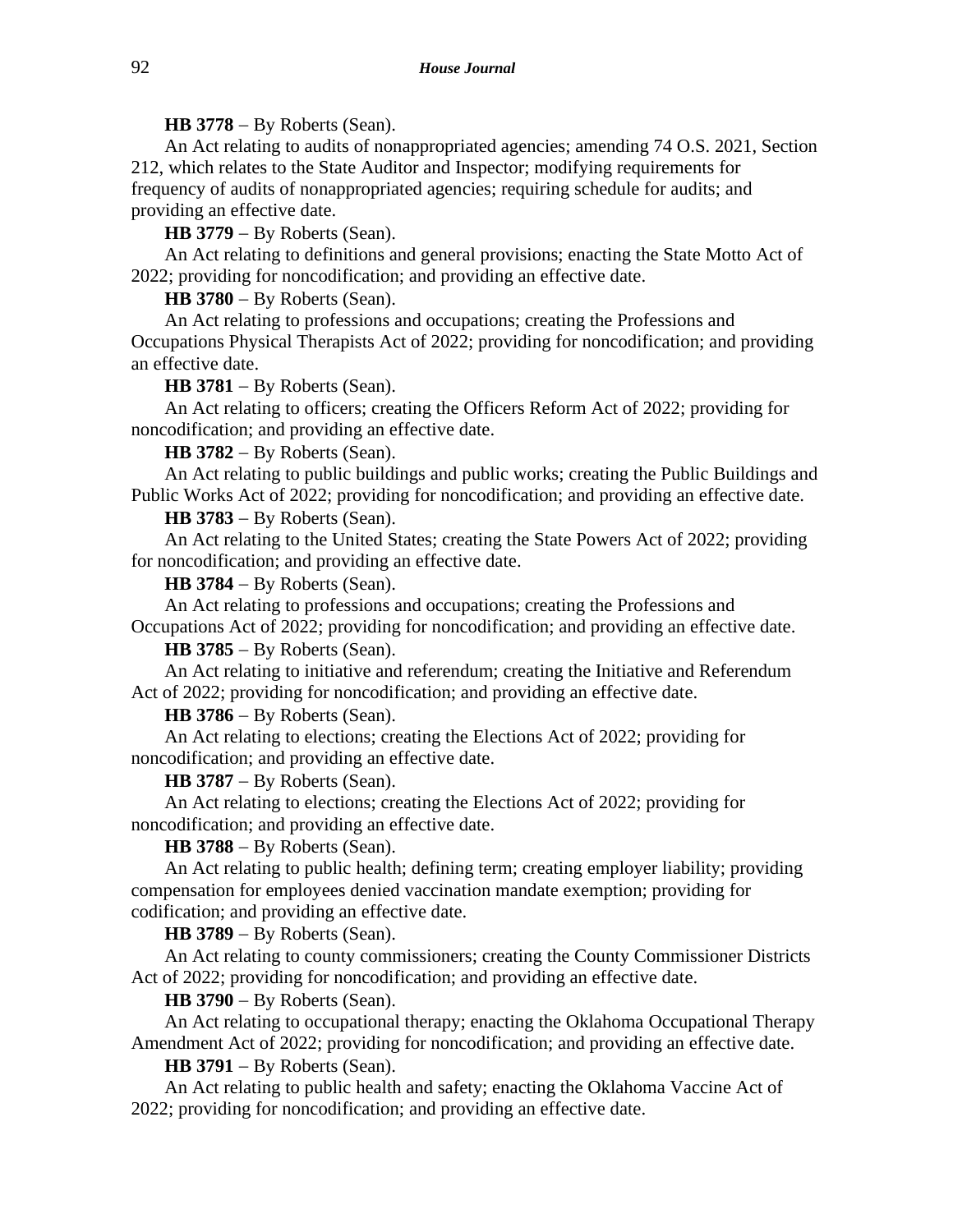**HB 3792** − By Roberts (Sean).

An Act relating to vaccine pop-ups; enacting the Oklahoma Vaccine Pop-up Amendment Act of 2022; providing for noncodification; and providing an effective date.

**HB 3793** − By Roberts (Sean).

An Act relating to property; enacting the Oklahoma Property Act of 2022; providing for noncodification; and providing an effective date.

**HB 3794** − By Roberts (Sean).

An Act relating to eminent domain; enacting the Oklahoma Eminent Domain Act of 2022; providing for noncodification; and providing an effective date.

**HB 3795** − By Roberts (Sean).

An Act relating to abstracting; enacting the Oklahoma Abstracting Act of 2022; providing for noncodification; and providing an effective date.

**HB 3796** − By Roberts (Sean).

An Act relating to agriculture; enacting the Oklahoma Agriculture Act of 2022; providing for noncodification; and providing an effective date.

**HB 3797** − By Roberts (Sean).

An Act relating to agriculture; enacting the Oklahoma Agriculture Act of 2022; providing for noncodification; and providing an effective date.

**HB 3798** − By Roberts (Sean).

An Act relating to motor vehicles; creating the Special License Plate Reform Act; providing for noncodification; and providing an effective date.

**HB 3799** − By Roberts (Sean).

An Act relating to motor vehicles; creating the License Plate Modification Act; providing for noncodification; and providing an effective date.

**HB 3800** − By Roberts (Sean).

An Act relating to criminal justice; creating the Oklahoma Criminal Justice Act of 2022; providing for noncodification; and providing an effective date.

**HB 3801** − By Roberts (Sean).

An Act relating to revenue and taxation; creating the Oklahoma Sales Tax Reform Act; providing for noncodification; and providing an effective date.

**HB 3802** − By Roberts (Sean).

An Act relating to schools; creating the Oklahoma School Districts Act of 2022; providing for noncodification; and providing an effective date.

**HB 3803** − By Roberts (Sean).

An Act relating to schools; creating the Schools Act of 2022; providing for noncodification; and providing an effective date.

**HB 3804** − By Roberts (Sean).

An Act relating to the Council on Law Enforcement Education and Training; amending 70 O.S. 2021, Section 3311, which relates to the Council on Law Enforcement Education and Training; authorizing online training course; and providing an effective date.

**HB 3805** − By Roberts (Sean).

An Act relating to criminal law; creating the Oklahoma Criminal Law Act of 2022; providing for noncodification; and providing an effective date.

**HB 3806** − By Roberts (Sean).

An Act relating to criminal law; creating the Oklahoma Criminal Law Act of 2022; providing for noncodification; and providing an effective date.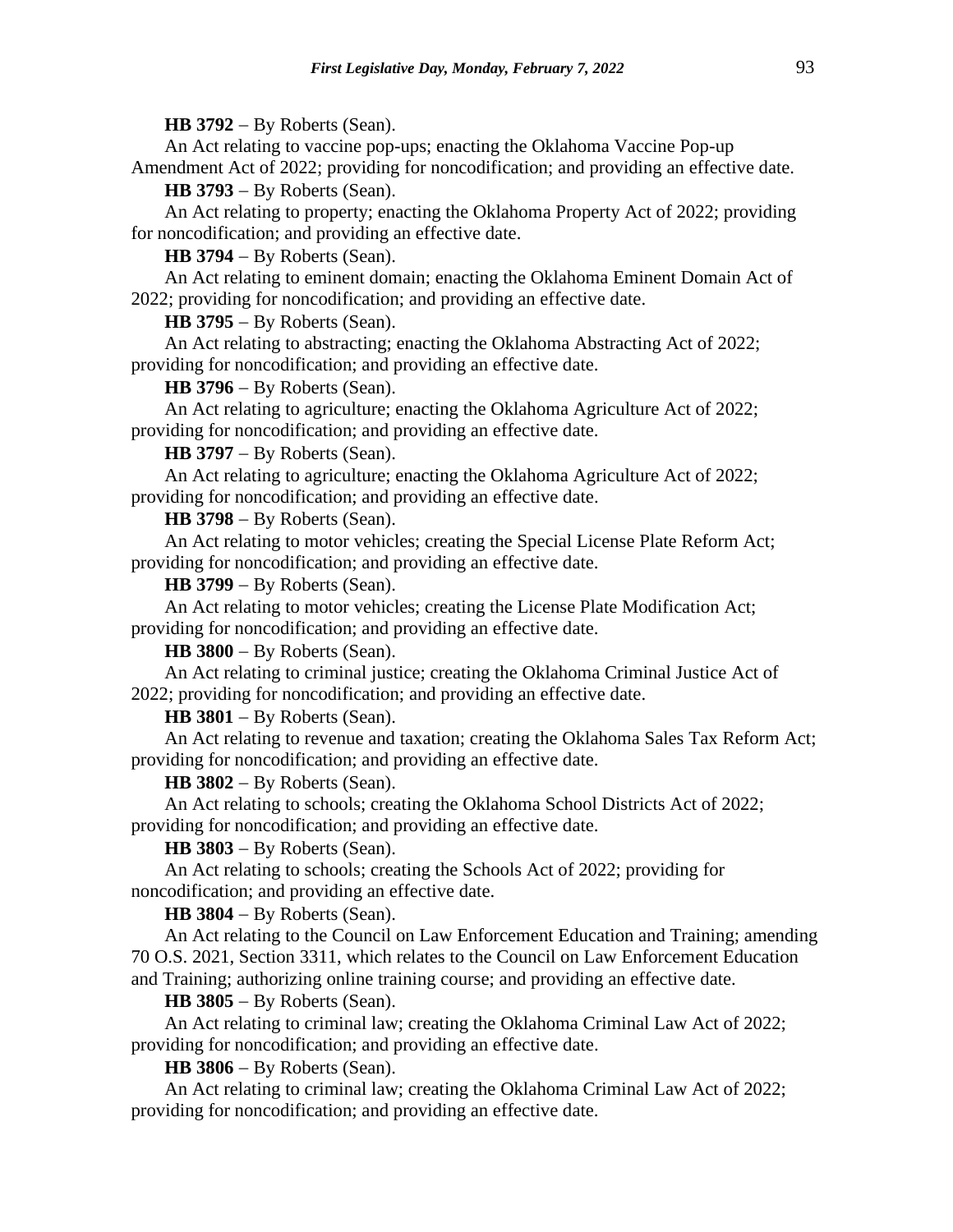**HB 3807** − By Roberts (Sean).

An Act relating to criminal law; creating the Oklahoma Criminal Law Act of 2022; providing for noncodification; and providing an effective date.

**HB 3808** − By Roberts (Sean).

An Act relating to law enforcement; creating the Oklahoma Law Enforcement Act of 2022; providing for noncodification; and providing an effective date.

**HB 3809** − By Roberts (Sean).

An Act relating to criminal justice; creating the Oklahoma Criminal Justice Act of 2022; providing for noncodification; and providing an effective date.

**HB 3810** − By Stinson.

An Act relating to Justices and judges; defining terms; requiring confidentiality of certain personal information of Justices and judges; establishing that Justices and judges shall be permitted to request to keep certain information confidential; permitting court order to keep certain information confidential; establishing requirements for affidavit; creating penalty for disclosing Justice's or judge's personal information; providing for codification; and providing an effective date.

**HB 3811** − By Stinson.

An Act relating to the Uniform Commercial Code; creating the Oklahoma Financing Statements Reform Act; providing for noncodification; and providing an effective date.

**HB 3812** − By Stinson.

An Act relating to courts; amending 20 O.S. 2021, Sections 106.3B and 1503.1, which relate to court reporters; updating references; modifying process for temporary appointment; and removing certain continuing education requirement.

**HB 3813** − By Stinson.

An Act relating to medical marijuana; creating the Oklahoma Medical Marijuana Act of 2022; providing for noncodification; and providing an effective date.

# **HB 3814** − By Stinson.

An Act relating to transportation; amending 69 O.S. 2021, Section 1273, which relates outdoor advertising definitions; modifying definition; defining term; and providing an effective date.

**HB 3815** − By Stinson.

An Act relating to public health and safety; enacting the Oklahoma Uniform Health Care Decisions Act; defining terms; providing applicability to all advance health directives executed in conformity with the requirements of this act; providing that all advance health directives validly executed prior to the effective date are valid and enforceable according the statutory provisions in effect at the time of execution; providing applicability to all powers of attorney for health care executed in conformity with the requirements of this act; providing that all powers of attorney for health care validly executed prior to the effective date are valid and enforceable according the statutory provisions in effect at the time of execution; providing that all powers of attorney for health care executed in accordance with a certain statute after and before a specified date are valid and enforceable; providing for oral or written advance health care directives; providing for a power of attorney for health care; providing when a power of attorney for health care becomes effective and when it ceases; providing for when an individual lacks or has recovered capacity under advance health care directive; providing guidance health care decisions made by an agent; providing that health care decision made by an agent is effective without judicial approval; providing that a written advance health care directive may include the individual's nomination of a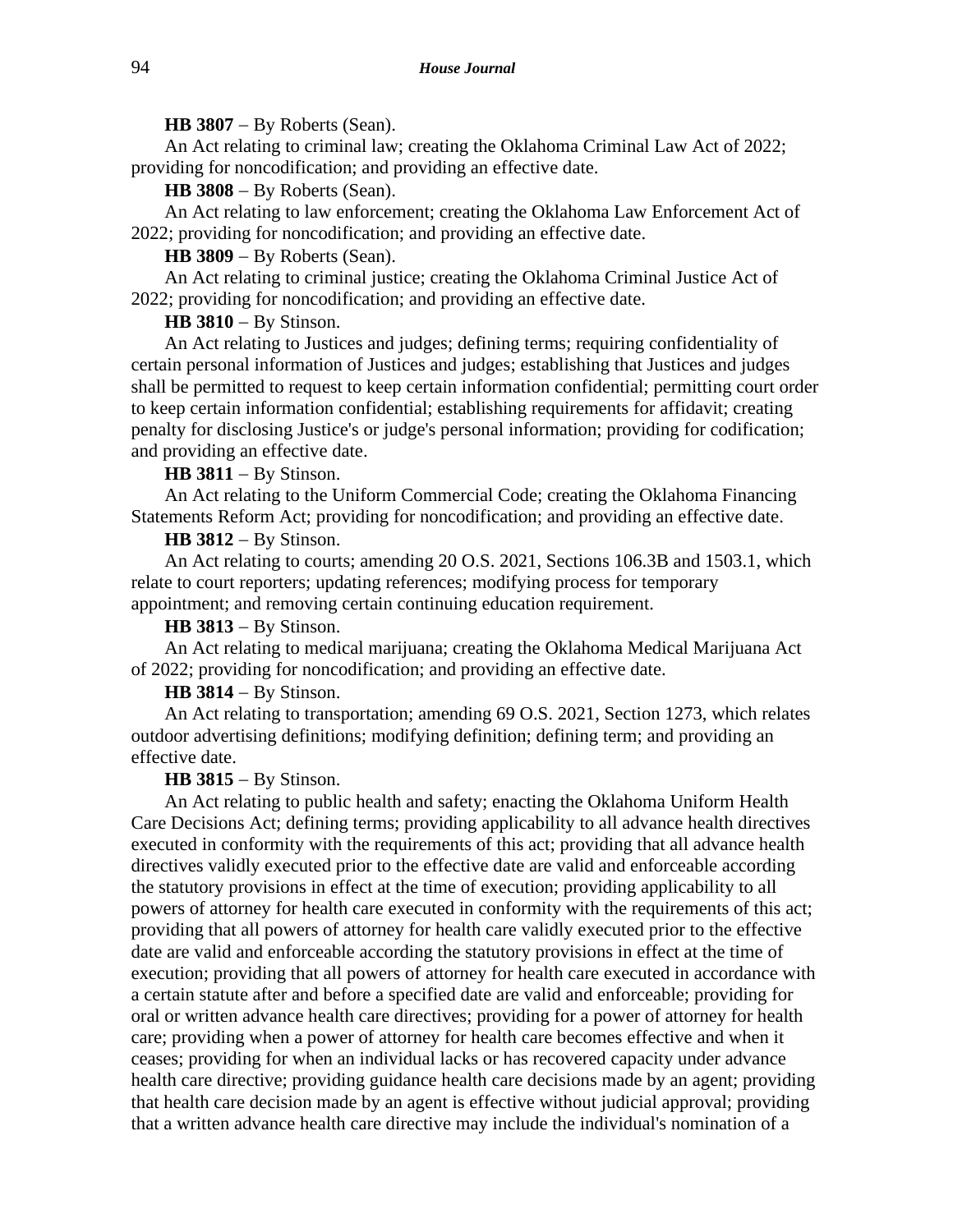guardian of the person; providing guidance for validity of an advance health care directive; providing for revocation of an advance health care directive; providing an optional advance health care directive form; providing when a surrogate may make a health care decision for a patient; providing how a health care surrogate is designated; providing guidance on how a surrogate makes health care decisions; providing that a health care decision made by a surrogate for a patient is effective without judicial approval; providing for disqualifying of a surrogate; providing who may not be a surrogate; providing that a supervising health care provider may require an individual claiming the right to act as surrogate for a patient to provide a written declaration; providing guidelines for decisions by guardians; providing obligations of a health care provider; providing rights in relation to health care information; providing immunity in certain circumstances; providing for statutory damages; providing right to make health care decisions while having capacity to do so; providing the presumption of capacity; providing that copy of a written advance health care directive, revocation of an advance health care directive, or designation or disqualification of a surrogate has the same effect as the original; providing the effect of the act; providing for judicial relief; providing for uniformity of application and construction; providing a severability clause; providing for codification; repealing 63 O.S. 2021, Sections 3101.1, 3101.2, 3101.3, 3101.4, 3101.5, 3101.6, 3101.7, 3101.8, 3101.9, 3101.10, 3101.11, 3101.12, 3101.13, 3101.14, 3101.15, 3101.16, 3102.1, 3102.2, 3102.3, 3102.4, 3102.5 and 3102A, which relate to adverse medical directives; and declaring an emergency.

#### **HB 3816** − By Stinson.

An Act relating to private residential roads; requiring all residential developers to construct private roads to a certain standard or provide notice and obtain surety bond insurance; providing for codification; and providing an effective date.

**HB 3817** − By Sims.

An Act relating to liens; enacting the Oklahoma Liens Act of 2022; providing for noncodification; and providing an effective date.

#### **HB 3818** − By Sims.

An Act relating to liens; enacting the Oklahoma Liens Act of 2022; providing for noncodification; and providing an effective date.

## **HB 3819** − By Sims.

An Act relating to rural natural disaster recovery; enacting the Rural Natural Disaster Recovery Funding Act; providing for noncodification; and providing an effective date.

# **HB 3820** − By Newton.

An Act relating to revenue and taxation; amending 68 O.S. 2021, Section 2835, which relates to property valuation; allowing certain officials to share certain information; providing an effective date; and declaring an emergency.

## **HB 3821** − By Newton.

An Act relating to revenue and taxation; amending 68 O.S. 2021, Section 1004, which relates to apportionment and use of proceeds of tax; extending date of apportionment for certain funds; providing an effective date; and declaring an emergency.

# **HB 3822** − By Newton.

An Act relating to driver licenses; amending 47 O.S. 2021, Section 6-105, which relates to farm vehicle special permits; deleting certain special permit; allowing individuals of a certain age to make application for a farm permit; authorizing operation of certain vehicles; specifying scenarios when permit may be used for permit holders of a certain age; providing requirements for farm permit issuance; providing restrictions for permit holders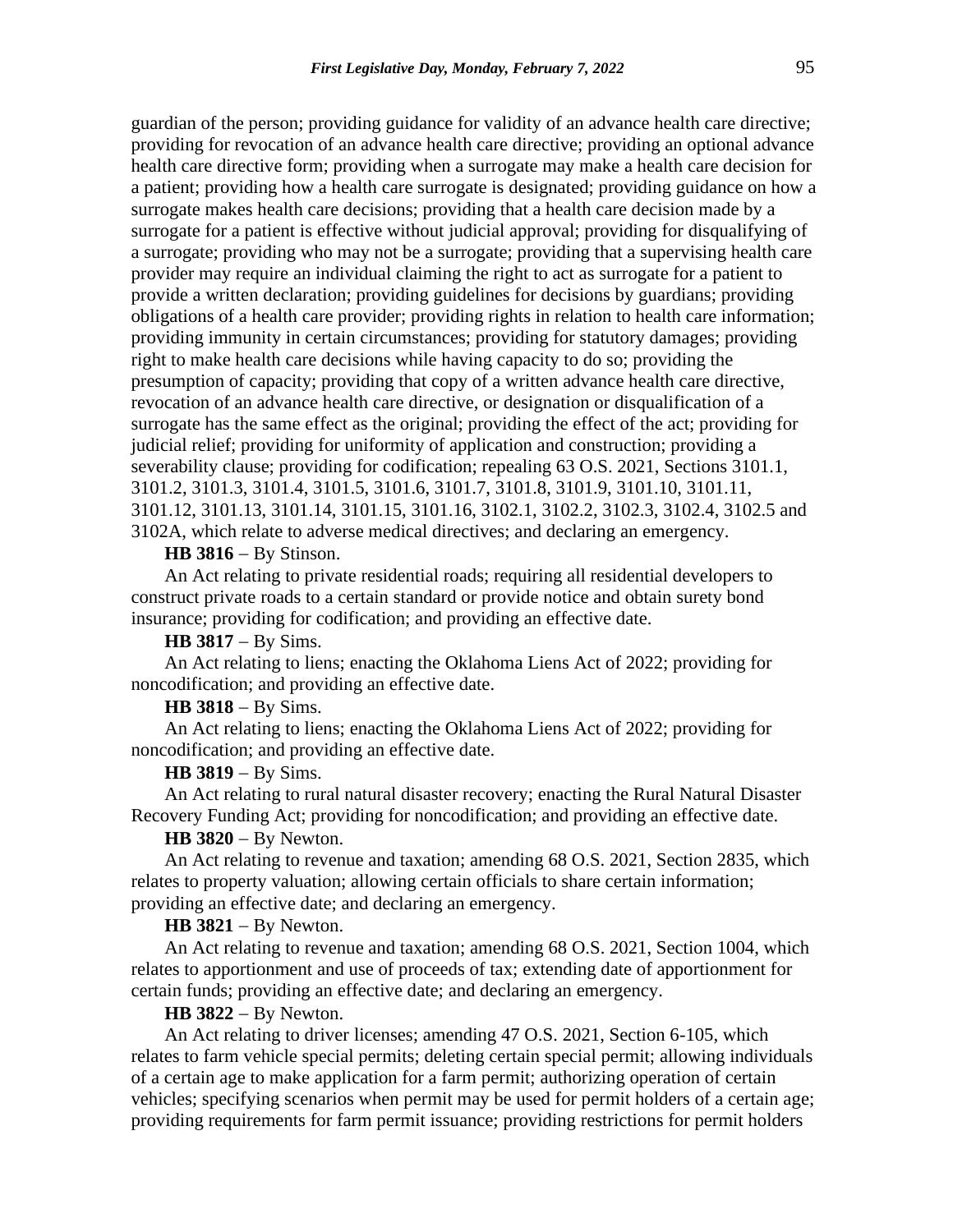of a certain age; prohibiting use of certain device while driving; providing exception; defining term; providing for suspension and revocation of permit; requiring certain affidavit; stating content requirements for affidavit; disallowing the admissibility of certain evidence; providing violations resulting in license restrictions; and declaring an emergency.

**HB 3823** − By Newton.

An Act relating to schools; amending 70 O.S. 2021, Section 1210.284, which relates to vision screening; specifying that optometrists and ophthalmologists may perform screening; adding certain exemptions; and providing an effective date.

**HB 3824** − By Newton.

An Act relating to environment and natural resources; amending 27A O.S. 2021, Section 1-3-101, which relates to state environmental agencies; modifying certain responsibilities of Department of Environmental Quality; amending 27A O.S. 2021, Section 2-6-103, which relates to powers and duties of the Department of Environmental Quality; allowing for the direct adoption of certain water quality variances; amending 82 O.S. 2021, Section 1085.2, which relates to the authority of the Oklahoma Water Resources Board; modifying certain authority of the Board; amending 82 O.S. 2021, Section 1085.30, which relates to Oklahoma Water Quality Standards; making exception for certain Departmentadopted variances; and providing an effective date.

**HB 3825** − By Newton.

An Act relating to waters and water rights; amending 82 O.S. 2021, Section 1085.4, which relates to fixing of fees; removing certain fee and late fee requirements; and providing an effective date.

**HB 3826** − By Newton.

An Act relating to vision insurance; amending 74 O.S. 2021, Section 1374, which relates to vision plans; requiring maximum amount for bond surety plans in vision plans; and providing an effective date.

**HB 3827** − By Newton.

An Act relating to medical marijuana; amending 63 O.S. 2021, Section 422, which relates to medical marijuana commercial grower licenses; requiring all medical marijuana commercial grower licensees to register as an environmentally sensitive crop owner; directing medical marijuana commercial grower licensees to provide certain information when registering; and providing an effective date.

**HB 3828** − By Newton.

An Act relating to revenue and taxation; creating the Oklahoma Ad Valorem Reform Act; providing for noncodification; and providing an effective date.

**HB 3829** − By Newton.

An Act relating to rural finance; enacting the Rural Finance Policy Act of 2022; providing for noncodification; and providing an effective date.

**HB 3830** − By Newton.

An Act relating to professions and occupations; creating the Professions and Occupations Modernization Act; providing for noncodification; and providing an effective date.

**HB 3831** − By Newton.

An Act relating to natural resources; creating the Natural Resources Modification Act; providing for noncodification; and providing an effective date.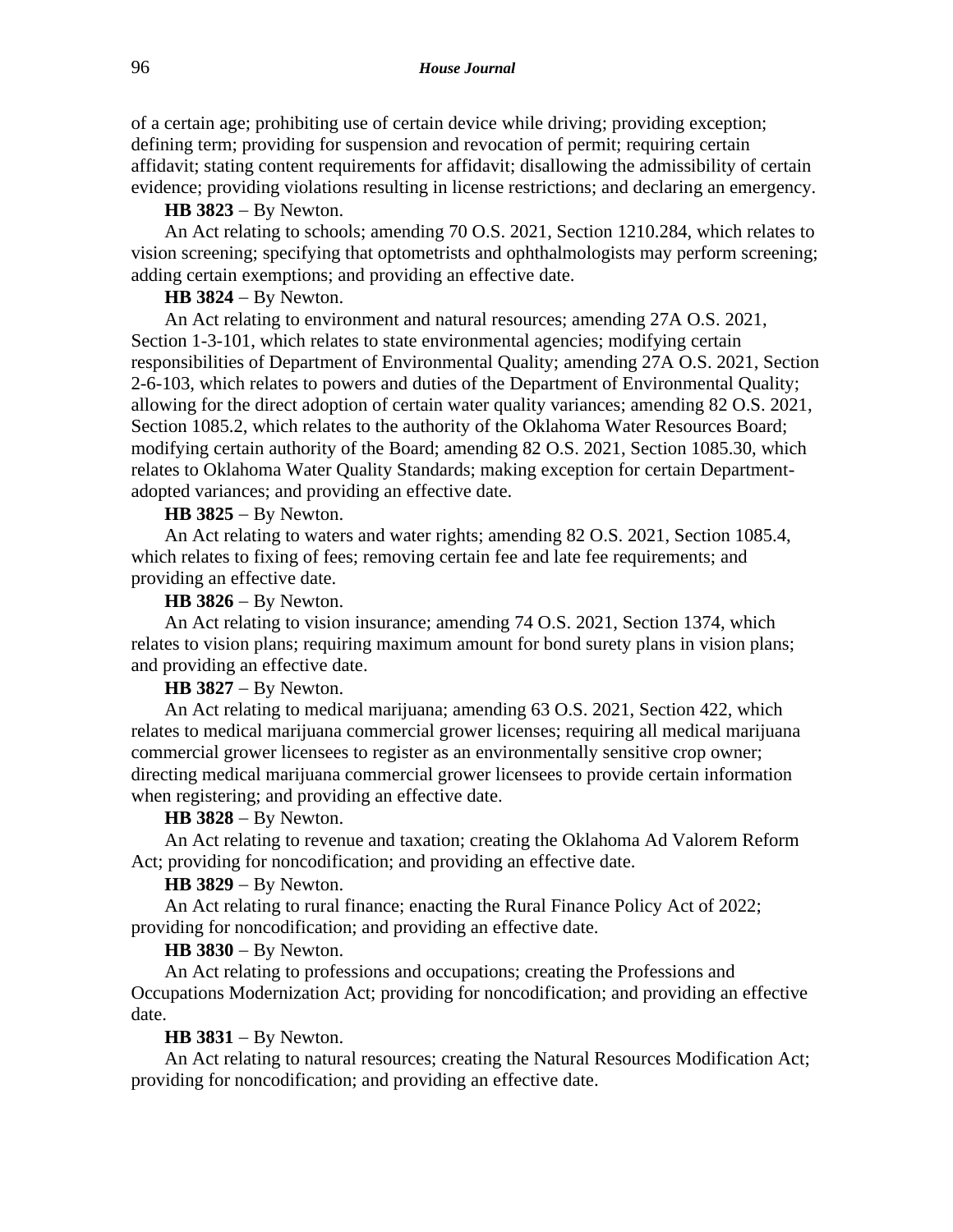#### **HB 3832** − By Newton.

An Act relating to natural resources; creating the Natural Resources Reform Act; providing for noncodification; and providing an effective date.

**HB 3833** − By Newton.

An Act relating to agriculture; enacting the Oklahoma Agriculture Act of 2022; providing for noncodification; and providing an effective date.

**HB 3834** − By Newton.

An Act relating to tourism and recreation; enacting the Oklahoma Department of Tourism and Recreation Amendment Act of 2022; providing for noncodification; and providing an effective date.

**HB 3835** − By Newton.

An Act relating to the Corporation Commission; creating the Corporation Commission Reform Act; providing for noncodification; and providing an effective date.

**HB 3836** − By Newton.

An Act relating to the Oklahoma Water Resources Board; creating the Oklahoma Water Resources Board Modification Act; providing for noncodification; and providing an effective date.

**HB 3837** − By Newton.

An Act relating to the Oklahoma Department of Environmental Quality; creating the Oklahoma Department of Environmental Quality Modification Act; providing for noncodification; and providing an effective date.

**HB 3838** − By Newton.

An Act relating to the Oklahoma Historical Society; enacting the Oklahoma Historical Society Amendment Act of 2022; providing for noncodification; providing an effective date.

**HB 3839** − By Newton.

An Act relating to mines and mining; creating the Department of Mines Modification Act; providing for noncodification; and providing an effective date.

**HB 3840** − By Newton.

An Act relating to the Oklahoma Department of Commerce; enacting the Oklahoma Department of Commerce Policy Act of 2022; providing for noncodification; and providing an effective date.

**HB 3841** − By Newton.

An Act relating to labor; creating the Labor Reform Act of 2022; providing for noncodification; and providing an effective date.

**HB 3842** − By Newton.

An Act relating to insurance; enacting the Oklahoma Insurance Department Act of 2022; providing for noncodification; and providing an effective date.

**HB 3843** − By Newton.

An Act relating to medical marijuana; creating the Medical Marijuana Reform Act of 2022; providing for noncodification; and providing an effective date.

**HB 3844** − By Newton.

An Act relating to medical marijuana; creating the Oklahoma Medical Marijuana Act of 2022; providing for noncodification; and providing an effective date.

**HB 3845** − By Newton.

An Act relating to transportation; creating the Highway Naming Modification Act; providing for noncodification; and providing an effective date.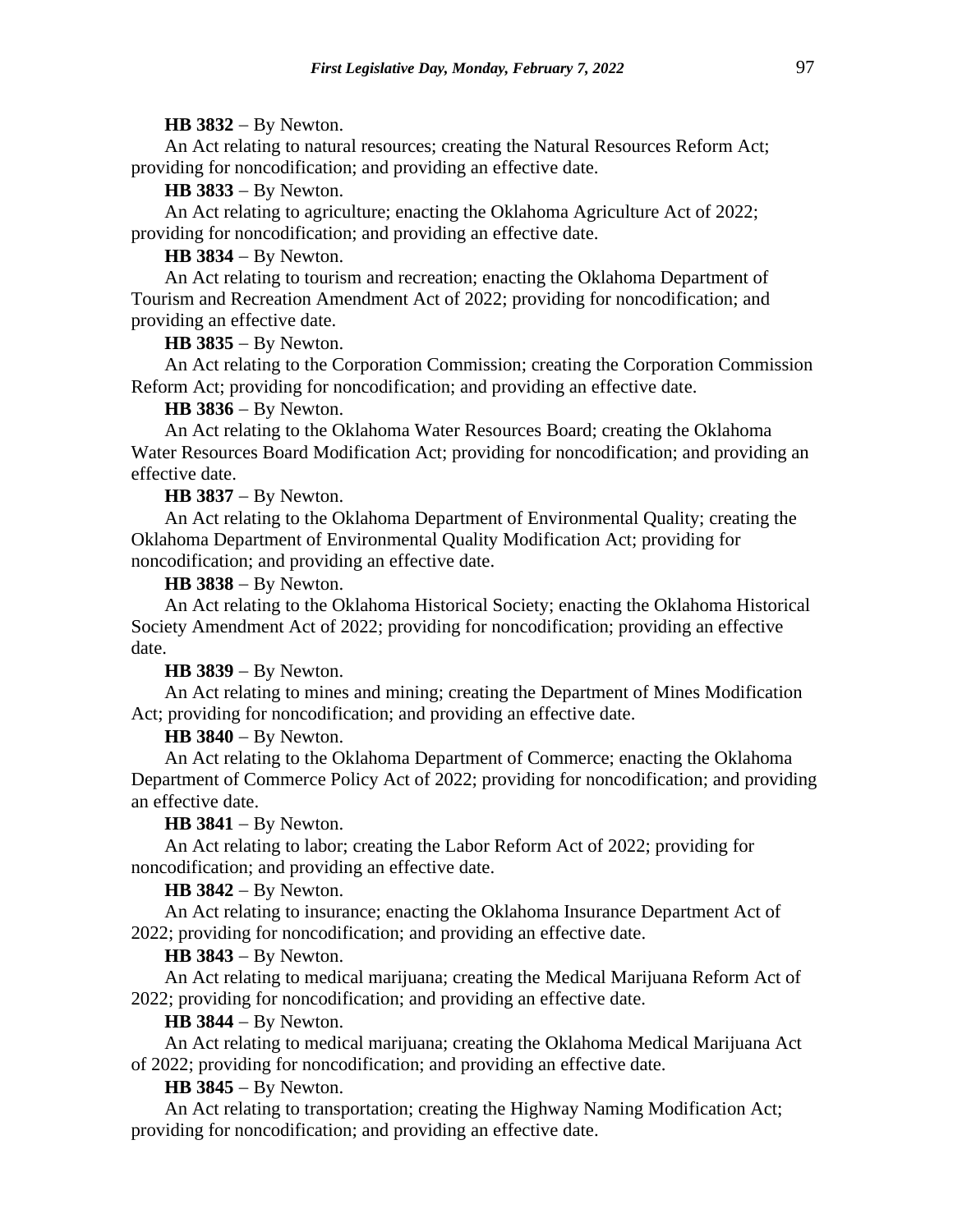#### **HB 3846** − By Newton.

An Act relating to elections; creating the Elections Act of 2022; providing for noncodification; and providing an effective date.

**HB 3847** − By Newton.

An Act relating to medical marijuana; creating the Marijuana Act of 2022; providing for noncodification; and providing an effective date.

# **HB 3848** − By Blancett.

An Act relating to state government; creating the Pre-trial Data Collection Act; requiring certain entities to collect specific data; providing certain reporting requirements to the Office of Management and Enterprise Services; providing for publication of certain datasets; requiring certain public format; specifying certain submission dates; providing for certain publication date; providing certain action for noncompliance; providing for codification; and providing an effective date.

## **HB 3849** − By Boatman.

An Act relating to revenue and taxation; amending 68 O.S. 2021, Section 2358, which relates to Oklahoma taxable income and adjusted gross income; modifying provisions related to apportionment factors; authorizing certain corporations to select apportionment method; modifying provisions related to apportionment factor using sales; requiring certain corporations to use single sales factor for determination of taxable income; and providing an effective date.

## **HB 3850** − By Boatman.

An Act relating to revenue and taxation; amending 68 O.S. 2021, Section 2105, which relates to motor vehicle excise tax exemptions; creating an exemption for foreign exports; amending 47 O.S. 2021, Section 1105, which relates to certificate of titles; creating a foreign export certificate of title; providing an effective date; and declaring an emergency.

# **HB 3851** − By Boatman.

An Act relating to children; amending 10A. O.S. 2021, Sections 1-4-901 and 1-4-902, which relate to termination of parental rights; modifying statutory references; permitting district attorney to file for termination of parental rights under certain circumstances; and providing an effective date.

### **HB 3852** − By Strom.

An Act relating to motor vehicles; amending 47 O.S. 2021, Sections 1-104 and 1- 133.3, which relate to motorized bicycles and motorized scooters; modifying definitions; removing certain wattage restrictions; and providing an effective date.

#### **HB 3853** − By Strom.

An Act relating to notaries; creating the Oklahoma Notaries Reform Act; providing for noncodification; and providing an effective date.

## **HB 3854** − By Strom.

An Act relating to revenue and taxation; amending 68 O.S. 2021, Section 1356, which relates to sales tax exemptions for nonprofit entities; exempting avian research center; and providing an effective date.

## **HB 3855** − By Strom.

An Act relating to alcoholic beverages; enacting the Oklahoma Alcohol Act of 2022; providing for noncodification; and providing an effective date.

#### **HB 3856** − By Strom.

An Act relating to alcoholic beverages; enacting the Oklahoma Alcohol Clarification Act of 2022; providing for noncodification; and providing an effective date.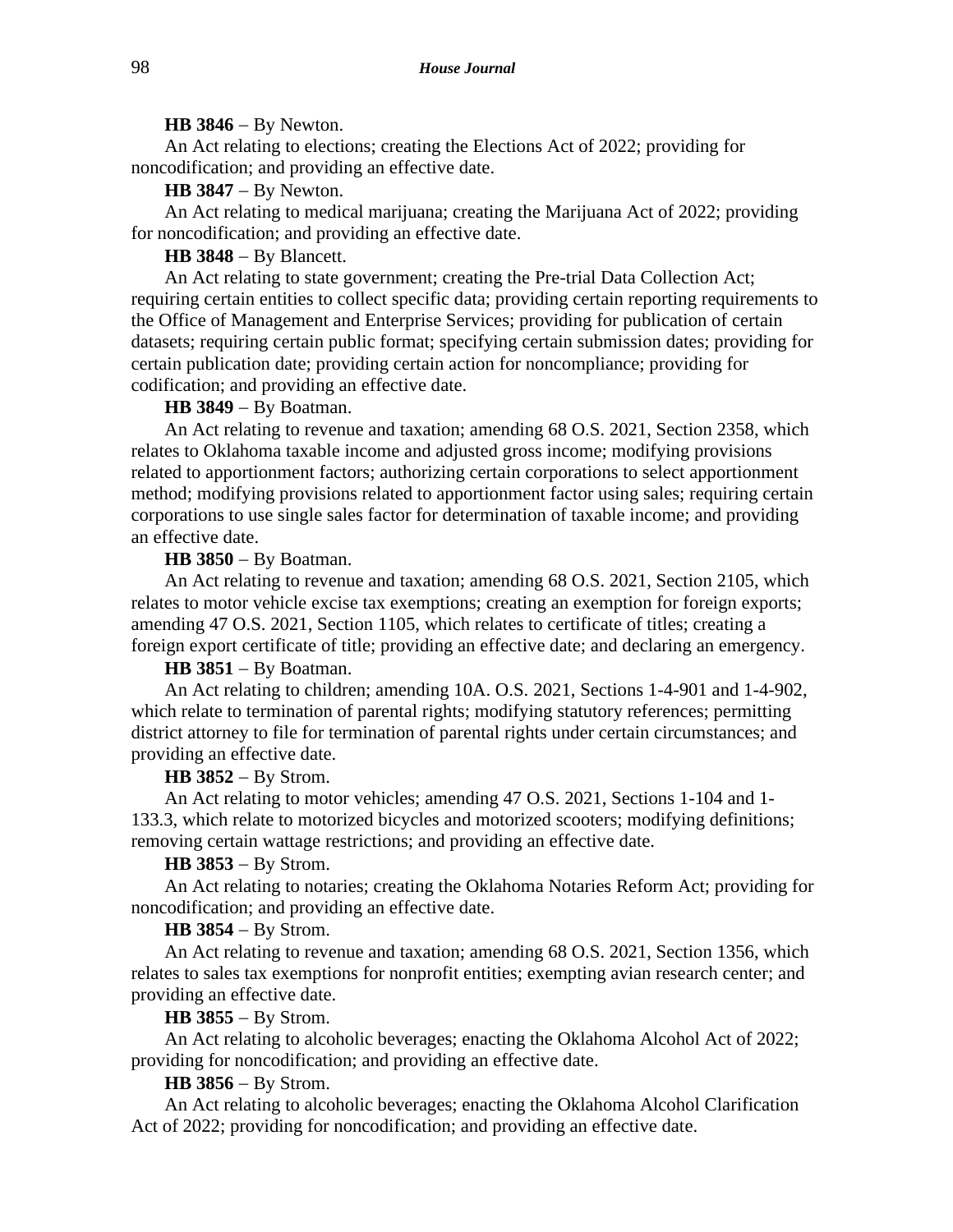#### **HB 3857** − By Strom.

An Act relating to alcoholic beverages; enacting the Oklahoma Alcohol Regulatory Act of 2022; providing for noncodification; and providing an effective date.

**HB 3858** − By Strom.

An Act relating to public health and safety; creating the Oklahoma Consumer Safety Act of 2022; providing for noncodification; and providing an effective date.

# **HB 3859** − By Strom.

An Act relating to alcoholic beverages; enacting the Oklahoma Alcohol Act of 2022; providing for noncodification; and providing an effective date.

#### **HB 3860** − By Strom.

An Act relating to insurance; enacting the Oklahoma Insurance Act of 2022; providing for noncodification; and providing an effective date.

## **HB 3861** − By Strom.

An Act relating to county government; enacting the Oklahoma County Government Act of 2022; providing for noncodification; and providing an effective date.

#### **HB 3862** − By Strom.

An Act relating to counties and county officers; enacting the Oklahoma County Jails Act of 2022; providing for noncodification; and providing an effective date.

## **HB 3863** − By Strom.

An Act relating to corrections; creating the Oklahoma Corrections Act of 2022; providing for noncodification; and providing an effective date.

### **HB 3864** − By Strom.

An Act relating to public retirement systems; enacting the Oklahoma Pensions Act of 2022; providing for noncodification; and providing an effective date.

## **HB 3865** − By Lepak.

An Act relating to appropriations; making an appropriation; specifying source of funds; specifying amount; providing purpose; providing for noncodification; providing an effective date; and declaring an emergency.

## **HB 3866** − By Dollens.

An Act relating to motor vehicles; authorizing the use of emergency lights on certain firefighters' privately owned vehicles; allowing for use only during emergency response; requiring the carrying of certain identification card; and providing an effective date.

### **HB 3867** − By Boatman.

An Act relating to psychiatric and chemical dependency service; amending 63 O.S. 2021, Section 1-880.6, which relates to psychiatric and chemical dependency service requirements; creating exception; and providing an effective date.

### **HB 3868** − By Boatman.

An Act relating to alcoholic beverages; creating the alcoholic beverage gift basket license; providing guidelines for alcoholic beverage gift basket sales and deliveries; providing that alcoholic beverage gift basket licensee is responsible for delivery employees; providing maximum amount of alcohol that can be in the gift basket; requiring the alcoholic beverages to be purchased from a retail spirit licensee holder; requiring the holder of an alcoholic beverage gift basket license to maintain records and submit reports to the Oklahoma ABLE Commission; authorizing the Oklahoma ABLE Commission to promulgate rules, regulations, forms and procedures necessary to implement and enforce this license; amending 37a O.S. 2021, Section 2-101, which relates to alcoholic beverage licenses; providing cost for an alcoholic beverage gift basket license; amending 37A O.S.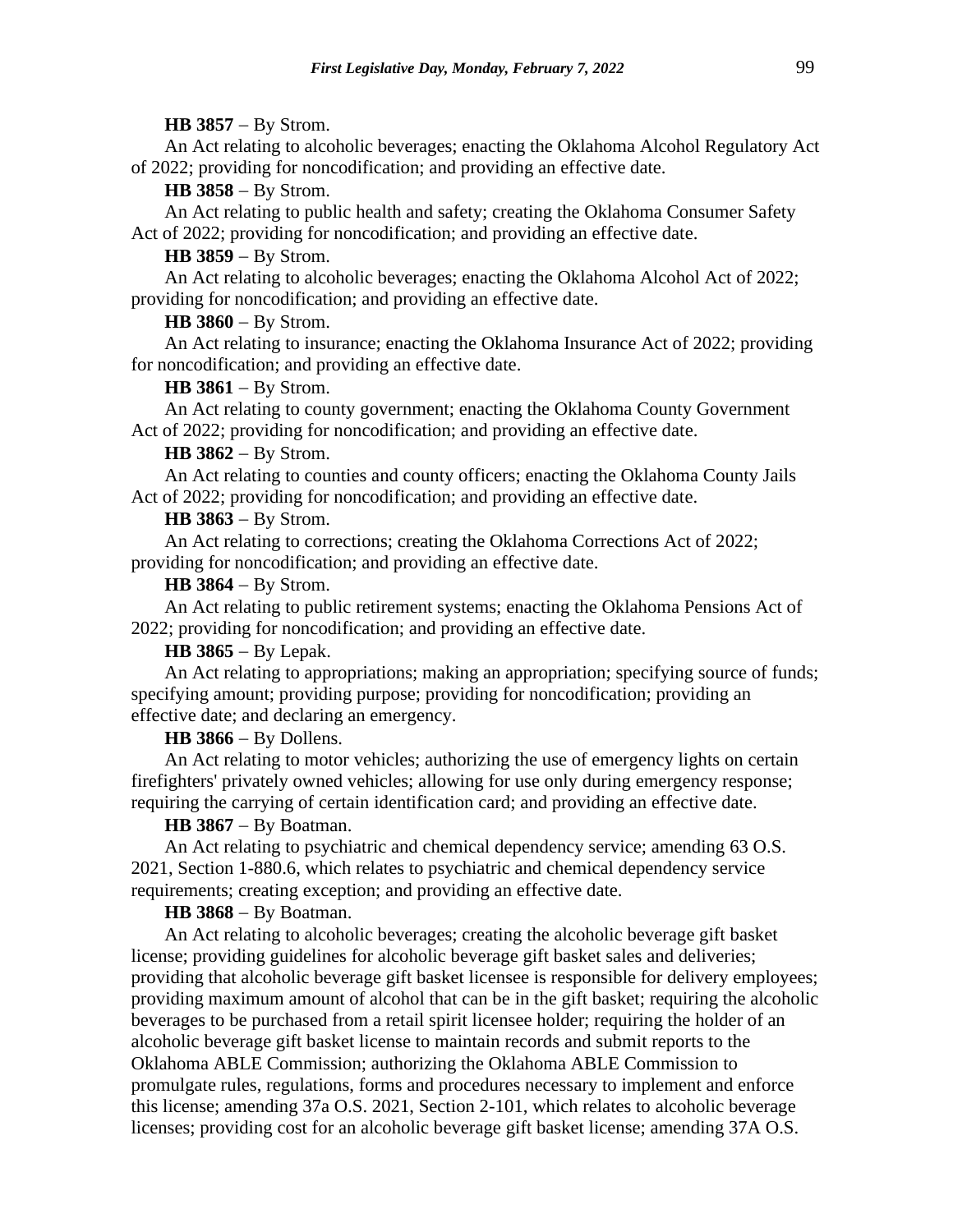2021, Section 2-133, which relates to licensee responsibility for violation of law; adding alcoholic beverage gift basket licensee; providing for codification; and providing an effective date.

**HB 3869** − By Lawson.

An Act relating to children; enacting the Oklahoma Youth Services Act of 2022; providing for noncodification; and providing an effective date.

**HB 3870** − By Lawson.

An Act relating to children; enacting the Juvenile Delinquent Amendments Act of 2022; providing for noncodification; and providing an effective date.

**HB 3871** − By Lawson.

An Act relating to children; enacting the Children Act of 2022; providing for noncodification; and providing an effective date.

**HB 3872** − By Lawson.

An Act relating to education; creating the Oklahoma Education Act of 2022; providing for noncodification; and providing an effective date.

**HB 3873** − By Lawson.

An Act relating to children; creating the Oklahoma Children's Act of 2022; providing for noncodification; and providing an effective date.

**HB 3874** − By Lawson.

An Act relating to schools; creating the Oklahoma Schools Act of 2022; providing for noncodification; and providing an effective date.

**HB 3875** − By Lawson.

An Act relating to state government; creating the State Government Act of 2022; providing for noncodification; and providing an effective date.

**HB 3876** − By Boatman.

An Act relating to state purchasing; defining terms; authorizing promulgation of rules; determining size standards for historically underutilized business; providing for certification; providing for assistance to certain businesses; authorizing mentor-protege program; providing for planning and reporting requirements; providing for purchasing goals; providing penalty; authorizing subcontracting; requiring good-faith compliance; providing for codification; and providing an effective date.

**HB 3877** − By Boatman.

An Act relating to mental health; amending 43A O.S. 2021, Section 1-103, which relates to definitions; modifying definitions; and providing an effective date.

**HB 3878** − By Lepak.

An Act relating to employers and employees; requiring mandatory employer vaccination policies to include certain exemptions; providing for codification; and declaring an emergency.

**HB 3879** − By Crosswhite Hader.

An Act relating to public retirement systems; amending 20 O.S. 2021, Section 1102, which relates to The Uniform Retirement System for Justices and Judges; requiring certain Justices to retire in certain circumstances; and providing an effective date.

**HB 3880** − By Crosswhite Hader.

An Act relating to counties and county officers; authorizing counties to designate hospitals for certain purposes; allowing counties to deny housing arrestees when medically inadvisable; providing an exception; providing for codification; and providing an effective date.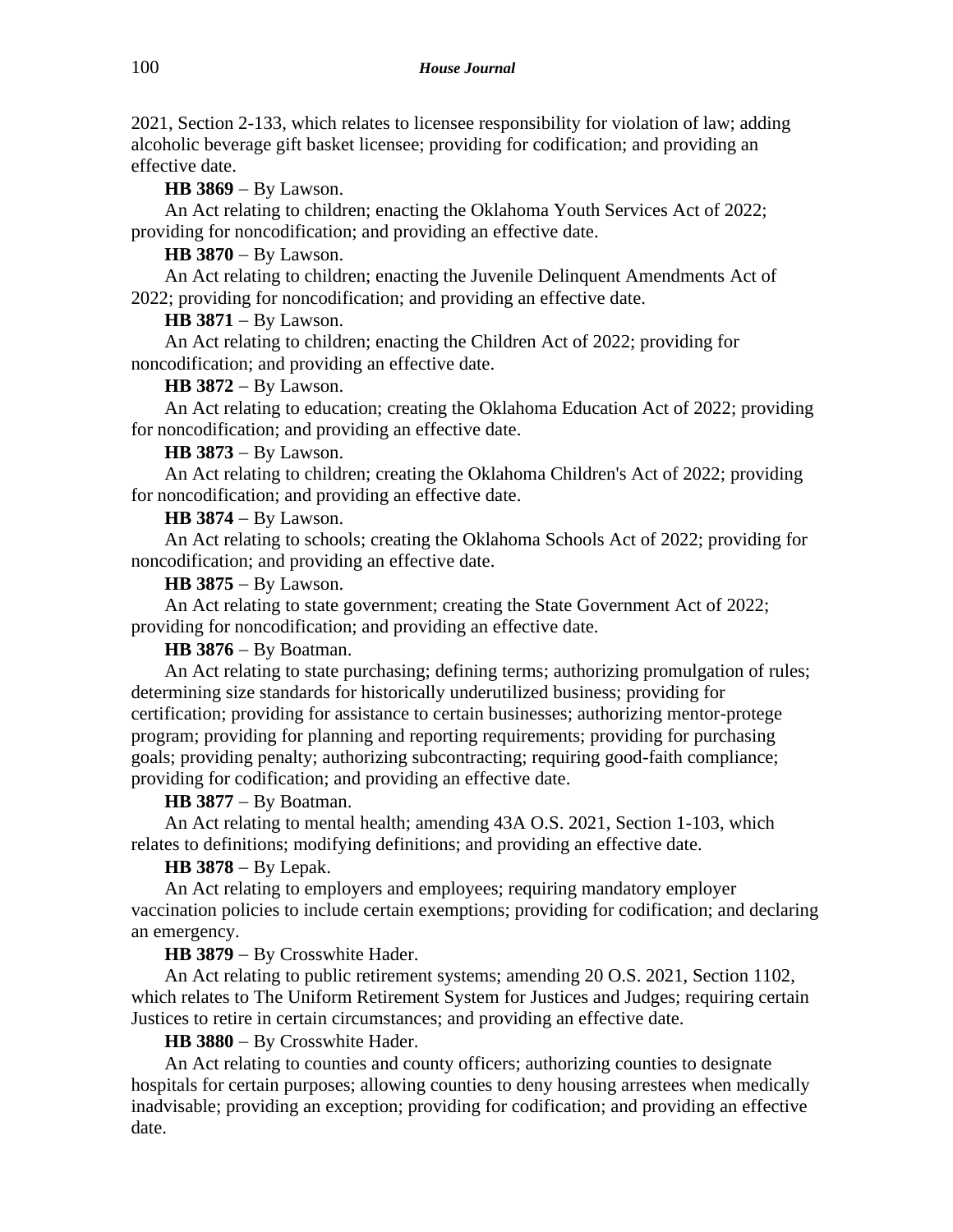**HB 3881** − By Crosswhite Hader.

An Act relating to trusts and pools; amending 79 O.S. 2021, Sections 205, 207, and 210, which relate to the actions brought under the Oklahoma Antitrust Reform Act; authorizing district attorneys to bring action; and providing an effective date.

**HB 3882** − By Crosswhite Hader.

An Act relating to contracts; defining terms; prohibiting advertisers to restrict certain content; limiting prohibition under certain circumstances; providing for codification; and providing an effective date.

**HB 3883** − By McCall.

An Act relating to mines and mining; amending 45 O.S. 2021, Section 724, which relates to permits and limited use permits; modifying types of hearings required; and providing an effective date.

**HB 3884** − By McCall.

An Act relating to mines; creating the Department of Mines Reform Act; providing for noncodification; and providing an effective date.

**HB 3885** − By McCall.

An Act relating to animals; enacting the Oklahoma Animals Act of 2022; providing for noncodification; and providing an effective date.

**HB 3886** − By McCall.

An Act relating to animals; enacting the Oklahoma Animals Act of 2022; providing for noncodification; and providing an effective date.

**HB 3887** − By McCall.

An Act relating to animals; enacting the Oklahoma Animals Act of 2022; providing for noncodification; and providing an effective date.

**HB 3888** − By McCall.

An Act relating to the Oklahoma School for the Deaf and the Oklahoma School for the Blind; enacting the Oklahoma Schools for the Deaf and Blind Amendment Act of 2022; providing for noncodification; and providing an effective date.

**HB 3889** − By Lepak.

An Act relating to labor; amending 40 O.S. 2021, Section 2-406, which relates to discharge for misconduct; creating exemption; and declaring an emergency.

**HB 3890** − By Townley.

An Act relating to definitions and general provisions; designating the Holy Bible as the official state book; providing for codification; and providing an effective date.

**HB 3891** − By Townley.

An Act relating to medical marijuana; amending 63 O.S. 2021, Section 422, which relates to medical marijuana commercial grower licensing; prohibiting medical marijuana commercial grow operations from being located near public schools; providing for the continuation of licensure under certain circumstances; defining term; providing an exception to certain defined term; and providing an effective date.

**HB 3892** − By Townley.

An Act relating to professions and occupations; requiring compliance with certain orders; amending 59 O.S. 2021, Section 567.6a, which relates to the Oklahoma Nursing Practice Act; making certain persons comply with orders; amending 63 O.S. 2021, Section 1-1951, which relates to the Nursing Home Care Act; making certain persons comply with orders; providing for codification; and providing an effective date.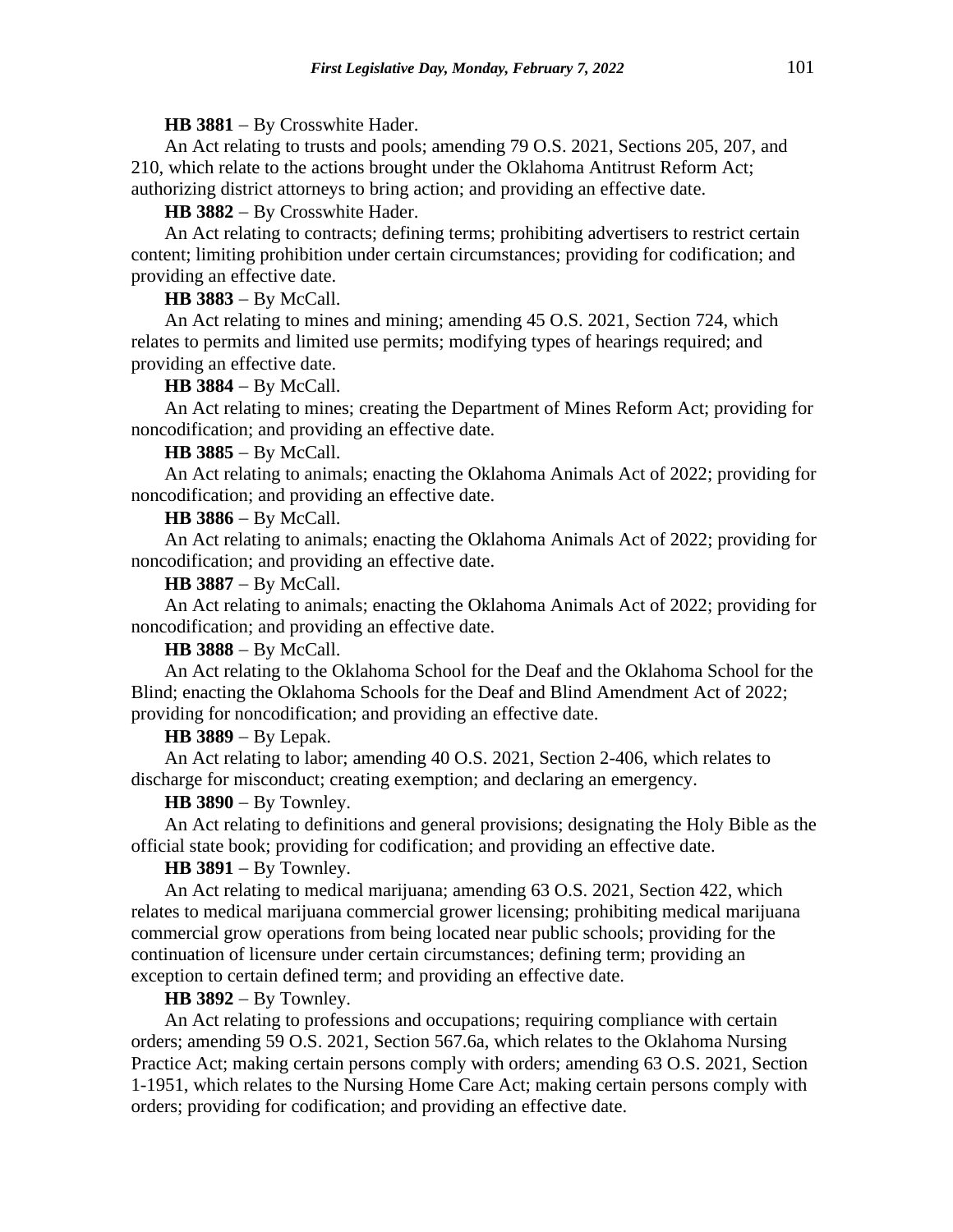## **HB 3893** − By Lepak.

An Act relating to vaccine mandates; enacting the Oklahoma Vaccine Mandate Reform Act of 2022; providing for noncodification; and providing an effective date.

**HB 3894** − By Lepak.

An Act relating to vaccine mandates; enacting the Oklahoma Vaccine Mandate Reform Act of 2022; providing for noncodification; and providing an effective date.

**HB 3895** − By Lepak.

An Act relating to vaccine liability; enacting the Oklahoma Vaccine Liability Reform Act of 2022; providing for noncodification; and providing an effective date.

**HB 3896** − By Hasenbeck.

An Act relating to school curriculum; amending 70 O.S. 2021, Section 11-103.6a, which relates to subject matter standards; requiring certain subject matter standards to include a book icon; stating purpose of icon to notify teacher of certain collaborative opportunity; and providing an effective date.

# **HB 3897** − By Kannady.

An Act relating to workers' compensation; defining terms; authorizing reduction in insurance premiums for workers' compensation policies if the employer is a work-based learning employer; providing qualifications and requirements for reduction in premiums; providing for codification; and providing an effective date.

**HB 3898** − By Kannady.

An Act relating to liens; amending 42 O.S. 2021, Section 46, which relates to physician liens; requiring the lien amount to be the usual and customary amount; and providing an effective date.

**HB 3899** − By Kannady.

An Act relating to Workers' Compensation; amending Section 13, Chapter 208, O.S.L. 2013 (85A O.S. 2021, Section 13), which relates to mental injury or illness; modifying situations in which mental injury or illness is a compensable injury; and providing an effective date.

**HB 3900** − By Kannady.

An Act relating to civil procedure; amending 12 O.S. 2021, Section 2012, which relates to defenses and objections; clarifying procedure for default judgment; updating references; and providing an effective date.

# **HB 3901** − By Pfeiffer.

An Act relating to revenue and taxation; amending 68 O.S. 2021, Section 3024, which relates to the Court of Tax Review; expanding jurisdiction of court; amending 68 O.S. 2021, Sections 2880.1, 2835, 2871, 2877 and 2945, which relate to ad valorem tax protests; replacing district court with Court of Tax Review; and providing an effective date.

**HB 3902** − By Kannady.

An Act relating to militia; amending 44 O.S. 2021, Sections 21, 23, 24, 25, 45, 48, 49, 241, 243, 821, and 875, which relate to the Oklahoma Military Code; clarifying personnel to staff joint forces headquarters; providing for Adjutant General to assign necessary persons to headquarters; clarifying personnel in state military forces; providing genderneutral language; modifying eligibility criteria for Adjutant General; directing certain comparable rate of compensation for Adjutant General; providing gender-neutral language; modifying oath of office for National Guard officers; updating gender-neutral language; clarifying personnel discharge procedures by the Governor as Commander in Chief; authorizing certain personnel matters to be decided according to customs and state and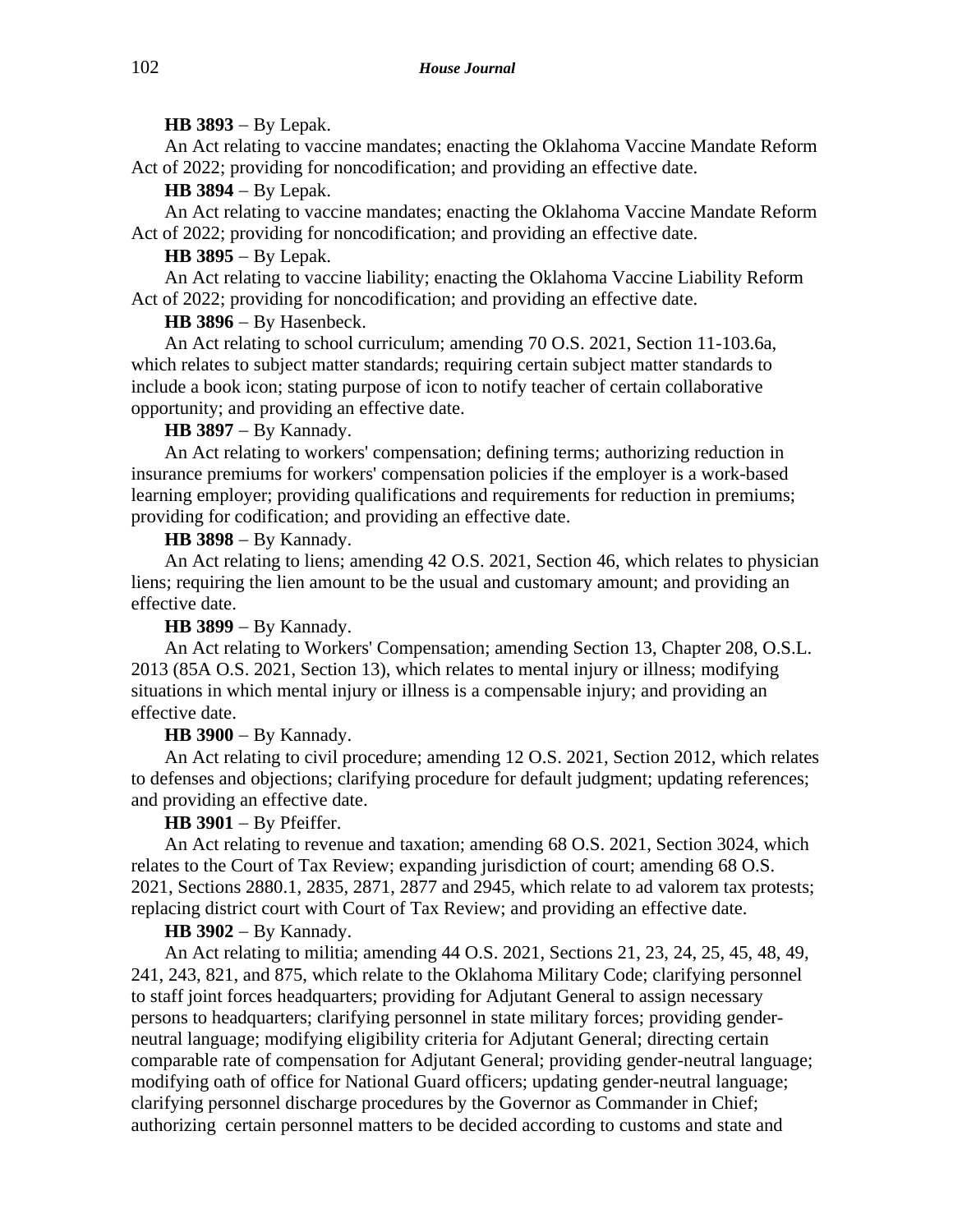federal regulations; removing reference to certain regulations prescribed by the Secretary of Defense; striking requirement that personnel procedures be in conformity with certain laws, rules, and regulations; prohibiting federal officials from convening certain court-martial proceedings without prior consent of the Governor; requiring consent to be in writing and published by Governor; authorizing Governor to reappoint certain dismissed officers; providing for reappointment procedures; directing Governor or Adjutant General to prescribe certain regulations; and providing an effective date.

### **HB 3903** − By Pfeiffer.

An Act relating to the Pardon and Parole Board; creating the Pardon and Parole Board Reform Act of 2022; providing for noncodification; and providing an effective date.

## **HB 3904** − By Kannady.

An Act relating to public health and safety; creating the Oklahoma Public Health and Safety Act of 2022; providing for noncodification; and providing an effective date.

# **HB 3905** − By Pfeiffer.

An Act relating to revenue and taxation; amending 68 O.S. 2021, Sections 227, 253, 1364.1, 1364.3, 2385.9, 2385.26 and 2385.30, which relate to state revenue administration; modifying statutory reference; modifying provisions related to assessment of taxes and persons responsible for payment; providing for personal liability with respect to medical marijuana gross receipts tax; modifying provisions related to direct pay sales tax permits; providing procedures for certain refund claims based upon refusal to honor proof of eligibility; modifying provisions related to locations for certain hearings; authorizing certain hearings using teleconferences or videoconferences; modifying provisions related to payment of estimated taxes; modifying definition related to estimated taxes; modifying provisions related to withholding from certain royalty payments; modifying provisions related to withholding by certain pass-through entities; providing an effective date; and declaring an emergency.

## **HB 3906** − By Pfeiffer.

An Act relating to county officers; amending 19 O.S. 2021, Section 516, which relates to the duty and powers of peace officers; establishing that county sheriffs are the chief law enforcement officers of the county; and providing an effective date.

## **HB 3907** − By Kannady.

An Act relating to seized or forfeited property; directing the Attorney General to establish and maintain case tracking system and public website for seized and forfeited property; providing list of information to be included on the website; directing law enforcement agencies and task forces to submit information on a monthly basis; directing the Attorney General to update case tracking system and public website; directing the Attorney General to submit annual report to certain public officials; providing penalties for failing to submit information to the Attorney General; authorizing the Attorney General to charge fees; authorizing law enforcement agencies to use forfeiture proceeds to pay certain costs; declaring data and reports as public information; providing for the adoption of rules; providing for codification; and providing an effective date.

#### **HB 3908** − By Pfeiffer.

An Act relating to teachers; amending 70 O.S. 2021, Section 6-187, which relates to teacher certification; authorizing State Board of Education to annually renew emergency or provisional certificates of certain individuals; and providing an effective date.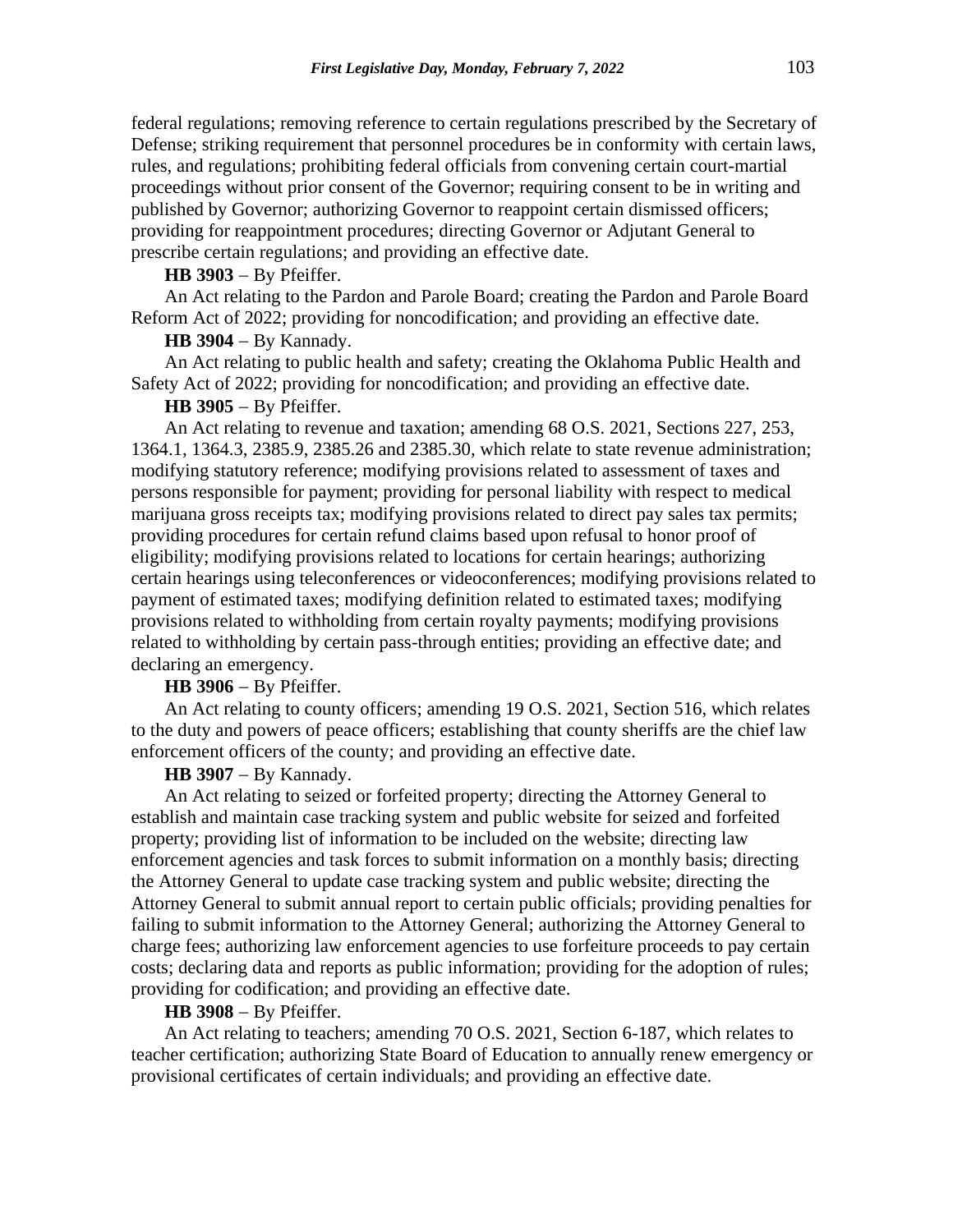# **HB 3909** − By Kannady.

An Act relating to criminal procedure; amending 22 O.S. 2021, Section 982a, which relates to the modification of sentences; removing certain limitation for modifying sentences; updating language; and providing an effective date.

# **HB 3910** − By Pfeiffer.

An Act relating to courts; amending 20 O.S. 2021, Section 1402, which relates to disqualification of Justices and Judges; modifying disqualification procedure for Justices and Judges; repealing 20 O.S. 2021, Sections 30.3 and 32, which relate to disqualification of Judges; and providing an effective date.

# **HB 3911** − By Kannady.

An Act relating to state government; providing for leave for certain state employees affected by COVID-19; providing for codification; and declaring an emergency.

# **HB 3912** − By Pfeiffer.

An Act relating to county jails; enacting the Oklahoma County Jails Act of 2022; providing for noncodification; and providing an effective date.

# **HB 3913** − By Kannady.

An Act relating to alcoholic beverages; enacting the Oklahoma Alcohol Act of 2022; providing for noncodification; and providing an effective date.

# **HB 3914** − By Pfeiffer.

An Act relating to motor vehicles; amending 47 O.S. 2021, Section 1144, which relates to payment procedures for motor vehicle fees and taxes; authorizing use of payment programs; and providing an effective date.

**HB 3915** − By Kannady.

An Act relating to landlord and tenant; enacting the Oklahoma Landlord and Tenant Act of 2022; providing for noncodification; and providing an effective date.

## **HB 3916** − By Pfeiffer.

An Act relating to professions and occupations; creating the Professions and Occupations Review Act of 2022; providing for noncodification; and providing an effective date.

# **HB 3917** − By Kannady.

An Act relating to landlord and tenant; enacting the Oklahoma Landlord and Tenant Act of 2022; providing for noncodification; and providing an effective date.

# **HB 3918** − By Pfeiffer.

An Act relating to commutations; amending 57 O.S. 2021, Section 332.2, which relates to application procedures for commutations and pardons; providing gender-neutral language; directing the Governor to file notice of commutation with the clerk of the court; stating requirements for the notice; requiring notice of commutation decision to victims or representatives of victims; and providing an effective date.

## **HB 3919** − By Kannady.

An Act relating to driver licenses; amending 47 O.S. 2021, Section 6-124, which relates to issuance of license or identification card to veterans; requiring certain disabled veterans' disability rating be notated on driver licenses or identification cards; allowing for spouses and unremarried surviving spouses of certain veterans to receive disability rating or veteran status notation on driver licenses or identification cards; requiring notation be accepted as proof of sales tax exemption and veterans benefits; requiring certain registration to receive notations; requiring implementation of certain information exchange process by certain date; authorizing the promulgation of rules; and providing an effective date.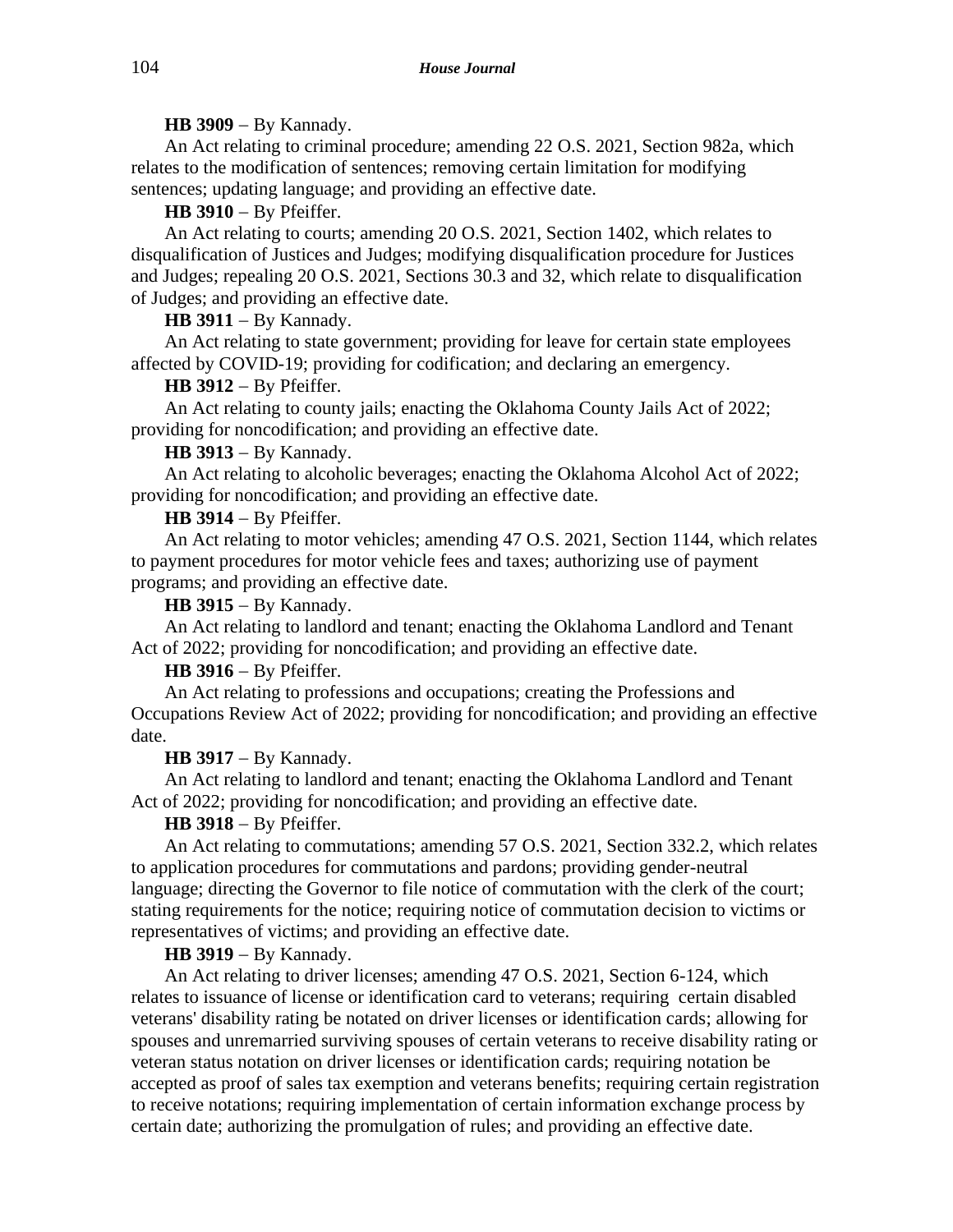#### **HB 3920** − By Pfeiffer.

An Act relating to emergency medical services; amending 63 O.S. 2021, Section 1- 2503, which relates to definitions; modifying definition; and providing an effective date.

**HB 3921** − By Kannady.

An Act relating to public health and safety; creating the Oklahoma Public Health and Safety Act of 2022; providing for noncodification; and providing an effective date.

**HB 3922** − By Pfeiffer.

An Act relating to firearms; creating the Oklahoma Firearms Act of 2022; providing for noncodification; and providing an effective date.

**HB 3923** − By Kannady.

An Act relating to expungements; creating the Oklahoma Expungement Reform Act of 2022; providing for noncodification; and providing an effective date.

## **HB 3924** − By Pfeiffer.

An Act relating to insurance; amending 36 O.S. 2021, Section 6960, which relates to definitions in the Patient's Right to Pharmacy Choice Act; modifying definitions; adding definitions of certain terms; amending 36 O.S. 2021, Section 6962, which relates to compliance and prohibitions; clarifying reference; prohibiting spread pricing; modifying duties of pharmacy benefits managers; directing the Insurance Commissioner on procedure for violation of the Patient's Right to Pharmacy Choice Act; exempting certain groups; providing for codification; providing an effective date; and declaring an emergency.

**HB 3925** − By Kannady.

An Act relating to crimes and punishments; creating the Oklahoma Crimes and Punishments Act of 2022; providing for noncodification; and providing an effective date.

#### **HB 3926** − By Pfeiffer.

An Act relating to revenue and taxation; amending 68 O.S. 2021, Section 2884, which relates to payment of ad valorem taxes; modifying county treasurer reporting requirements; and providing an effective date.

**HB 3927** − By Pfeiffer.

An Act relating to medical licensure board; enacting the Oklahoma Medical Licensure Board Reform Act of 2022; providing for noncodification; and providing an effective date.

#### **HB 3928** − By Kannady.

An Act relating to veterans; amending 72 O.S. 2021, Section 221, which relates to State Veterans Homes at Sulphur and Ardmore; authorizing Oklahoma Veterans Commission to renovate the home at Sulphur to provide specialized care; permitting Oklahoma Department of Veterans Affairs to obtain certain designations to provide advanced services and care; prohibiting admission for person dishonorably discharged from military service; and providing an effective date.

**HB 3929** − By Pfeiffer.

An Act relating to medical marijuana; creating the Oklahoma Medical Marijuana Act of 2022; providing for noncodification; and providing an effective date.

## **HB 3930** − By Kannady.

An Act relating to the Oklahoma Department of Veterans Affairs; amending 72 O.S. 2021, Section 63.10, which relates to training for necessary personnel of the Department; expanding authorized training to include private schools and entities; deleting requirement that the program be in state; authorizing individual and group training; clarifying training reimbursement provision; and providing an effective date.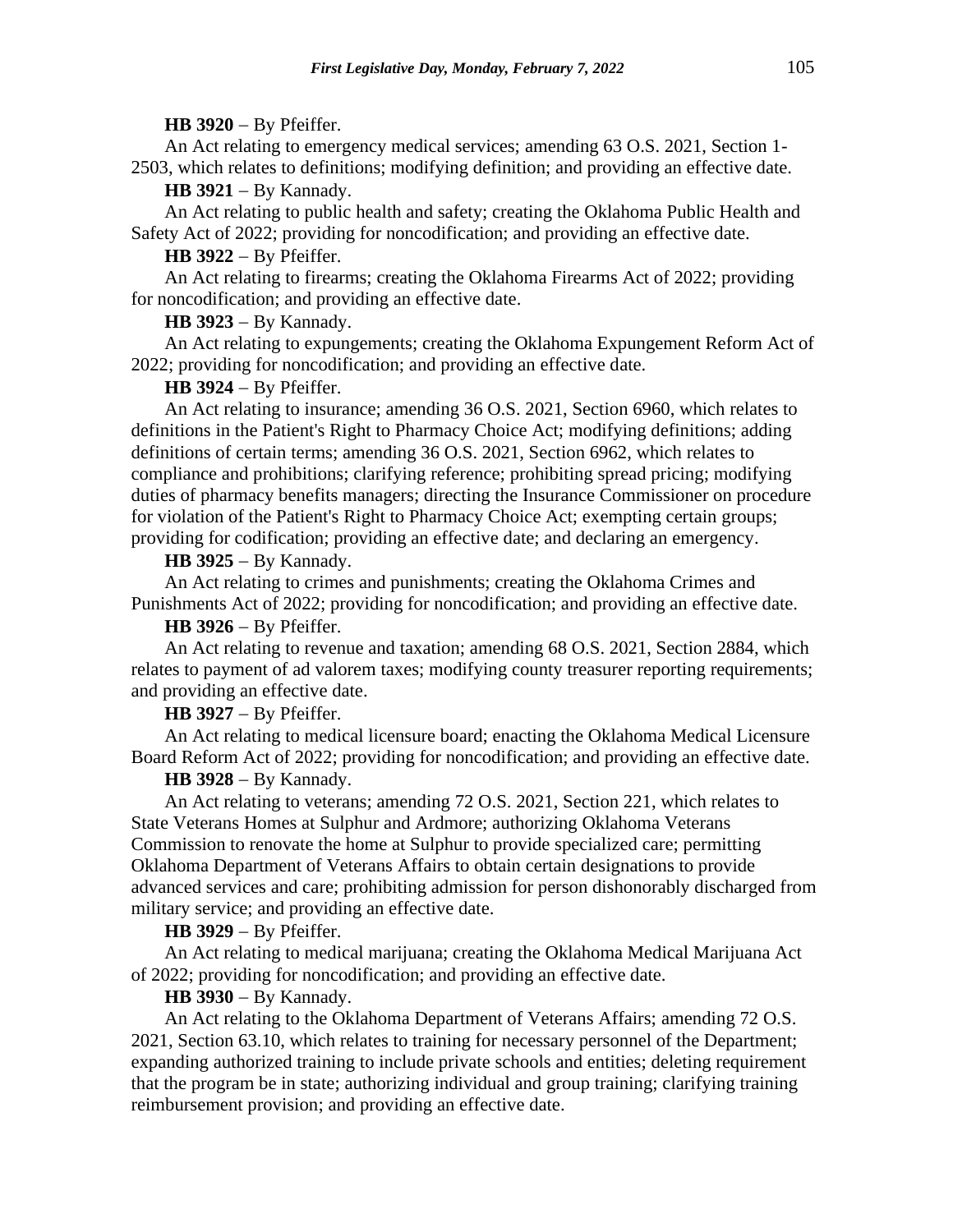## **HB 3931** − By Pfeiffer.

An Act relating to medical marijuana; creating the Oklahoma Medical Marijuana Act of 2022; providing for noncodification; and providing an effective date.

**HB 3932** − By Kannady.

An Act relating to veterans; amending 72 O.S. 2021, Section 165, which relates to the Union Soldiers Cemetery; providing for transfer of cemetery property to the Oklahoma Department of Veterans Affairs upon certain conditions being met; specifying property description for transfer; establishing timing for transfer; repealing 44 O.S. 2021, Section 118, which relates to the Union Soldiers Home; and declaring an emergency.

**HB 3933** − By Pfeiffer.

An Act relating to medical marijuana; creating the Medical Marijuana Act of 2022; providing for noncodification; and providing an effective date.

**HB 3934** − By Kannady.

An Act relating to veterans centers; amending 21 O.S. 2021, Section 1247, which relates to crimes and punishments for smoking in public places; renaming veterans centers to State Veterans Homes; amending 26 O.S. 2021, Sections 4-120.3, 14-101.1, 14-108.1, 14-115, and 14-115.5, which relate to elections; renaming veterans centers to State Veterans Homes; amending 43A O.S. 2021, Section 6-102, which relates to mental health; renaming veterans centers to State Veterans Homes; amending 47 O.S. 2021, Section 156, which relates to motor vehicles owned by the state; renaming veterans centers to State Veterans Homes; amending 63 O.S. 2021, Sections 1-1523, 1-1529, and 1-1903, which relate to public health and safety; renaming veterans centers to State Veterans Homes; amending 72 O.S. 2021, Sections 63.1, 63.5, 63.5a, 63.6, 63.8, 63.10, 63.17, 63.18A, and 65.1, which relate to the Oklahoma Veterans Commission; renaming veterans centers to State Veterans Homes; amending 72 O.S. 2021, Sections 202, 221, 221.1, 221.2, 221.2A, 221.3, 221.5, 222, 223, 223.1, 225, 226, 229, 229.1, and 240, which relate to operations of State Veterans Homes; renaming veterans centers to State Veterans Homes; updating statutory citation; updating statutory reference; updating legal description of Norman State Veterans Home; modifying names of homes in Ardmore, Claremore, Clinton, Lawton, Norman, Sulphur, Talihina; amending 72 O.S. 2021, Section 440, which relates to accepting gifts; renaming Oklahoma state veterans homes to State Veterans Homes; and providing an effective date.

**HB 3935** − By Pfeiffer.

An Act relating to revenue and taxation; creating the Oklahoma Ad Valorem Reform Act; providing for noncodification; and providing an effective date.

**HB 3936** − By Kannady.

An Act relating to amusements and sports; amending 3A O.S. 2021, Sections 200.1 and 204, which relate to the Oklahoma Horse Racing Act; providing definitions; authorizing the Oklahoma Horse Racing Commission to promulgate rules for certain purposes; requiring certain persons or entities to obtain a license under certain circumstances; providing for codification; and providing an effective date.

**HB 3937** − By Pfeiffer.

An Act relating to prisons and reformatories; creating the Pardon and Parole Act of 2022; providing for noncodification; and providing an effective date.

**HB 3938** − By Pfeiffer.

An Act relating to medical marijuana; creating the Oklahoma Medical Marijuana Act of 2022; providing for noncodification; and providing an effective date.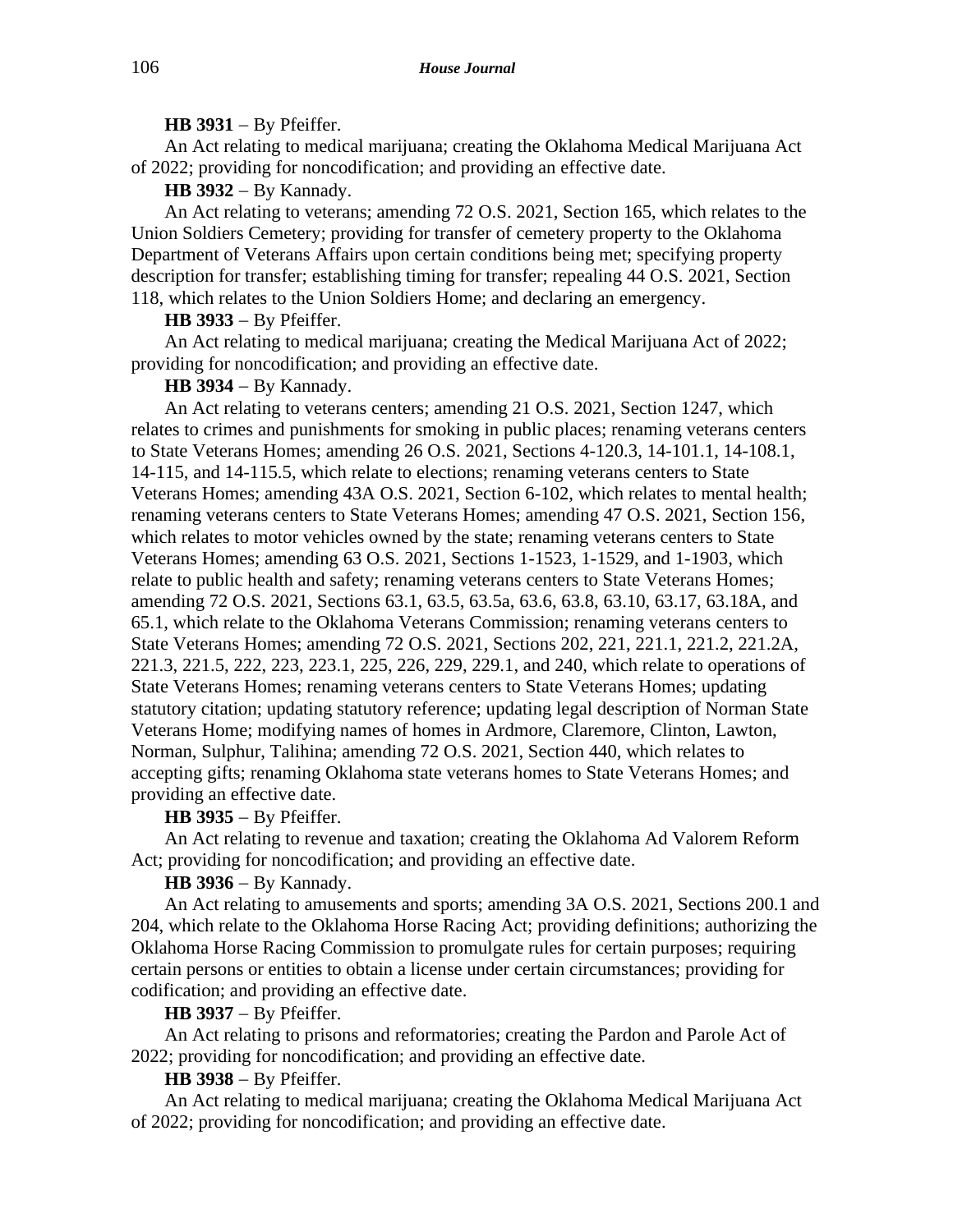## **HB 3939** − By Kannady.

An Act relating to justices and judges; defining terms; establishing that Justices and judges shall be permitted to request that county assessors keep certain information confidential; requiring certain court order; establishing requirements for affidavit; prohibiting disclosure of information under certain circumstances; providing for codification; and declaring an emergency.

## **HB 3940** − By Pfeiffer.

An Act relating to criminal justice; creating the Oklahoma Criminal Justice Act of 2022; providing for noncodification; and providing an effective date.

#### **HB 3941** − By Kannady.

An Act relating to state government; creating the Oklahoma Federal Recommendation Committee Act; creating the Oklahoma Federal Recommendation Committee; establishing committee members; providing committing purpose; setting committee jurisdiction; prescribing procedure for nomination process; requiring certain qualifications for nominees; establishing procedure for making recommendation; creating rules of procedure for committee; exempting committee from Open Meetings Act and Open Records Act; authorizing committee to promulgate rules; limiting and clarifying purpose of committee; providing for codification; and providing an effective date.

## **HB 3942** − By Pfeiffer.

An Act relating to criminal justice; creating the Oklahoma Criminal Justice Reform Act of 2022; providing for noncodification; and providing an effective date.

### **HB 3943** − By Pfeiffer.

An Act relating to revenue and taxation; creating the Oklahoma Revenue and Taxation Reform Act; providing for noncodification; and providing an effective date.

**HB 3944** − By Pfeiffer.

An Act relating to revenue and taxation; creating the Oklahoma Revenue and Taxation Reform Act; providing for noncodification; and providing an effective date.

**HB 3945** − By Kannady.

An Act relating to workers' compensation; enacting the Workers' Compensation Amendments Act of 2022; providing for noncodification; and providing an effective date.

## **HB 3946** − By Pfeiffer.

An Act relating to revenue and taxation; creating the Oklahoma Revenue and Taxation Reform Act; providing for noncodification; and providing an effective date.

## **HB 3947** − By Kannady.

An Act relating to workers' compensation; enacting the Workers' Compensation Amendments Act of 2022; providing for noncodification; and providing an effective date.

#### **HB 3948** − By Pfeiffer.

An Act relating to medical marijuana; creating the Oklahoma Medical Marijuana Act of 2022; providing for noncodification; and providing an effective date.

# **HB 3949** − By Kannady.

An Act relating to The Governmental Tort Claims Act; amending 51 O.S. 2021, Section 152, which relates to definitions; modifying definition; providing inverse condemnation not defined as tort; and providing an effective date.

## **HB 3950** − By Pfeiffer.

An Act relating to medical marijuana; creating the Oklahoma Medical Marijuana Reform Act of 2022; providing for noncodification; and providing an effective date.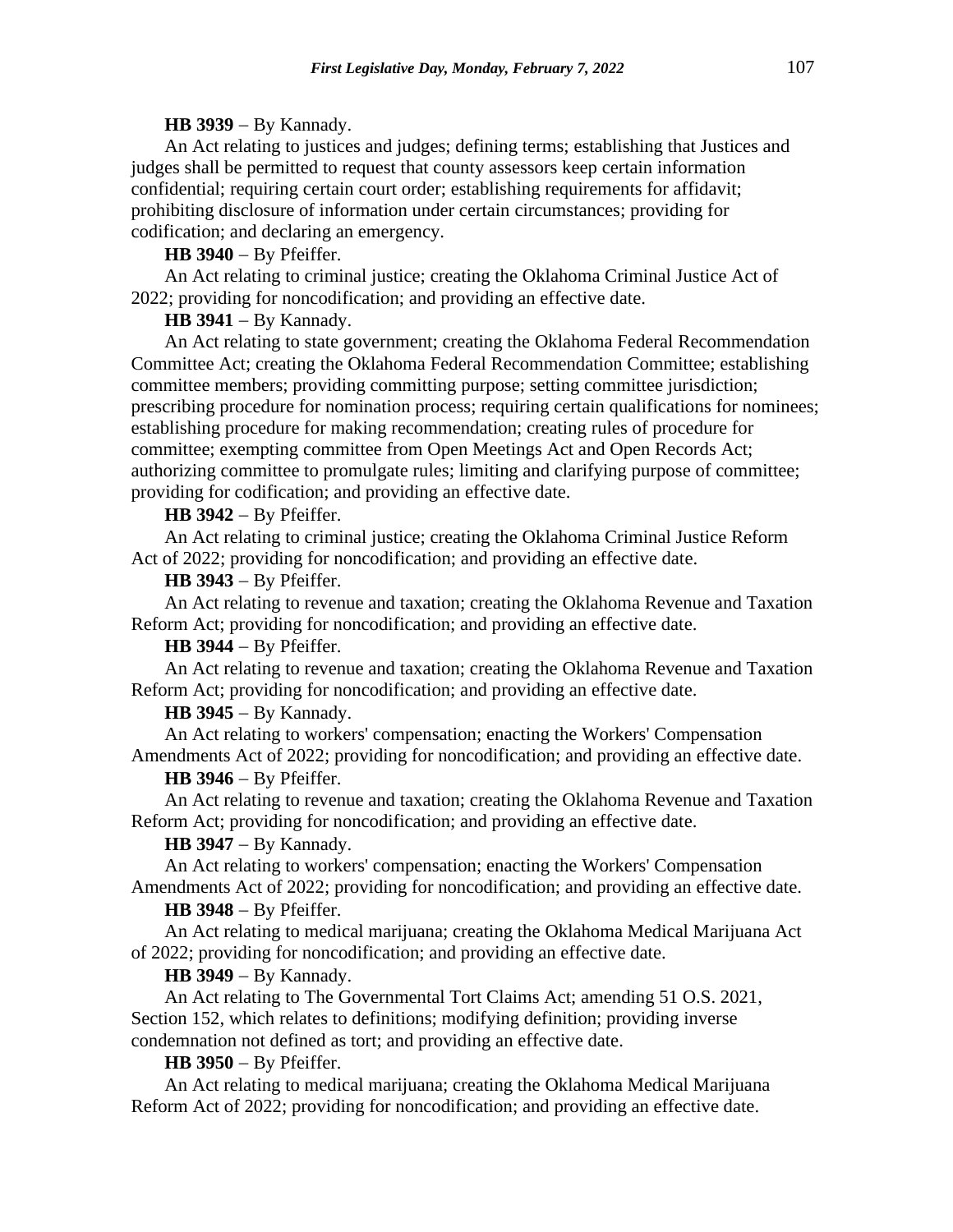## **HB 3951** − By Kannady.

An Act relating to statutes and reports; enacting the Oklahoma Statutes and Reports Act of 2022; providing for noncodification; and providing an effective date.

**HB 3952** − By Pfeiffer.

An Act relating to medical marijuana; creating the Marijuana Act of 2022; providing for noncodification; and providing an effective date.

**HB 3953** − By Pfeiffer.

An Act relating to agriculture; enacting the Oklahoma Agriculture Act of 2022; providing for noncodification; and providing an effective date.

## **HB 3954** − By Pfeiffer.

An Act relating to agriculture; enacting the Oklahoma Agriculture Act of 2022; providing for noncodification; and providing an effective date.

## **HB 3955** − By Kannady.

An Act relating to municipal government; enacting the Oklahoma Municipal Government and Corporations Act of 2022; providing for noncodification; and providing an effective date.

## **HB 3956** − By Pfeiffer.

An Act relating to agriculture; enacting the Oklahoma Agriculture Act of 2022; providing for noncodification; and providing an effective date.

## **HB 3957** − By Kannady.

An Act relating to fees; amending 28 O.S. 2021, Section 152, which relates to court fee schedule; changing funding process for courtroom interpreter services; amending 28 O.S. 2021, Section 153, which relates to costs in criminal cases; eliminating cost for services of a language interpreter; removing references to services of a language interpreter; removing restriction on dismissing or waiving costs; providing an effective date; and declaring an emergency.

## **HB 3958** − By Pfeiffer.

An Act relating to waters and water rights; creating the Water Reform Act; providing for noncodification; and providing an effective date.

## **HB 3959** − By Kannady.

An Act relating to probate procedure; amending 58 O.S. 2021, Sections 102 and 126, which relate to executors, administrators, and administratrices; removing the prohibition against an individual convicted of an infamous crime from serving as an executor; providing guidelines for the court to consider in determining whether a person is suitable to serve as an executor; providing the court discretion in appointing an executor with pending criminal charges or convictions; providing the court discretion in appointing an executor struggling with insolvency or who has declared bankruptcy; removing the prohibition against an individual convicted of an infamous crime from serving as an administrator or administratrix; providing guidelines for the court to consider in determining whether a person is suitable to serve as administrator or administratrix; providing the court discretion in appointing an administrator or administratrix with pending criminal charges or convictions; providing the court discretion in appointing an administrator or administratrix struggling with insolvency or who has declared bankruptcy; and providing an effective date.

### **HB 3960** − By Pfeiffer.

An Act relating to waters and water rights; creating the Water Modification Act; providing for noncodification; and providing an effective date.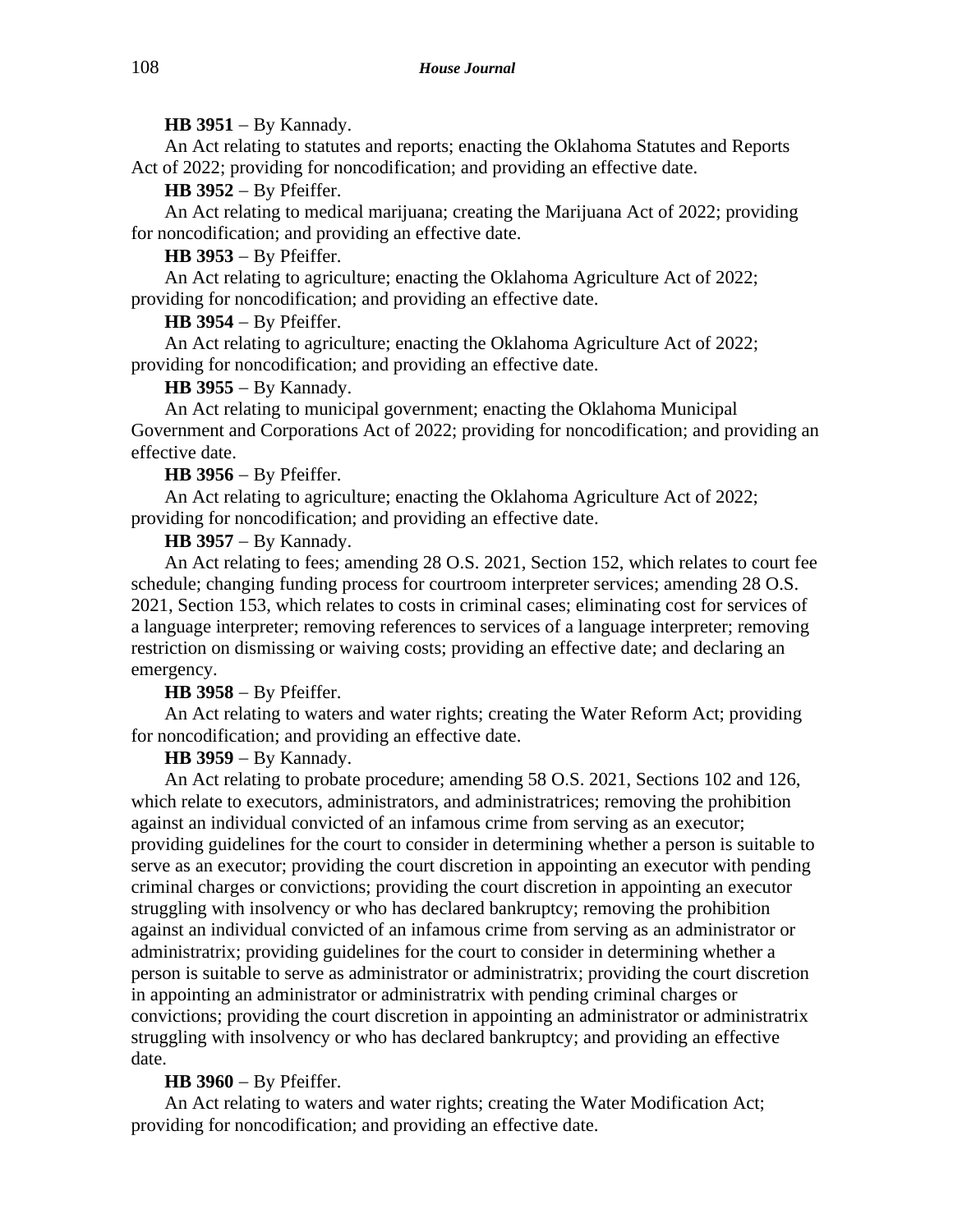#### **HB 3961** − By Pfeiffer.

An Act relating to education; creating the State of Oklahoma Education Act of 2022; providing for noncodification; and providing an effective date.

**HB 3962** − By Pfeiffer.

An Act relating to education; creating the Education Act of 2022; providing for noncodification; and providing an effective date.

**HB 3963** − By Lepak.

An Act relating to education; creating the Oklahoma School Activities Act; providing for noncodification; and providing an effective date.

#### **HB 3964** − By Burns.

An Act relating to motor vehicles; amending 47 O.S. 2021, Section 1-186, which relates to vehicles; modifying definition; amending 47 O.S. 2021, Section 4-107, which relates to removed, falsified, or unauthorized identification; penalizing certain removal or falsification of trailer identification numbers; modifying definition; and providing an effective date.

#### **HB 3965** − By Burns.

An Act relating to commercial auction and consignment dealers; creating the Oklahoma Commercial Auction and Consignment Dealers Act; defining terms; requiring dealers to record certain information; providing that municipalities or other political subdivisions may designate different methods or formats for recording information; requiring the Oklahoma Department of Agriculture, Food, and Forestry to designate an Internet-based reporting method; providing time for which records must be retained; requiring parental consent for purchases from minors; requiring declaration of ownership; requiring notification to law enforcement agencies upon request; requiring certain information relating to purchases of vehicles, tractors, construction equipment, and trailers; requiring certain proof of ownership; prohibiting cash transactions in excess of certain amount; providing requirements for accepting checks as payment; stating penalties for violations of act; providing for revocation or suspension of license; providing for injunction against dealers; requiring dealers to obtain sales tax permits; requiring Oklahoma Tax Commission to keep list of certain permit holders; prohibiting Commission from denying permit for certain reason; requiring the Oklahoma Department of Agriculture, Food, and Forestry to promulgate rules, procedures, and forms governing application for, granting of and renewal procedures for licenses; providing for codification; and providing an effective date.

#### **HB 3966** − By Burns.

An Act relating to driver licenses; amending 47 O.S. 2021, Section 6-110, which relates to the examination of applicants; requiring certain waiting period to retest after a failed exam; allowing testing upon showing proof of certain further training; and providing an effective date.

# **HB 3967** − By Burns.

An Act relating to memorial highways and bridges; designating the MAJ Kerry "WarDog 6" Trent and SSG Michael D. Ward Memorial Trail; providing for codification; and providing an effective date.

# **HB 3968** − By Burns.

An Act relating to education; creating the Education Act of 2022; providing for noncodification; and providing an effective date.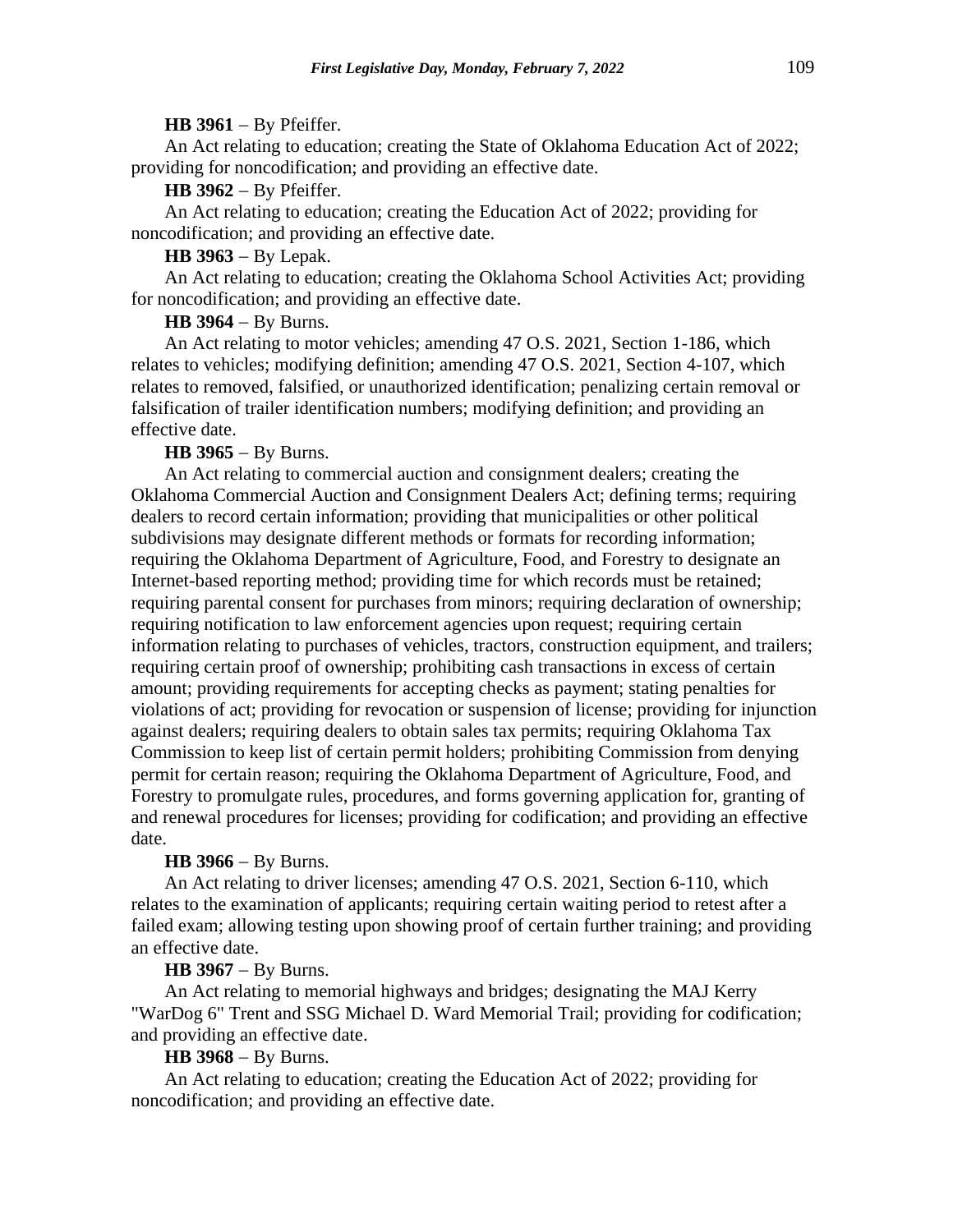## **HB 3969** − By Burns.

An Act relating to county road and bridge funding; enacting the County Road and Bridge Funding Incentive Act of 2022; providing for noncodification; and providing an effective date.

**HB 3970** − By Burns.

An Act relating to awards and recognition; enacting the Blue Heart Award Recognition Act; providing for noncodification; and providing an effective date.

# **HB 3971** − By Burns.

An Act relating to medical marijuana; creating the Oklahoma Secret Shopper Act of 2022; providing for noncodification; and providing an effective date.

# **HB 3972** − By Bell.

An Act relating to schools; requiring educational institutions to provide notary for absentee ballots; providing for codification; and providing an effective date.

# **HB 3973** − By Bell.

An Act relating to state holidays; designating the 12th of June of each year as Oklahoma Military Women in History Day; providing for codification; and declaring an emergency.

# **HB 3974** − By Bell.

An Act relating to marriage; amending 43 O.S. 2021, Section 3, which relates to eligibility to marry; modifying procedures for certain minor marriage license applicants; prohibiting marriages for persons under a certain age; amending 43 O.S. 2021, Section 5, which relates to marriage license applications; requiring presentment of certain proof of identity and age for verification; and providing an effective date.

# **HB 3975** − By Bell.

An Act relating to crimes and punishments; amending 21 O.S. 2021, Section 1111, which relates to the definition of rape; modifying elements of spousal rape; and providing an effective date.

# **HB 3976** − By Bell.

An Act relating to statewide accessibility signage; amending 11 O.S. 2021, Section 36- 101A, which relates to physically disabled parking and access signage; requiring signage changes; and providing an effective date.

# **HB 3977** − By Bell.

An Act relating to a commission on abilities and independence; amending 56 O.S. 2021, Section 198.11b, which relates to the Strategic Planning Committee on the Olmstead Decision; creating the Commission on Independence and Ability; creating membership requirements; authorizing certain actions; creating reporting requirements; and providing an effective date.

# **HB 3978** − By Bell.

An Act relating to health insurance; amending 36 O.S. 2011, Section 6060.2, which relates to treatment of diabetes; requiring actions taken by insurers providing certain coverage be consistent with certain standards; and providing an effective date.

## **HB 3979** − By Bell.

An Act relating to health insurance; amending 36 O.S. 2011, Section 6060.2, which relates to treatment of diabetes; requiring private high deductible health plans to allow insureds to set aside certain monies for certain purpose; and providing an effective date.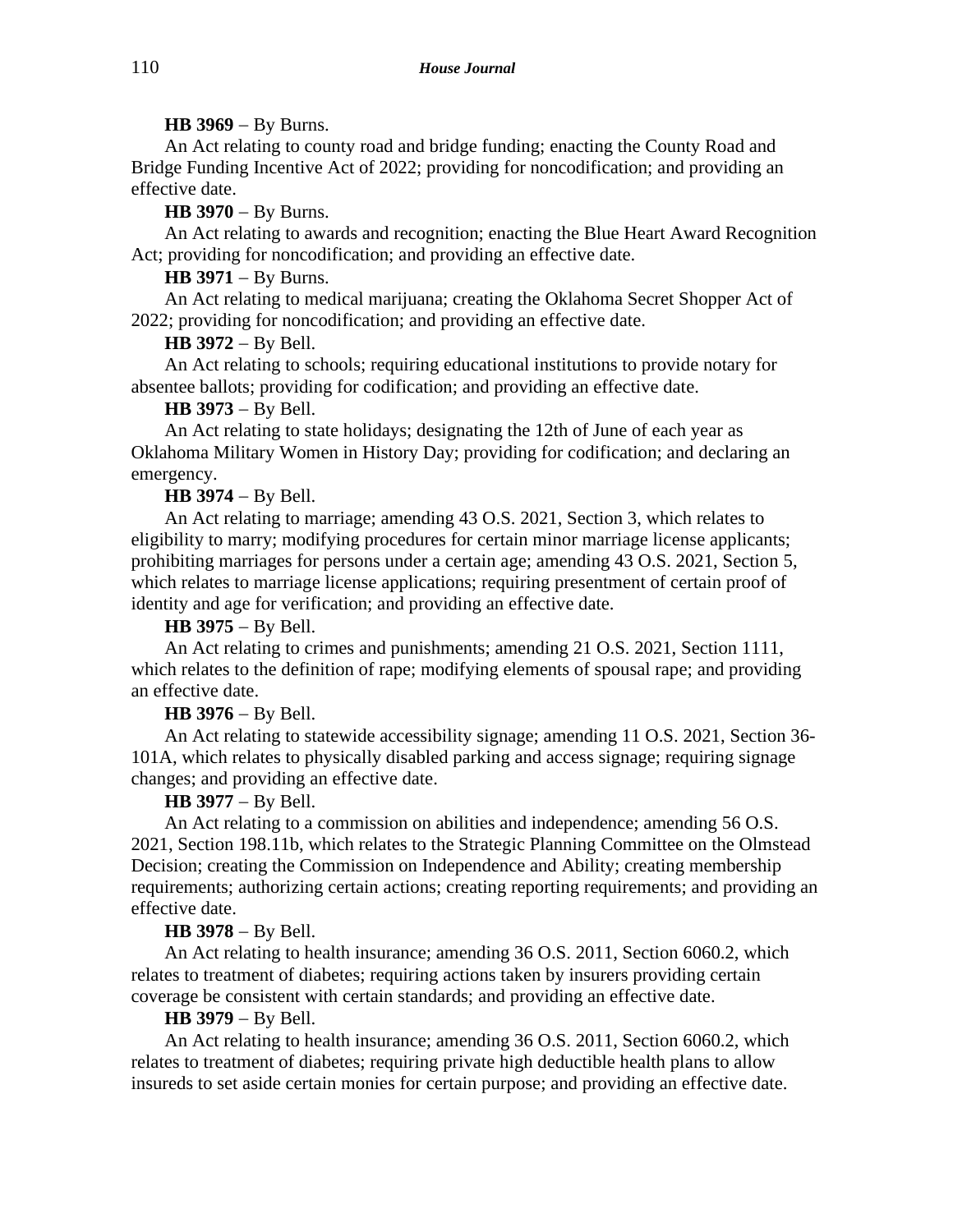#### **HB 3980** − By Bell.

An Act relating to professions and occupations; amending 59 O.S. 2011, Section 199.9, which relates to cosmetology and barber establishments; authorizing performance of services in a place other than an establishment; and providing an effective date.

#### **HB 3981** − By Bell.

An Act relating to criminal justice; creating the Oklahoma Criminal Justice Reform Act of 2022; providing for noncodification; and providing an effective date.

### **HB 3982** − By Bell.

An Act relating to criminal justice; creating the Oklahoma Criminal Justice Reform Act of 2022; providing for noncodification; and providing an effective date.

### **HB 3983** − By Bell.

An Act relating to medical marijuana; creating the Oklahoma Medical Marijuana Act of 2022; providing for noncodification; and providing an effective date.

#### **HB 3984** − By Bell.

An Act relating to medical marijuana; creating the Oklahoma Medical Marijuana Act of 2022; providing for noncodification; and providing an effective date.

#### **HB 3985** − By Bell.

An Act relating to mental health; enacting the Oklahoma Mental Health Amendment Act of 2022; providing for noncodification; and providing an effective date.

# **HB 3986** − By Bell.

An Act relating to mental health; enacting the Oklahoma Mental Health Re-Entry Program Amendment Act of 2022; providing for noncodification; and providing an effective date.

#### **HB 3987** − By Bell.

An Act relating to missing children; amending 74 O.S. 2021, Section 150.12A, which relates to missing or runaway persons; requiring that law enforcement gather biographical and contact information in certain circumstances; directing certain individuals to input certain information into the National Crime Information Center; requiring law enforcement to provide notice of location of juvenile to Oklahoma State Bureau of Investigation within seventy-two hours; requiring notice to the Center for Health Statistics of the State Department of Health; and providing an effective date.

#### **HB 3988** − By Bell.

An Act relating to missing children; directing the State Department of Education to create and maintain an electronic directory photograph repository to store photographs of students; allowing parents to choose to participate; requiring that photographs be provided to law enforcement; directing the State Board of Education and Oklahoma State Bureau of Investigation to create and maintain list of missing schoolchildren; amending 74 O.S. 2021, Section 150.12A, which relates to missing persons; requiring law enforcement communicate missing child report; requiring that law enforcement obtain photograph from State Board of Education; directing Oklahoma State Bureau of Investigation to assist State Department of Education; directing list of missing school children be updated and distributed monthly; providing for codification; and providing an effective date.

### **HB 3989** − By Bell.

An Act relating to motor vehicles; creating the Motor Vehicle Reform Act; providing for noncodification; and providing an effective date.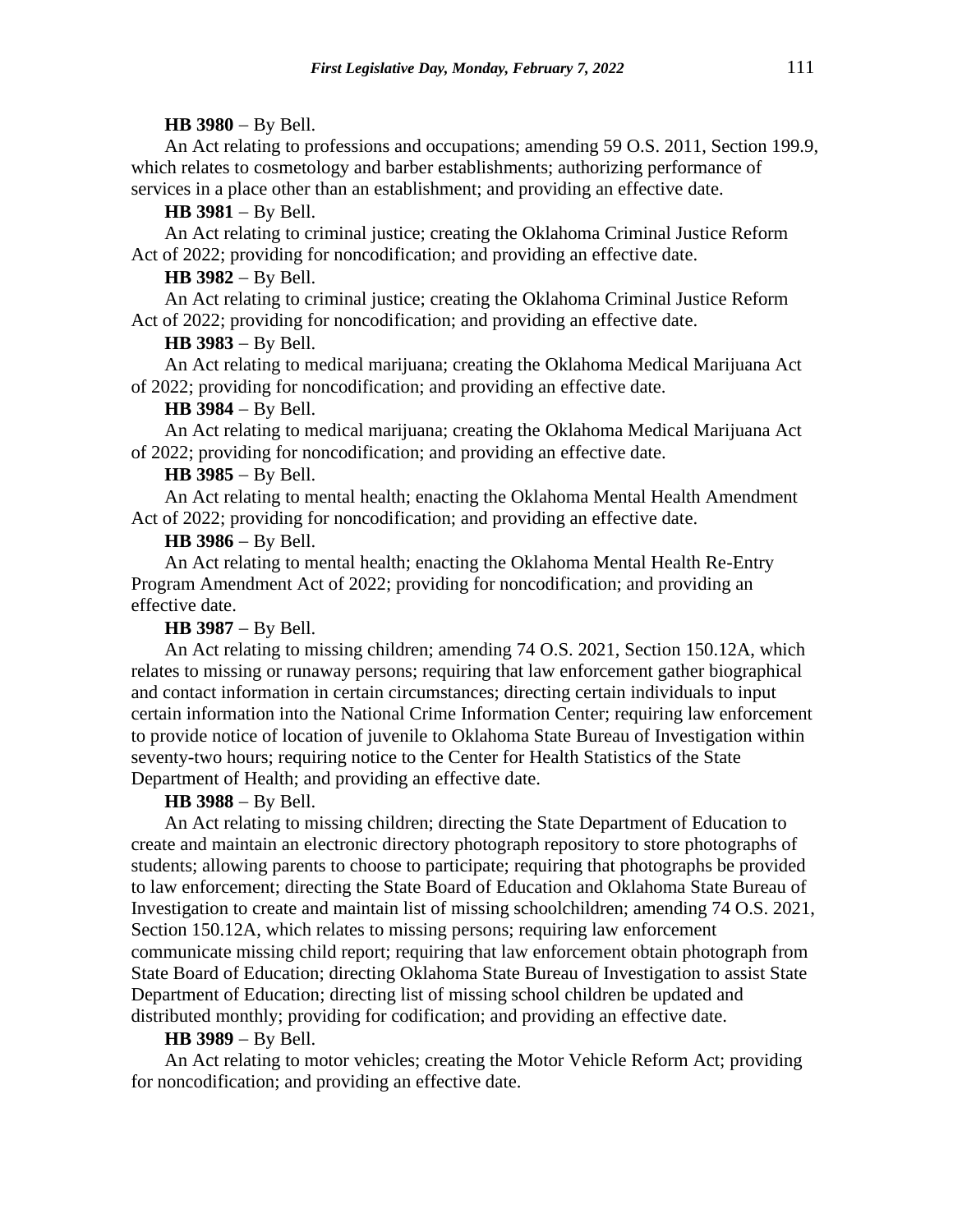### **HB 3990** − By Bell.

An Act relating to public health; Oklahoma Public Health Amendment Act of 2022; providing for noncodification; and providing an effective date.

**HB 3991** − By Bell.

An Act relating to schools; creating the Oklahoma Schools Act of 2022; providing for noncodification; and providing an effective date.

# **HB 3992** − By Bell.

An Act relating to transportation; creating the Transportation Reform Act; providing for noncodification; and providing an effective date.

**HB 3993** − By Lepak.

An Act relating to appropriations and budget; enacting the Jeri Cooper Budget Limits Act of FY 23; providing for noncodification; providing an effective date; and declaring an emergency.

#### **HB 3994** − By Dobrinski.

An Act relating to motor vehicle dealers; amending 47 O.S. 2021, Section 562, which relates to definitions; modifying definitions; amending 47 O.S. 2021, Section 564, which relates to licenses; disallowing certain authorization; authorizing certain fee; providing for application for certain license; providing requirements and limitations of licensee; requiring certain license for delivery; providing for misdemeanor and fine offense; providing for guidelines for use of consumer data; providing certain indemnification; authorizing certain data disclosure; amending 47 O.S. 2021, Section 565, which relates to denial, revocation or suspension of license; requiring certain adherence; prohibiting certain performance methods; providing for calculation; providing for exclusions for certain rate calculation; requiring written notice; requiring criteria for validation; requiring certain factory compensation; prohibiting factory denial of certain claims and implementation of certain charge-backs; disallowing allocation requirements; allowing for certain construction or renovation; providing certain rebuttable presumption; limiting license for distribution; amending 47 O.S. 2021, Section 565.1, which relates to succession dealerships; clarifying language; requiring certain adherence; amending 47 O.S. 2021, Section 565.2, which relates to termination, cancellation or nonrenewal of franchise; requiring certain compensation; amending 47 O.S. 2021, Section 565.3, which relates to notice of proposed sale; limiting evaluations; deleting certain protest right; amending 47 O.S. 2021, Section 572, which relates to venue in damage actions; modifying certain legal remedies; awarding certain fees and costs; amending 47 O.S. 2021, Section 578.1, which relates to procedures for relocation or establishment; modifying definition; amending 47 O.S. 2021, Section 580.2, which relates to insurance coverage on loan vehicles; defining term; making certain liability policy coverage distinction; providing for codification; and providing an effective date.

**HB 3995** − By Dobrinski.

An Act relating to cities and towns; amending 11 O.S. 2021, Section 24-104, which relates to members of the Oklahoma Municipal Power Authority election committee; clarifying language of applicability in regards to filing date; amending 11 O.S. 2021, Section 24-105, which relates to definitions; modifying terms; amending 11 O.S. 2021, Section 24-107, which relates to the powers, rights, and privileges of the Authority; changing office responsible for approving actions taken by the Authority; modifying when the Authority may not sell output; amending 11 O.S. 2021, Section 24-114, which relates to acquisition and construction contracts; modifying applicability; amending 11 O.S. 2021, Section 24-116, which relates to meetings and records of the Authority; changing citation to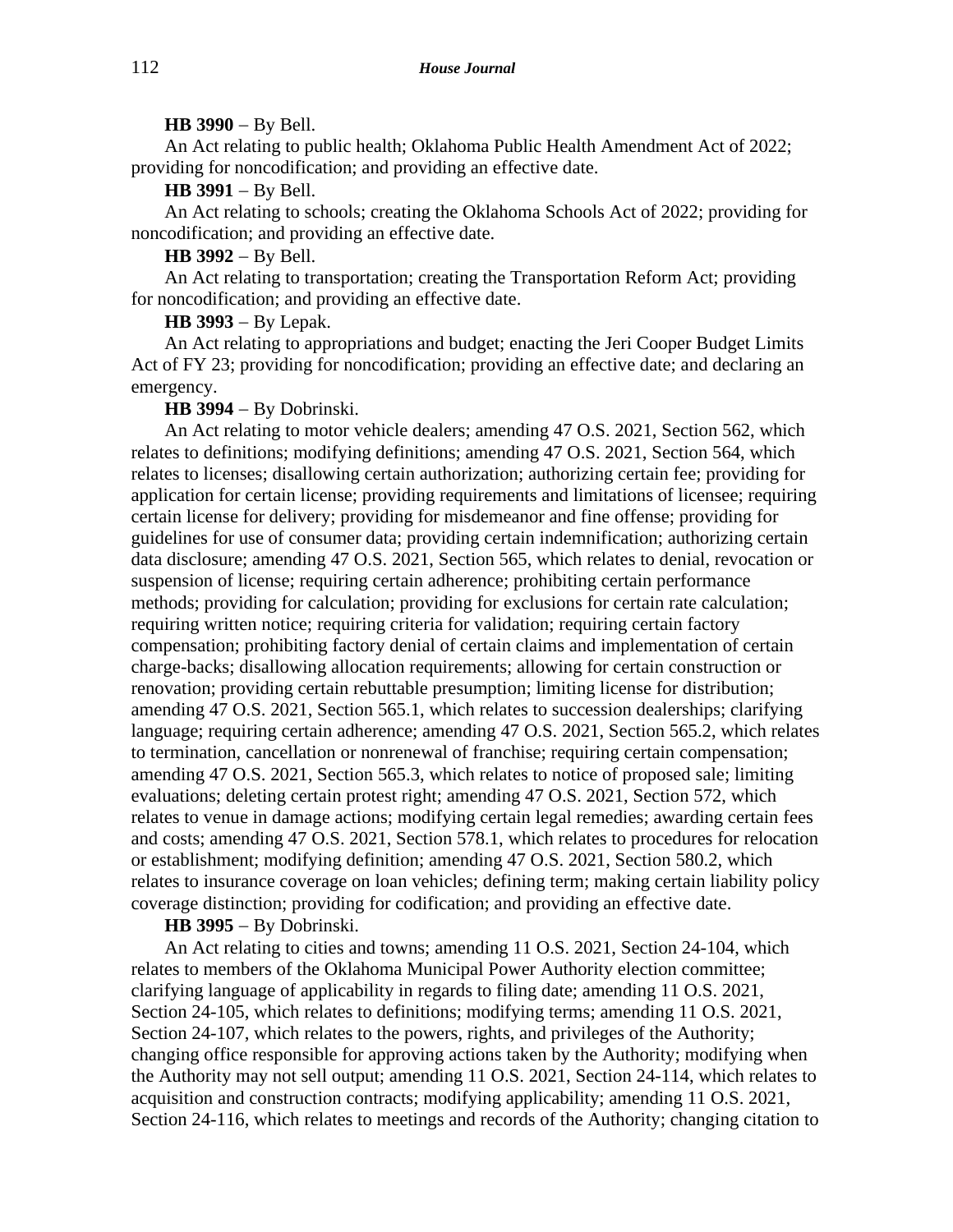applicable statute; amending 11 O.S. 2021, Section 24-117, which relates to construction of act; modifying limitation on the Authority; repealing 11 O.S. 2021, Section 24-105.1, which relates to joint interest in Electric Generation Project; repealing 11 O.S. 2021, Section 24-120, which relates to personnel included in unclassified service; and providing an effective date.

### **HB 3996** − By Dobrinski.

An Act relating to motor vehicles; amending 47 O.S. 2021, Section 6-105.3, which relates to issuance of identification cards; exempting certain veterans from payment of certain fees; amending 47 O.S. 2021, Section 6-110, which relates to the examination of applicants; requiring certain applicants, examiners and instructors to submit to criminal history record check; providing for the payment of certain fees; amending 47 O.S. 2021, Section 6-110.1, which relates to endorsements; modifying certain motorcycle endorsement; adding certain motorcycle endorsements; providing effective dates; and declaring an emergency.

**HB 3997** − By Dobrinski.

An Act relating to the Oklahoma Medical Marijuana Authority; authorizing the creation of programs; providing for codification; and providing an effective date.

### **HB 3998** − By Dobrinski.

An Act relating to schools; amending 70 O.S. 2021, Section 21-101.1, which relates to exemptions from licensing by the Oklahoma Board of Private Vocational Schools; adding an exemption; and providing an effective date.

# **HB 3999** − By Dobrinski.

An Act relating to medical marijuana; amending 63 O.S. 2021, Section 427.17, which relates to the Oklahoma Medical Marijuana and Patient Protection Act; prohibiting medical marijuana testing laboratories from accepting samples directly from medical marijuana growers; authorizing employees of the Oklahoma Medical Marijuana Authority to collect and submit samples; directing the Authority to retain test samples for certain amount of time; and providing an effective date.

**HB 4000** − By Dobrinski.

An Act relating to children; enacting the Juvenile Code Amendments Act of 2022; providing for noncodification; and providing an effective date.

## **HB 4001** − By Burns.

An Act relating to corporations; creating the Oklahoma Corporations Reform Act; providing for noncodification; and providing an effective date.

### **HB 4002** − By Burns.

An Act relating to tobacco use; making certain acts unlawful; providing penalties; prohibiting certain enforcement practices; defining terms; providing for codification; and providing an effective date.

#### **HB 4003** − By Burns.

An Act relating to medical marijuana; creating the Oklahoma Medical Marijuana Authority Act of 2022; providing for noncodification; and providing an effective date.

#### **HB 4004** − By Burns.

An Act relating to fish and game; enacting the Oklahoma Wildlife Act of 2022; providing for noncodification; and providing an effective date.

### **HB 4005** − By Burns.

An Act relating to counties; enacting the Oklahoma State Counties Act of 2022; providing for noncodification; and providing an effective date.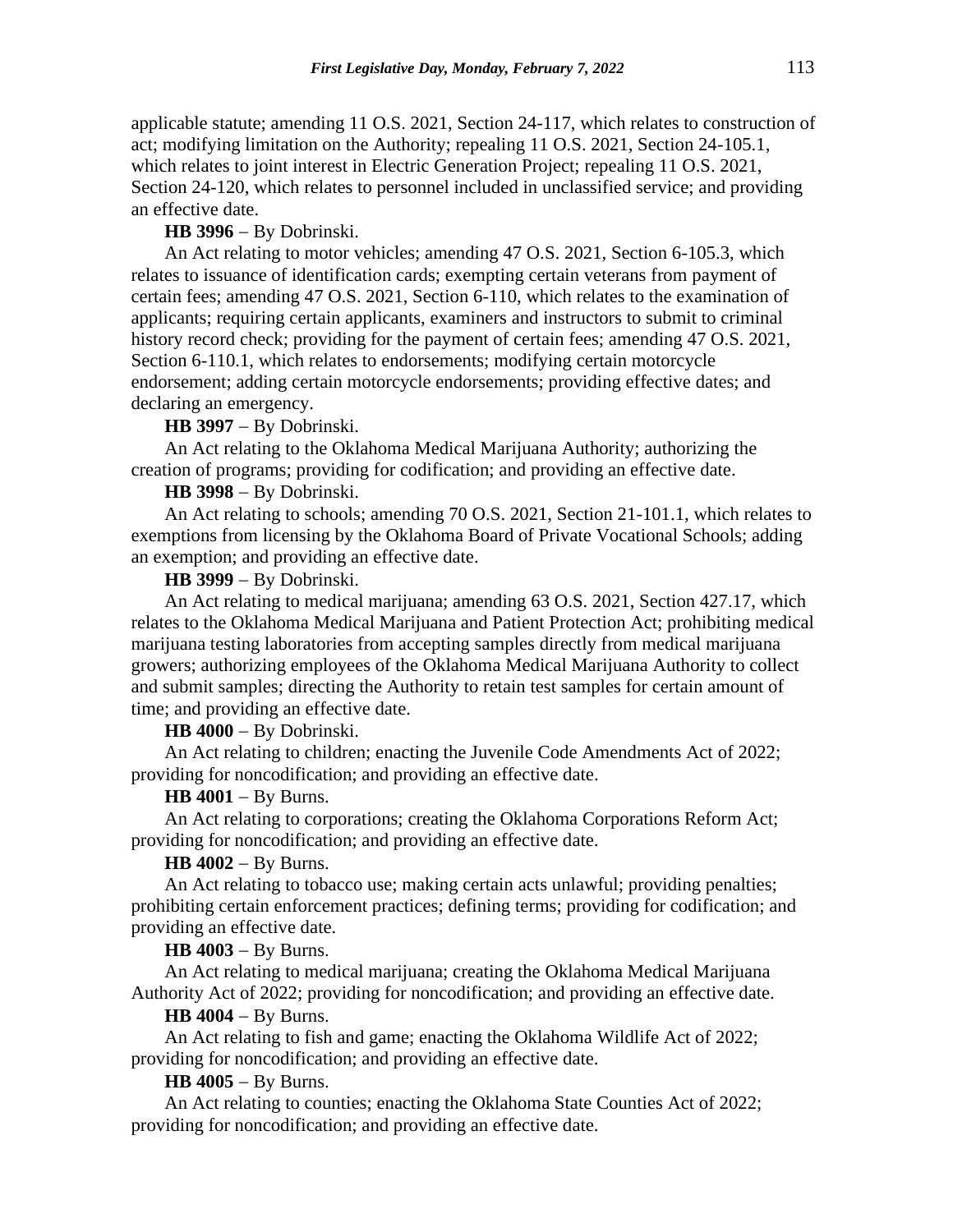### **HB 4006** − By Burns.

An Act relating to fish and game; enacting the Oklahoma Wildlife Act of 2022; providing for noncodification; and providing an effective date.

**HB 4007** − By Lepak.

An Act relating to animals; enacting the Oklahoma Animals Act of 2022; providing for noncodification; and providing an effective date.

**HB 4008** − By Bashore and Frix.

An Act relating to motor vehicles; amending 47 O.S. 2021, Sections 2-106.1, 14-101, 14-103, 14-103C, 14-103D, 14-103E, 14-103G, 14-109, 14-116, 14-116a, 14-118, 14- 118.1, 14-120, 14-120.1, 14-120.2, 14-121 and 14-126, which relate to permit clerks and supervisors, prohibition against movement of certain vehicles, special permits, movement of manufactured homes, issue of permits, annual overload permits, permit fees, movement of loads without permit penalties, permits for motor carriers, permit agreements, cost of escort and requirements, permits for combination vehicles, agricultural vehicles; modifying agency reference; transferring certain duties from the Department of Public Safety to the Department of Transportation; amending 69 O.S. 2021, Section 306, which relates to the powers and duties of the Director; authorizing certain hiring; and providing an effective date.

## **HB 4009** − By Lepak.

An Act relating to elections; creating the Elections Reform Act of 2022; providing for noncodification; and providing an effective date.

### **HB 4010** − By Lepak.

An Act relating to elections; creating the Elections Reform Act of 2022; providing for noncodification; and providing an effective date.

**HB 4011** − By Hasenbeck.

An Act relating to schools; amending 70 O.S. 2021, Sections 18-113.1, 18-113.2, and 18-113.3, which relate to class size; removing exception from elementary class size penalty for school districts which meet certain indebtedness criteria; deleting exception from kindergarten class size penalty for school districts which meet certain indebtedness criteria; striking exception from secondary class size penalty for school districts which meet certain indebtedness criteria; and providing an effective date.

## **HB 4012** − By Conley.

An Act relating to schools; requiring school board to approve a written policy establishing the process to challenge certain materials; creating a community standards review board; prohibiting certain materials; providing for notification; specifying who can file a complaint; listing contents of complaint; directing review of complaints; providing rating system for board to use in its review; requiring notice of final determination within certain time; limiting certain materials unless parent or legal guardian provides written permission; providing for appeal to the State Board of Education; prescribing procedures for appeal; specifying decision of Board is final; directing promulgation of rules for appeals; requiring certain notification to school district; prescribing penalties for failure to comply with law; providing exception for materials approved by the State Textbook Committee; providing for codification; and declaring an emergency.

## **HB 4013** − By Conley.

An Act relating to crimes and punishments; amending 21 O.S. 2021, Section 1024.1, which relates to obscenity definitions; modifying definition of obscene material; and providing an effective date.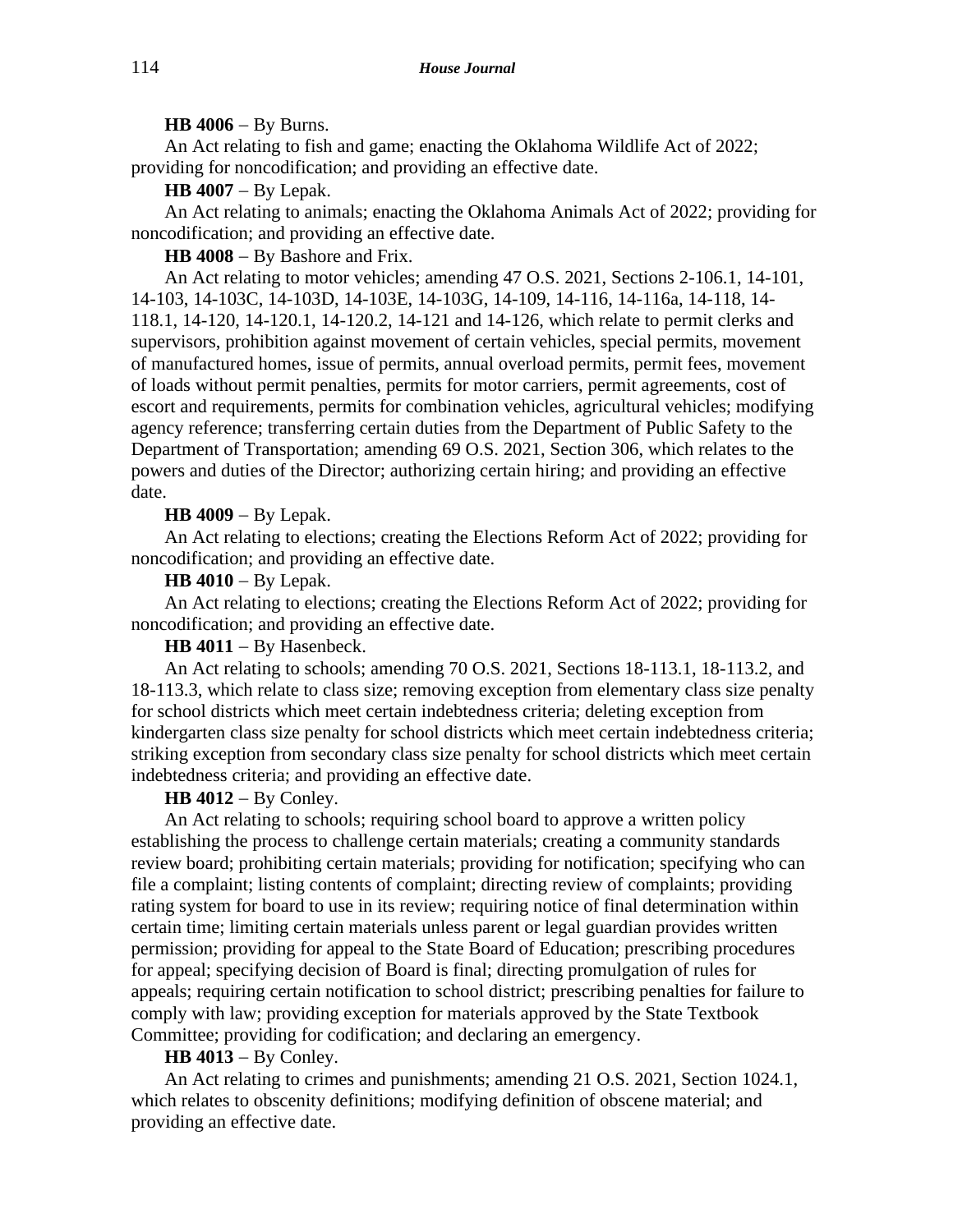#### **HB 4014** − By Conley.

An Act relating to public libraries; amending 65 O.S. 2021, Section 1-105, which relates to disclosure of records; permitting disclosure of certain records to parent or legal guardian; providing exception for disclosure of certain registration information to parent or legal guardian; and providing an effective date.

**HB 4015** − By Conley.

An Act relating to education; permitting certain complaints to be filed with the Attorney General's Office of Civil Rights Enforcement; authorizing Office to receive, investigate, hear, and issue orders on complaints; amending 25 O.S. 2021, Section 1501, which relates to the powers of the Attorney General's Office of Civil Rights Enforcement; modifying powers of the Office; providing for codification; and providing an effective date.

**HB 4016** − By Conley.

An Act relating to schools; amending 70 O.S. 2021, Section 6-192, which relates to professional development of teachers; requiring program to include information on significant state and federal education laws and regulations; authorizing State Board of Education to promulgate rules; and providing an effective date.

### **HB 4017** − By Conley.

An Act relating to prisons and reformatories; amending 57 O.S. 2021, Section 510.6a, which relates to salaries for Correctional Teachers and Vocational Instructors; directing salary to be established by the Department of Corrections Correctional Teacher Pay Scale based on credentials and experience; requiring salary for supervisors to be calculated using the Scale; mandating Scale comply with certain salary schedule; requiring salaries be reviewed annually on certain date; directing Scale be reviewed and adjusted annually on specified date; and providing an effective date.

**HB 4018** − By Conley.

An Act relating to higher education; allowing certain institutions of higher education to require employees to complete training or professional development on certain topics; allowing certain institutions of higher education to provide optional training or professional development on other topics; providing for promulgation of rules; providing for codification; providing an effective date; and declaring an emergency.

## **HB 4019** − By Conley.

An Act relating to public safety; creating the Public Safety Act of 2022; providing for noncodification; and providing an effective date.

# **HB 4020** − By Conley.

An Act relating to public retirement systems; enacting the Teachers' Retirement System Act of 2022; providing for noncodification; and providing an effective date.

### **HB 4021** − By Conley.

An Act relating to children; enacting the Children Law Act of 2022; providing for noncodification; and providing an effective date.

**HB 4022** − By Conley.

An Act relating to children; enacting the Juvenile Code Act of 2022; providing for noncodification; and providing an effective date.

### **HB 4023** − By Conley.

An Act relating to marriage and family; creating the Oklahoma Marriage and Family Act; providing for noncodification; and providing an effective date.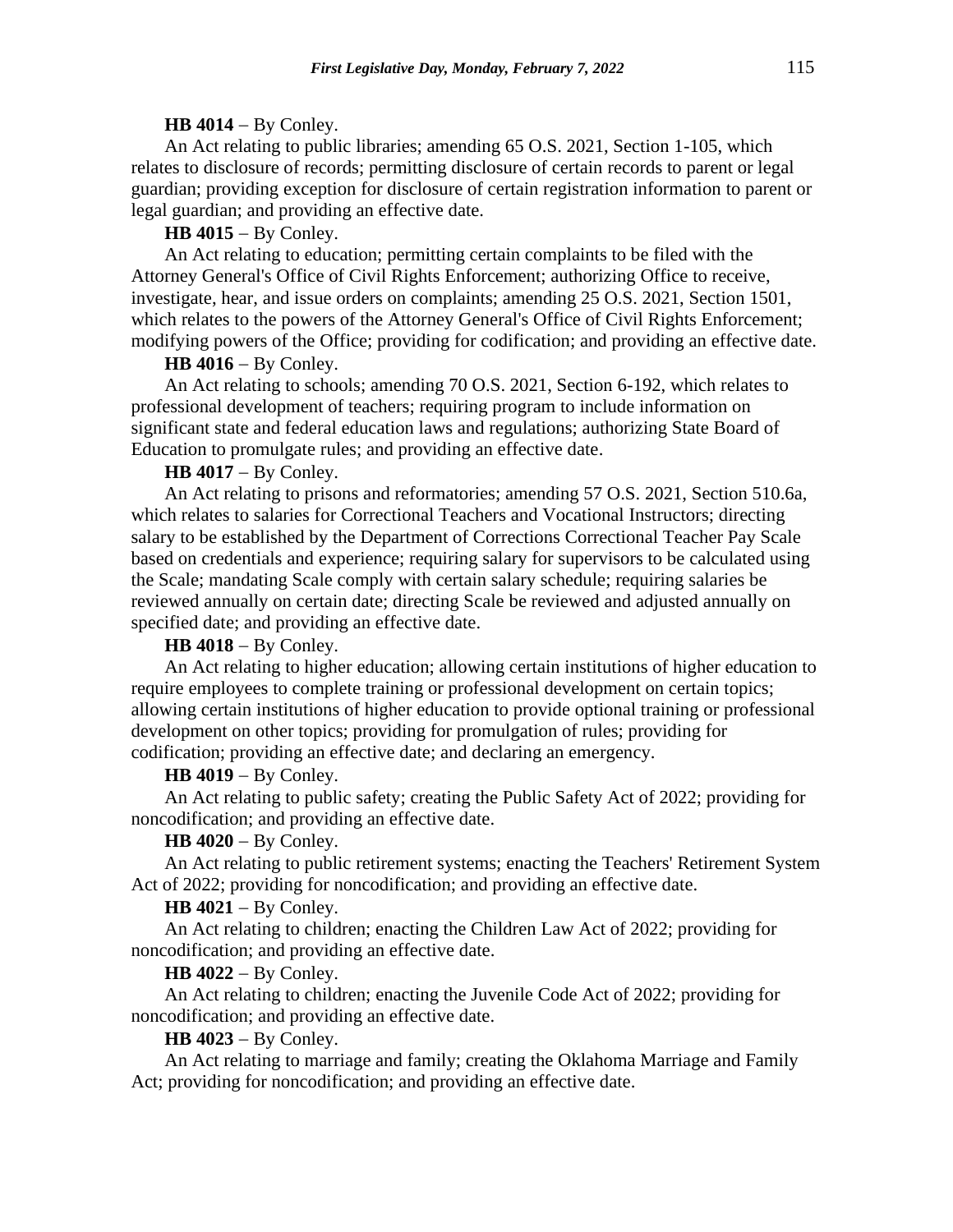# **HB 4024** − By Conley.

An Act relating to grandparent rights; creating the Grandparent Rights Act of 2022; providing for noncodification; and providing an effective date.

**HB 4025** − By Conley.

An Act relating to education; creating the Oklahoma Curriculum Act of 2022; providing for noncodification; and providing an effective date.

**HB 4026** − By Conley.

An Act relating to education; creating the Oklahoma Education Act of 2022; providing for noncodification; and providing an effective date.

**HB 4027** − By Conley.

An Act relating to education; creating the Oklahoma Education Act; providing for noncodification; and providing an effective date.

# **HB 4028** − By Conley.

An Act relating to education; creating the State Education Act; providing for noncodification; and providing an effective date.

**HB 4029** − By Conley.

An Act relating to education; creating the State Education Act of 2022; providing for noncodification; and providing an effective date.

**HB 4030** − By Conley.

An Act relating to prisons and reformatories; creating the Oklahoma Prisons and Reformatories Act of 2022; providing for noncodification; and providing an effective date.

**HB 4031** − By Blancett.

An Act relating to landlord and tenant; enacting the Oklahoma Landlord and Tenant Act of 2022; providing for noncodification; and providing an effective date.

**HB 4032** − By Conley.

An Act relating to public safety; creating the Oklahoma Public Safety Act of 2022; providing for noncodification; and providing an effective date.

**HB 4033** − By Conley.

An Act relating to public safety; creating the Public Safety Act of 2022; providing for noncodification; and providing an effective date.

# **HB 4034** − By Conley.

An Act relating to criminal justice; creating the Oklahoma Criminal Justice Reform Act of 2022; providing for noncodification; and providing an effective date.

# **HB 4035** − By Conley.

An Act relating to transportation; creating the Roads and Bridges Act of 2022; providing for noncodification; and providing an effective date.

**HB 4036** − By Conley.

An Act relating to animals; enacting the Oklahoma Animals Act of 2022; providing for noncodification; and providing an effective date.

**HB 4037** − By Conley.

An Act relating to agriculture; enacting the Oklahoma Agriculture Act of 2022; providing for noncodification; and providing an effective date.

**HB 4038** − By Conley.

An Act relating to agriculture; enacting the Oklahoma Agriculture Act of 2022; providing for noncodification; and providing an effective date.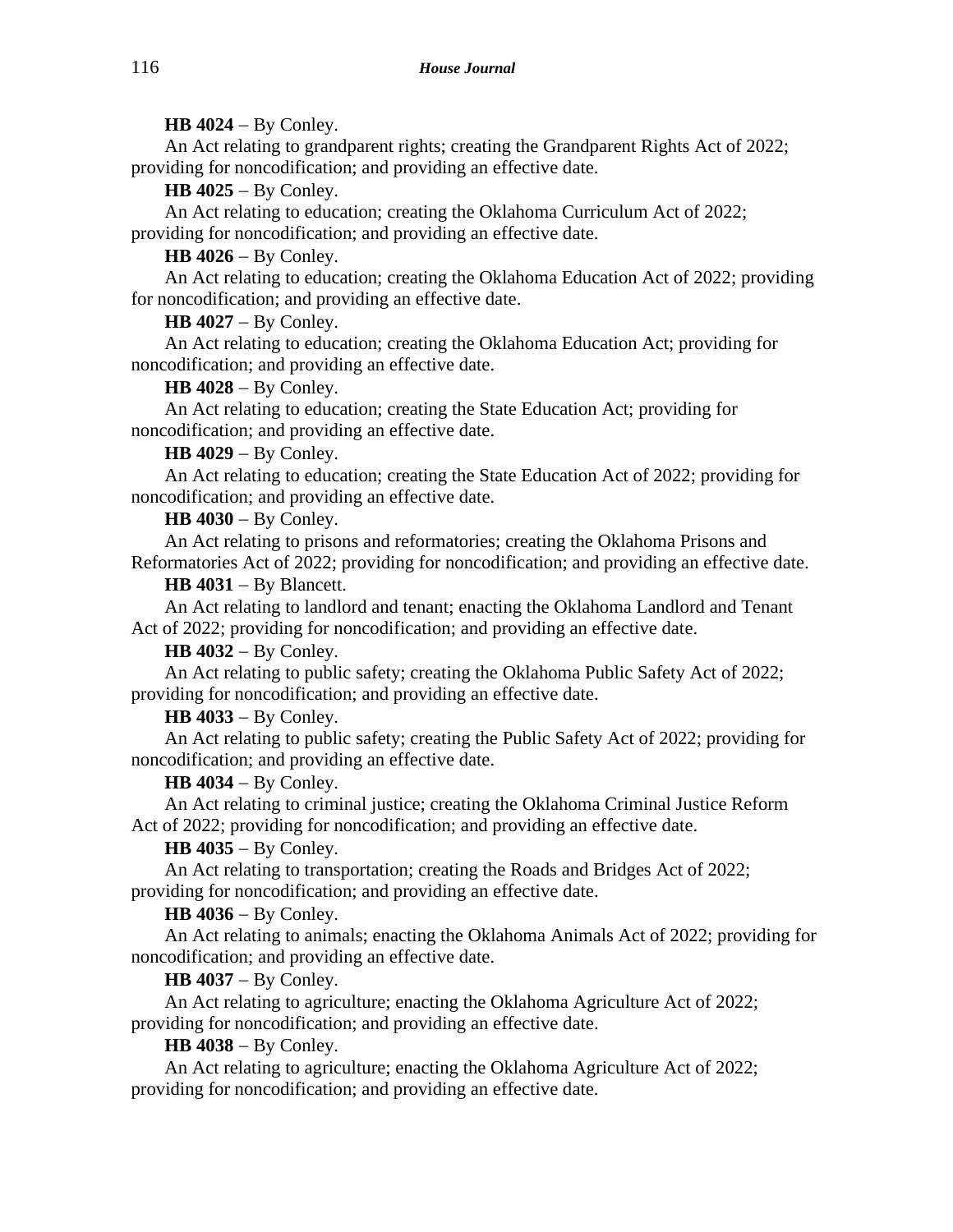### **HB 4039** − By Conley.

An Act relating to public health; enacting the Oklahoma Public Health Amendment Act of 2022; providing for noncodification; and providing an effective date.

**HB 4040** − By Conley.

An Act relating to professions and occupations; creating the Occupational Modernization Act of 2022; providing for noncodification; and providing an effective date.

**HB 4041** − By Conley.

An Act relating to elections; creating the Elections Act of 2022; providing for noncodification; and providing an effective date.

**HB 4042** − By Conley.

An Act relating to definitions and general provisions; enacting the Definitions and General Provisions Amendments Act of 2022; providing for noncodification; and providing an effective date.

# **HB 4043** − By Conley.

An Act relating to definitions and general provisions; enacting the Definitions and General Provisions Amendments Act of 2022; providing for noncodification; and providing an effective date.

**HB 4044** − By Hasenbeck.

An Act relating to students; amending 70 O.S. 2021, Section 11-107.1, which relates to remediation courses for high school students; requiring school districts to provide remediation for students who score below certain benchmarks on the ACT or SAT exam; allowing certain types of remediation; authorizing State Board of Education to promulgate rules; providing an effective date; and declaring an emergency.

#### **HB 4045** − By Boles.

An Act relating to workforce development; creating the Workforce Development Act of 2022; providing for noncodification; and providing an effective date.

# **HB 4046** − By Boles.

An Act relating to revenue and taxation; amending 68 O.S. 2021, Section 2902, which relates to manufacturing facilities; adding commercial mining of cryptocurrency to definition; defining terms; requiring annual filing; and providing an effective date.

### **HB 4047** − By Boles.

An Act relating to oil and gas; enacting the Oklahoma Oil and Gas Act of 2022; providing for noncodification; and providing an effective date.

### **HB 4048** − By Boles.

An Act relating to environment and natural resources; creating the Environment and Natural Resources Act of 2022; providing for noncodification; and providing an effective date.

## **HB 4049** − By Boles.

An Act relating to Corporation Commission; creating the Corporation Commission Modification Act; providing for noncodification; and providing an effective date.

# **HB 4050** − By Boles.

An Act relating to revenue and taxation; enacting the County Assessor Valuation Methods Policy Act of 2022; providing for noncodification; and providing an effective date.

## **HB 4051** − By Marti.

An Act relating to daylight saving time; establishing standard time in this state; specifying effect on certain actions; exempting Oklahoma from the federal daylight saving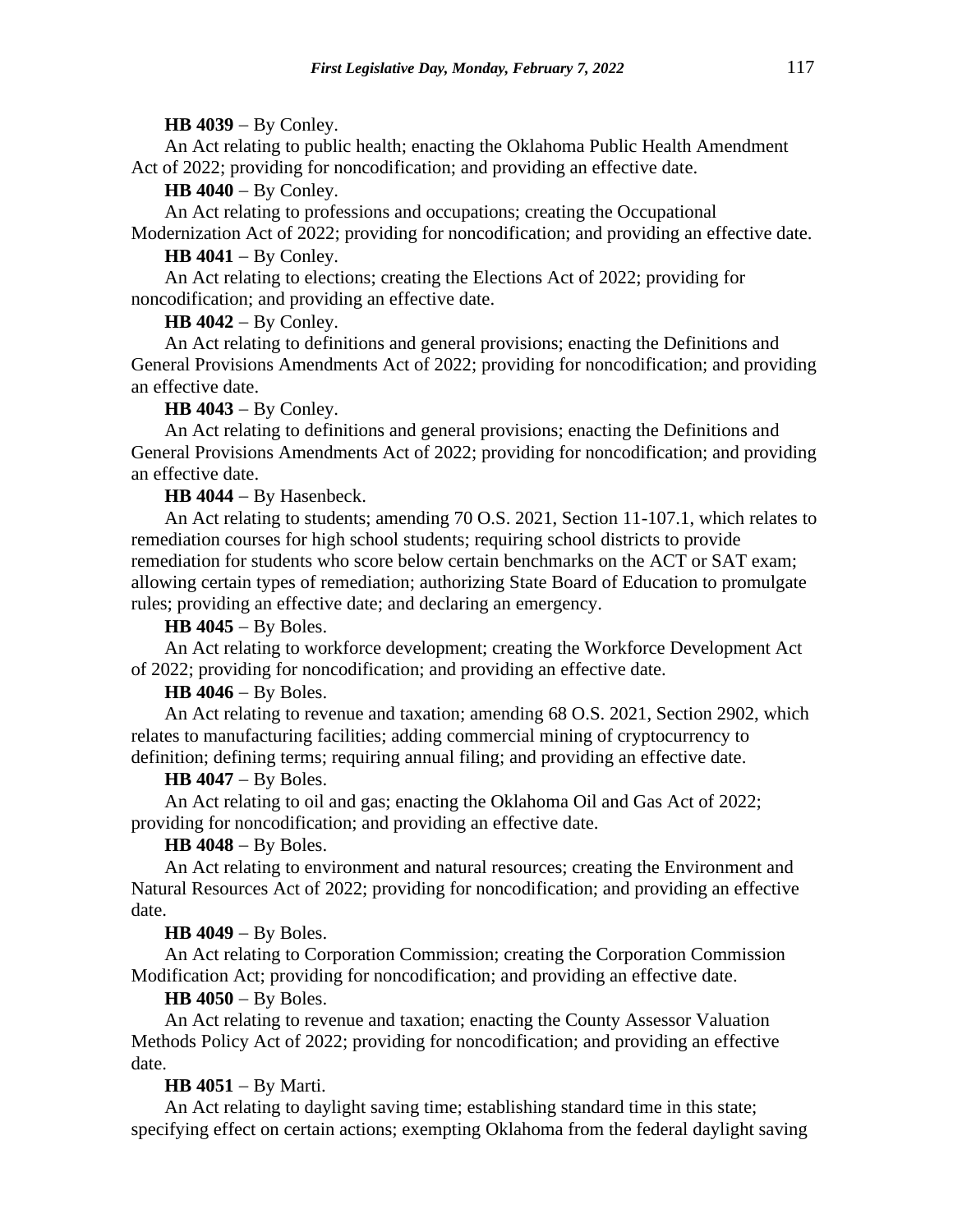time provision; authorizing future action; providing for codification; and providing an effective date.

**HB 4052** − By Marti.

An Act relating to pharmacies; defining terms; creating certain requirements; creating a penalty; providing for codification; and providing an effective date.

**HB 4053** − By Marti.

An Act relating to alcoholic beverages; amending 37a O.S. 2021, Section 3-116.2, which relates to posting requirements for wine and spirit wholesalers and beer distributors; removing posting requirements for beer distributors; and providing an effective date.

# **HB 4054** − By Marti.

An Act relating to opioids; creating the Oklahoma Opioids Act of 2022; providing for noncodification; and providing an effective date.

# **HB 4055** − By Marti.

An Act relating to medical marijuana; creating the Oklahoma Medical Marijuana Act of 2022; providing for noncodification; and providing an effective date.

# **HB 4056** − By Marti.

An Act relating to medical marijuana; creating the Oklahoma Medical Marijuana Act of 2022; providing for noncodification; and providing an effective date.

# **HB 4057** − By Marti.

An Act relating to pharmacies; enacting the Oklahoma Pharmacy Amendment Act of 2022; providing for noncodification; and providing an effective date.

# **HB 4058** − By Marti.

An Act relating to durable medical equipment; enacting the Oklahoma Durable Medical Equipment Amendment Act of 2022; providing for noncodification; and providing an effective date.

# **HB 4059** − By Marti.

An Act relating to insurance; enacting the Oklahoma Insurance Act of 2022; providing for noncodification; and providing an effective date.

# **HB 4060** − By Marti.

An Act relating to insurance; enacting the Oklahoma Insurance Act of 2022; providing for noncodification; and providing an effective date.

# **HB 4061** − By Marti.

An Act relating to insurance; enacting the Oklahoma Insurance Act of 2022; providing for noncodification; and providing an effective date.

# **HB 4062** − By Marti.

An Act relating to insurance; enacting the Oklahoma Insurance Act of 2022; providing for noncodification; and providing an effective date.

# **HB 4063** − By Marti.

An Act relating to pharmacies; creating the Oklahoma Pharmacy Amendment Act of 2022; providing for noncodification; and providing an effective date.

# **HB 4064** − By Marti.

An Act relating to pharmacies; enacting the Oklahoma Pharmacy Amendment Act of 2022; providing for noncodification; and providing an effective date.

# **HB 4065** − By Marti.

An Act relating to alcoholic beverages; enacting the Oklahoma Alcohol Act of 2022; providing for noncodification; and providing an effective date.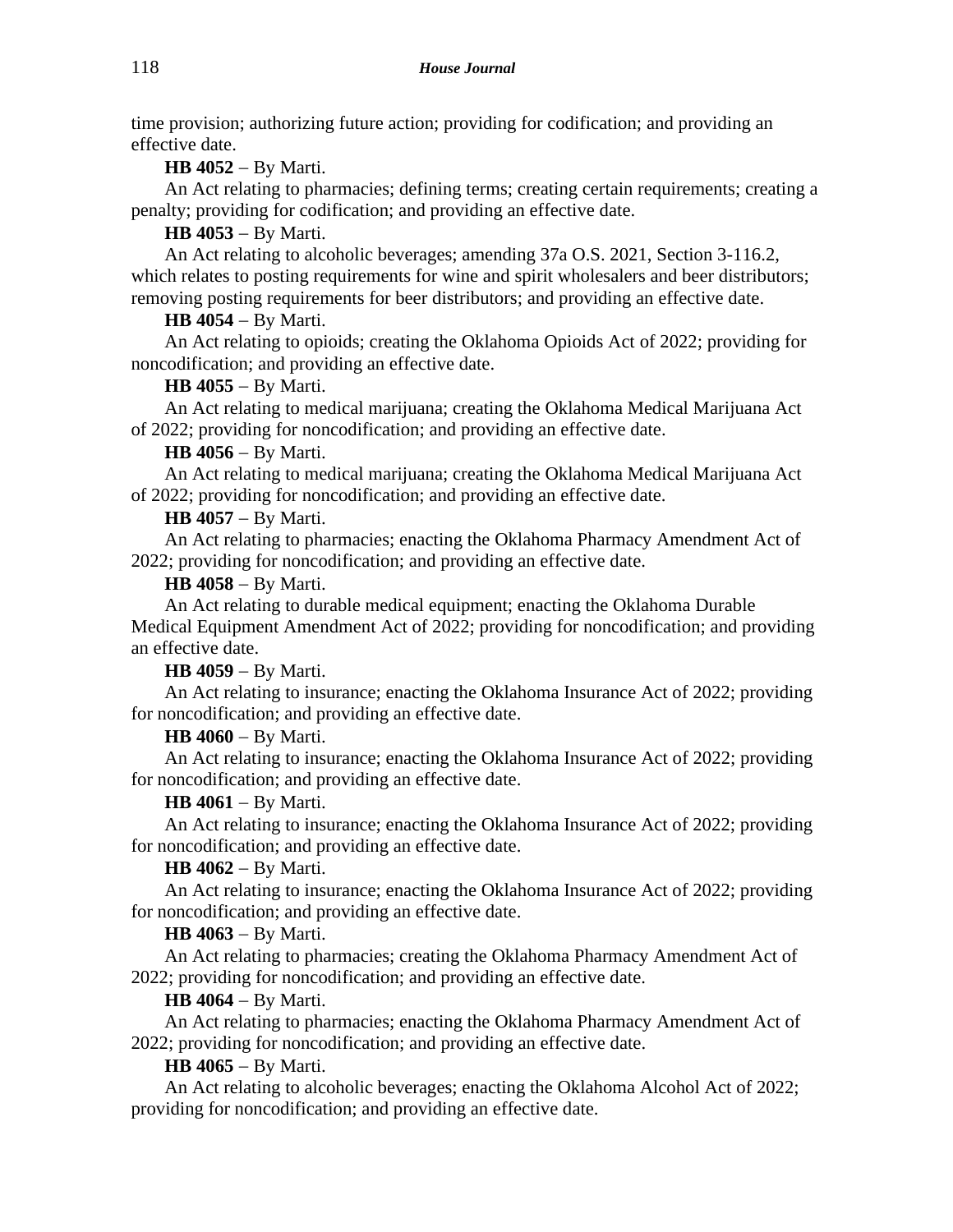### **HB 4066** − By Marti.

An Act relating to mortgages; enacting the Oklahoma Mortgage Act of 2022; providing for noncodification; and providing an effective date.

# **HB 4067** − By Marti.

An Act relating to oil and gas; enacting the Oklahoma Oil and Gas Act of 2022; providing for noncodification; and providing an effective date.

# **HB 4068** − By Marti.

An Act relating to professions and occupations; creating the Professions and Occupations Act of 2022; providing for noncodification; and providing an effective date.

### **HB 4069** − By Marti.

An Act relating to revenue and taxation; creating the Oklahoma Revenue and Taxation Reform Act; providing for noncodification; and providing an effective date.

### **HB 4070** − By Marti.

An Act relating to waters and water rights; creating the Waters and Water Rights Modernization Act; providing for noncodification; and providing an effective date.

# **HB 4071** − By Blancett.

An Act relating to economic development incentives; enacting the Commercial Audio Business Enterprise Incentive Act of 2022; providing for noncodification; and providing an effective date.

### **HB 4072** − By Blancett.

An Act relating to public utilities; creating the Competitive Commercial Power Reform Act; providing for noncodification; and providing an effective date.

**HB 4073** − By Wallace.

An Act relating to schools; amending 70 O.S. 2021, Section 1-124, which relates to per-pupil expenditure; requiring certain inclusion in certain calculation; and providing an effective date.

## **HB 4074** − By Wallace.

An Act relating to public finance; amending 62 O.S. 2021, Section 34.93, which relates to the Teachers' Retirement System Dedicated Revenue Revolving Fund; limiting transfers to amounts authorized by Legislature; providing an effective date; and declaring an emergency.

## **HB 4075** − By Wallace.

An Act relating to the Oklahoma Municipal Power Authority; amending 61 O.S. 2021, Section 60, which relates to mandatory consultant and construction contract forms; exempting the Oklahoma Municipal Power Authority from certain requirements; amending 61 O.S. 2021, Section 202, which relates to defined terms of the Public Facilities Act; modifying certain definition to include the Oklahoma Municipal Power Authority; and providing an effective date.

**HB 4076** − By Wallace.

An Act relating to bridge naming; designating the SGT Ronald Crews Bridge; requiring the placement of permanent markers; providing for codification; and providing an effective date.

# **HB 4077** − By Wallace.

An Act relating to civil procedure; amending 12 O.S. 2021, Section 2011.1, which relates to determination of frivolous claims or defenses; allowing court to make determination without request; requiring attorney to pay percentage of costs and fees; amending 12 O.S. 2021, Section 2011, which relates to sanctions for frivolous claims or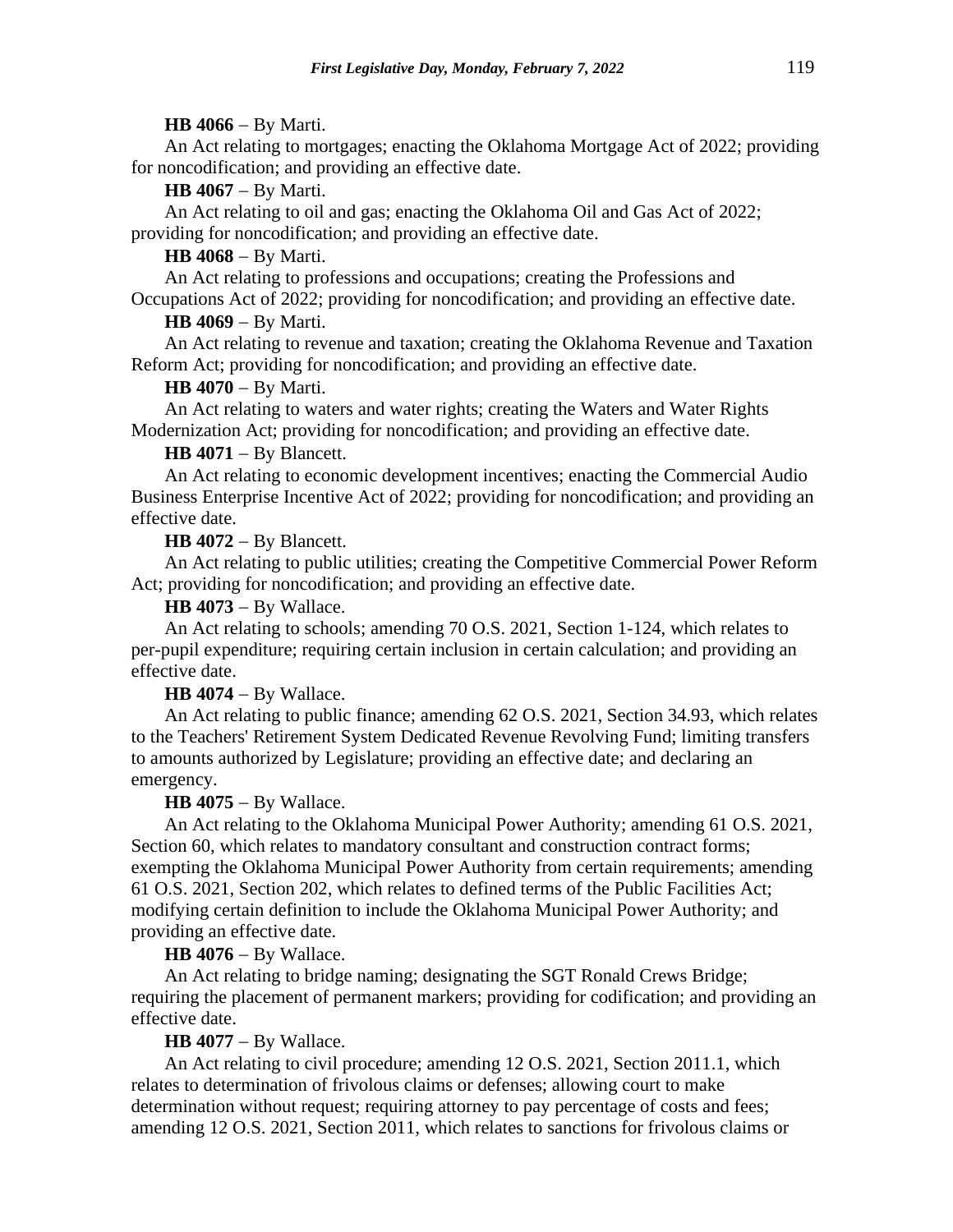defenses; authorizing court to order payment without a motion; and providing an effective date.

#### **HB 4078** − By Wallace.

An Act relating to courts; defining terms; creating the Office of Judicial Performance Evaluation; providing purpose of Office; creating Director position; prescribing duties of Director; prescribing duties and powers of Office; prescribing criteria for judicial performance evaluations; requiring initial evaluation; requiring interim evaluation; allowing response from Justice or judge; requiring retention-year evaluation; allowing response from Justice or judge; requiring certain information be published on website; authorizing improvement plans; prescribing process; providing for conflicts of interest; providing recusal process for certain persons; requiring information be kept confidential; exempting certain information from confidentiality; requiring Office to publish on website certain information; prescribing Council on Judicial Complaints duties and powers; providing for codification; and providing an effective date.

**HB 4079** − By Wallace.

An Act relating to fees; amending 28 O.S. 2021, Section 86, which relates to jurors' fees; increasing jurors' fees for attendance; and providing an effective date.

**HB 4080** − By Wallace.

An Act relating to public buildings and public works; amending 61 O.S. 2021, Sections 1, 4, 6, 11, and 12, which relate to the bonding, contracting, and construction of public buildings and works; modifying construction bonds; regulating public contracts and hours worked during a day; modifying preference requirements for products produced in Oklahoma; modifying requirements for accommodations for people with disabilities; requiring submission of certain plans to certain authorities; amending 61 O.S. 2021, Sections 60, 61, 62, 62.2, 63, and 65, which relate to construction management and consultant services; regulating certain mandatory contract forms; modifying definitions; eliminating references to the Department of Real Estate Services and its Director; regulating registration and selection of construction managers and consultants; amending requirements for contracts for on-call minor services; providing for what shall be considered state property; establishing procedures for when an emergency exists; amending 61 O.S. 2021, Section 84, which relates to the Fair and Open Competition in Governmental Construction Act; modifying prohibited contract terms; amending 61 O.S. 2021, Sections 102, 103.4, 103.7, 104, 105, 106, 107, 109, 110, 112, 113, 113.1, 119.1, 121, and 130, which relate to the Public Competitive Bidding Act of 1974; modifying definitions; modifying requirements for school buildings and force accounts; modifying contract requirements relating to fish and wildlife conservation; modifying required bids and bid notices; modifying bid documents on file; regulating late bids; providing exemptions for open bid requirements; providing public inspection requirement; modifying the requirements for the execution of a contract; regulating payment and partial payment; providing for contract negotiations when no bid is received; defining emergency situations; amending 61 O.S. 2021, Sections 202, 204, 207.2, 208, 208.1, 208.2, 209, 210, 211, and 212, which relate to the Public Facilities Act; modifying definitions; providing for the reviewing and approval of projects; modifying process for contract approval; allowing for fees; modifying the State Construction Revolving Fund; establishing the nature of the fund; declaring funds appropriated; granting rule making authority; allowing for performancebased efficiency contracts; updating references; clarifying language; repealing 61 O.S. 2021, Sections 8, 9, 10, 14, and 15, which relate to the bonding, contracting, and construction of public buildings and works; repealing 61 O.S. 2021, Section 51, which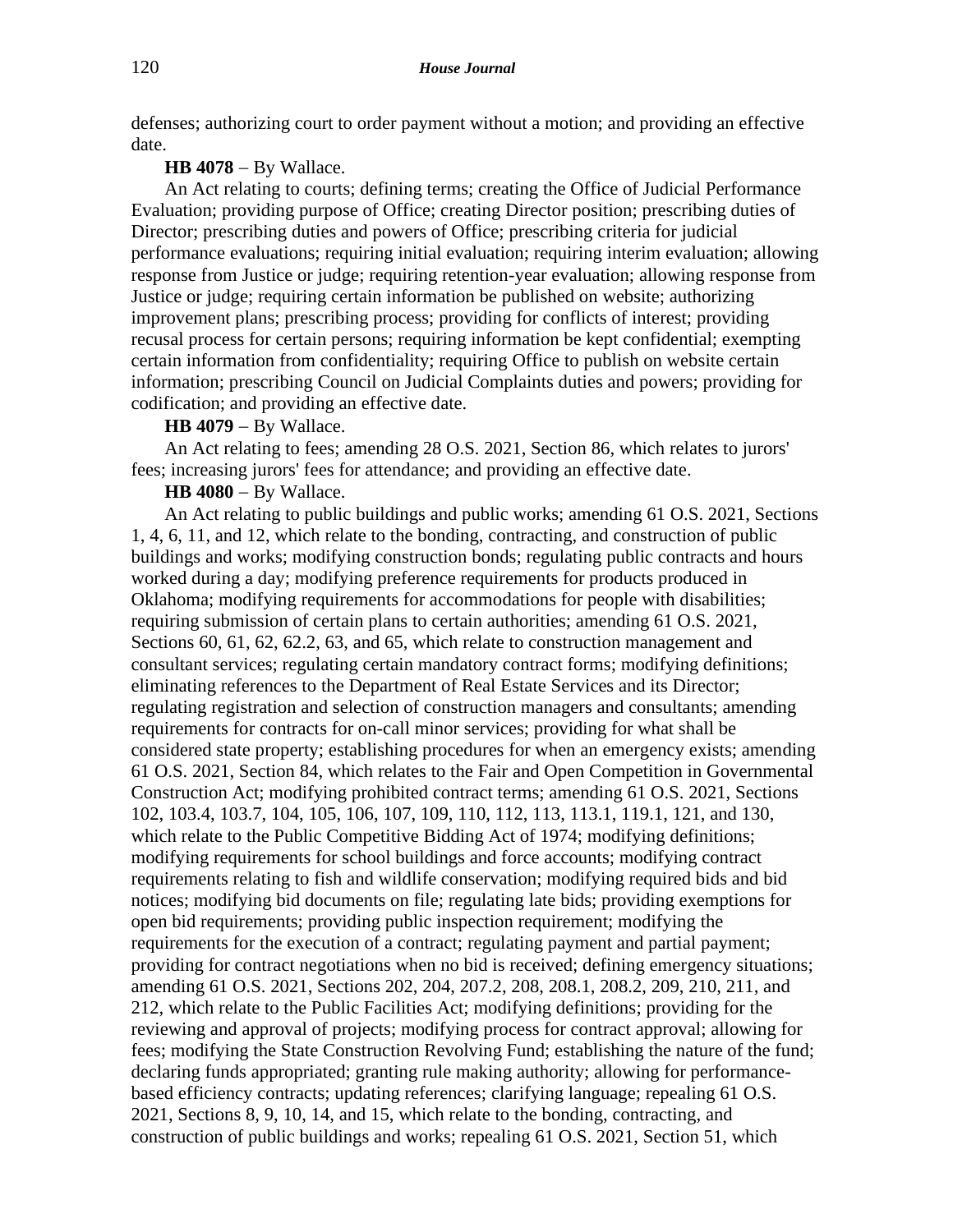relates to the purchase of American goods and equipment; repealing 61 O.S. 2021, Sections 103.8 and 129, which relate to the Public Competitive Bidding Act of 1974; repealing 61 O.S. 2021, Section 203, which relates to the Department of Real Estate Services; and providing an effective date.

**HB 4081** − By Wallace.

An Act relating to State Department of Health; repealing Section 5, Chapter 533, O.S.L. 2021, which relates to position staffing for the Oklahoma Medical Marijuana Authority; and declaring an emergency.

#### **HB 4082** − By Wallace.

An Act relating to mental health; amending 43A O.S. 2021, Section 1-110, which relates to law enforcement responsibility for transporting persons for mental health services; assigning certain responsibilities for custody and transportation under certain conditions; and providing an effective date.

#### **HB 4083** − By Wallace.

An Act relating to licensing and regulations; preventing certain examination except under certain circumstances; providing for codification; and providing an effective date.

### **HB 4084** − By Wallace.

An Act relating to poor persons; repealing 56 O.S. 2021, Section 2005, which relates to applications for certain home and community-based support waivers; and declaring an emergency.

### **HB 4085** − By Wallace.

An Act relating to revenue and taxation; creating the Oklahoma Rural Jobs Act; defining terms; establishing requirements; establishing application process; providing for a tax credit; establishing an authorization amount limit; establishing investment requirements; allowing for lapse in certification creating a credit; allowing for transfer of credit; allowing for recapturing of credits; determining how recaptured credits are to be allocated; creating a program exit process; creating ownership limitations; creating reporting requirements; establishing a sunset date; providing for codification; and providing an effective date.

#### **HB 4086** − By Wallace.

An Act relating to game and fish; requiring and creating licenses, permits, and stamps; requiring and creating commercial wildlife licenses; limiting noncommercial activities; establishing fishing licenses; establishing hunting licenses; amending 29 O.S. 2021, Section 4-101, which relates to certain licenses and fees; eliminating certain expiration dates; eliminating certain fee; amending 29 O.S. 2021, Section 4-110, which relates to certain fishing licenses and fees; eliminating certain licenses and exemptions; eliminating certain fees; establishing licenses and fees by Commission rules; amending fines and penalties; amending 29 O.S. 2021, Section 4-112, which relates to certain hunting licenses and fees; establishing new licenses and fees by Commission rules; eliminating certain licenses and exemptions; eliminating certain fees; amending fines and penalties; amending 29 O.S. 2021, Section 4-132, which relates to the Wildlife Land Acquisition Fund; eliminating certain stamp; removing certain required deposited monies; amending 29 O.S. 2021, Section 4-134, which relates to the Wildlife Heritage Fund; removing certain required deposited monies; amending 29 O.S. 2021, Section 4-141, which relates to the Oklahoma Wildlife Land Fund; removing certain required deposited monies; repealing 29 O.S. 2021, Sections 4-103, 4-104, and 4-105, which relate to commercial fishing licenses and associated licenses; repealing 29 O.S. 2021, Sections 4-103A, 4-103B, and 4-104A, which relate to commercial turtle harvesting licenses and associated licenses; repealing 29 O.S.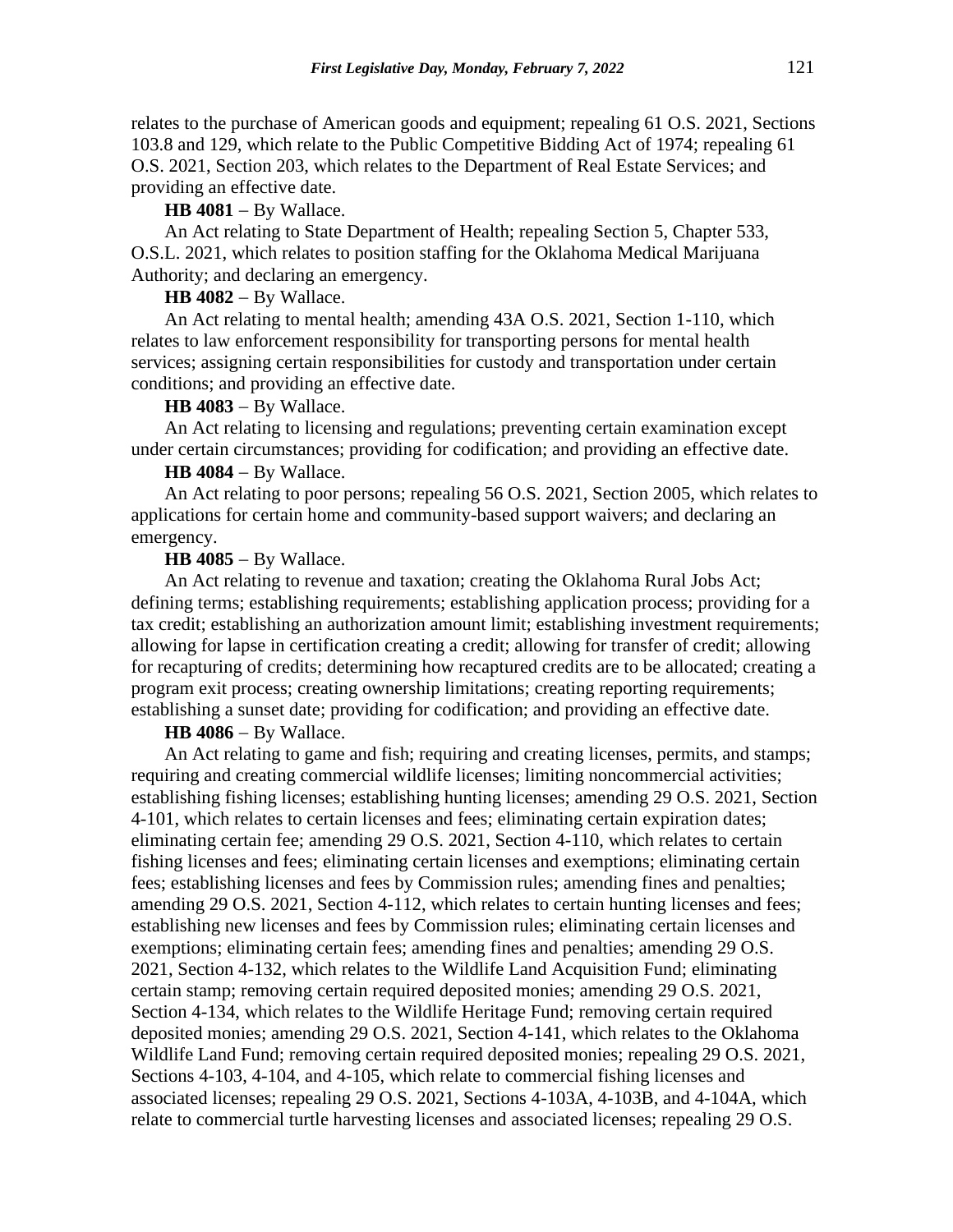2021, Section 4-106, which relates to licenses for holding animals hunted for sport; repealing 29 O.S. 2021, Section 4-107, which relates to commercial wildlife breeder's licenses; repealing 29 O.S. 2021, Sections 4-108 and 4-108A, which relate to falconer's licenses, rules, and regulations; repealing 29 O.S. 2021, Section 4-109, which relates to shoot-to-kill field licenses; repealing 29 O.S. 2021, Section 4-111, which relates to fur dealer's licenses; repealing 29 O.S. 2021, Sections 4-113, 4-113.1, 4-113.2, and 4-114, which relate to certain combined hunting and fishing licenses; repealing 29 O.S. 2021, Section 4-113A, which relates to fishing guide licenses; repealing 29 O.S. 2021, Sections 4- 115, 4-116, and 4-117, which relate to minnow dealer's licenses; repealing 29 O.S. 2021, Section 4-118, which relates to scientific purposes licenses; repealing 29 O.S. 2021, Section 4-119, which relates to trapping licenses; repealing 29 O.S. 2021, Section 4-120, which relates to trout licenses; repealing 29 O.S. 2021, Sections 4-121, 4-122, and 4-123, which relate to noncommercial wildlife breeder's licenses and fees; repealing 29 O.S. 2021, Section 4-124, which relates to confinement of wild animals raised under this title; repealing 29 O.S. 2021, Sections 4-128 and 4-128.1, which relate to licensing for Lake Texoma; repealing 29 O.S. 2021, Section 4-129, which relates to mussels harvesting licenses and fees; repealing 29 O.S. 2021, Section 4-130, which relates to waterfowl hunting and fees; repealing 29 O.S. 2021, Section 4-135.1, which relates to nuisance wildlife permits; repealing 29 O.S. 2021, Section 4-136, which relates to special use permits relating to hunting or fishing; repealing 29 O.S. 2021, Section 4-138, which relates wildlife special use permits; repealing 29 O.S. 2021, Section 4-140, which relates to certain wildlife stamps required, exceptions, and fees; repealing 29 O.S. 2021, Section 4-143, which relates to rattlesnake hunting permits; repealing 29 O.S. 2021, Section 4-144, which relates to black bear hunting licenses; repealing 29 O.S. 2021, Section 5-203, which relates to carrying firearms while training dogs; providing for codification; and providing effective dates.

#### **HB 4087** − By Wallace.

An Act relating to health care; creating the Oklahoma Rebate Pass-Through and PBM Meaningful Transparency Act of 2022; amending 59 O.S. 2021, Sections 357 and 358, which relate to definitions; modifying definitions; creating duties; creating licensing application requirements; amending 36 O.S. 2021, Section 6960, which relates to definitions; defining terms; creating PBM disclosures; amending 36 O.S. 2021, Section 6962, which relates to pharmacy benefits manager compliance; creating duties; amending 36 O.S. 2021, Section 6964, which relates to a formulary for prescription drugs; creating agency duties; creating PBM fairness in cost sharing; creating penalties; creating insurer fairness in cost sharing; providing for noncodification; providing for codification; and providing an effective date.

**HB 4088** − By Wallace.

An Act relating to turnpikes; amending 69 O.S. 2021, Section 1705, which relates to the powers and duties of the Oklahoma Turnpike Authority; modifying certain construction authorization; and providing an effective date.

#### **HB 4089** − By Wallace.

An Act relating to families; creating the Oklahoma Families Act of 2022; providing for noncodification; and providing an effective date.

**HB 4090** − By Wallace.

An Act relating to quality jobs; creating the Quality Jobs Modernization Act of 2022; providing for noncodification; and providing an effective date.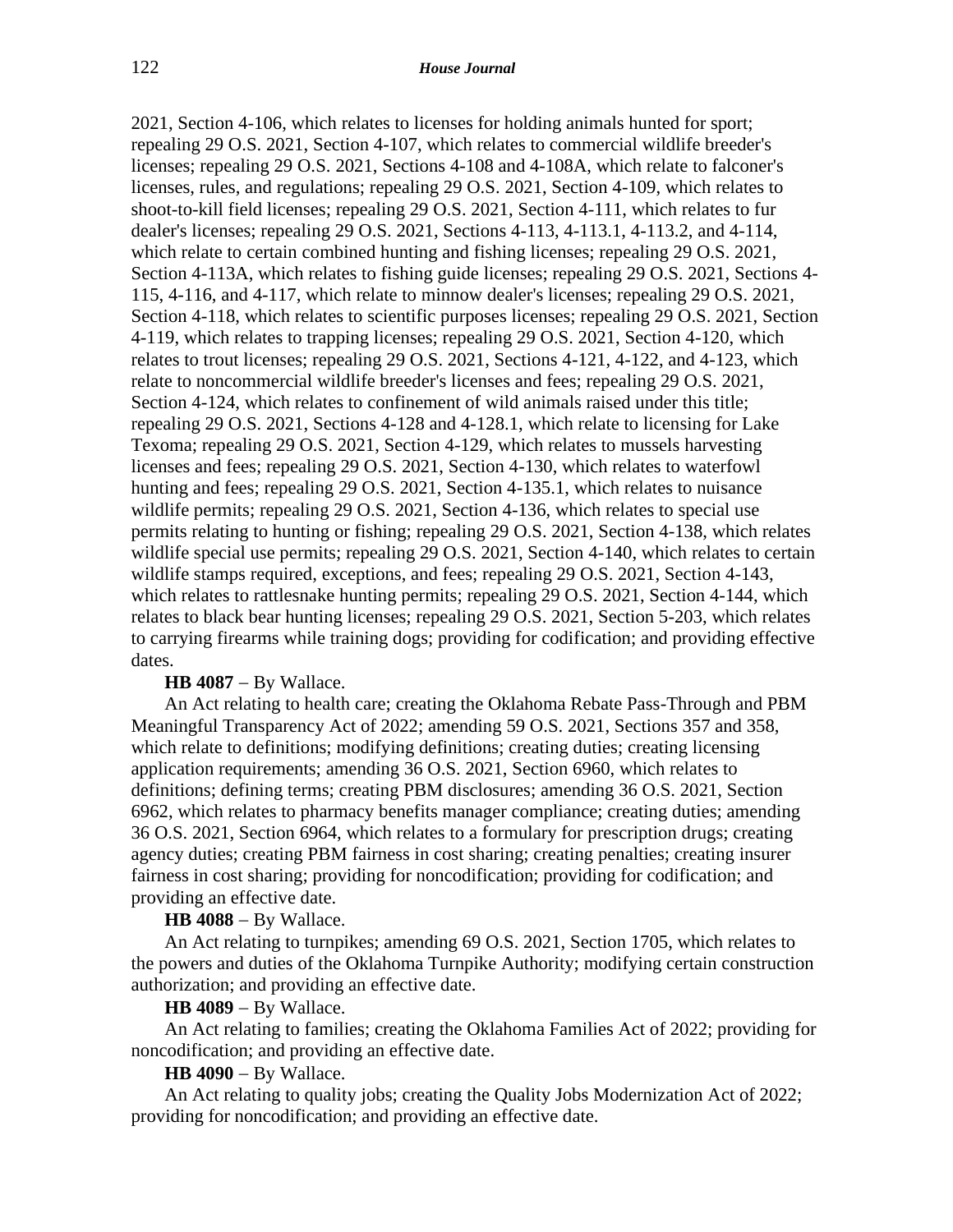#### **HB 4091** − By Wallace.

An Act relating to the Commissioners of the Land Office; creating the Commissioners of the Land Office Modernization Act of 2022; providing for noncodification; and providing an effective date.

**HB 4092** − By Wallace.

An Act relating to the Commissioners of the Land Office; creating the Commissioners of the Land Office Technical Corrections Act of 2022; providing for noncodification; and providing an effective date.

**HB 4093** − By Wallace.

An Act relating to railroads; creating the Railroads Act of 2022; providing for noncodification; and providing an effective date.

**HB 4094** − By Wallace.

An Act relating to Oklahoma Higher Learning Access Program; enacting the Oklahoma Higher Learning Access Act of 2022; providing for noncodification; and providing an effective date.

**HB 4095** − By Wallace.

An Act relating to professions and occupations; creating the Professions and Occupations Act of 2022; providing for noncodification; and providing an effective date.

**HB 4096** − By Hasenbeck.

An Act relating to public safety; providing for special designation for certain drivers; providing for codification; and providing an effective date.

**HB 4097** − By Wallace.

An Act relating to criminal procedure; creating the Criminal Procedures Modernization Act of 2022; providing for noncodification; and providing an effective date.

**HB 4098** − By Frix.

An Act relating to insurance; creating the Oklahoma Right to Shop and Transparency Act of 2022; defining terms; allowing insurance carriers to offer shared savings incentive programs; limiting provider participation in certain circumstances; requiring enrollees to stay in-network in certain situations; providing parameters for out-of-network participation in shared savings incentive programs; providing for certain construction of provisions; requiring certain terms when enrollees receive out-of-network service; limiting enrollee and carrier financial liability in certain situations; requiring certain features of shared savings incentive programs; providing for calculation and disbursement of savings; limiting purpose of savings; requiring Insurance Commissioner to create certain form with certain provisions; providing for submission of form; providing for codification; and providing an effective date.

# **HB 4099** − By Frix.

An Act relating to public finance; authorizing issuance of certain net amount of obligations by Oklahoma Capitol Improvement Authority for funding of certain projects for the Oklahoma Historical Society; providing for debt retirement payments; directing how title is to be held and when it is to be transferred; authorizing capitalization of certain interest for specified period of time; stating legislative intent; requiring Authority to pay certain fees and costs under certain circumstances; providing methods of issuance for obligations; authorizing hiring of certain professionals; authorizing payment of certain costs by creating reserves; limiting maturity of obligations; providing for utilization of certain interest earnings; providing tax exemption; providing for investment of certain monies;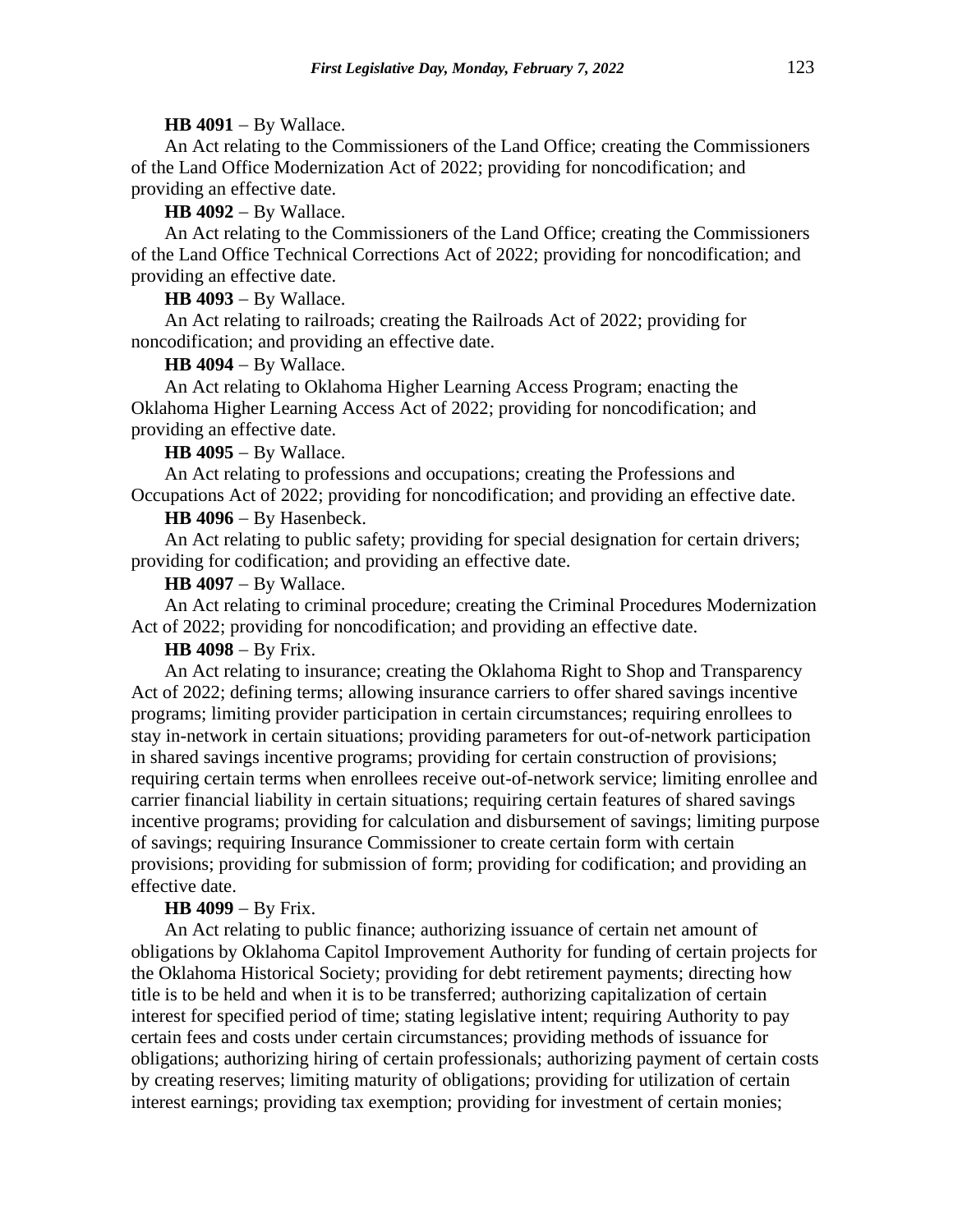requiring compliance with certain statutory provisions; providing for codification; and providing an effective date.

HB 4100 − By Frix and Bashore.

An Act relating to work zone safety; creating the Operation Safety Vest Program Act; authorizing establishment of Operation Safety Vest Program; stating requirements of program; allowing for the procurement of speed-measuring guns; providing for the storage and maintenance of certain equipment; authorizing the promulgation of certain rules and procedures; creating the Operation Work Zone Awareness Act; authorizing the establishment of Operation Work Zone Awareness; stating purpose; authorizing development of certain webpage; stating details of webpage content; authorizing certain contract; requiring the maintenance of certain records; allowing offenders to participate in program; requiring issuance and design of certain certificate; allowing dismissal of charge; allowing dismissal of certain fees; allowing court to access certain records; setting certain limit on participation; allowing for nonparticipation; providing for certain ineligibility; providing list of qualifying offenses; making certain exceptions; establishing fee for participation; authorizing fee payment determination; stating the apportionment of collected fees; providing for noncodification; providing for codification; and providing an effective date.

# **HB 4101** − By Frix.

An Act relating to transportation; creating the Highway Clean-Up Modernization Act; providing for noncodification; and providing an effective date.

### **HB 4102** − By Frix.

An Act relating to medical marijuana; creating the Medical Marijuana Act of 2022; providing for noncodification; and providing an effective date.

# **HB 4103** − By Frix.

An Act relating to definitions and general provisions; amending 25 O.S. 2021, Section 106, which relates to public notices; modifying legal notice publication by newspaper; and providing an effective date.

### **HB 4104** − By Frix.

An Act relating to trespassing; amending 21 O.S. 2021, Section 1835, which relates to the penalty for trespassing after being forbidden; requiring posting on property; defining terms; providing that purple paint marks mean no trespassing; requiring the posting of signs explaining the meaning of purple paint marks; and providing an effective date.

# **HB 4105** − By Frix.

An Act relating to memorial highways and bridges; designating Senator Roger Ballenger Memorial Highway; amending 69 O.S. 2021, Section 1698.310, which relates to the Private Robert "Bob" Clark Memorial Bridge; modifying location description ; amending 69 O.S. 2021, Section 1698.334, which relates to the CSM Junior H. Honeycutt Memorial Highway; modifying location description; providing for codification; and providing an effective date.

### **HB 4106** − By Vancuren.

An Act relating to schools; requiring school districts to maintain protocol for responding to students in mental health crisis; mandating partnership with certain providers to develop, maintain, and implement protocol; prescribing provider requirements; listing minimum requirements for protocol inclusion; requiring parental notification if certain student is a minor; mandating parental consent except in emergencies; prescribing compliance with certain federal laws; providing for ready access and regular training on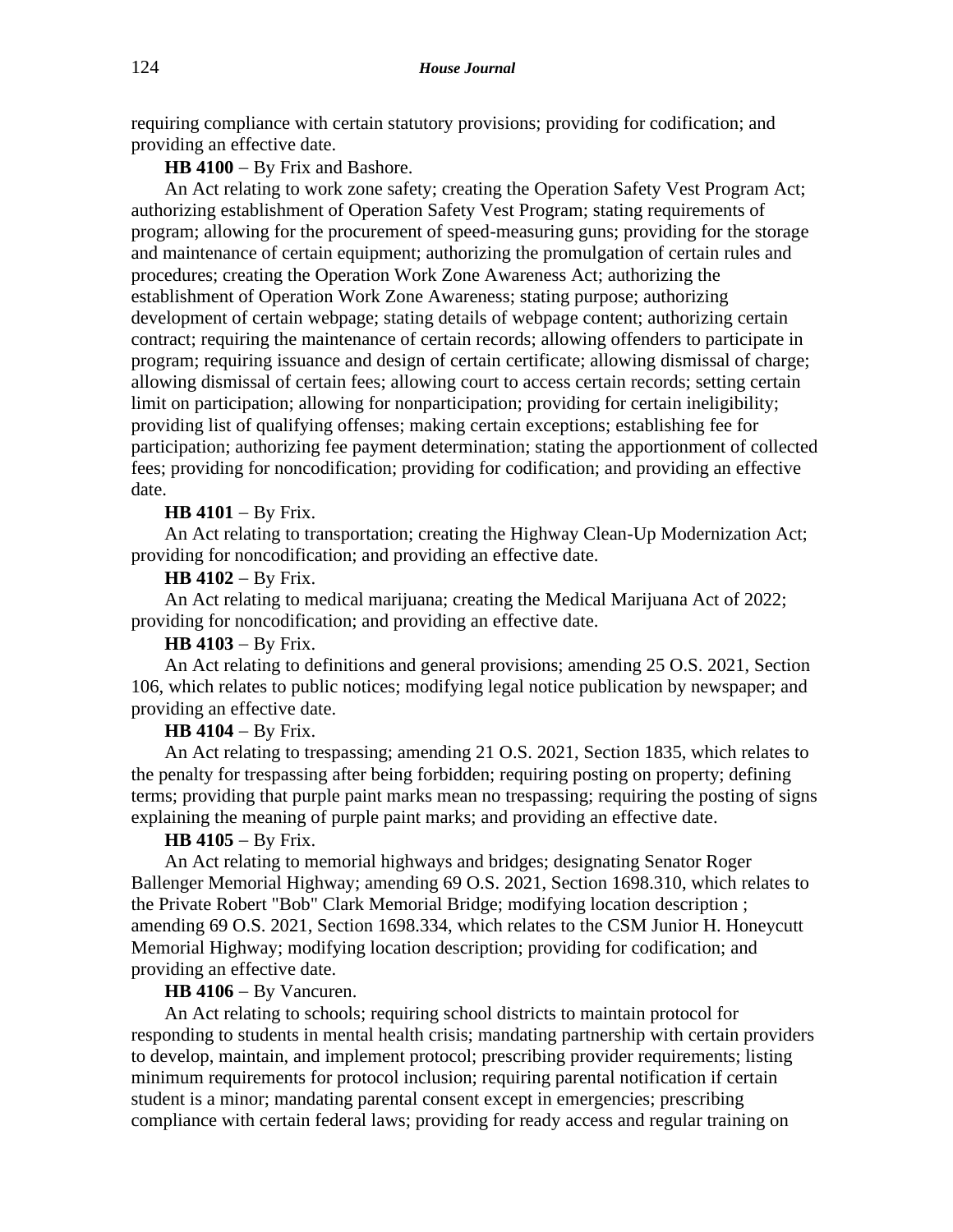protocol; requiring working agreement between the school district and provider; providing for review of protocol effectiveness; establishing frequency for review and consideration of updates; directing submission of protocol to Department of Mental Health and Substance Abuse Services and the State Department of Education; authorizing agencies to provide revisions to protocol; directing agencies to provide technical assistance; providing for codification; providing an effective date; and declaring an emergency.

### **HB 4107** − By Vancuren.

An Act relating to teachers; amending 70 O.S. 2021, Section 6-190, which relates to teacher certification; directing State Board of Education to issue teaching certificate for teacher certified by a federally recognized tribal nation; limiting teaching certificate to use in certain schools; exempting teacher from additional competency examinations; requiring certain criminal history record checks; providing for issuance of temporary certificate; specifying applicant will pay for criminal history record checks; and providing an effective date.

### **HB 4108** − By Vancuren.

An Act relating to higher education; enacting the Campus Accountability and Safety Act; specifying applicability; defining terms; mandating state institution of higher education coordination with local law enforcement; directing the Oklahoma State Regents for Higher Education to create a Uniform Policy on Sexual Assault; directing that the Uniform Policy on Sexual Assault require memorandum of understanding be updated every two years; providing what shall be included in the memorandum of understanding; exempting institutions from liability for refusal by local law enforcement to enter memorandum of understanding; directing the State Regents to establish uniform policies and best practices to address sexually oriented criminal offenses; creating the role of confidential advisors; stating training and duties of the confidential advisor; directing institutions to list various resources on their website; authorizing institutions to provide online reporting system; establishing an amnesty policy for students who report in good faith; directing that the State Regents, in coordination with the Attorney General and local law enforcement, shall develop training program; mandating an inter-campus transfer policy to be created by the State Regents; directing for the administration by institution of an anonymous sexual assault climate survey; providing for codification; providing an effective date; and declaring an emergency.

# **HB 4109** − By Vancuren.

An Act relating to school employees; creating an Education Employee Assistance Program within the Department of Mental Health and Substance Abuse Services; authorizing program to assist school districts in managing certain employees; permitting program to provide additional services; requiring program participation to be voluntary; allowing Department to contract with certain entities; directing Board of Mental Health and Substance Abuse Services to promulgate rules and establish evaluation methods; construing provisions of section; subjecting existing programs to compliance with promulgated rules; mandating separate maintenance of program records; prescribing records to be confidential and subject to subpoena; providing exception for confidentiality; requiring participant to have access to his or her program records; construing provision related to school district's disciplinary authority; providing for codification; providing an effective date; and declaring an emergency.

# **HB 4110** − By Vancuren.

An Act relating to public health; enacting the Oklahoma Public Health Amendment Act of 2022; providing for noncodification; and providing an effective date.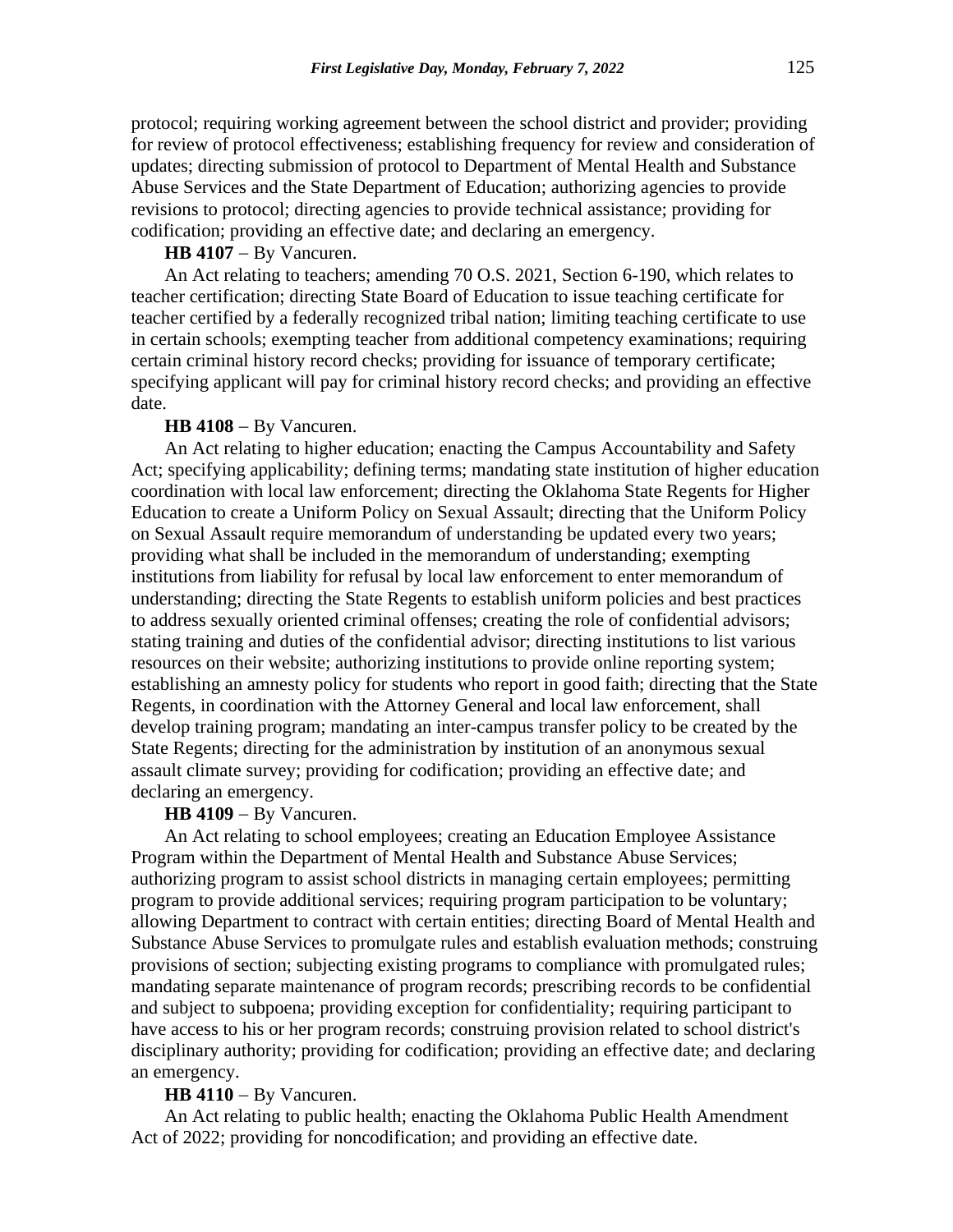## **HB 4111** − By Vancuren.

An Act relating to criminal law; creating the Criminal Law Act of 2022; providing for noncodification; and providing an effective date.

**HB 4112** − By Vancuren.

An Act relating to education; creating the Oklahoma Education Act of 2022; providing for noncodification; and providing an effective date.

**HB 4113** − By Vancuren.

An Act relating to education; creating the Oklahoma Education Act; providing for noncodification; and providing an effective date.

**HB 4114** − By Vancuren.

An Act relating to education; creating the State Education Act of 2022; providing for noncodification; and providing an effective date.

**HB 4115** − By Vancuren.

An Act relating to mental health; enacting the Oklahoma Mental Health Amendment Act of 2022; providing for noncodification; and providing an effective date.

**HB 4116** − By Vancuren.

An Act relating to workers' compensation; enacting the Oklahoma Workers' Compensation Law Amendments Act of 2022; providing for noncodification; and providing an effective date.

**HB 4117** − By Munson.

An Act relating to poor persons; directing the Department of Human Services to send notice to certain individuals in certain circumstances; providing for codification; and providing an effective date.

**HB 4118** − By Hasenbeck.

An Act relating to courts; amending 20 O.S. 2021, Section 106.9, which relates to court reporter salaries; modifying method of salary appropriation for court reporters; providing an effective date; and declaring an emergency.

**HB 4119** − By Munson.

An Act relating to crimes and punishments; creating the Oklahoma Crimes and Punishments Act of 2022; providing for noncodification; and providing an effective date.

## **HB 4120** − By Frix.

An Act relating to public retirement systems; enacting the Oklahoma Pension Systems Cost-of-Living Adjustment Study Act of 2022; providing for noncodification; and providing an effective date.

**HB 4121** − By Frix.

An Act relating to state government; creating the General Government Act of 2022; providing for noncodification; and providing an effective date.

# **HB 4122** − By Frix.

An Act relating to health insurance; defining term; prohibiting networks in private health insurance; creating exemptions; providing timing provision; providing for codification; and providing an effective date.

### **HB 4123** − By Frix.

An Act relating to public retirement systems; enacting the Public Employee Post Retirement Employment Policy Act of 2022; providing for noncodification; providing an effective date; and declaring an emergency.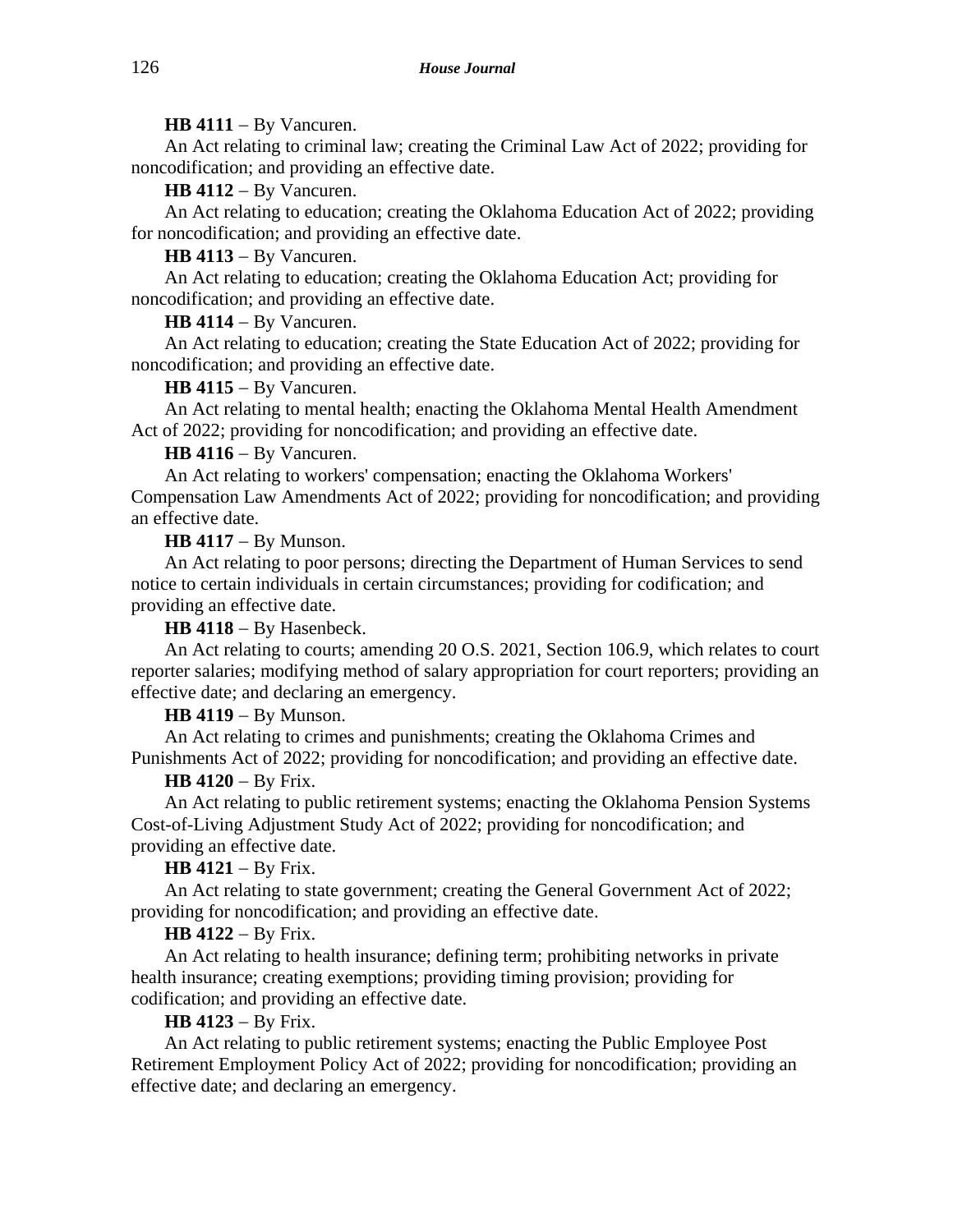## **HB 4124** − By Frix.

An Act relating to the Oklahoma Historical Society; enacting the Oklahoma Historical Society Amendment Act of 2022; providing for noncodification; and providing an effective date.

# **HB 4125** − By Frix.

An Act relating to crimes and punishments; creating the Oklahoma Crimes and Punishments Act of 2022; providing for noncodification; and providing an effective date.

# **HB 4126** − By Frix.

An Act relating to transportation; creating the Transportation Reform Act of 2022; providing for noncodification; and providing an effective date.

## **HB 4127** − By Frix.

An Act relating to transportation; creating the Transportation Modernization Act of 2022; providing for noncodification; and providing an effective date.

## **HB 4128** − By Frix.

An Act relating to transportation; creating the Transportation Efficiency Act of 2022; providing for noncodification; and providing an effective date.

# **HB 4129** − By Frix.

An Act relating to transportation; creating the Transportation Modification Act of 2022; providing for noncodification; and providing an effective date.

# **HB 4130** − By May.

An Act relating to public retirement systems; amending 62 O.S. 2021, Section 3103, which relates to the Oklahoma Pension Legislation Actuarial Analysis Act; modifying definition; amending 11 O.S. 2021, Sections 49-100.1, 49-103, 49-104, and 49-122, which relate to the Oklahoma Firefighters Pension and Retirement System; modifying definition; providing for membership by certain firefighters employed by federally recognized Native American tribes; modifying provisions related to local retirement boards; providing for service in designated capacities with respect to federally recognized Native American tribes; providing for actuarial analysis of normal cost; requiring reports; prescribing procedures; and providing effective dates.

## **HB 4131** − By Frix.

An Act relating to transportation; creating the Transportation Updating Act of 2022; providing for noncodification; and providing an effective date.

## **HB 4132** − By Frix.

An Act relating to state government; creating the General Government Act of 2022; providing for noncodification; and providing an effective date.

# **HB 4133** − By May.

An Act relating to schools; amending 70 O.S. 2021, Section 5-142, which relates to school employee criminal history record checks; authorizing board of education to request criminal history record check for certain persons; updating reference to specified date; and providing an effective date.

# **HB 4134** − By Frix.

An Act relating to circuit engineering districts; creating the Circuit Engineering District Reform Act; providing for noncodification; and providing an effective date.

# **HB 4135** − By May.

An Act relating to public health and safety; amending 63 O.S. 2021, Section 695.2, which relates to the Oklahoma Intrastate Mutual Aid Compact; expanding scope of certain definition; and providing an effective date.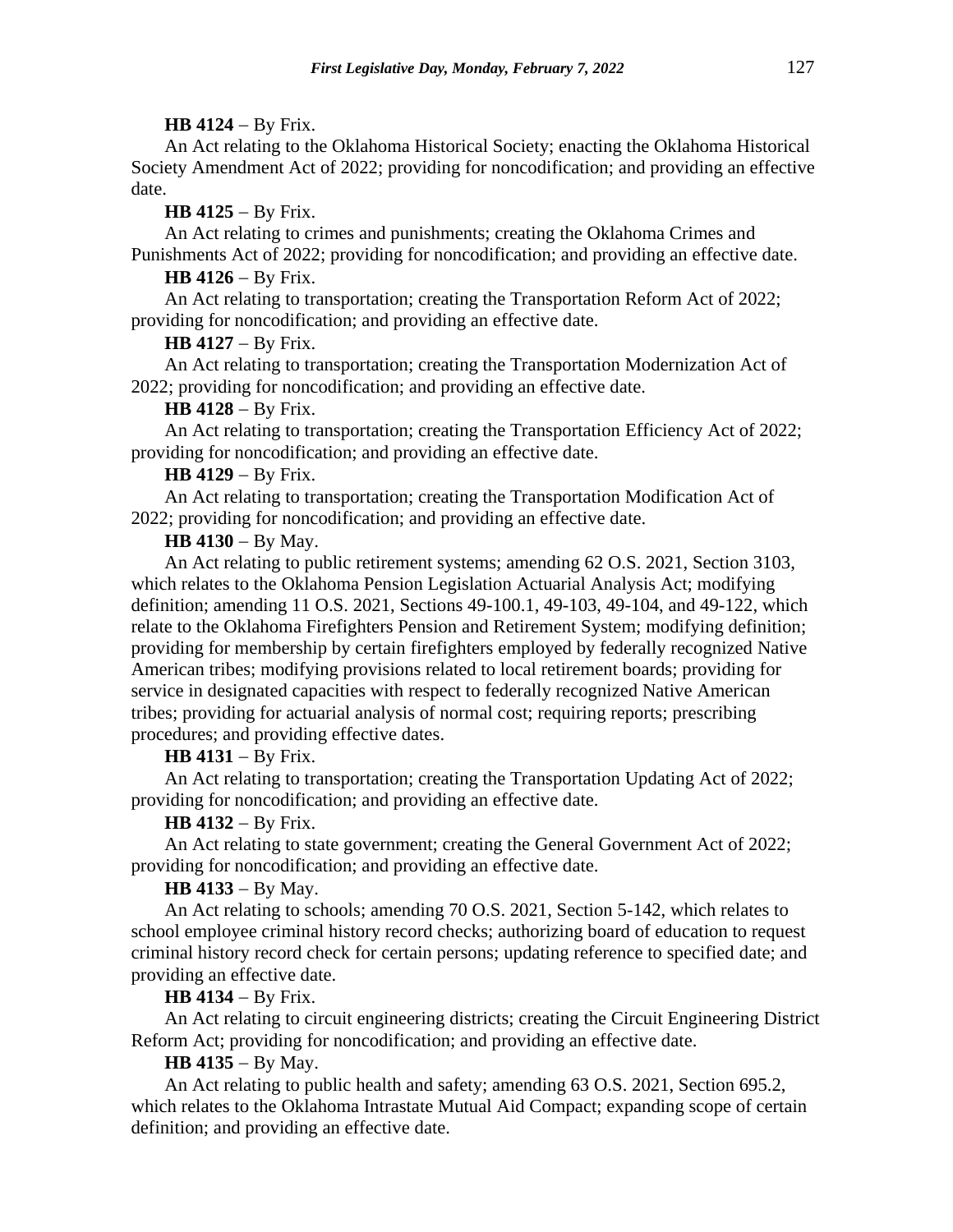## **HB 4136** − By Frix.

An Act relating to circuit engineering districts; creating the Circuit Engineering District Modernization Act; providing for noncodification; and providing an effective date.

# **HB 4137** − By Frix.

An Act relating to marijuana; creating the Oklahoma Marijuana Act of 2022; providing for noncodification; and providing an effective date.

# **HB 4138** − By May.

An Act relating to firearms; prohibiting federal regulation of certain firearm suppressors; describing firearm suppressors that shall not be subject to federal regulation; requiring certain stamp or engraving on firearm suppressors; providing manufacturing requirements; prohibiting enforcement by certain entities and employees; restricting state grant funds; providing definitions; providing for codification; and providing an effective date.

# **HB 4139** − By Frix.

An Act relating to medical marijuana; creating the Oklahoma Medical Marijuana Act of 2022; providing for noncodification; and providing an effective date.

# **HB 4140** − By Frix.

An Act relating to transportation; creating the Highway Clean-Up Reform Act; providing for noncodification; and providing an effective date.

# **HB 4141** − By May.

An Act relating to public health and safety; enacting the Oklahoma Public Health and Safety Law Amendment Act of 2022; providing for noncodification; and providing an effective date.

## **HB 4142** − By Frix.

An Act relating to motor vehicle insurance; enacting the Oklahoma Motor Vehicle Insurance Act of 2022; providing for noncodification; and providing an effective date.

# **HB 4143** − By May.

An Act relating to emergency services; creating the Oklahoma Task Force 1 Urban Search and Rescue Out of State Deployments Revolving Fund; amending 63 O.S. 2021, Section 1-218.1, which relates to employee reimbursements; modifying approval clause; providing for codification; and providing an effective date.

## **HB 4144** − By Frix.

An Act relating to motor vehicle insurance; enacting the Oklahoma Motor Vehicle Insurance Act of 2022; providing for noncodification; and providing an effective date.

# **HB 4145** − By Frix.

An Act relating to the Department of Public Safety; creating the Department of Public Safety Modernization Act; providing for noncodification; and providing an effective date.

# **HB 4146** − By May.

An Act relating to workers' compensation; enacting the Workers' Compensation Employee Notification Amendments Act of 2022; providing for noncodification; and providing an effective date.

## **HB 4147** − By Frix.

An Act relating to motor vehicles; creating the Oklahoma Tag Agents Reform Act; providing for noncodification; and providing an effective date.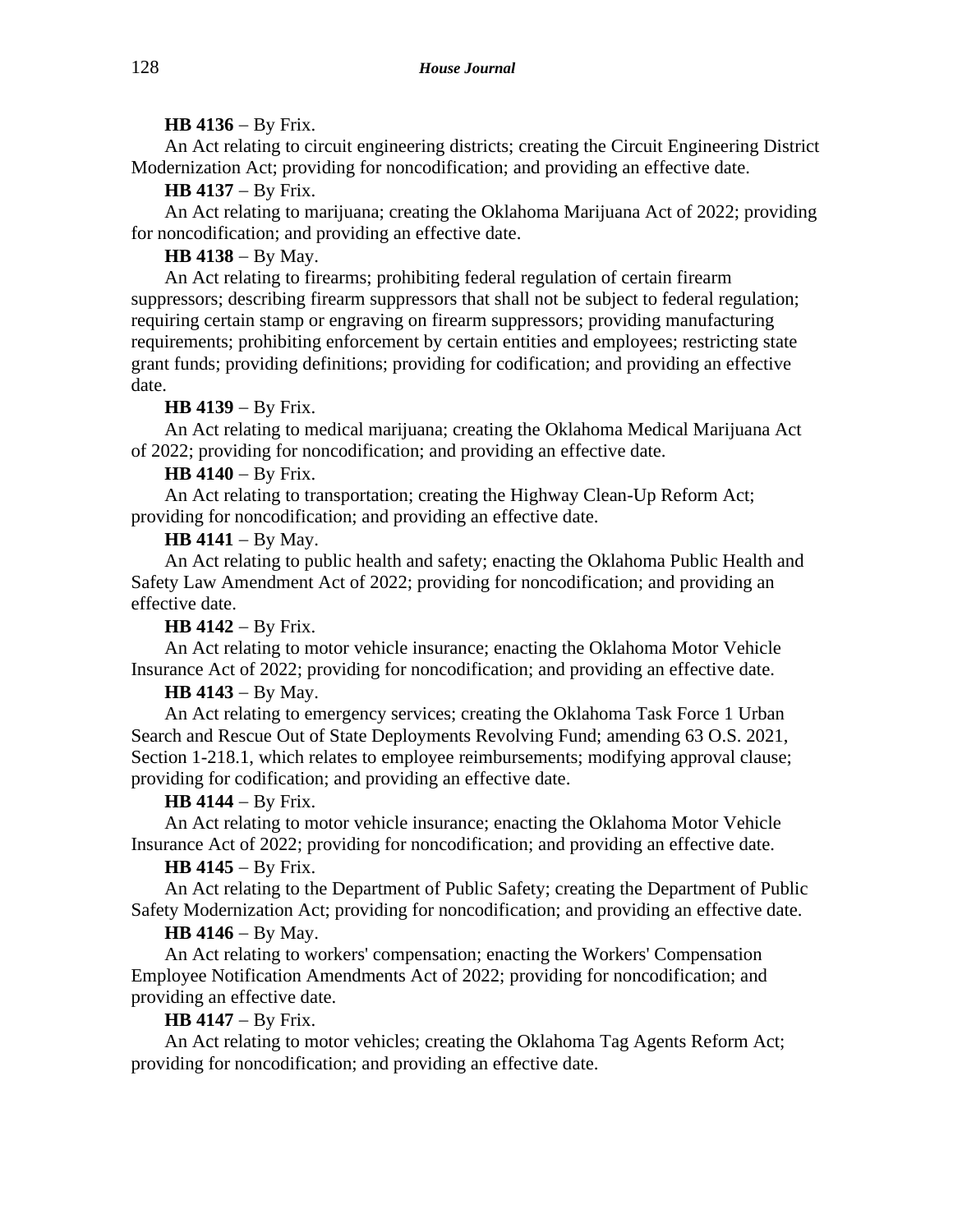#### **HB 4148** − By Frix.

An Act relating to the Oklahoma Department of Commerce; enacting the Oklahoma Department of Commerce Act of 2022; providing for noncodification; and providing an effective date.

#### **HB 4149** − By Frix.

An Act relating to workforce development; creating the Workforce Development Act of 2022; providing for noncodification; and providing an effective date.

# **HB 4150** − By Frix.

An Act relating to transportation; creating the Transportation Reform Act; providing for noncodification; and providing an effective date.

### **HB 4151** − By Goodwin.

An Act relating to elections; amending 26 O.S. 2021, Section 4-101, which relates to voter registration; modifying conditions for voter eligibility; and providing an effective date.

#### **HB 4152** − By Goodwin.

An Act relating to appropriations; making appropriation to the Oklahoma Department of Commerce; stating amount; stating purposes; providing for implementation of program of compensation with respect to the events of May 31 through June 1, 1921, in the City of Tulsa to be designated the "Tulsa Race Massacre"; providing for collaboration between Oklahoma Department of Commerce and committee; providing for membership; creating Tulsa Race Massacre Victims' Compensation Revolving Fund; providing for sources of revenues; providing purposes of fund; providing for expenditures; prescribing procedures for expenditure; providing for noncodification; providing for codification; providing an effective date; and declaring an emergency.

### **HB 4153** − By Goodwin.

An Act relating to appropriations; making appropriation to the Department of Transportation; making appropriation to the Oklahoma Department of Commerce; specifying amounts; specifying purposes; providing for certain programs; providing an effective date; and declaring an emergency.

### **HB 4154** − By Goodwin.

An Act relating to the Tulsa Reconciliation Education and Scholarship Trust; amending 70 O.S. 2021, Sections 2621 and 2623, which relate to administration of the Trust; modifying qualifying income limit; modifying provisions related to number of scholarships; making appropriation; stating purpose of appropriation to the Oklahoma State Regents for Higher Education; directing allocation of amount to the Tulsa Reconciliation and Education Scholarship Trust Fund; providing an effective date; and declaring an emergency.

### **HB 4155** − By Goodwin.

An Act relating to children; amending 10A O.S. 2021, Section 1-9-122, which relates to Department of Human Services guardianship programs; requiring certain information be provided to individuals upon contact with the Department of Human Services; requiring that a signature be obtained; providing that information sheet is not a binding agreement; and providing an effective date.

### **HB 4156** − By Goodwin.

An Act relating to cities and towns; amending 11 O.S. 2021, Section 51-101, which relates to fire and police arbitration; prohibiting certain acts in collective bargaining agreements with police departments; requiring collective bargaining agreements to provide for community component; and providing an effective date.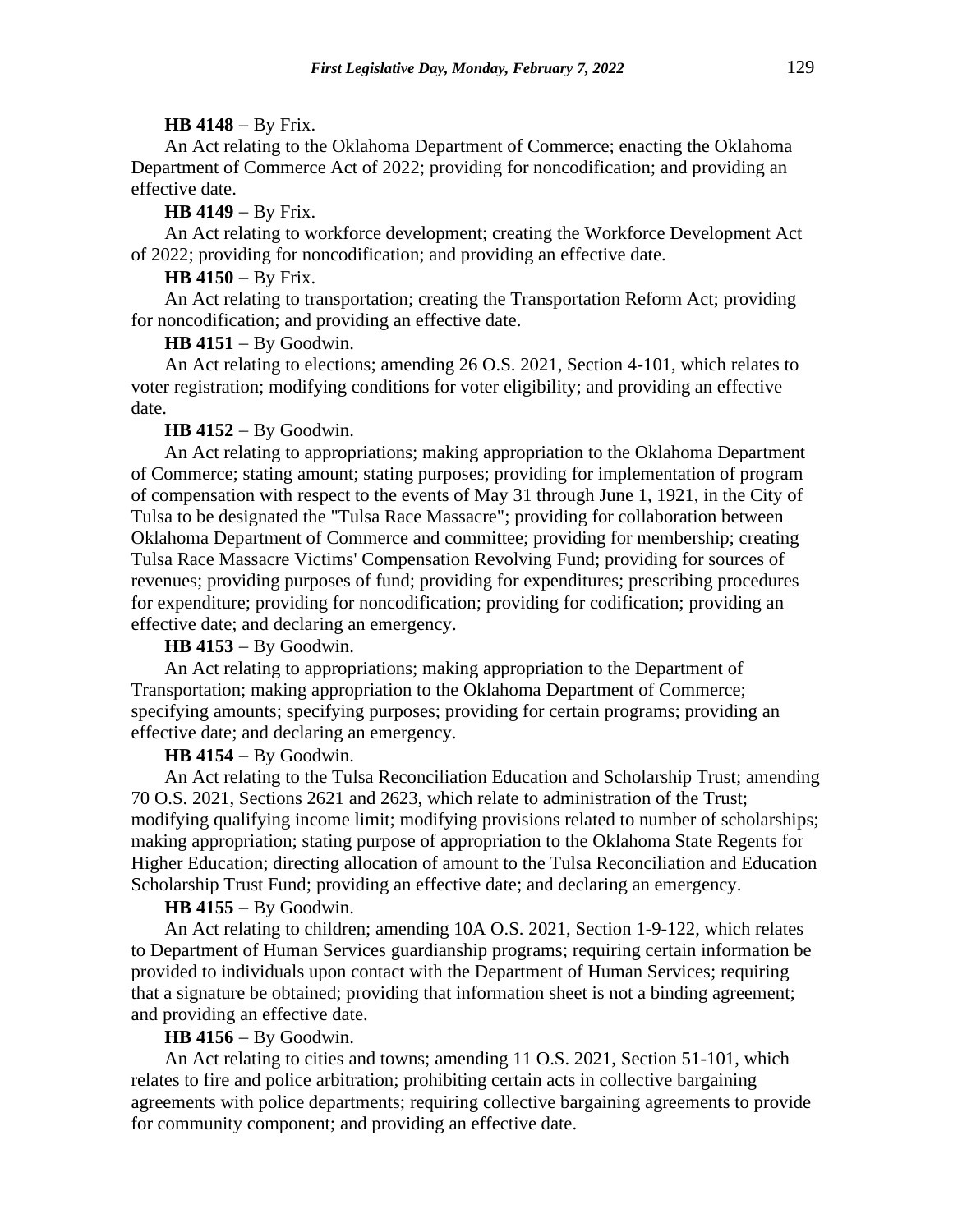## **HB 4157** − By Goodwin.

An Act relating to torts; stating liability of peace officers for injuries related to the deprivation of certain rights; making statutory immunities and limitations on liability, damages, and attorney fees inapplicable to claims brought by plaintiffs; prohibiting the assertion of qualified immunity as a defense to liability; providing for the award of reasonable attorney fees and costs; directing employers to indemnify peace officers under certain circumstances; prohibiting indemnification of peace officers under certain circumstances; providing for codification; and providing an effective date.

#### **HB 4158** − By Goodwin.

An Act relating to crimes and punishments; amending 21 O.S. 2021, Section 643, which relates to the use of force; prohibiting the use of chokeholds by certain persons; defining terms; and providing an effective date.

# **HB 4159** − By Goodwin.

An Act relating to elections; amending 26 O.S. 2021, Sections 14-107 and 14-133, which relate to absentee voting; providing for additional information on affidavit; making certain information confidential; authorizing county election board to begin ballot review by certain date; modifying notification of rejection; requiring certain procedures for rejection of absentee ballots; prohibiting certain variations in signatures as grounds for rejection; requiring county election board to meet at certain times; providing for ballot cure letter and form; providing for educational and instructional materials; specifying certain type of procedure for executing absentee ballot affidavits for certain elections; providing certain alternative procedures for absentee voting; stating methods for voters requesting absentee ballots; providing method of absentee voting procedures for the absentee voting board entering nursing facilities and veterans centers under certain circumstances; providing for codification; and providing an effective date.

### **HB 4160** − By Goodwin.

An Act relating to criminal procedure; requiring the use of audio or audiovisual recording equipment under certain circumstances; prohibiting officers from modifying recordings; making certain acts unlawful; providing penalty; defining term; providing for codification; and providing an effective date.

### **HB 4161** − By Goodwin.

An Act relating to law enforcement; directing the Oklahoma State Bureau of Investigation to create certain annual report; directing the Oklahoma Highway Patrol Division and local law enforcement agencies to submit use-of-force incidents to the Bureau; specifying information to be submitted; prohibiting certain personal identification information from being reported; making certain data available to the public; directing the Bureau to maintain statewide database; requiring publication of data on website of the Bureau; providing for suspension of peace officer certification for noncompliance; defining terms; providing for codification; providing an effective date; and declaring an emergency.

#### **HB 4162** − By Townley.

An Act relating to the Tourism and Recreation Department; amending 74 O.S. 2021, Sections 2202, 2205, 2207, 2208, 2210, 2211, 2212, 2213, 2214, 2215, 2216, 2219, 2220, 2221, 2222, 2223, 2224, 2225, 2226, 2228, 2229, 2232, 2234, 2240, 2243, 2244, 2245, 2248, 2249, 2250, 2251, 2253, 2256, 2257, 2258, 2259, 2260, 2261, 2262, 2263, 2264, 2267, 2268, 2269, 2271, 2272, 2273, 2274, 2276, 2276.1, 2276.2, 2278, 2280, 2281, 2282, and 2283, which relate to the Tourism and Recreation Department; changing entity designation; and providing an effective date.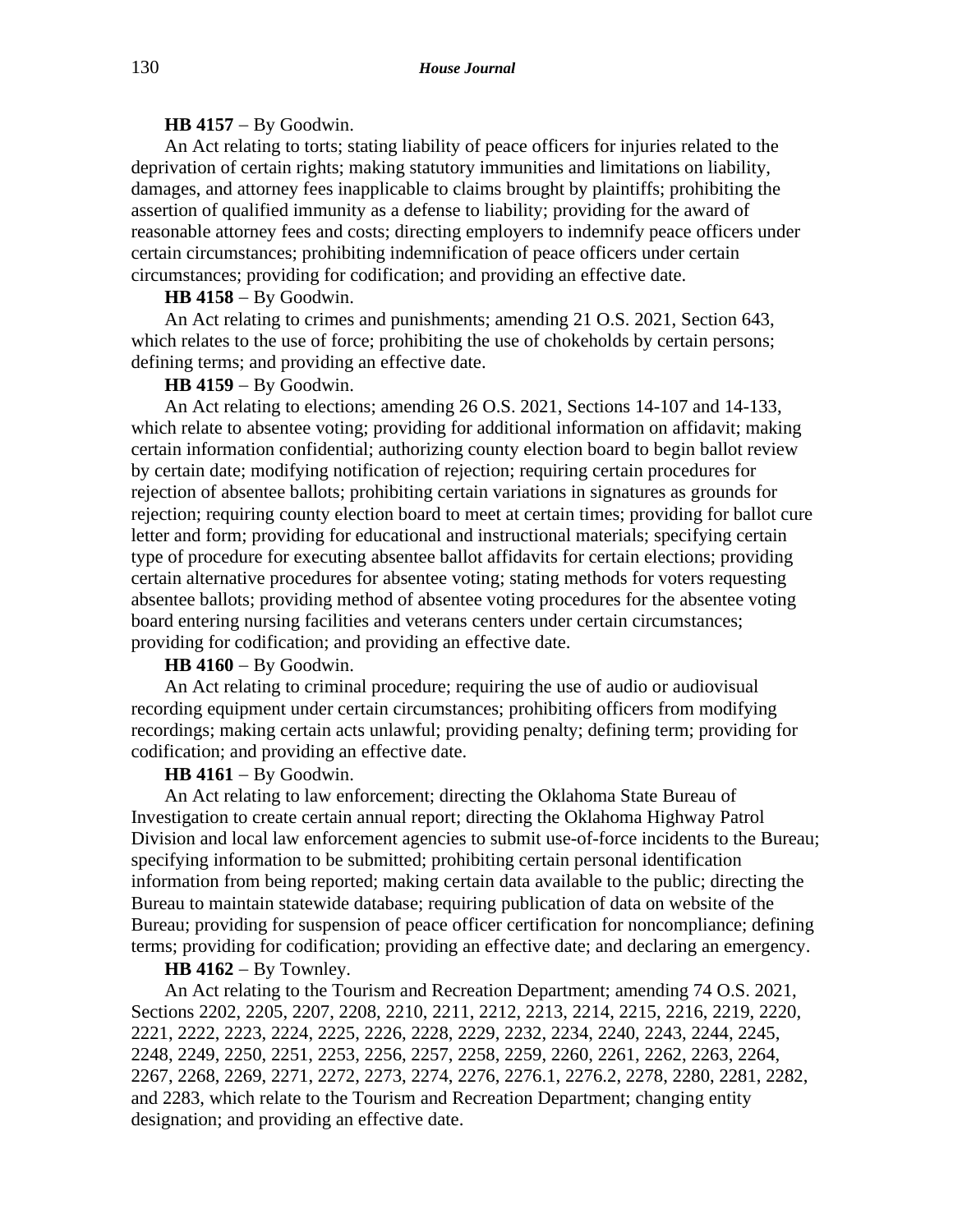## **HB 4163** − By Townley.

An Act relating to amusements and sports; enacting the Amusements and Sports Technical Amendments Act of 2022; providing for noncodification; and providing an effective date.

**HB 4164** − By Townley.

An Act relating to corporations; creating the Oklahoma Small Business Reform Act; providing for noncodification; and providing an effective date.

**HB 4165** − By Townley.

An Act relating to corporations; creating the Oklahoma Small Business Reform Act; providing for noncodification; and providing an effective date.

**HB 4166** − By Townley.

An Act relating to children; enacting the Foster and Adoptive Parents Act of 2022; providing for noncodification; and providing an effective date.

**HB 4167** − By Townley.

An Act relating to education; creating the State Education Act of 2022; providing for noncodification; and providing an effective date.

**HB 4168** − By Townley.

An Act relating to education; creating the Oklahoma Education Act; providing for noncodification; and providing an effective date.

**HB 4169** − By Townley.

An Act relating to education; creating the 2022 State Education Act; providing for noncodification; and providing an effective date.

**HB 4170** − By Townley.

An Act relating to children; creating the Oklahoma Child Care Act; providing for noncodification; and providing an effective date.

**HB 4171** − By Townley.

An Act relating to criminal justice reform; creating the Criminal Justice Reform Act of 2022; providing for noncodification; and providing an effective date.

**HB 4172** − By Townley.

An Act relating to criminal justice reform; creating the Oklahoma Criminal Justice Reform Act of 2022; providing for noncodification; and providing an effective date.

**HB 4173** − By Townley.

An Act relating to marijuana; creating the Marijuana Act of 2022; providing for noncodification; and providing an effective date.

**HB 4174** − By Townley.

An Act relating to victim protective orders; creating the Oklahoma Victim Protective Order Reform Act of 2022; providing for noncodification; and providing an effective date.

**HB 4175** − By Townley.

An Act relating to public safety; creating the Oklahoma Public Safety Act of 2022; providing for noncodification; and providing an effective date.

**HB 4176** − By Townley.

An Act relating to public safety; creating the Oklahoma Public Safety Act of 2022; providing for noncodification; and providing an effective date.

**HB 4177** − By Townley.

An Act relating to public safety; creating the Oklahoma Public Safety Act of 2022; providing for noncodification; and providing an effective date.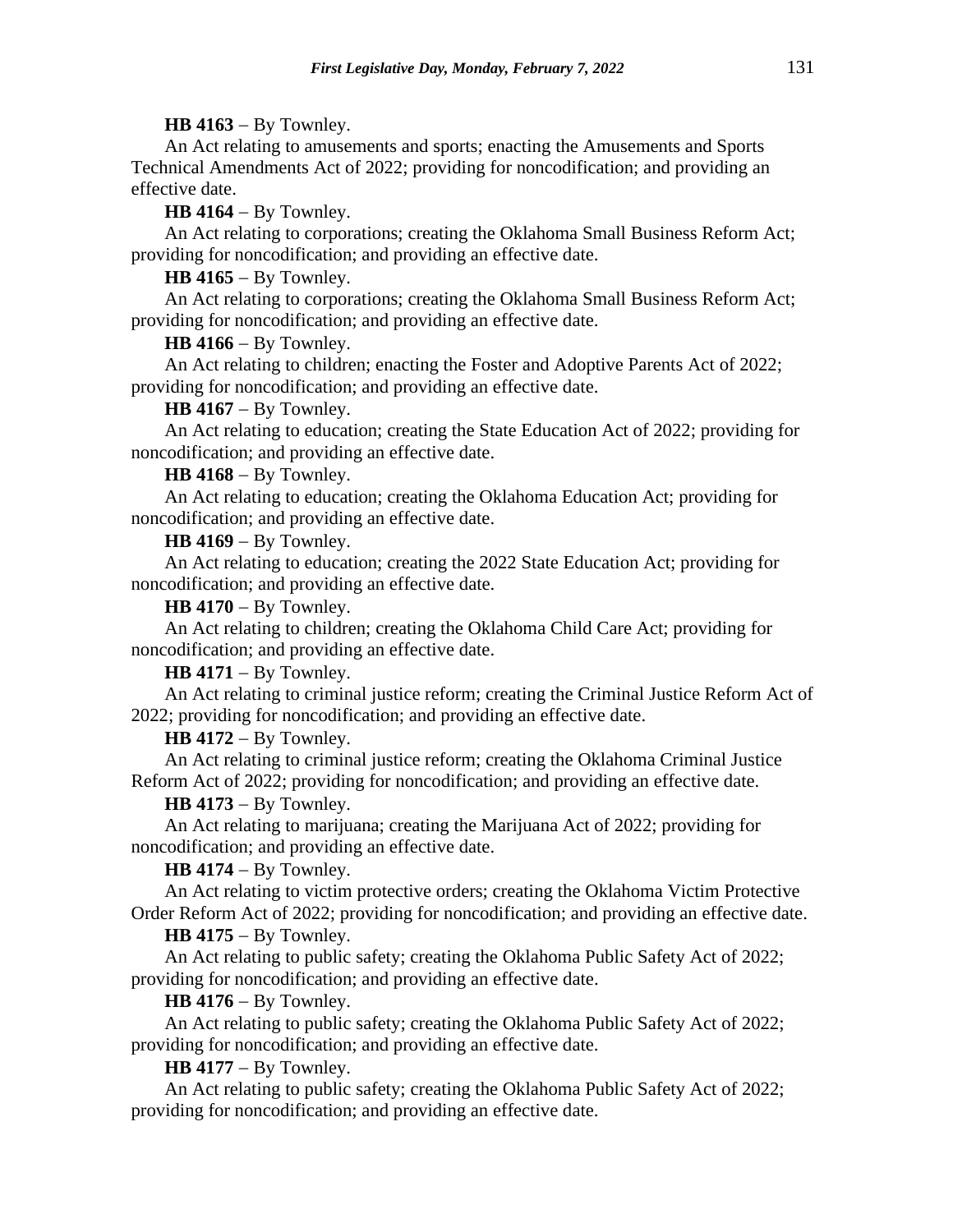### **HB 4178** − By Townley.

An Act relating to agriculture; enacting the Oklahoma Agriculture Act of 2022; providing for noncodification; and providing an effective date.

**HB 4179** − By Townley.

An Act relating to agriculture; enacting the Oklahoma Agriculture Act of 2022; providing for noncodification; and providing an effective date.

**HB 4180** − By Townley.

An Act relating to the Department of Tourism and Recreation; amending 74 O.S. 2021, Sections 2202, 2205, 2207, 2208, 2210, 2211, 2212, 2213, 2214, 2215, 2216, 2219, 2220, 2221, 2222, 2223, 2224, 2225, 2226, 2228, 2229, 2234, 2240, 2243, 2244, 2245, 2248, 2249, 2250, 2251, 2253, 2256, 2257, 2258, 2259, 2260, 2261, 2262, 2263, 2264, 2267, 2268, 2269, 2271, 2272, 2273, 2274, 2276, 2276.1, 2276.2, 2278, 2280, 2281, 2282, and 2283, which relate to the Department of Tourism and Recreation; changing entity designation; and providing an effective date.

**HB 4181** − By Hasenbeck.

An Act relating to public health; enacting the Oklahoma No Patient Left Alone Amendment Act of 2022; providing for noncodification; and providing an effective date.

### **HB 4182** − By Townley.

An Act relating to tourism; enacting the Oklahoma Tourism Reform Act of 2022; providing for noncodification; and providing an effective date.

**HB 4183** − By Townley.

An Act relating to tourism; enacting the Oklahoma Tourism Reform Act of 2022; providing for noncodification; and providing an effective date.

**HB 4184** − By Townley.

An Act relating to healthcare; enacting the Oklahoma Healthcare Reform Act of 2022; providing for noncodification; and providing an effective date.

**HB 4185** − By Townley.

An Act relating to healthcare; enacting the Oklahoma Healthcare Reform Act of 2022; providing for noncodification; and providing an effective date.

#### **HB 4186** − By Townley.

An Act relating to the Oklahoma Department of Tourism and Recreation; enacting the Oklahoma Tourism and Recreation Department Personnel Policy Act of 2022; providing for noncodification; and providing an effective date.

### **HB 4187** − By Townley.

An Act relating to fire protection services; enacting the Oklahoma Fire Protection Services Act of 2022; providing for noncodification; and providing an effective date.

### **HB 4188** − By Boatman.

An Act relating to state government; amending 74 O.S. 2021, Sections 500.2, 500.4, 500.5, 500.8, 500.9, 500.11, 500.15, 500.16 and 500.18, which relate to the State Travel Reimbursement Act; clarifying language; modifying reimbursement for distances; removing travel by leased automobile; modifying method of computing per diem; modifying reimbursement for overnight lodging and out-of-state trips; modifying submission of claims; modifying exemptions; repealing 74 O.S. 2021, Section 500.17, which relates to the review of travel expenditures; and providing an effective date.

#### **HB 4189** − By Echols.

An Act relating to criminal procedure; amending 11 O.S. 2021, Section 27-122, which relates to the enforcement of payment of fines and costs by imprisonment; prohibiting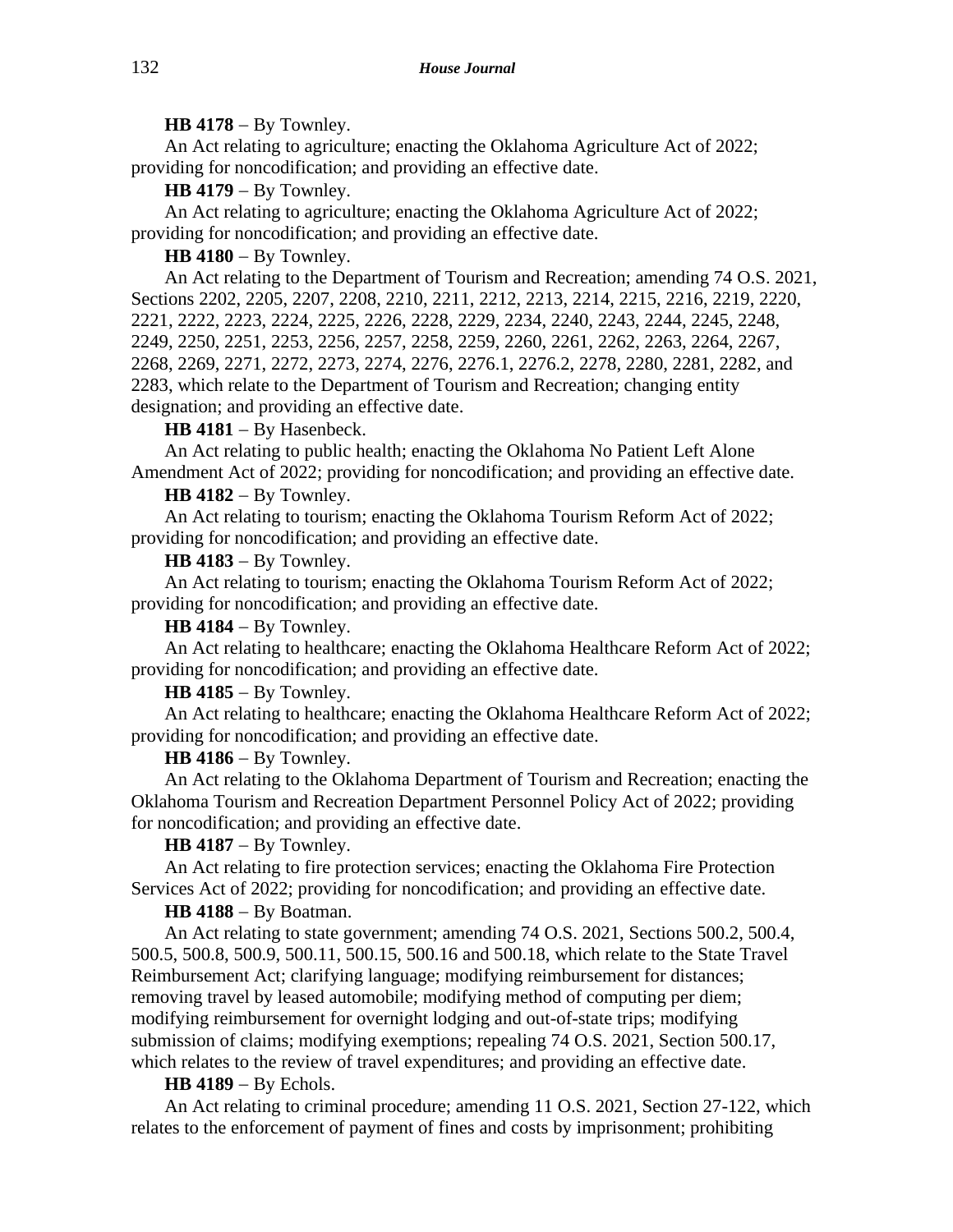imprisonment of defendants for nonpayment of fines and costs; amending 22 O.S. 2021, Section 983, which relates to fines and costs in criminal cases; prohibiting imprisonment of defendants for nonpayment of fines, costs, fees, or assessments; authorizing courts to enter amounts due on the district court judgement docket; providing remedies for enforcing judgments; providing an exception; and providing an effective date.

**HB 4190** − By Echols.

An Act relating to definitions and general provisions; amending 25 O.S. 2021, Section 82.1, which relates to holidays; authorizing personal holiday leave for state employees; and providing an effective date.

# **HB 4191** − By Echols.

An Act relating to crimes and punishments; amending 21 O.S. 2021, Section 1792, which relates to penalties for trespassing on critical infrastructure facilities; expanding scope of certain definition; and providing an effective date.

### **HB 4192** − By Echols.

An Act relating to state government; amending 74 O.S. 2021, Section 3106.4, which relates to personally identifiable data; adding penalties for noncompliant agencies; and providing an effective date.

**HB 4193** − By Echols.

An Act relating to public health and safety; amending 63 O.S. 2021, Section 2-303, which relates to the Uniform Controlled Dangerous Substances Act; increasing certain registration fee; and providing an effective date.

#### **HB 4194** − By Echols.

An Act relating to criminal procedure; amending 22 O.S. 2021, Section 1101, which relates to persons authorized to take bail; directing courts to assess patterns of abuse and present written findings for persons arrested for certain crimes; and providing an effective date.

#### **HB 4195** − By Echols.

An Act relating to higher education; amending 70 O.S. 2021, Section 628.13, which relates to concurrent enrollment in high school and college or university courses; creating a tuition waiver for freshman and sophomore high school students; and providing an effective date.

### **HB 4196** − By Echols.

An Act relating to higher education; enacting the Needed Oklahoma Workers Act; creating a revolving fund; designating funds for certain degree programs; directing the Oklahoma State Regents of Higher Education to administer the funds; providing for codification; and providing an effective date.

# **HB 4197** − By Echols.

An Act relating to public lands; amending 64 O.S. 2021, Section 1001, which relates to the Commissioners of the Land Office; establishing that the agency under the Commissioners of the Land Office shall be known as the Oklahoma Education Investment Trust; and providing effective date.

#### **HB 4198** − By Echols.

An Act relating to officers; amending 51 O.S. 2021, Section 24A.10, which relates to the Oklahoma Open Records Act and disclosure of information voluntarily supplied; granting the Commissioners of the Land Office an exemption to the Oklahoma Open Records Act for certain voluntary disclosures; and providing an effective date.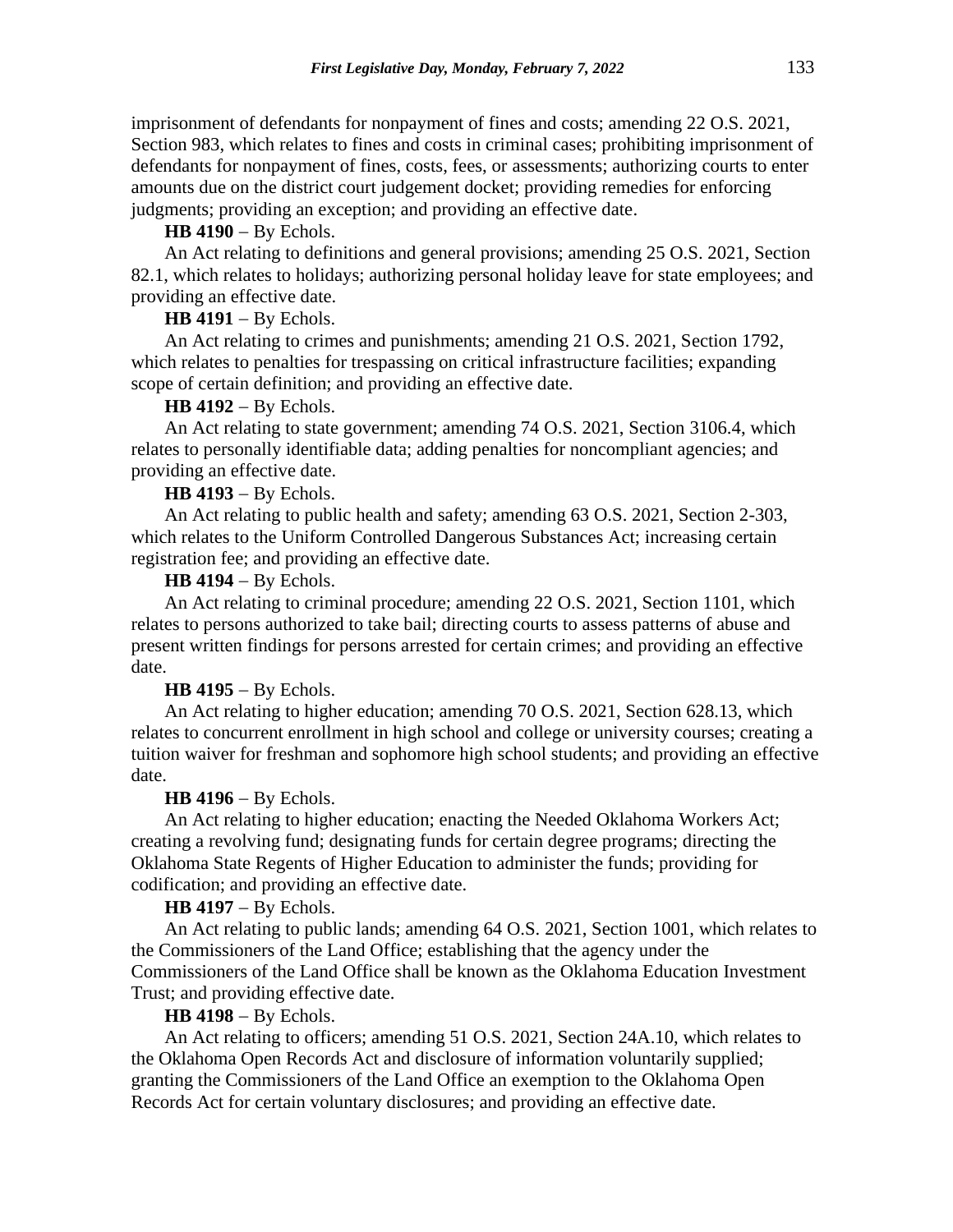### **HB 4199** − By Echols.

An Act relating to public lands; amending 64 O.S. 2021, Section 1013, which relates to the Commissioners of the Land Office and the investment of permanent school funds and other educational funds and property; modifying how an investment manager is retained and chosen by the Commissioners; and providing an effective date.

# **HB 4200** − By Echols.

An Act relating to technology; enacting a new title; enacting the Digital ID Act; defining terms; prohibiting a requirement by the state agencies that benefits or entitlement only be attainable through use of smartphone, digital ID, or computer; directing that alternative methods of communication or validation of ID be available; prohibiting requiring digital ID to enter state buildings; providing that no person be denied access and function of the State Legislature because they do not have a digital ID; prohibiting requiring digital ID to access a court hearing; prohibiting financial burdens for lacking smartphone or mobile device; prohibiting cities, towns, and counties from requiring a smartphone or mobile device to receive benefits or access; providing for noncodification; providing for codification; providing an effective date; and declaring an emergency.

## **HB 4201** − By Echols.

An Act relating to social credit systems; enacting the Prohibiting Social Credit Systems Act; defining terms; prohibiting the use of social credit scores; prohibiting the use of behavior to preemptively deny the rights of a citizen who has not yet committed a crime; directing the Attorney General to oppose federal action; requiring law enforcement agencies to give basis of denial of rights; directing that individuals receive notice of denial of rights; prohibiting use of algorithm; clarifying that act does not apply to financial credit scores; prohibiting state entities from sharing information for purpose of social credit systems; and providing an effective date.

# **HB 4202** − By Echols.

An Act relating to medical marijuana; separating the Oklahoma Medical Marijuana Authority from the State Department of Health; providing for transfer of funds, property, records, personnel, financial obligations, and encumbrances from the State Department of Health; providing for the retention of employment status and benefits; directing Governor to appoint Executive Director of the Authority; providing for the retention of current Executive Director; authorizing Authority to contract for certain services; providing for coordination of transfers; authorizing Authority to rent, lease, or own office space; creating the Oklahoma Medical Marijuana Authority Board; providing for appointments to the Board; prescribing terms of office; providing an ex officio member of the Board; providing for the election of a chair and vice-chair; imposing quorum requirements for taking official actions; providing exemption from certain prohibition; stating powers and duties of the Board; providing for reimbursement of expenses pursuant to the State Travel Reimbursement Act; authorizing meetings; prescribing minimum number of meetings; stating manner by which vacancies on the Board shall be filled; directing the Oklahoma Medical Marijuana Authority to provide clerical staff and space for meetings; providing for applicability of Oklahoma Open Meeting Act, Oklahoma Open Records Act, and Administrative Procedures Act; amending 12 O.S. 2021, Section 1560, which relates to foreclosure of medical marijuana businesses; removing references to the State Department of Health; amending 63 O.S. 2021, Sections 420, 421, 422, 423, 425, and 426, which relate to medical marijuana patient and businesses licensing regulations; removing references to the State Department of Health; amending 63 O.S. 2021, Sections 427.2, 427.3, 427.4, 427.5, 427.6, 427.9, 427.10, 427.11, 427.13, 427.14, 427.16, 427.17, 427.18, 427.19,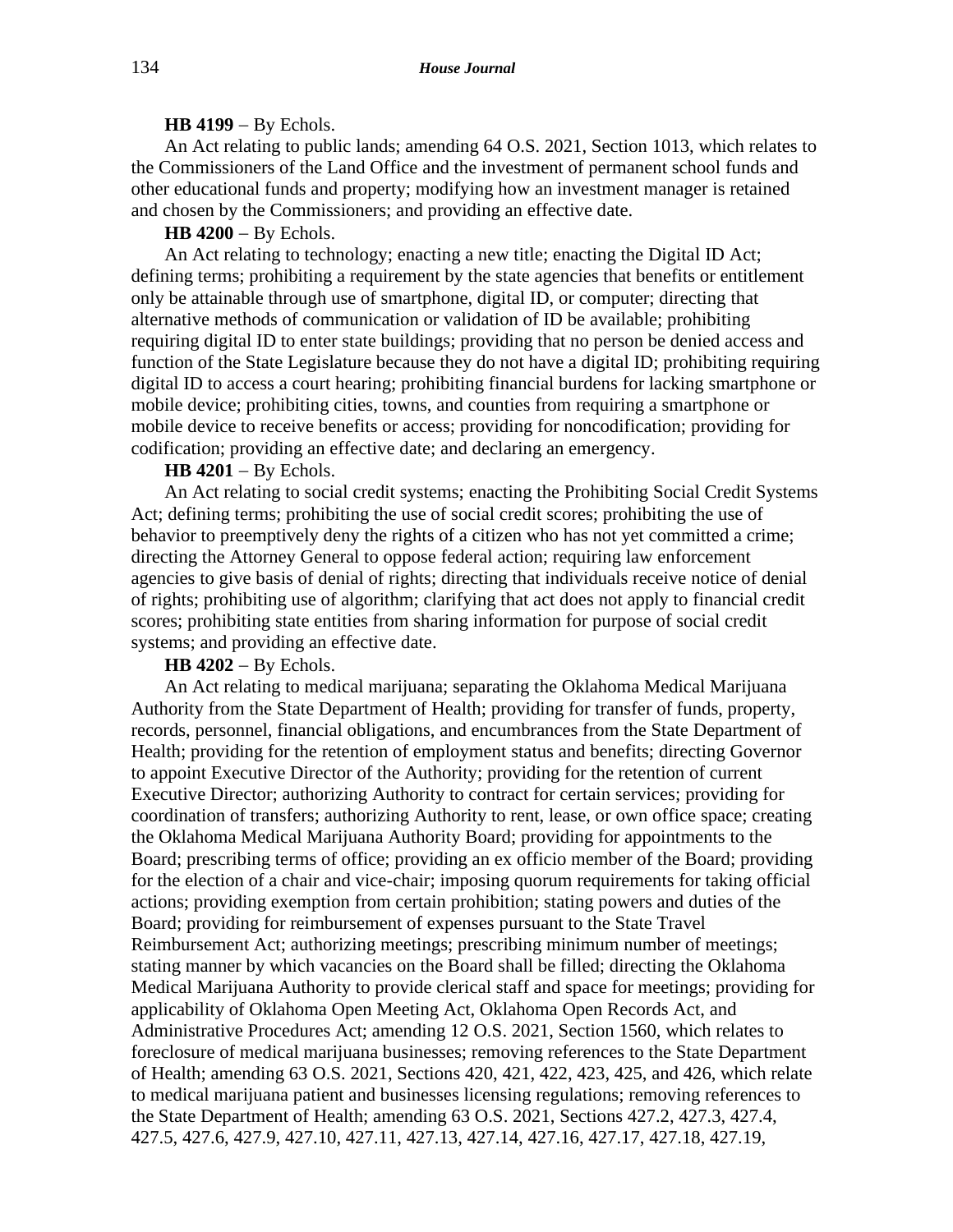427.20, 427.23, and 427.24, which relate to the Oklahoma Medical Marijuana and Patient Protection Act; removing references to the State Department of Health; amending 63 O.S. 2021, Section 430, which relates to the Oklahoma Medical Marijuana Waste Management Act; removing references to the State Department of Health; providing for codification; and providing an effective date.

**HB 4203** − By Echols.

An Act relating to the State Board of Medical Licensure and Supervision; creating requirements related to physician investigation transparency; providing for codification; and providing an effective date.

# **HB 4204** − By Echols.

An Act relating to health care; enacting the Lori Brand Patient Bill of Rights Act of 2022; creating a list of rights of a patient seeking treatment; specifying certain responsibilities of patients seeking treatment; creating certain rights for minor patients seeking treatment; specifying certain responsibilities of parents of minor patients seeking treatment in this state; providing for codification; and providing an effective date.

### **HB 4205** − By Echols.

An Act relating to the State Department of Health; granting authority to make certain administrative courts; promulgating rules; providing for codification; and providing an effective date.

### **HB 4206** − By Echols.

An Act relating to public health and safety; creating the State Medical Patient Complaint Ombudsman; delegating certain powers; creating certain requirements; creating certain duties; providing for codification; and providing an effective date.

#### **HB 4207** − By Echols.

An Act relating to public health and safety; creating the Oklahoma Public Health and Safety Act of 2022; providing for noncodification; and providing an effective date.

# **HB 4208** − By Echols.

An Act relating to students; allowing virtual charter school students to participate in certain extracurricular activities at their resident schools; providing for participation to be consistent with certain standards and rules; prohibiting additional requirements for virtual charter school students; providing for certain fees and fee waivers for virtual charter school students; providing for codification; and providing an effective date.

## **HB 4209** − By Echols.

An Act relating to alcoholic beverages; creating a delivery service license for delivery of alcoholic beverages; providing requirements to receive a delivery service license; providing actions a delivery service licensee may or may not undertake; providing delivery service license renewal amount; allowing a delivery service licensee to charge consumers a delivery fee; prohibiting delivery service licensee from charging, adding on, or collecting any portion of the amount of the retail sales price for the alcoholic beverages; prohibiting a retail spirits licensee from using delivery service licensees for the purpose of completing alcoholic beverage product deliveries to consumers; exempting a technology services company from needing a license; granting the Alcoholic Beverage Law Enforcement Commission the ability to enforce this act; prohibiting direct shipment of alcohol, liquor, wine, or beer from any manufacturer; providing nothing shall be construed to authorize the direct shipment of alcohol, liquor, wine, or beer from any manufacturer; providing no person shall use a license or exercise any privileges granted by the license except as provided by the Oklahoma Alcoholic Beverage Control Act; providing that no package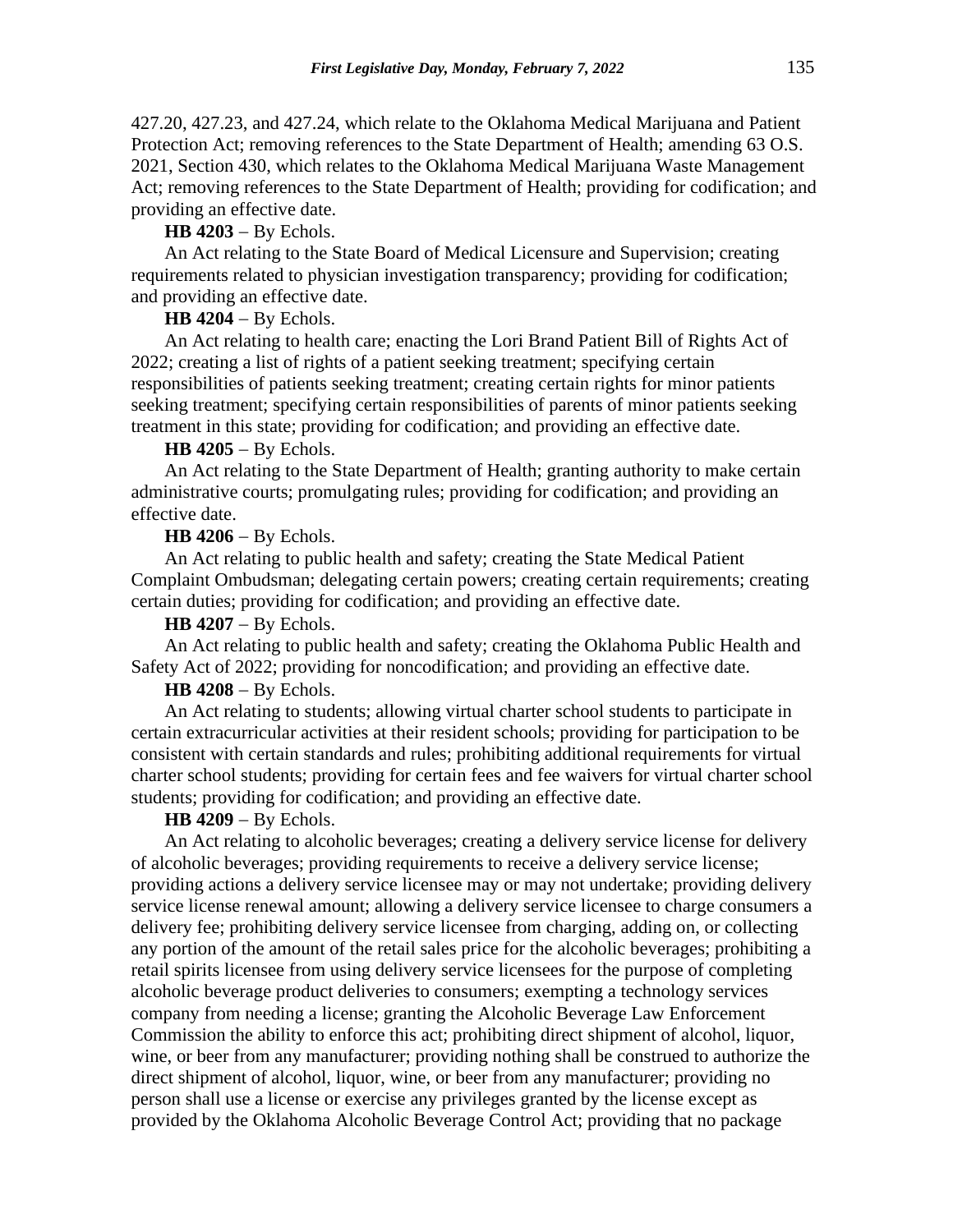containing alcoholic beverages may be delivered to or left unattended at a residence or business address; providing that the ABLE Commission is authorized to promulgate rules, regulations, forms, and procedures; providing that deliveries authorized by a licensee to be made to a consumer shall be deemed a direct hand-to-hand sale as though the consumer was physically present on the licensed premises and authorized by law; amending 37A O.S. 2021, Sections 2-101 and 2-161, which relate to annual fees and curbside pickup and delivery; providing delivery service license annual fee; providing that a delivery service licensee may transport and deliver alcoholic beverage products; providing that a retail beer or retail wine licensee may sell curbside and deliver; providing that employees or independent contractors of retail beer or retail wine licensees or delivery service licensees shall be licensed to make alcoholic beverage product deliveries; providing that a delivery service licensee shall be held responsible for violations of alcoholic beverage laws or administrative rules of the ABLE Commission; providing for codification; providing an effective date; and declaring an emergency.

### **HB 4210** − By Boatman.

An Act relating to the Attorney General; amending 74 O.S. 2021, Section 18b, which relates to duties of the Attorney General; requiring Attorney General to maintain data relating to human trafficking and to assist certain entities with certain tasks; establishing the Human Trafficking Response Unit; stating duties of the Unit; providing for codification; and providing an effective date.

**HB 4211** − By Echols.

An Act relating to higher education; enacting the Oklahoma Higher Education Act of 2022; providing for noncodification; and providing an effective date.

**HB 4212** − By Echols.

An Act relating to higher education; enacting the Oklahoma Higher Education Act of 2022; providing for noncodification; and providing an effective date.

#### **HB 4213** − By Echols.

An Act relating to Justices and judges; creating the Oklahoma Judicial Compensation Reform Act; providing for noncodification; and providing an effective date.

### **HB 4214** − By Echols.

An Act relating to education; creating the Oklahoma Education Act of 2022; providing for noncodification; and providing an effective date.

## **HB 4215** − By Echols.

An Act relating to education; creating the Student Innovation Act of 2022; providing for noncodification; and providing an effective date.

### **HB 4216** − By Echols.

An Act relating to education; creating the School Superintendent Act of 2022; providing for noncodification; and providing an effective date.

#### **HB 4217** − By Echols.

An Act relating to revenue and taxation; creating the Oklahoma Revenue and Taxation Reform Act; providing for noncodification; and providing an effective date.

### **HB 4218** − By Echols.

An Act relating to economic development; enacting the College Student Entrepreneurship Incentive Act of 2022; providing for noncodification; and providing an effective date.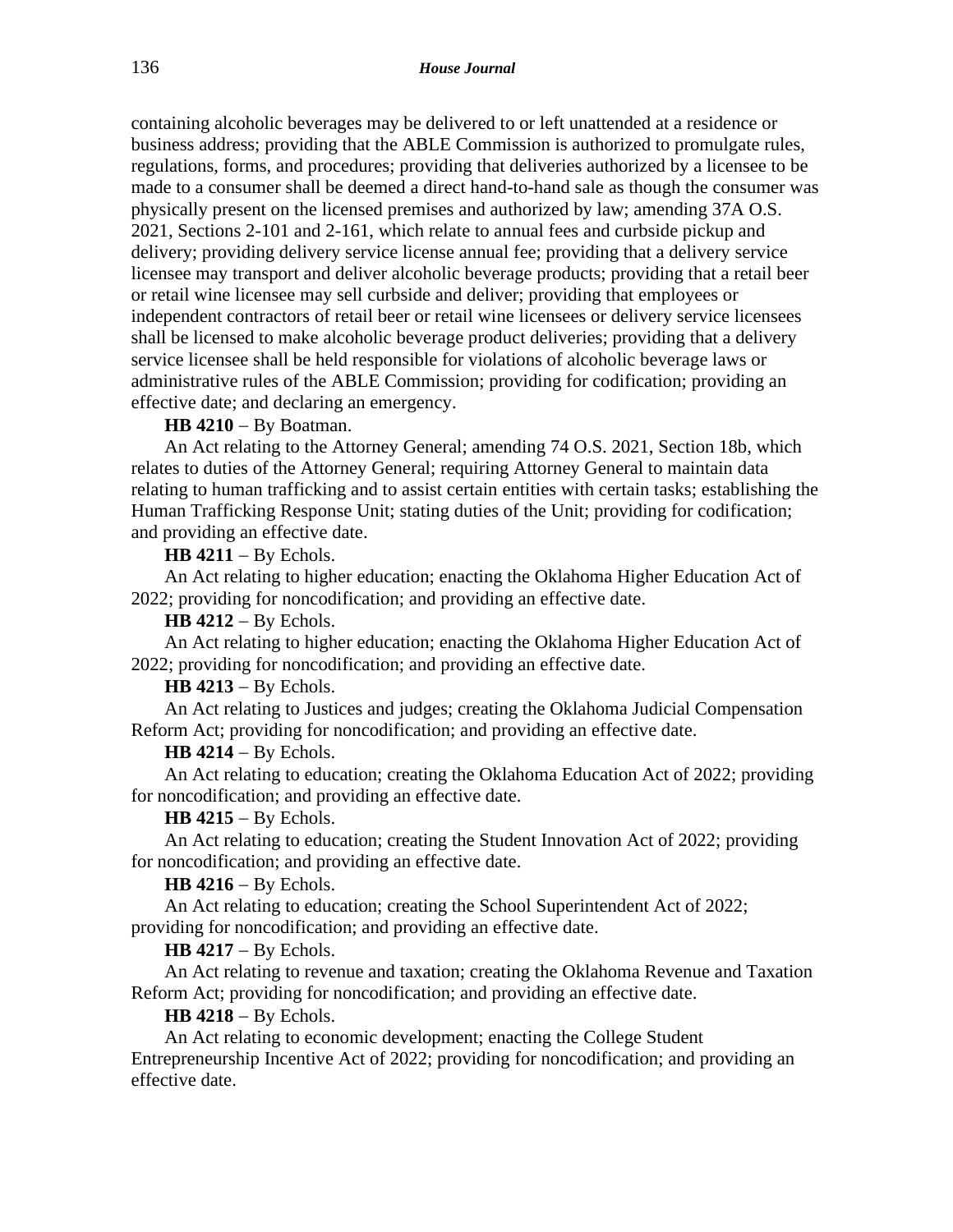#### **HB 4219** − By Echols.

An Act relating to revenue and taxation; creating the Oklahoma Motor Vehicle Sales Tax Reform Act; providing for noncodification; and providing an effective date.

**HB 4220** − By Echols.

An Act relating to revenue and taxation; creating the Oklahoma Graduate Retention Reform Act; providing for noncodification; and providing an effective date.

**HB 4221** − By Echols.

An Act relating to motor vehicles; enacting the Oklahoma Motor Vehicle Fines Act of 2022; providing for noncodification; and providing an effective date.

**HB 4222** − By Echols.

An Act relating to education; creating the Students and Teachers Act of 2022; providing for noncodification; and providing an effective date.

**HB 4223** − By Munson.

An Act relating to victims' rights; creating the Oklahoma Victims' Rights Act of 2022; providing for noncodification; and providing an effective date.

**HB 4224** − By Boatman.

An Act relating to crimes and punishments; amending 21 O.S. 2021, Section 748.2, which relates to rights for victims of human trafficking; excluding human trafficking victims from certain court proceedings; amending 21 O.S. 2021, 1029, which relates to engaging in or soliciting prostitution; removing presumption of coercion; excluding child victims of human trafficking from certain court proceedings; and providing an effective date.

**HB 4225** − By Boatman.

An Act relating to schools; amending 70 O.S. 2021, Section 1-116, which relates to school system employees; modifying definition; adding definition for school licensed mental health professional; providing an effective date; and declaring an emergency.

# **HB 4226** − By Boatman.

An Act relating to education; creating the Oklahoma Schools Act of 2022; providing for noncodification; and providing an effective date.

**HB 4227** − By Boatman.

An Act relating to mental health; enacting the Oklahoma 9-8-8 Behavioral Health Hotline Act of 2022; providing for noncodification; and providing an effective date.

# **HB 4228** − By Sneed.

An Act relating to insurance; establishing that new measures enacted relating to benefit plans shall be incorporated into benefit plans issued or renewed after effective date; providing exception; providing for codification; and providing an effective date.

#### **HB 4229** − By Munson.

An Act relating to criminal procedure; creating the Oklahoma Criminal Procedure Act of 2022; providing for noncodification; and providing an effective date.

### **HB 4230** − By Sneed.

An Act relating to insurance; amending 36 O.S. 2021, Section 1636, which relates to subsidiaries of insurers; granting the Insurance Commissioner the discretion to require insurers in hazardous financial condition to secure and maintain either a deposit or a bond; clarifying that all records and data held by an affiliate are and remain the insurer's property; clarifying that premiums and other funds collected or held by an affiliate are the exclusive property of the insurer; establishing jurisdiction for supervision, seizure, conservatorship, or receivership proceedings; amending 36 O.S. 2021, Section 1901, which relates to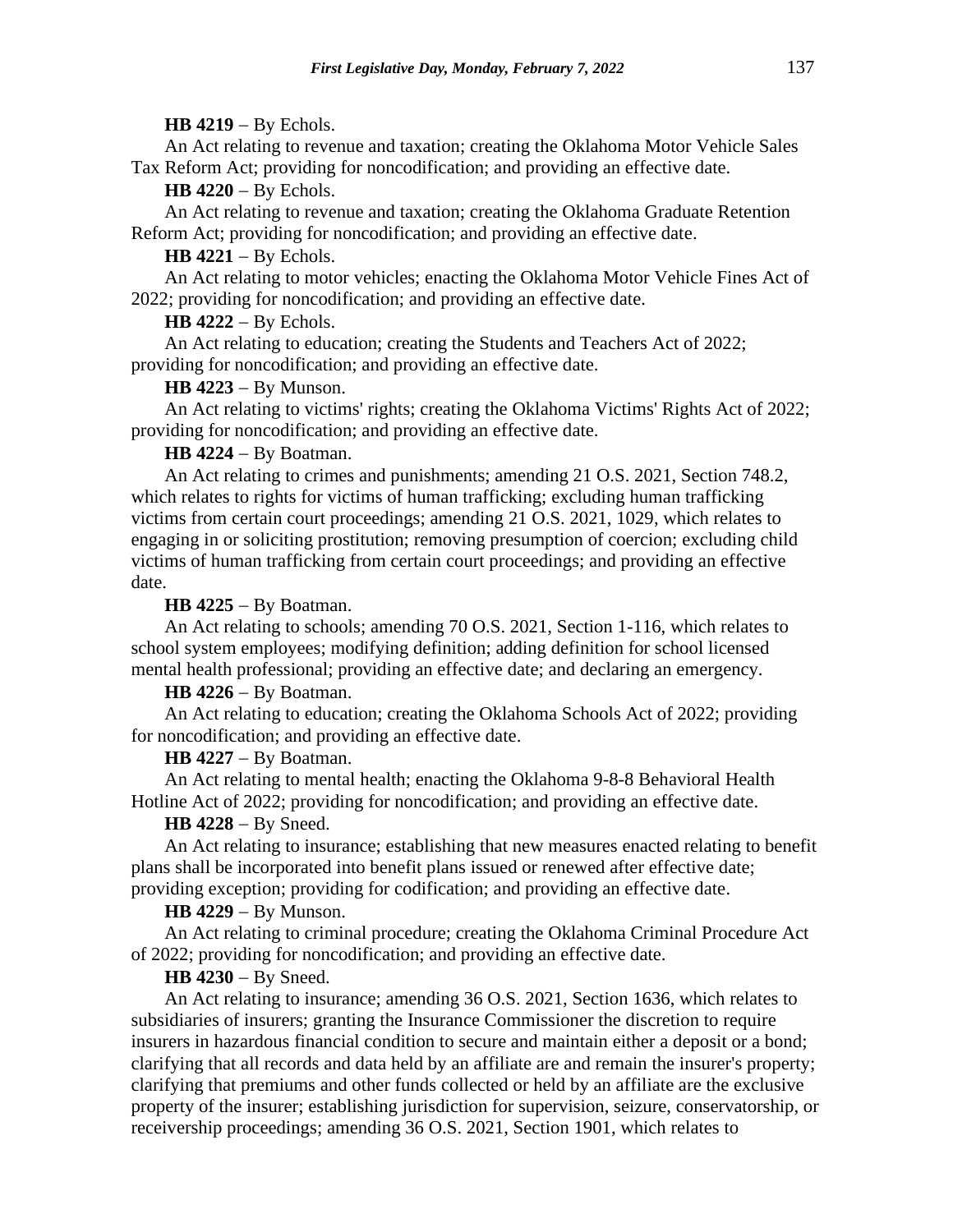rehabilitation and liquidation; modifying definition; amending 36 O.S. 2021,Section 1918, which relates to proof of claims, notice, and hearings; clarifying that claimant must sign claims; mandating that claimants shall comply with certain requirements by receiver; modifying time period in which the receiver shall report claim; amending 36 O.S. 2021, Section 1930, which relates to time to file claims; authorizing receivership court to allow alternative procedures and requirements for the filling of proofs of claim; amending 36 O.S. 2021, Section 1938, which relates to delinquency proceedings; modifying the procedures of delinquency proceedings; clarifying reference to the Insurance Commissioner; and providing an effective date.

# **HB 4231** − By Sneed.

An Act relating to insurance; enacting the Oklahoma Pre-Paid Funeral Benefits Act of 2022; providing for noncodification; providing an effective date.

# **HB 4232** − By Hasenbeck.

An Act relating to banks and trust companies; creating the Oklahoma Banks and Trust Companies Reform Act; providing for noncodification; and providing an effective date.

**HB 4233** − By Hasenbeck.

An Act relating to courts; creating the Oklahoma Courts Reform Act; providing for noncodification; and providing an effective date.

**HB 4234** − By Hasenbeck.

An Act relating to revenue and taxation; creating the Oklahoma Revenue and Taxation Reform Act; providing for noncodification; and providing an effective date.

**HB 4235** − By Hasenbeck.

An Act relating to revenue and taxation; creating the Oklahoma Revenue and Taxation Reform Act; providing for noncodification; and providing an effective date.

**HB 4236** − By Hasenbeck.

An Act relating to amusements and sports; enacting the Amusements and Sports Act of 2022; providing for noncodification; and providing an effective date.

**HB 4237** − By Hasenbeck.

An Act relating to amusements and sports; enacting the Amusements and Sports Act of 2022; providing for noncodification; and providing an effective date.

**HB 4238** − By Hasenbeck.

An Act relating to blind persons; enacting the Blind Persons Act of 2022; providing for noncodification; and providing an effective date.

**HB 4239** − By Hasenbeck.

An Act relating to husband and wife; enacting the Husband and Wife Act of 2022; providing for noncodification; and providing an effective date.

**HB 4240** − By Hasenbeck.

An Act relating to marriage and families; enacting the Marriage Act of 2022; providing for noncodification; and providing an effective date.

**HB 4241** − By Hasenbeck.

An Act relating to schools; creating the School Mental Health Act of 2022; providing for noncodification; and providing an effective date.

**HB 4242** − By Hasenbeck.

An Act relating to public libraries; creating the Oklahoma Public Libraries Act of 2022; providing for noncodification; and providing an effective date.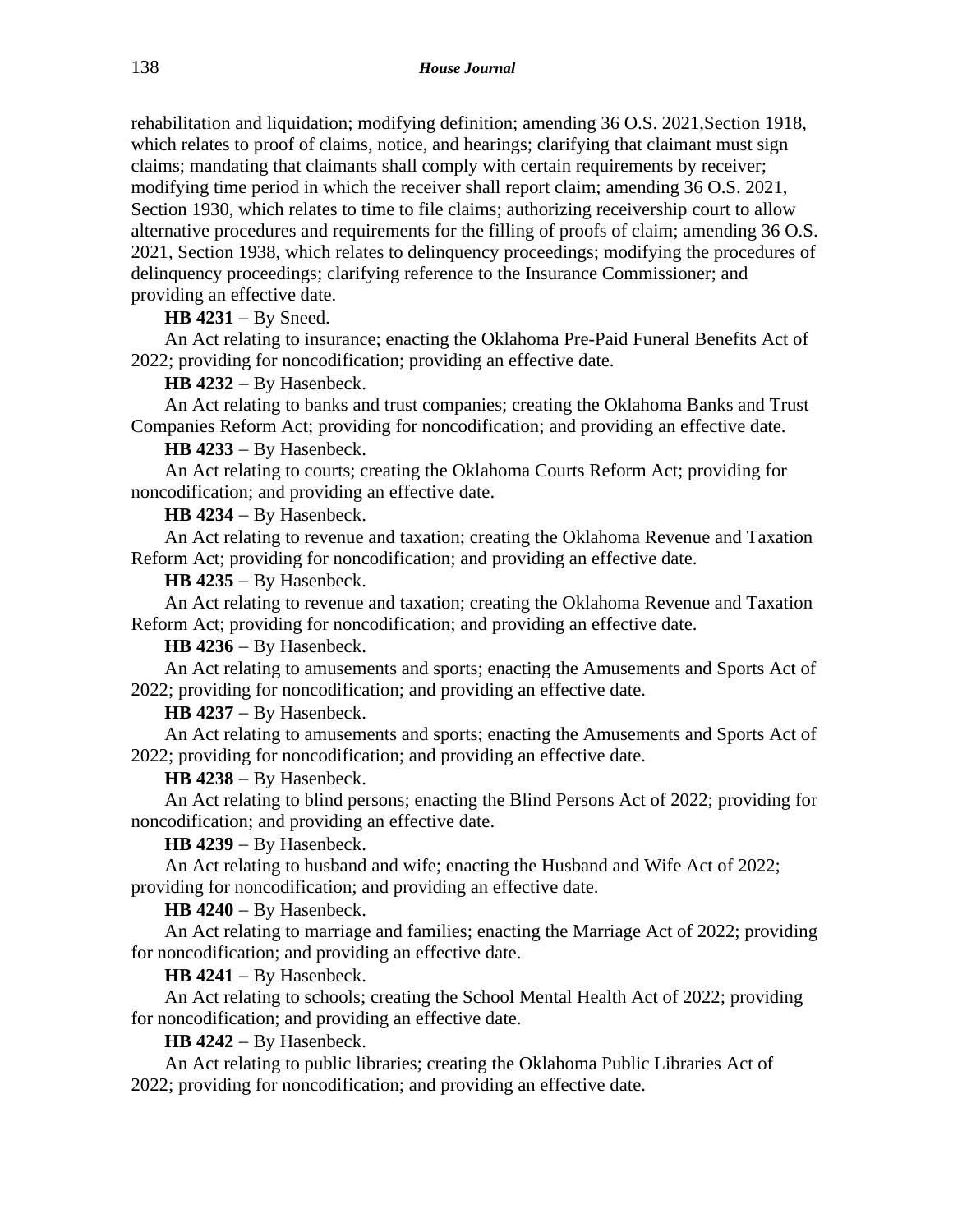### **HB 4243** − By Hasenbeck.

An Act relating to public libraries; creating the Public Libraries Act; providing for noncodification; and providing an effective date.

**HB 4244** − By Hasenbeck.

An Act relating to public libraries; creating the 2022 Oklahoma Libraries Act; providing for noncodification; and providing an effective date.

**HB 4245** − By Hasenbeck.

An Act relating to schools; creating the Oklahoma Schools Act; providing for noncodification; and providing an effective date.

**HB 4246** − By Hasenbeck.

An Act relating to schools; creating the State Schools Act; providing for noncodification; and providing an effective date.

**HB 4247** − By Hasenbeck.

An Act relating to schools; creating the Schools Act of 2022; providing for noncodification; and providing an effective date.

**HB 4248** − By Hasenbeck.

An Act relating to schools; creating the Schools of Oklahoma Act; providing for noncodification; and providing an effective date.

**HB 4249** − By Hasenbeck.

An Act relating to schools; creating the Oklahoma Schools Act of 2022; providing for noncodification; and providing an effective date.

**HB 4250** − By Hasenbeck.

An Act relating to crimes and punishments; creating the Oklahoma Crimes and Punishments Act of 2022; providing for noncodification; and providing an effective date.

**HB 4251** − By Hasenbeck.

An Act relating to crimes and punishments; creating the Oklahoma Crimes and Punishments Act of 2022; providing for noncodification; and providing an effective date.

**HB 4252** − By Hasenbeck.

An Act relating to criminal procedure; creating the Oklahoma Criminal Procedure Act of 2022; providing for noncodification; and providing an effective date.

**HB 4253** − By Hasenbeck.

An Act relating to prisons and reformatories; creating the Oklahoma Prisons and Reformatories Act of 2022; providing for noncodification; and providing an effective date.

**HB 4254** − By Hasenbeck.

An Act relating to waters and water rights; creating the Waters and Water Rights Reform Act; providing for noncodification; and providing an effective date.

**HB 4255** − By Hasenbeck.

An Act relating to abstracting; enacting the Oklahoma Abstracting Act of 2022; providing for noncodification; and providing an effective date.

**HB 4256** − By Hasenbeck.

An Act relating to agriculture; enacting the Oklahoma Agriculture Act of 2022; providing for noncodification; and providing an effective date.

**HB 4257** − By Hasenbeck.

An Act relating to agriculture; enacting the Oklahoma Agriculture Act of 2022; providing for noncodification; and providing an effective date.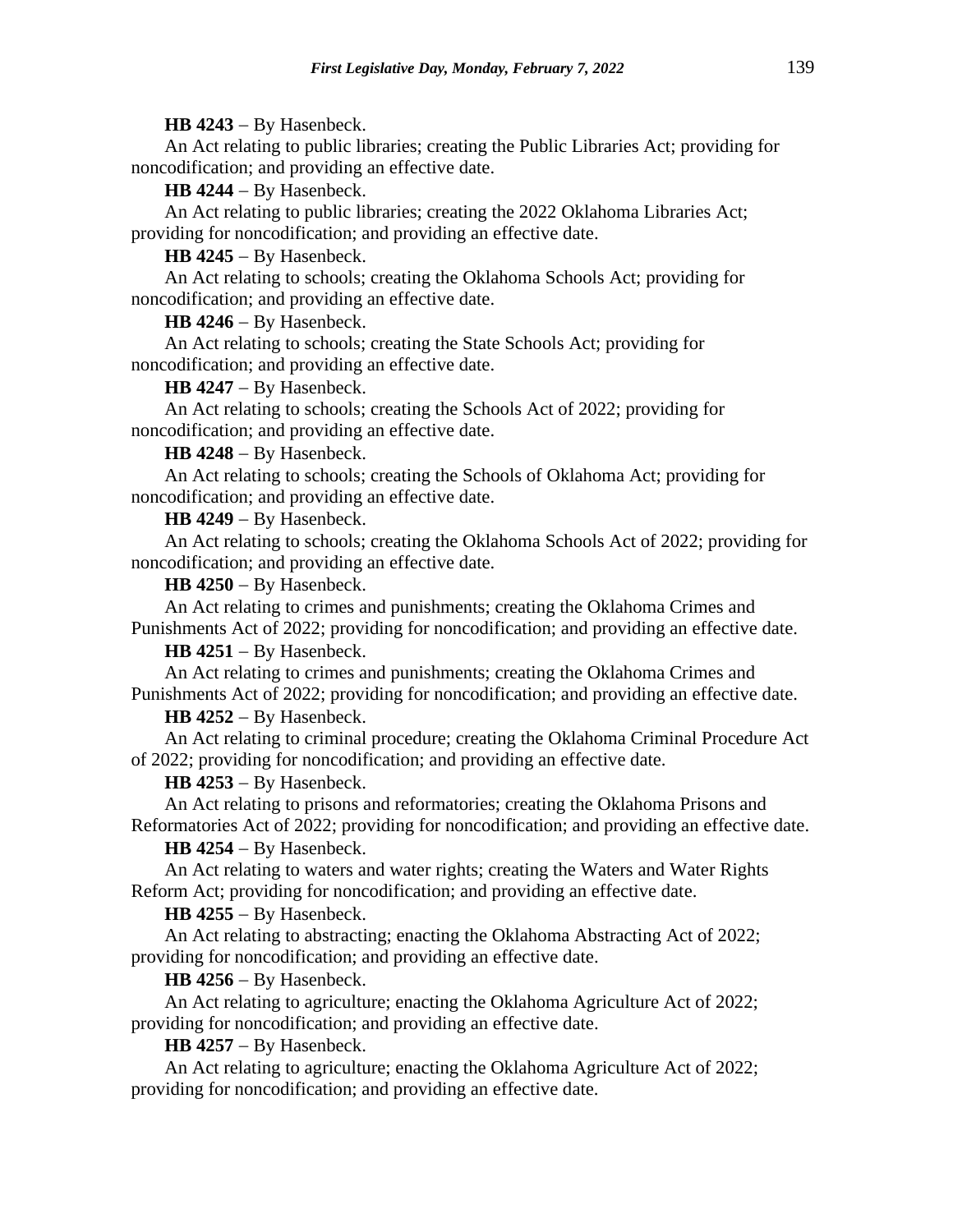**HB 4258** − By Hasenbeck.

An Act relating to agriculture; enacting the Oklahoma Agriculture Act of 2022; providing for noncodification; and providing an effective date.

**HB 4259** − By Hasenbeck.

An Act relating to animals; enacting the Oklahoma Animals Act of 2022; providing for noncodification; and providing an effective date.

**HB 4260** − By Hasenbeck.

An Act relating to animals; enacting the Oklahoma Animals Act of 2022; providing for noncodification; and providing an effective date.

**HB 4261** − By Hasenbeck.

An Act relating to guardian and ward; enacting the Oklahoma Guardian and Ward Act of 2022; providing for noncodification; and providing an effective date.

**HB 4262** − By Hasenbeck.

An Act relating to oil and gas; enacting the Oklahoma Oil and Gas Act of 2022; providing for noncodification; and providing an effective date.

**HB 4263** − By Hasenbeck.

An Act relating to probate procedure; enacting the Oklahoma Wills Act of 2022; providing for noncodification; and providing an effective date.

**HB 4264** − By Hasenbeck.

An Act relating to mental health; enacting the Oklahoma Mental Health Amendment Act of 2022; providing for noncodification; and providing an effective date.

**HB 4265** − By Hasenbeck.

An Act relating to mental health; enacting the Oklahoma Mental Health Amendment Act of 2022; providing for noncodification; and providing an effective date.

**HB 4266** − By Hasenbeck.

An Act relating to public health and safety; enacting the Oklahoma Public Health and Safety Law Amendment Act of 2022; providing for noncodification; and providing an effective date.

**HB 4267** − By Hasenbeck.

An Act relating to public health and safety; enacting the Oklahoma Public Health and Safety Law Amendment Act of 2022; providing for noncodification; and providing an effective date.

**HB 4268** − By Hasenbeck.

An Act relating to professions and occupations; creating the Professions and Occupations Modernization Act of 2022; providing for noncodification; and providing an effective date.

**HB 4269** − By Hasenbeck.

An Act relating to professions and occupations; creating the Professions and Occupations Act of 2022; providing for noncodification; and providing an effective date.

**HB 4270** − By Hasenbeck.

An Act relating to state capital and capitol building; creating the State Capital Act of 2022; providing for noncodification; and providing an effective date.

**HB 4271** − By Hasenbeck.

An Act relating to state government; creating the State Government Act of 2022; providing for noncodification; and providing an effective date.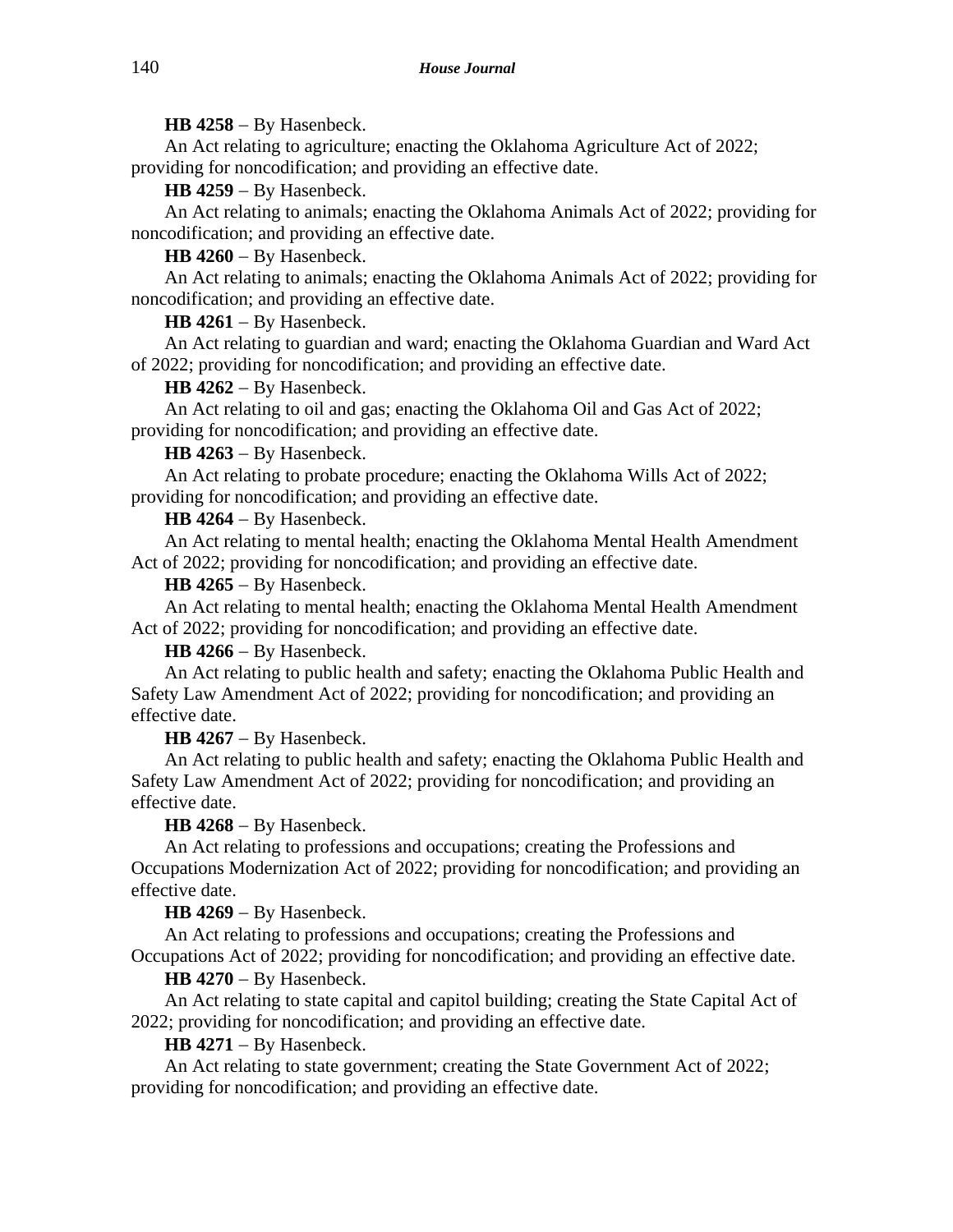#### **HB 4272** − By Sneed.

An Act relating to the Oklahoma Law Enforcement Retirement System; amending 62 O.S. 2021, Section 3103, which relates to the Oklahoma Pension Legislation Actuarial Analysis Act; modifying definitions; amending 47 O.S. 2021, Section 2-305, which relates to retirement benefits and reemployment; modifying restriction on reemployment; and providing effective dates.

**HB 4273** − By Hasenbeck.

An Act relating to state government; creating the State Government Act of 2022; providing for noncodification; and providing an effective date.

**HB 4274** − By Sneed.

An Act relating to medical facilities; defining terms; prohibiting operation of certain facility without a license; providing certain interpretation; requiring separate license for each location; prohibiting transfer or assignment of certain license; providing penalty for noncompliance; requiring the establishment of certain classification; providing certain exceptions; setting requirements for certain application; requiring licensing fee; requiring State Commissioner of Health to adopt certain rules and set certain fees; authorizing facility inspections; requiring licensing fees to be deposited in certain revolving fund; requiring State Commissioner of Health to adopt certain rules; requiring consultation; requiring facility to provide examination for determination of emergency medical condition; requiring facility to meet certain standards; requiring agreement; prohibiting certain reimbursement; authorizing complaints against certain facilities to be filed with the State Department of Health; authorizing State Department of Health to take certain action for certain violations; authorizing emergency order of license suspension; providing procedure for hearing; authorizing petition for temporary restraining order; authorizing district courts to issue injunctions; directing the Attorney General to file suit at request of Department; establishing venue; authorizing administrative penalties; limiting amount of penalties; providing bases for calculating amount of penalty; requiring certain written notice; specifying information to be included in written notice; providing for judicial review of certain order; creating revolving fund; providing for codification; and providing an effective date.

**HB 4275** − By Hasenbeck.

An Act relating to marijuana; enacting the Marijuana Transport Act of 2022; providing for noncodification; and providing an effective date.

**HB 4276** − By Sneed.

An Act relating to insurance; amending 47 O.S. 2021, Section 7-324, which relates to motor vehicle liability policies; modifying minimum insurance coverage requirements; and providing an effective date.

**HB 4277** − By Hasenbeck.

An Act relating to revenue and taxation; enacting the Oklahoma Revenue and Taxation Policy Act of 2022; providing for noncodification; and providing an effective date.

**HB 4278** − By Hasenbeck.

An Act relating to cities and towns; enacting the Oklahoma Cities and Towns Act of 2022; providing for noncodification; and providing an effective date.

**HB 4279** − By Sneed.

An Act relating to insurance; amending 36 O.S. 2021, Section 1250.5, which relates to acts by an insurer constituting an unfair claim settlement practice; modifying requirement applicability; and providing an effective date.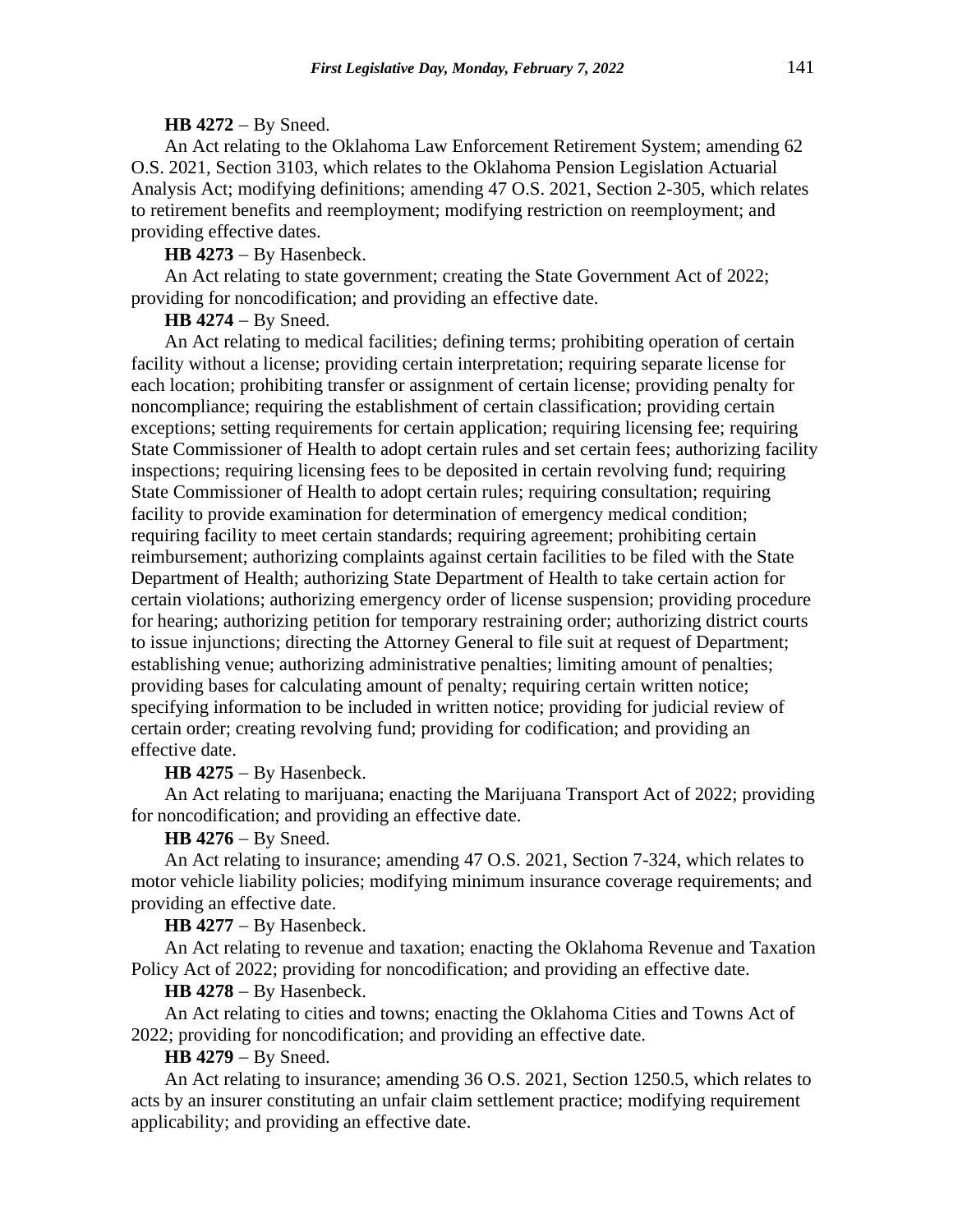# **HB 4280** − By Hasenbeck.

An Act relating to cities and towns; enacting the Oklahoma Cities and Towns Act of 2022; providing for noncodification; and providing an effective date.

**HB 4281** − By Sneed.

An Act relating to game and fish; amending 29 O.S. 2021, Section 5-203.1, which relates to spotlighting; allowing the spotlighting of coyotes; allowing the use of night vision equipment to hunt coyotes; and providing an effective date.

**HB 4282** − By Hasenbeck.

An Act relating to counties and county officers; enacting the Oklahoma Counties and County Officers Act of 2022; providing for noncodification; and providing an effective date.

**HB 4283** − By Hasenbeck.

An Act relating to counties and county officers; enacting the Oklahoma Counties and County Officers Act of 2022; providing for noncodification; and providing an effective date.

**HB 4284** − By Davis.

An Act relating to motor vehicles; amending 47 O.S. 2021, Section 1115, which relates to vehicles required to be registered; providing for biennial registration for certain vehicles; requiring the Tax Commission promulgate certain rules and necessary procedures; amending 47 O.S. 2021, Section 1116, which relates to registration periods; allowing farm vehicle owners to make certain adjustments to registration periods; and providing an effective date.

**HB 4285** − By Davis.

An Act relating to education; creating the Education Act of 2022; providing for noncodification; and providing an effective date.

**HB 4286** − By Davis.

An Act relating to education; creating the Oklahoma Education Act; providing for noncodification; and providing an effective date.

**HB 4287** − By Davis.

An Act relating to medical marijuana; creating the Oklahoma Medical Marijuana Act of 2022; providing for noncodification; and providing an effective date.

**HB 4288** − By Davis.

An Act relating to medical marijuana; creating the Oklahoma Medical Marijuana Act of 2022; providing for noncodification; and providing an effective date.

**HB 4289** − By Davis.

An Act relating to transportation; creating the Transportation Modernization Act; providing for noncodification; and providing an effective date.

**HB 4290** − By Davis.

An Act relating to public health; enacting the Oklahoma Public Health Reform Act of 2022; providing for noncodification; and providing an effective date.

# **HB 4291** − By Davis.

An Act relating to public health; enacting the Oklahoma Public Health Reform Act of 2022; providing for noncodification; and providing an effective date.

**HB 4292** − By Davis.

An Act relating to state government; creating the State Government Act of 2022; providing for noncodification; and providing an effective date.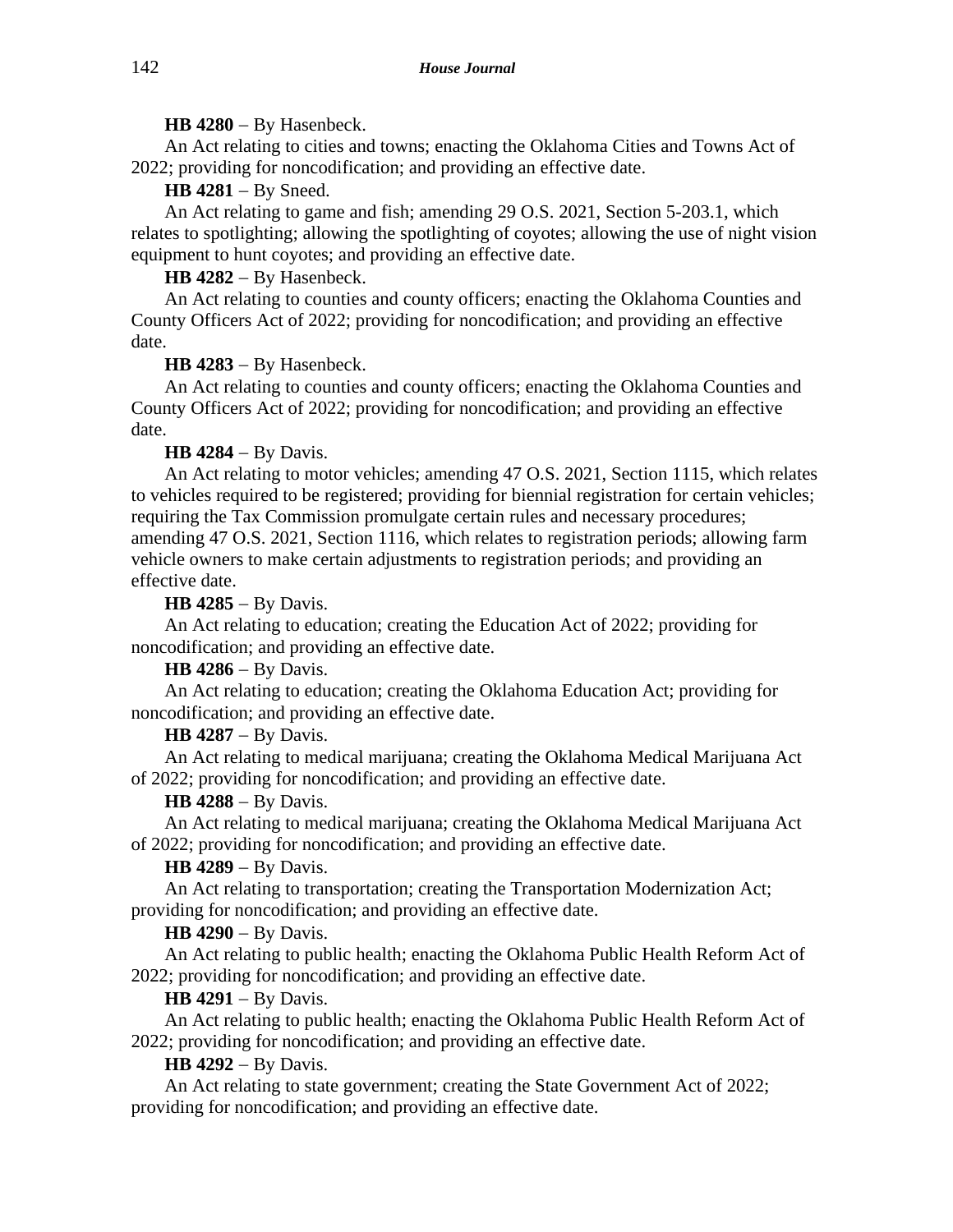**HB 4293** − By Davis.

An Act relating to revenue and taxation; creating the Oklahoma Revenue and Taxation Reform Act; providing for noncodification; and providing an effective date.

**HB 4294** − By Roberts (Sean).

An Act relating to medical licensure; amending 59 O.S. 2021, Section 637, which relates to medical licensure; creating license protections for physicians prescribing treatments related to COVID-19; and providing an effective date.

**HB 4295** − By Caldwell (Trey).

An Act relating to appropriations; making an appropriation to the Department of Public Safety; providing amount; identifying source; stating purpose; providing for noncodification; providing an effective date; and declaring an emergency.

**HB 4296** − By Caldwell (Trey).

An Act relating to children; creating the State Children's Act of 2022; providing for noncodification; and providing an effective date.

**HB 4297** − By Caldwell (Trey).

An Act relating to emergency medical services; amending 63 O.S. 2021, Section 1- 2503, which relates to definitions; modifying definition; and providing an effective date.

**HB 4298** − By Caldwell (Trey).

An Act relating to rural hospitals; enacting the Oklahoma Rural Hospitals Act of 2022; providing for noncodification; and providing an effective date.

**HB 4299** − By Caldwell (Trey).

An Act relating to volunteer fire departments; enacting the Oklahoma Volunteer Fire Departments Act; providing for noncodification; and providing an effective date.

**HB 4300** − By Caldwell (Trey).

An Act relating to agriculture; enacting the Oklahoma Agriculture Act of 2022; providing for noncodification; and providing an effective date.

**HB 4301** − By Caldwell (Trey).

An Act relating to the Corporation Commission; creating the Corporation Commission Modification Act; providing for noncodification; and providing an effective date.

**HB 4302** − By Caldwell (Trey).

An Act relating to the Department of Public Safety; amending 47 O.S. 2021, Section 2- 105.2, which relates to Highway Patrol Academies; eliminating limitations on authorization to conduct academies; and providing an effective date.

**HB 4303** − By Caldwell (Trey).

An Act relating to schools; creating the Oklahoma Schools Act of 2022; providing for noncodification; and providing an effective date.

**HB 4304** − By Caldwell (Trey).

An Act relating to corporations; creating the Oklahoma Nonprofit Entities Reform Act; providing for noncodification; and providing an effective date.

**HB 4305** − By Sneed.

An Act relating to insurance; enacting the Oklahoma State Insurance Act of 2022; providing for noncodification; and providing an effective date.

**HB 4306** − By Sneed.

An Act relating to insurance; enacting the Oklahoma State Insurance Act of 2022; providing for noncodification; and providing an effective date.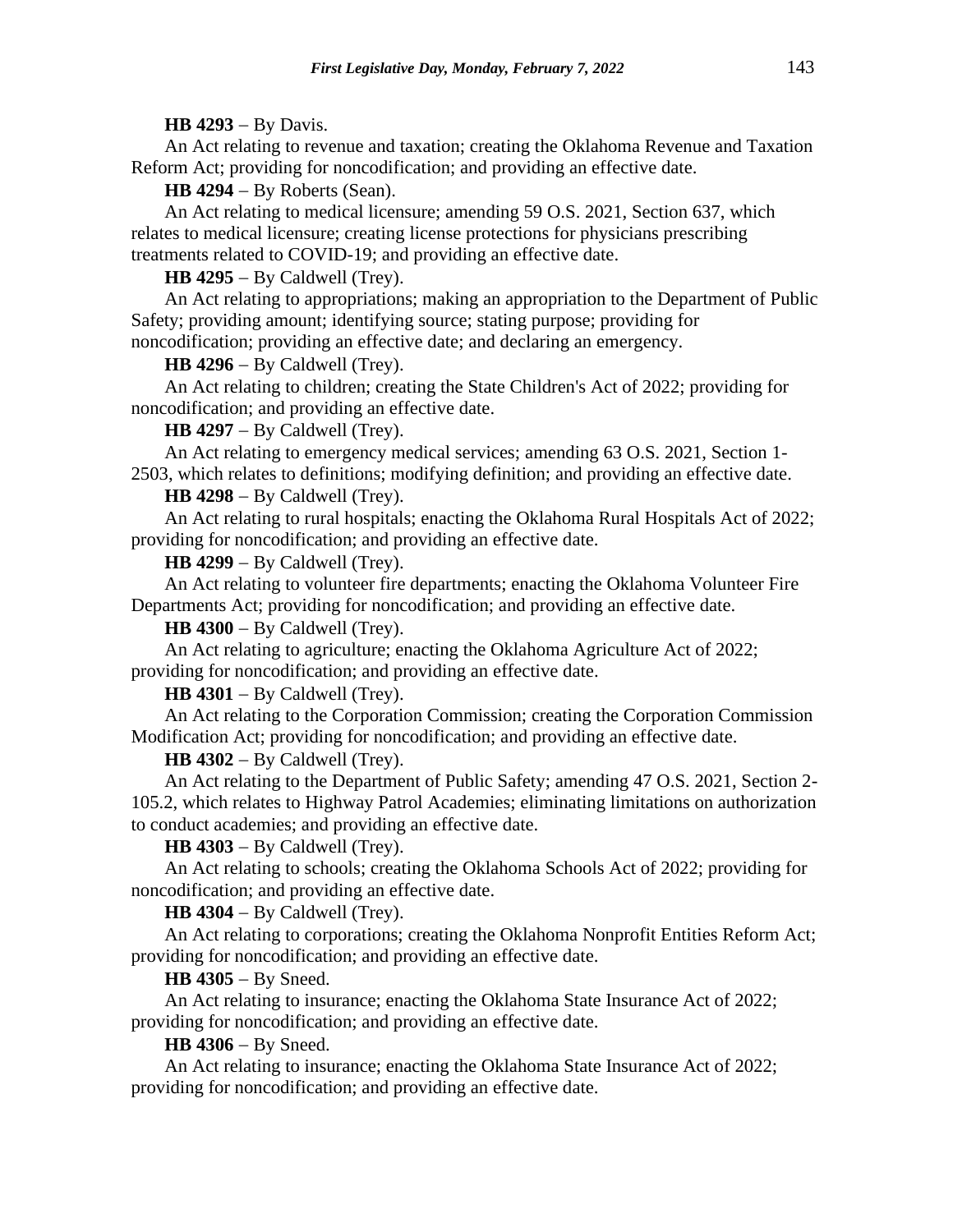## **HB 4307** − By Sneed.

An Act relating to insurance; enacting the Oklahoma State Insurance Act of 2022; providing for noncodification; and providing an effective date.

**HB 4308** − By Sneed.

An Act relating to insurance; enacting the Oklahoma State Insurance Act of 2022; providing for noncodification; and providing an effective date.

**HB 4309** − By Sneed.

An Act relating to insurance; enacting the Oklahoma State Insurance Act of 2022; providing for noncodification; and providing an effective date.

# **HB 4310** − By Sneed.

An Act relating to insurance; enacting the Oklahoma State Insurance Act of 2022; providing for noncodification; and providing an effective date.

## **HB 4311** − By Sneed.

An Act relating to insurance; enacting the Oklahoma State Insurance Act of 2022; providing for noncodification; and providing an effective date.

**HB 4312** − By Sneed.

An Act relating to insurance; enacting the Oklahoma State Insurance Act of 2022; providing for noncodification; and providing an effective date.

# **HB 4313** − By Sneed.

An Act relating to insurance; enacting the Oklahoma State Insurance Act of 2022; providing for noncodification; and providing an effective date.

# **HB 4314** − By Sneed.

An Act relating to insurance; enacting the Oklahoma State Insurance Act of 2022; providing for noncodification; and providing an effective date.

**HB 4315** − By Munson.

An Act relating to criminal law; creating the Oklahoma Criminal Law Act of 2022; providing for noncodification; and providing an effective date.

**HB 4316** − By Stearman.

An Act relating to children; providing that vaccination status is inadmissible evidence in certain circumstances; prohibiting vaccination status from being a factor in certain circumstances; providing for codification; and providing an effective date.

# **HB 4317** − By Stearman.

An Act relating to schools; directing the State Board of Education to adopt standards and guidelines for school libraries; prohibiting use of certain standards; listing minimum standards and guidelines; providing for codification; and providing an effective date.

# **HB 4318** − By Stearman.

An Act relating to the Parents' Bill of Rights; amending 25 O.S. 2021, Section 2002, which relates to parental rights; including right to attend meetings pertaining to education of a minor child; and providing an effective date.

# **HB 4319** − By Stearman.

An Act relating to equal protection; creating the Oklahoma Equal Protection Act of 2022; providing for noncodification; and providing an effective date.

# **HB 4320** − By Stearman.

An Act relating to mental health; Oklahoma Mental Health Amendment Act of 2022; providing for noncodification; and providing an effective date.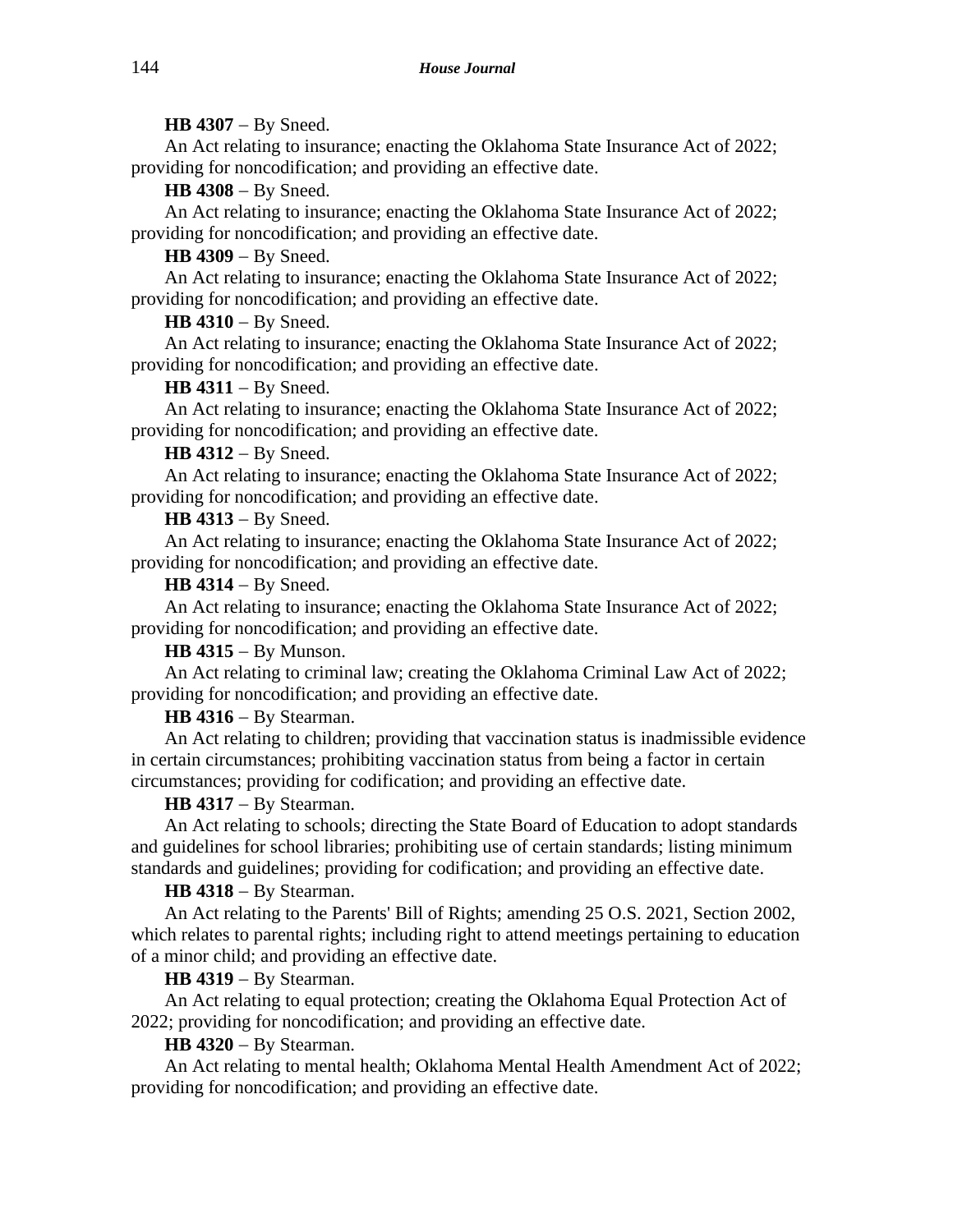#### **HB 4321** − By Stearman.

An Act relating to vaccination incentives; defining terms; prohibiting the offering of incentives for COVID-19 vaccinations for children; creating penalties and punishments; creating monetary fines; amending 59 O.S. 2021, Section 509, which relates to unprofessional conduct; adding category; providing for codification; and providing an effective date.

## **HB 4322** − By Stearman.

An Act relating to COVID-19 vaccine advertising; defining terms; prohibiting governmental advertising for COVID-19 vaccinations; providing penalties; providing for codification; and declaring an emergency.

#### **HB 4323** − By Stearman.

An Act relating to long-term care facilities; creating the Oklahoma Certificate of Need Reform Act of 2022; providing for noncodification; and providing an effective date.

### **HB 4324** − By Stearman.

An Act relating to the State Department of Health; enacting the Oklahoma State Department of Health Reform Act of 2022; providing for noncodification; and providing an effective date.

## **HB 4325** − By Stearman.

An Act relating to massage therapy; enacting the Oklahoma Massage Therapy Reform Act of 2022; providing for noncodification; and providing an effective date.

### **HB 4326** − By Stearman.

An Act relating to the State Department of Health; enacting the Oklahoma State Department of Health Regulation Act of 2022; providing for noncodification; and providing an effective date.

### **HB 4327** − By Stearman.

An Act relating to abortion; defining terms; prohibition certain abortions; creating an exception; enabling a private cause of action against abortion providers; creating requirements; creating defenses to action; specifying damages; prohibiting official state claims; providing for codification; and providing an effective date.

#### **HB 4328** − By Stearman.

An Act relating to schools; amending 70 O.S. 2021, Section 11-106.1, which relates to inspection of instructional material; requiring all library media program material to be available for public inspection; requiring school libraries to maintain tangible copies of books, magazines, or literature; providing for public review of tangible material within specified time; requiring certain information to be provided on school website; describing types of information to be included; construing provision to exempt reproduction that violates copyright law; requiring listing to be electronically sortable and searchable; providing exception for certain school sites; prohibiting certain limitations on persons reviewing materials; directing Office of Attorney General to investigate alleged violations; permitting civil actions for damages; directing Office to maintain certain records; providing penalties for confirmed violations; authorizing attorney to request certain legal opinion; defining terms; and providing an effective date.

### **HB 4329** − By Sneed.

An Act relating to professions and occupations; creating the Professions and Occupations Act of 2022; providing for noncodification; and providing an effective date.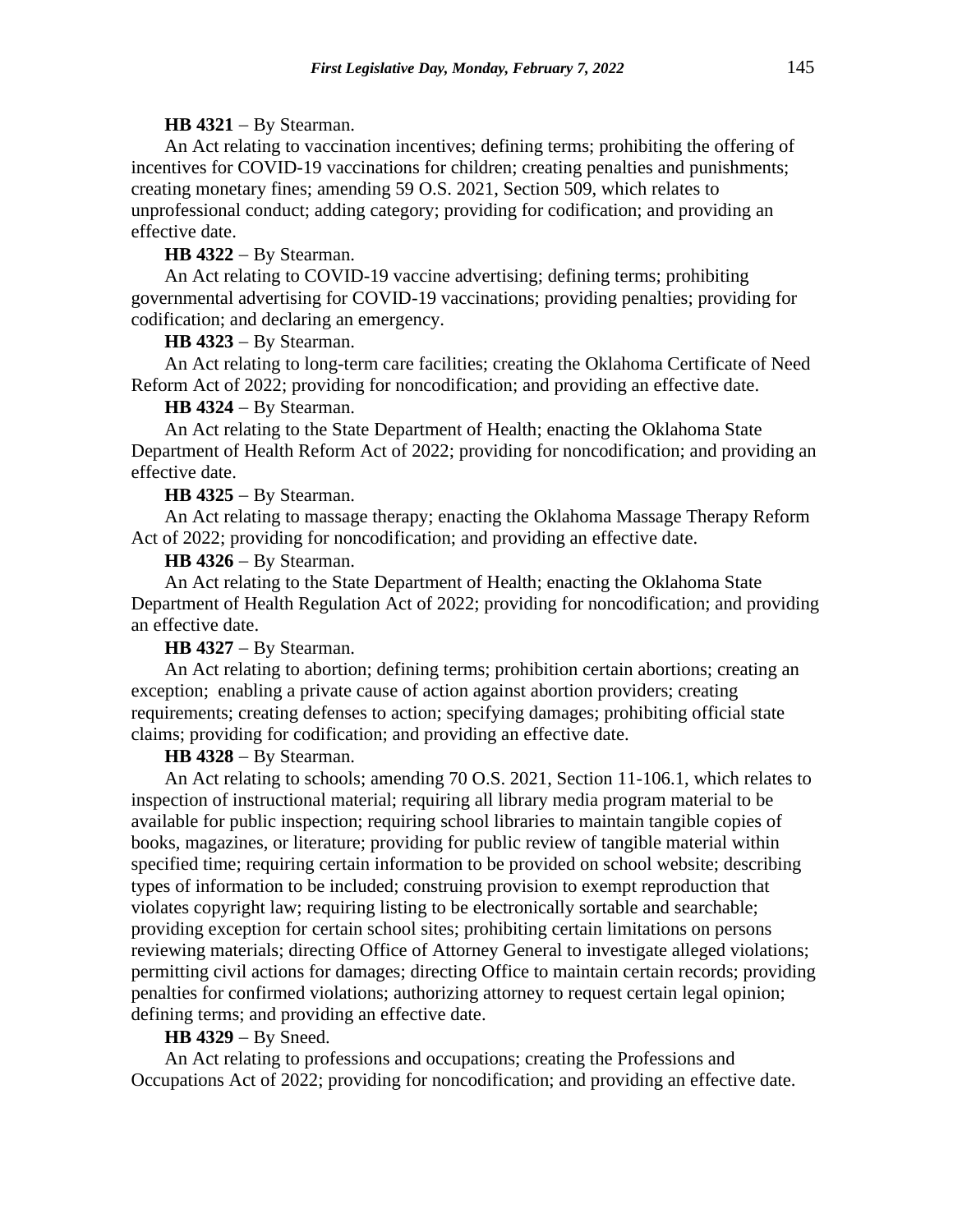**HB 4330** − By Sneed.

An Act relating to professions and occupations; creating the Professions and Occupations Act of 2022; providing for noncodification; and providing an effective date.

**HB 4331** − By Sneed.

An Act relating to professions and occupations; creating the Professions and Occupations Act of 2022; providing for noncodification; and providing an effective date.

**HB 4332** − By Sneed.

An Act relating to professions and occupations; creating the Professions and Occupations Act of 2022; providing for noncodification; and providing an effective date.

# **HB 4333** − By Sneed.

An Act relating to professions and occupations; creating the Professions and Occupations Act of 2022; providing for noncodification; and providing an effective date.

# **HB 4334** − By Sneed.

An Act relating to professions and occupations; creating the Professions and Occupations Act of 2022; providing for noncodification; and providing an effective date.

# **HB 4335** − By Sneed.

An Act relating to professions and occupations; creating the Professions and Occupations Act of 2022; providing for noncodification; and providing an effective date.

# **HB 4336** − By Sneed.

An Act relating to professions and occupations; creating the Professions and Occupations Act of 2022; providing for noncodification; and providing an effective date.

# **HB 4337** − By Sneed.

An Act relating to professions and occupations; creating the Professions and Occupations Act of 2022; providing for noncodification; and providing an effective date.

# **HB 4338** − By Sneed.

An Act relating to professions and occupations; creating the Professions and Occupations Act of 2022; providing for noncodification; and providing an effective date.

# **HB 4339** − By Sneed.

An Act relating to public health and safety; enacting the Oklahoma Public Health and Safety Law Amendment Act of 2022; providing for noncodification; and providing an effective date.

# **HB 4340** − By Sneed.

An Act relating to public health and safety; enacting the Oklahoma Public Health and Safety Law Amendment Act of 2022; providing for noncodification; and providing an effective date.

**HB 4341** − By Sneed.

An Act relating to public health and safety; enacting the Oklahoma Public Health and Safety Law Amendment Act of 2022; providing for noncodification; and providing an effective date.

# **HB 4342** − By Sneed.

An Act relating to public health and safety; enacting the Oklahoma Public Health and Safety Law Amendment Act of 2022; providing for noncodification; and providing an effective date.

# **HB 4343** − By Sneed.

An Act relating to public health and safety; enacting the Oklahoma Public Health and Safety Law Amendment Act of 2022; providing for noncodification; and providing an effective date.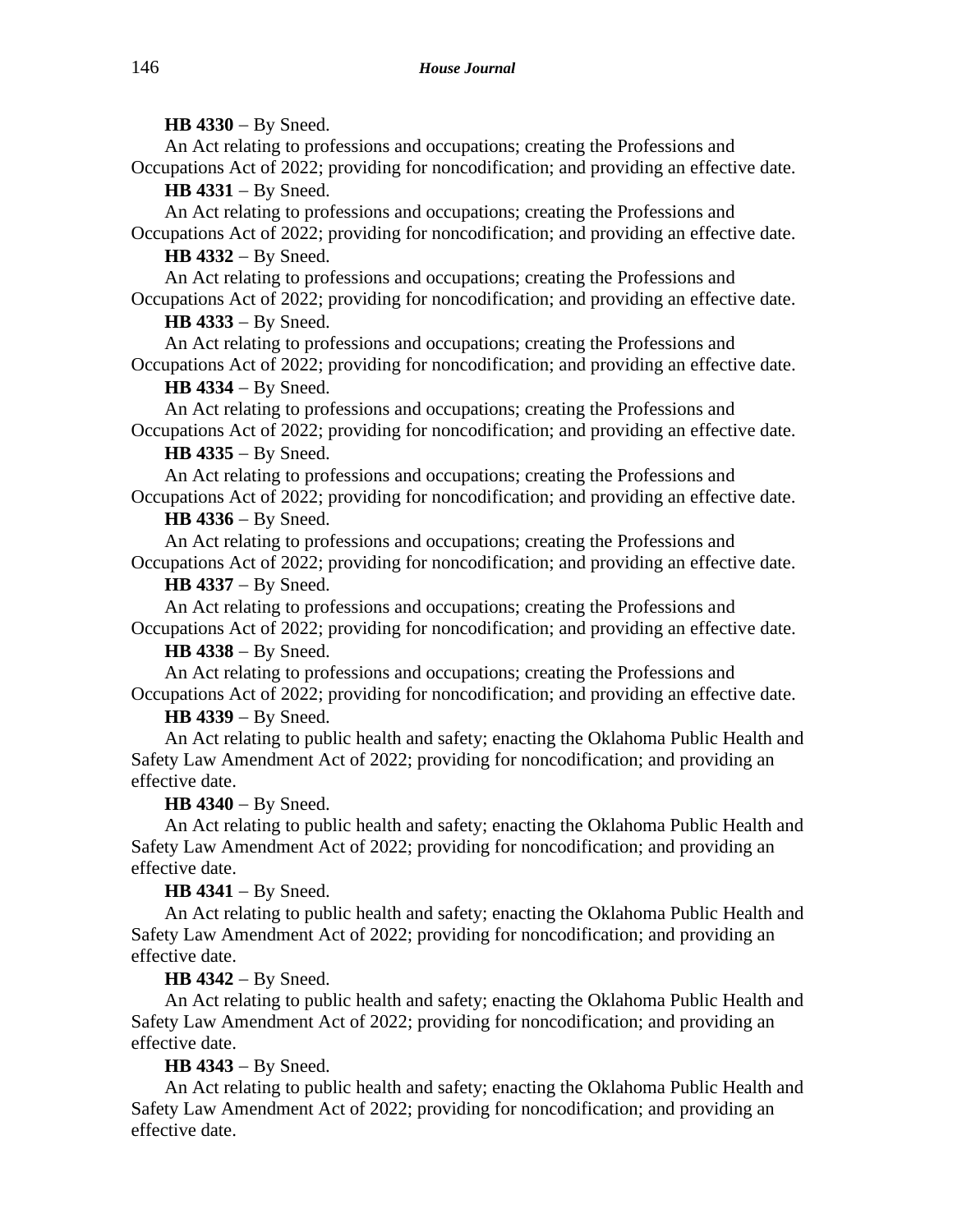### **HB 4344** − By Sneed.

An Act relating to public health and safety; enacting the Oklahoma Public Health and Safety Law Amendment Act of 2022; providing for noncodification; and providing an effective date.

### **HB 4345** − By Sneed.

An Act relating to public health and safety; enacting the Oklahoma Public Health and Safety Law Amendment Act of 2022; providing for noncodification; and providing an effective date.

#### **HB 4346** − By Sneed.

An Act relating to public health and safety; enacting the Oklahoma Public Health and Safety Law Amendment Act of 2022; providing for noncodification; and providing an effective date.

#### **HB 4347** − By Sneed.

An Act relating to public health and safety; enacting the Oklahoma Public Health and Safety Law Amendment Act of 2022; providing for noncodification; and providing an effective date.

## **HB 4348** − By Sneed.

An Act relating to public health and safety; enacting the Oklahoma Public Health and Safety Law Amendment Act of 2022; providing for noncodification; and providing an effective date.

### **HB 4349** − By McCall.

An Act relating to schools; creating the State School Board Act; providing for noncodification; and providing an effective date.

#### **HB 4350** − By Hill.

An Act relating to the Consumer Credit Code; repealing 14A O.S. 2021, Sections 2- 211 and 2-417, which relate to surcharges; and providing an effective date.

## **HB 4351** − By Hill.

An Act relating to the Uniform Consumer Credit Code; defining terms; allowing surcharges in certain transactions; limiting surcharge amount; requiring certain disclosures; limiting application of surcharge in a single transaction; prohibiting surcharges in certain transactions; creating liability for violation; allowing surcharges under certain agreements; repealing 14A O.S. 2021, Section 2-417, which prohibits surcharges; amending 14A O.S. 2021, Section 2-211, which relates to discounts; deleting surcharge prohibition; providing for codification; and providing an effective date.

#### **HB 4352** − By Hill.

An Act relating to prisons and reformatories; creating the Oklahoma Prisons and Reformatories Act of 2022; providing for noncodification; and providing an effective date.

## **HB 4353** − By Hill.

An Act relating to prisons and reformatories; creating the Oklahoma Prisons and Reformatories Act of 2022; providing for noncodification; and providing an effective date.

## **HB 4354** − By Hill.

An Act relating to economic development; enacting the Oklahoma Research and Development Attraction Act; imposing duty on Oklahoma Department of Commerce; requiring development of Research and Development Attraction Grants Program; authorizing award of matching funds; specifying amount of match; imposing dollar limit; specifying conditions required for eligibility; imposing requirement related to eligible projects; specifying factors in selection; requiring Oklahoma Department of Commerce to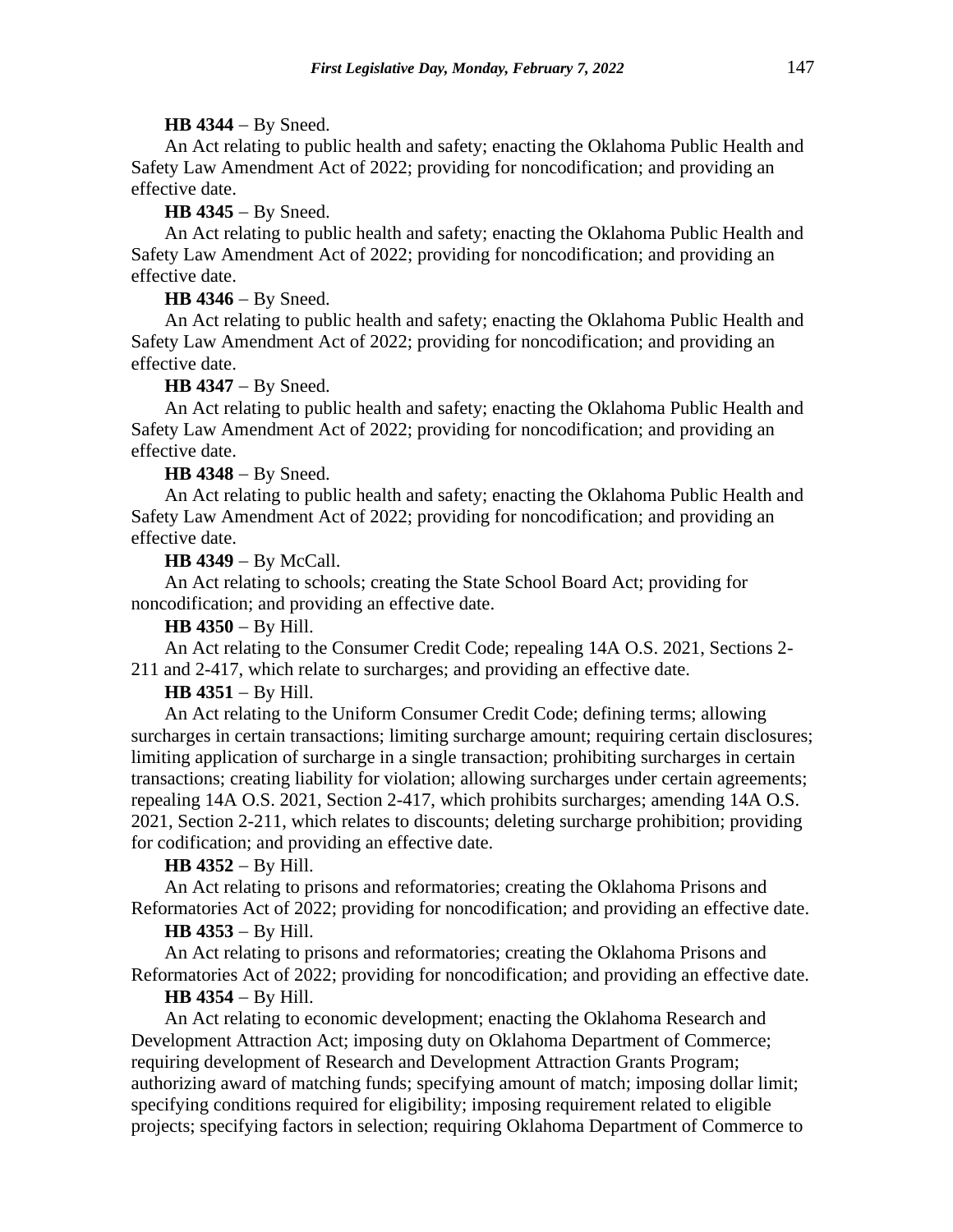adopt rules; specifying required content for rules; providing for codification; and providing an effective date.

**HB 4355** − By Hill.

An Act relating to the Department of Human Services; enacting the Department of Human Services Amendments Act of 2022; providing for noncodification; and providing an effective date.

# **HB 4356** − By Hill.

An Act relating to professions and occupations; amending 59 O.S. 2021, Section 199.14, which relates to the Oklahoma Cosmetology and Barbering Act; removing certain fees; and providing an effective date.

# **HB 4357** − By Hill.

An Act relating to professions and occupations; creating the Professions and Occupations Act of 2022; providing for noncodification; and providing an effective date.

# **HB 4358** − By Hill.

An Act relating to revenue and taxation; creating the Oklahoma Revenue and Taxation Reform Act; providing for noncodification; and providing an effective date.

# **HB 4359** − By Hill.

An Act relating to professions and occupations; creating the Professions and Occupations Act of 2022; providing for noncodification; and providing an effective date.

# **HB 4360** − By Hill.

An Act relating to insurance; enacting the Oklahoma State Insurance Act of 2022; providing for noncodification; and providing an effective date.

# **HB 4361** − By Hill.

An Act relating to children; enacting the Oklahoma Children's Law Act of 2022; providing for noncodification; and providing an effective date.

# **HB 4362** − By Hill.

An Act relating to economic development; creating the Oklahoma Economic Development Reform Act; providing for noncodification; and providing an effective date.

# **HB 4363** − By Hill.

An Act relating to schools; creating the Oklahoma Schools Act of 2022; providing for noncodification; and providing an effective date.

# **HB 4364** − By Hill.

An Act relating to motor vehicles; creating the Oklahoma Motor Vehicles Act of 2022; providing for noncodification; and providing an effective date.

# **HB 4365** − By Hill.

An Act relating to education; creating the State Education Act of 2022; providing for noncodification; and providing an effective date.

# **HB 4366** − By Hill.

An Act relating to transportation; creating the Transportation Reform Act; providing for noncodification; and providing an effective date.

# **HB 4367** − By Hill.

An Act relating to state government; creating the State Government Act of 2022; providing for noncodification; and providing an effective date.

# **HB 4368** − By Hill.

An Act relating to labor; creating the Labor Act of 2022; providing for noncodification; and providing an effective date.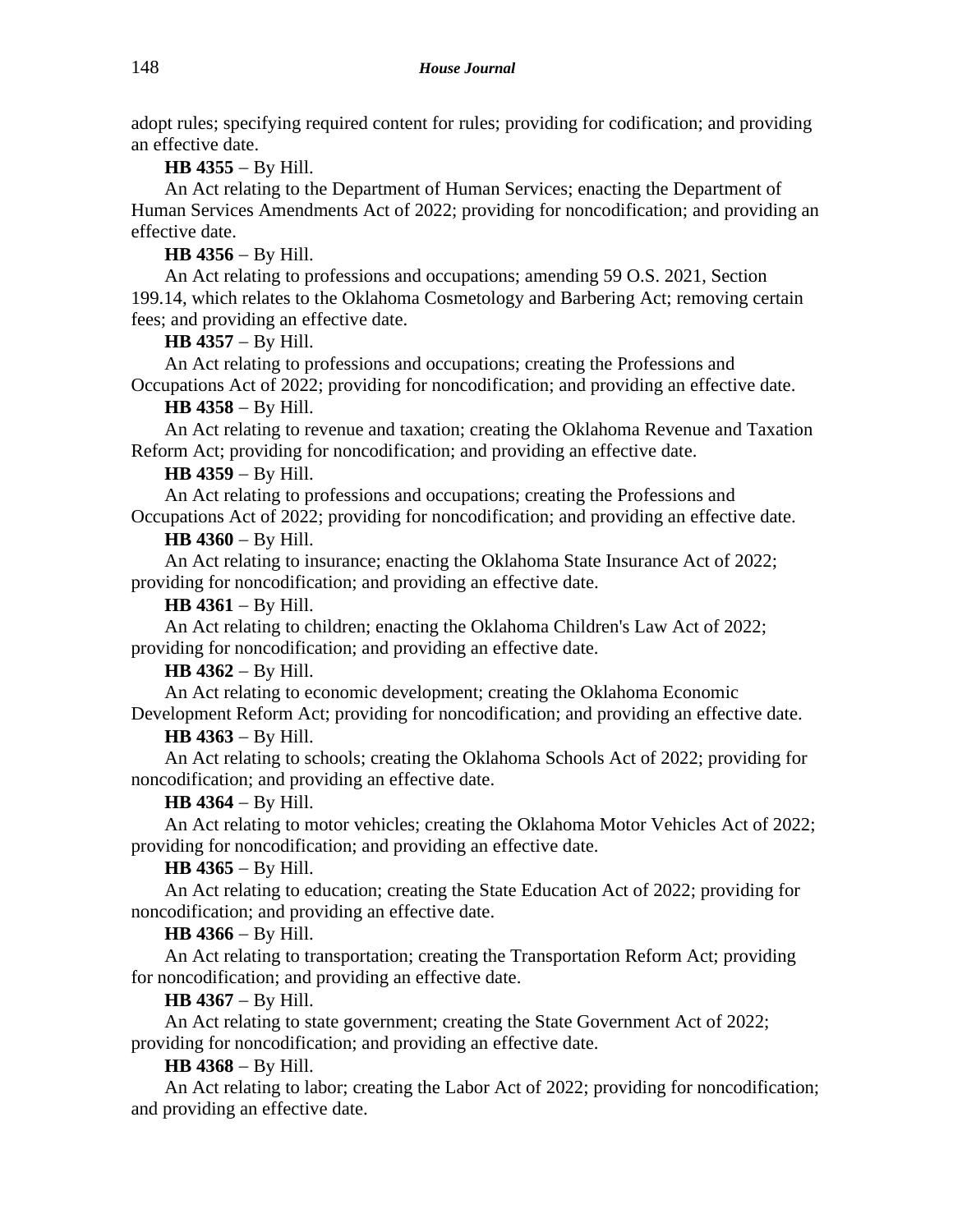### **HB 4369** − By Hill.

An Act relating to prisons and reformatories; allowing felony probationers and parolees the ability to earn discharge credits under certain circumstances; directing supervising bodies to award earned discharge credits; defining term; prohibiting persons convicted of certain offenses from eligibility; directing supervising bodies to develop certain written policies and procedures; requiring maintenance of records and notification; directing the discharge of offender probationers once discharge credits satisfy sentences; directing the Department of Corrections to provide certain notification; confirming early parole termination requests; directing the Department to order final termination of parole supervision under certain circumstances; providing for codification; and providing an effective date.

#### **HB 4370** − By Ford.

An Act relating to schools; amending 70 O.S. 2021, Section 5-118, which relates to meetings of school boards of education; requiring certain meetings to be accessible through a live video and audio stream; providing for publication of certain notice to members of the public; and providing an effective date.

## **HB 4371** − By Ford.

An Act relating to workers' compensation; amending 85A O.S. 2021, Section 47, which relates to beneficiaries in case of death; providing for continuation of payments to certain surviving spouses of public safety officers; and providing an effective date.

# **HB 4372** − By Ford.

An Act relating to motor vehicles; amending 47 O.S. 2021, Section 1135.1, which relates to special license plates; modifying the name of the Antique or Classic Vehicles License Plate; modifying requirements for certain plate; creating the Antique Vehicles License Plate; providing for design and issuance; providing certain vehicle requirements; providing for registration fee; specifying nonrequirement for annual renewal; providing for the reregistration of certain vehicles; and providing an effective date.

#### **HB 4373** − By Ford.

An Act relating to crimes and punishments; amending 21 O.S. 2021, Sections 1435 and 1436, which relate to second and third degree burglary and related penalties; modifying elements of certain prohibited act; defining term; modifying penalty of third degree burglary; and providing an effective date.

#### **HB 4374** − By Ford.

An Act relating to criminal procedure; amending 22 O.S. 2021, Section 60.1, which relates to the Protection from Domestic Abuse Act; expanding scope of certain definition; adding definition; and providing an effective date.

### **HB 4375** − By Ford.

An Act relating to crimes and punishments; making certain acts unlawful; providing penalty; providing for codification; and providing an effective date.

#### **HB 4376** − By Ford.

An Act relating to crimes and punishments; making certain acts unlawful; providing penalties; defining term; providing for codification; and providing an effective date.

### **HB 4377** − By Ford.

An Act relating to crimes and punishments; creating the Sergeant Craig Johnson Act; amending 21 O.S. 2021, Section 173, which relates to the definition of accessories; modifying scope of definition; providing for noncodification; and declaring an emergency.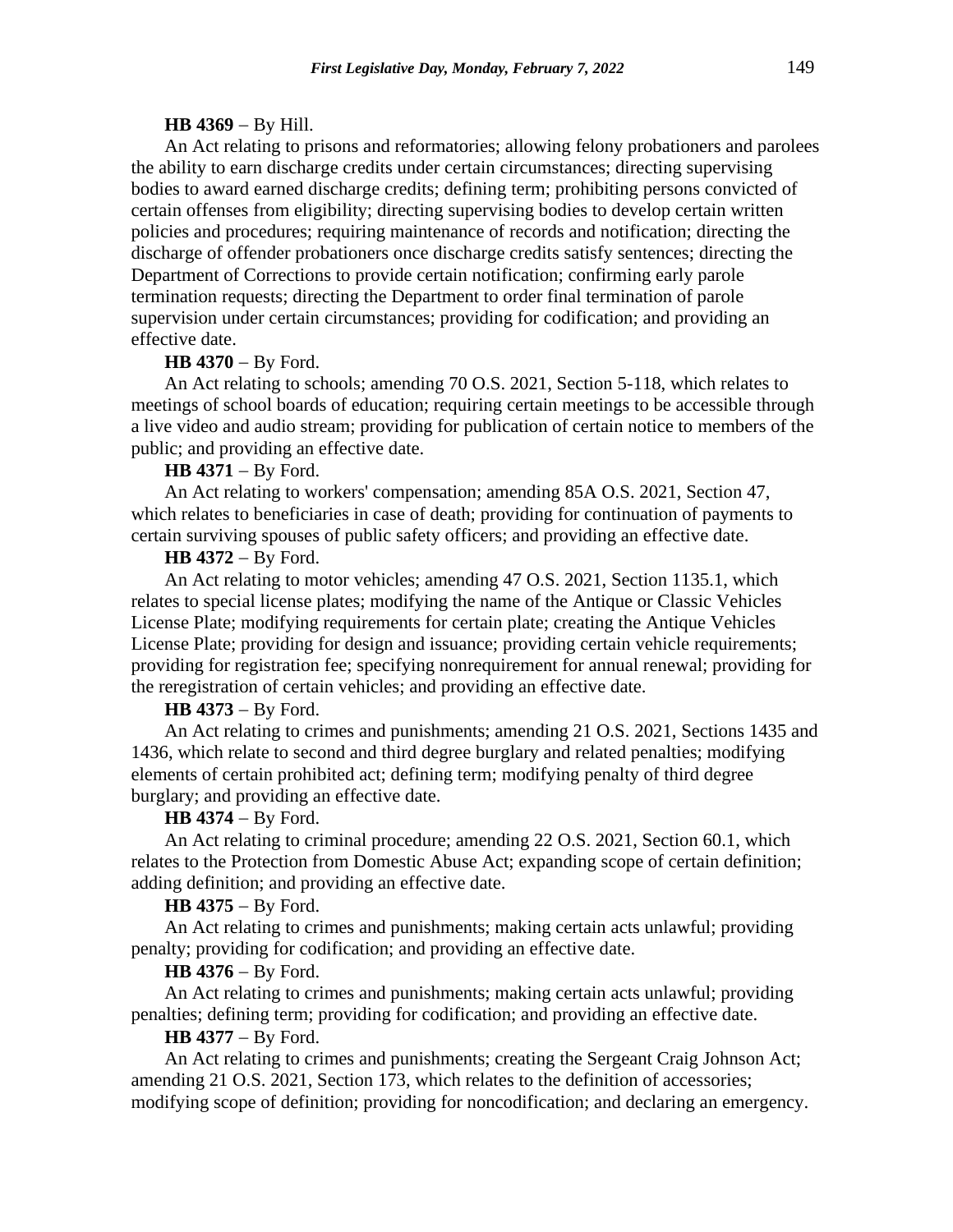### **HB 4378** − By Ford.

An Act relating to crimes and punishments; creating the Oklahoma Larceny Act of 2022; providing for noncodification; and providing an effective date.

## **HB 4379** − By Ford.

An Act relating to crimes and punishments; creating the Oklahoma Burglary Act of 2022; providing for noncodification; and providing an effective date.

## **HB 4380** − By Ford.

An Act relating to criminal law; creating the Oklahoma Criminal Law Act of 2022; providing for noncodification; and providing an effective date.

#### **HB 4381** − By Ford.

An Act relating to criminal law; creating the Criminal Law Act of 2022; providing for noncodification; and providing an effective date.

## **HB 4382** − By Ford.

An Act relating to criminal procedure; creating the Oklahoma Criminal Procedure Act of 2022; providing for noncodification; and providing an effective date.

## **HB 4383** − By Ford.

An Act relating to criminal procedure; creating the Criminal Procedure Act of 2022; providing for noncodification; and providing an effective date.

## **HB 4384** − By Ford.

An Act relating to cities and towns; creating the Unfair Labor Practices Act; providing for noncodification; and providing an effective date.

# **HB 4385** − By Ford.

An Act relating to motor vehicles; amending 47 O.S. Section 14-110, which relates to carrying registration certificate; modifying agency responsibility; amending 47 O.S. 2021, Sections 161A, 162, 162.1, 163, 165, 166, 166.5, 166a, 169, 169.5, 170, 170.1, 170.2, 171.1, 172, 177.2, 177.3, 180, 180a, 180b, 180c, 180d, 180e, 180f, 180g, 180h, 180k, 180l and 180m, which relate to the regulation of motor carriers; modifying name of act; removing notification requirement for the Corporation Commission; modifying fund providing payment for certain motor vehicles; modifying employees certain agencies may appoint; specifying type of officers appointed by Department; eliminating duties of certain employee; modifying agency reference; modifying fund reference; allowing for the employment of certain Port of Entry officers; establishing classes of certain officers; updating statutory references; amending 47 O.S. 2021, Sections 230.22, 230.23, 230.24, 230.25, 230.26, 230.27, 230.28, 230.29, 230.30, 230.31, 230.32 and 230.34a, which relate to the Motor Carrier Act of 1995; modifying agency reference; transferring certain duties from the Corporation Commission to the Department of Public Safety; removing requirement of cooperation by certain agencies; allowing for the regulation of motor carriers by the Department of Public Safety; amending 47 O.S. 2021, Section 230.6, which relates to use and activities of commercial vehicles; establishing procedural requirements for certain violations; requiring use of certain software in determining certain penalty; amending 47 O.S. 2021, Section 230.9, which relates to compliance with the Oklahoma Motor Carrier Safety and Hazardous Materials Transportation Act; requiring certain violation to be in compliance with certain federal regulations; modifying factors considered by Commissioner of Public Safety assessing penalty; adding methods of collection for certain administrative penalties; establishing procedures for certain safety ratings; authorizing Department to hold vehicles in certain circumstances; amending 47 O.S. 2021, Sections 1120 and 1120.1, which relate to proportional registration and entry into the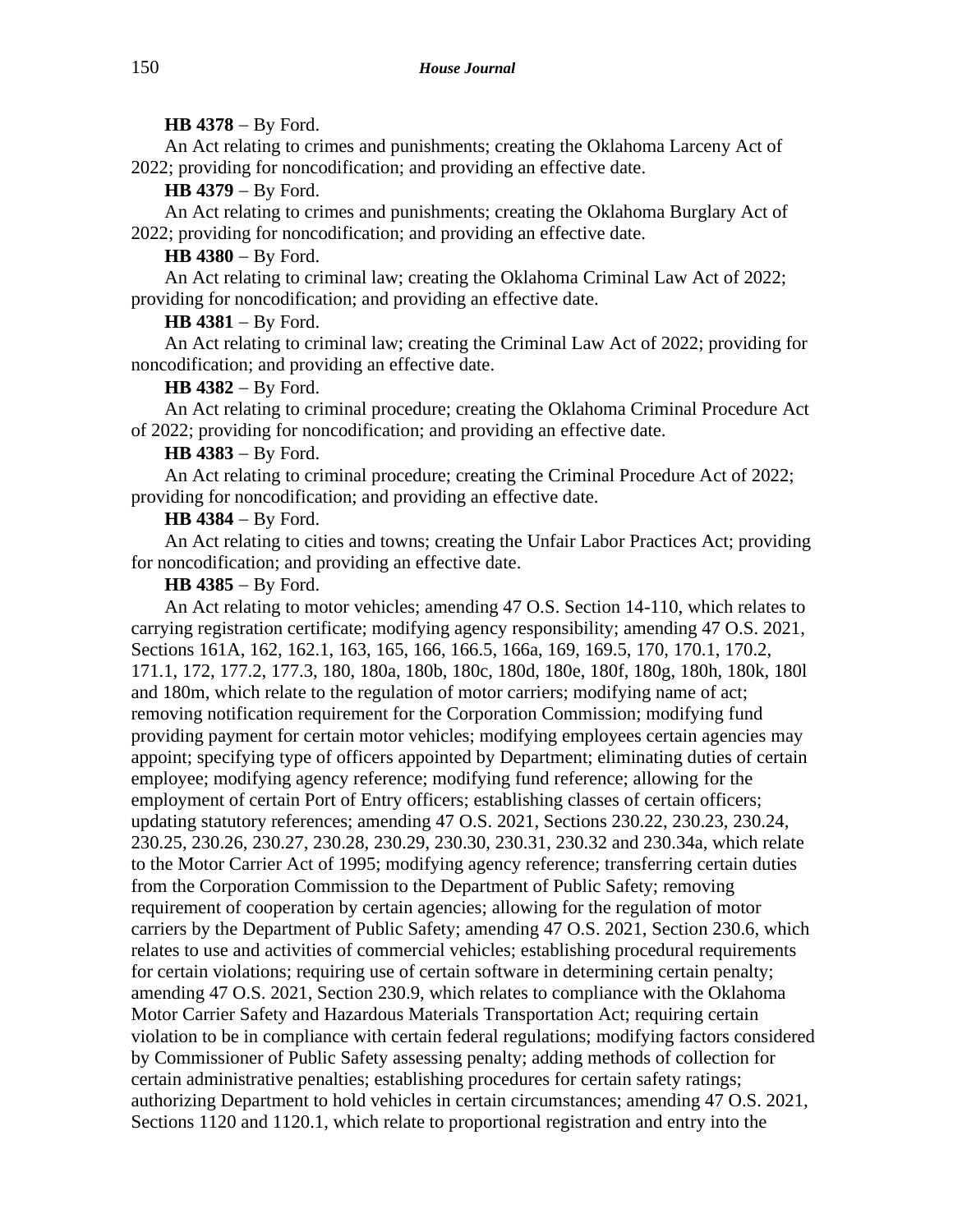International Registration Plan; modifying agency reference; amending 47 O.S. 2021, Sections 1166, 1167, 1168, and 1169, which relate to motor carrier enforcement; providing that certain rules be deemed promulgated by Department of Public Safety; modifying agency reference relating to rules, enforcement of actions, and fund administration; providing for the Department of Public Safety and Department of Transportation to enter into certain agreement; amending 47 O.S. 2021, Sections 1201, 1202 and 1203, which relate to the Oklahoma Weigh Station Act of 2012; modifying agency reference; providing for the Department of Public Safety and the Corporation Commission to enter into certain agreement; transferring certain powers and duties from the Corporation Commission to the Department of Public Safety; removing requirement of roadside enforcement in certain circumstances; removing authorization to conduct certain activities related to roadside enforcement; repealing 47 O.S. 2021, Sections 171, 171.2 and 172.1, which relate to the regulation of motor carriers and authority of motor carrier enforcement officers; updating statutory language; providing an effective date; and declaring an emergency.

### **HB 4386** − By Ford.

An Act relating to compensation; enacting the Public Safety Officer Compensation Policy Act of 2022; providing for noncodification; providing an effective date; and declaring an emergency.

## **HB 4387** − By Baker.

An Act relating to teacher certification; amending 70 O.S. 2021, Section 6-190, which relates to criteria for issuing teaching certificates; providing for issuance of advanced teaching certificates; modifying procedures for issuing lead and master teaching certificates; establishing minimum salary increase for certificates; providing for minimum time out of classroom; prescribing additional award for certain teachers; directing school district to identify and designate teachers for specialized certificates; requiring submission of plans to State Department of Education for evaluation and approval; providing minimum requirements for district designation system; authorizing use of additional factors; requiring state funding match; permitting districts to not participate in certain program; prescribing frequency and timing of designation; providing for professional development cohorts and additional training; mandating certain review of each district's system; requiring annual report of program; prescribing and modifying contract terms for advanced, lead, and master teachers; providing for funding through certain lottery monies; stating funding is on a firstcome, first-served basis; clarifying certain funding is a state match for local funds; updating statutory citations; providing an effective date; declaring an emergency; and providing for conditional effect.

## **HB 4388** − By Baker.

An Act relating to amusements and sports; amending 3A O.S. 2021, Section 713, which relates to the Oklahoma Education Lottery Act; requiring proceeds in excess of certain annual amount be deposited to certain fund; creating the Teacher Empowerment Fund; placing fund with the State Department of Education; establishing fund characteristics; establishing funding procedures; providing instructions for use of funds that are not expended; providing an effective date; and providing for conditional effect.

## **HB 4389** − By Baker.

An Act relating to school curriculum; amending 70 O.S. 2021, Section 11-103.6, which relates to subject matter standards; modifying computer science college preparatory curriculum requirements; requiring course to meet certain standards; excluding certain courses from eligibility; modifying computer science core curriculum requirements; mandating course meet certain standards; excluding certain courses from eligibility;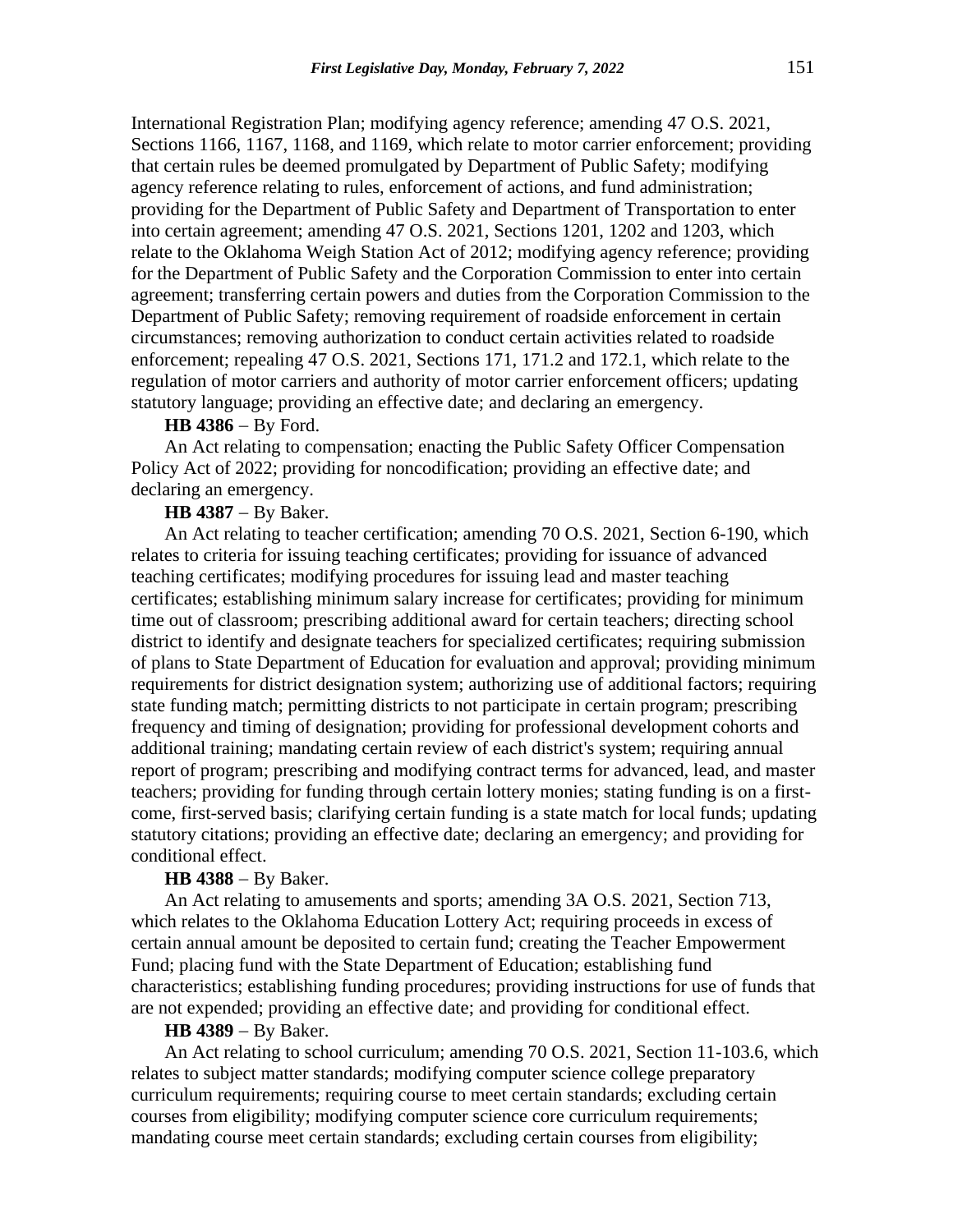amending 70 O.S. 2021, Section 11-103.6m, which relates to computer science programs; listing additional information to be included in certain annual report; and providing an effective date.

**HB 4390** − By Baker.

An Act relating to teachers; amending 70 O.S. 2021, Section 6-204.1, which relates to the Education Leadership Oklahoma Act; adding definitions; amending 70 O.S. 2021, Section 6-212, which relates to a micro-credential program for teachers; restricting program eligibility to certified teachers; including certain micro-credential stacks and endorsements in program; modifying how awarded micro-credentials may be used; authorizing rule promulgation to implement program; and providing an effective date.

### **HB 4391** − By Baker.

An Act relating to education; creating the Oklahoma Education Act of 2022; providing for noncodification; and providing an effective date.

#### **HB 4392** − By Baker.

An Act relating to teacher salaries; requiring the State Department of Education to publish a comprehensive teacher salary report; prescribing timing and frequency of report; directing publication by website; establishing minimum requirements for report contents; providing for codification; and providing an effective date.

## **HB 4393** − By Baker.

An Act relating to schools; amending 70 O.S. 2021, Section 6-211, which relates to an educator supply-and-demand study; modifying frequency of conducting an educator supply-and-demand study; listing shortage areas to be identified in study; requiring submission of annual report; and providing an effective date.

## **HB 4394** − By Baker.

An Act relating to education; creating the State Education Act; providing for noncodification; and providing an effective date.

## **HB 4395** − By Pittman.

An Act relating to criminal justice; creating the Oklahoma Criminal Justice Reform Act of 2022; providing for noncodification; and providing an effective date.

## **HB 4396** − By Pittman.

An Act relating to pediatric palliative care; defining terms; creating program; defining program qualifications; authorizing standards; allowing State Department of Health to promulgate rules; providing for codification; and providing an effective date.

# **HB 4397** − By Pittman.

An Act relating to employers and employees; allowing for paid time off in certain situations; authorizing circumstances for leave; regulating use of paid leave; providing for codification; and providing an effective date.

### **HB 4398** − By Pittman.

An Act relating to public safety; creating the Oklahoma High Speed Pursuits Reform Act of 2022; providing for noncodification; and providing an effective date.

# **HB 4399** − By Pittman.

An Act relating to agriculture; enacting the Oklahoma Agriculture Act of 2022; providing for noncodification; and providing an effective date.

## **HB 4400** − By Pittman.

An Act relating to school safety; creating Alyssa's Law; requiring schools to be equipped with a panic alert system; providing for immediate transmission to emergency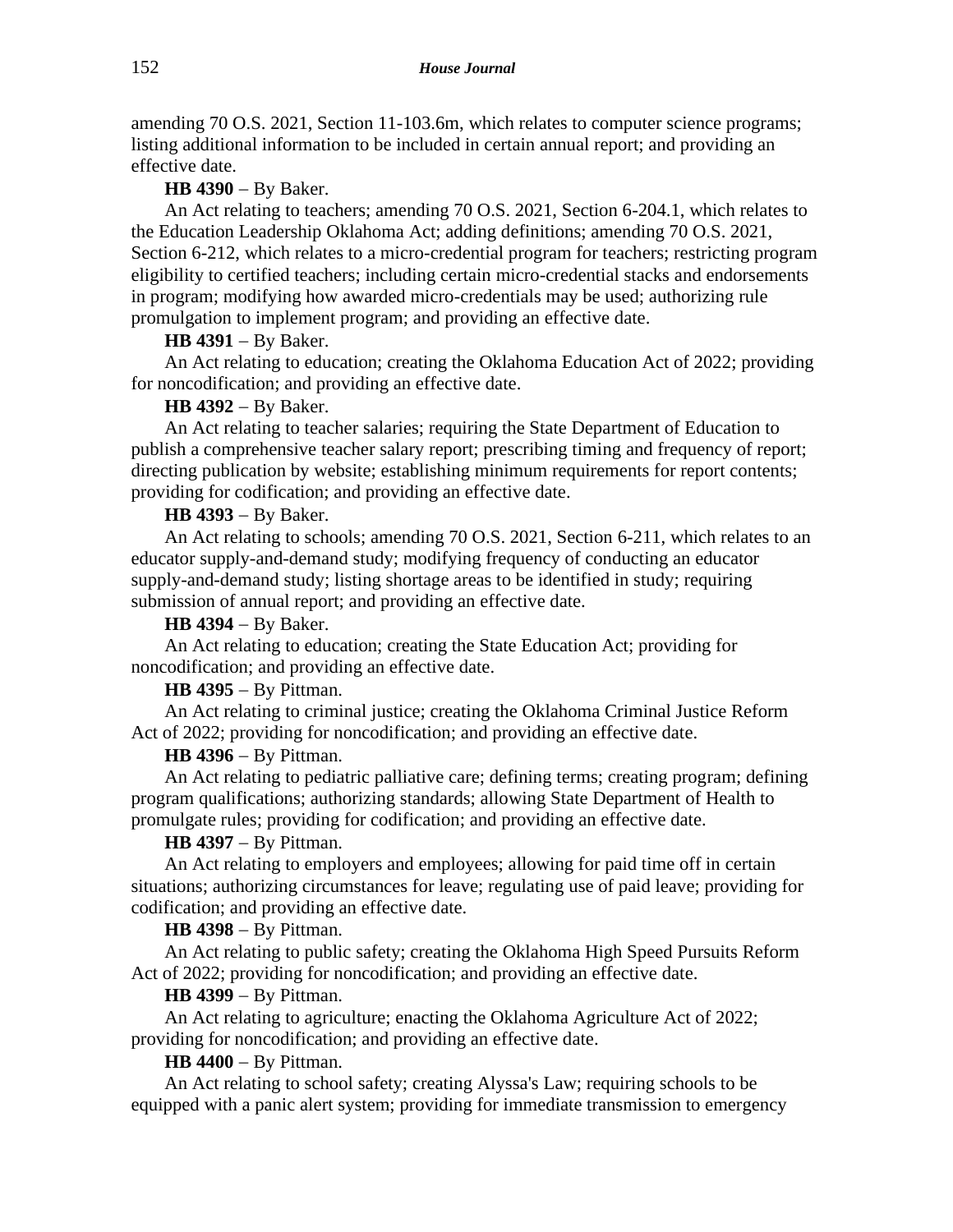services; mandating alert system to allow certain communication; providing for codification; providing an effective date; and declaring an emergency.

## **HB 4401 − By Pittman.**

An Act relating to economic development; creating the Oklahoma Economic

Development Reform Act; providing for noncodification; and providing an effective date. **HB 4402** − By Pittman.

An Act relating to medical marijuana; creating the Oklahoma Medical Marijuana Act of 2022; providing for noncodification; and providing an effective date.

**HB 4403** − By Pittman.

An Act relating to agriculture; enacting the Oklahoma Agriculture Act of 2022; providing for noncodification; and providing an effective date.

**HB 4404** − By Pittman.

An Act relating to waters and water rights; creating the Waters and Water Rights Modernization Act; providing for noncodification; and providing an effective date.

### **HB 4405** − By Pittman.

An Act relating to alcohol; enacting the Oklahoma Alcohol Act of 2022; providing for noncodification; and providing an effective date.

**HB 4406** − By Pittman.

An Act relating to maternal health; enacting the Oklahoma Maternal Health Reform Act of 2022; providing for noncodification; and providing an effective date.

**HB 4407** − By Pittman.

An Act relating to public health; enacting the Oklahoma Public Health Reform Act of 2022; providing for noncodification; and providing an effective date.

**HB 4408** − By Pittman.

An Act relating to athletes; creating the Uniform Athlete Agents Act; providing for noncodification; and providing an effective date.

**HB 4409** − By Lowe (Dick).

An Act relating to schools; amending 70 O.S. 2021, Section 11-103.6, which relates to subject matter standards; modifying graduation requirement to complete a personal financial literacy course; amending 70 O.S. 2021, Section 11-103.6h, which relates to personal financial literacy education; modifying areas of instruction to be included; requiring certain students to complete certain course in financial literacy to graduate from high school; mandating instruction to be provided in separate one-semester course; removing language allowing districts to offer instruction in certain grades integrated in other courses; deleting language providing for identification of online curricula; updating statutory citation; striking language providing for use of fund on online curricula and resources; modifying requirements for students who transfer into the state after certain grade level; removing language allowing for use of certain online assessment in certain circumstances; deleting exception for students who transfer into the state in certain grade level; allowing teachers with certain endorsements to teach personal financial literacy; amending 70 O.S. 2021, Section 11-103.6h-1, which relates to the Personal Financial Literacy Education Revolving Fund; updating statutory references; providing an effective date; and declaring an emergency.

**HB 4410** − By Lowe (Dick).

An Act relating to fences; amending 4 O.S. 2021, Sections 141 and 154, which relate to fence viewers and lawful fences; amending who chooses fence viewers; increasing maximum allowable fee to be paid to fence viewers; changing who appoints fence viewers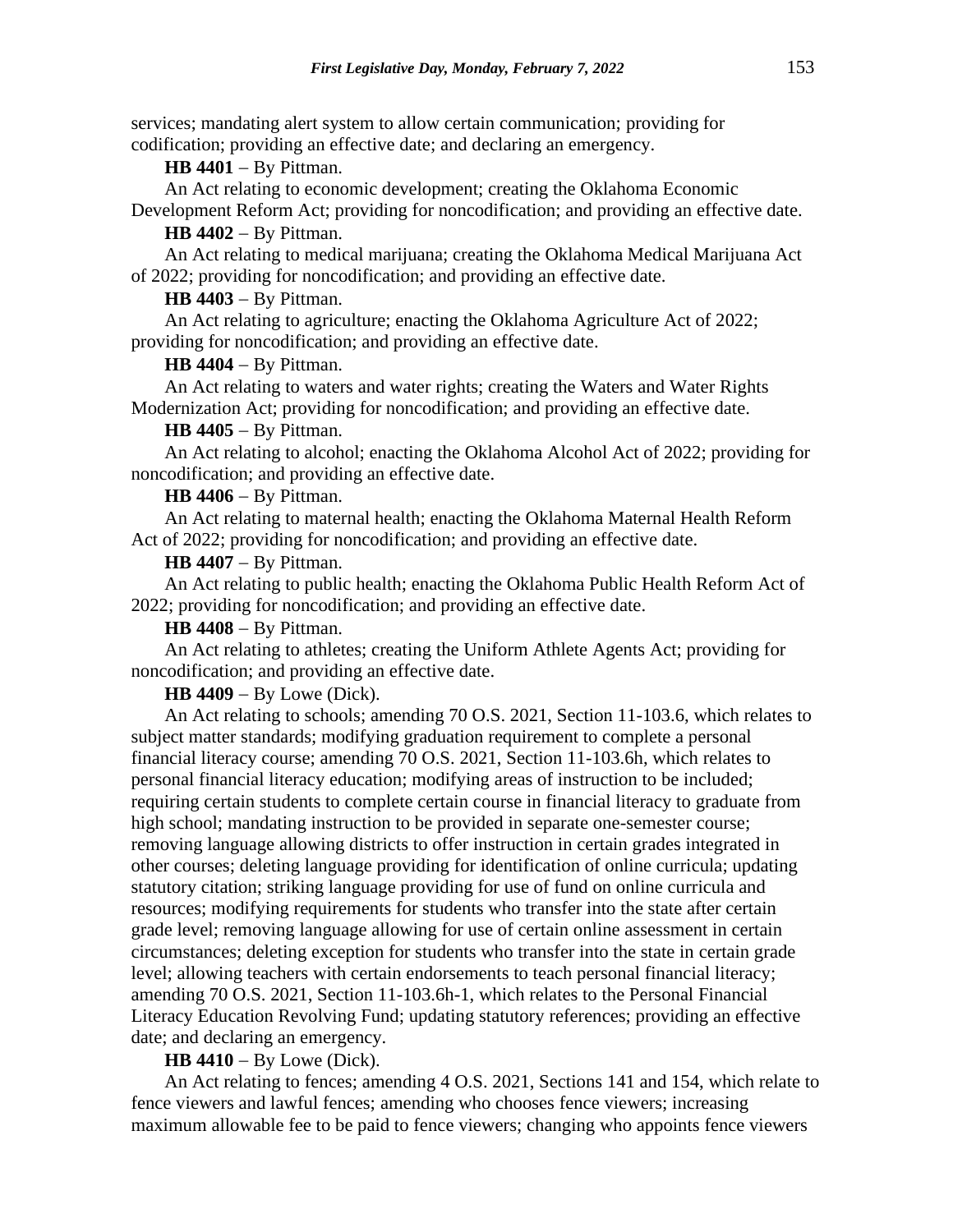if either of the interested parties fails to appoint a viewer; providing that electric fences are lawful fences in certain circumstances; providing requirements for electric fences to be lawful fences; and providing an effective date.

**HB 4411** − By Lowe (Dick).

An Act relating to medical marijuana; amending 63 O.S. 2021, Section 427.6, which relates to the Oklahoma Medical Marijuana and Patient Protection Act; deleting limitation that restricts the number of post-licensure inspections conducted in a calendar year; and providing an effective date.

#### **HB 4412** − By Lowe (Dick).

An Act relating to natural resources; creating the Healthy Soil Program Act; defining terms; requiring Oklahoma Conservation Commission administer program; stating purpose of the program; stating composition of the program; stating certain Commission duties; authorizing the promulgation of certain rules; authorizing uses of certain funds; providing for codification; and providing an effective date.

## **HB 4413** − By Lowe (Dick).

An Act relating to revenue and taxation; amending 68 O.S. 2021, Section 2826, which relates to appraisers; providing procedure for hiring appraisers; limiting appraisers involvement in valuation; requiring separate contract for certain services; making certain contracts subject to the Open Records Act; making certain communication between county assessor and appraisers subject to Open Records Act; requiring certain qualifications; providing for codification; and providing an effective date.

#### **HB 4414** − By Lowe (Dick).

An Act relating to revenue and taxation; amending 68 O.S. 2021, Section 2816, which relates to appraiser education accreditation; increasing required advance accreditation training; adding training topic; updating references; and providing an effective date.

## **HB 4415** − By Lowe (Dick).

An Act relating to revenue and taxation; amending 68 O.S. 2021, Section 2876, which relates to ad valorem protests; requiring taxpayer to file certain form; requiring county assessor to provide schedule to taxpayers filing protests; providing for codification; and providing an effective date.

### **HB 4416** − By Lowe (Dick).

An Act relating to medical marijuana; amending 63 O.S. 2021, Section 427.17, which relates to the Oklahoma Medical Marijuana and Patient Protection Act; directing licensed medical marijuana growers to annually submit certain information to the Oklahoma Medical Marijuana Authority; and providing an effective date.

#### **HB 4417** − By Lowe (Dick).

An Act relating to waters and water rights; creating the Rural Water District Reform Act; providing for noncodification; and providing an effective date.

## **HB 4418** − By Lowe (Dick).

An Act relating to revenue and taxation; prescribing procedures related to protests of valuation for purposes of ad valorem taxation; providing for applicability of certain procedures; specifying that procedures not to constitute classification of property within meaning of Section 22 of Article X of the Oklahoma Constitution; providing for applicability of procedures to certain protest process; providing for applicability of procedures based upon final year of except treatment; prescribing evidentiary requirements based upon percentage decline in fair cash value of assets; requiring testimony by certain persons; requiring testimony of expert witness or witnesses in certain circumstances;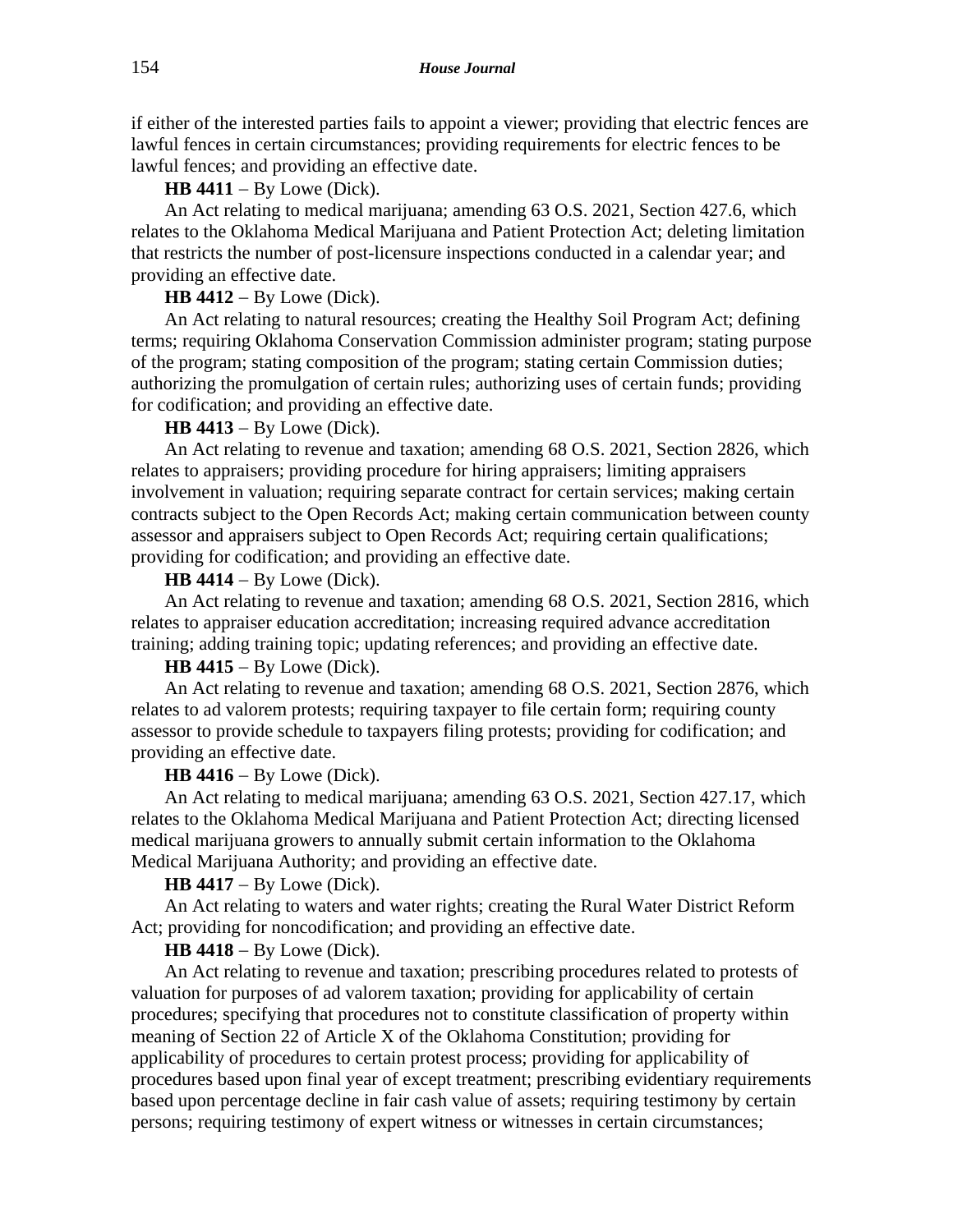establishing standard of proof in proceedings before district court or certain appellate courts; providing for evidentiary presumption; providing for standard of review on appeal; providing for codification; and providing an effective date.

**HB 4419** − By Lowe (Dick).

An Act relating to revenue and taxation; enacting the Oklahoma Revenue and Taxation Policy Act of 2022; providing for noncodification; and providing an effective date.

**HB 4420** − By Lowe (Dick).

An Act relating to counties and county officers; enacting the Oklahoma Counties and County Officers Act of 2022; providing for noncodification; and providing an effective date.

**HB 4421** − By Lowe (Dick).

An Act relating to medical marijuana; creating the Medical Marijuana Act of 2022; providing for noncodification; and providing an effective date.

**HB 4422** − By Lowe (Dick).

An Act relating to officers; creating the Officers Reform Act of 2022; providing for noncodification; and providing an effective date.

**HB 4423** − By Lowe (Dick).

An Act relating to state government; creating the State Government Act of 2022; providing for noncodification; and providing an effective date.

**HB 4424** − By Lowe (Dick).

An Act relating to revenue and taxation; creating the Oklahoma Revenue and Taxation Reform Act; providing for noncodification; and providing an effective date.

**HB 4425** − By Lowe (Dick).

An Act relating to public finance; creating the Oklahoma School Bond Reform Act; providing for noncodification; and providing an effective date.

**HB 4426** − By Lowe (Dick).

An Act relating to education; creating the State Education Act; providing for noncodification; and providing an effective date.

**HB 4427** − By Lowe (Dick).

An Act relating to medical marijuana; creating the Oklahoma Medical Marijuana Act of 2022; providing for noncodification; and providing an effective date.

## **HB 4428** − By Lowe (Dick).

An Act relating to agriculture; enacting the Oklahoma Agriculture Act of 2022; providing for noncodification; and providing an effective date.

**HB 4429** − By Lowe (Dick).

An Act relating to animals; enacting the Oklahoma Animals Act of 2022; providing for noncodification; and providing an effective date.

**HB 4430** − By Lowe (Dick).

An Act relating to revenue and taxation; enacting the Oklahoma Revenue and Taxation Policy Act of 2022; providing for noncodification; and providing an effective date.

**HB 4431** − By Patzkowsky.

An Act relating to revenue and taxation; requiring county assessors to notify certain entities of protest; requiring county assessors to provide updates to certain entities; providing for codification; providing an effective date; and declaring an emergency.

**HB 4432** − By Patzkowsky.

An Act relating to medical marijuana; amending 63 O.S. 2021, Section 427.21, which relates to the Oklahoma Medical Marijuana and Patient Protection Act; requiring medical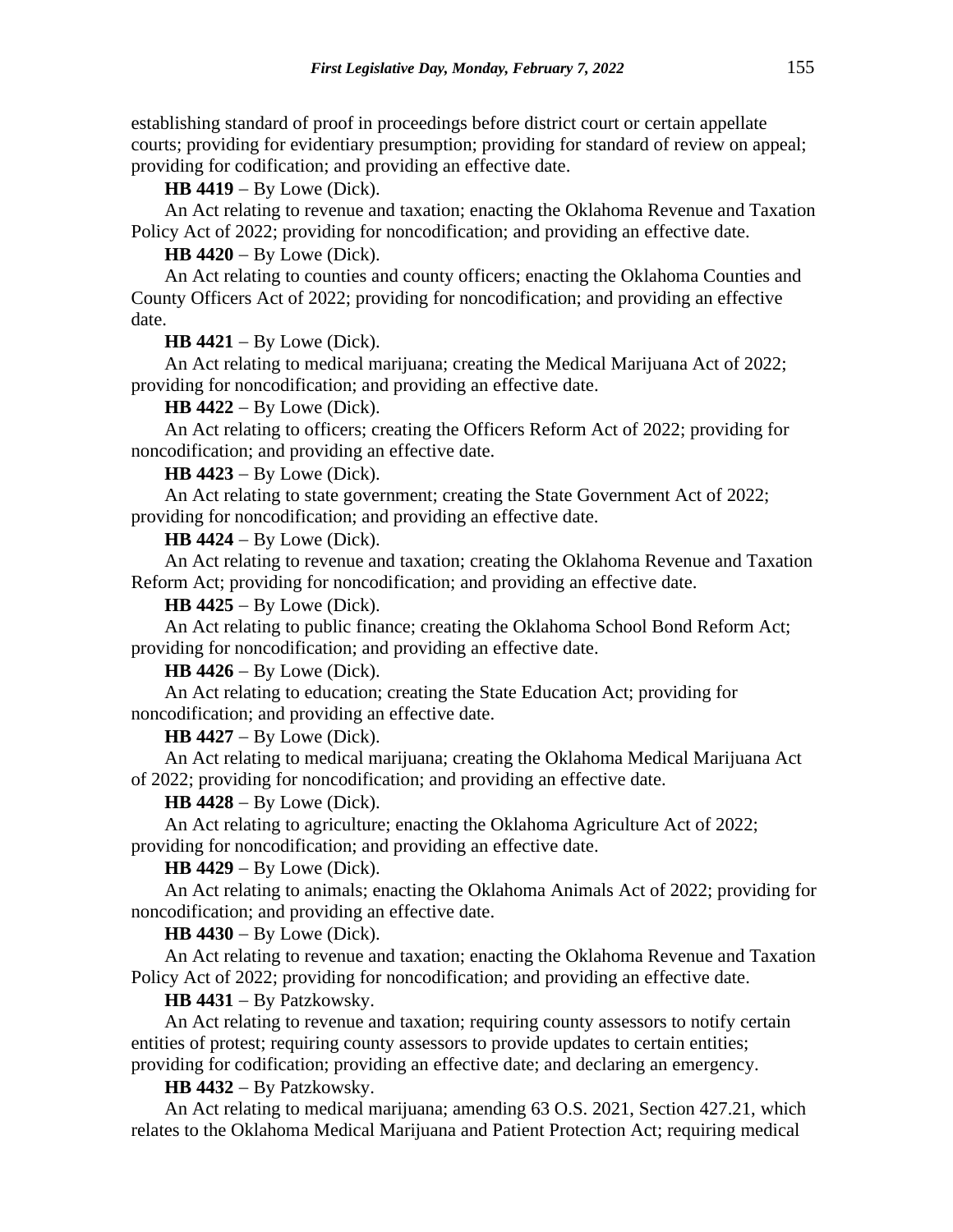marijuana commercial grower licensees to display outdoor signage; stating requirements for signage; providing for immediate revocation of license; and providing an effective date.

**HB 4433** − By Patzkowsky.

An Act relating to waters and water rights; requiring Oklahoma Water Resources Board make determination before allowing certain permits; requiring permit applicants to furnish certain information; requiring permit applicants to furnish certain information upon request; providing for codification; and providing an effective date.

**HB 4434** − By Patzkowsky.

An Act relating to the Corporation Commission; enacting the Oklahoma Corporation Commission Act of 2022; providing for noncodification; and providing an effective date.

**HB 4435** − By Patzkowsky.

An Act relating to officers; creating the Officers Reform Act of 2022; providing for noncodification; and providing an effective date.

#### **HB 4436** − By Patzkowsky.

An Act relating to the Corporation Commission; enacting the Oklahoma Corporation Commission Act of 2022; providing for noncodification; and providing an effective date.

#### **HB 4437** − By Patzkowsky.

An Act relating to the Corporation Commission; enacting the Oklahoma Corporation Commission Act of 2022; providing for noncodification; and providing an effective date.

#### **HB 4438** − By Patzkowsky.

An Act relating to the Corporation Commission; enacting the Oklahoma Corporation Commission Act of 2022; providing for noncodification; and providing an effective date.

#### **HB 4439** − By Patzkowsky.

An Act relating to the Corporation Commission; enacting the Oklahoma Corporation Commission Act of 2022; providing for noncodification; and providing an effective date.

#### **HB 4440** − By Patzkowsky.

An Act relating to transportation; creating the Transportation Reform Act; providing for noncodification; and providing an effective date.

### **HB 4441** − By Patzkowsky.

An Act relating to agriculture; enacting the Oklahoma Agriculture Act of 2022; providing for noncodification; and providing an effective date.

#### **HB 4442** − By Patzkowsky.

An Act relating to eminent domain; enacting the Oklahoma Eminent Domain Act of 2022; providing for noncodification; and providing an effective date.

### **HB 4443** − By Patzkowsky.

An Act relating to counties and county officers; enacting the Oklahoma Counties and County Officers Act of 2022; providing for noncodification; and providing an effective date.

### **HB 4444** − By Patzkowsky.

An Act relating to cities and towns; enacting the Oklahoma Cities and Towns Act of 2022; providing for noncodification; and providing an effective date.

### **HB 4445** − By Patzkowsky.

An Act relating to oil and gas; enacting the Oklahoma Oil and Gas Act of 2022; providing for noncodification; and providing an effective date.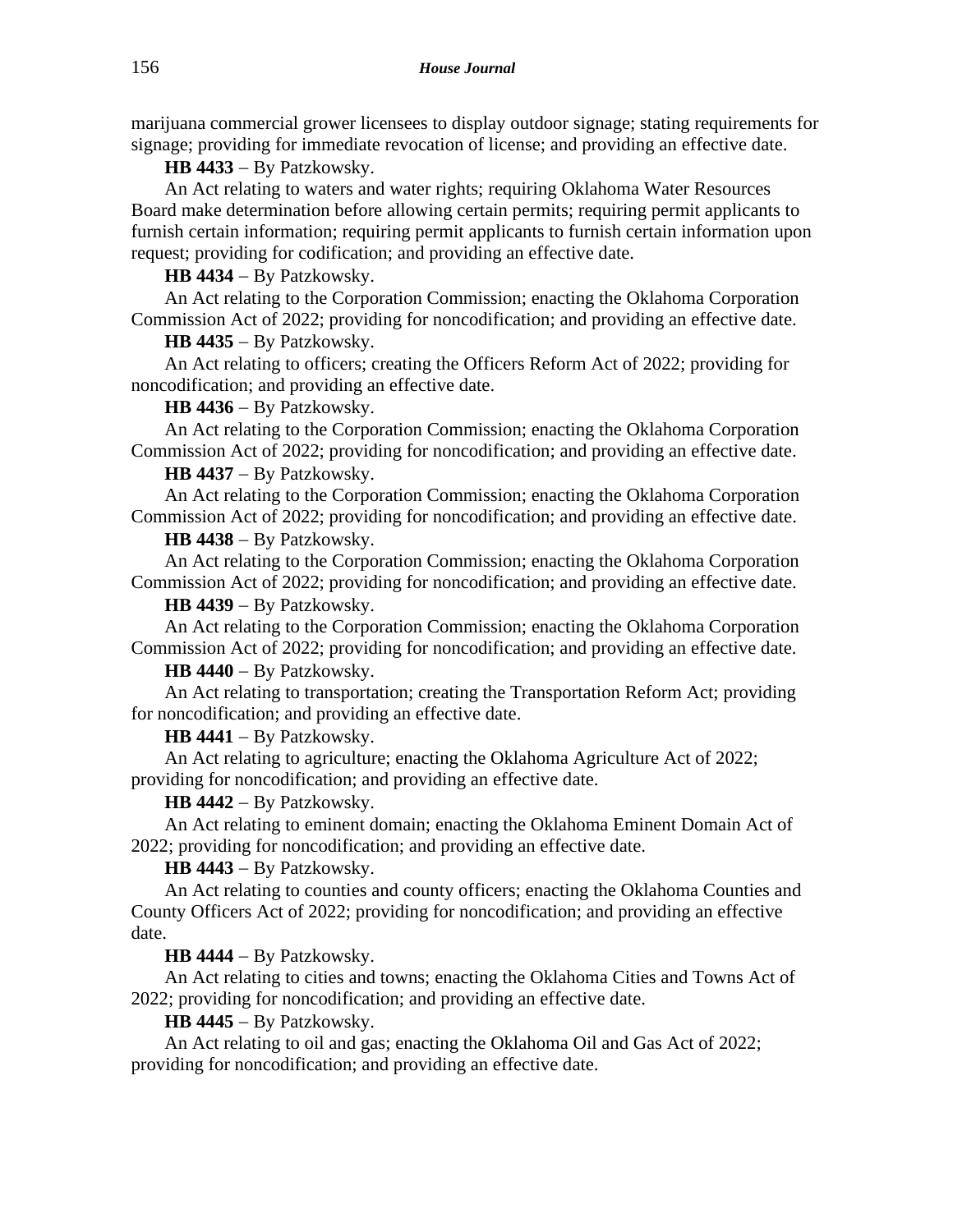#### **HB 4446** − By Patzkowsky.

An Act relating to the Oklahoma Corporation Commission; enacting the Oklahoma Corporation Commission Act of 2022; providing for noncodification; and proving an effective date.

**HB 4447** − By Patzkowsky.

An Act relating to schools; creating the State Schools Act; providing for noncodification; and providing an effective date.

**HB 4448** − By Patzkowsky.

An Act relating to waters and water rights; creating the Waters and Water Rights Modernization Act; providing for noncodification; and providing an effective date.

HJR 1047 − By Manger and Townley.

A Joint Resolution directing the Secretary of State to refer to the people for their approval or rejection a proposed amendment to Section 8C of Article X of the Constitution of the State of Oklahoma; eliminating income threshold; providing ballot title; and directing filing.

#### **HJR 1048** − By West (Kevin).

A Joint Resolution directing the Secretary of State to refer to the people for their approval or rejection a proposed amendment to Section 1 of Article III of the Oklahoma Constitution; clarifying certain voting requirement; providing ballot title; and directing filing.

### **HJR 1049** − By Roberts (Dustin).

A Joint Resolution directing the Secretary of State to refer to the people for their approval or rejection a proposed amendment to Section 9C of Article X of the Constitution of the State of Oklahoma; removing three-mill limit on operational expenses for emergency medical service districts; providing ballot title; and directing filing.

#### **HJR 1050** − By Turner.

A Joint Resolution directing the Secretary of State to refer to the people for their approval or rejection a proposed amendment to Section 9A of Article 2 of the Constitution of the State of Oklahoma; prohibiting use of the death penalty in criminal cases; providing for ballot title; and directing filing.

#### **HJR 1051** − By Roberts (Eric).

A Joint Resolution directing the Secretary of State to refer to the people for their approval or rejection a proposed amendment to Section 2 of Article V of the Constitution of the State of Oklahoma; changing the percentage of legal voters from statewide to each congressional district of the state for certain petitions; providing ballot title; and directing filing.

#### **HJR 1052** − By O'Donnell.

A Joint Resolution directing the Secretary of State to refer to the people for their approval or rejection a proposed amendment to Section 3 of Article V and Section 1 of Article XXIV of the Constitution of the State of Oklahoma; requiring certain measures contain wording in ballot title related to fiscal impact; authorizing procedures to be established pursuant to enabling legislation; providing ballot title; and directing filing.

#### **HJR 1053** − By Martinez.

A Joint Resolution directing the Secretary of State to refer to the people for their approval or rejection a proposed amendment to the Constitution of the State of Oklahoma by adding a new Section 13 to Article XXIII; creating the Oklahoma Certificate of Merit Act; providing ballot title; and directing filing.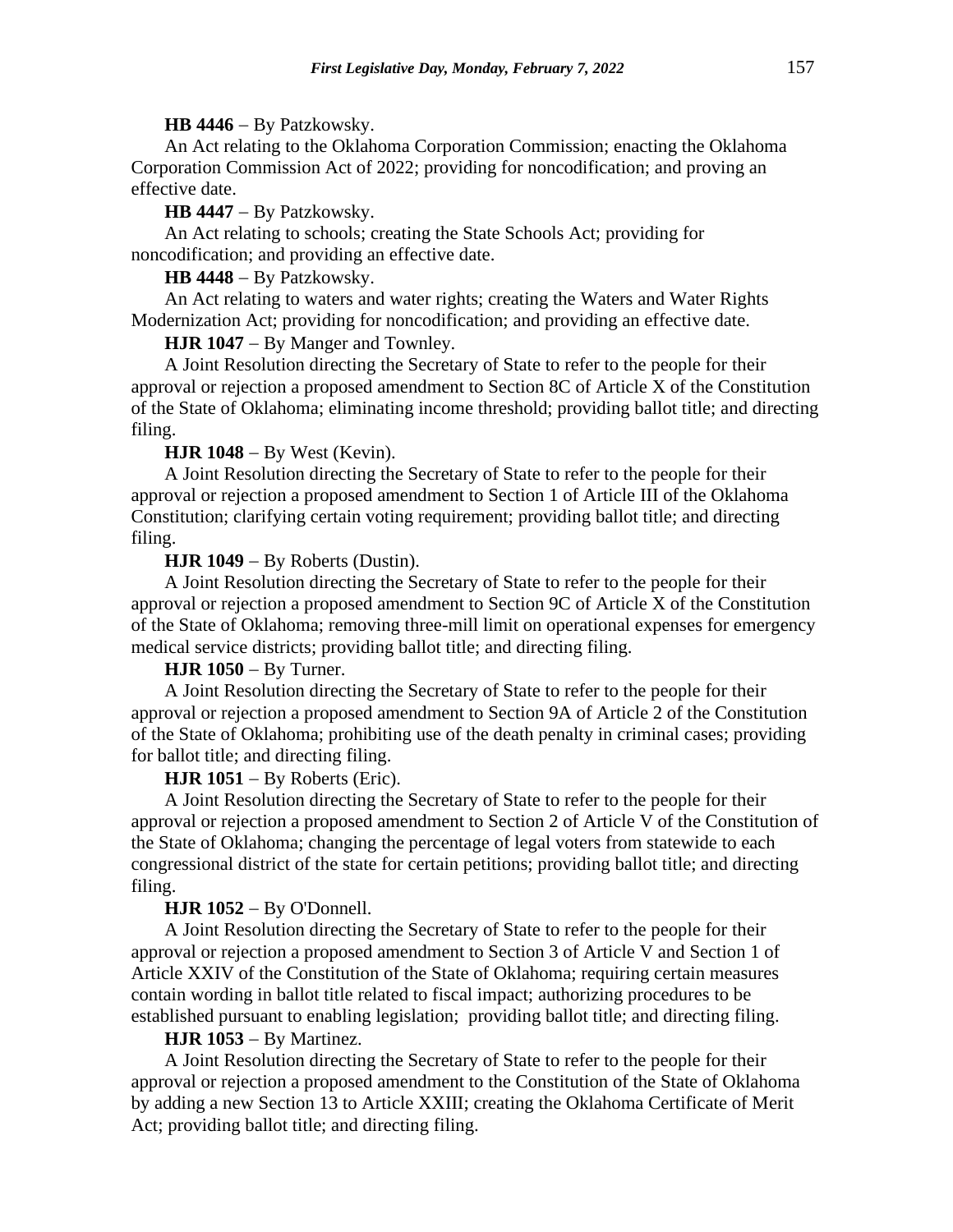### **HJR 1054** − By Roberts (Sean).

A Joint Resolution directing the Secretary of State to refer to the people for their approval or rejection a proposed amendment to Section 26 of Article II of the Oklahoma Constitution; expanding the rights of citizens to keep and bear arms; updating statutory language; providing ballot title; and directing filing.

## **HJR 1055** − By Roberts (Sean).

A Joint Resolution directing the Secretary of State to refer to the people for their approval or rejection a proposed amendment to the Constitution of the State of Oklahoma by adding a new Section 301 to Article II; providing for the Vaccine Mandate Nullification Act of 2022; providing ballot title; and directing filing.

### **HJR 1056** − By Lepak.

A Joint Resolution related to the provisions of Enrolled House Joint Resolution No. 1043 of the 2nd Session of the 56th Oklahoma Legislature; modifying provisions; repealing termination date; and directing filing.

## **HJR 1057** − By Newton.

A Joint Resolution directing the Secretary of State to refer to the people for their approval or rejection a proposed amendment to Section 9C of Article X of the Constitution of the State of Oklahoma; authorizing increase of millage rate for operational expenses; authorizing increase of millage rate for payment of bonds; providing ballot title; and directing filing.

**HJR 1058** − By Newton, Caldwell (Chad) and Crosswhite Hader.

A Joint Resolution directing the Secretary of State to refer to the people for their approval or rejection a proposed amendment to Section 3 of Article V of the Constitution of the State of Oklahoma; requiring certain vote of legal voters to pass constitutional amendments; providing ballot title; and directing filing.

**HJR 1059** − By Newton, Caldwell (Chad) and Crosswhite Hader.

A Joint Resolution directing the Secretary of State to refer to the people for their approval or rejection a proposed amendment to Section 1 of Article XXIV of the Constitution of the State of Oklahoma; requiring certain majority vote to pass constitutional amendments; providing ballot title; and directing filing.

### **HJR 1060** − By Kannady.

A Joint Resolution directing the Secretary of State to refer to the people for their approval or rejection a proposed amendment to the Constitution of the State of Oklahoma by adding a new Section 13 to Article XXIII; creating the Oklahoma Damage Cap Reform Act; providing ballot title; and directing filing.

#### **HJR 1061** − By Kannady.

A Joint Resolution directing the Secretary of State to refer to the people for their approval or rejection a proposed amendment to the Constitution of the State of Oklahoma by adding a new Section 12b to Article X; exempting veteran retirement income or benefits from taxable income; providing ballot title; directing filing; and calling a special election.

### **HJR 1062** − By Kannady.

A Joint Resolution directing the Secretary of State to refer to the people for their approval or rejection a proposed amendment to Sections 8D, 8E and 8F of Article X of the Constitution of the State of Oklahoma; modifying references to head of household; replacing references to head of household with reference to veterans; providing ballot title; directing filing; and ordering a special election.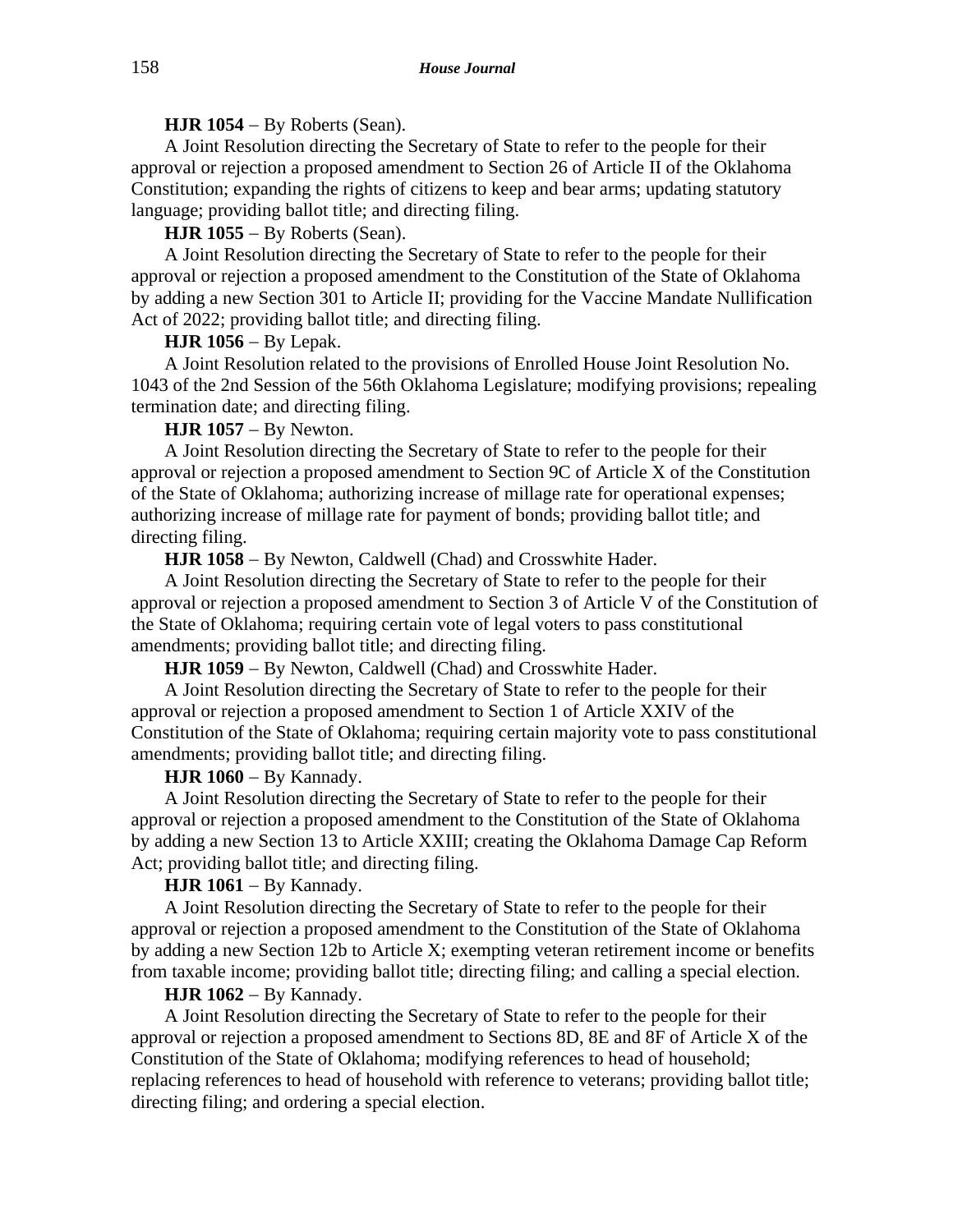#### **HJR 1063** − By Wallace.

A Joint Resolution directing the Secretary of State to refer to the people for their approval or rejection a proposed amendment to the Constitution of the State of Oklahoma by adding a new Section 17 to Article VII; creating the Oklahoma Justices and Judges Modernization Act; providing ballot title; and directing filing.

## **HJR 1064** − By Wallace.

A Joint Resolution directing the Secretary of State to refer to the people for their approval or rejection a proposed amendment to the Constitution of the State of Oklahoma by adding a new Section 64 to Article V; creating the Oklahoma Legislative Department Modernization Act; providing ballot title; and directing filing.

## **RESOLUTIONS**

The following were introduced and read:

**HCR 1013** − By Steagall of the House and Dahm of the Senate.

A Concurrent Resolution condemning communism; and supporting Cuba and others in the world seeking liberty and freedom from communist governments.

## **HCR 1014** − By Olsen.

A Concurrent Resolution relating to the recognition of the Day of Tears; encouraging Oklahomans to mourn lives lost to abortion in Oklahoma; directing flags to be flown at half-staff; and providing for distribution.

### **HOUSE OFFICERS AND LEADERSHIP**

Speaker McCall introduced the House Officers and Leadership for the Second Regular Session of the Fifty-eighth Legislature as follows:

| Majority Floor Leader |
|-----------------------|
|                       |
|                       |
|                       |
|                       |
|                       |
|                       |
|                       |
|                       |
|                       |
|                       |
|                       |
|                       |
|                       |
|                       |
|                       |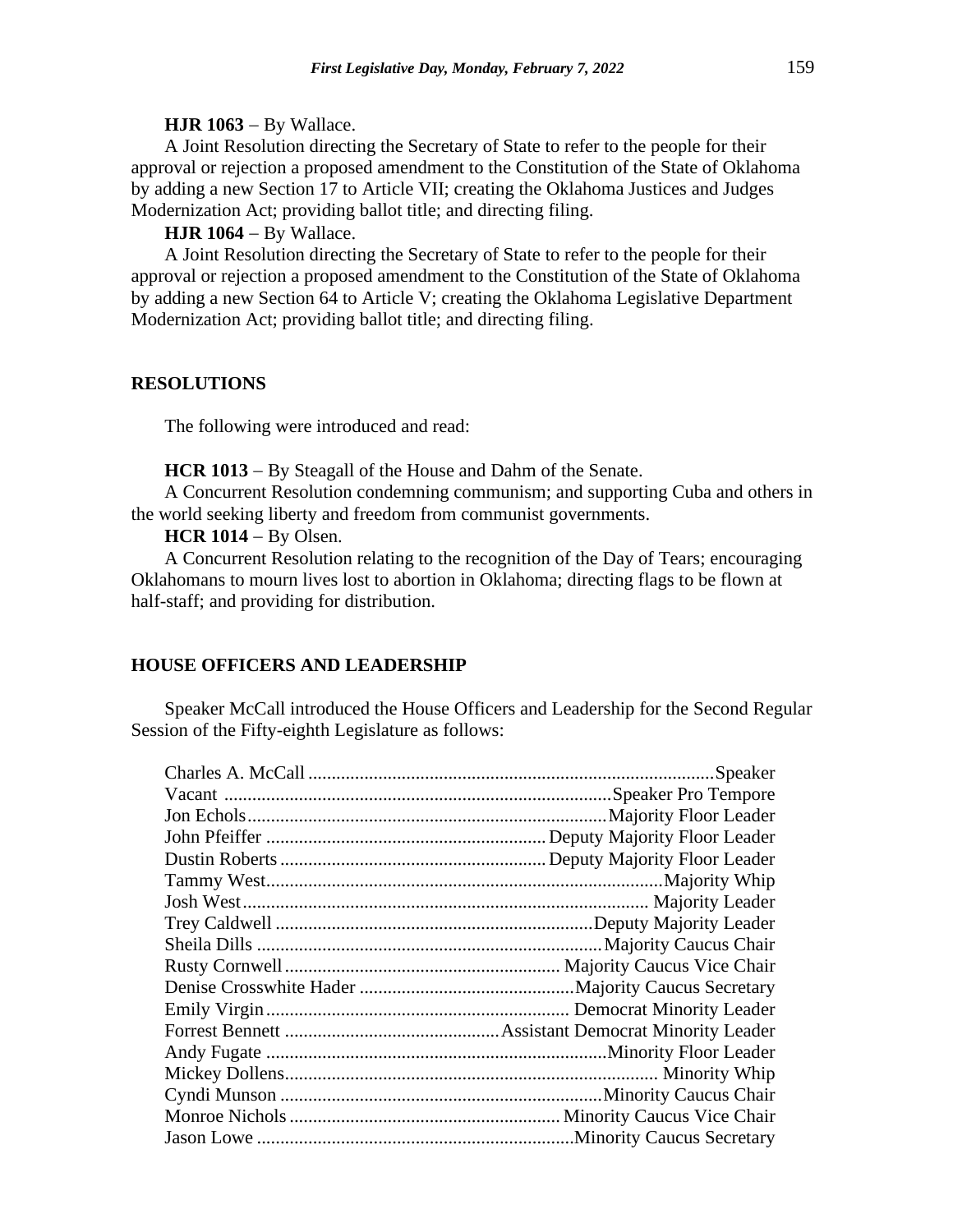### **STANDING COMMITTEES**

The Speaker and Speaker Pro Tempore are ex officio voting members of all standing and special committees.

The members of the standing committees are the members of the standing conference committees.

The members of the Appropriations and Budget Committee are the members of the Joint Committee on Appropriations and Budget. (Joint Rule 4)

# **ADMINISTRATIVE RULES**

Tom Gann, Chair Denise Crosswhite Hader, Vice-Chair

Toni Hasenbeck Stan May Nicole Miller Jim Olsen

Melissa Provenzano Jacob Rosecrants Wendi Stearman Rande Worthen

# **AGRICULTURE AND RURAL DEVELOPMENT**

Dell Kerbs, Chair Kenton Patzkowsky, Vice-Chair

Ty Burns Trey Caldwell Mike Dobrinski Jim Grego David Hardin Justin Humphrey Dick Lowe John Pfeiffer Ajay Pittman Trish Ranson Danny Sterling Rick West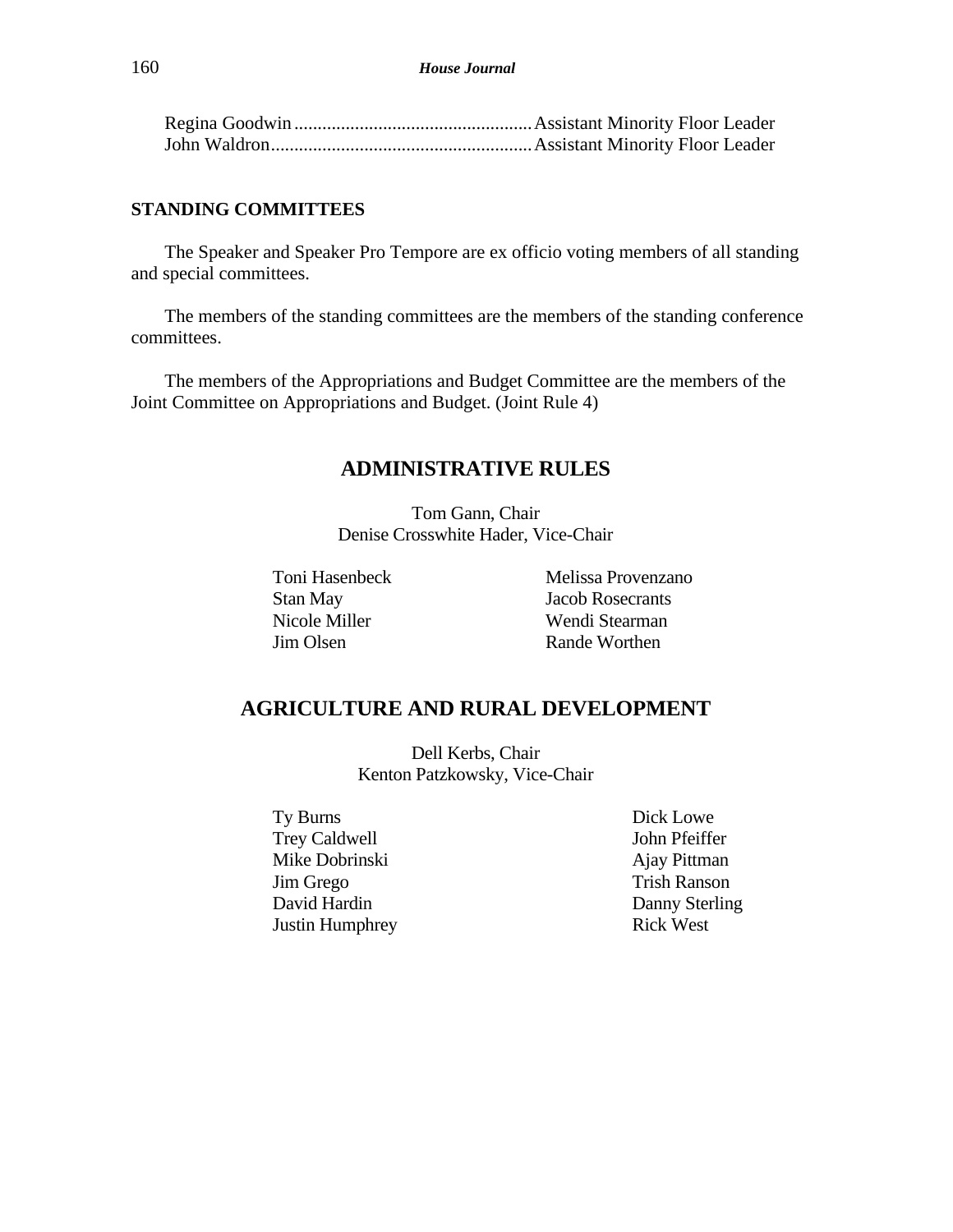## **ALCOHOL, TOBACCO AND CONTROLLED SUBSTANCES**

T.J. Marti, Chair Rusty Cornwell, Vice-Chair

Forrest Bennett Dean Davis Jon Echols Scott Fetgatter

Kyle Hilbert Monroe Nichols Dustin Roberts Cynthia Roe

# **APPROPRIATIONS AND BUDGET**

Kevin Wallace, Chair Kyle Hilbert, Vice-Chair

Rhonda Baker Forrest Bennett Meloyde Blancett Jeff Boatman Sheila Dills Jon Echols Scott Fetgatter Ross Ford Regina Goodwin Brian Hill Chris Kannady Mark Lawson Mark Lepak Ryan Martinez Mark McBride Kevin McDugle Marcus McEntire

Nicole Miller Garry Mize Cyndi Munson Carl Newton Monroe Nichols Mike Osburn John Pfeiffer Dustin Roberts Sean Roberts Todd Russ Danny Sterling Judd Strom Emily Virgin Collin Walke Josh West Tammy West

## **Education Subcommittee**

Mark McBride, Chair Dick Lowe, Vice-Chair

Rhonda Baker Chad Caldwell Sherrie Conley Sheila Dills Andy Fugate Ronny Johns

Jadine Nollan Melissa Provenzano Trish Ranson Danny Williams Max Wolfley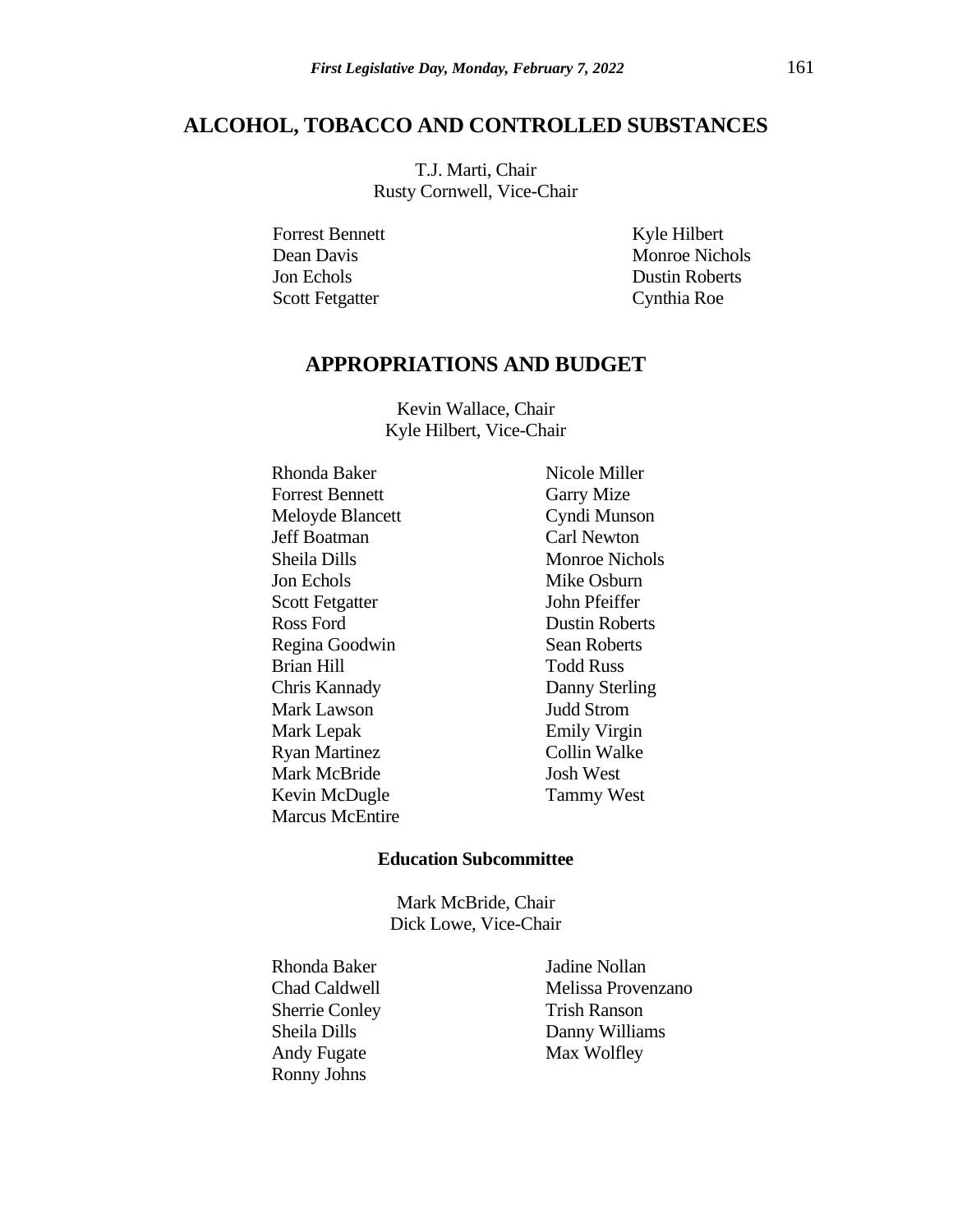## **Finance – Revenue and Taxation Subcommittee**

Scott Fetgatter, Chair Steve Bashore, Vice-Chair

| Merleyn Bell          | Brian Hill        |
|-----------------------|-------------------|
| <b>Brad Boles</b>     | Mark Lepak        |
| <b>Rusty Cornwell</b> | <b>Garry Mize</b> |
| Mickey Dollens        | Mike Osburn       |

## **General Government Subcommittee**

Judd Strom, Chair Daniel Pae, Vice-Chair

Denise Brewer Denise Crosswhite Hader Dean Davis Tom Gann

Gerrid Kendrix Ryan Martinez Mauree Turner Kevin West

## **Health Subcommittee**

Marcus McEntire, Chair Tammy West, Vice-Chair

Meloyde Blancett Carol Bush T.J. Marti

Cynthia Roe Chris Sneed

### **Human Services Subcommittee**

Mark Lawson, Chair Randy Randleman, Vice-Chair

Jeff Boatman Denise Brewer Tommy Hardin

Marilyn Stark Tammy Townley

#### **Judiciary Subcommittee**

Danny Sterling, Chair Josh West, Vice-Chair

Mike Dobrinski Chris Kannady Robert Manger Anthony Moore Mauree Turner Mark Vancuren Rande Worthen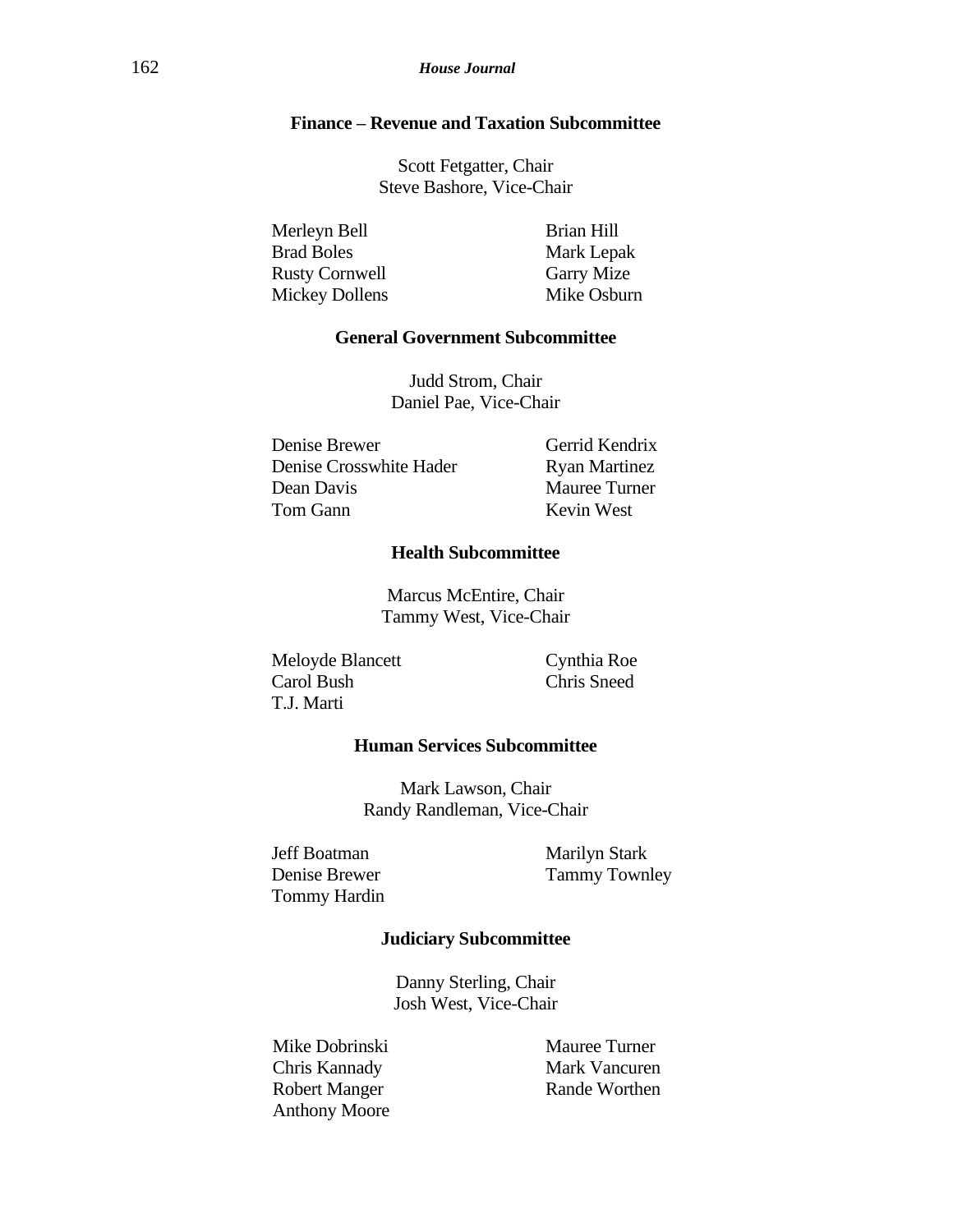#### **Natural Resources and Regulatory Services Subcommittee**

Carl Newton, Chair John Pfeiffer, Vice-Chair

Merleyn Bell Ty Burns Trey Caldwell Jim Grego

Dell Kerbs Kenton Patzkowsky Jacob Rosecrants Jay Steagall

### **Public Safety Subcommittee**

Ross Ford, Chair Dustin Roberts, Vice-Chair

David Hardin Justin Humphrey Kevin McDugle Jim Olsen

Ajay Pittman Lonnie Sims Rick West

#### **Select Agencies**

Sean Roberts, Chair Ken Luttrell, Vice-Chair

Stan May Logan Phillips David Smith

Wendi Stearman John Talley John Waldron

#### **Transportation Subcommittee**

Nicole Miller, Chair Todd Russ, Chair Emeritus

Bob Culver Eddy Dempsey Avery Frix Toni Hasenbeck

Ajay Pittman Eric Roberts Preston Stinson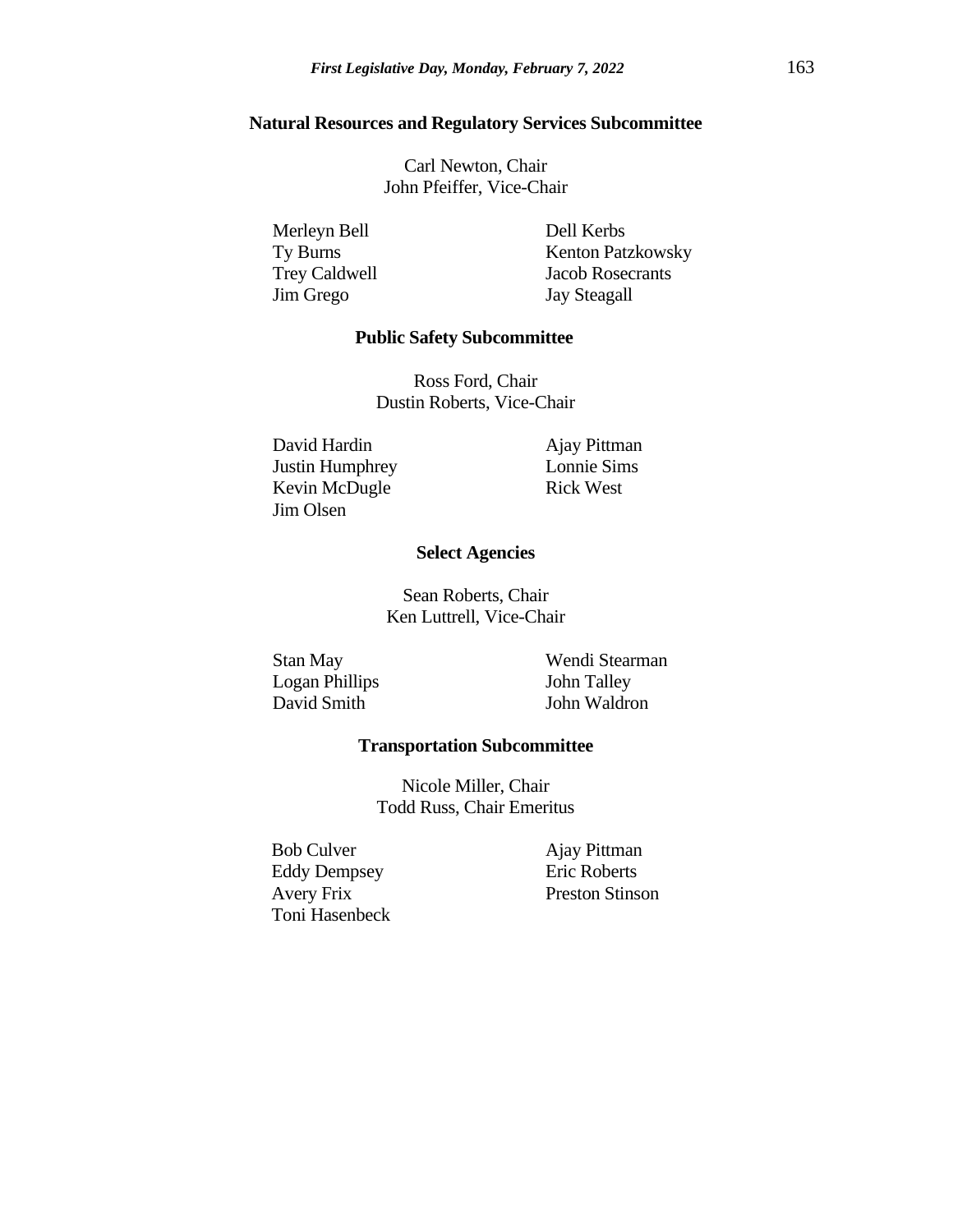# **BANKING, FINANCIAL SERVICES AND PENSIONS**

Mark Lepak, Chair Preston Stinson, Vice-Chair

Jeff Boatman Chad Caldwell Mickey Dollens Avery Frix

Kyle Hilbert Robert Manger Collin Walke

# **BUSINESS AND COMMERCE**

Kevin McDugle, Chair Trey Caldwell, Vice-Chair

Rhonda Baker Steve Bashore Melodye Blancett Rusty Cornwell Regina Goodwin

Gerrid Kendrix Mark McBride Judd Strom Tammy Townley

# **CHILDREN, YOUTH AND FAMILY SERVICES**

Carol Bush, Chair John Talley, Vice-Chair

Mark Lawson Cyndi Munson Randy Randleman

## **COMMON EDUCATION**

Rhonda Baker, Chair Mark Vancuren, Vice-Chair

- Brad Boles Chad Caldwell Sherrie Conley Kyle Hilbert Ronny Johns Dick Lowe Melissa Provenzano
- Randy Randleman Dustin Roberts Jacob Rosecrants Todd Russ John Waldron Tammy West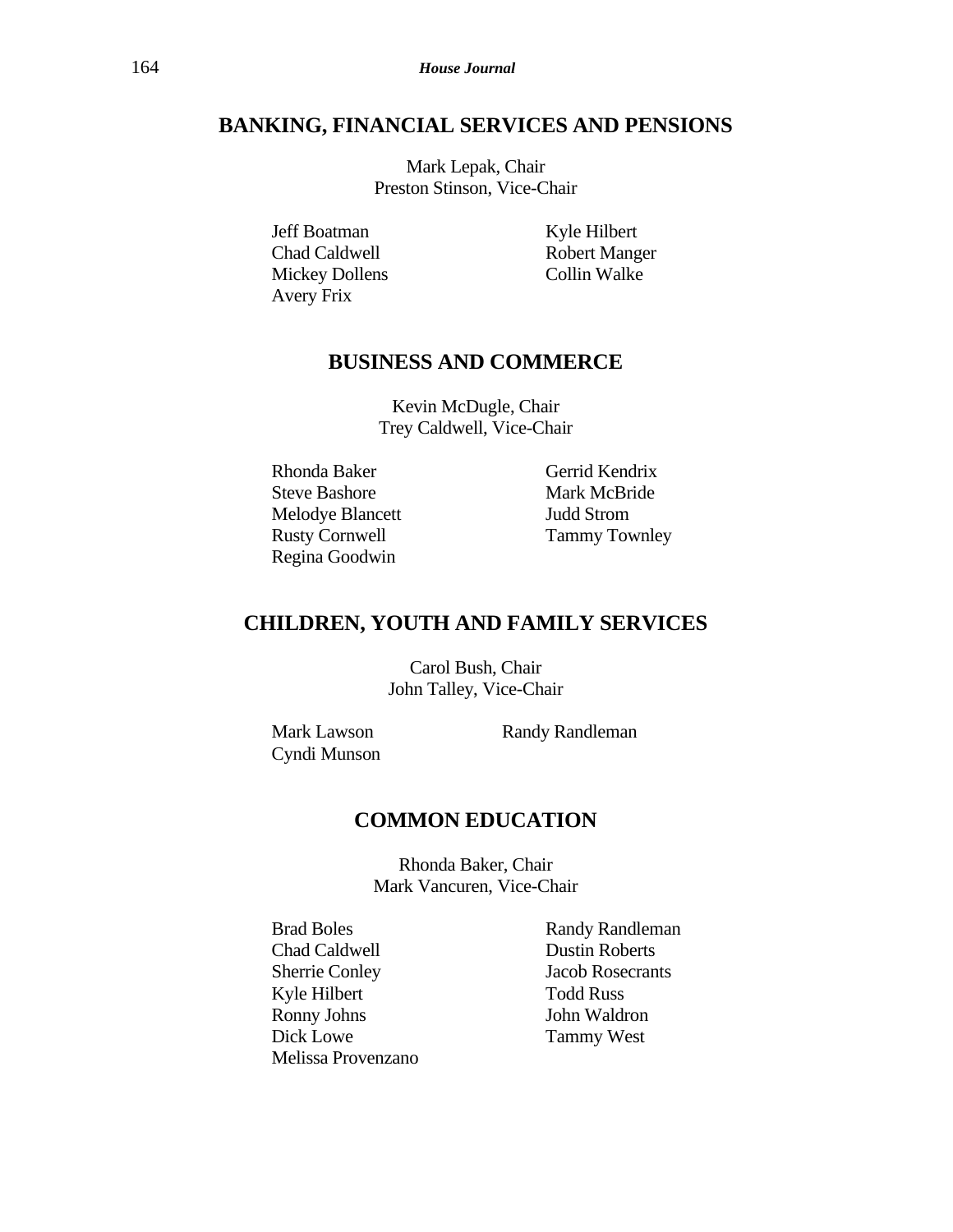# **COUNTY AND MUNICIPAL GOVERNMENT**

Lonnie Sims, Chair Rick West, Vice-Chair

Forrest Bennett Brad Boles Bob Culver Sheila Dills

Tom Gann Mark Lawson Melissa Provenzano Sean Roberts

# **CRIMINAL JUSTICE AND CORRECTIONS**

Justin Humphrey, Chair David Hardin, Vice-Chair

Ross Ford Mauree Turner Kevin West

# **ELECTIONS AND ETHICS**

Jim Olsen, Chair Max Wolfley, Vice-Chair

Merleyn Bell Jim Grego Anthony Moore Cyndi Munson David Smith Rande Worthen

# **ENERGY AND NATURAL RESOURCES**

Brad Boles, Chair Anthony Moore, Vice-Chair

Merleyn Bell Trey Caldwell Dean Davis Eddy Dempsey Mark Lepak Jason Lowe

Ken Luttrell Mark McBride Monroe Nichols Eric Roberts Sean Roberts Lonnie Sims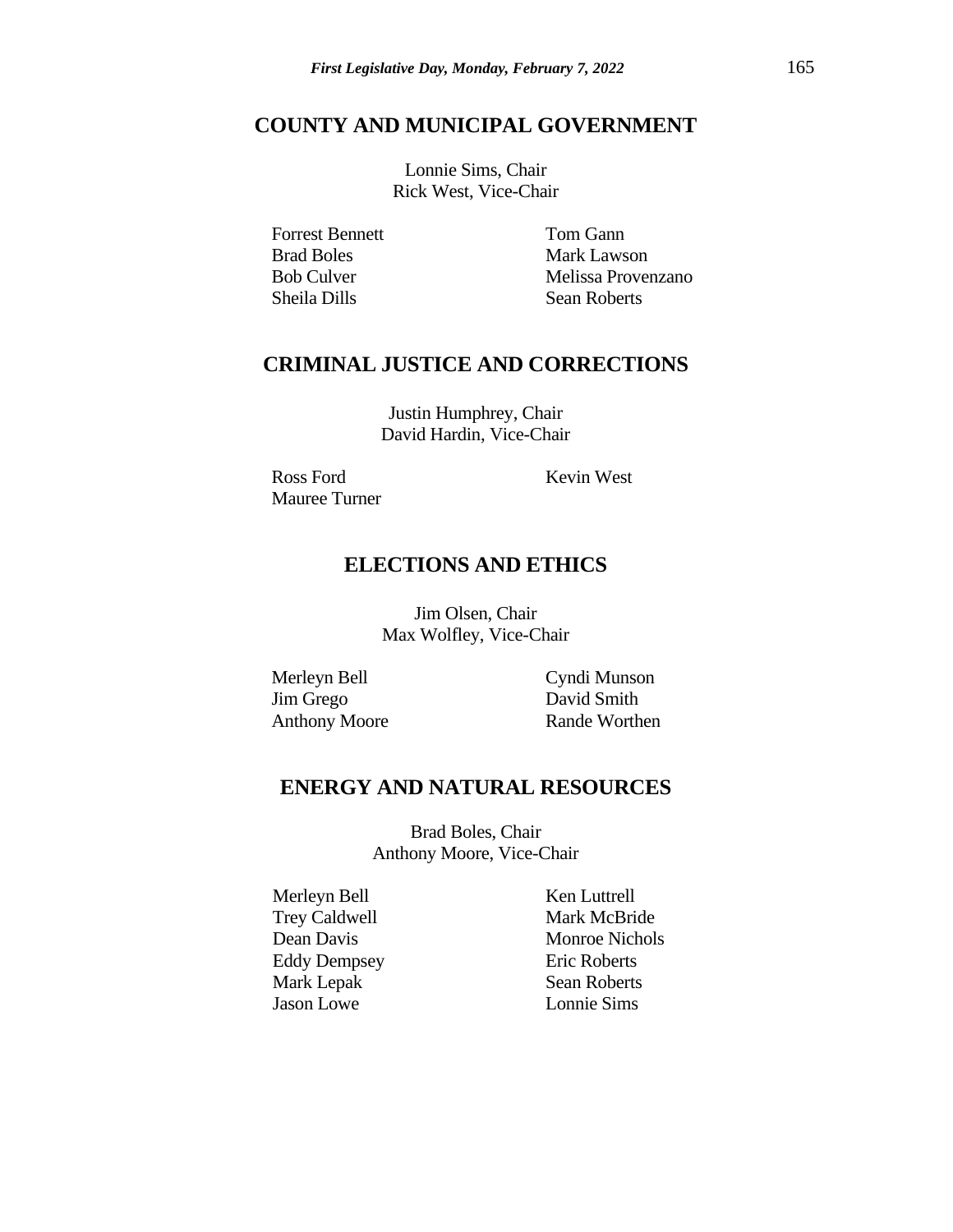166 *House Journal*

# **GENERAL GOVERNMENT**

Kevin West, Chair Sheila Dills, Vice-Chair

Denise Brewer Dell Kerbs Cyndi Munson Marilyn Stark

Preston Stinson Danny Williams Max Wolfley

# **GOVERNMENT MODERNIZATION AND EFFICIENCY**

Jeff Boatman, Chair Eric Roberts, Vice-Chair

Meloyde Blancett Andy Fugate Gerrid Kendrix Ryan Martinez

Nicole Miller Mike Osburn Daniel Pae Tammy Townley

# **HEALTH SERVICES AND LONG-TERM CARE**

Chad Caldwell, Chair Marilyn Stark, Vice-Chair

Dean Davis Jadine Nollan Trish Ranson Cynthia Roe

# **HIGHER EDUCATION AND CAREER TECH**

Jadine Nollan, Chair Sherrie Conley, Vice-Chair

Toni Hasenbeck Dick Lowe Ken Luttrell Logan Phillips

Trish Ranson John Talley Mark Vancuren Emily Virgin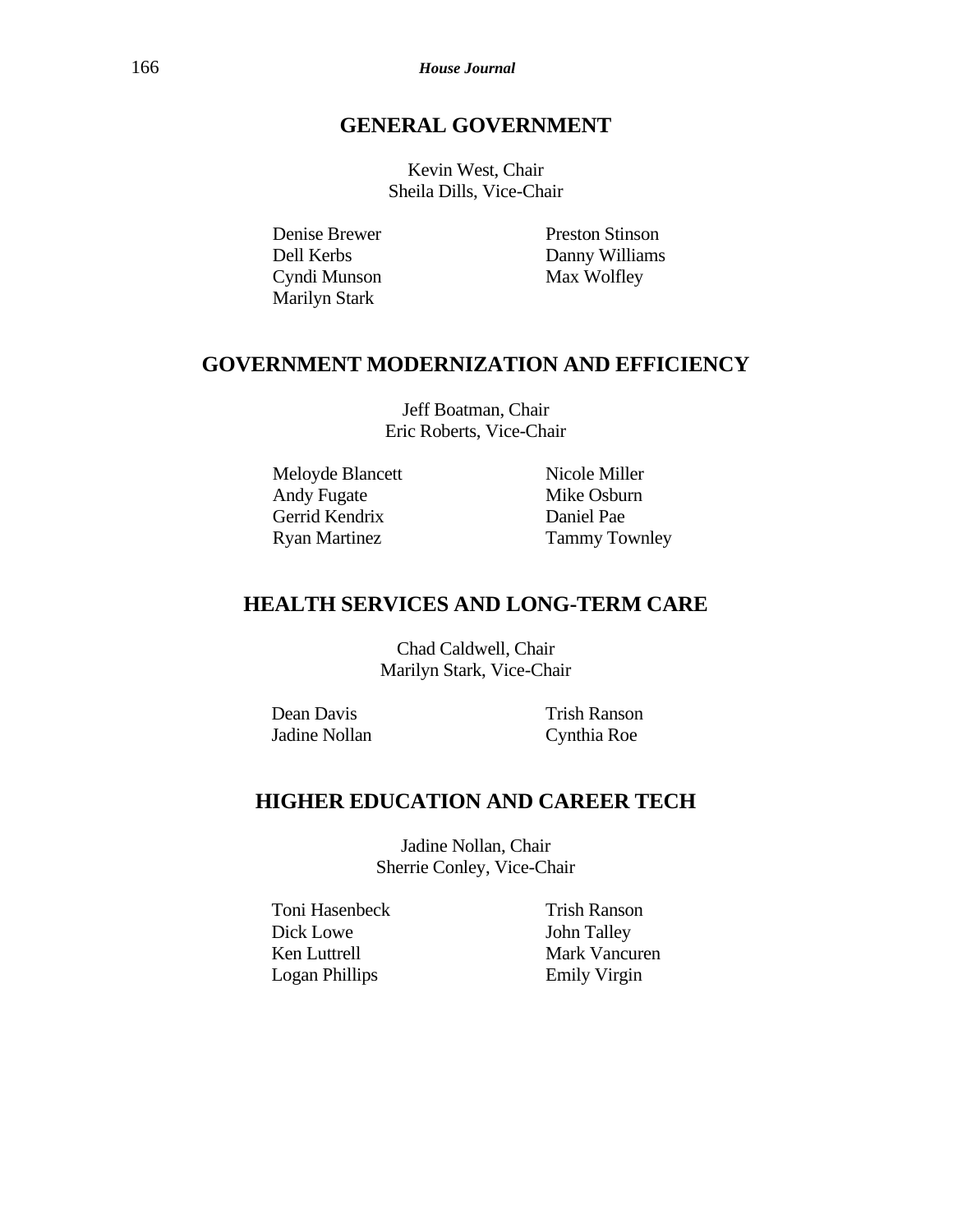# **INSURANCE**

Chris Sneed, Chair Dean Davis, Vice-Chair

Forrest Bennett Mickey Dollens Brian Hill T.J. Marti

Marcus McEntire Garry Mize Todd Russ Kevin Wallace

# **JUDICIARY – CIVIL**

Chris Kannady, Chair Bob Culver, Vice-Chair

Steve Bashore Anthony Moore Carl Newton Jim Olsen

Chris Sneed Preston Stinson Emily Virgin Collin Walke

# **JUDICIARY - CRIMINAL**

Rande Worthen, Chair Gerrid Kendrix, Vice-Chair

Carol Bush Ross Ford Jason Lowe Stan May

Lonnie Sims Danny Sterling Judd Strom

# **PUBLIC HEALTH**

Cynthia Roe, Chair Toni Hasenbeck, Vice-Chair

Denise Brewer Sherrie Conley Dell Kerbs Marcus McEntire Carl Newton Ajay Pittman Marilyn Stark Wendi Stearman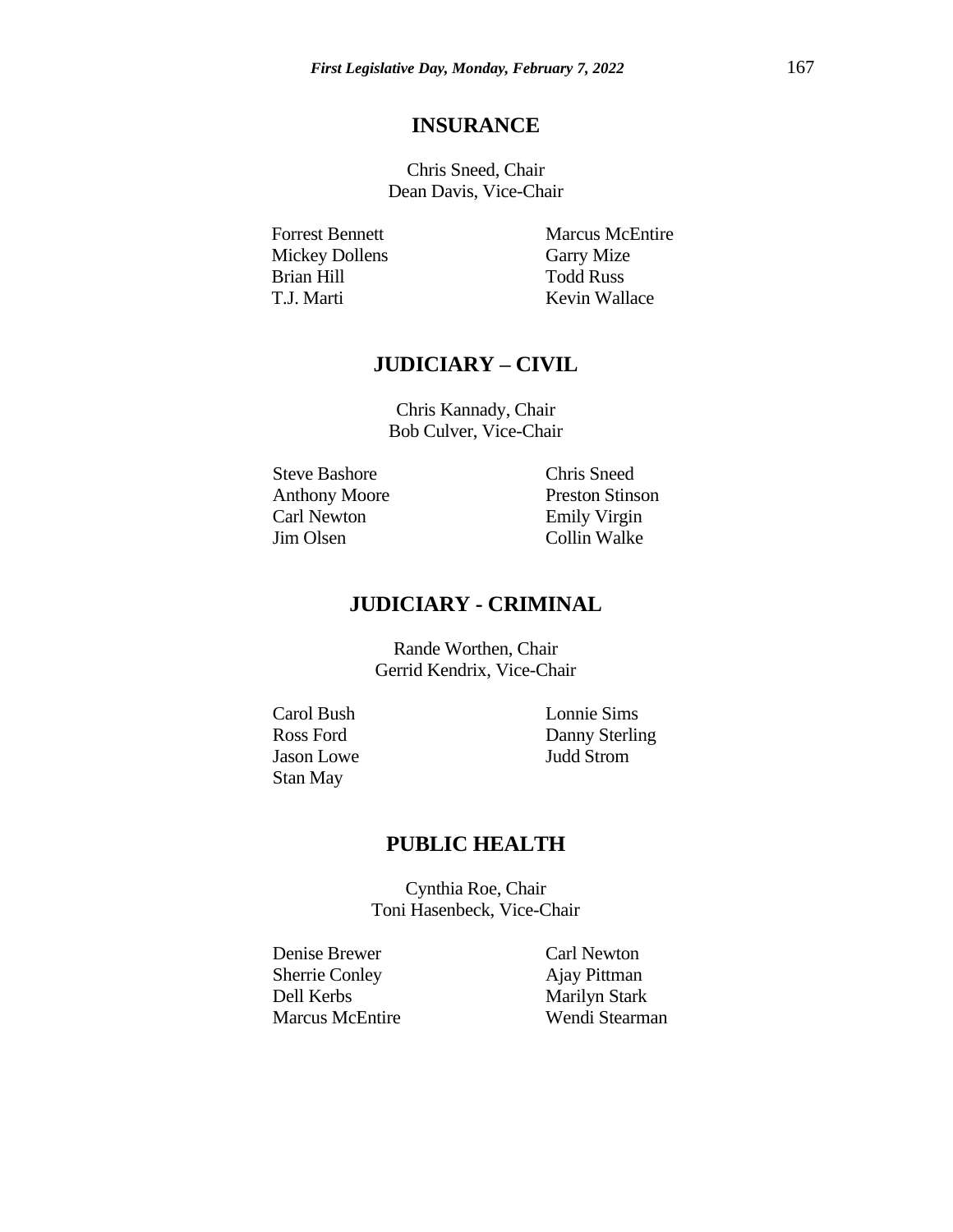# **PUBLIC SAFETY**

Robert Manger, Chair Stan May, Vice-Chair

Tom Gann Regina Goodwin David Hardin Justin Humphrey Jason Lowe Jay Steagall Danny Williams

# **RULES**

Mike Osburn, Chair Brian Hill, Vice-Chair

Jon Echols Chris Kannady Kevin McDugle John Pfeiffer

Logan Phillips Mauree Turner Emily Virgin Tammy West

# **STATE AND FEDERAL REDISTRICTING**

Ryan Martinez, Chair Daniel Pae, Co Vice-Chair Emily Virgin, Co Vice-Chair

Rhonda Baker Merleyn Bell Ty Burns Trey Caldwell Rusty Cornwell Sheila Dills Jon Echols Jim Grego Toni Hasenbeck Brian Hill Justin Humphrey Ronny Johns Mark Lawson

Nicole Miller Carl Newton Monroe Nichols Terry O'Donnell Jim Olsen Mike Osburn John Pfeiffer Ajay Pittman Randy Randleman Trish Ranson Dustin Roberts John Talley Tammy Townley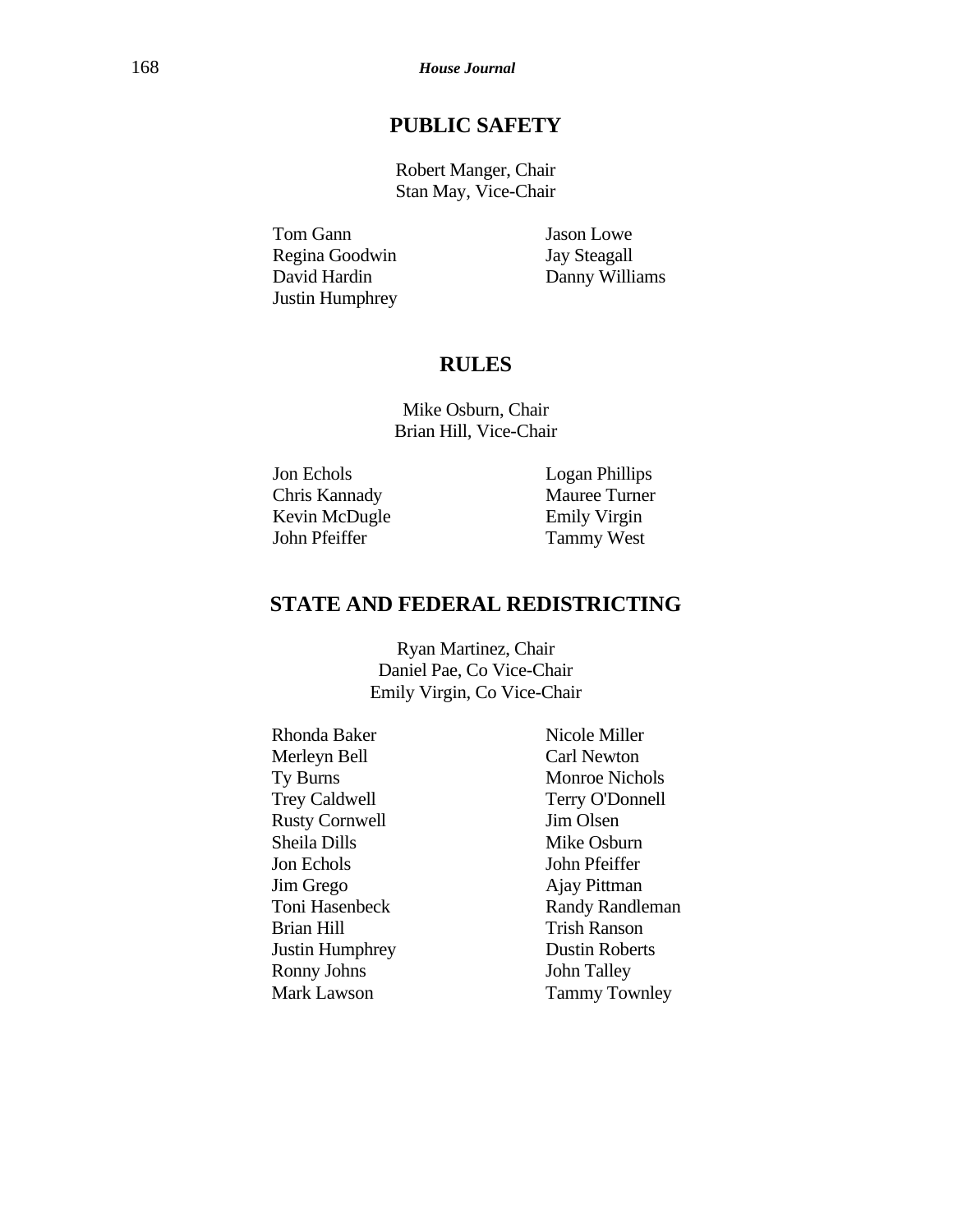#### **Northwest Oklahoma Subcommittee**

Carl Newton, Chair Brian Hill, Vice-Chair

Rhonda Baker Denise Crosswhite Hader Mike Dobrinski Anthony Moore

Kenton Patzkowsky Todd Russ Jay Steagall

#### **Southwest Oklahoma Subcommittee**

Trey Caldwell, Chair Toni Hasenbeck, Vice-Chair

Brad Boles Gerrid Kendrix Dick Lowe

Marcus McEntire Daniel Pae Rande Worthen

## **South Central Oklahoma Subcommittee**

Tammy Townley, Chair Ronny Johns, Vice-Chair

Merleyn Bell Sherrie Conley Tommy Hardin Chris Kannady Dell Kerbs Mark McBride Charles McCall Cynthia Roe Jacob Rosecrants Danny Sterling Emily Virgin Kevin West Danny Williams

#### **North Central Oklahoma Subcommittee**

Ty Burns, Chair John Talley, Vice-Chair

Chad Caldwell Kyle Hilbert Mark Lawson Ken Luttrell Garry Mize

John Pfeiffer Trish Ranson Sean Roberts Judd Strom Kevin Wallace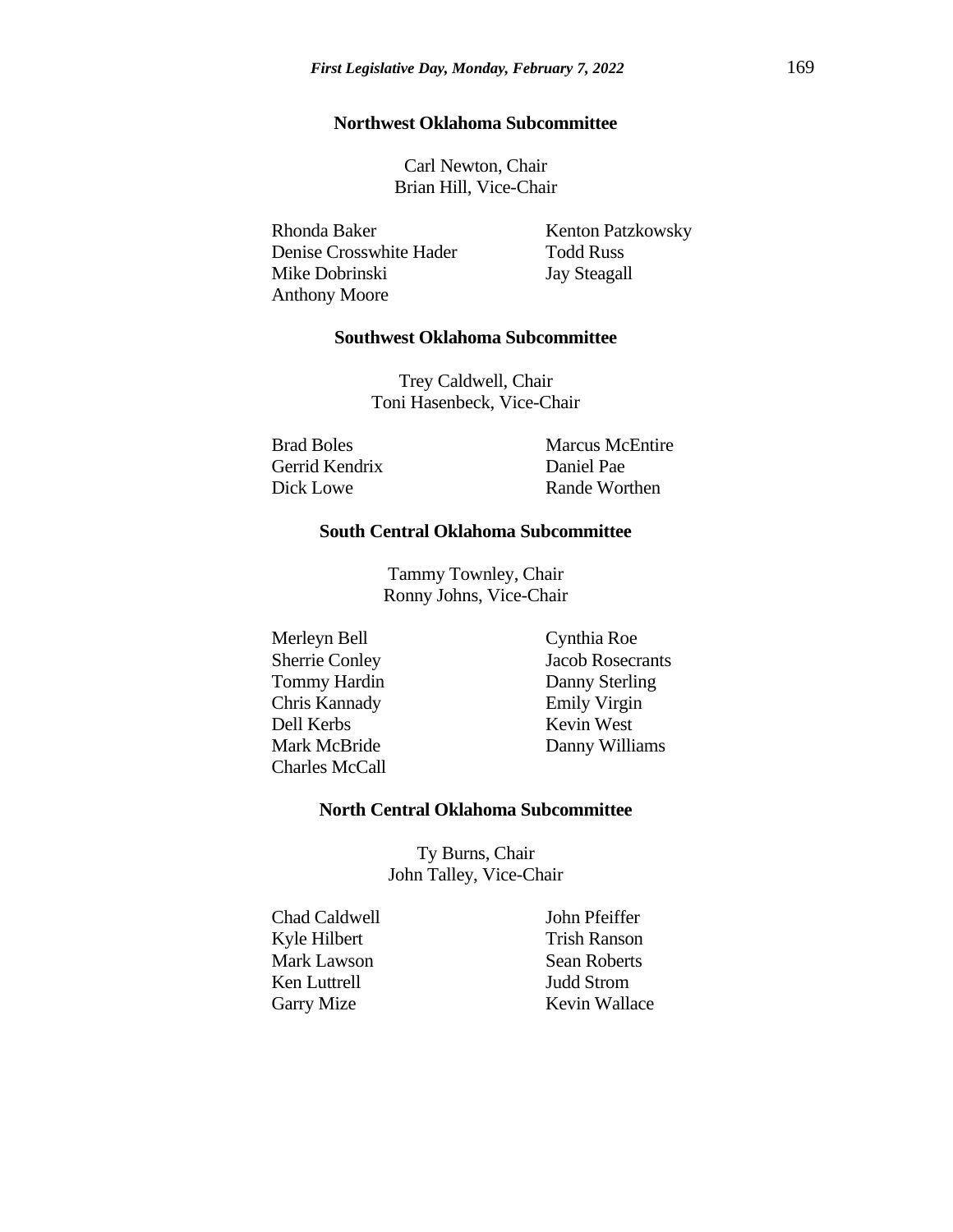### **Oklahoma County Subcommittee**

Nicole Miller, Chair Ajay Pittman, Vice-Chair

Forrest Bennett Mickey Dollens Jon Echols Andy Fugate Jason Lowe Robert Manger Ryan Martinez Cyndi Munson

Mike Osburn Eric Roberts Marilyn Stark Preston Stinson Mauree Turner Collin Walke Tammy West Max Wolfley

#### **Tulsa County Subcommittee**

Sheila Dills, Chair Monroe Nichols, Vice-Chair

Meloyde Blancett Jeff Boatman Denise Brewer Carol Bush Dean Davis Ross Ford Regina Goodwin T.J. Marti

Stan May Jadine Nollan Terry O'Donnell Melissa Provenzano Lonnie Sims Mark Vancuren John Waldron

#### **Northeast Oklahoma Subcommittee**

Jim Olsen, Chair Rusty Cornwell, Vice-Chair

Steve Bashore Bob Culver Scott Fetgatter Avery Frix Tom Gann David Hardin

Mark Lepak Kevin McDugle Logan Phillips Chris Sneed Wendi Stearman Josh West

### **Southeast Oklahoma Subcommittee**

Randy Randleman, Chair Jim Grego, Vice-Chair

Eddy Dempsey Justin Humphrey Dustin Roberts

David Smith Rick West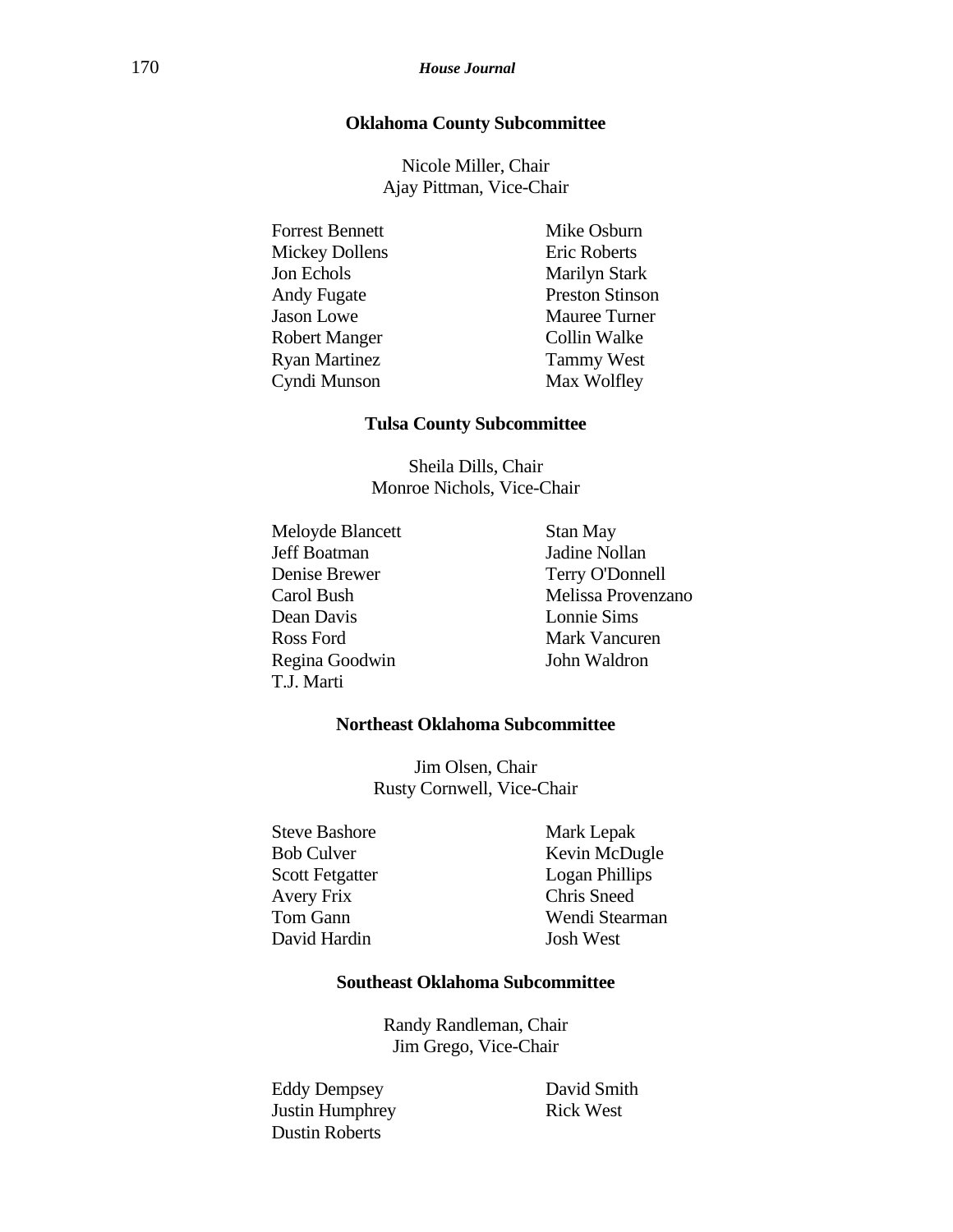# **STATE POWERS**

Jay Steagall, Chair Wendi Stearman, Vice-Chair

Ty Burns Denise Crosswhite Hader John Waldron Kevin West

# **TECHNOLOGY**

Logan Phillips, Chair Danny Williams, Vice-Chair

Scott Fetgatter Andy Fugate

Daniel Pae David Smith

# **TOURISM**

Tammy Townley, Chair Jim Grego, Vice-Chair

Eddy Dempsey Mickey Dollens Jadine Nollan

Randy Randleman Chris Sneed

# **TRANSPORTATION**

Avery Frix, Chair Ronny Johns, Vice-Chair

Steve Bashore Carol Bush Denise Crosswhite Hader Bob Culver Mike Dobrinski

Regina Goodwin Tommy Hardin Kenton Patzkowsky Collin Walke Josh West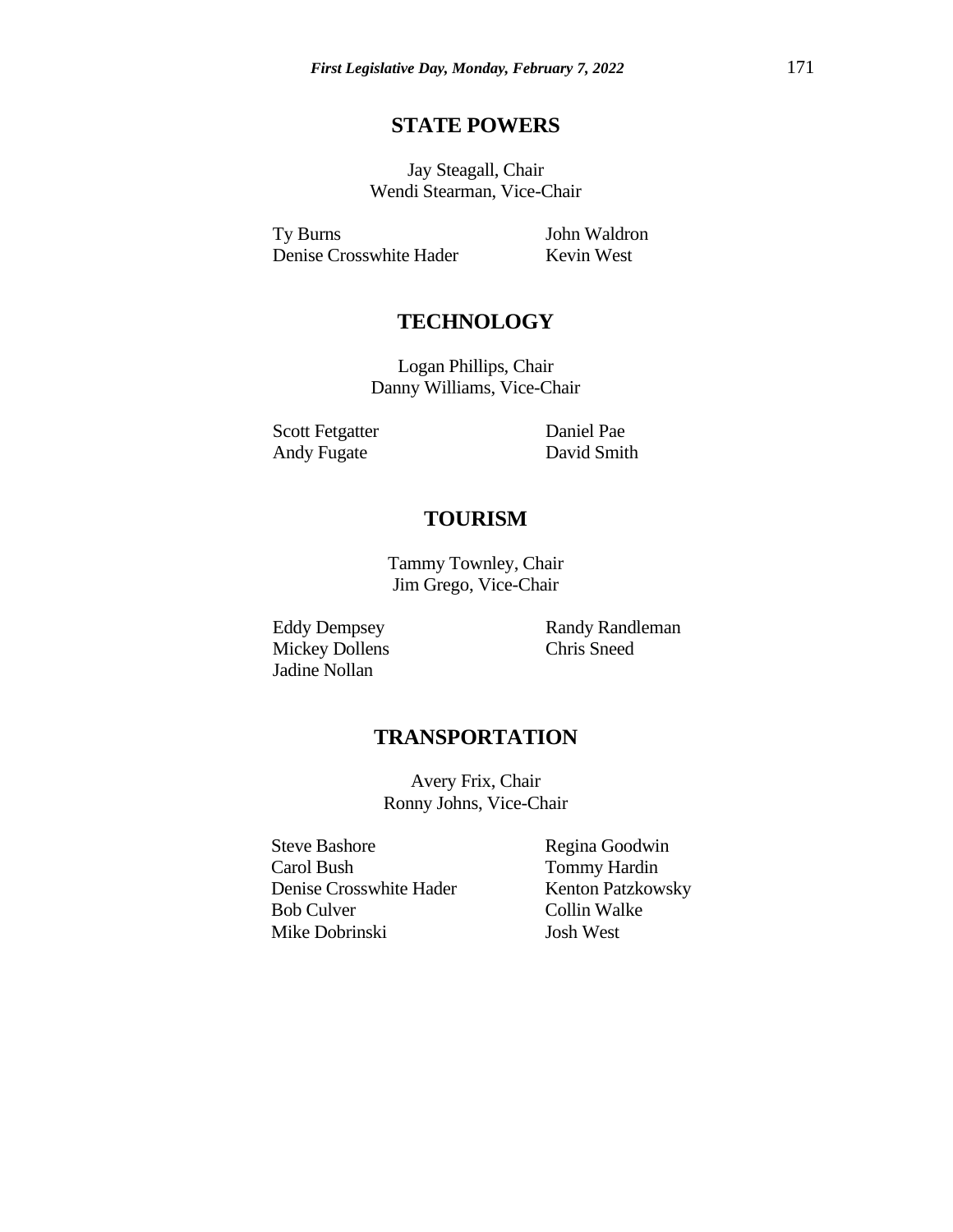# **UTILITIES**

Garry Mize, Chair Mike Dobrinski, Vice-Chair

Sheila Dills Avery Frix Ronny Johns Jason Lowe

T.J. Marti Monroe Nichols Kenton Patzkowsky Mark Vancuren

# **VETERANS AND MILITARY AFFAIRS**

Tommy Hardin, Chair David Smith, Vice-Chair

Andy Fugate Ken Luttrell Robert Manger Jay Steagall Josh West

# **WILDLIFE**

Ty Burns, Chair Eddy Dempsey, Vice-Chair

Rusty Cornwell Tommy Hardin Eric Roberts Jacob Rosecrants John Talley John Waldron Rick West Max Wolfley

## **MILEAGE REPORT**

Pursuant to the federal mileage allowable, effective January 1, 2022, Representative Echols moved adoption of the Report on Mileage Allowance prepared by the Office of the Comptroller and for said Report to be printed in the House Journal, which motion was declared adopted.

| Name                                      | Mileage    | Amount |
|-------------------------------------------|------------|--------|
|                                           | Round Trip | Due    |
| Rhonda Baker, Yukon and return            | 34         | 19.89  |
| Steve Bashore, Miami and return           | 382        | 223.47 |
| Merleyn Bell, Norman and return           | 42         | 24.57  |
| Forrest Bennett, Oklahoma City and return | 18         | 10.53  |
| Meloyde Blancett, Tulsa and return        | 208        | 121.68 |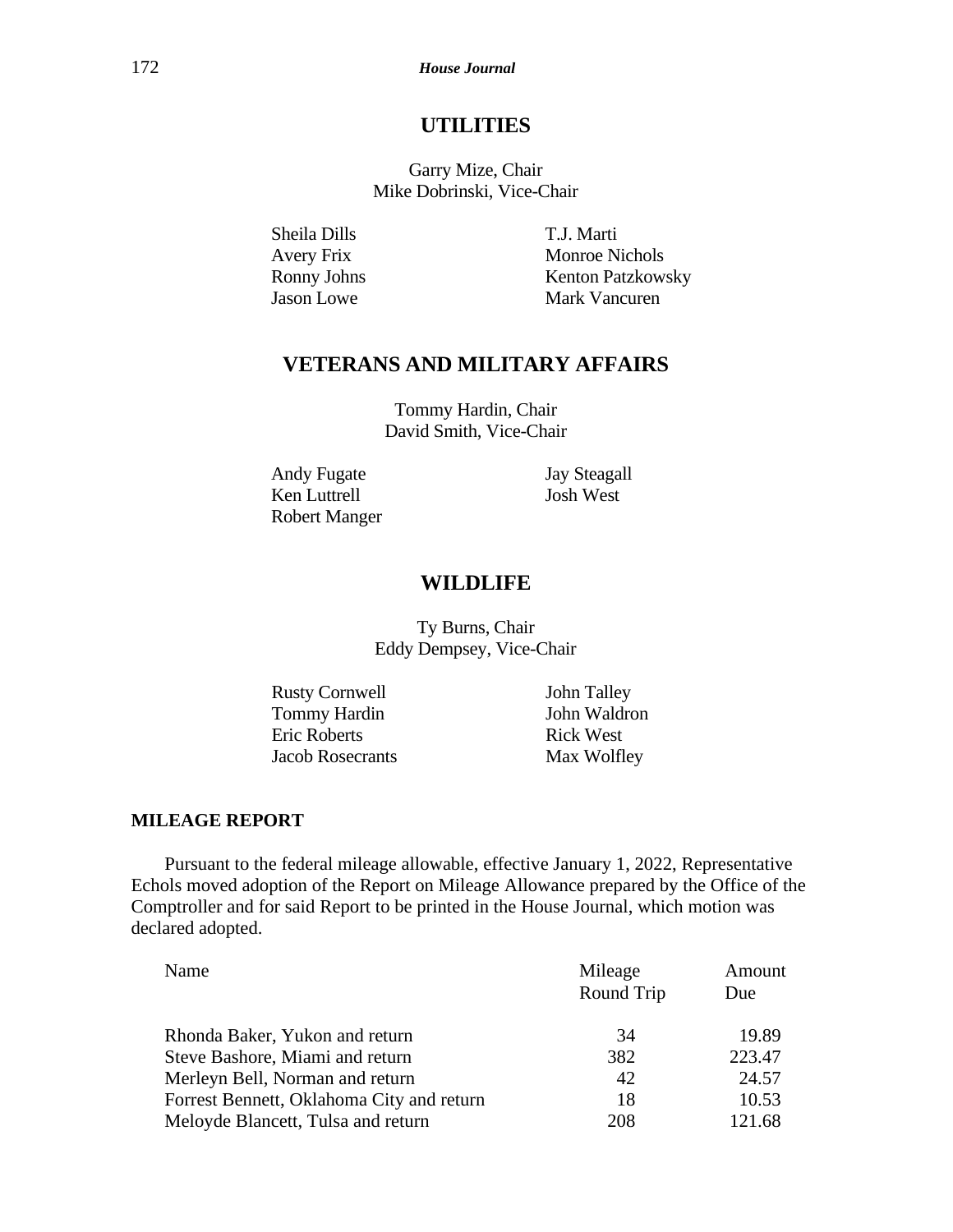| Jeff Boatman, Tulsa and return            | 220              | 128.70 |
|-------------------------------------------|------------------|--------|
| Brad Boles, Marlow and return             | 150              | 87.75  |
| Denise Brewer, Tulsa and return           | 204              | 119.34 |
| Ty Burns, Morrison and return             | 184              | 107.64 |
| Carol Bush, Tulsa and return              | 208              | 121.68 |
| Chad Caldwell, Enid and return            | 200              | 117.00 |
| Trey Caldwell, Faxon and return           | 220              | 128.70 |
| Sherrie Conley, Newcastle and return      | 40               | 23.40  |
| Rusty Cornwell, Vinita and return         | 330              | 193.05 |
| Denise Crosswhite Hader, Yukon and return | 52               | 30.42  |
| Bob Culver, Tahlequah and return          | 330              | 193.05 |
| Dean Davis, Broken Arrow and return       | 230              | 134.55 |
| Eddy Dempsey, Valliant and return         | 450              | 263.25 |
| Sheila Dills, Tulsa and return            | 212              | 124.02 |
| Mike Dobrinski, Okeene and return         | 178              | 104.13 |
| Mickey Dollens, Oklahoma City and return  | 23               | 13.46  |
| Jon Echols, Oklahoma City and return      | $\overline{0}$   | 0.00   |
|                                           | 214              | 125.19 |
| Scott Fetgatter, Okmulgee and return      |                  |        |
| Ross Ford, Broken Arrow and return        | 220              | 128.70 |
| Avery Frix, Muskogee and return           | 284              | 166.14 |
| Andy Fugate, Oklahoma City and return     | 19               | 11.12  |
| Tom Gann, Inola and return                | 254              | 148.59 |
| Regina Goodwin, Tulsa and return          | 216              | 126.36 |
| Jim Grego, Wilburton and return           | 312              | 182.52 |
| David Hardin, Stilwell and return         | 390              | 228.15 |
| Tommy Hardin, Madill and return           | 256              | 149.76 |
| Toni Hasenbeck, Elgin and return          | 152              | 88.92  |
| Kyle Hilbert, Bristow and return          | 150              | 87.75  |
| Brian Hill, Mustang and return            | 44               | 25.74  |
| Justin Humphrey, Lane and return          | 300              | 175.50 |
| Ronny Johns, Ada and return               | 172              | 100.62 |
| Chris Kannady, Oklahoma City and return   | 34               | 19.89  |
| Gerrid Kendrix, Altus and return          | 290              | 169.65 |
| Dell Kerbs, Shawnee and return            | 84               | 49.14  |
| Mark Lawson, Sapulpa and return           | 188              | 109.98 |
| Mark Lepak, Claremore and return          | 255              | 149.18 |
| Dick Lowe, Amber and return               | 92               | 53.82  |
| Jason Lowe, Oklahoma City and return      | $\overline{0}$   | 0.00   |
| Ken Luttrell, Ponca City and return       | 214              | 125.19 |
| Robert Manger, Oklahoma City and return   | 32               | 18.72  |
| T. J. Marti, Tulsa and return             | 228              | 133.38 |
| Ryan Martinez, Edmond and return          | $\theta$         | 0.00   |
| Stan May, Broken Arrow and return         | 220              | 128.70 |
| Mark McBride, Moore and return            | $\overline{0}$   | 0.00   |
| Charles McCall, Atoka and return          | 262              | 153.27 |
| Kevin McDugle, Coweta and return          | 250              | 146.25 |
| Marcus McEntire, Duncan and return        | 166              | 97.11  |
| Nicole Miller, Edmond and return          | $\boldsymbol{0}$ | 0.00   |
|                                           |                  |        |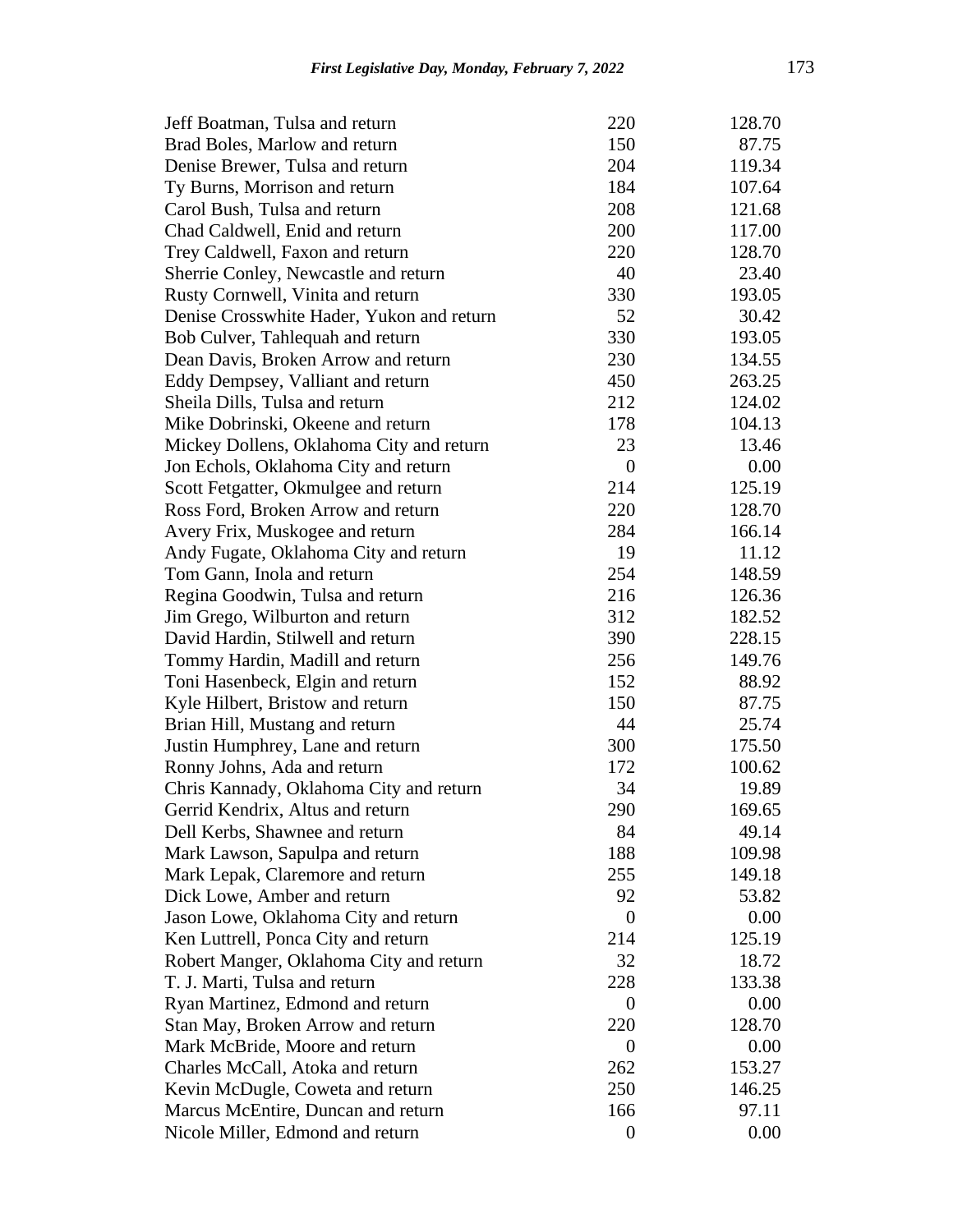| Garry Mize, Edmond and return           | 46               | 26.91  |
|-----------------------------------------|------------------|--------|
| Anthony Moore, Clinton and return       | 180              | 105.30 |
| Cyndi Munson, Oklahoma City and return  | 8                | 4.68   |
| Carl Newton, Cherokee and return        | 310              | 181.35 |
| Monroe Nichols, Tulsa and return        | 214              | 125.19 |
| Jadine Nollan, Sand Springs and return  | 212              | 124.02 |
| Terry O'Donnell, Catoosa and return     | 238              | 139.23 |
| Jim Olsen, Roland and return            | 360              | 210.60 |
| Mike Osburn, Edmond and return          | 30               | 17.55  |
| Daniel Pae, Lawton and return           | 204              | 119.34 |
| Kenton Patzkowsky, Balko and return     | 444              | 259.74 |
| John Pfeiffer, Orlando and return       | 110              | 64.35  |
| Logan Phillips, Mounds and return       | 222              | 129.87 |
| Ajay Pittman, Oklahoma City and return  | 5                | 2.93   |
| Melissa Provenzano, Tulsa and return    | 214              | 125.19 |
| Randy Randleman, Eufaula and return     | 290              | 169.65 |
| Trish Ranson, Stillwater and return     | 126              | 73.71  |
| Dustin Roberts, Durant and return       | 300              | 175.50 |
| Eric Roberts, Oklahoma City and return  | 30               | 17.55  |
| Sean Roberts, Hominy and return         | 242              | 141.57 |
| Cynthia Roe, Lindsay and return         | 112              | 65.52  |
| Jacob Rosecrants, Norman and return     | 38               | 22.23  |
| Todd Russ, New Cordell and return       | 208              | 121.68 |
| Lonnie Sims, Jenks and return           | 200              | 117.00 |
| David Smith, McAlester and return       | 226              | 132.21 |
| Chris Sneed, Ft. Gibson and return      | 312              | 182.52 |
| Marilyn Stark, Bethany and return       | $\boldsymbol{0}$ | 0.00   |
| Jay Steagall, Yukon and return          | 0                | 0.00   |
| Wendi Stearman, Collinsville and return | 250              | 146.25 |
| Danny Sterling, Tecumseh and return     | 101              | 59.09  |
| Preston Stinson, Edmond and return      | 38               | 22.23  |
| Judd Strom, Copan and return            | 324              | 189.54 |
| John Talley, Stillwater and return      | 120              | 70.20  |
| Tammy Townley, Ardmore and return       | 188              | 109.98 |
| Mauree Turner, Oklahoma City and return | 6                | 3.51   |
| Mark Vancuren, Owasso and return        | 244              | 142.74 |
| Emily Virgin, Norman and return         | $\boldsymbol{0}$ | 0.00   |
| John Waldron, Tulsa and return          | 214              | 125.19 |
| Collin Walke, Oklahoma City and return  | 0                | 0.00   |
| Kevin Wallace, Wellston and return      | 102              | 59.67  |
| Josh West, Grove and return             | 442              | 258.57 |
| Kevin West, Moore and return            | 0                | 0.00   |
| Rick West, Heavener and return          | 440              | 257.40 |
| Tammy West, Oklahoma City and return    | 30               | 17.55  |
| Danny Williams, Seminole and return     | 112              | 65.52  |
| Max Wolfley, Oklahoma City and return   | 36               | 21.06  |
| Rande Worthen, Lawton and return        | 184              | 107.64 |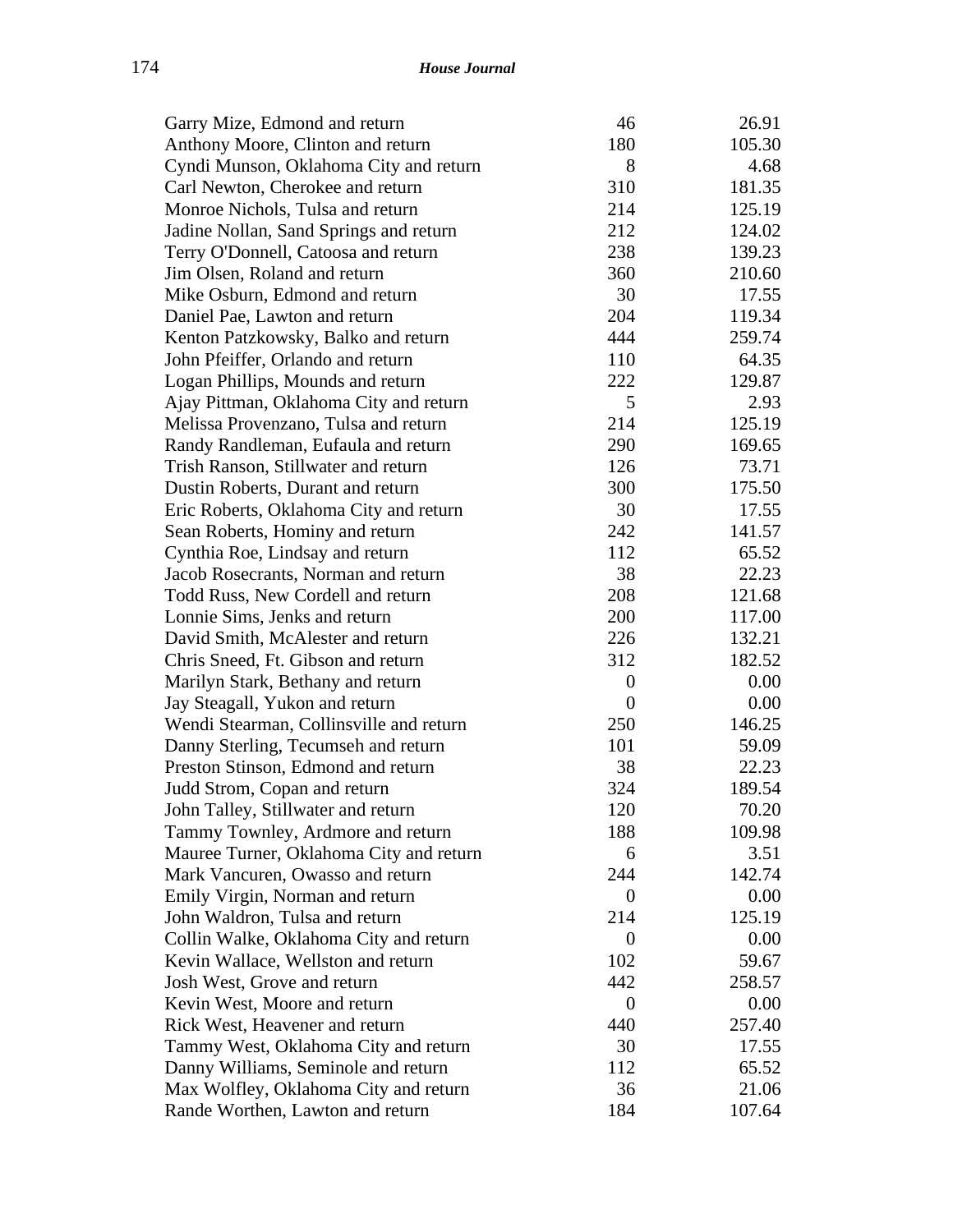### **OFFICE SUPPLIES AND POSTAGE**

Representative Echols moved that each House Member be provided an amount with the Comptroller not to exceed \$2,000.00 for the acquisition of office supplies, stationery and cards, district mail, and office holder expenses to be expended not later than the end of the member's legislative term, or the end of the calendar year 2022, whichever date applies, which motion was declared adopted.

### **MOTION**

Representative Echols moved that the Honorable Senate be notified by message that the House of Representatives is duly assembled and ready to convene the First Joint Session of the Second Regular Session of the Fifty-eighth Legislature to receive the Governor's message, which motion was adopted.

#### **JOINT SESSION**

The First Joint Session of the Second Regular Session of the Fifty-eighth Legislature assembled in the House Chamber on Monday, February 7, 2022, and was called to order by Lieutenant Governor Matt Pinnell.

Senator McCortney moved that the attendance roll call of the Senate be considered the roll call of the Senate in Joint Session, which was the order.

Representative Echols moved that the attendance roll call of the House be considered the roll call of the House in Joint Session, which was the order.

President Pinnell declared quorums of the Senate and House present and the Joint Session duly convened.

The invocation was given by Pastor Joel Harder, House Chaplain.

Posting of the Colors was presented by Choctaw High School Air Force Junior ROTC.

### **COMMITTEE TO ESCORT GOVERNOR**

Senator McCortney moved that the President of the Senate and the Speaker of the House appoint Members from the Senate and the House respectively as a Joint Committee to notify the Governor that the Second Regular Session of the Fifty-eighth Oklahoma Legislature is assembled in Joint Session and ready to receive him and hear his message, which motion was declared adopted.

President Pinnell appointed Senators Simpson, Quinn, Kirt.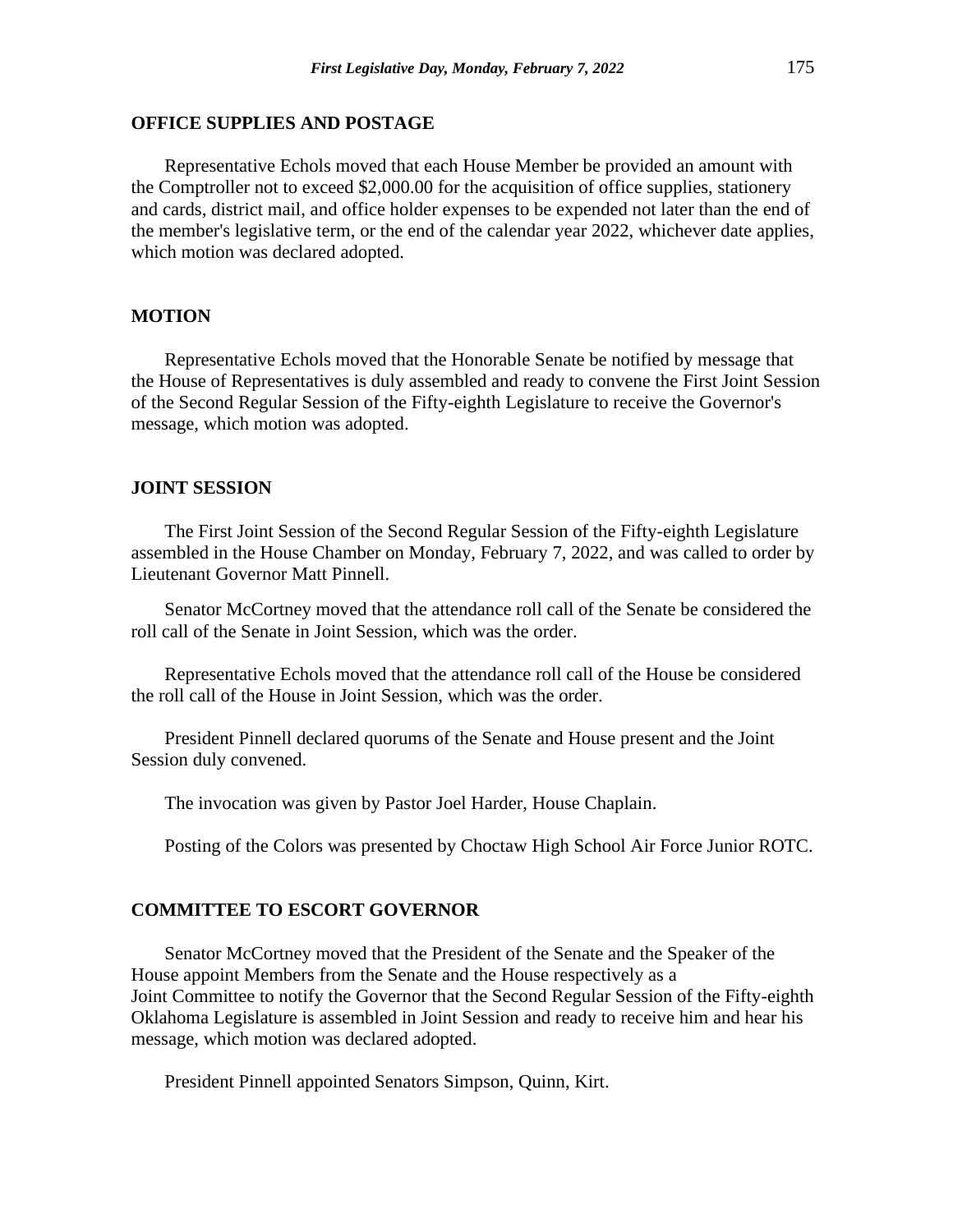Speaker McCall appointed Representatives Hardin (Tommy), Nollan, Roberts (Dustin), Roberts (Sean), Russ, Virgin.

Governor Stitt was escorted to the rostrum by the Joint Committee and presented to the Joint Session by Lieutenant Governor Pinnell where he delivered his message.

Upon motion of Representative Echols, the Joint Session was ordered dissolved at 1:35 p.m.

#### **Speaker McCall Presiding**

### **MOTION**

Representative Echols moved that the State of the State Message of the Governor be printed in full in the House Journal, which motion was declared adopted.

## **STATE OF THE STATE**

Mr. Speaker, Mr. President Pro Tem, Lieutenant Governor Matt Pinnell, Members of my cabinet, Mr. Chief Justice of the Supreme Court, Mr. Presiding Judge of the Court of Criminal Appeals, Members of the 58th Legislature, Tribal leaders, My wonderful wife and partner, First Lady Sarah Stitt. Thank you so much to my family for being here today. It means a lot. And most importantly, my fellow Oklahomans.

I'm honored to stand before you today and begin my fourth year as your governor. It has been a great privilege to lead our state. I am thankful to the citizens of Oklahoma and my heavenly Father for giving me this opportunity.

Mr. Speaker, Mr. Pro Tem, members of the House and Senate, last year, we showed Oklahomans what's possible when we work together. We cut taxes for all Oklahomans. We made record investments in education and gave parents more choices. We grew our economy. We modernized our government, and we stood up to defend the rights of Oklahomans -- including protecting the lives of our unborn children! Today, I am proud to say we are well-positioned to continue our momentum toward becoming a Top Ten state.

I want to praise my colleagues in the Legislature for being fiscally conservative and responsible with taxpayer dollars. In the face of criticism, we stayed the course. We made smart decisions instead of going on a spending spree. It's a different story in Washington, D.C., and so are the results. Our national economy is struggling. Inflation is at a forty-year high. Gas and groceries are more expensive. Supply chain issues have made everything harder to find. But if you live in Oklahoma, it's a different story.

While other states are shutting down their economies, we've never been more open for business. In fact, 40,000 more Oklahomans have jobs today compared to when I took office. As unemployment skyrocketed in some parts of the country, ours is down to just 2.3%. That's the lowest it's been in our state's history!

Across the country, huge numbers of Americans are moving to states that value freedom and trust their citizens to make choices for themselves. There has never been a bigger difference between a red state and a blue state. Freedom-loving Americans cannot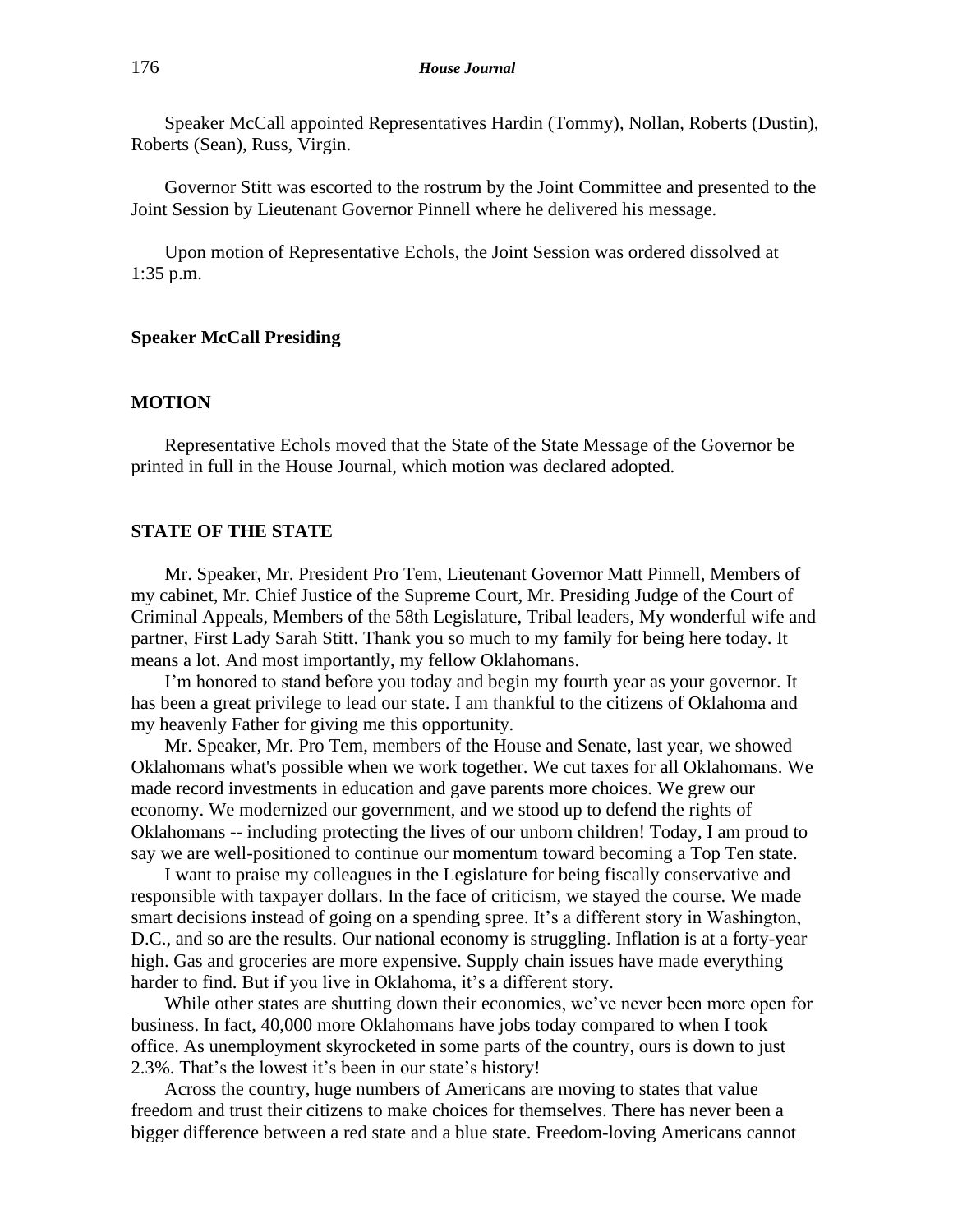escape liberal lockdown states fast enough. Since April 2020, more than 27,000 of them have moved to Oklahoma. That includes Jonathan and Erica, who moved here from Seattle because they believe in freedom and personal responsibility. Can you imagine leaving a place like Norman, Oklahoma for Southern California? I mean, who would do that?

Oklahoma, I'm proud of the progress we've made in just three short years. But today, the state of our state is at a crossroads. We have a choice between two paths. One path leads toward a Top Ten State. It's a familiar road, and it's paved with unity, fairness, and equal protection under the law. The other path leads to a jigsaw puzzle of jurisdiction.

From the beginning, I've sounded the alarm on the Supreme Court's McGirt decision. Because I knew then, and I know now, that even a narrow Supreme Court ruling can fundamentally change a state. Oklahoma has been robbed of the authority to prosecute crimes. Put simply, McGirt jeopardizes justice. Over the past year, we've done everything we can to protect law and order and limit the impacts of this decision. Our broad coalition includes Attorney General John O'Connor; all 27 district attorneys across the state, especially Steve Kunzweiler in Tulsa County and Matt Ballard in Craig, Mayes and Rogers Counties; Police Chiefs like Wendell Franklin in Tulsa, the Oklahoma Sheriffs' Association; the Oklahoma Farm Bureau; the Oklahoma Cattlemen's Association; environmentalists; The Petroleum Alliance of Oklahoma, and city leaders.

Recently, we've won two major victories to protect law and order. First, the Supreme Court agreed McGirt is not retroactive. This means that convicted criminals stay in prison. The Supreme Court also agreed to hear another case. A win in that case would let the state go back to enforcing law and order and protecting more crime victims in Eastern Oklahoma. That's the way we've done it since 1907. The new rules put the federal government in charge, and it isn't working.

In 2013, a 12-year-old boy named Billy Lord was riding his bike in Wagoner. Richard Roth was driving drunk and hit Billy and killed him. The state convicted Roth for Billy's death and sentenced him to prison. But Mr. Roth is white, and since Billy was Cherokee, the guilty verdict was overturned. The case can't be retried in federal court, and Roth could go free from punishment without even so much as a traffic ticket on his record. That's not fair. And it's not equal protection under the law. Billy's mom, Pamela, is here today. She told the court that while her son was a tribal member, he was also a citizen of the United States and the state of Oklahoma. She said allowing the man who killed her son to walk free is an insult to Billy's memory and an insult to justice. Pamela, I'm sorry for your loss. I'm fighting for justice for Billy. Surely, we can all agree that no crime should go unpunished. Billy deserves justice. All victims deserve justice.

Oklahoma, here's the deal. This isn't about winning and losing. This isn't personal. It's not Kevin Stitt versus the tribes. Instead, it's about certainty. It's about law and order. It's about fairness, equal protection under the law, and one set of rules. We're all Oklahomans. Let's work together to solve this.

With that, let me turn to our legislative agenda for this session. We start this year with an incredible opportunity. Oklahomans have elected the largest supermajority in state history. We have a very clear mandate to enact strong conservative policies that protect liberty and defend against the Biden administration's federal overreach!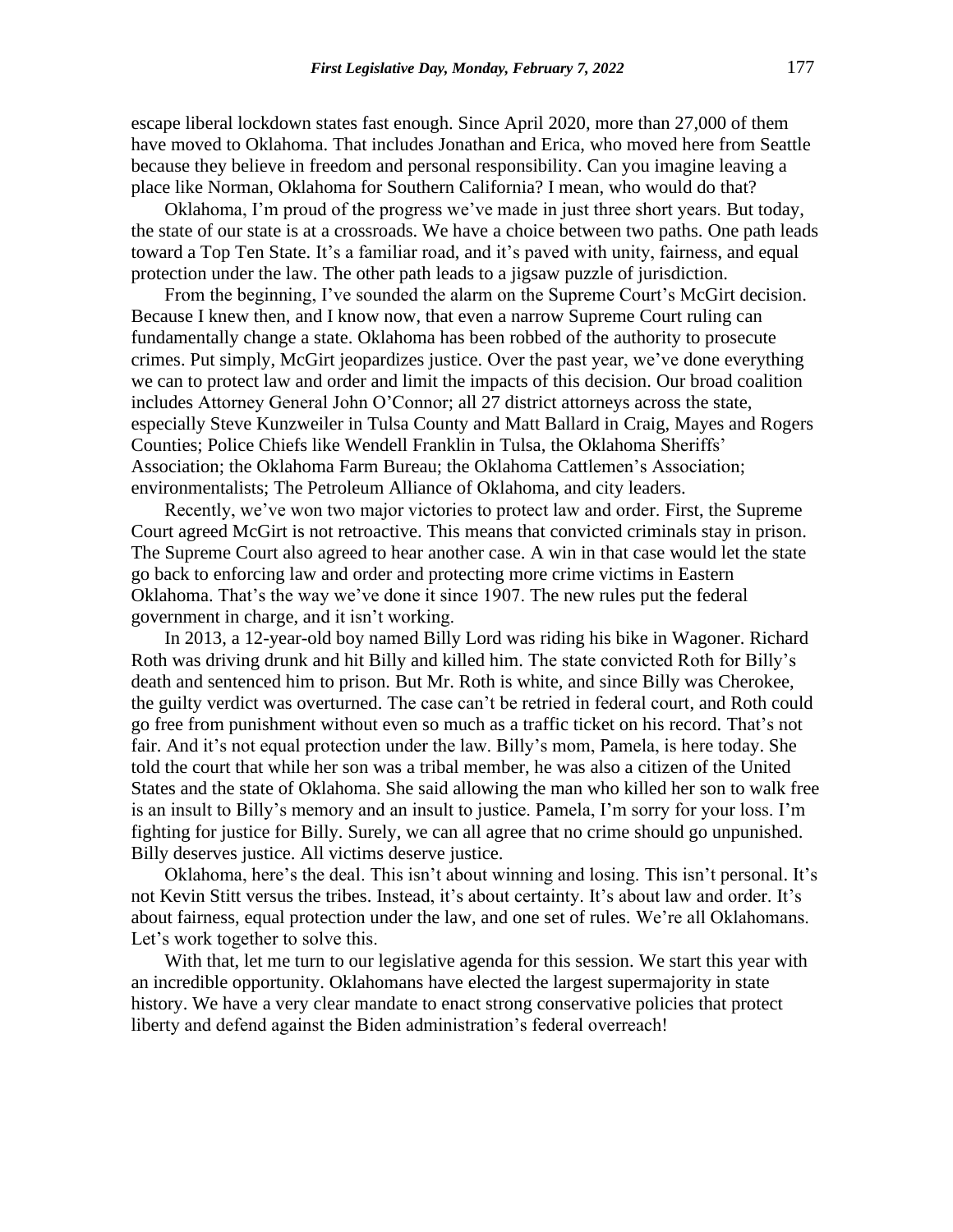I challenge each of us to be bold. Let's capitalize on the opportunity we have and make Oklahoma a Top Ten state. To reach our destination, we need a map to stay on course. Our road to Top Ten has four checkpoints:

Driving hope for all Oklahomans, protecting Oklahomans and our way of life, making Oklahoma the most business friendly state in the country and delivering taxpayers more for their money.

Let's start with driving hope for all Oklahomans. Hope is not a wish or a feeling. It's a proven science that can be measured and applied. More than 2,000 studies have shown that hope is the greatest predictor of success. That applies to education, work, health, mental health, social relationships, family and trauma recovery. Hope impacts everything that matters to us.

I want to take a moment to recognize the First Lady, my wife, Sarah Stitt. She's created the Sarah Stitt Hope Foundation to bring the science of hope to communities across Oklahoma. Over the next two years, we're training every state employee how to apply the science of hope to their agencies. Sarah, thank you so much for your hard work.

We can drive hope for all Oklahomans through education. Throughout my time as governor, I've committed to putting our students first. Across the country, parents are waking up to the learning loss caused by closed classrooms. They're demanding better for their kids. I'm proud that Secretary of Education Ryan Walters and I have been fighting to put our students first and keep our schools open longer than anyone in the country! In Oklahoma, we listen to parents, because we know God gave kids to parents – not the government!

We expanded the equal opportunity scholarship to provide more choices for low and middle-income families. That helps students like Jonathan Wright. He's a freshman at Oklahoma Bible Academy in Enid. When Jonathan was three years old, he was adopted out of foster care by a single mom named Lisa. Jonathan has used the Equal Opportunity Scholarship to go to Oklahoma Bible for four years. His mom said the mentors and positive role models at his school have transformed his life. Jonathan and Lisa are here today. Would you please stand and be recognized?

We provided record funding for all public schools, including charter and rural schools. These initial investments were good first steps for Oklahoma's education turnaround, but there's much more to do. Just 15% of Oklahoma high school graduates are ready for college in English, math, reading and science -- less than one out of five. We can do better than 47th in the nation when it comes to our kids. We've tiptoed around the edges for far too long.

It's clear the status quo isn't working. We need to take bold steps. It will take courage, and it will take a desire to make a generational impact. This is our moment! We know education is not one-size-fits-all, and I pledge to support any legislation that gives parents more school choice, because in Oklahoma, we need to fund students, not systems! Pro Tem Treat filed a bill called the Oklahoma Empowerment Act. It makes sure that money follows the student, and it would make us a national leader in school choice.

Let me be clear: Oklahoma has a lot of great schools, but the results don't lie. We need new ideas, more options, and higher standards for our kids. This is just common sense. We have a duty to make sure nothing stands in the way of an Oklahoma student achieving their full potential.

There are roadblocks – literally. State law creates artificial barriers for school districts that don't put our students first. Our school transportation formula is outdated and broken. We desperately need to modernize it.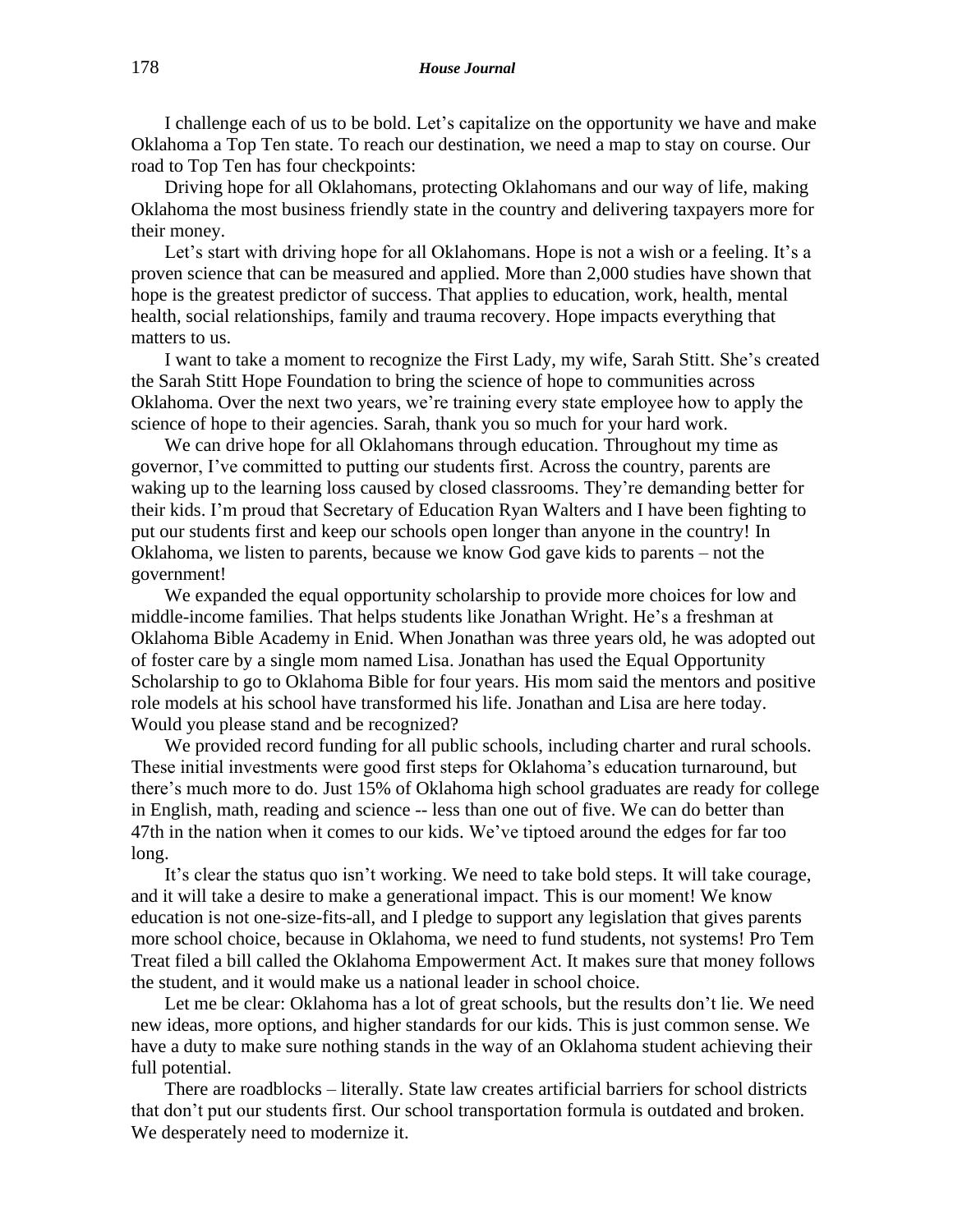Another roadblock in our current system keeps some of the best teachers out of the classroom. Right now, some talented teachers choose to leave the classroom to make more money as an administrator. Oklahoma students can't be the best without the best teachers. That's why I'm proposing matching funds so that our best teachers can make six figure salaries and stay in the classroom. It's the right thing to do for our teachers and for our kids!

Another way to support Oklahoma educators is to protect their paychecks from union bosses. The same unions that have pushed critical race theory and school closures intimidate new teachers into handing over part of their salaries. Liberal unions want to keep a stranglehold on their cut of teacher pay. Enough is enough! Every other profession lets you opt-in to health insurance and other benefits at work every year. Unions should be optin, not opt-out!

The second checkpoint on our road to Top Ten is protecting Oklahomans and our way of life. As elected officials, this is one of our most important duties. We can't do that if we don't focus on securing fairness and safety in the Medical Marijuana industry. To the citizens of rural Oklahoma, I hear you. This is causing major problems in our communities, and we must get it under control.

When Oklahomans voted for Medical Marijuana, they were sold a bill of goods. The state question was misleading, and it has tied our hands as we regulate the industry. Because of that state question, Oklahoma charges just \$2500 for a commercial license. Even California charges up to  $$181,000 - 72$  times more! As a result, we have 7 times the growers than California with just 10% of the people. Next door in Arkansas, they have 8 growers. We have 8,300. You know as well as I do that not all of that product is being sold legally. This is a perfect example why we need to make sure initiative petitions represent Oklahomans, not out-of-state special interest groups. Oklahomans deserve to know the details before voting to change our constitution.

While we can't change the past, we can learn from it and improve our future. We are getting the right leaders in place and untying their hands to enforce the laws. I've directed our law enforcement to crack down hard on the black market. Agents have been in the field making arrests. Let me be clear: drug cartels, organized crime and foreign bad actors have no place in Oklahoma. We will find them, and we will bring them to justice!

Oklahoma is a proud law and order state. As other states and cities are still defunding their police, we have a chance to stand apart. Brave men and women who put their lives on the line deserve leaders who will have their back. Now is the time to transform and modernize our state law enforcement system into the nation's best. To do this, we need to tackle four critical areas: the recruitment, retention, health and training of our troopers, agents and investigators.

First, we must protect our officers. Mental health does not discriminate. Depression and suicide do not discriminate. It's long overdue, but this year we must prioritize the health of our officers and create the Oklahoma First Responders Wellness Division. Its foundation is a peer to peer system designed to recognize the early signs of trauma and give immediate help to officers who need it.

This could have saved Ronald Hook. The continued trauma he experienced as an officer seemingly went unnoticed and unaddressed. After 15 years of dedicated service in law enforcement, this family man, husband, father and friend, tragically ended his life. Ron's daughter Alisha, and his sisters, Sissy and Suzy, are here today. They support creating this wellness division so other officers and their families won't experience the same tragedy. Alisha, Sissy and Suzy, I am so sorry for the loss of your dad and brother. Thank you for being here.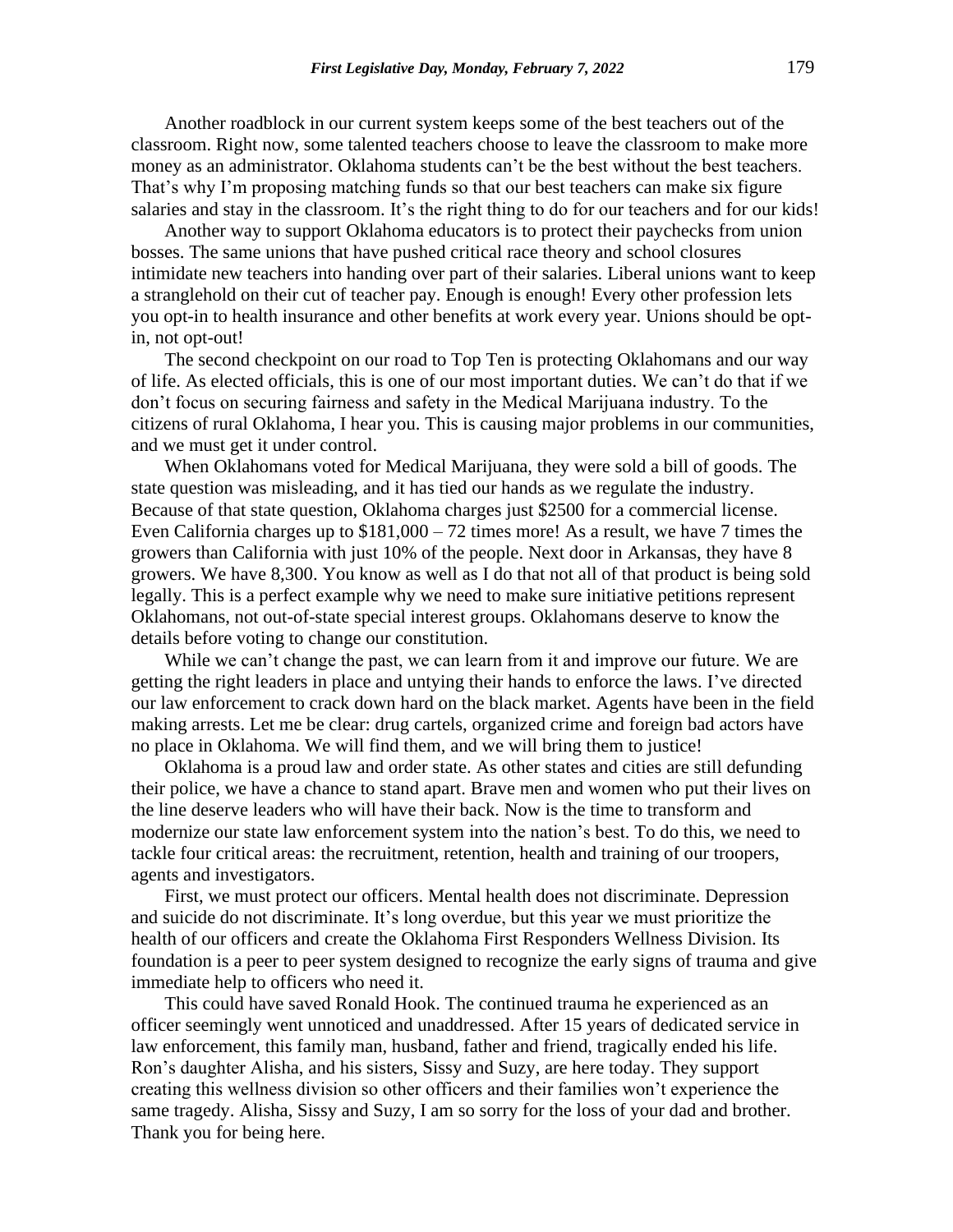In the same way we can attract and support teachers, we need to provide law enforcement officers competitive pay, the best training available, and more career options. I'm requesting that we pool our resources and build a joint statewide training facility. Officers put their lives on the line every single day. The least we could do in return is provide them with the highest quality training. Our state's law enforcement also desperately needs a consolidated, unified command structure within a single department; 43 other states have this, Oklahoma should be no different. A unified command will create the career growth opportunities that today's recruits expect.

I want to pause here and thank each one of our brave men and women in law enforcement who sacrifice each day to keep our communities safe. Other states may turn their backs on the blue, but as governor, I will always stand with those who protect and hold that thin blue line.

Our third Top Ten checkpoint is making Oklahoma the most business-friendly state in the nation. Last year's pro-business policies are already paying dividends. Canoo, an electric vehicle manufacturer, is a perfect example. Last summer, Canoo announced it will open a factory in Pryor next year and bring 2,000 jobs to Oklahoma. Canoo's CEO, Tony Aquila, said he chose Oklahoma because he wants to be where the puck is going – not where it's been.

Since Canoo's initial announcement, it's added a technology hub, software development, customer support and financing centers to Oklahoma. That's at least 700 more high-paying jobs for our state. Tony Aquila is here in the gallery today. Tony, thank you for believing in Oklahoma. And for helping to pioneer the future of our state's economy. Canoo is just one company that has seen the benefit of Oklahoma being open for business.

Thanks to the Governor's Closing Fund and the Legislature's investment in business development, the Department of Commerce is coming off its best year ever. Secretary of Commerce and Workforce Development Scott Mueller and his team are working hundreds of opportunities, thousands of jobs, and billions of dollars invested in our economy.

But "open for business" isn't just about recruiting new companies. We've launched an innovative platform to help Oklahoma manufacturers solve supply chain issues. Our system connects them to buyers and sellers and keeps their money in Oklahoma. More than 400 companies are already signed up. We are delivering on creating jobs and growing our economy, but we are at a critical junction when it comes to our state's workforce. Across the nation and here in our state, businesses are struggling to find the employees they need. We need more nurses, more teachers, more engineers.

Tinker Air Force base is rapidly expanding. I met with the Secretary of the Air Force at the Pentagon because we expect to add 6-10,000 jobs there in the next five years. Our state's workforce needs to grow at the same pace as our businesses. That means we have to be bold. Our entire education system must be aligned and motivated to meet this challenge head on. Let's tear down the silos between K-12, Career Techs and Higher Ed to train the next generation. Every student needs to be college ready or career ready. I know we can do it.

The road to success looks different for every Oklahoman. We're all made in God's image, and He has a unique plan for each of our lives. That's why we have to provide career paths to match the skills of our students with the jobs in our communities. Let's increase apprenticeships in high school and pathways to jobs that don't require a college degree. Let's align and leverage our system to train every Oklahoman with the skills they need to provide for their family.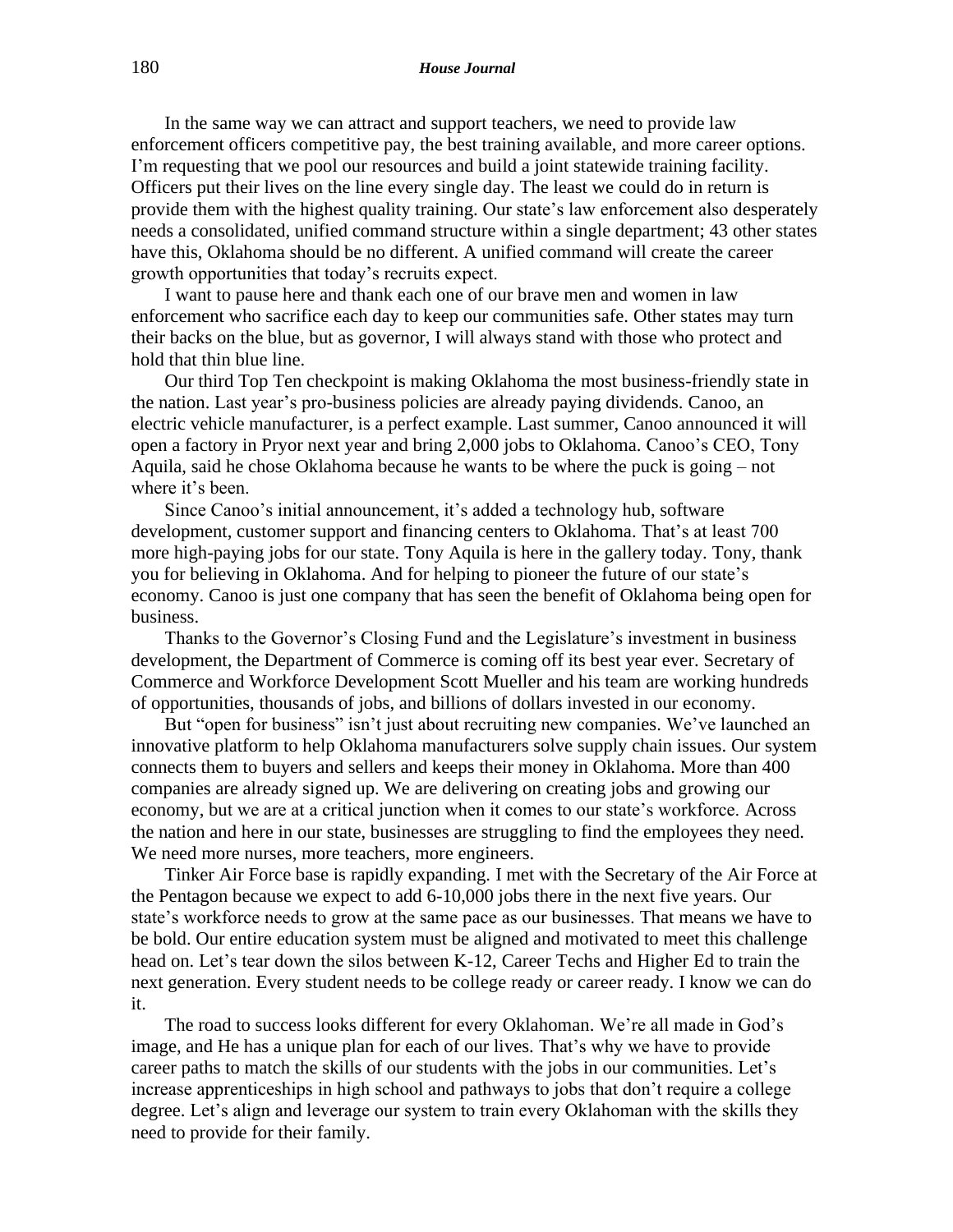In the middle of a nursing shortage, our universities can't be turning away qualified applicants like they are now. Instead, we need to reward universities for producing graduates in critical areas. Our state depends on it.

Last year, while states like New York were billions of dollars in the hole, we cut taxes for every single Oklahoman. We took care of the 300,000 working families being hit the hardest by increasing the Earned Income Tax Credit. We can, and we should, do more for Oklahoma families. That's why I'm proposing to eliminate the grocery tax. Oklahoma is one of just 13 states that taxes groceries, and ours is one of the highest. Many Oklahomans are already struggling under the weight of record inflation. Let's give them more help this year. Because, after all, we need more taxpayers, not more taxes.

States across the country are continuing to cut taxes on their citizens. Nine states don't charge a personal income tax. Many others are racing to join them, and we can't be left behind. My vision is to create a taxpayer protection plan that responsibly lowers income taxes according to our state revenue. Cutting taxes based on how our economy grows ensures we'll always have money to pay for core services like education and roads and bridges. As our economy grows, Oklahomans share in our success by keeping more of their hard-earned money. I look forward to working with the Legislature to modernize our tax code this session.

Another way to do that is to get rid of the income tax on military retirement benefits. Our military installations are so important to our state, and we want to keep our retired veterans here in Oklahoma. It's a commonsense way to support those who defend our freedoms. Let's get it done.

The fourth, and final, checkpoint on the road to Top Ten is delivering taxpayers more for their money. This requires strategic investments in modernizing government agencies, transparency, building our savings account, and infrastructure. Oklahomans hired me as Governor because they wanted their government to run more like a business. From day one, I've challenged my agency heads to deliver taxpayers more for their money. We're doing it by making agencies more effective and responsive to our citizens, not by growing government. We have 2,000 fewer state employees than just a few years ago, and we've invested into technology to provide better results.

In May, we'll launch a unified, cutting-edge human resources system for all state agencies for the first time in history. In the past year, too many Oklahomans had to wait too long to get a driver's license. Basic services that should have taken a few minutes were taking days or even months. This is unacceptable. We can't let it happen again. That's why I'm calling for the Legislature to partner with me to make it easier than ever for Oklahomans to interact with state government. Let's start with drivers' licenses and vehicle registration, because that's something we can all agree needs to be fixed. There's not a business in the world that measures success based on how much it spends. Government should be no different.

I want to thank this Legislature for its commitment to transparency, especially in education. Last year, I worked with 22 state lawmakers to request the first-ever comprehensive audit of the Oklahoma State Department of Education, because tax dollars belong in the classrooms, not in the pockets of bureaucrats! There are no rubber stamps and blank checks on my watch. That's why we're launching a new budgeting process for our agencies. It's called Transparent Oklahoma Performance. You can track our progress online at top.ok.gov. I will keep shining a light to protect the taxpayers and hold our government accountable!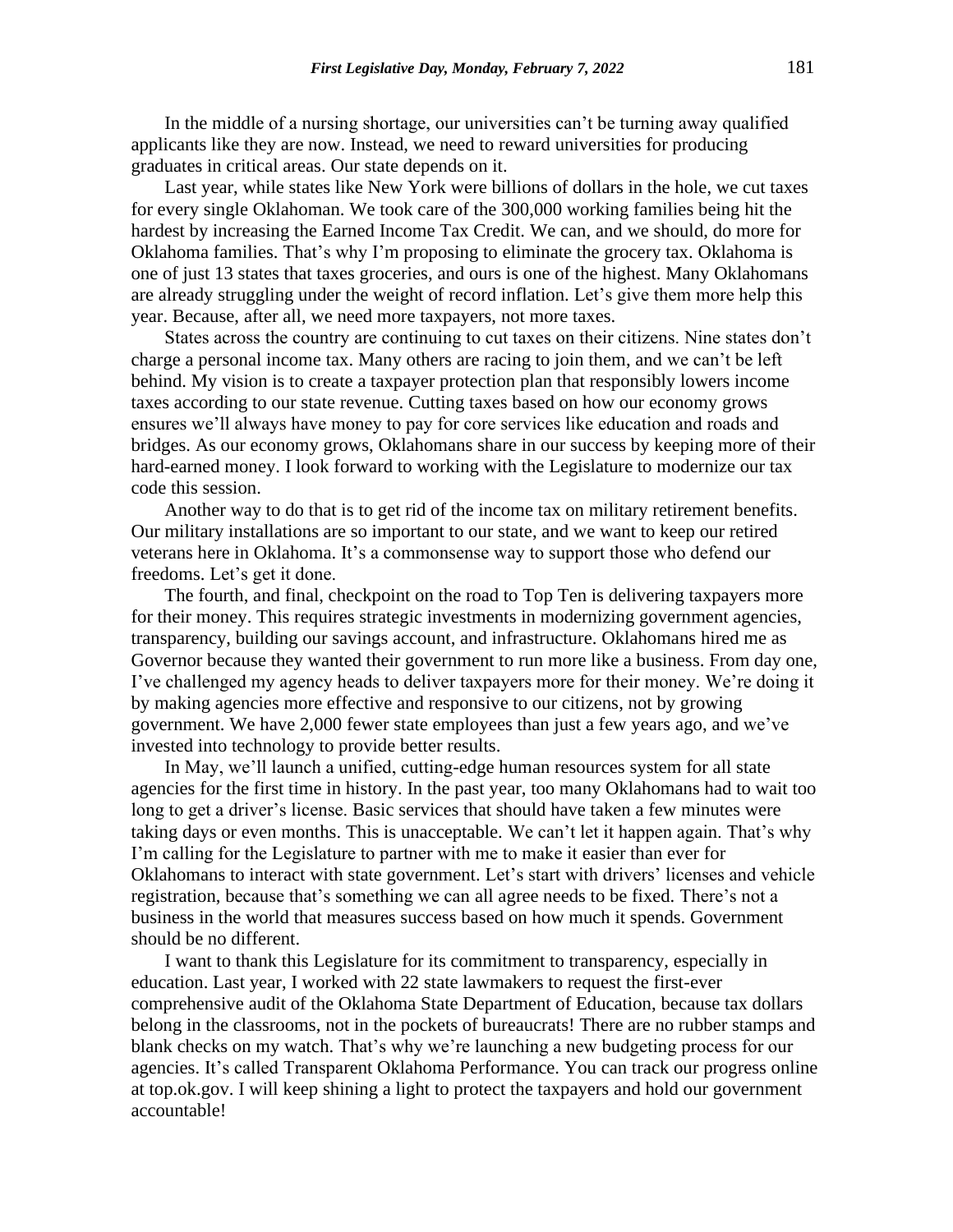## 182 *House Journal*

I want to also applaud the Legislature for prioritizing saving over spending. Today, we have the largest savings account in state history at over \$2 billion! This year, I'm asking the Legislature to raise the cap on our savings account to continue protecting our future. This would give us financial security and the ability to make strategic investments like never before.

One of the ways we can make a generational impact is by investing in infrastructure. Secretary of Transportation Tim Gatz has taken this challenge head on. Across the state, we're improving pavement and safety on urban and rural highways. We've made it to Top Ten in bridges. A major project at I-235 and I-44 in Oklahoma City is almost finished. We've made great progress, but more can be done.

The future of our economy will depend on having a modern highway system that manages congestion and has reliable travel times. Let's be bold. I'm calling to invest \$13 billion in transportation over the next 10 years. This will let us close the loops around Oklahoma City and Tulsa. We'll widen the Turner to 6 lanes the entire way. We'll expand the Will Rogers in Northeast Oklahoma and parts of the Kilpatrick in Oklahoma City. We're also adding more access points for communities along our system. This will make travel easier and lead to more economic development across the state. Here's an example: the Kickapoo Turnpike has been open east of Oklahoma City for a year now. It's created an economic explosion for the city of Harrah. In the last year, more than 2,200 new homes have started construction. Harrah's first hotel opened in November, and the city estimates its population will almost double in three or four years. We have an opportunity to bring that kind of growth to more cities across our state.

We'll announce more details – including drone corridors and emerging mobility -- later this month. This is our moment to make Oklahoma's transportation system the best in the nation! Infrastructure is not the only place we can make a generational impact. The opportunities this year are endless.

Will we prioritize special interests or the people we serve? Will we prioritize the next generation or the next election? Now is the time for big, bold decisions. Let's leave a legacy for generations.

As I begin the final year of my first term as governor, let's look back at the progress we've made. When my administration took office, Oklahoma was coming off two years of revenue failures. We had almost no money in savings, which meant budget cuts were an annual challenge. State agencies reported to unelected bureaucrats, and they weren't being held accountable. It was so out of control that the Department of Corrections wanted a billion dollar budget increase! Our state was reeling from a teacher walkout. And on a personal level, I felt our state lacked the confidence and pride I saw in other parts of the country.

Because of our great work together, Oklahoma's turnaround is well underway. Our fiscal house is in order. We're coming off a year where we made record investments in education while still cutting taxes. We're fourth in the nation in budget reserves. Our state's credit rating has gone up. We've held state agencies accountable by putting the right leaders in place and aligning them with a common vision. Oklahomans have a renewed sense of pride in our state and our way of life. Thousands of people across the country have said, "sign me up!" But to get to Top Ten, we can't be satisfied with the status quo.

Jim Collins wrote in his book *Good to Great,* "*g*ood is the enemy of great." Will Rogers put it another way: "the road to success is dotted with many tempting parking spaces." Oklahoma has all the bones and the capabilities to be the greatest state in the nation, and we've come too far to settle for anything less than our best.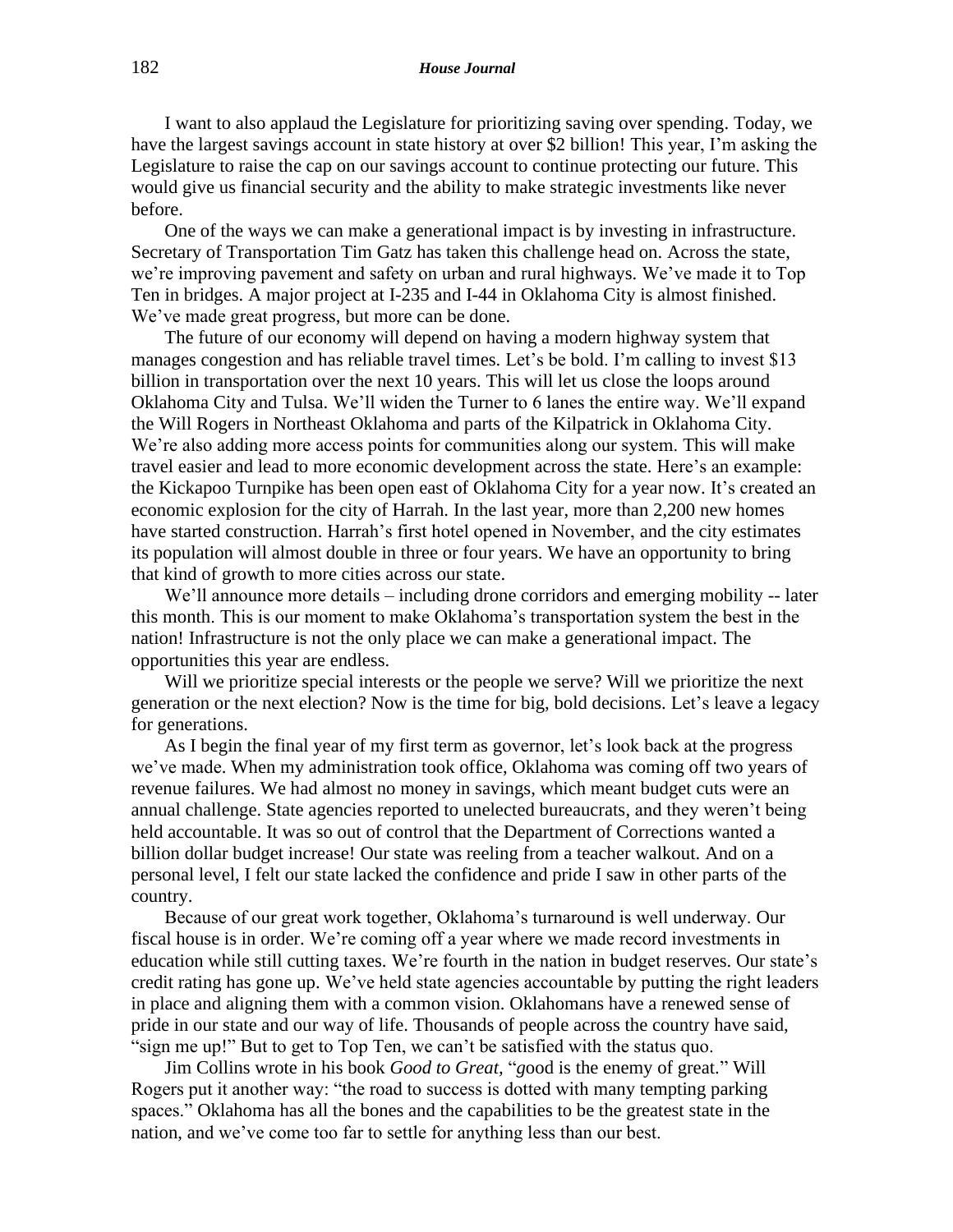We must never lose sight of the fact that Oklahomans elected us as leaders. They sent us here to protect their rights and to make sure everyone in our state has equal opportunity to succeed. Just because your life is fine, or your school is great, or your business is thriving, doesn't mean we don't have an obligation to make sure everyone has that same chance. We're all here because we have a higher calling to do what's right, not what's easy. I truly believe Oklahoma can be, and will be, a Top Ten state.

Let's work together, and let's get it done.

I'm so proud to be an American, but I thank God every day that I'm an Oklahoman! God bless you.

## **MESSAGES FROM THE SENATE**

Announcing the passage of **SCR 18**. The measure was introduced and read.

**SCR 18** − By McCortney of the Senate and Echols of the House.

A Concurrent Resolution modifying deadline for third reading of certain measures in the chamber of origin; and amending joint rules.

## **CHANGE IN AUTHORSHIP**

The following measures had a change in principal House author:

**HB 1606 -** Remove Representative Walke as principal House author and substitute with Representative Ford

**HB 1910 -** Remove Representative Fetgatter as principal House author and substitute with Representative Bashore

**HB 2368 -** Remove Representative Burns as principal House author and substitute with Representative Kerbs

**HB 2482 -** Remove Representative Frix as principal House author and substitute with Representative McBride

**HB 2531 -** Remove Representative Kannady as principal House author and substitute with Representative Walke

**HB 2864 -** Remove Representative Wallace as principal House author and substitute with Representative Stinson

**HB 3380 -** Remove Representative Moore as principal House author and substitute with Representative Stinson

**HB 3810 -** Remove Representative Stinson as principal House author and substitute with Representative Moore

**HB 3827 -** Remove Representative Newton as principal House author and substitute with Representative Dobrinski